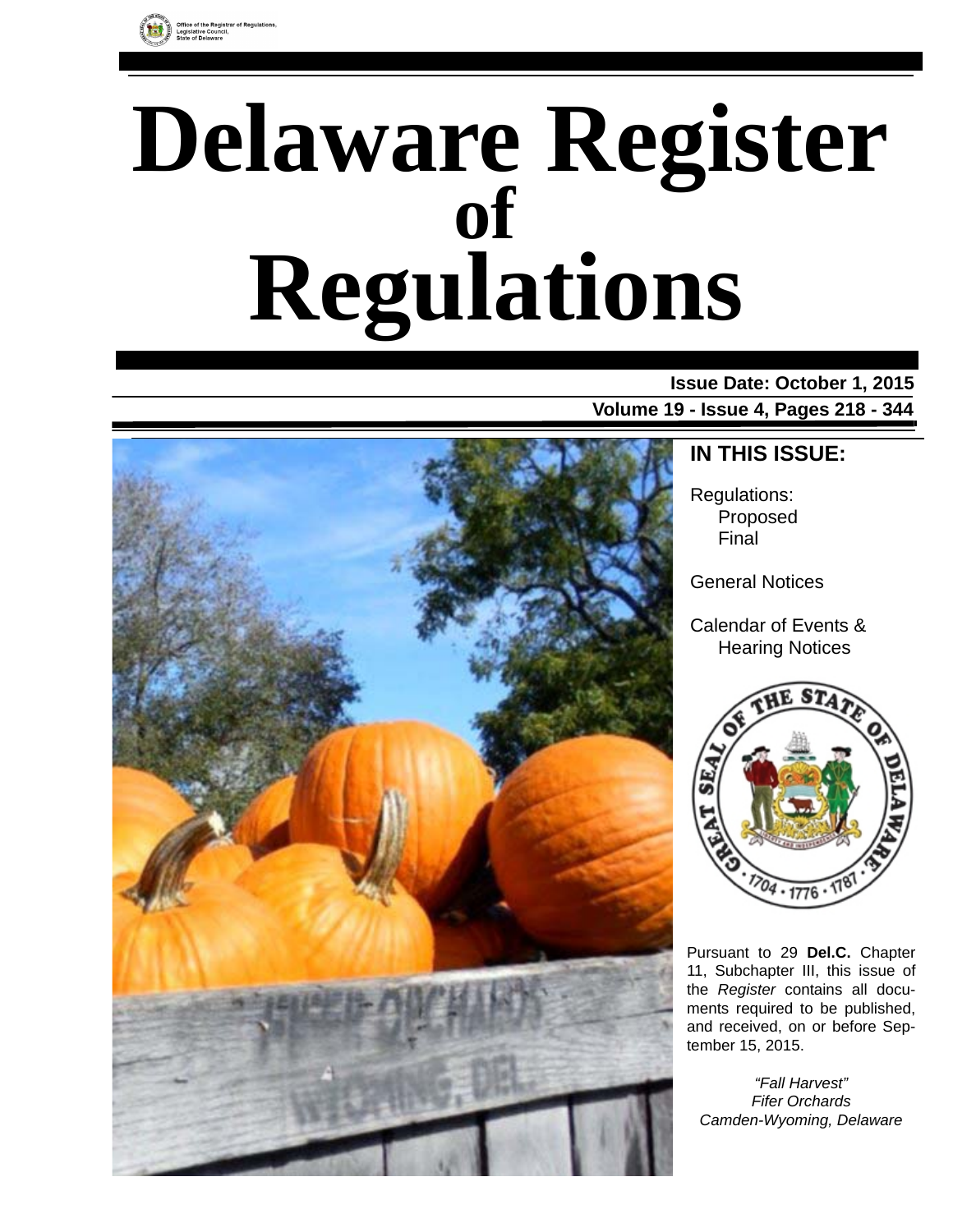# **INFORMATION ABOUT THE DELAWARE REGISTER OF REGULATIONS**

### **DELAWARE REGISTER OF REGULATIONS**

The *Delaware Register of Regulations* is an official State publication established by authority of 69 *Del. Laws*, c. 107 and is published on the first of each month throughout the year.

The *Delaware Register* will publish any regulations that are proposed to be adopted, amended or repealed and any emergency regulations promulgated.

The *Register* will also publish some or all of the following information:

- Governor's Executive Orders
- Governor's Appointments
- Agency Hearing and Meeting Notices
- Other documents considered to be in the public interest.

### **CITATION TO THE DELAWARE REGISTER**

The *Delaware Register of Regulations* is cited by volume, issue, page number and date. An example would be:

16 **DE Reg.** 1227 - 1230 (06/01/13)

Refers to Volume 16, pages 1227 - 1130 of the *Delaware Register* issued on June 1, 2013.

### **SUBSCRIPTION INFORMATION**

The cost of a yearly subscription (12 issues) for the *Delaware Register of Regulations* is \$135.00. Single copies are available at a cost of \$12.00 per issue, including postage. For more information contact the Division of Research at 302-744-4114 or 1-800-282-8545 in Delaware.

### **CITIZEN PARTICIPATION IN THE REGULATORY PROCESS**

Delaware citizens and other interested parties may participate in the process by which administrative regulations are adopted, amended or repealed, and may initiate the process by which the validity and applicability of regulations is determined.

Under 29 **Del.C.** §10115 whenever an agency proposes to formulate, adopt, amend or repeal a regulation, it shall file notice and full text of such proposals, together with copies of the existing regulation being adopted, amended or repealed, with the Registrar for publication in the *Register of Regulations* pursuant to §1134 of this title. The notice shall describe the nature of the proceedings including a brief synopsis of the subject, substance, issues, possible terms of the agency action, a reference to the legal authority of the agency to act, and reference to any other regulations that may be impacted or affected by the proposal, and shall state the manner in which persons may present their views; if in writing, of the place to which and the final date by which such views may be submitted; or if at a public hearing, the date, time and place of the hearing. If a public hearing is to be held, such public hearing shall not be scheduled less than 20 days following publication of notice of the proposal in the *Register of Regulations*. If a public hearing will be held on the proposal, notice of the time, date, place and a summary of the nature of the proposal shall also be published in at least 2 Delaware newspapers of general circulation. The notice shall also be mailed to all persons who have made timely written requests of the agency for advance notice of its regulation-making proceedings.

**DELAWARE REGISTER OF REGULATIONS, VOL. 19, ISSUE 4, THURSDAY, OCTOBER 1, 2015**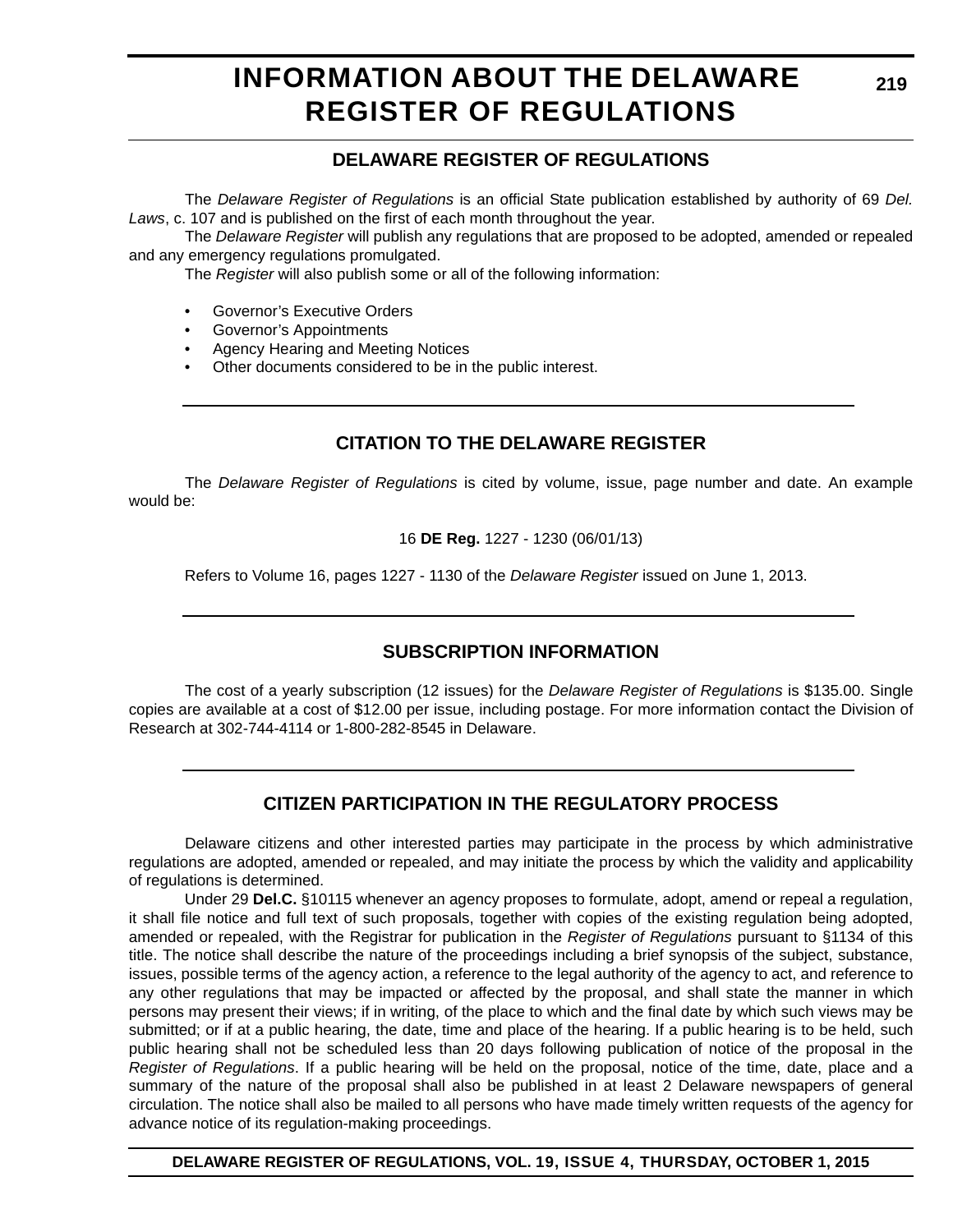**220**

# **INFORMATION ABOUT THE DELAWARE REGISTER OF REGULATIONS**

The opportunity for public comment shall be held open for a minimum of 30 days after the proposal is published in the *Register of Regulations*. At the conclusion of all hearings and after receipt, within the time allowed, of all written materials, upon all the testimonial and written evidence and information submitted, together with summaries of the evidence and information by subordinates, the agency shall determine whether a regulation should be adopted, amended or repealed and shall issue its conclusion in an order which shall include: (1) A brief summary of the evidence and information submitted; (2) A brief summary of its findings of fact with respect to the evidence and information, except where a rule of procedure is being adopted or amended; (3) A decision to adopt, amend or repeal a regulation or to take no action and the decision shall be supported by its findings on the evidence and information received; (4) The exact text and citation of such regulation adopted, amended or repealed; (5) The effective date of the order; (6) Any other findings or conclusions required by the law under which the agency has authority to act; and (7) The signature of at least a quorum of the agency members.

The effective date of an order which adopts, amends or repeals a regulation shall be not less than 10 days from the date the order adopting, amending or repealing a regulation has been published in its final form in the *Register of Regulations*, unless such adoption, amendment or repeal qualifies as an emergency under §10119.

Any person aggrieved by and claiming the unlawfulness of any regulation may bring an action in the Court for declaratory relief.

No action of an agency with respect to the making or consideration of a proposed adoption, amendment or repeal of a regulation shall be subject to review until final agency action on the proposal has been taken.

When any regulation is the subject of an enforcement action in the Court, the lawfulness of such regulation may be reviewed by the Court as a defense in the action.

Except as provided in the preceding section, no judicial review of a regulation is available unless a complaint therefor is filed in the Court within 30 days of the day the agency order with respect to the regulation was published in the *Register of Regulations*.

### **CLOSING DATES AND ISSUE DATES FOR THE DELAWARE REGISTER OF REGULATIONS**

| <b>CLOSING DATE</b> | <b>CLOSING TIME</b> |
|---------------------|---------------------|
| October 15          | 4:30 p.m.           |
| November 16         | 4:30 p.m.           |
| December 15         | 4:30 p.m.           |
| January 15          | 4:30 p.m.           |
| February 16         | 4:30 p.m.           |
|                     |                     |

### **DIVISION OF RESEARCH STAFF**

**Lori Christiansen,** Director; **Mark J. Cutrona,** Deputy Director; **Tara Donofrio**, Administrative Specialist II; **Bethany Fiske**, Assistant Registrar of Regulations; **Robert Lupo**, Printer; **Deborah J. Messina,** Print Shop Supervisor; **Kathleen Morris**, Human Resources/Financials; **Georgia Roman**, Unit Operations Support Specialist; **Victoria Schultes,** Administrative Specialist II; **Don Sellers,** Printer; **Yvette W. Smallwood**, Registrar of Regulations; **Holly Vaughn Wagner**, Research Analyst; **Verity Watson**, Joint Sunset Analyst; **Rochelle Yerkes**, Office Manager; **Sara Zimmerman**, Legislative Librarian.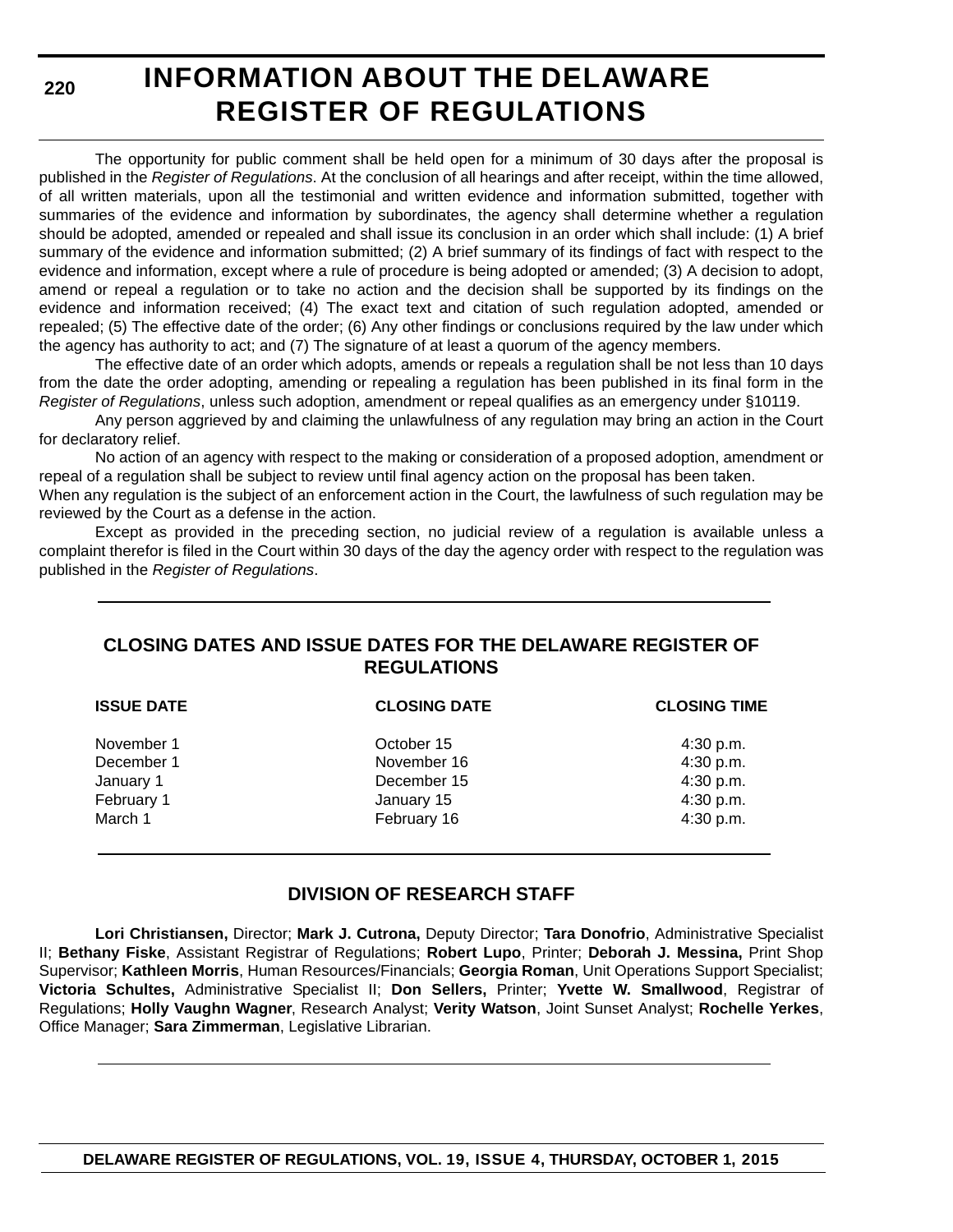# **TABLE OF CONTENTS**

<span id="page-3-0"></span>

| <b>TABLE OF CONTENTS</b>                                                                                                                                                                                                                                           | 221        |
|--------------------------------------------------------------------------------------------------------------------------------------------------------------------------------------------------------------------------------------------------------------------|------------|
|                                                                                                                                                                                                                                                                    | 223        |
| <b>PROPOSED</b>                                                                                                                                                                                                                                                    |            |
| <b>DELAWARE SOLID WASTE AUTHORITY</b>                                                                                                                                                                                                                              |            |
|                                                                                                                                                                                                                                                                    | 226<br>231 |
|                                                                                                                                                                                                                                                                    |            |
| <b>DEPARTMENT OF EDUCATION</b>                                                                                                                                                                                                                                     |            |
| <b>Office of the Secretary</b>                                                                                                                                                                                                                                     | 234        |
|                                                                                                                                                                                                                                                                    | 234        |
| <b>Professional Standards Board</b>                                                                                                                                                                                                                                |            |
|                                                                                                                                                                                                                                                                    | 237        |
|                                                                                                                                                                                                                                                                    | 241        |
|                                                                                                                                                                                                                                                                    | 243        |
| <b>DEPARTMENT OF HEALTH AND SOCIAL SERVICES</b>                                                                                                                                                                                                                    |            |
| <b>Division of Medicaid and Medical Assistance</b>                                                                                                                                                                                                                 |            |
|                                                                                                                                                                                                                                                                    | 245        |
|                                                                                                                                                                                                                                                                    | 253<br>258 |
| <b>DEPARTMENT OF INSURANCE</b><br><b>Office of the Commissioner</b><br>504 Continuing Education for Insurance Agents, Brokers, Surplus Lines Brokers and Consultants.<br>1208 New Annuity Mortality Table for Use in Determining Reserve Liabilities for Annuities | 262<br>263 |
| DEPARTMENT OF NATURAL RESOURCES AND ENVIRONMENTAL CONTROL<br><b>Division of Energy and Climate</b>                                                                                                                                                                 |            |
| 102 Implementation of Renewable Energy Portfolio Standards Cost Cap Provisions<br><b>Division of Watershed Stewardship</b>                                                                                                                                         | 270        |
|                                                                                                                                                                                                                                                                    | 274        |
| <b>DEPARTMENT OF STATE</b>                                                                                                                                                                                                                                         |            |
| <b>Division of Professional Regulation</b>                                                                                                                                                                                                                         |            |
|                                                                                                                                                                                                                                                                    | 275        |
|                                                                                                                                                                                                                                                                    | 276        |
| 3000 Board of Professional Counselors of Mental Health and Chemical Dependency Professionals                                                                                                                                                                       | 282<br>283 |
| 3700 Board of Speech/Language Pathologists, Audiologists and Hearing Aid Dispensers                                                                                                                                                                                | 284        |
| <b>EXECUTIVE DEPARTMENT</b>                                                                                                                                                                                                                                        |            |
| <b>Office of Management and Budget</b><br>Guidelines for Agency Regulatory Statements Required under the Regulatory Flexibility Act                                                                                                                                | 289        |
|                                                                                                                                                                                                                                                                    |            |
| <b>FINAL</b>                                                                                                                                                                                                                                                       |            |
| <b>DEPARTMENT OF EDUCATION</b>                                                                                                                                                                                                                                     |            |
| <b>Office of the Secretary</b>                                                                                                                                                                                                                                     |            |
|                                                                                                                                                                                                                                                                    | 303        |

**DELAWARE REGISTER OF REGULATIONS, VOL. 19, ISSUE 4, THURSDAY, OCTOBER 1, 2015**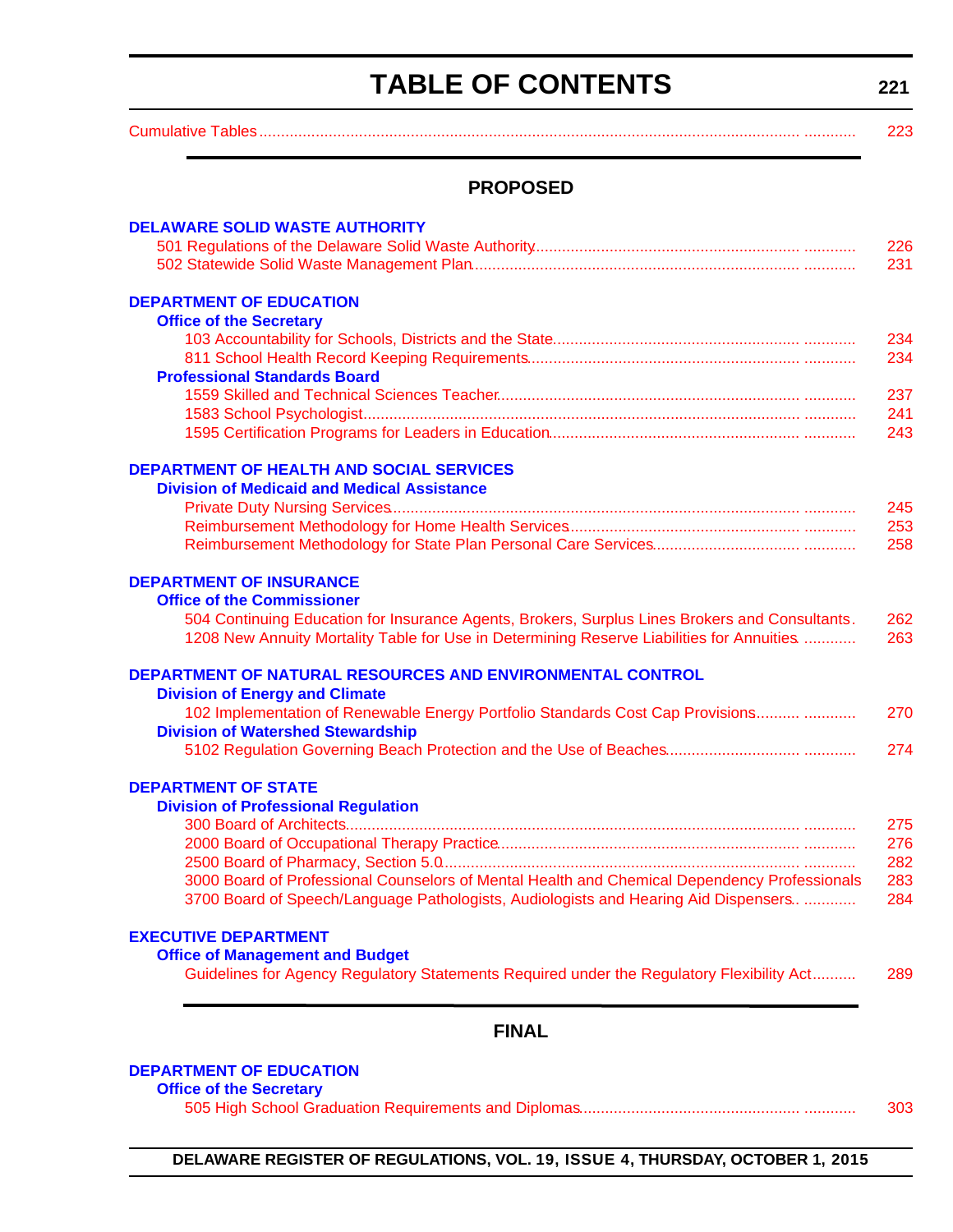# **TABLE OF CONTENTS**

|                                                                                                    | 305<br>307 |
|----------------------------------------------------------------------------------------------------|------------|
| <b>DEPARTMENT OF HEALTH AND SOCIAL SERVICES</b><br><b>Division of Public Health</b>                |            |
|                                                                                                    | 309        |
| <b>DEPARTMENT OF NATURAL RESOURCES AND ENVIRONMENTAL CONTROL</b><br><b>Division of Air Quality</b> |            |
| <b>Division of Fish and Wildlife</b>                                                               | 311        |
|                                                                                                    | 313        |
|                                                                                                    | 315        |
|                                                                                                    | 315        |
| <b>DEPARTMENT OF SAFETY AND HOMELAND SECURITY</b>                                                  |            |
| <b>Division of State Police</b>                                                                    |            |
|                                                                                                    | 318        |
| <b>DEPARTMENT OF STATE</b>                                                                         |            |
| <b>Division of Professional Regulation</b>                                                         |            |
|                                                                                                    | 319        |
| <b>DEPARTMENT OF TRANSPORTATION</b>                                                                |            |
| <b>Division of Planning and Policy</b>                                                             |            |
| <b>Division of Transportation Solutions</b>                                                        | 322        |
|                                                                                                    | 324        |

### **GENERAL NOTICES**

#### **[DEPARTMENT OF NATURAL RESOURCES AND ENVIRONMENTAL CONTROL](http://www.dnrec.delaware.gov/Air/Pages/Air-Quality.aspx) Division of Air Quality**

| State Implementation Plan Revision to address the Clean Air Act Section 110 Infrastructure |     |
|--------------------------------------------------------------------------------------------|-----|
|                                                                                            | 326 |

### **CALENDAR OF EVENTS/HEARING NOTICES**

| Delaware Solid Waste Authority, Notices of Public Hearing and Public Comment Periods                   | 338     |
|--------------------------------------------------------------------------------------------------------|---------|
|                                                                                                        | 338     |
| Dept. of Health and Social Services, Div. of Medicaid and Medical Assistance, Notices of Public        |         |
|                                                                                                        | 338-339 |
| Dept. of Insurance, Office of the Commissioner, Notice of Public Comment Periods                       | 340-341 |
| Dept. of Natural Resources and Environmental Control, Div. of Energy and Climate; Div. of Watershed    |         |
|                                                                                                        | 341     |
| Dept. of State, Div. of Prof. Regulation, Board of Architects; Board of Occupational Therapy Practice; |         |
| Board of Pharmacy; Board of Professional Counselors of Mental Health and Chemical Dependency           |         |
| Professionals; Board of Speech/Language Pathologists, Audiologists and Hearing Aid Dispensers,         |         |
|                                                                                                        | 342-343 |
| Executive Dept., Office of Management and Budget, Notice of Public Hearing and Public Comment          |         |
| Period                                                                                                 | 344     |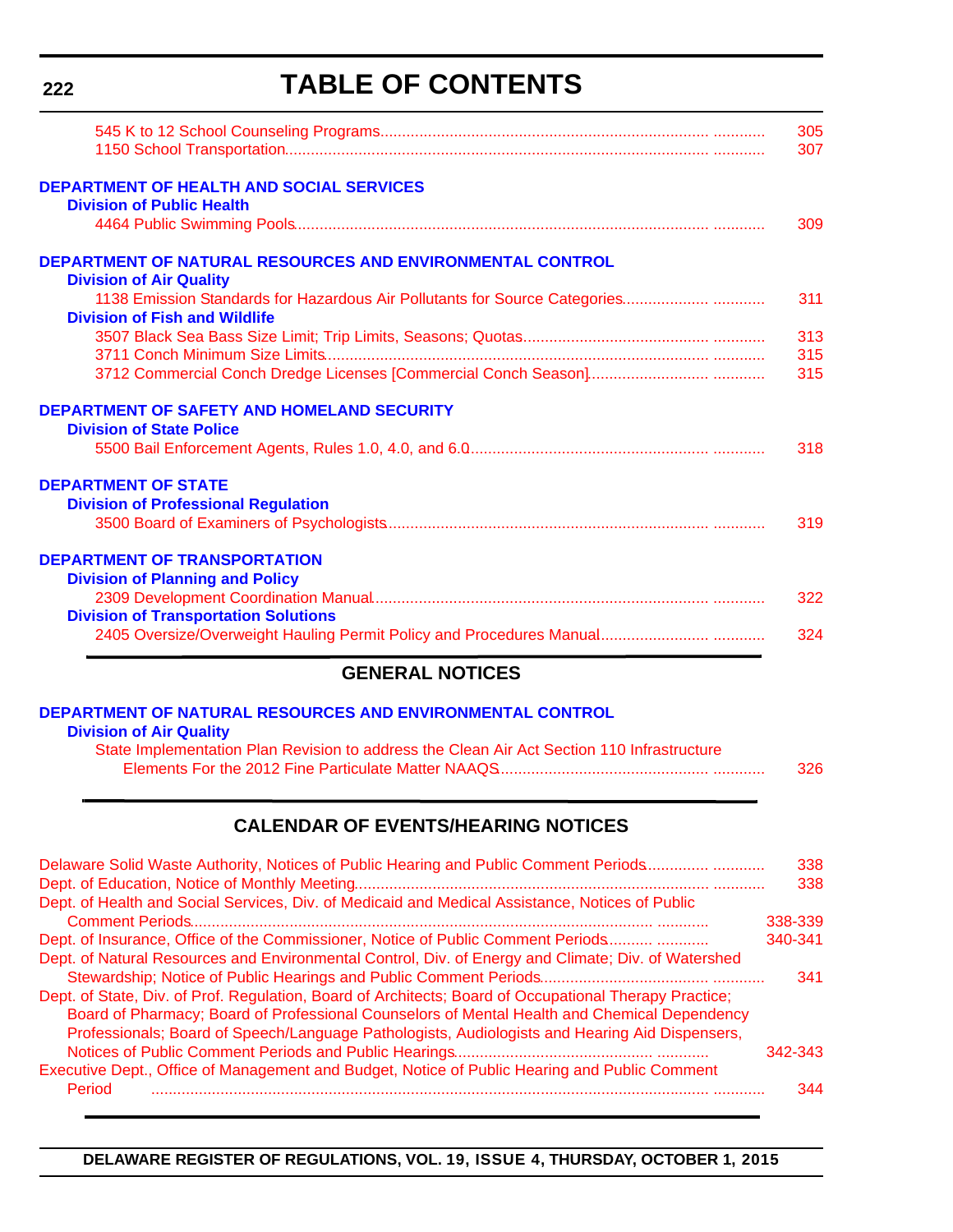# **[CUMULATIVE TABLES](#page-3-0)**

<span id="page-5-0"></span>The table printed below lists the regulations that have been proposed, adopted, amended or repealed in the preceding issues of the current volume of the *Delaware Register of Regulations*.

The regulations are listed alphabetically by the promulgating agency, followed by a citation to that issue of the *Register* in which the regulation was published. Proposed regulations are designated with (Prop.); Final regulations are designated with (Final); Emergency regulations are designated with (Emer.); and regulations that have been repealed are designated with (Rep.).

#### **ADMINISTRATIVE OFFICES OF THE COURTS Child Placement Review Board** 1401 Regulations Governing the Ivyane D.F. Davis Scholarship....................... 19 **DE Reg.** 186 (Final) **DELAWARE STATE FIRE PREVENTION COMMISSION** 701 Administration and Enforcement ....................................................................... 19 **DE Reg.** 96 (Prop.) 702 Fire Protection in Building Construction...................................................... ...... 19 **DE Reg.** 97 (Prop.) 703 Installation, Operation, Maintenance, Testing and Sales of Signaling Systems, Fire Protection Systems and Fire Extinguishers................................................ 19 **DE Reg.** 97 (Prop.) 704 Hazardous Processes and Operations.............................................................. 19 **DE Reg.** 98 (Prop.) 705 General Fire Safety............................................................................................ 19 **DE Reg.** 99 (Prop.) 706 Specific Occupancy Requirements.................................................................... 19 **DE Reg.** 99 (Prop.) **DEPARTMENT OF AGRICULTURE Delaware Agricultural Lands Preservation Foundation** 701 Farmland Preservation Program................................................................. 19 **DE Reg.** 160 (Prop.) **Harness Racing Commission** 501 Harness Racing Rules and Regulations, Section 8.0.................................. 19 **DE Reg.** 10 (Prop.) 19 **DE Reg.** 189 (Final) **Standardbred Breeders' Fund** 502 Delaware Standardbred Breeders' Fund Regulations, Section 13.0 - Races.................................................................................................... 19 **DE Reg.** 161 (Prop.) **Thoroughbred Racing Commission** 1001 Thoroughbred Racing Rules and Regulations, Section 15.0: Medication; Testing Procedures...................................................................................... 19 **DE Reg.** 137 (Final) Sections 18.0 and 19.0................................................................................ 19 **DE Reg.** 32 (Final) 1002 Delaware Jockeys' Health and Welfare Benefit Board Regulations.......... 19 **DE Reg.** 33 (Final) **DEPARTMENT OF EDUCATION Office of the Secretary** 103 Accountability for Schools, Districts and the State...................................... 19 **DE Reg.** 162 (Prop.) 106A Teacher Appraisal Process Delaware Performance Appraisal System Revised........................................................................................................ 19 **DE Reg.** 35 (Final) 107A Specialist Appraisal Process Delaware Performance Appraisal System Revised........................................................................................................ 19 **DE Reg.** 38 (Final) 108A Administrator Appraisal Process Delaware Performance Appraisal System Revised........................................................................................... 19 **DE Reg.** 35 (Final) 284 Licensure and Certification of Public Education Employees in the Department of Education, in Adult Education and in Prison Education Programs Whose Work Responsibilities are Directly Related to Curriculum and Instruction........................................................................... 19 **DE Reg.** 163 (Prop.) 505 High School Graduation Requirements and Diplomas................................ 19 **DE Reg.** 100 (Prop.) 545 K to 12 School Counseling Programs......................................................... 19 **DE Reg.** 102 (Prop.) 804 Immunizations............................................................................................. 19 **DE Reg.** 43 (Final) 902 Gifted or Talented Education Plan............................................................... 19 **DE Reg.** 48 (Final) 1007 DIAA Sportsmanship................................................................................. 19 **DE Reg.** 105 (Prop.)

**DELAWARE REGISTER OF REGULATIONS, VOL. 19, ISSUE 4, THURSDAY, OCTOBER 1, 2015**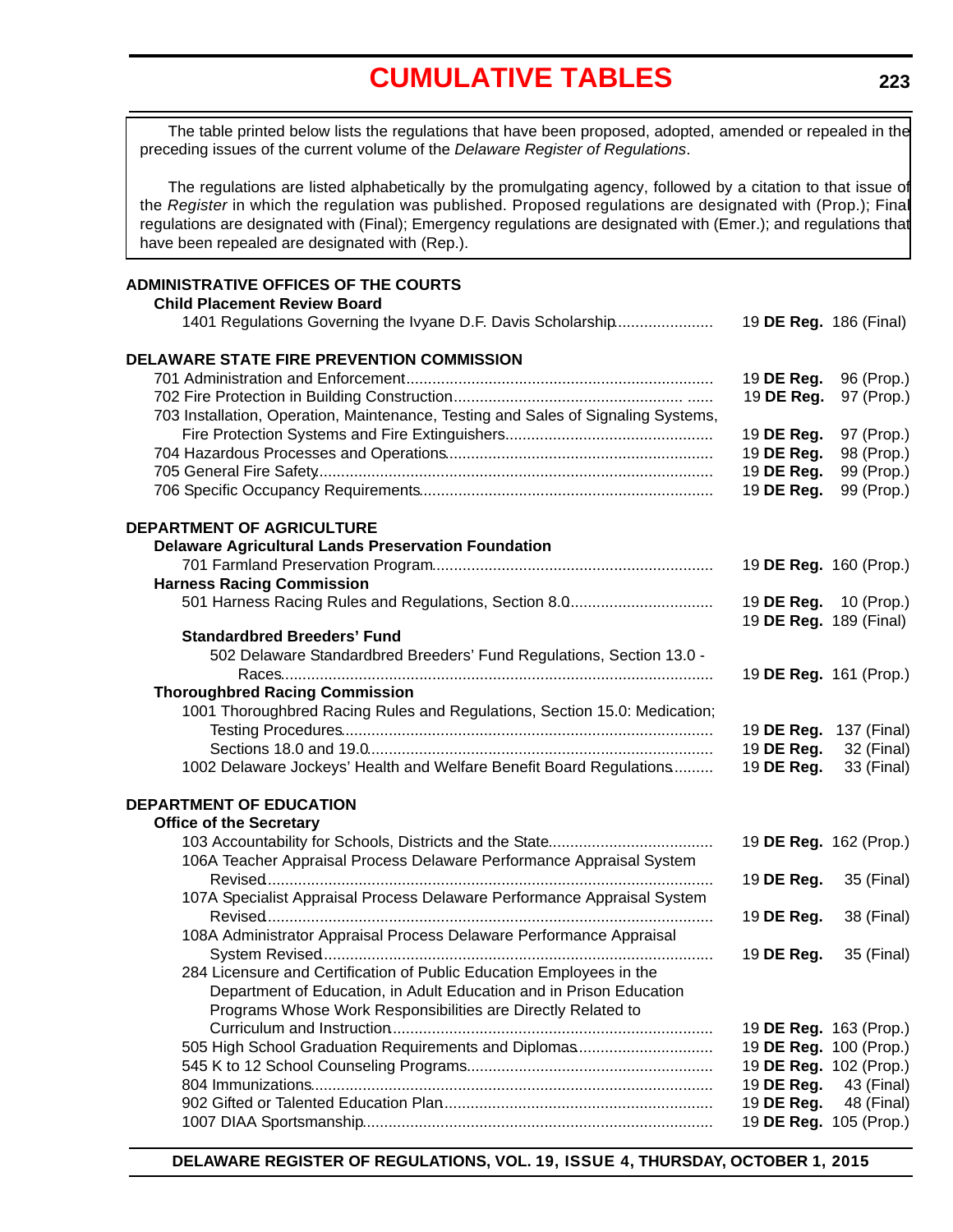### **224**

# **CUMULATIVE TABLES**

| 1008 DIAA Junior High and Middle School Interscholastic Athletics<br><b>Professional Standards Board</b>                                                  | 19 DE Reg. 110 (Prop.)<br>19 DE Reg. 111 (Prop.)<br>19 DE Reg. 51 (Final)<br>19 DE Reg. 112 (Prop.) |             |
|-----------------------------------------------------------------------------------------------------------------------------------------------------------|-----------------------------------------------------------------------------------------------------|-------------|
|                                                                                                                                                           |                                                                                                     |             |
|                                                                                                                                                           | 19 DE Reg.                                                                                          | 12 (Prop.)  |
|                                                                                                                                                           | 19 DE Reg.                                                                                          | 14 (Prop.)  |
|                                                                                                                                                           | 19 DE Reg.                                                                                          | 15 (Prop.)  |
|                                                                                                                                                           | 19 DE Reg.                                                                                          | 17 (Prop.)  |
| DEPARTMENT OF HEALTH AND SOCIAL SERVICES                                                                                                                  |                                                                                                     |             |
| <b>Division of Long Term Care Residents Protection</b>                                                                                                    |                                                                                                     |             |
|                                                                                                                                                           | 19 DE Reg.                                                                                          | 52 (Final)  |
| <b>Division of Medicaid and Medical Assistance</b>                                                                                                        |                                                                                                     |             |
|                                                                                                                                                           | 19 DE Reg. 164 (Prop.)                                                                              |             |
| Title XIX Medicaid State Plan, Attachment 3.1-A, Introductory Page 1 (Tele-                                                                               |                                                                                                     |             |
|                                                                                                                                                           | 19 <b>DE Reg.</b> 20 (Prop.)                                                                        |             |
|                                                                                                                                                           |                                                                                                     |             |
| Title XIX Medicaid State Plan, Multi-State Purchasing Pool Supplemental                                                                                   | 19 DE Reg. 191 (Final)                                                                              |             |
|                                                                                                                                                           |                                                                                                     |             |
|                                                                                                                                                           | 19 DE Reg.                                                                                          | 57 (Final)  |
| Title XIX Medicaid State Plan, State Plan Rehabilitative Services - Coverage                                                                              |                                                                                                     |             |
| and Reimbursement for Community Support Services                                                                                                          | 19 DE Reg.                                                                                          | 60 (Final)  |
| <b>Division of Public Health</b>                                                                                                                          |                                                                                                     |             |
|                                                                                                                                                           | 19 DE Reg. 169 (Prop.)                                                                              |             |
| 4455 Delaware Regulations Governing a Detailed Plumbing Code                                                                                              | 19 DE Reg. 138 (Final)                                                                              |             |
|                                                                                                                                                           | 19 DE Reg. 22 (Prop.)                                                                               |             |
|                                                                                                                                                           | 19 DE Reg. 114 (Prop.)                                                                              |             |
|                                                                                                                                                           | 19 <b>DE Reg.</b> 172 (Prop.)                                                                       |             |
|                                                                                                                                                           | 19 <b>DE Reg.</b> 115 (Prop.)                                                                       |             |
| 4465 Delaware Radiation Control Regulations, Part D: Standards for Protection<br>Against Radiation; Part J: Notices, Instructions and Reports to Workers; |                                                                                                     |             |
|                                                                                                                                                           | 19 <b>DE Reg.</b> 140 (Final)                                                                       |             |
|                                                                                                                                                           | 19 DE Reg. 91 (Emer.)                                                                               |             |
|                                                                                                                                                           | 19 DE Reg. 116 (Prop.)                                                                              |             |
|                                                                                                                                                           |                                                                                                     |             |
| <b>DEPARTMENT OF INSURANCE</b><br><b>Office of the Commissioner</b>                                                                                       |                                                                                                     |             |
|                                                                                                                                                           | 19 DE Reg. 173 (Prop.)                                                                              |             |
|                                                                                                                                                           |                                                                                                     |             |
| <b>DEPARTMENT OF LABOR</b><br><b>Division of Industrial Affairs</b>                                                                                       |                                                                                                     |             |
|                                                                                                                                                           | 19 DE Reg. 194 (Final)                                                                              |             |
| <b>Office of Workers' Compensation</b>                                                                                                                    |                                                                                                     |             |
|                                                                                                                                                           | 19 DE Reg. 175 (Prop.)                                                                              |             |
|                                                                                                                                                           |                                                                                                     |             |
| <b>Division of Unemployment Insurance</b>                                                                                                                 |                                                                                                     |             |
|                                                                                                                                                           | 19 DE Reg.                                                                                          | 64 (Final)  |
| DEPARTMENT OF NATURAL RESOURCES AND ENVIRONMENTAL CONTROL<br><b>Division of Air Quality</b>                                                               |                                                                                                     |             |
|                                                                                                                                                           | 19 DE Reg.                                                                                          | 199 (Final) |
| 1138 Emission Standards for Hazardous Air Pollutants for Source Categories                                                                                | 19 DE Reg.                                                                                          | 23 (Prop.)  |
| 1141 Limiting Emissions of Volatile Organic Compounds from Consumer and                                                                                   |                                                                                                     |             |
|                                                                                                                                                           |                                                                                                     |             |
|                                                                                                                                                           | 19 DE Reg.                                                                                          | 25 (Prop.)  |
| Division of Fish and Wildlife                                                                                                                             |                                                                                                     |             |
| 3507 Black Sea Bass Size Limit; Trip Limits, Seasons; Quotas                                                                                              | 19 DE Reg. 92 (Emer.)                                                                               |             |

**DELAWARE REGISTER OF REGULATIONS, VOL. 19, ISSUE 4, THURSDAY, OCTOBER 1, 2015**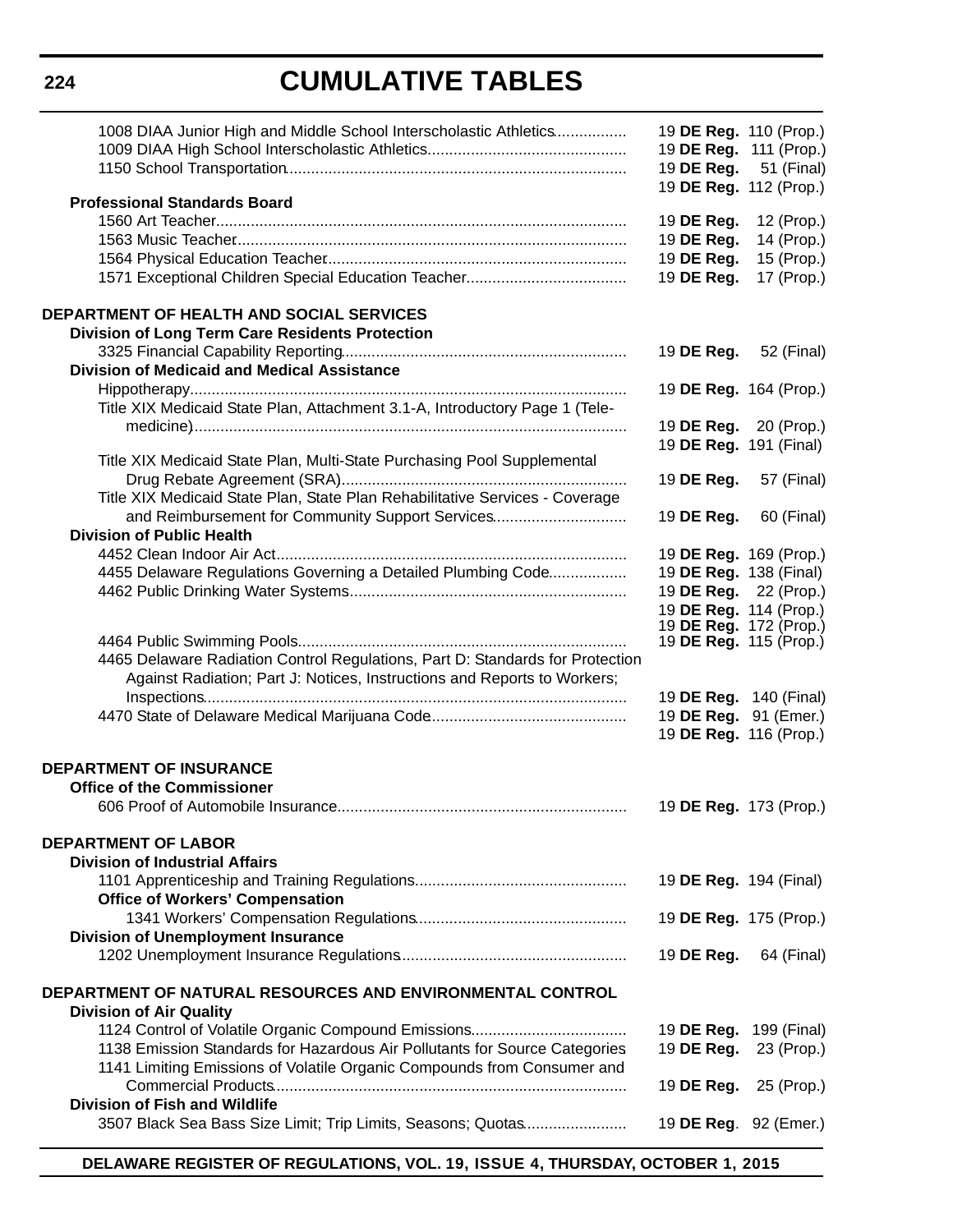# **CUMULATIVE TABLES**

| 3507 Black Sea Bass Size Limit; Trip Limits, Seasons; Quotas<br>3900 Wildlife: Section 4.0 Seasons; Section 23.0 Non-native/Invasive Wildlife<br><b>Division of Waste and Hazardous Substances</b> | 19 DE Reg. 121 (Prop.)<br>19 DE Reg. 176 (Prop.) |             |
|----------------------------------------------------------------------------------------------------------------------------------------------------------------------------------------------------|--------------------------------------------------|-------------|
|                                                                                                                                                                                                    | 19 DE Reg. 181 (Prop.)                           |             |
| 1375 Regulations Governing Hazardous Substance Cleanup                                                                                                                                             | 19 DE Reg.                                       | 65 (Final)  |
| DEPARTMENT OF SAFETY AND HOMELAND SECURITY                                                                                                                                                         |                                                  |             |
| <b>Division of State Police</b>                                                                                                                                                                    |                                                  |             |
| 1300 Board of Examiners of Private Investigators & Private Securiy Agencies                                                                                                                        | 19 DE Reg. 202 (Final)                           |             |
| DEPARTMENT OF SERVICES FOR CHILDREN, YOUTH AND THEIR FAMILIES                                                                                                                                      |                                                  |             |
| <b>Division of Family Services</b><br>101 Rules for Early Care and Education and School-Age Centers                                                                                                | 19 DE Reg.                                       | 6 (Emer.)   |
|                                                                                                                                                                                                    |                                                  |             |
| <b>DEPARTMENT OF STATE</b>                                                                                                                                                                         |                                                  |             |
| <b>Division of Professional Regulation</b>                                                                                                                                                         |                                                  |             |
|                                                                                                                                                                                                    | 19 DE Reg.                                       | 68 (Final)  |
|                                                                                                                                                                                                    | 19 DE Reg. 124 (Prop.)                           |             |
|                                                                                                                                                                                                    | 19 DE Reg.                                       | 141 (Final) |
|                                                                                                                                                                                                    | 19 DE Reg.                                       | 69 (Final)  |
|                                                                                                                                                                                                    | 19 DE Reg. 184 (Prop.)<br>19 DE Reg. 125 (Prop.) |             |
|                                                                                                                                                                                                    | 19 DE Reg.                                       | 26 (Prop.)  |
|                                                                                                                                                                                                    | 19 DE Reg. 204 (Final)                           |             |
|                                                                                                                                                                                                    | 19 DE Reg.                                       | 26 (Prop.)  |
|                                                                                                                                                                                                    | 19 DE Reg. 125 (Prop.)                           |             |
| 2700 Board of Registration for Professional Land Surveyors                                                                                                                                         | 19 DE Reg.                                       | 142 (Final) |
|                                                                                                                                                                                                    | 19 DE Reg.                                       | 70 (Final)  |
|                                                                                                                                                                                                    | 19 DE Reg.                                       | 27 (Prop.)  |
| 4100 Board of Home Inspectors, Sections 4.0, 9.0 and 10.0                                                                                                                                          | 19 DE Reg. 184 (Prop.)                           |             |
|                                                                                                                                                                                                    | 19 DE Reg.                                       | 27 (Prop.)  |
| <b>Public Service Commission</b>                                                                                                                                                                   |                                                  |             |
|                                                                                                                                                                                                    | 19 DE Reg. 126 (Prop.)                           |             |
| 4002 Regulations Governing Payphone Service Providers in Delaware                                                                                                                                  |                                                  |             |
|                                                                                                                                                                                                    | 19 DE Reg.                                       | 71 (Final)  |
| <b>DEPARTMENT OF TRANSPORTATION</b>                                                                                                                                                                |                                                  |             |
| <b>Division of Planning and Policy</b>                                                                                                                                                             |                                                  |             |
|                                                                                                                                                                                                    | 19 DE Reg.                                       | 73 (Final)  |
| <b>Division of Transportation Solutions</b>                                                                                                                                                        |                                                  |             |
| 2402 Delaware Manual in Uniform Traffic Control Devices                                                                                                                                            | 19 DE Reg.                                       | 76 (Final)  |
| 2405 Oversize/Overweight Hauling Permit Policy and Procedures Manual                                                                                                                               | 19 DE Reg. 134 (Prop.)                           |             |
| <b>EXECUTIVE DEPARTMENT</b>                                                                                                                                                                        |                                                  |             |
| <b>Office of Management and Budget</b>                                                                                                                                                             |                                                  |             |
| <b>Division of Facilities Management</b>                                                                                                                                                           |                                                  |             |
| 4104 Regulations for the Drug Testing of Contractor and Subcontractor                                                                                                                              |                                                  |             |
| Employees Working on Large Public Works Projects                                                                                                                                                   | 19 DE Reg. 207 (Final)                           |             |
| <b>Statewide Benefits Office</b>                                                                                                                                                                   |                                                  |             |
| 2007 Disability Insurance Program Rules and Regulations                                                                                                                                            | 19 <b>DE Reg.</b> 78 (Final)                     |             |
|                                                                                                                                                                                                    |                                                  |             |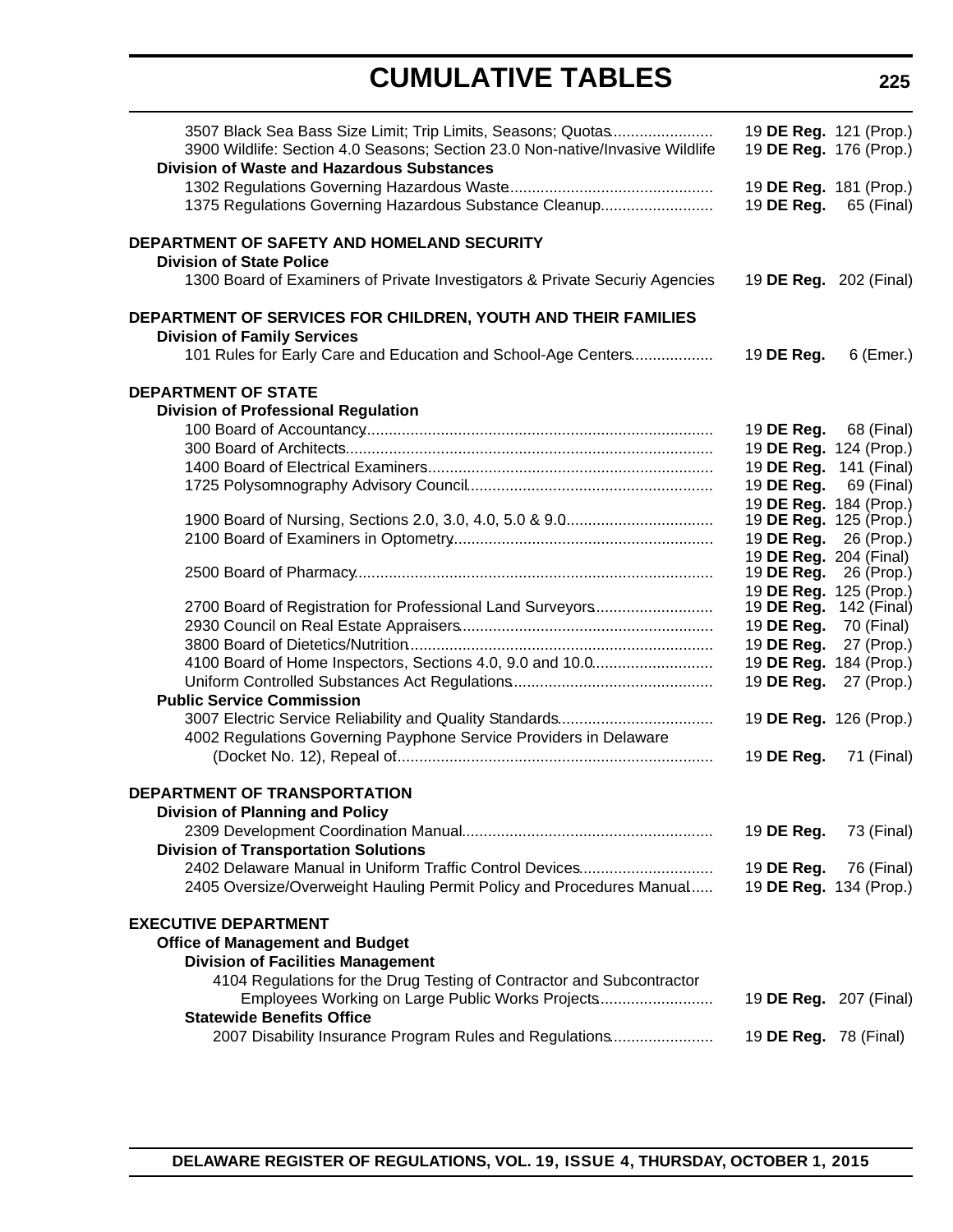### **Symbol Key**

<span id="page-8-0"></span>Arial type indicates the text existing prior to the regulation being promulgated. Underlined text indicates new text. Language which is stricken through indicates text being deleted.

### **Proposed Regulations**

Under 29 **Del.C.** §10115 whenever an agency proposes to formulate, adopt, amend or repeal a regulation, it shall file notice and full text of such proposals, together with copies of the existing regulation being adopted, amended or repealed, with the Registrar for publication in the *Register of Regulations* pursuant to §1134 of this title. The notice shall describe the nature of the proceedings including a brief synopsis of the subject, substance, issues, possible terms of the agency action, a reference to the legal authority of the agency to act, and reference to any other regulations that may be impacted or affected by the proposal, and shall state the manner in which persons may present their views; if in writing, of the place to which and the final date by which such views may be submitted; or if at a public hearing, the date, time and place of the hearing. If a public hearing is to be held, such public hearing shall not be scheduled less than 20 days following publication of notice of the proposal in the *Register of Regulations*. If a public hearing will be held on the proposal, notice of the time, date, place and a summary of the nature of the proposal shall also be published in at least 2 Delaware newspapers of general circulation. The notice shall also be mailed to all persons who have made timely written requests of the agency for advance notice of its regulation-making proceedings.

### **[DELAWARE SOLID WASTE AUTHORITY](http://dswa.com/)**

Statutory Authority: 7 Delaware Code, Section 6403 (7 **Del.C.** §6403) 1 **DE Admin. Code** 501

#### **PUBLIC NOTICE**

#### **[501 Regulations of the Delaware Solid Waste Authority](#page-3-0)**

Pursuant to 7 **Delaware Code**, Sections 6403, 6404, 6406 and other pertinent provisions of 7 **Delaware Code**, Chapter 64; the Delaware Solid Waste Authority ("DSWA") is proposing amendments to the Regulations of the Delaware Solid Waste Authority (the "Regulations") to modify the Regulations last amended effective September 10, 2013.

**Notice of Hearing:** A public hearing will be held immediately following the hearing scheduled at 3:00 p.m. November 2, 2015, addressing contemporaneous amendments to the Statewide Solid Waste Management Plan, in the Corporate Training Center, Room 400A, Delaware Technical and Community College Terry Campus, 100 Campus Drive, Dover, DE 19904. The hearing is to provide an opportunity for public comment on the proposed amendments.

**Written Comments:** The DSWA will receive written comments, suggestions briefs or other written material until the close of business, November 17, 2015. Written comments, suggestions, compilations of data or other written material shall be submitted to Michael D. Parkowski, Chief of Business Services and Government Relations, Delaware Solid Waste Authority, 1128 South Bradford Street, Dover, Delaware 19904. Anyone wishing to obtain a copy of the proposed amendments may obtain a copy from the Delaware Solid Waste Authority, 1128 South Bradford Street, Dover, Delaware 19904, (302) 739-5361.

**Summary of Proposed Changes:** Pursuant to 7 **Delaware Code**, Chapter 64, the DSWA is authorized to adopt and amend regulations to effectuate the powers, purposes and policies set forth in said Chapter 64. Moreover, the DSWA is expressly authorized, pursuant to 7 **Del.C.** §6422(b) to adopt regulations that have the effect of requiring all owners and occupiers of land in Delaware to use the services and facilities of the DSWA. Consistent with this authority, the proposed amendments will have the effect of requiring most solid waste generated in the State of Delaware to be delivered to a DSWA facility.

**Background and Purpose:** The Delaware Solid Waste Authority ("DSWA") was established by the Delaware General Assembly in 1975 as a statewide solid waste authority, a body politic and corporate constituting a public instrumentality of the State created to perform essential public and governmental functions. The findings, policies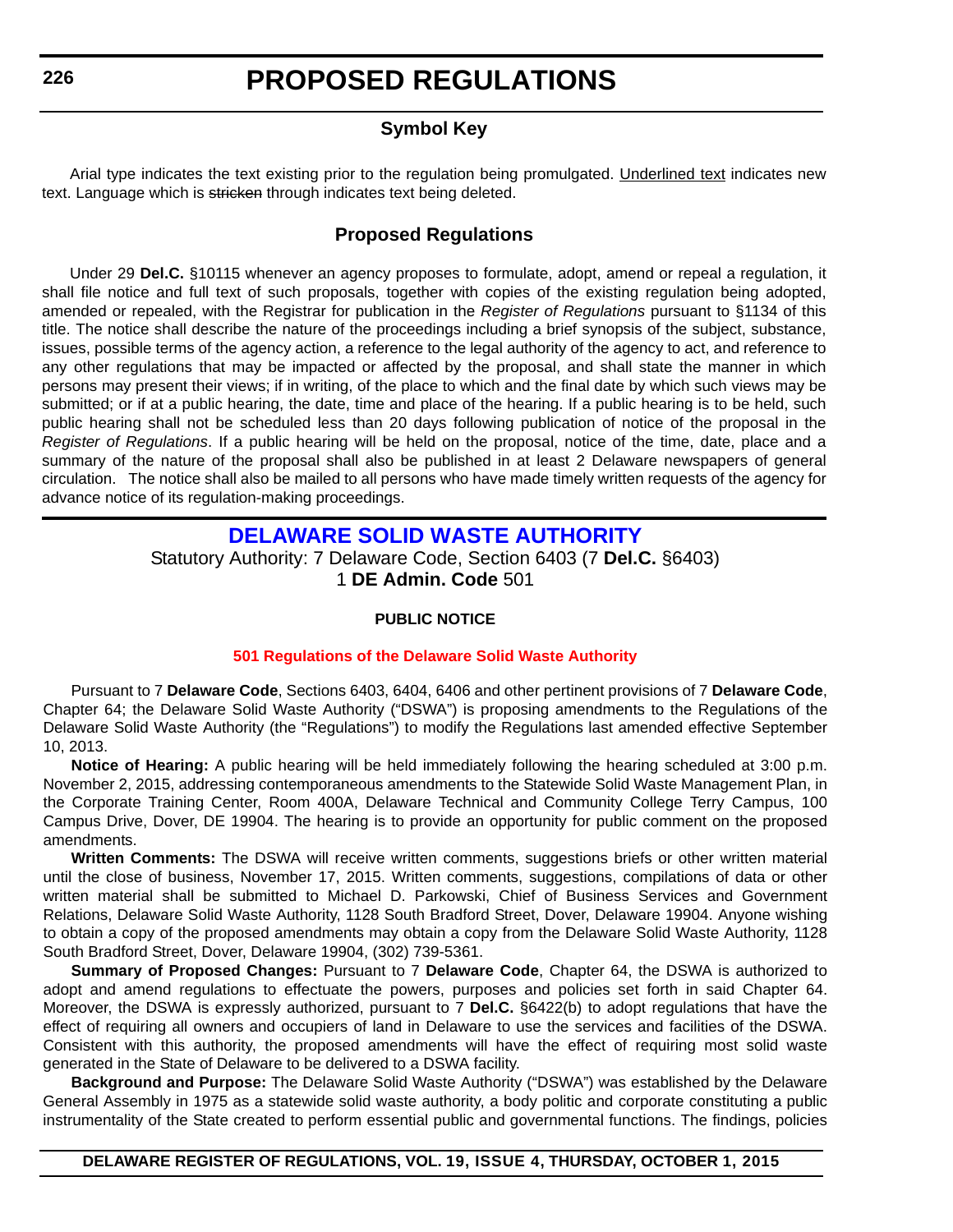and purposes of the enabling legislation recognized among other things the need for the people of the state to have a clean and wholesome environment through the statewide management of solid waste generated in Delaware. Such statewide management includes the establishment of programs for collection and disposal of solid waste and the recovery of and reuse of discarded materials through recycling and beneficial use.

In discharging its responsibility, DSWA undertakes planning, research and development functions utilizing professional technical and management employees, and a support staff. The activities of DSWA are subject to the oversight and control of a seven (7) person Board of Directors, each Director being appointed by the Governor and confirmed by the Senate.

DSWA has been granted the authority to adopt regulations and establish a licensing program for collectors of solid waste. Enforcement powers granted to DSWA include the assessment of civil penalties, license suspension or revocation, and injunctive relief.

In order to fund the comprehensive activities authorized by the General Assembly, DSWA has been empowered to establish user fees for the services it provides and to borrow money through bond financing and otherwise. DSWA receives no State or federal funding, and the full faith and credit of the State is not pledged for any of DSWA's debt. To assure the proper management of solid waste and provide sufficient financial support for its programs, DSWA is authorized to control the collection, transportation, storage and disposal of solid waste throughout the State.

DSWA has been provided extensive authority to utilize services provided by the private sector and to engage in cooperative arrangements with other State entities, counties and municipalities. DSWA has also been charged with establishing an extensive recycling program and a public education program. Included in the recycling initiative is the removal of materials from the solid waste stream which are harmful to the environment, and which cannot be recycled, so that they are disposed in an authorized manner.

In carrying out its broad statewide responsibilities to comprehensively manage solid waste, DSWA has undertaken the following activities:

1.) The design, construction and operation of a modern landfill at Cherry Island to serve the needs of New Castle County. The landfill includes environmental protective measures such as a leachate collection system and a landfill gas recovery system. The expansion of the landfill is newly completed and has been financed through multiple bond issuances. With the waste diversion measures currently in place the capacity of the landfill is not expected to be reached until 2046.

2. The acquisition, retrofitting and operation of a landfill gas processing plant at Cherry Island. The processing plant produces commercial quality methane gas which is transported by pipeline to power various green energy projects in New Castle County.

3. The design, construction and operation of a solid waste transfer station at Pine Tree Corners in New Castle County. The transfer station serves the Middletown – Odessa – Townsend area and the solid waste delivered to this facility is transferred to the DSWA landfill at Sandtown in order to preserve landfill space at Cherry Island.

4. The design, construction and operation of a modern landfill at Sandtown to serve the needs of Kent County. The landfill includes environmental protective measures such as a leachate collection system and a landfill gas recovery system. The landfill gas is sold to a private company which uses the gas as fuel to operate an electric generating facility. An expansion of the landfill is newly completed and has been financed through multiple bond issuances. The capacity of the landfill with expansions is not expected to be reached until 2059.

5. The design, construction and operation of a solid waste transfer station at Milford. The solid waste delivered to this facility is transferred to the DSWA landfill at Sandtown.

6. The design, construction and operation of a modern landfill at Jones Crossroads to serve the needs of Sussex County. The landfill includes environmental protective measures such as a leachate collection system and a landfill gas recovery system. The landfill gas is sold to a private company which uses the gas as a fuel to operate an electric generating facility. An expansion of the landfill is newly completed and has been financed through multiple bond issuances. The capacity of the landfill with expansions is not expected to be reached until 2032.

7. The design, construction and operation of a solid waste transfer station at Route 5. The transfer station serves the Lewes – Rehoboth – Georgetown area and the solid waste delivered to the facility is transferred to the DSWA landfill at Jones Crossroads.

8. The operation of a drop-off recycling program with 60 drop-off centers statewide. The recyclables collected are deposited in a single stream with the exception of cardboard, household batteries, motor oil, oil filters and textiles which are separated.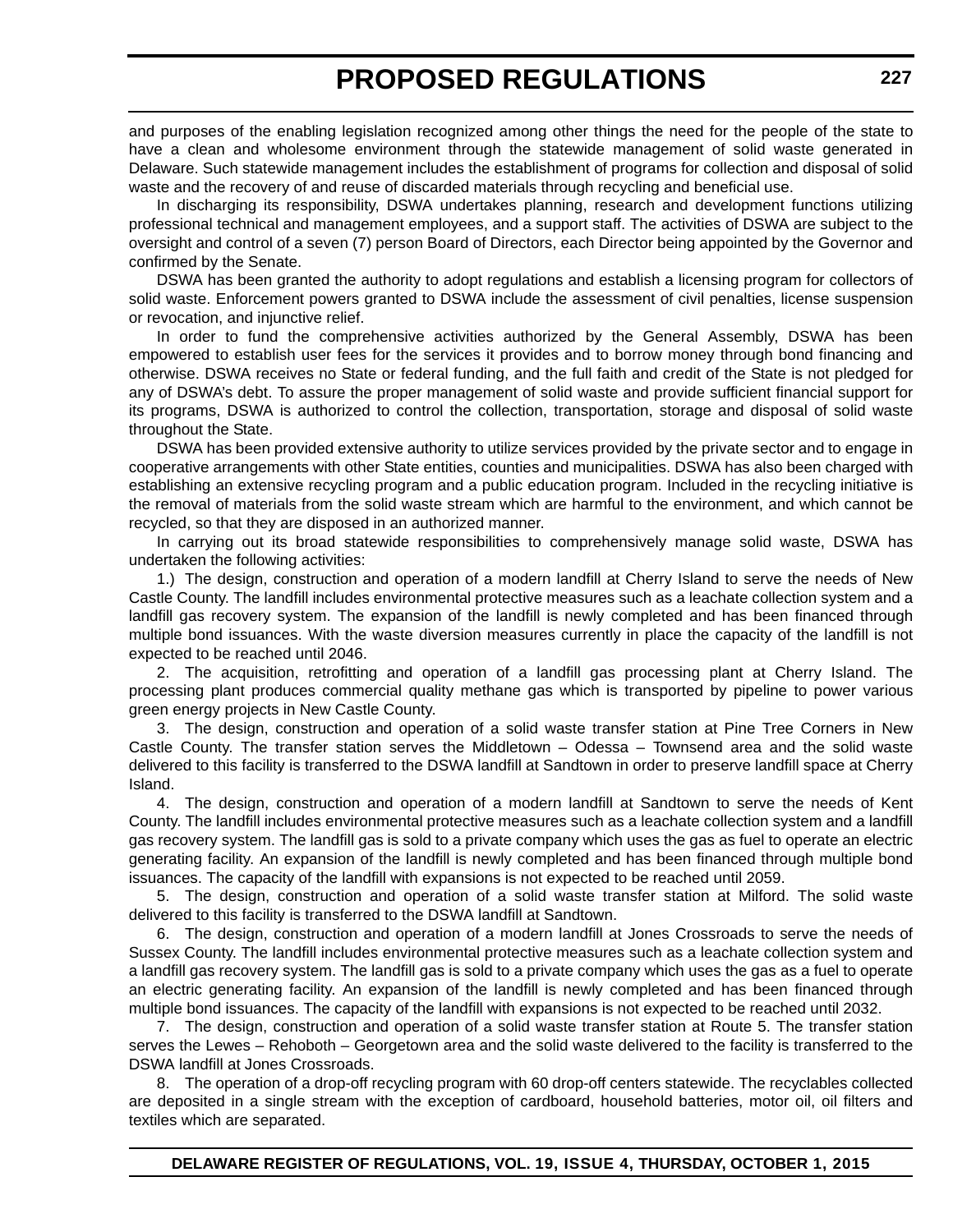9. Contracting for the design and operation of material recovery facilities at the former landfill at Pigeon Point, New Castle County, Delaware. One of these facilities is designed to process, in a single stream, household and commercial recyclables and to produce from this single stream various marketable commodities such as fiber, plastics and metals. The other facility is designed to process construction and demolition waste and convert this waste into saleable commodities or, instead, alternative daily cover for sanitary landfills.

10. The design, construction and operation of yard waste composting systems at the Cherry Island and Jones Crossroads landfills, and the operation of yard waste mulching systems at all DSWA landfills.

11. Issuing and servicing approximately \$130 million in bonds issued between 2006 and 2010.

By establishing and maintaining multiple facilities throughout Delaware, DSWA provides an indispensable convenience to the public and, in so doing, prevents the air pollution, noise pollution and road congestion that would otherwise result if haulers and the public were forced to travel long distances to deposit waste. Additionally, many of the DSWA's activities are essential waste disposal functions that do not result in revenue generation and are not typically performed by private entities in the waste disposal business. These activities include:

1. The establishment and operation of a public education and public outreach program which includes school and community presentations, distribution of books and educational materials, participation in public events, use of slogans and themes, use of a mascot, and public advertising.

2. Coordination and participation in solid waste and recycling activities with State, county, municipal, local and civic organizations throughout the State.

3. The collection and proper disposal of household hazardous wastes (HHW), electronic goods (EGR), and document shredding at eighteen scheduled Saturday events conducted throughout the State as well 52 HHW and EGR events held once a week in each county.

4. The operation of a recycling program at DSWA transfer stations and landfills which involves the separation and recycling of tires, drywall, textiles, used oil, oil filters, and white goods including refrigerators that must be drained of chlorofluorocarbons.

The proposed amendments to the Regulations, and the contemporaneous proposed amendments to the Statewide Solid Waste Management Plan, will allow DSWA to better control and manage the collection of solid waste in Delaware, assure the usage of the facilities provided by DSWA, and provide the means of financially supporting the referenced activities conducted under the authority and dictates of DSWA's enabling legislation. The proposed amendments will enhance DSWA's ability to monitor, evaluate and police the system of solid waste management in Delaware, including such issues as proper waste disposal, waste volume reduction, use of recycling programs and the full capture of those recyclables in the future.

The proposed amendments also restore a restriction regarding the types of vehicles that newly licensed haulers will be permitted to use, in order to address concerns over roadside litter and leakage from vehicles and containers not designed to store and transport municipal solid waste. This restriction will be applicable only to new licensees and will not apply to haulers already licensed at the time of the effective date of these regulations.

#### **501 Regulations of the Delaware Solid Waste Authority** *(Break in Continuity of Sections)*

#### **3.0 Collection and Licensing**

#### *(Break in Continuity Within Section)*

3.8 Each Licensee shall comply with the following requirements while collecting, transporting and/or delivering solid waste or dry waste.

#### *(Break in Continuity Within Section)*

3.8.6 For Licensees newly licensed on and after January 10, 2016, such Licensees shall only utilize enclosed compactor type vehicles or "roll-offs" with a cover sufficient to prevent any spillage of, loss of, or littering for the collection, transportation, or delivery of solid waste, except for vehicles utilized only to collect, transport, or deliver solid wastes referenced in Section 4.2 and Section 4.3, Infra., or oversized bulky waste, such as couches and large household appliances (i.e., "white goods").

#### *(Break in Continuity Within Section)*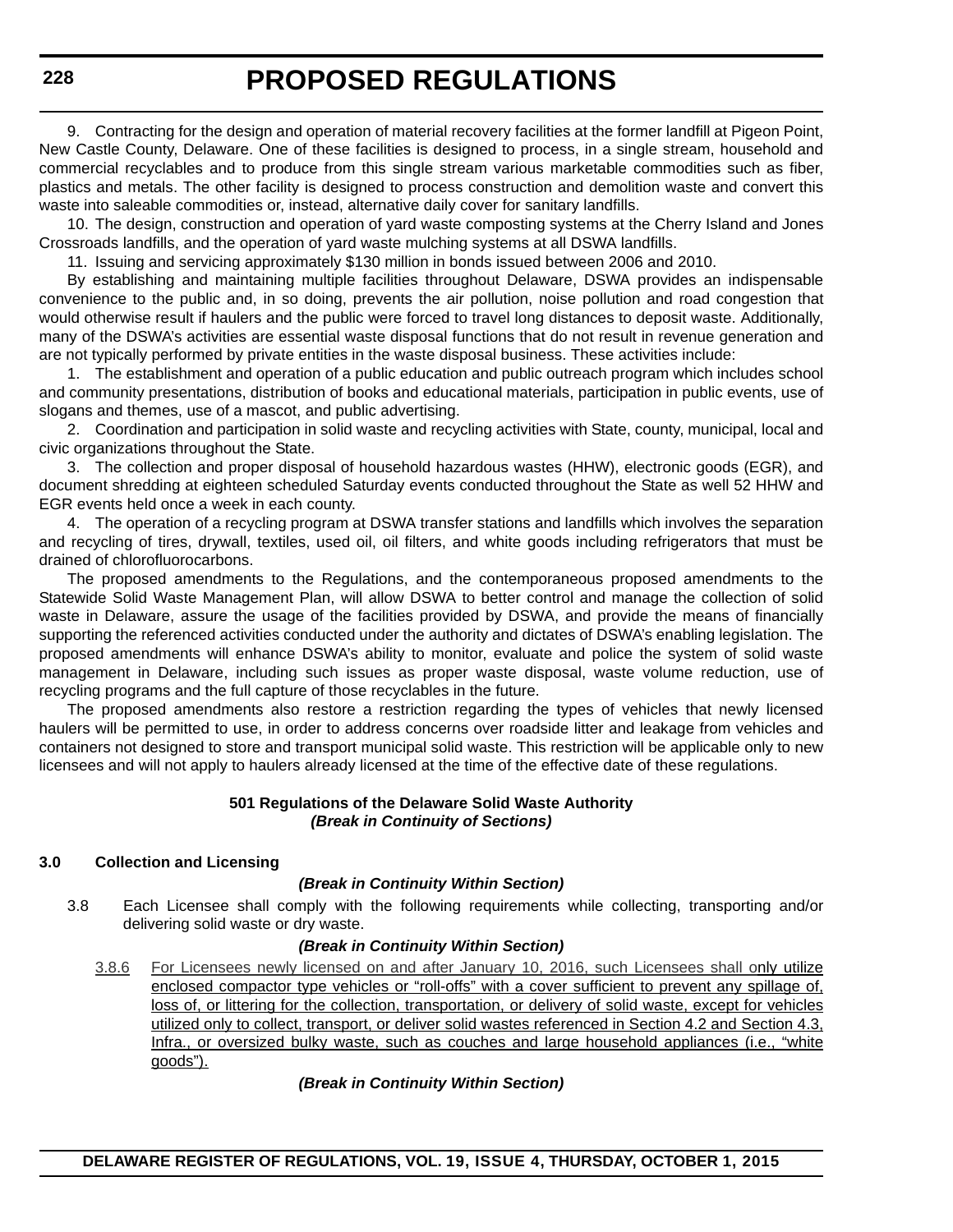#### **4.0 Use of DSWA Facilities by Municipalities and Their Contractors**

4.1 Any solid waste, including but not limited to dry waste, that is generated in the State of Delaware, and collected, or transported by a Licensee or by any person on behalf of a Licensee, or any municipality, or by a person pursuant to an agreement with any municipality, shall be disposed of at a DSWA facility, unless it is a solid waste listed in Section 4.2 or Section 4.3. Any Licensee, municipality, or other person that enters into an agreement for the collection or transportation of such solid waste that is required to be delivered to a DSWA facility pursuant to this section shall include in such agreement a requirement that the solid waste shall be disposed at a DSWA facility. Every person required by contract to deliver solid waste or Recyclable Materials to a DSWA facility shall comply with such requirement.

#### *(Break in Continuity Within Section)*

4.3 The following solid waste may but is not required to be delivered to a DSWA facility for disposal or recycling, upon payment of the subject to any limitations imposed by statute, regulation or permit conditions; or otherwise appropriate fee or user charge, provided that delivery of such solid waste is not otherwise proscribed by §4.2:

#### *(Break in Continuity Within Section)*

- 4.3.3 Any special solid waste allowed at a DSWA facility pursuant to Article VI Section 6.0 of these regulations.
- 4.3.4 Asbestos.
- 4.3.5 Source separated Rrecyclable materials
- 4.3.6 Industrial solid waste
- 4.3.7 Agricultural waste generated on a farm
- 4.3.8 Tires
- 4.3.9 Construction and demolition waste generated and collected in New Castle County.
- 4.3.10 Waste materials collected from industrial facilities which have adopted and implemented a companywide policy requiring all waste materials generated at its industrial facilities to be disposed at waste to energy plants. In order for waste to qualify under this subsection 4.3.10, the Licensee transporting such waste must provide a written notification from the industrial facility to the DSWA stating: (i) the name and location of the industrial facility in Delaware; (ii) the industrial facility's companywide policy; (iii) the date and manner by which such companywide policy was adopted; and (iv) the name and location of the waste to energy plant to which the waste materials are being transported. The Licensee seeking to take advantage of this Subsection 4.3.10 must deliver the notice to the DSWA before transporting waste materials to a waste to energy plant.

#### *(Break in Continuity of Sections)*

#### **8.0 Recycling**

#### *(Break in Continuity Within Section)*

- 8.3 The collection and transportation of recyclable materials shall be subject to the requirements of subsections 8.3.1 through 8.3.3 below:
	- 8.3.1 Recyclable materials shall be source separated, segregated and stored apart from solid waste at the place of generation, including any materials to be collected under curbside recycling programs;
	- 8.3.2 Any Recyclable mMaterials that are not delivered to a DSWA facility and that are in the possession of a Municipality (or any person under contract with such Municipality) or that are in the possession of a person required by contract with the DSWA to deliver solid waste to DSWA facilities, shall be delivered for processing only to a recycling facility that certifies as to its operations that: (i) the rate of recovery from recyclable materials is at least eighty percent (80%) by weight unless the waste is construction and demolition waste, in which case the rate of recovery is at least sixty fifty percent (650%) by weight; and (ii) materials recovered (*i.e.,* not residue) must be recovered for reuse and not for disposal as solid waste. The foregoing certification shall be provided in the form attached hereto as Attachment D; and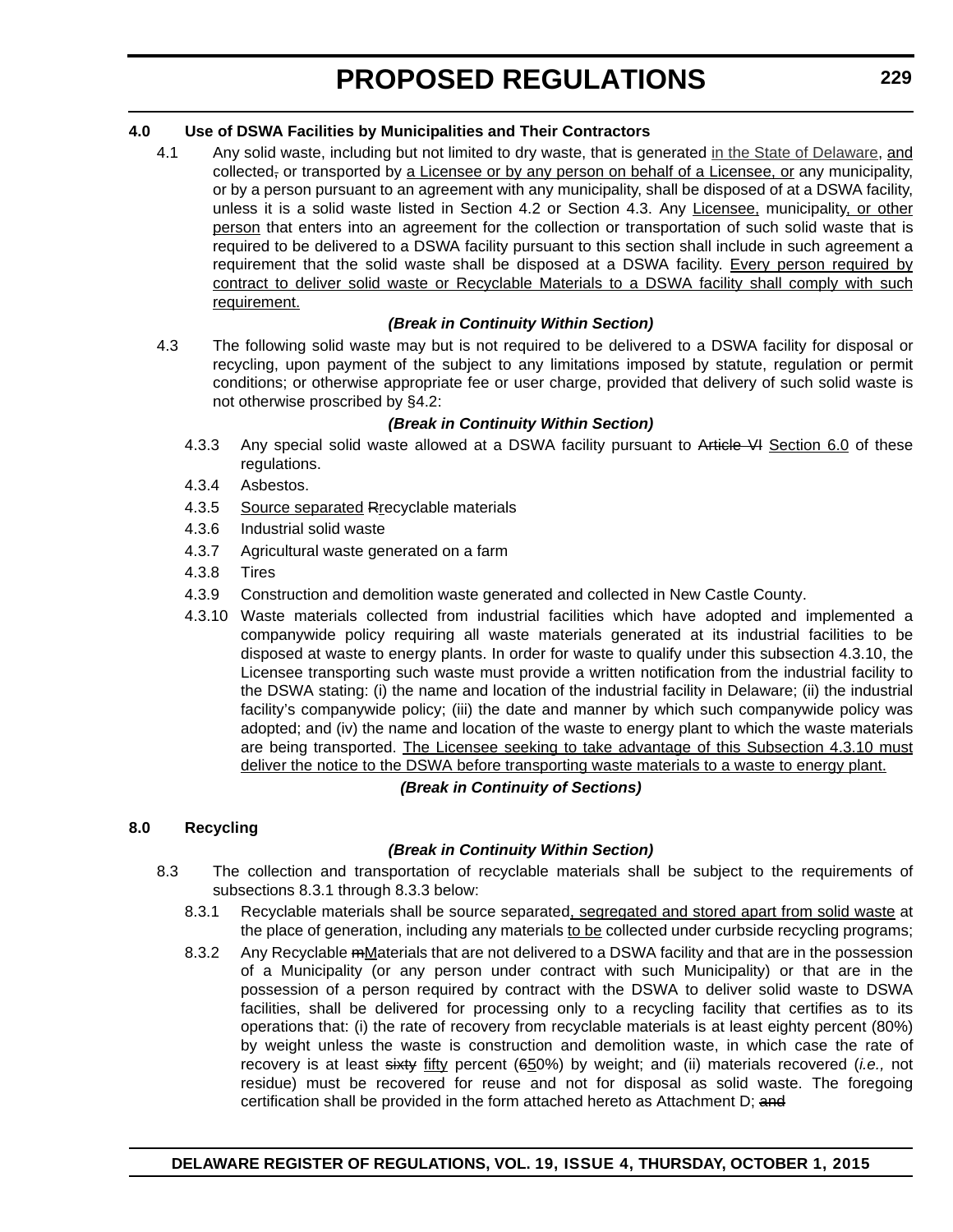- 8.3.3 The facility at which such recyclable materials are being handled or processed shall operate in full compliance with applicable federal, state and local laws, regulations, ordinances, permits, conditions or other requirements.; and
- 8.3.4 All Licensees that have transported Recyclable Materials during the course of any calendar year shall report on a form substantially similar to Attachment F, no later than March 1 of the following year, the tonnage of recyclables delivered to each non-DSWA facility during such year and the average rate of recovery from Recyclables at each such facility for such year, certified by an authorized person on behalf of such facility. The annual report shall contain a certification from the Licensee that to the best of the Licensee's knowledge, the materials recovered from Recyclables delivered to such facility were sold or delivered into the market for recovered materials and were not landfilled.

#### *(Break in Continuity of Sections)*

#### **ATTACHMENT D MATERIALS RECOVERY FACILITY ANNUAL CERTIFICATION**

I, [name], [title] of [name of MRF] (the "Facility") do hereby certify that I am a representative of the Facility authorized to provide the certifications provided herein; and I further certify as follows with respect to the operations of the Facility during the preceding 12 month period:

- 1. Did the Facility process recyclable materials other than construction and demolition waste? YES NO
- 2. Did the Facility achieve an average recovery rate of at least 80% by weight for such recyclable materials in each month during the period certified? YES\_\_\_ NO\_\_\_\_
- 3. Did the Facility process construction and demolition waste? YES\_\_\_ NO\_\_\_

\_\_\_\_\_\_\_\_\_\_\_\_\_\_\_\_\_\_\_\_\_\_\_\_\_\_\_\_\_\_\_\_\_\_\_\_\_

- 4. Did the Facility achieve an average recovery rate of at least 650% by weight for such construction and demolition waste in each month during the period certified? YES NO
- 5. Was the Facility in substantial and material compliance with all applicable federal, state and local laws? YES NO
- 6. The foregoing responses are true and correct to the best of my knowledge this \_\_\_\_\_\_day of  $, 20$

Name **Title** 

| <b>Notary Public:</b> |  |
|-----------------------|--|
|                       |  |

My Commission Expires: **Expires**:

*(Break in Continuity of Sections)*

#### **DELAWARE REGISTER OF REGULATIONS, VOL. 19, ISSUE 4, THURSDAY, OCTOBER 1, 2015**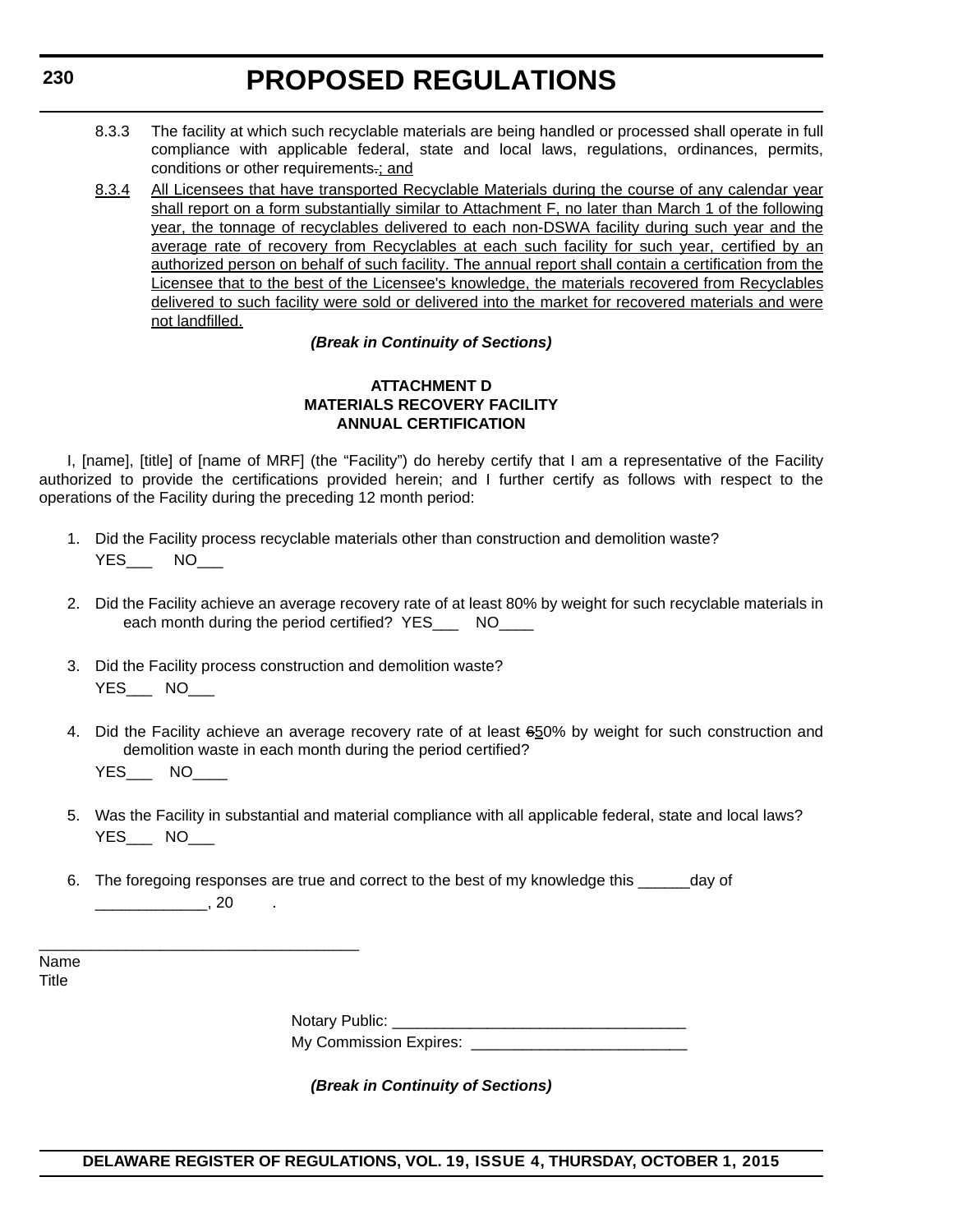#### **ATTACHMENT F**

#### <span id="page-13-0"></span>ANNUAL SOLID WASTE HAULER REPORT FOR RECYCLABLES COLLECTED IN DELAWARE AND DELIVERED AND/OR DISPOSED AT OTHER THAN DSWA FACILITY

|  | Reporting Year: 20 | Date: |
|--|--------------------|-------|
|  |                    |       |

Facility Identification Type (C&D or All Other) Tons Delivered Average Recovery Rate

|                     | $\mathbf{r}$ and $\mathbf{r}$ are the set of $\mathbf{r}$ and $\mathbf{r}$ are the set of $\mathbf{r}$ and $\mathbf{r}$ are the set of $\mathbf{r}$ |                                                                                                 | the contract of the contract of the contract of the contract of the contract of                                                                                                                                                      |
|---------------------|-----------------------------------------------------------------------------------------------------------------------------------------------------|-------------------------------------------------------------------------------------------------|--------------------------------------------------------------------------------------------------------------------------------------------------------------------------------------------------------------------------------------|
|                     |                                                                                                                                                     |                                                                                                 | <u> La Carlo de la Carlo de la Carlo de la Carlo de la Carlo de la Carlo de la Carlo de la Carlo de la Carlo de la Carlo de la Carlo de la Carlo de la Carlo de la Carlo de la Carlo de la Carlo de la Carlo de la Carlo de la C</u> |
| ———— <del>———</del> |                                                                                                                                                     |                                                                                                 | the control of the control of the control of                                                                                                                                                                                         |
|                     |                                                                                                                                                     | the contract of the contract of the contract of the contract of the contract of the contract of |                                                                                                                                                                                                                                      |

I hereby certify that all material recovered from Recyclables delivered to non-DSWA facilities during the course of the year that is the subject of this report and that is reported in the "Tons Recovered" column above was, to the best of my knowledge and after reasonable inquiry, sold or otherwise delivered into the market for commodities recovered from recyclable materials and was not landfilled or otherwise disposed of as solid waste.

I hereby represent that I am authorized to file this statement on behalf of the Licensee, and certify that the above information is true and correct to the best of my knowledge, this day of  $\qquad \qquad$ , 20.

Notary Public Signature Signature

Printed Name and Title: **Willer** 

\_\_\_\_\_\_\_\_\_\_\_\_\_\_\_\_\_\_\_\_\_\_\_\_\_\_\_\_\_\_\_\_\_\_\_\_ \_\_\_\_\_\_\_\_\_\_\_\_\_\_\_\_\_\_\_\_\_\_\_\_\_\_\_

**\*Please Note: As the rest of the sections were not amended they are not being published. A copy of the regulation is available at:**

**[501 Regulations of the Delaware Solid Waste Authority](http://regulations.delaware.gov/register/october2015/proposed/19 DE Reg 226 10-01-15.htm)**

### **[DELAWARE SOLID WASTE AUTHORITY](http://dswa.com/)**

Statutory Authority: 7 Delaware Code, Section 6403 (7 **Del.C.** §6403) 1 **DE Admin. Code** 502

#### **PUBLIC NOTICE**

#### **502 Statewide [Solid Waste Management Plan](#page-3-0)**

Pursuant to 7 **Delaware Code**, Sections 6403, 6404, 6406 and other pertinent provisions of 7 **Delaware Code**, Chapter 64; the Delaware Solid Waste Authority ("DSWA") is proposing amendments to the Statewide Solid Waste Management Plan (the "Plan") to modify the Plan adopted effective May 10, 2010 and amended effective on May 10, 2013.

**Notice of Hearing:** A public hearing will be held on November 2, 2015 at 3:00 p.m. in the Corporate Training Center, Room 400A, Delaware Technical and Community College Terry Campus, 100 Campus Drive, Dover, DE 19904. The hearing is to provide an opportunity for public comment on the proposed amendments.

**Written Comments:** The DSWA will receive written comments, suggestions briefs or other written material until the close of business, November 17, 2015. Written comments, suggestions, compilations of data or other written material shall be submitted to Michael D. Parkowski, Chief of Business Services and Government Relations, Delaware Solid Waste Authority, 1128 South Bradford Street, Dover, Delaware 19904. Anyone wishing to obtain a copy of the proposed amendments may obtain a copy from the Delaware Solid Waste Authority, 1128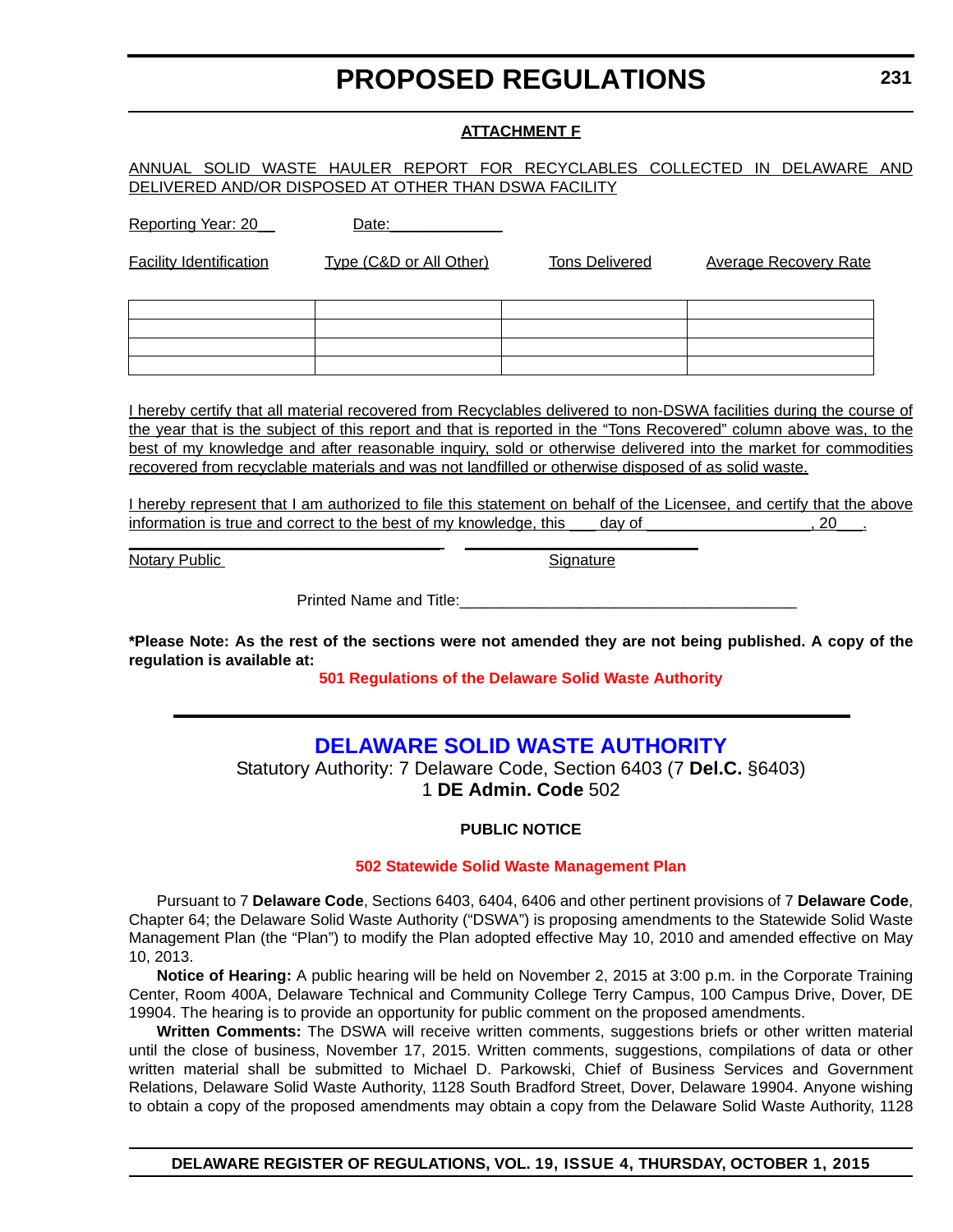South Bradford Street, Dover, Delaware 19904, (302) 739-5361.

**Summary of Proposed Changes:** Pursuant to 7 **Delaware Code**, Chapter 64, the DSWA is charged with developing the Plan and amending the Plan as necessary. The proposed amendments will address the purposes and impact of changes to DSWA regulations, proposed contemporaneously herewith, that will have the effect of requiring most solid waste generated in the State of Delaware to be delivered to a DSWA facility. The proposed amendments will also briefly update certain matters addressed in the Plan.

**Background and Purpose:** The Delaware Solid Waste Authority ("DSWA") was established by the Delaware General Assembly in 1975 as a statewide solid waste authority, a body politic and corporate constituting a public instrumentality of the State created to perform essential public and governmental functions. The findings, policies and purposes of the enabling legislation recognized among other things the need for the people of the state to have a clean and wholesome environment through the statewide management of solid waste generated in Delaware. Such statewide management includes the establishment of programs for collection and disposal of solid waste and the recovery of and reuse of discarded materials through recycling and beneficial use.

In discharging its responsibility, DSWA undertakes planning, research and development functions utilizing professional technical and management employees, and a support staff. The activities of DSWA are subject to the oversight and control of a seven (7) person Board of Directors, each Director being appointed by the Governor and confirmed by the Senate.

DSWA has been granted the authority to adopt regulations and establish a licensing program for collectors of solid waste. Enforcement powers granted to DSWA include the assessment of civil penalties, license suspension or revocation, and injunctive relief.

In order to fund the comprehensive activities authorized by the General Assembly, DSWA has been empowered to establish user fees for the services it provides and to borrow money through bond financing and otherwise. DSWA receives no State or federal funding, and the full faith and credit of the State is not pledged for any of DSWA's debt. To assure the proper management of solid waste and provide sufficient financial support for its programs, DSWA is authorized to control the collection, transportation, storage and disposal of solid waste throughout the State.

DSWA has been provided extensive authority to utilize services provided by the private sector and to engage in cooperative arrangements with other State entities, counties and municipalities. DSWA has also been charged with establishing an extensive recycling program and a public education program. Included in the recycling initiative is the removal of materials from the solid waste stream which are harmful to the environment, and which cannot be recycled, so that they are disposed in an authorized manner.

In carrying out its broad statewide responsibilities to comprehensively manage solid waste, DSWA has undertaken the following activities:

1. The design, construction and operation of a modern landfill at Cherry Island to serve the needs of New Castle County. The landfill includes environmental protective measures such as a leachate collection system and a landfill gas recovery system. The expansion of the landfill is newly completed and has been financed through multiple bond issuances. With the waste diversion measures currently in place the capacity of the landfill is not expected to be reached until 2046.

2. The acquisition, retrofitting and operation of a landfill gas processing plant at Cherry Island. The processing plant produces commercial quality methane gas which is transported by pipeline to power various green energy projects in New Castle County.

3. The design, construction and operation of a solid waste transfer station at Pine Tree Corners in New Castle County. The transfer station serves the Middletown – Odessa – Townsend area and the solid waste delivered to this facility is transferred to the DSWA landfill at Sandtown in order to preserve landfill space at Cherry Island.

4. The design, construction and operation of a modern landfill at Sandtown to serve the needs of Kent County. The landfill includes environmental protective measures such as a leachate collection system and a landfill gas recovery system. The landfill gas is sold to a private company which uses the gas as fuel to operate an electric generating facility. An expansion of the landfill is newly completed and has been financed through multiple bond issuances. The capacity of the landfill with expansions is not expected to be reached until 2059.

5. The design, construction and operation of a solid waste transfer station at Milford. The solid waste delivered to this facility is transferred to the DSWA landfill at Sandtown.

6. The design, construction and operation of a modern landfill at Jones Crossroads to serve the needs of Sussex County. The landfill includes environmental protective measures such as a leachate collection system and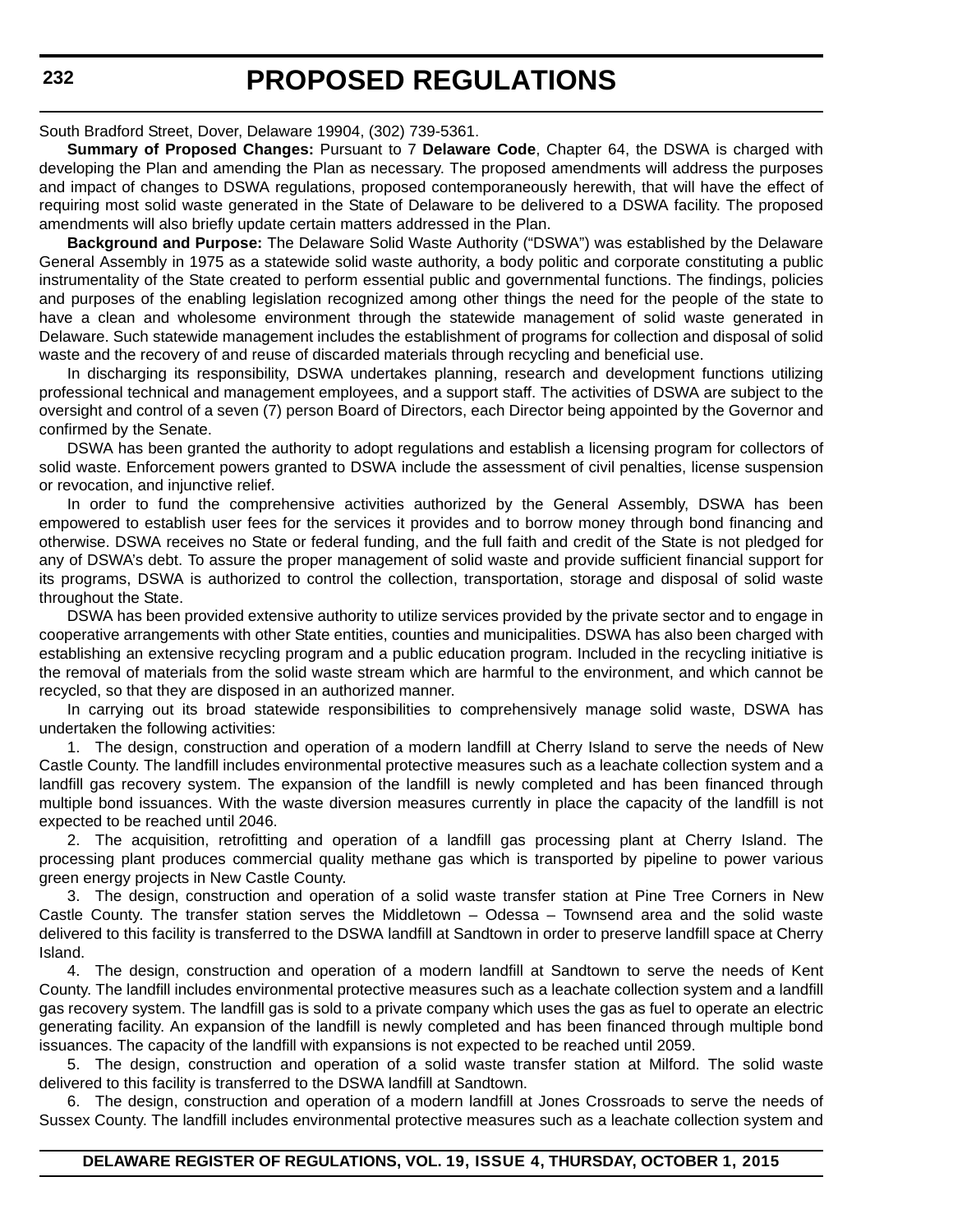a landfill gas recovery system. The landfill gas is sold to a private company which uses the gas as a fuel to operate an electric generating facility. An expansion of the landfill is newly completed and has been financed through multiple bond issuances. The capacity of the landfill with expansions is not expected to be reached until 2032.

7. The design, construction and operation of a solid waste transfer station at Route 5. The transfer station serves the Lewes – Rehoboth – Georgetown area and the solid waste delivered to the facility is transferred to the DSWA landfill at Jones Crossroads.

8. The operation of a drop-off recycling program with 60 drop-off centers statewide. The recyclables collected are deposited in a single stream with the exception of cardboard, household batteries, motor oil, oil filters and textiles which are separated.

9. Contracting for the design and operation of material recovery facilities at the former landfill at Pigeon Point, New Castle County, Delaware. One of these facilities is designed to process, in a single stream, household and commercial recyclables and to produce from this single stream various marketable commodities such as fiber, plastics and metal. The other facility is designed to process construction and demolition waste and convert this waste into saleable commodities or, instead, alternative daily cover for sanitary landfills.

10. The design, construction and operation of yard waste composting systems at the Cherry Island and Jones Crossroads landfills, and the operation of yard waste mulching systems at all DSWA landfills.

11. Issuing and servicing approximately \$130 million in bonds issued between 2006 and 2010.

By establishing and maintaining multiple facilities throughout Delaware, DSWA provides an indispensable convenience to the public and, in so doing, prevents the air pollution, noise pollution and road congestion that would otherwise result if haulers and the public were forced to travel long distances to deposit waste. Additionally, many of the DSWA's activities are essential waste disposal functions that do not result in revenue generation and are not typically performed by private entities in the waste disposal business. These activities include:

1. The establishment and operation of a public education and public outreach program which includes school and community presentations, distribution of books and educational materials, participation in public events, use of slogans and themes, use of a mascot, and public advertising.

2. Coordination and participation in solid waste and recycling activities with State, county, municipal, local and civic organizations throughout the State.

3. The collection and proper disposal of household hazardous wastes ("HHW"), electronic goods ("EGR"), and document shredding at eighteen scheduled Saturday events conducted throughout the State as well as 52 HHW and EGR events held once a week in each county.

4. The operation of a recycling program at DSWA transfer stations and landfills which involves the separation and recycling of tires, drywall, textiles, used oil, oil filters, and white goods including refrigerators that must be drained of chlorofluorocarbons.

The proposed amendments to the SSWMP, and the contemporaneous proposed amendments to the Regulations of the DSWA, will allow DSWA to better control and manage the collection of solid waste in Delaware, assure the usage of the facilities provided by DSWA, and provide the means of financially supporting the referenced activities conducted under the authority and dictates of DSWA's enabling legislation. The proposed amendments will enhance DSWA's ability to monitor, evaluate and police the system of solid waste management in Delaware, including such issues as proper waste disposal, waste volume reduction, use of recycling programs and the full capture of those recyclables in the future.

**\*Please Note: Due to the size of the proposed regulation, it is not being published here. A copy of the regulation is available at:**

**502 Statewide [Solid Waste Management Plan](http://regulations.delaware.gov/register/october2015/proposed/19 DE Reg 231 10-01-15.htm)**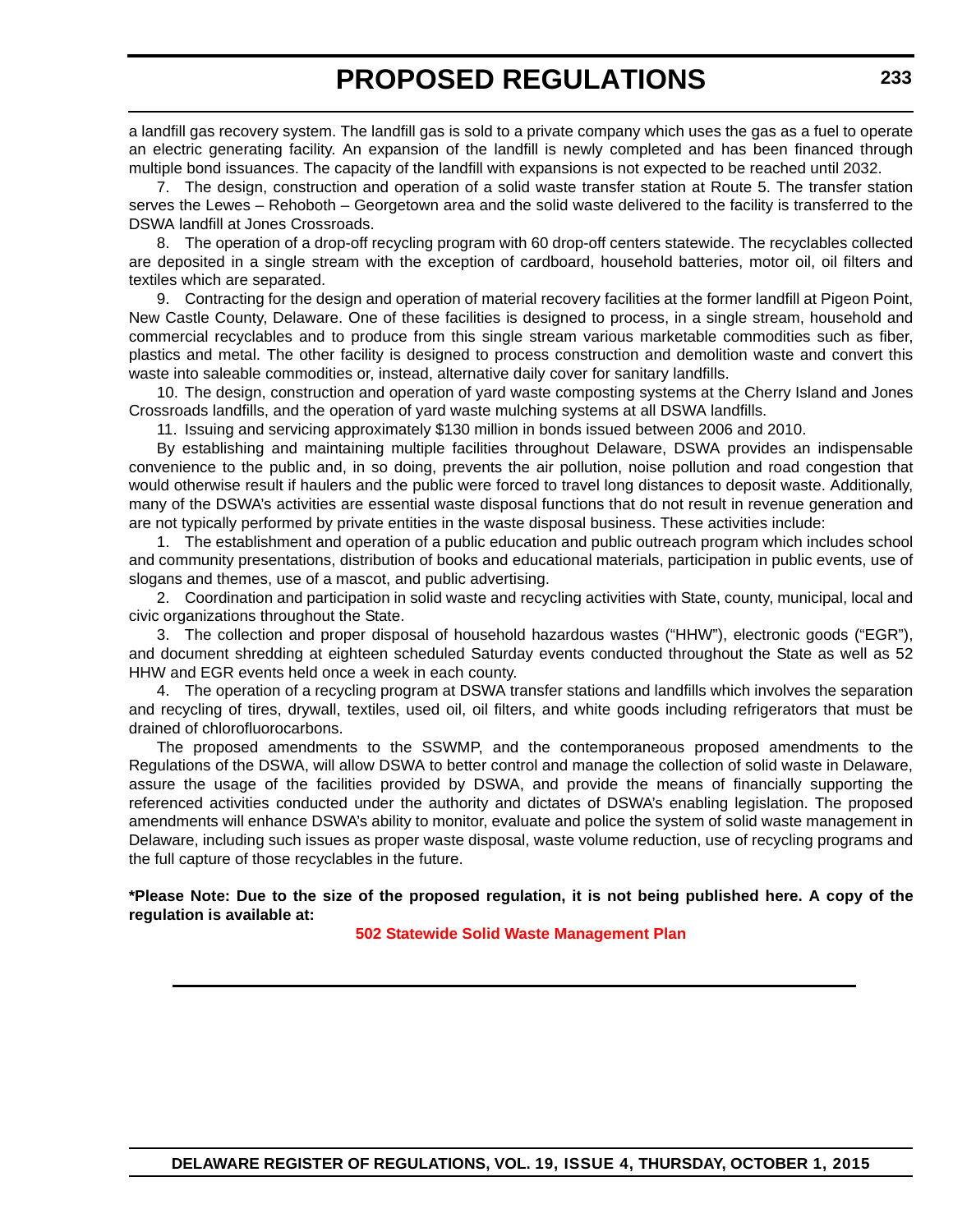### **[DEPARTMENT OF EDUCATION](https://pubapps.doe.k12.de.us/EducationalDirectoryPublic/default.aspx)**

<span id="page-16-0"></span>**OFFICE OF THE SECRETARY** Statutory Authority: 14 Delaware Code, Section 122(b) (14 **Del.C.** §122(b)) 14 **DE Admin. Code** 103

#### **PUBLIC NOTICE**

#### **[103 Accountability for Schools, Districts and the State](#page-3-0)**

The Delaware Department of Education, pursuant to 14 **Del. C.** §122 and subchapter VII of Chapter 12 of Title 14 of the **Delaware Code**, proposes, with the consent of the State Board of Education, to amend 14 **DE Admin. Code** 103 Accountability for Schools, Districts and the State. This regulation is being amended to reflect changes to the Department of Education's accountability system for schools, districts and the State, including changes as approved by the Elementary and Secondary School Elementary Education Act Flexibility application. The timing for the updates to this regulation is consistent with the FY16 Appropriations Act epilogue language.

The proposed regulation was published in the September 2015 issue of the Delaware *Register of Regulations*. The comment period on the proposed regulation changes, which originally ended by the close of business on or before October 1, 2015, is being extended to close of business on or before October 8, 2015. Persons wishing to present their views regarding this matter may do so in writing by 4:30 P.M. on or before October 8, 2015 to Tina Shockley, Education Associate, Department of Education, Regulatory Review, at 401 Federal Street, Suite 2, Dover, Delaware 19901. A copy of this regulation may be viewed or obtained at the Department of Education, Finance Office located at the address listed above.

**\*Please Note: Due to the size of the proposed regulation, it is not being published here. A copy of the regulation is available at:**

#### **[103 Accountability for Schools, Districts and the State](http://regulations.delaware.gov/register/october2015/proposed/19 DE Reg 234 10-01-15.htm)**

### **OFFICE OF [THE SECRETARY](https://pubapps.doe.k12.de.us/EducationalDirectoryPublic/default.aspx)** Statutory Authority: 14 Delaware Code, Section 122(b) (14 **Del.C.** §122(b)) 14 **DE Admin. Code** 811

#### **Education Impact Analysis Pursuant To 14 Del.C**. **Section 122(d)**

#### **[811 School Health Record Keeping Requirements](#page-3-0)**

#### **A. Type of Regulatory Action Required**

Amendment to Existing Regulation

#### **B. Synopsis of Subject Matter of the Regulation**

The Secretary of Education intends to amend 14 **DE Admin. Code** 811 School Health Record Keeping Requirements. This regulation is being amended to clarify procedures and purpose of school health record keeping documents.

Persons wishing to present their views regarding this matter may do so in writing by the close of business on or before November 5, 2015 to Tina Shockley, Education Associate, Department of Education, Regulatory Review, at 401 Federal Street, Suite 2, Dover, Delaware 19901. A copy of this regulation may be viewed or obtained at the Department of Education, Finance Office located at the address listed above.

#### **C. Impact Criteria**

1. Will the amended regulation help improve student achievement as measured against state achievement standards? The amended regulation is intended to assist student achievement by supporting their health so that they can be in school and fully participate. It is not measured against state achievement standards.

**DELAWARE REGISTER OF REGULATIONS, VOL. 19, ISSUE 4, THURSDAY, OCTOBER 1, 2015**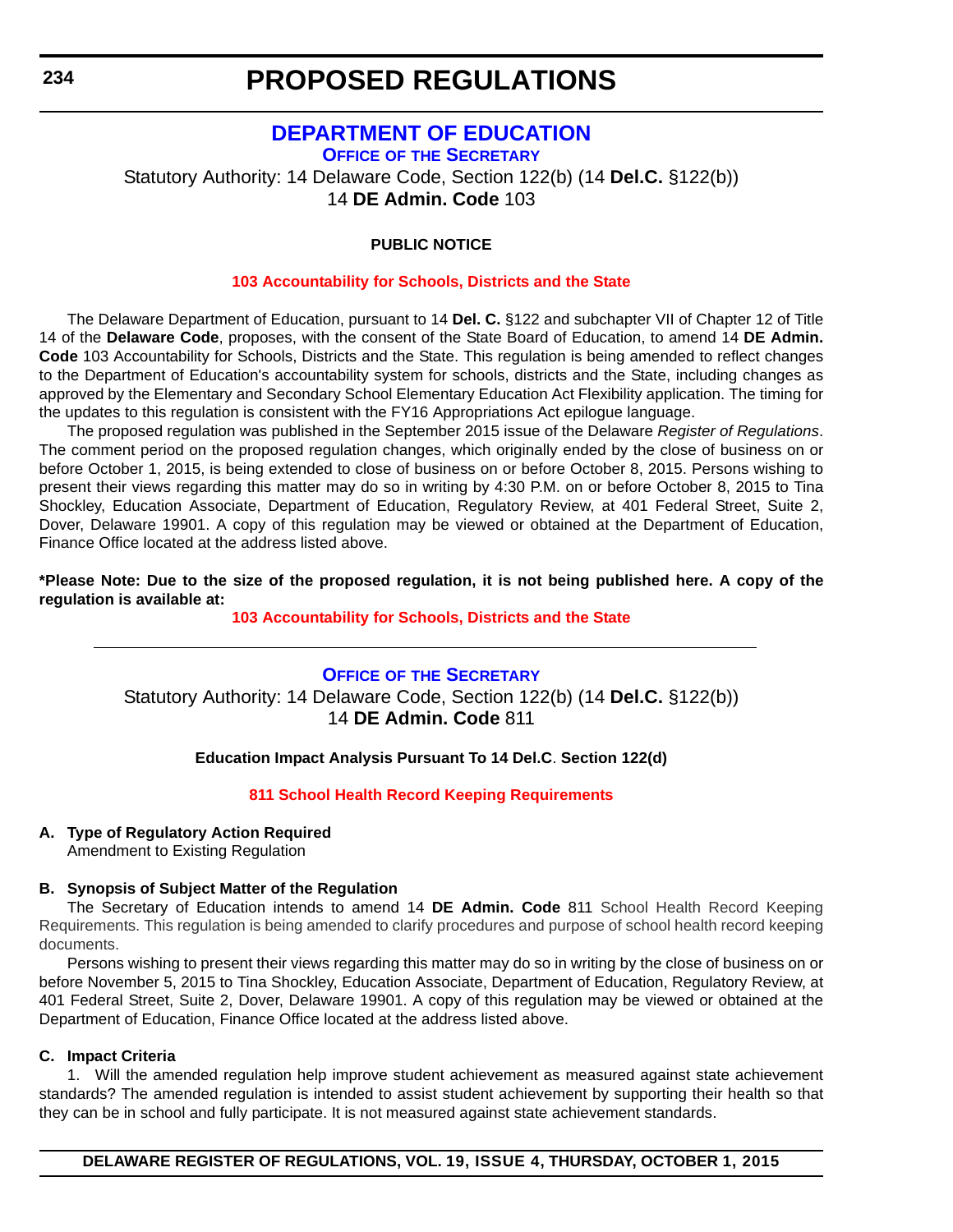2. Will the amended regulation help ensure that all students receive an equitable education? The amended regulation is intended to continue to help ensure all students receive an equitable education.

3. Will the amended regulation help to ensure that all students' health and safety are adequately protected? The amendments address students' health and safety.

4. Will the amended regulation help to ensure that all students' legal rights are respected? The amended regulation continues to help ensure that all students' legal rights are respected.

5. Will the amended regulation preserve the necessary authority and flexibility of decision making at the local board and school level? The amended regulation does not change the decision making at the local board and school level.

6. Will the amended regulation place unnecessary reporting or administrative requirements or mandates upon decision makers at the local board and school levels? The amended regulation does not place any unnecessary reporting or administrative requirements on decision makers.

7. Will the decision making authority and accountability for addressing the subject to be regulated be placed in the same entity? The decision making authority and accountability for addressing the subject to be regulated does not change because of the amendment.

8. Will the amended regulation be consistent with and not an impediment to the implementation of other state educational policies, in particular to state educational policies addressing achievement in the core academic subjects of mathematics, science, language arts and social studies? The amendment is consistent with and not an impediment to the implementation of other state educational policies.

9. Is there a less burdensome method for addressing the purpose of the regulation? There is not a less burdensome method for addressing the purpose of the regulation.

10. What is the cost to the State and to the local school boards of compliance with the regulation? There is no expected additional cost to implementing this amended regulation.

#### **811 School Health Record Keeping Requirements**

#### **1.0 Definitions**

"Delaware School Health Record Form" means an form electronic document containing documentation of an information about a student's health information, which includes but is not limited to identifying information, health history, the student's name, gender, birthdate, immunizations, results of mandated testing and screenings, medical diagnoses, long term issued medications and treatments, and referrals.

"**Department**" means the Delaware Department of Education.

- "Emergency/Nursing Treatment Card" means a eard form containing contact information and general school emergency procedures for the care of a student who becomes sick or injured at school. The card contains the following information: the student's name, birth date, school district, school, gradehome room or teacher or class assignment, home address, home and telephone number,; the name, place of employment and work telephone number of the parent, guardian or Relative Caregiver; two other names, addresses, and telephone numbers of individuals who can be contacted at times when the parent, guardian or Relative Caregiver can not cannot be reached; the name and telephone number of the family physician primary health care provider and family dentist; any medical conditions or allergies the student has; and the student's medical insurance.
- "**Student Accident Report Form**" means a form developed by the Department that is used by the district or charter to review school accidents resulting in medical evaluation or referral.
- "**Student Health History Update**" means a form developed by the Department that is used to obtain current student health information from the parent, guardian, or Relative Caregiver or the student if 18 years or older or an unaccompanied homeless youth.

"**Summary of School Health Services**" means an annual report created by the Department on school health services that have been provided and electronically documented by school nurses.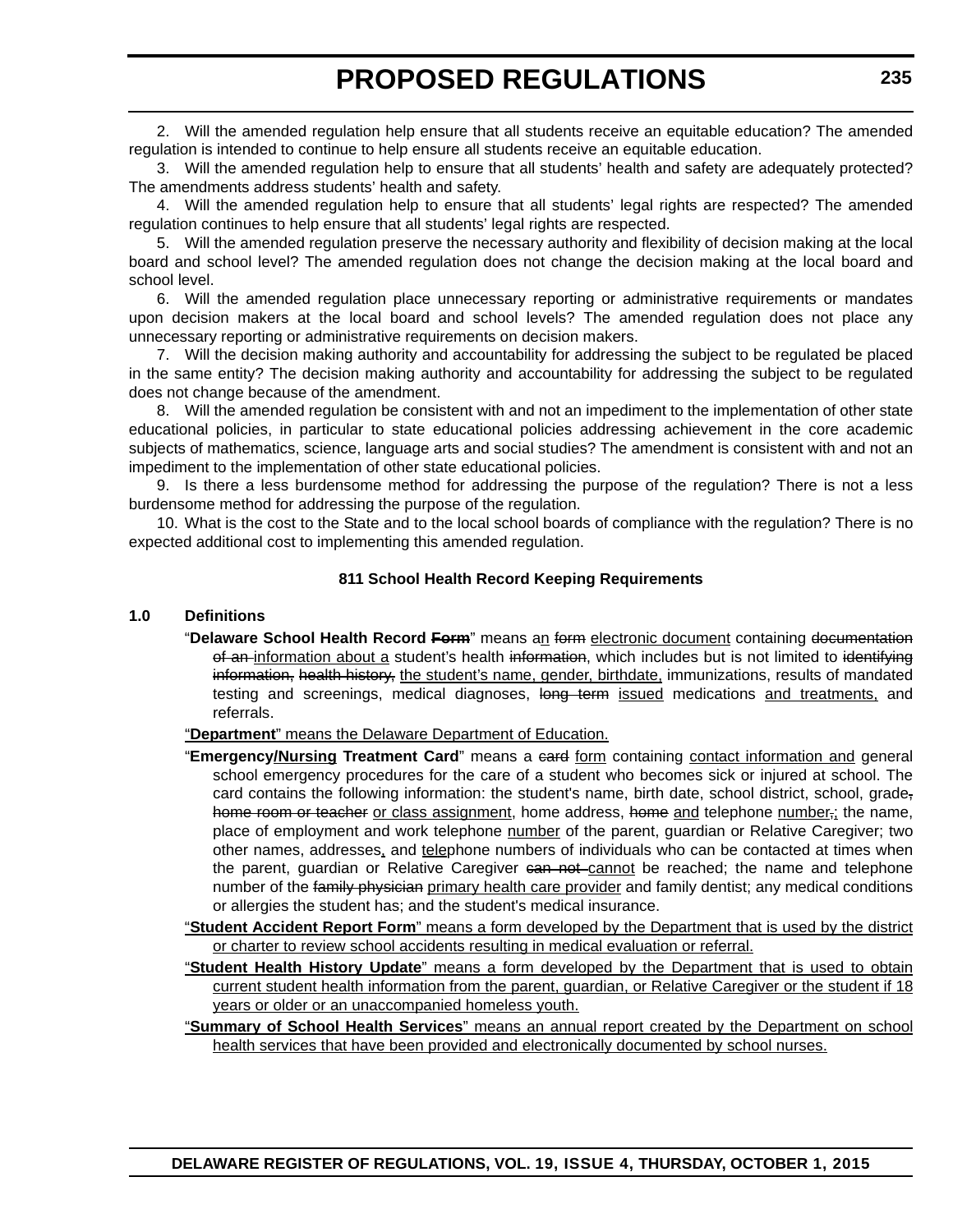#### **2.0 Emergency/Nursing Treatment Card**

- 2.1 An Emergency/Nursing Treatment Card for each public school student shall be on file in the office of the school nurse.
	- 2.1.1 The information on the Emergency/Nursing Treatment Card shall be shared only on a need to know basis as related to the education and health needs of the student and consistent with state and federal laws.
	- 2.1.2 The parent, guardian or Relative Caregiver or the student if 18 years or older, or an unaccompanied homeless youth (as defined by 42 U.S.C. 11434(a)) shall sign the Emergency/ Nursing Treatment Card to assure they understand the purpose of the form and acknowledge the accuracy of the information.
	- 2.1.3 The Emergency/Nursing Treatment Card is used to update the student's medical information on the Delaware School Health Record and student's contact information in the district or charter electronic pupil accountability system.
	- 2.1.4 The contact information on the Emergency/Nursing Treatment Card shall be used by the school nurse to contact the parent regarding any health-related matter and to identify a person to pick up or provide consultation regarding the student's acute illness or injury.

#### **3.0 Delaware School Health Record Form**

- 3.1 The Delaware School Health Record Form shall be current and shall be part of the student's health record within the Cumulative Record File (14 **DE Admin. Code** 252) which accompanies the student when he or she moves to another school.
- 3.2 The Delaware School Health Record Form shall be maintained for the duration of the student's schooling and the school nurse shall use the Student Health History Update Form to keep health records current. The Delaware School Health Record Form shall remain in the nurse's file during the student's attendance in school.
	- 3.2.1 The Delaware School Health Record Form may shall be maintained in hard copy or within an electronic documentation program and transferred electronically with the student. If the Delaware School Health Record cannot be transferred electronically, a hard copy shall be created and transferred to the receiving school. Beginning with the 2008-2009 school year, all Delaware School Health Records Forms shall be in an electronic format.
- 3.3 Documentation received on the student's health, including parent medication permission slips and immunization records, shall be recorded in his or her electronic Delaware School Health Record. Hard copies of the documents shall be maintained in an individual school health folder.

**NON REGULATORY NOTE**: also see 14 **DE Admin. Code** 251 and 252 and the Delaware Public Archives Document Delaware School Districts General Records Retention Schedule.

#### **4.0 Other Required Documentation**

- 4.1 The school nurse shall document in the state, district, or charter electronic health record system for individual student health data any nursing care provided including the school name, a three point date, the person's (student, staff or visitor) first and last name, the time of arrival and departure, the presenting complaint, the nurse's assessment intervention and the outcome, including the disposition of the situation, the parent or other contact, if appropriate, and the nurse's complete signature or initials.
	- 4.1.1 The school nurse shall document the care given at the time of a school based accident by completing the Student Accident Report Form if the student missed more than one half day because of the accident or if the school nurse has referred the student for a medical evaluation regardless of whether the parent, guardian or Relative Caregiver or student if 18 years or older, or an unaccompanied homeless youth (as defined by  $42 \text{ U.S.C. } 11434(a)$ ) followed through on that request.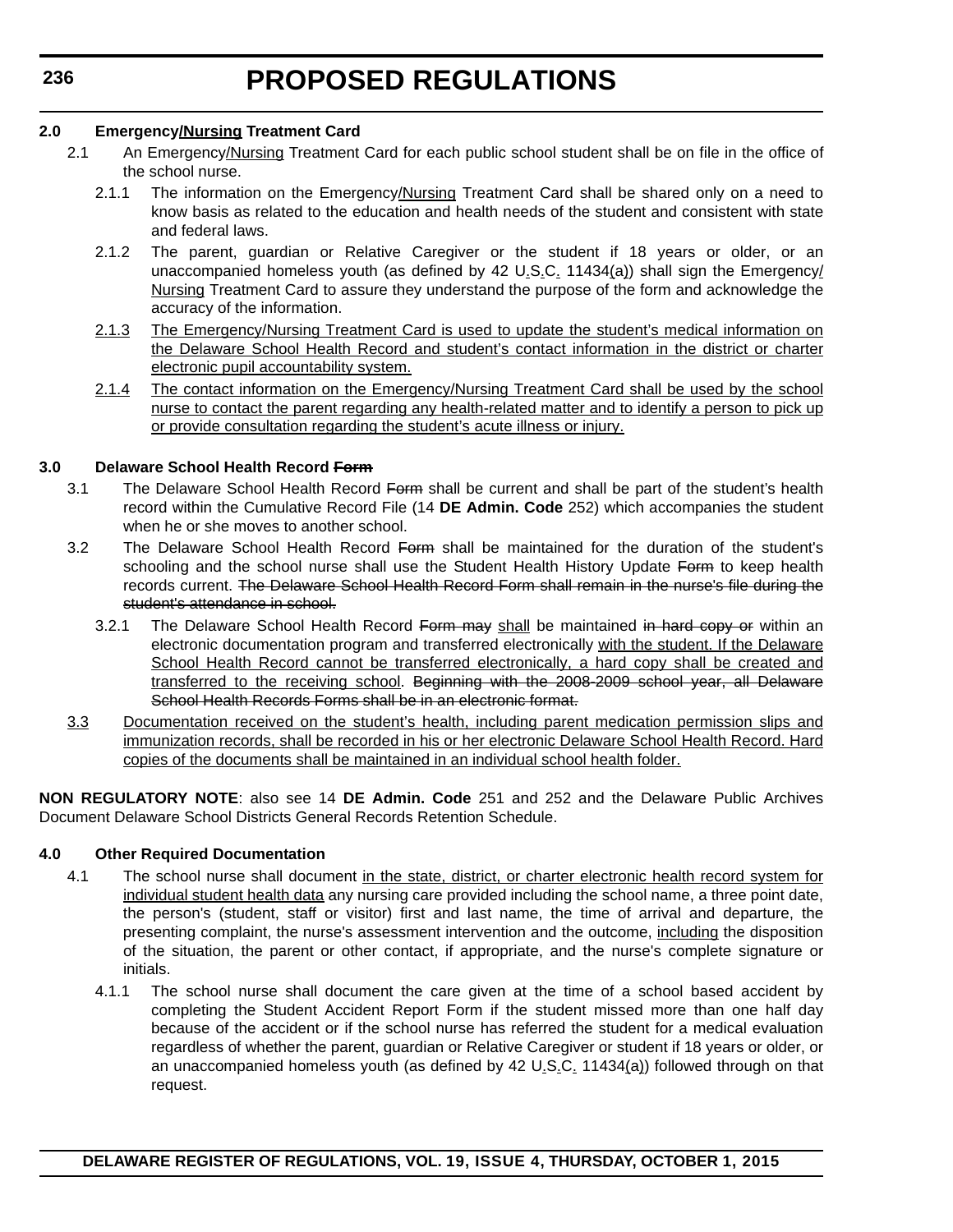#### <span id="page-19-0"></span>**5.0 Submission of Records**

5.1 All local school districts and charter schools shall submit the Summary of School Health Services Form, to the Delaware Department of Education by August 31st of each year. The form shall include all of the school health services provided in all schools during the fiscal year including summer programs. The Department will annually create the Summary of School Health Services provided by districts and charters. Data from the previous school year shall be collected from the state's pupil accountability system after August 15th. Any district or charter using an alternative electronic health record shall submit an electronic version of the Summary of School Health Services report to the Department by August 31st of each year.

#### **[PROFESSIONAL STANDARDS BOARD](http://www.doe.k12.de.us/domain/172)**

Statutory Authority: 14 Delaware Code, Section 1205(b) (14 **Del.C.** §1205(b)) 14 **DE Admin. Code** 1559

#### **Education Impact Analysis Pursuant to 14 Del.C. Section 122(d)**

#### **[1559 Skilled and Technical Sciences Teacher](#page-3-0)**

#### **A. TYPE OF REGULATORY ACTION REQUESTED**

Amendment to Existing Regulation

#### **B. SYNOPSIS OF SUBJECT MATTER OF REGULATION**

The Professional Standards Board, acting in cooperation and collaboration with the Department of Education, seeks the consent of the State Board of Education to amend regulation 14 **DE Admin. Code** 1559 Skilled and Technical Sciences Teacher. The regulation concerns the requirements for certification of educational personnel, pursuant to 14 **Del.C.** §1220(a). This Skilled and Technical Sciences Teacher regulation is being amended to expand the definition of Career and Technical Education programs and to help create opportunities for all students to pursue a career and college readiness instructional program. This regulation sets forth the requirements for a Skilled and Technical Sciences Teacher.

Persons wishing to present their views regarding this matter may do so in writing by the close of business on Friday, October 30, 2015 to Mr. Chris Kenton, Executive Director, Delaware Professional Standards Board, The Townsend Building, 401 Federal Street, Dover, Delaware 19901. Copies of this regulation are available from the above address or may be viewed at the Professional Standards Board Business Office.

#### **C. IMPACT CRITERIA**

1. Will the amended regulation help improve student achievement as measured against state achievement standards? The amended regulation addresses student achievement by establishing standards for the issuance of a standard certificate to educators who have acquired the prescribed knowledge, skill and/or education to practice in a particular area, to teach a particular subject or to instruct a particular category of students to help ensure that students are instructed by educators who are highly qualified.

2. Will the amended regulation help ensure that all students receive an equitable education? The amended regulation helps to ensure that all teachers employed to teach students meet high standards and have acquired the prescribed knowledge, skill and/or education to practice in a particular area, to teach a particular subject or to instruct a particular category of students.

3. Will the amended regulation help to ensure that all students' health and safety are adequately protected? The amended regulation addresses educator certification, not students' health and safety.

4. Will the amended regulation help to ensure that all students' legal rights are respected? The amended regulation addresses educator certification, not students' legal rights.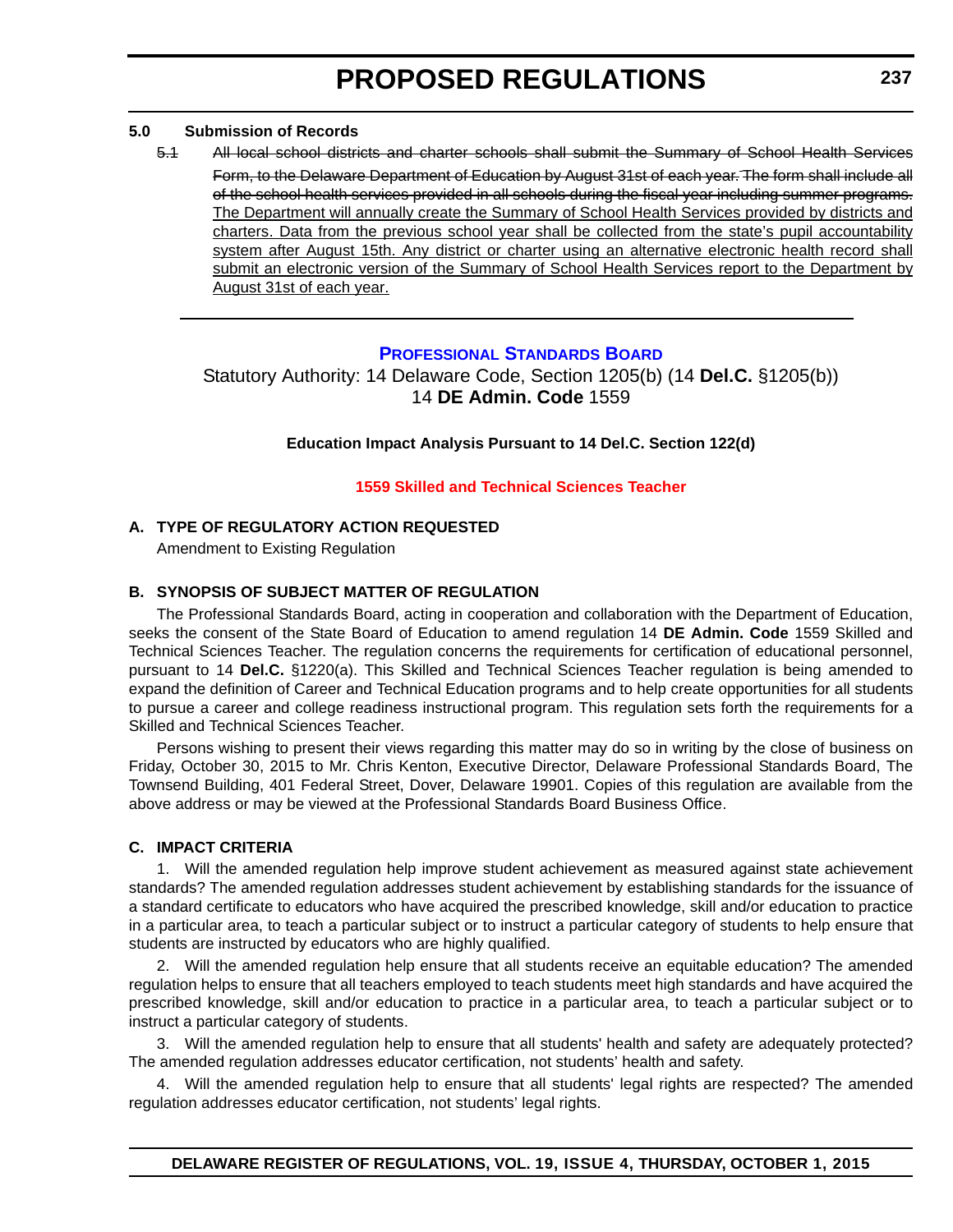5. Will the amended regulation preserve the necessary authority and flexibility of decision-makers at the local board and school level? The amended regulation will preserve the necessary authority and flexibility of decision makers at the local board and school level.

6. Will the amended regulation place unnecessary reporting or administrative requirements or mandates upon decision makers at the local board and school levels? The amended regulation will not place unnecessary reporting or administrative requirements or mandates upon decision makers at the local board and school levels.

7. Will decision making authority and accountability for addressing the subject to be regulated be placed in the same entity? The decision-making authority and accountability for addressing the subject to be regulated rests with the Professional Standards Board, in collaboration with the Department of Education, and with the consent of the State Board of Education.

8. Will the amended regulation be consistent with and not an impediment to the implementation of other state educational policies, in particular to state educational policies addressing achievement in the core academic subjects of mathematics, science, language arts and social studies? The amended regulation will be consistent with, and not an impediment to, the implementation of other state educational policies, in particular to state educational policies addressing achievement in the core academic subjects of mathematics, science, language arts and social studies.

9. Is there a less burdensome method for addressing the purpose of the amended regulation? 14 **Del.C.** requires that we promulgate this regulation.

10. What is the cost to the state and to the local school boards of compliance with the adopted regulation? There is no additional cost to local school boards for compliance with the regulation.

#### **1559 Skilled and Technical Sciences Teacher**

#### **1.0 Content**

- 1.1 This regulation shall apply to the issuance of a Standard Certificate, pursuant to 14 **Del.C.** §1220(a) for Skilled and Technical Sciences Teacher in a Sspecific Gcareer Aarea. This certification is required for grades 9 to 12, and for grades 6 to 8 in a Middle Level school. Certificates issued are in the specific career area. A general Skilled and Technical Sciences certification does not exist. and qualified eEducators may become certified for more than one specific career area by meeting the qualifications for each area, however no general Skilled and Technical Sciences certification exists.
- 1.2 Except as otherwise provided, the requirements set forth in 14 **DE Admin. Code** 1505 Standard Certificate, including any subsequent amendment or revision thereto, are incorporated herein by reference.

#### **2.0 Definitions**

- 2.1 The definitions set forth in 14 **DE Admin. Code** 1505 Standard Certificate, including any subsequent amendment or revision thereto, are incorporated herein by reference.
- 2.2 The following words and terms, when used in this regulation, shall have the following meaning unless the context clearly indicates otherwise:

**"Career and Technical Education"** is also known as Vocational Education, Vocational Technical Education or Career Technical Education.

**"HVAC"** means Heating, Ventilation, and Air-Conditioning.

**"Nine (9) Career-Related Credits"** means nine (9) college credits or an equivalent number of hours in professional development, technical training or certification, with one (1) credit equating to fifteen (15) hours taken either as part of a degree program or in addition to it, from a regionally accredited college or university, or a professional development provider approved by the employing school district or charter school. These credits may also be earned through a certified or licensed technical training provider or through specified technical training or verification of the equivalent knowledge and training by technical certification as specified in the Department's current Skilled and Technical Sciences Standards in the Specific Career Area Program Certification Requirements (See 14 **DE. Admin Code** 525 Requirements for Career and Technical Education Programs).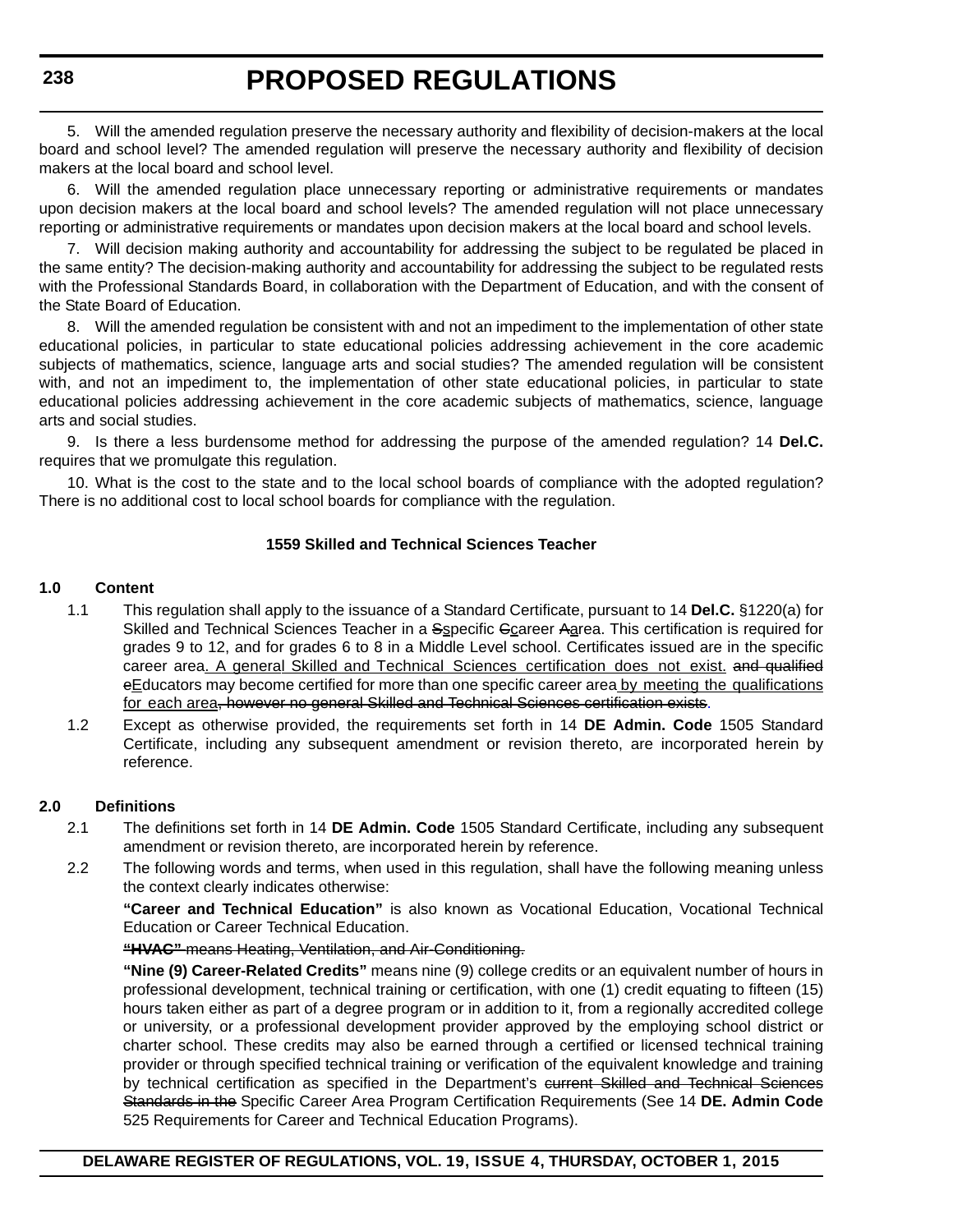**"Six (6) Career and Technical Education Pedagogy Credits"** means six (6) college credits taken either as part of a degree program or in addition to it, from a regionally accredited college or university. from the following content areas:

- Methods of Teaching Career and Technical Education I, or Career and Technical Education Materials and Approaches I; and
- Career and Technical Student Organizations, or Career and Technical Education Materials and Approaches II.

**"Skilled and Technical Sciences (STS)"** is also known as Trade and Industrial Education, Career and Technical Education, Career Technical Education or Career-Technical Education.

**"Specific Career Area"** means a specific career area approved by the Department as a Career Technical Education Program and as defined in the Skilled and Technical Sciences Certification Inventory or included in the Department's Skilled and Technical Sciences Standards. Examples include but are not limited to the following: Automotive/Automotive Mechanical Technology/Technician; Autobody/Collision and Repair Technology/Technician; Carpentry/Carpenter; Child Care Provider/ Assistant; Cosmetology/Cosmetologist, General; Dental Laboratory Technology/Technician; Electrician; HVAC-R Maintenance Technology; Licensed Practical/Vocational Nurse Training; Mason/ Masonry; Medical/Clinical Assistant; Nurse/Nursing Assistant and Patient Care Assistant; Plumbing Technology/Plumber; Sheet Metal Technology/Sheetworking; and Welding Technology/Welder.

**"Specific Career Area Program Certification Requirements"** means educator requirements necessary to achieve Department approval of the Career Technical Education program. (See 14 **DE Admin. Code** 525 Requirements for Career and Technical Education Programs).

**"Teacher of Trade and Industries"** means a Skilled and Technical Sciences Teacher.

**"Two Years of College or Technical Training"** means a minimum of a high school diploma or its recognized equivalent and the satisfactory completion of any one of the following options in the specific career area of certification (1) an Associate's degree with a major in the specific career area; (2) two years of college majoring in the specific career area with at least 50% of the major courses required for a Bachelor's degree satisfactorily completed; (3) a state issued certificate indicating completion of apprenticeship hours and apprentice related training (e.g. journey papers) in the specific career area; (4) completion of four years of sequential Delaware Trade Extension courses in the specific career area; (5) completion of four years of National Center for Construction Education and Research's *Contren* documented training in the specific career area; (6) a 70% or above score on both the written and performance elements of a Delaware Apprentice-related Education Provider's National Center for Construction Education and Research's *Contren*-derived full Apprentice Equivalency testout covering all Apprentice-related Education years in the specific career area; (7) passage of a State of Delaware Licensing Test in the specific career area, offered through the Division of Professional Regulation; (8) 576 hours of military training in the specific career area; (9) 576 hours post-secondary trade school training in the specific career area; (10) a 70% or above score on both the written and performance teacher tests for the National Occupational Competency Testing Institute in the specific career area; (110) an industry recognized certification of technical competence or journeyperson status in the specific career area, or (121) DOE approved equivalents of any one of the above including but not limited to equivalents from any combination of the above options.

**"Vocational Trade and Industry Area"** means Skilled and Technical Sciences Area.

**"Work Experience"** means full time employment or work training experience in the specific Skilled and Technical Sciences career area of certification. An educator may substitute an Associate's degree in the specific Skilled and Technical Sciences career area of certification for a maximum of one  $(1)$ year of work experience or a Bachelor's degree in the specific Skilled and Technical Sciences career area of certification for a maximum of two  $(2)$  years of work experience. The educator may only substitute one degree for a maximum of two years work experience credit and may not use two Associates degrees to equal two years of work experience.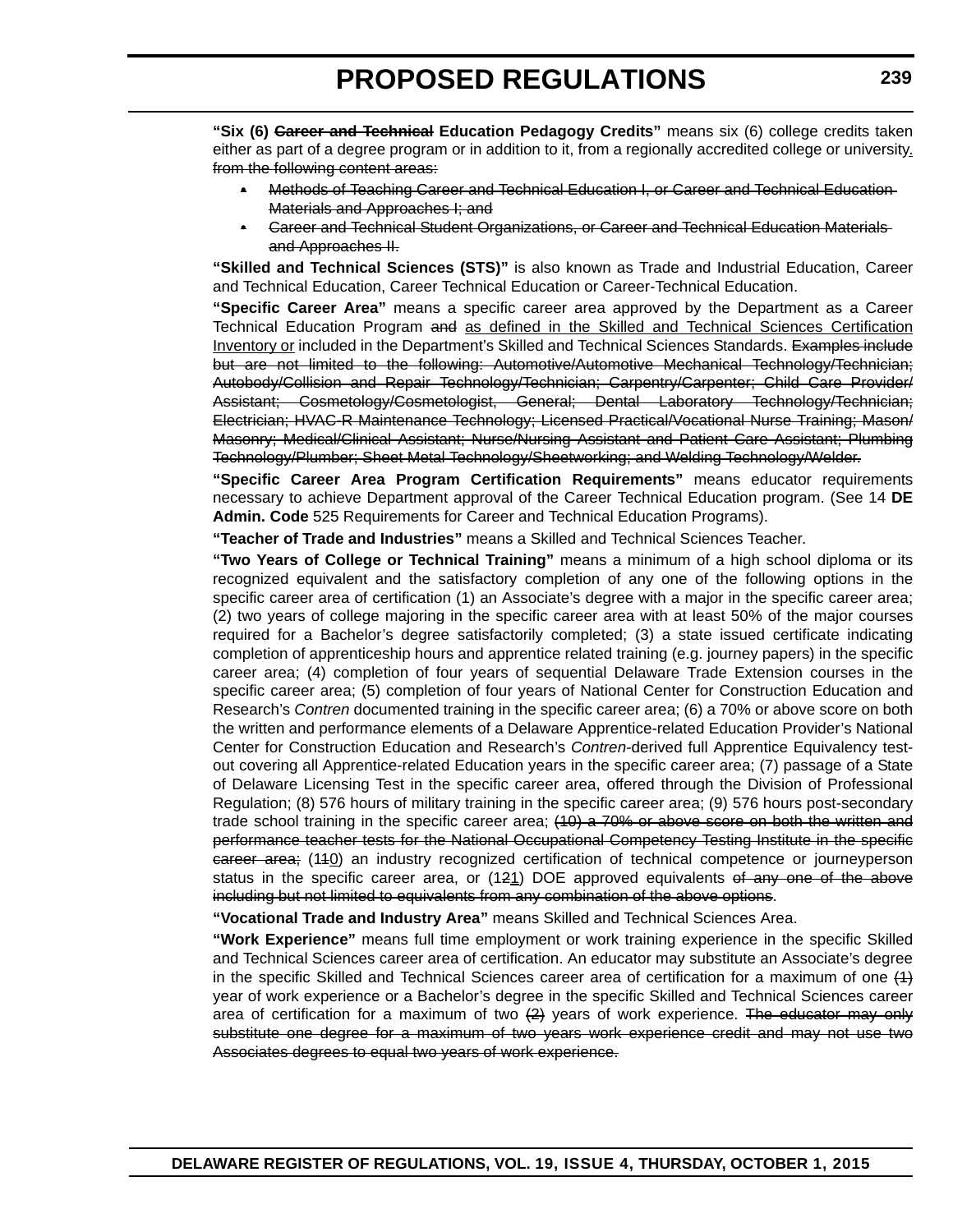#### **3.0 Standard Certificate**

- 3.1 In accordance with 14 **Del.C.** §1220(a) the Department shall issue a Standard Certificate as a Skilled and Technical Sciences Teacher of a specific career area to an educator who has met the following:
	- 3.1.1 Holds a valid Delaware Initial, Continuing, or Advanced License; or a Limited Standard or Standard Certificate issued by the Department prior to August 31, 2003; and
	- 3.1.2 Has met the requirements as set forth in 14 **DE Admin. Code** 1505 Standard Certificate, with the exception of the requirement of a Bachelor's degree in 3.1.5, including any subsequent amendment or revision thereto; and
	- 3.1.3 Has satisfied the additional requirements in this regulation including holding a Bachelor's degree or the completion of education and training equivalent to a Bachelor's degree as specified in this regulation.

#### **4.0 Educational Requirements**

An educator shall also have met the following:

4.1 Satisfactorily completed nine (9) Career-Related Credits related to their area of certification and six (6) Career and Technical Education Pedagogy credits; and

#### 4.2 **Bachelor's Degree:**

Holds a Bachelor's degree from a regionally accredited college or university in any content area; or the equivalent of a Bachelor's Degree as specified in subsection 4.3.

#### 4.3 **Equivalent of a Bachelor's Degree**:

Acquired the knowledge and training equivalent to a Bachelor's Degree by meeting one of the following:

#### 4.3.1 **Associate's Degree and additional education:**

Holds an Associate's degree in any content area and has met the following criteria:

- 4.3.1.1 Satisfactorily completed nine (9) college credits in non-duplicated courses taken either as part of a degree program or in addition to it from a regionally accredited college or university in the following content areas: Holds an Associate's degree in any content area and has met the additional education requirements in 4.3.1.2.
	- 4.3.1.1.1 Gareer and Technical Education Pedagogy (6 credits); and
	- 4.3.1.1.2 Special Education (3 credits); and
- 4.3.1.2 Satisfactorily completed twelve  $(12)$  twenty-one (21) college credits or their equivalent in professional development or technical training in non-duplicated courses taken either as part of a degree program or in addition to it from a regionally accredited college or university or from a technical training or professional development provider in any combination of the following content areas with at least one (1) course in each of the required content areas:
	- 4.3.1.2.1 Career and Technical Education Pedagogy (required)
	- 4.3.1.2.2 Education Pedagogy Special Education (required)
	- 4.3.1.2.3 Educational Psychology
	- 4.3.1.2.4 Special Education Education Pedagogy
	- 4.3.1.2.5 Science
	- 4.3.1.2.6 Mathematics
	- 4.3.1.2.7 English
	- 4.3.1.2.8 Computer Literacy Social Studies; or
	- 4.3.1.2.9 Social Studies; or
	- 4.3.1.2.10 Education in the specific career area of certification including specifications listed in the Department's specific career area program certification requirements; or;
- 4.3.2 **Two Years of College or Technical Training and additional education**: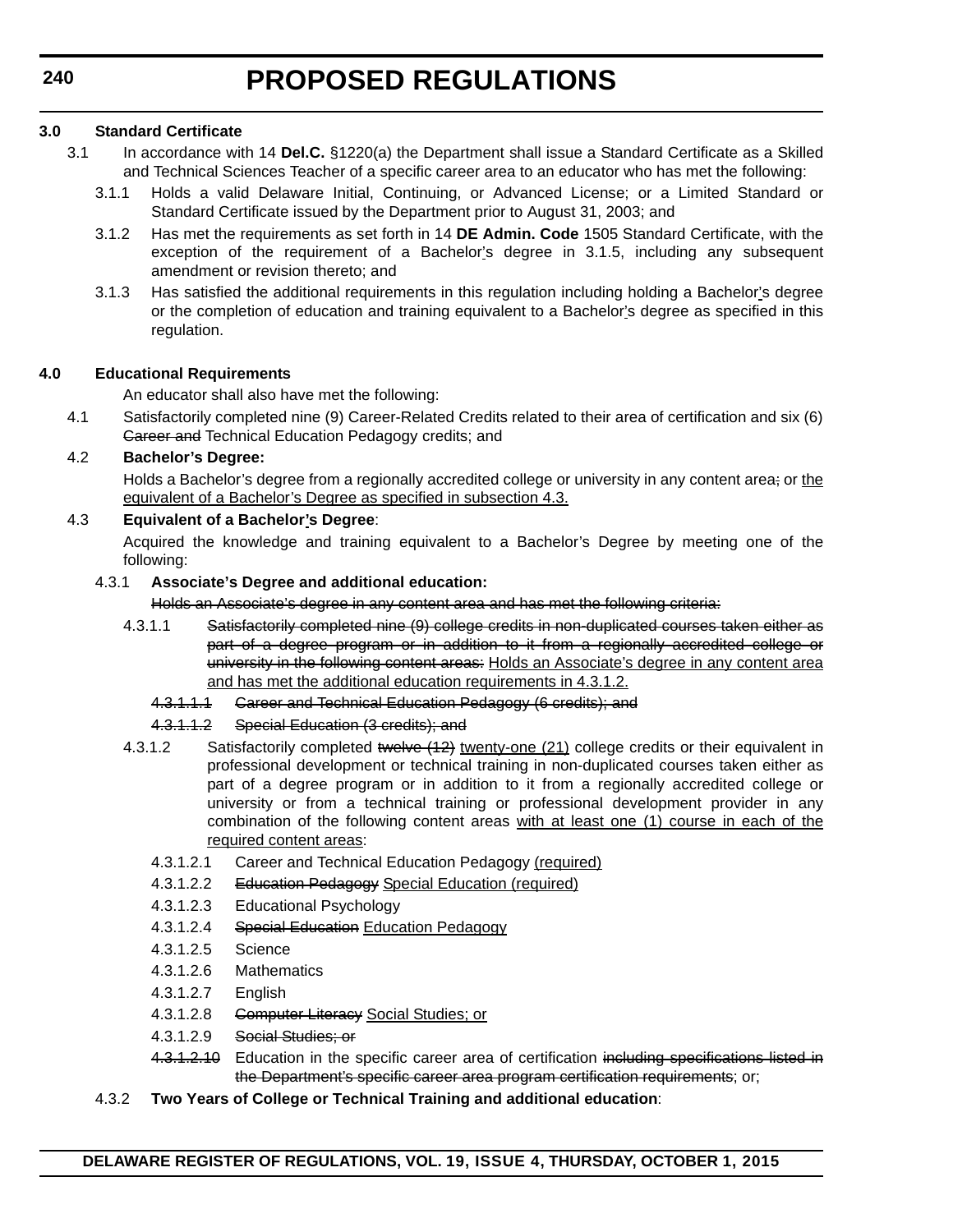<span id="page-23-0"></span>Satisfactorily completed Two Years of College or Technical Training and has met the following criteria:

- 4.3.2.1 Satisfactorily completed Two Years of College or Technical Training and the additional education requirements in 4.3.1.1 and 4.3.1.2 and 4.3.2.2; and.
- 4.3.2.2 Satisfactorily completed fifteen (15) college credits in non-duplicated courses taken either as part of a degree program or in addition to it from a regionally accredited college or university, with at least one (1) course in each of the following required content areas:
	- 4.3.2.2.1 Science (3 credits)
	- 4.3.2.2.2 Mathematics (3 credits)
	- 4.3.2.2.3 English (3 credits)
	- 4.3.2.2.4 Psychology (3 credits).
	- 4.3.2.2.5 Computer Literacy (3 credits).

#### **5.0 Experience Requirements**

An educator shall also have met the following:

- 5.1 Acquired a minimum of six (6) years of work experience in an area related to the Skilled and Technical Sciences specific career area, two (2) of which must be within the last five (5) years<del>, in the Skilled and</del> Technical Sciences Specific Career Area of Certification; or
- 5.2 Acquired a minimum of six (6) years of work experience by teaching in or direct supervision of educators in an area related to the Skilled and Technical Sciences specific career area, of certification within any time period and maintained current experience by full-time teaching in or direct supervision of the specific career area of certification for a minimum, of two (2) years of which must be within the last five (5) years.

#### **6.0 Professional and Occupational License Requirements**

An educator shall also have met the following:

- 6.1 In skilled or technical sciences occupations where a state license or registration is required by law, all applicants for Skilled and Technical Sciences certification, with the exception of the areas listed in 6.2, shall present a valid and current Delaware license or registration upon application for a Standard Certificate; and teaching credentials,
- 6.2 Applicants for Skilled and Technical Sciences certification in the career areas of Electrician, Plumber or HVAC shall present a valid and current Delaware license as part of completing certification requirements, pursuant to 14 **Del.C.** §1210(f) Ch. 12; and
- 6.32 The state license or registration shall be renewed as required by law.

#### **[P](http://www.doe.k12.de.us/domain/172)[ROFESSIONAL](https://pubapps.doe.k12.de.us/EducationalDirectoryPublic/default.aspx) [S](http://www.doe.k12.de.us/domain/172)[TANDARDS](https://pubapps.doe.k12.de.us/EducationalDirectoryPublic/default.aspx) [B](http://www.doe.k12.de.us/domain/172)[OARD](https://pubapps.doe.k12.de.us/EducationalDirectoryPublic/default.aspx)**

Statutory Authority: 14 Delaware Code, Section 1205(b) (14 **Del.C.** §1205(b)) 14 **DE Admin. Code** 1583

#### **PUBLIC NOTICE**

#### **[1583 School Psychologist](#page-3-0)**

**A. TYPE OF REGULATORY ACTION REQUESTED** Amendment to Existing Regulation

### **B. SYNOPSIS OF SUBJECT MATTER OF REGULATION**

The Professional Standards Board, acting in cooperation and collaboration with the Department of Education, seeks the consent of the State Board of Education to amend regulation 14 **DE Admin. Code** 1583 School

#### **DELAWARE REGISTER OF REGULATIONS, VOL. 19, ISSUE 4, THURSDAY, OCTOBER 1, 2015**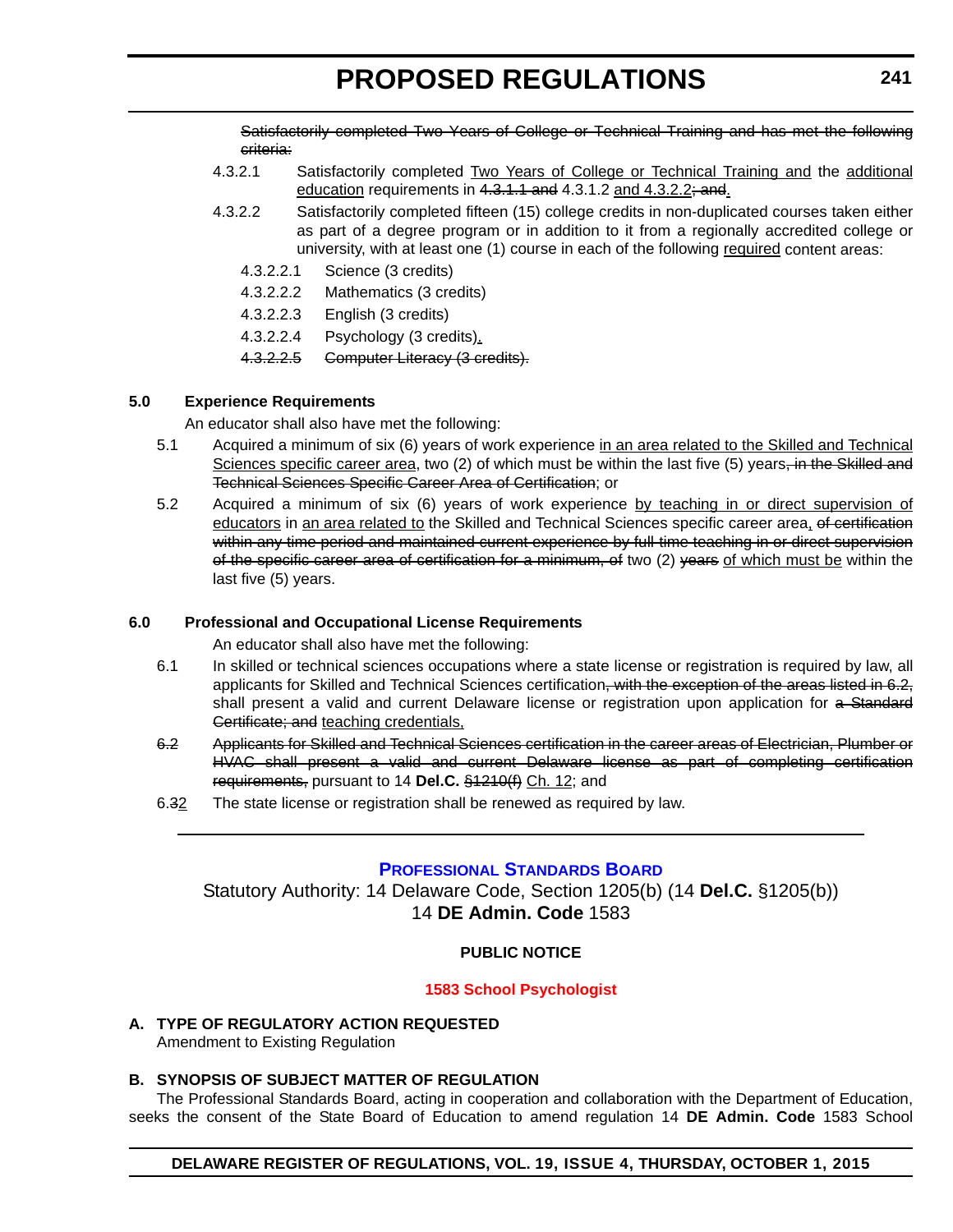Psychologist. Amendments to this regulation were made to clear up some language under additional requirements necessary to become a School Psychologist. This regulation sets forth the requirements for a School Psychologist.

Persons wishing to present their views regarding this matter may do so in writing by the close of business on Friday, October 30, 2015 to Mr. Chris Kenton, Executive Director, Delaware Professional Standards Board, The Townsend Building, 401 Federal Street, Dover, Delaware 19901. Copies of this regulation are available from the above address or may be viewed at the Professional Standards Board Business Office.

#### **C. IMPACT CRITERIA**

1. Will the amended regulation help improve student achievement as measured against state achievement standards? The amended regulation addresses student achievement by establishing standards for the issuance of a standard certificate to educators who have acquired the prescribed knowledge, skill and/or education to practice in a particular area, to teach a particular subject or to instruct a particular category of students to help ensure that students are instructed by educators who are highly qualified.

2. Will the amended regulation help ensure that all students receive an equitable education? The amended regulation helps to ensure that all teachers employed to teach students meet high standards and have acquired the prescribed knowledge, skill and/or education to practice in a particular area, to teach a particular subject or to instruct a particular category of students.

3. Will the amended regulation help to ensure that all students' health and safety are adequately protected? The amended regulation addresses educator certification, not students' health and safety.

4. Will the amended regulation help to ensure that all students' legal rights are respected? The amended regulation addresses educator certification, not students' legal rights.

5. Will the amended regulation preserve the necessary authority and flexibility of decision-makers at the local board and school level? The amended regulation will preserve the necessary authority and flexibility of decision makers at the local board and school level.

6. Will the amended regulation place unnecessary reporting or administrative requirements or mandates upon decision makers at the local board and school levels? The amended regulation will not place unnecessary reporting or administrative requirements or mandates upon decision makers at the local board and school levels.

7. Will decision making authority and accountability for addressing the subject to be regulated be placed in the same entity? The decision-making authority and accountability for addressing the subject to be regulated rests with the Professional Standards Board, in collaboration with the Department of Education, and with the consent of the State Board of Education.

8. Will the amended regulation be consistent with and not an impediment to the implementation of other state educational policies, in particular to state educational policies addressing achievement in the core academic subjects of mathematics, science, language arts and social studies? The amended regulation will be consistent with, and not an impediment to, the implementation of other state educational policies, in particular to state educational policies addressing achievement in the core academic subjects of mathematics, science, language arts and social studies.

9. Is there a less burdensome method for addressing the purpose of the amended regulation? 14 **Del.C.** requires that we promulgate this regulation.

10. What is the cost to the state and to the local school boards of compliance with the adopted regulation? There is no additional cost to local school boards for compliance with the regulation.

#### **1583 School Psychologist**

#### *(Break in Continuity of Sections)*

#### **4.0 Additional Requirements**

- 4.1 An educator shall also have satisfied at least one (1) of the following additional education and internship requirement Options:
	- 4.1.1 NASP or APA School Psychology Degree:
		- 4.1.1.1 Has successfully completed an organized graduate level program of study in "School Psychology" offered by a regionally accredited college or university and approved by the National Association of School Psychologists (NASP) or the American Psychological

#### **DELAWARE REGISTER OF REGULATIONS, VOL. 19, ISSUE 4, THURSDAY, OCTOBER 1, 2015**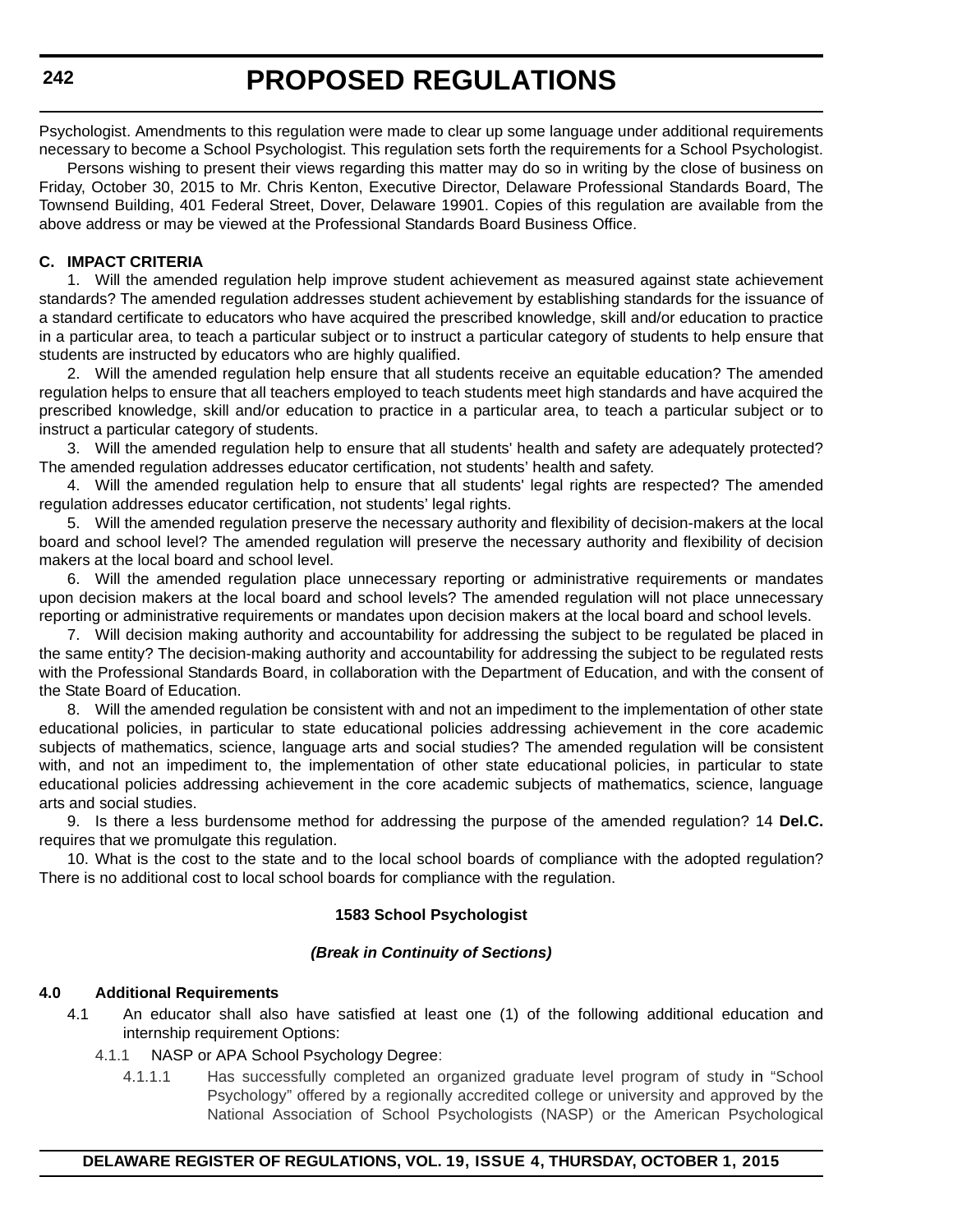Association (APA), culminating in an Masters with an additional Educational Specialist (Ed.S.) degree or its equivalent or a Doctoral degree in School Psychology; and

- <span id="page-25-0"></span>4.1.1.2 Has successfully completed a supervised internship.
- 4.1.2 NCSP Certificate:
	- 4.1.2.1 Holds a valid Nationally Certified School Psychologist (NCSP) Certificate from the National Association of School Psychologists (NASP).
- 4.1.3 License or certificate from other state:
	- 4.1.3.1 Holds a valid and current license or certificate from another state in school psychology.

#### **\*Please Note: As the rest of the sections were not amended they are not being published. A copy of the regulation is available at:**

#### **[1583 School Psychologist](http://regulations.delaware.gov/register/october2015/proposed/19 DE Reg 241 10-01-15.htm)**

#### **[P](http://www.doe.k12.de.us/domain/172)[ROFESSIONAL](https://pubapps.doe.k12.de.us/EducationalDirectoryPublic/default.aspx) [S](http://www.doe.k12.de.us/domain/172)[TANDARDS](https://pubapps.doe.k12.de.us/EducationalDirectoryPublic/default.aspx) [B](http://www.doe.k12.de.us/domain/172)[OARD](https://pubapps.doe.k12.de.us/EducationalDirectoryPublic/default.aspx)**

Statutory Authority: 14 Delaware Code, Section 1205(b) (14 **Del.C.** §1205(b)) 14 **DE Admin. Code** 1595

**Education Impact Analysis Pursuant to 14 Del.C. Section 122(d)**

#### **[1595 Certification Programs for Leaders in Education](#page-3-0)**

#### **A. TYPE OF REGULATORY ACTION REQUESTED**

Amendment to Existing Regulation

#### **B. SYNOPSIS OF SUBJECT MATTER OF REGULATION**

The Professional Standards Board, acting in cooperation and collaboration with the Department of Education, seeks the consent of the State Board of Education to amend regulation 14 **DE Admin. Code** 1595 Certification Programs for Leaders in Education. The regulation concerns the requirements for certification of educational personnel, pursuant to 14 **Del.C.** §1220(a). It is necessary to amend this regulation in order to define and set out the parameters for the approval and renewal of additional programs for Delaware leaders in education. This regulation sets forth the requirements for Certification Programs for Leaders in Education.

Persons wishing to present their views regarding this matter may do so in writing by the close of business on Friday, October 30, 2015 to Mr. Chris Kenton, Executive Director, Delaware Professional Standards Board, The Townsend Building, 401 Federal Street, Dover, Delaware 19901. Copies of this regulation are available from the above address or may be viewed at the Professional Standards Board Business Office.

#### **C. IMPACT CRITERIA**

1. Will the adopted regulation help improve student achievement as measured against state achievement standards? The adopted regulation addresses student achievement by establishing standards for the issuance of a standard certificate to educators who have acquired the prescribed knowledge, skill and/or education to practice in a particular area, to teach a particular subject or to instruct a particular category of students to help ensure that students are instructed by educators who are highly qualified.

2. Will the adopted regulation help ensure that all students receive an equitable education? The adopted regulation helps to ensure that all teachers employed to teach students meet high standards and have acquired the prescribed knowledge, skill and/or education to practice in a particular area, to teach a particular subject or to instruct a particular category of students.

3. Will the adopted regulation help to ensure that all students' health and safety are adequately protected? The adopted regulation addresses educator certification, not students' health and safety.

4. Will the adopted regulation help to ensure that all students' legal rights are respected? The adopted regulation addresses educator certification, not students' legal rights.

5. Will the adopted regulation preserve the necessary authority and flexibility of decision-makers at the local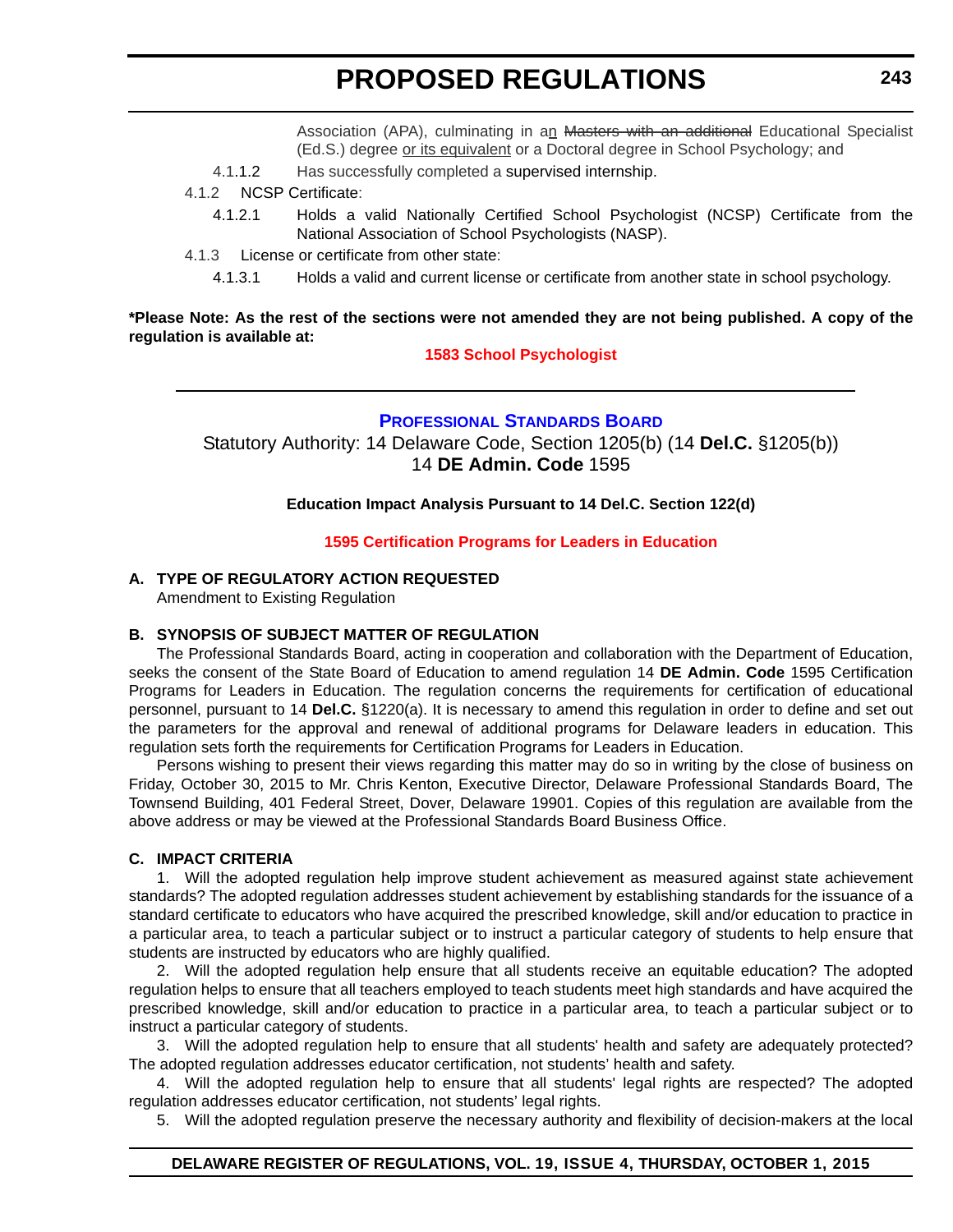board and school level? The adopted regulation will preserve the necessary authority and flexibility of decision makers at the local board and school level.

6. Will the adopted regulation place unnecessary reporting or administrative requirements or mandates upon decision makers at the local board and school levels? The adopted regulation will not place unnecessary reporting or administrative requirements or mandates upon decision makers at the local board and school levels.

7. Will decision making authority and accountability for addressing the subject to be regulated be placed in the same entity? The decision-making authority and accountability for addressing the subject to be regulated rests with the Professional Standards Board, in collaboration with the Department of Education, and with the consent of the State Board of Education.

8. Will the adopted regulation be consistent with and not an impediment to the implementation of other state educational policies, in particular to state educational policies addressing achievement in the core academic subjects of mathematics, science, language arts and social studies? The adopted regulation will be consistent with, and not an impediment to, the implementation of other state educational policies, in particular to state educational policies addressing achievement in the core academic subjects of mathematics, science, language arts and social studies.

9. Is there a less burdensome method for addressing the purpose of the amended regulation? 14 **Del.C.** requires that we promulgate this regulation.

10. What is the cost to the state and to the local school boards of compliance with the adopted regulation? There is no additional cost to local school boards for compliance with the regulation.

#### **1595 Certification Programs for Leaders in Education**

#### **1.0 Content**

This regulation shall apply to Certification Programs for Leaders in Education, pursuant to 14 **DE Admin. Code** 1591 School Principal and Assistant School Principal, 14 **DE Admin. Code** 1592 Certified Central Office Personnel, 14 **DE Admin. Code** 1593 Superintendent or Assistant Superintendent, and 14 **DE Admin. Code** 1594 Special Education Director.

#### *(Break in Continuity of Sections)*

#### **4.0 Application Approval Procedure**

- 4.1 An application for a certification program pursuant to 14 **DE Admin. Code** 1595 Certification Programs for Leaders in Education will be reviewed in the following sequence:
	- 4.1.1 Applications must be submitted to the Standards Board well in advance of the prospective initiation of the program or course of study's cohort to allow for the review and approval process to be completed.
	- 4.1.2 A designee of the Standards Board will screen each application for completeness. Incomplete applications will not be processed and the applicant will be notified.
	- 4.1.3 The complete application will be forwarded to the Standards Board's Licensure and Certification Criteria Committee for initial review and recommendation. The complete application will also be forwarded to the Secretary or his designee.
	- 4.1.4 The recommendation and comments from the Standards Board's Licensure and Certification Criteria Committee shall be submitted to the Standards Board for consideration. The Standards Board shall decide upon a recommendation as to the approval of the program, the duration, and any special considerations or conditions.
	- 4.1.5 The recommendation of the Standards Board shall be submitted to the State Board for their recommendation to approve or deny the application.
	- 4.1.6 The Standards Board's and State Board recommendations shall be submitted to the Secretary for the final approval or denial of the certification program.
- 4.2 Programs are initially approved for two (2) cohorts. However if the recommendations of the Standards Board's Licensure and Certification Criteria Committee, and the Standards Board and the State Board are unanimous in their recommendation to approve for three (3) cohorts, the Secretary may approve the program for three (3) cohorts.

### **DELAWARE REGISTER OF REGULATIONS, VOL. 19, ISSUE 4, THURSDAY, OCTOBER 1, 2015**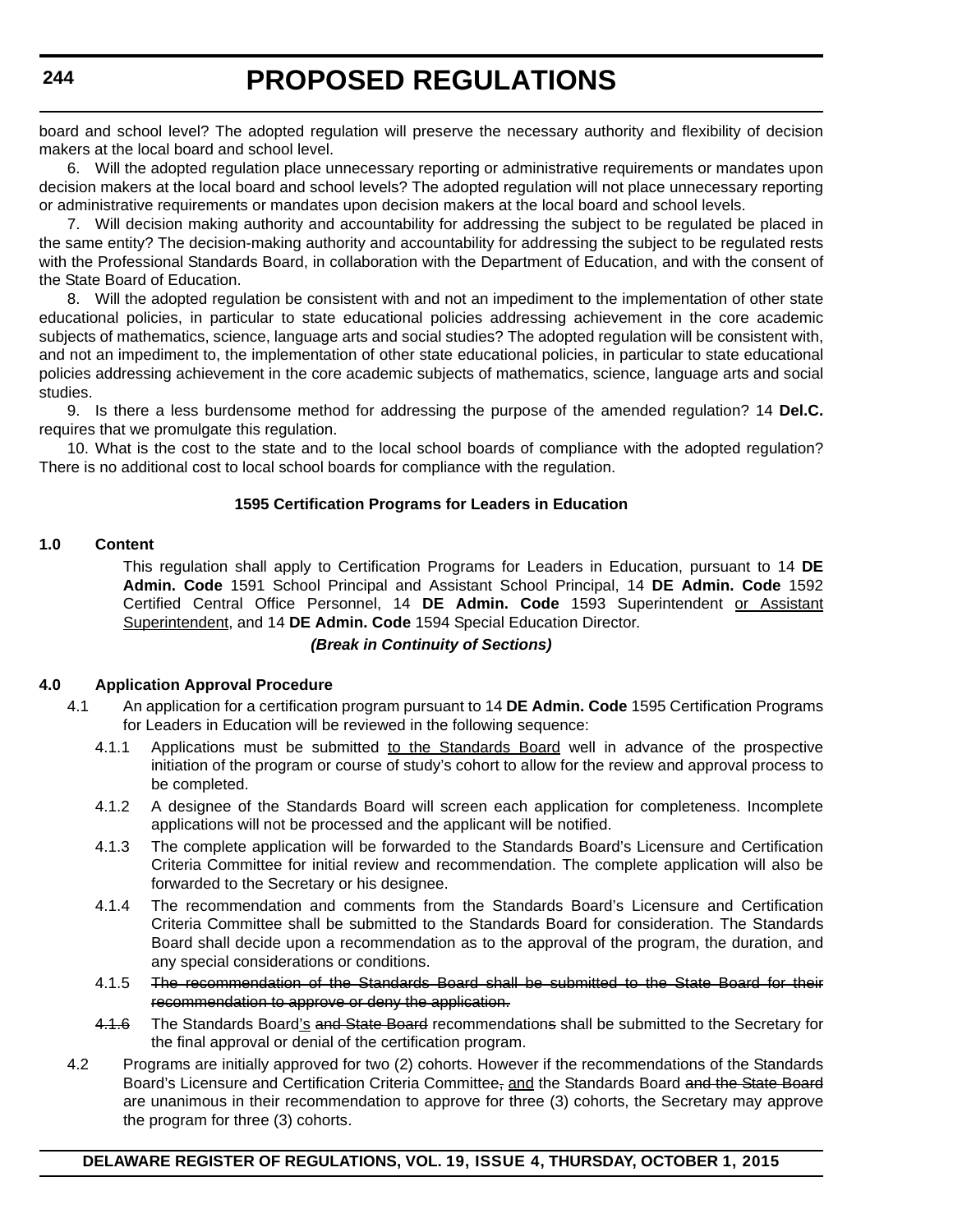#### <span id="page-27-0"></span>4.3 Program Renewal

- 4.3.1 Renewal is necessary for continued program approval.
	- 4.3.1.1 The renewal request must be made at least nine (9) months prior to approval expiration and must contain an updated application including program success and evaluation information.
	- 4.3.1.2 The applicant must submit all requested information for continued approval.
	- 4.3.1.3 The applicant is responsible for establishing the effectiveness of the program.
	- 4.3.1.4 A certification program may be renewed for up to an additional three (3) cohorts, contingent upon meeting all requirements.
- 4.3.2 The Standards Board recommendations, program data and evaluations will be considered to determine the continued approval of the program. The renewal application, including the program data and evaluations, and any additional information submitted by the applicant, shall be submitted to the Secretary and shall be considered in the approval determination.
- 4.3.3 Additional evidence submitted to the Standards Board may also be considered.
- 4.3.4 A designee of the Standards Board Secretary will shall screen each renewal application for completeness. Incomplete applications will not be processed and the applicant will be notified. Complete renewal applications will be forwarded to the State Board.
	- 4.3.43.1 The complete renewal application will shall be forwarded to the Standards Board's Licensure and Certification Criteria Committee for initial review and recommendation. The complete renewal application will also be forwarded to the Secretary or his designee State Board. The Secretary or designee shall provide a presentation to the State Board outlining the renewal application.
	- 4.3.4.2 The recommendation and comments of the Standards Board's Licensure and Certification Criteria Committee shall be submitted to the Standards Board for consideration. The Standards Board shall make a recommendation as to the renewal of the program, the duration, and any special considerations or conditions.
	- 4.3.4.3 The recommendation of the Standards Board shall be submitted to the State Board for their recommendation to approve or deny the renewal application.
	- 4.3.43.42 The Standards Board and State Board recommendations shall be submitted to the Secretary for the final approval or denial of the renewal application. After review of the renewal application the State Board shall submit their recommendation to the Secretary for the final approval or denial of the renewal application.
	- 4.3.3.3 The Secretary shall review and make a decision as to the renewal of the program, the duration, and any special considerations or conditions.
- 4.3.5 Renewal of a certification program may be for up to an additional three (3) cohorts, contingent upon meeting all requirements.

**\*Please Note: As the rest of the sections were not amended they are not being published. A copy of the regulation is available at:**

**[1595 Certification Programs for Leaders in Education](http://regulations.delaware.gov/register/october2015/proposed/19 DE Reg 243 10-01-15.htm)**

## **[DEPARTMENT OF HEALTH AND SOCIAL SERVICES](http://www.dhss.delaware.gov/dhss/dmma/)**

**DIVISION OF MEDICAID AND MEDICAL ASSISTANCE**

Statutory Authority: 31 Delaware Code, Section 512 (31 **Del.C.** §512)

### **PUBLIC NOTICE**

#### **[Private Duty Nursing Services](#page-3-0)**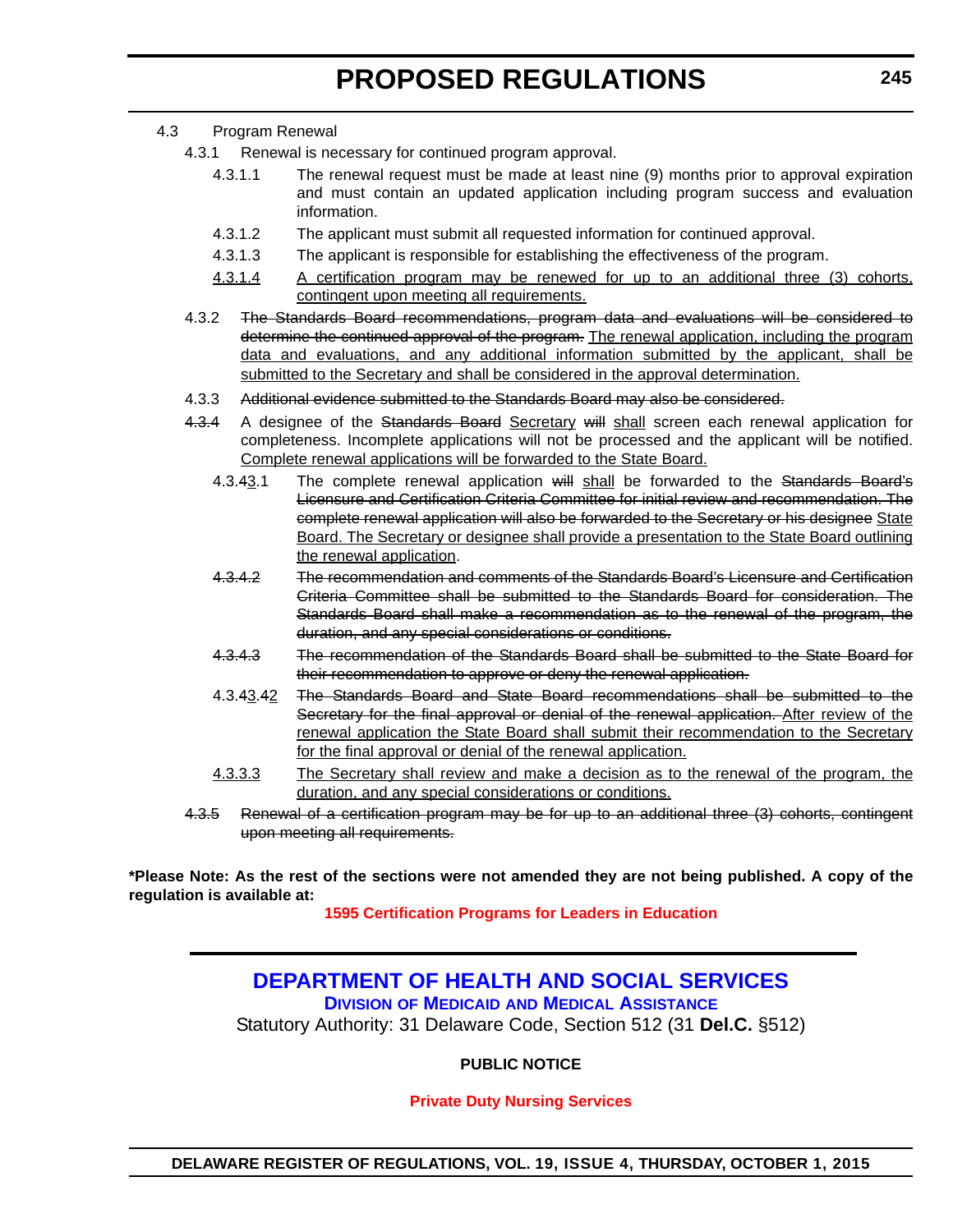In compliance with the State's Administrative Procedures Act (APA - Title 29, Chapter 101 of the Delaware Code), 42 CFR §447.205, and under the authority of Title 31 of the Delaware Code, Chapter 5, Section 512, Delaware Health and Social Services (DHSS) / Division of Medicaid and Medical Assistance proposed to amend the amend the Title XIX Medicaid State Plan and the Delaware Medical Assistance Program Provider Specific Policy Manual to revise and clarify Private Duty Nursing (PDN) services, specifically, *service requirements, coverage criteria, provider qualifications, service limitations and reimbursement methodology*.

Any person who wishes to make written suggestions, compilations of data, testimony, briefs or other written materials concerning the proposed new regulations must submit same to Sharon L. Summers, Planning, Policy and Quality Unit, Division of Medicaid and Medical Assistance, 1901 North DuPont Highway, P.O. Box 906, New Castle, Delaware 19720-0906 or by fax to 302-255-4425 by October 30, 2015. Please identify in the subject line: *Private Duty Nursing Services*.

The action concerning the determination of whether to adopt the proposed regulation will be based upon the results of Department and Division staff analysis and the consideration of the comments and written materials filed by other interested persons.

#### **SUMMARY OF PROPOSAL**

The purpose of this notice is to advise the public that Delaware Health and Social Services/Division of Medicaid and Medical Assistance is proposing to amend the Title XIX Medicaid State Plan and the Delaware Medical Assistance Program (DMAP) Provider Specific Policy Manual to revise and clarify Private Duty Nursing (PDN) services, specifically, *service requirements, coverage criteria, provider qualifications, service limitations and reimbursement methodology*.

#### **Statutory Authority**

- Section 1905(a)(8) of the Social Security Act, *includes private duty nursing services in the definition of medical assistance*
- 42 CFR §440.80, *defines Private Duty Nursing Services*
- 42 CFR §447.205, *Public notice of changes in statewide methods and standards for setting payment rates*

#### **Background**

Private Duty Nursing (PDN) is an optional Title XIX Medicaid service authorized by Section 1905(a)(8) of the Social Security Act and 42 CFR §440.80. PDN services means nursing services for beneficiaries who require more individual and continuous care than is available from a visiting nurse or routinely provided by the nursing staff of the hospital or skilled nursing facility. These services are provided—

- a) By a registered nurse or a licensed practical nurse;
- b) Under the direction of the beneficiary's physician; and
- c) To a beneficiary in one or more of the following locations at the option of the State—
	- 1. His or her own home;
	- 2. A hospital; or
	- 3. A skilled nursing facility.

#### **Summary of Proposal**

#### *Purpose*

To clarify the requirements and reimbursement provisions that governs Private Duty Nursing (PDN) services.

#### *Proposal*

The Delaware Medical Assistance Program (DMAP) Provider Manual is written specifically to address the contractual and regulatory requirements of delivering health care services to Delaware Medicaid beneficiaries. From time to time the Division of Medicaid and Medical Assistance (DMMA) update and revise these manuals as our policies or regulatory requirements change. Private Duty Nursing (PDN) Services are those medically necessary services related to the coverage described in the Private Duty Nursing Policy Provider Specific Manual. The proposed rule revises language in the designated provider manual to clarify Medicaid policy on service coverage for Private Duty Nursing services. Amendments to this rule include: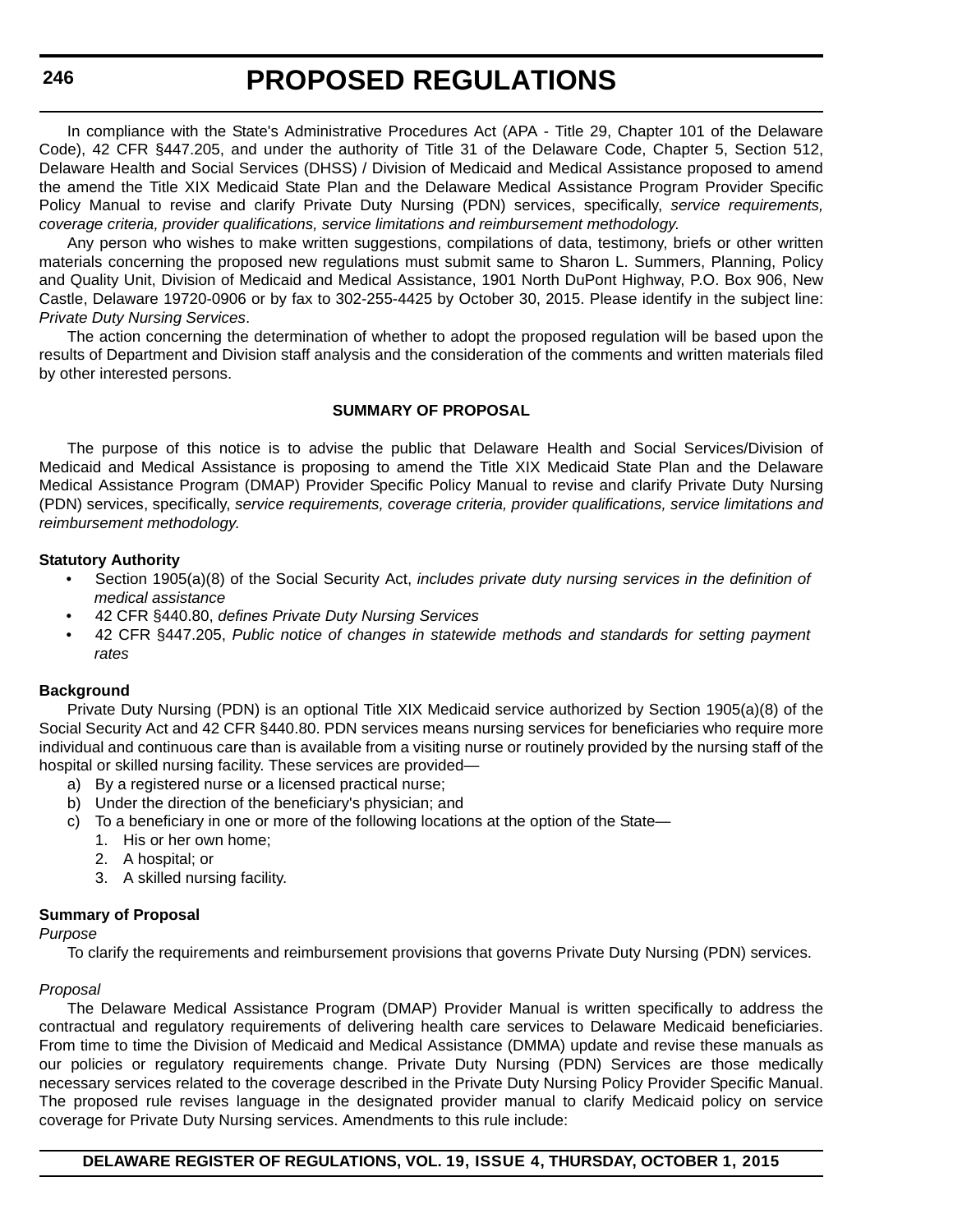- Language throughout the rule has been restructured, replaced, relettered or in the case of redundancies, eliminated for clarity purposes.
- Revise language to clarify who is eligible to receive private duty nursing services.
- Revisions were made for clarification and consistency purposes that the number of hours of service to be authorized is determined by "Medical Necessity".
- A definition of "technology dependent" was added.
- Language was added to clarify eligible private duty nursing providers and to reflect current practices.
- Deleted coverage and reimbursement language and the Healthcare Common Procedure Coding System (HCPCS) procedure code in Appendix B of Section 7, regarding self-employed nurses as PDN services cannot be provided by self-employed nurses.
- As PDN services can only be covered by DMAP if prior authorized, inserted language detailing how authorization for PDN services is obtained.
- Revised language to clarify how medically necessary hours are determined.

For conditions of coverage and payment, the Division of Medicaid and Medical Assistance (DMMA) proposes to amend Attachment 4.19-B of the Medicaid State Plan to reflect the above-referenced changes. Upon CMS approval, the proposed state plan amendment (SPA) is effective for dates of service on or after October 2, 2015.

#### *Public Notice*

In accordance with the *federal* public notice requirements established at Section 1902(a)(13)(A) of the Social Security Act and 42 CFR 447.205 and the *state* public notice requirements of Title 29, Chapter 101 of the Delaware Code, Delaware Health and Social Services (DHSS)/Division of Medicaid and Medical Assistance (DMMA) gives public notice and provides an open comment period for thirty (30) days to allow all stakeholders an opportunity to provide input to the requirements and reimbursement provisions governing private duty nursing services. Comments must be received by 4:30 p.m. on October 30, 2015.

#### *Centers for Medicare and Medicaid Services Review and Approval*

The provisions of this state plan amendment (SPA) relating to coverage and payment methodology for Private Duty Nursing (PDN) services are subject to approval by the Centers for Medicare and Medicaid Services (CMS). The draft SPA page(s) may undergo further revisions before and after submittal to CMS based upon public comment and/or CMS feedback. The final version may be subject to significant change.

#### *Provider Manuals Update*

Also, upon CMS approval, the applicable Delaware Medical Assistance Program (DMAP) Provider Policy Specific Manuals will be updated. Manual updates, revised pages or additions to the provider manual are issued, as required, for new policy, policy clarification, and/or revisions to the DMAP program. Provider billing guidelines or instructions to incorporate any new requirement may also be issued. A newsletter system is utilized to distribute new or revised manual material and to provide any other pertinent information regarding manual updates. DMAP provider manuals and official notices are available on the DMAP website**:** http://www.dmap.state.de.us/home/ index.html

#### **Fiscal Impact Statement**

The following fiscal impact is projected:

|                       | Federal Fiscal Year 2016 | <b>Federal Fiscal Year 2017</b> |
|-----------------------|--------------------------|---------------------------------|
| General (State) funds | \$77.930.05              | \$ 80,267.95                    |
| Federal funds         | \$64,200,26              | \$66,126,27                     |

#### **DMMA PROPOSED REGULATION #15-17a REVISIONS:**

ATTACHMENT 4.19-B Page 10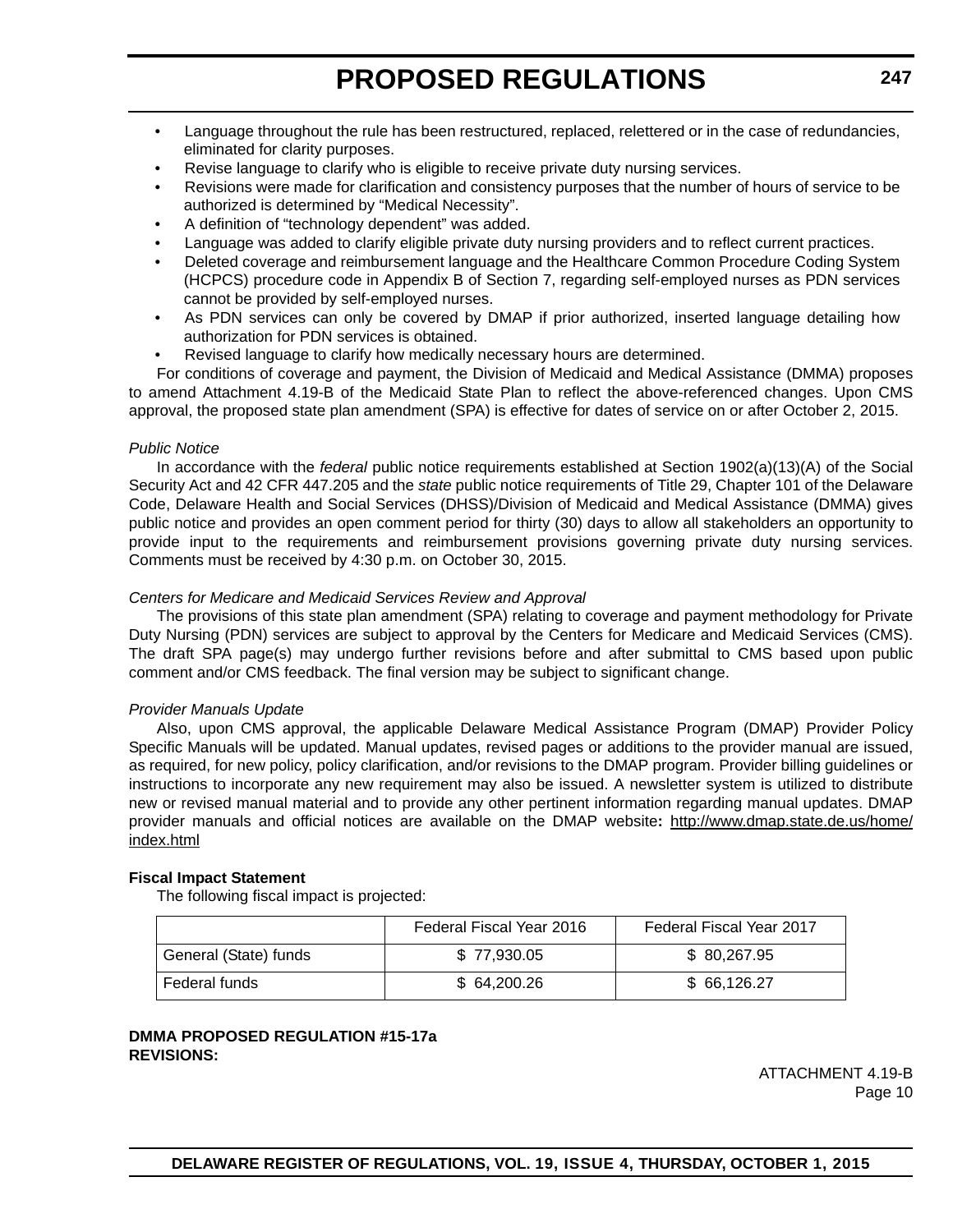#### STATE PLAN UNDER TITLE XIX OF THE SOCIAL SECURITY ACT STATE: DELAWARE

#### METHODS AND STANDARDS FOR ESTABLISHING PAYMENT RATES FOR PRIVATE DUTY NURSING SERVICES 42 CFR 440.80

#### DELAWARE RATES FOR PRIVATE DUTY NURSING

Private duty nursing (PDN) services provided to eligible Delaware Medical Assistance Program (DMAP) elients individuals are reimbursed using prospectively determined rates. The unit of service for agency providers is one (1) hour. and for self-employed nurses is 15 minutes. A weekly maximum limit is established for each client individual by the DMAP based on the authorized services.

Rates for agency services are reviewed annually. The rate will relate to the lowest prevailing usual and customary charge, as determined by a survey of all private duty nursing service agencies. Agencies will be reimbursed the lower of their usual and customary charges or the maximum rate.

Rates for self-employed nurses will be individually negotiated, but will not exceed a predetermined percentage of the agency rate. Self-employed nurses agree to rates that do not exceed 60% of the agency rate for LPNs and 70% of the agency rate for RNs. Rates may not be renegotiated more than once annually except in extenuating circumstances. Increases will be limited to the normal medical inflation used by DMAP. Self-employed nurses will be reimbursed the lower of their usual and customary charges or the maximum rate. DMAP assures that both public and private providers are paid the same rates.

Providers are not required to submit cost reports to the DMAP. There are no retrospective settlements on claims paid.

The baseline PDN reimbursement rate will normally represent services provided by one nurse to one elient individual. An adjusted reimbursement rate per client individual will be established for medically appropriate necessary PDN services provided by a single nurse for up to three (3) clients. Maximum rates are established according to the following table:

| One <del>client</del> individual:     | Rate for $One =$  | 100% of established baseline rate |
|---------------------------------------|-------------------|-----------------------------------|
| Two <del>clients</del> individuals:   | Rate for Each $=$ | 50% of 143% of baseline rate      |
| Three <del>clients</del> individuals: | Rate for Each $=$ | 33% of 214% of baseline rate      |

For example, if the baseline rate for one client is \$21.00 per hour, the reimbursement rate for multiple client settings is as follows:

| One Client:           | Rate for each individual $=$ | \$21.00 per hour (Baseline) |
|-----------------------|------------------------------|-----------------------------|
| <b>Two Clients:</b>   | Rate for each individual $=$ | <del>\$15.00 per hour</del> |
| <b>Three Clients:</b> | Rate for each individual =   | \$15.00 per hour            |

[The fee schedule and any annual/periodic adjustments to the fee schedule and effective dates are available on the](http://www.dmap.state.de.us/downloads/feeschedules.html) Delaware Medical Assistance Program (DMAP) website at: http://www.dmap.state.de.us/downloads/ feeschedules.html

The rates of service were set as of October 2, 2015 and are effective for services provided on or after that date.

Except as otherwise noted in the plan, payment for these services is based on State-developed fee schedule rates, which are the same for both governmental and private providers of private duty nursing services.

**DELAWARE REGISTER OF REGULATIONS, VOL. 19, ISSUE 4, THURSDAY, OCTOBER 1, 2015**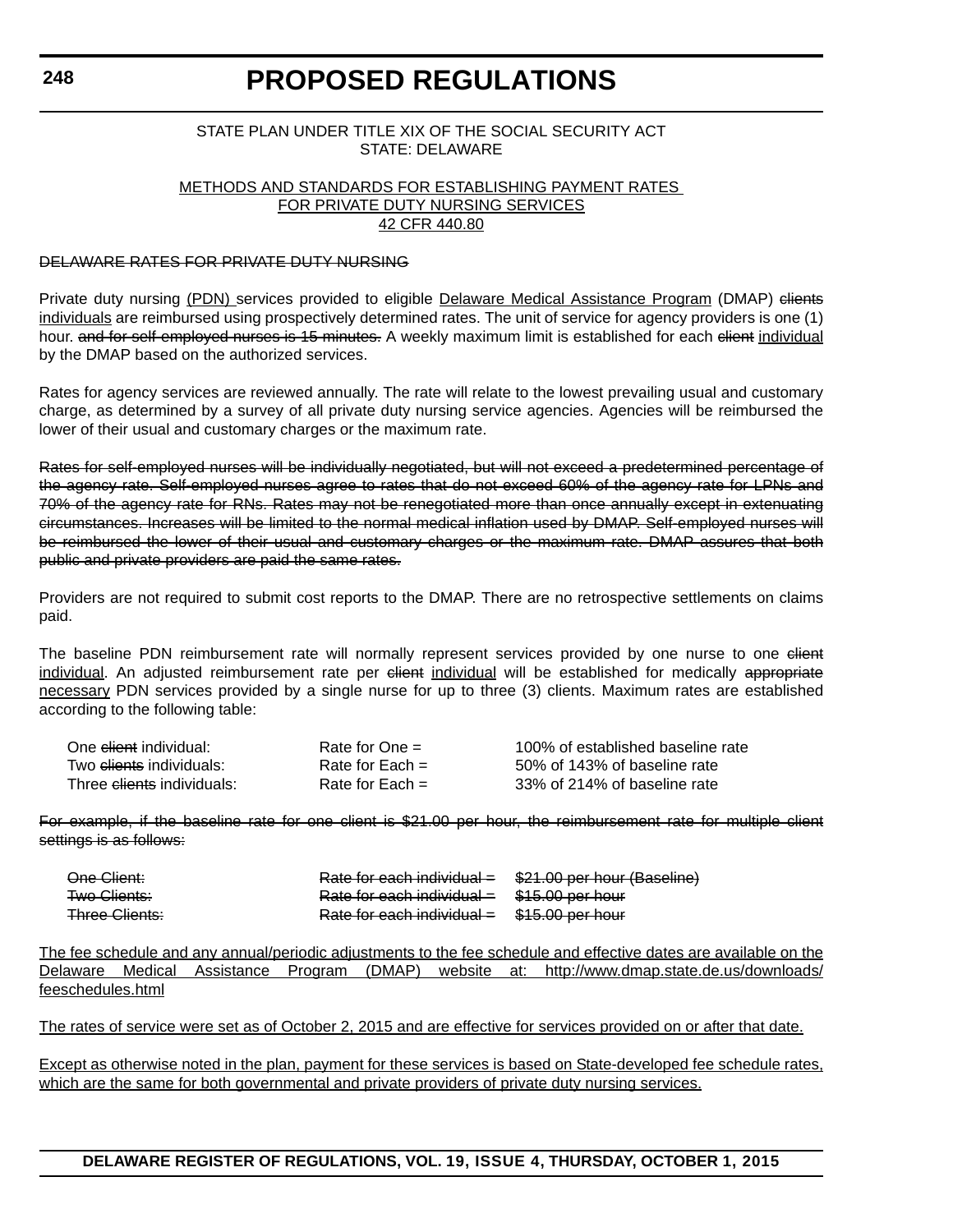#### **DMMA PROPOSED REGULATION #15-17b REVISIONS:**

#### **DELAWARE MEDICAL ASSISTANCE PROGRAM Private Duty Nursing Program Provider Specific Policy**

#### **Table of Contents**

#### **1.0 Overview**

- 1.1 Service Definition
- 1.2 Technology Dependent Definition
- **2.0 Qualified Providers**
- 2.1 General Criteria
- **3.0 Documentation**
- 3.1 Provider Requirements
- **4.0 Reimbursement**
- 4.1 Methodology
- 4.2 Counting of 15 Minute Increments

#### **5.0 Prior Authorization**

- 5.1 Requirements
- 5.2 General Guidelines for Private Duty Nursing Services Authorization
- 5.3 Determination of Hours Needed
- **6.0 Reserved**

#### **7.0 Appendix B – HCPCS Procedure Codes**

#### **1.0 Overview**

Private Duty Nursing (PDN) services are provided to the majority of Medicaid clients through a Managed Care Organization (MCO). Effective July 1, 2007, all PDN services are included in the MCO benefits package. All Medicaid clients who are enrolled with an MCO must receive PDN services through the MCO. Medicaid clients age 21 years and over are eligible for up to eight hours of PDN daily. Children under age 21 are covered under the Early and Periodic Screening, Diagnosis, and Treatment (EPSDT) Program and may exceed this limit if medically necessary.

Effective July 1, 2007, Private Duty Nursing (PDN) services are provided to the majority of Medicaid individuals through a Managed Care Organization (MCO). MCOs are required to provide, at a minimum, coverage of services described in this provider specific policy manual. The MCO's contract with the Division of Medicaid and Medical Assistance (DMMA) may include additional obligations. Services provided to individuals enrolled in an MCO are not billed to the Delaware Medical Assistance Program (DMAP). The provider shall provide services only under arrangement with the MCO.

Providers shall refer to the Managed Care section of the General Policy Manual for the required forms and procedures related to Diamond State Partners (DSP) additional information related to PDN services.

This manual reflects the policies as they relate to:

- Medicaid clients individuals who are exempt from managed care coverage (see list of those exempt from managed care coverage in the Managed Care section of the General Policy Manual).
- Medicaid clients individuals whose medical need requires private duty nursing services in a noninstitutional setting.
- Medical Necessity as defined in Appendix H of the General Policy Manual.

#### **1.1 Service Definition**

1.1.1 PDN services are available through the DMAP for elients individuals who require more individual and continuous skilled care than as defined in 42 CFR 440.70, Home Health Services.

1.1.2 PDN services may be provided by a single nurse to an individual or to multiple elients individuals in

#### **DELAWARE REGISTER OF REGULATIONS, VOL. 19, ISSUE 4, THURSDAY, OCTOBER 1, 2015**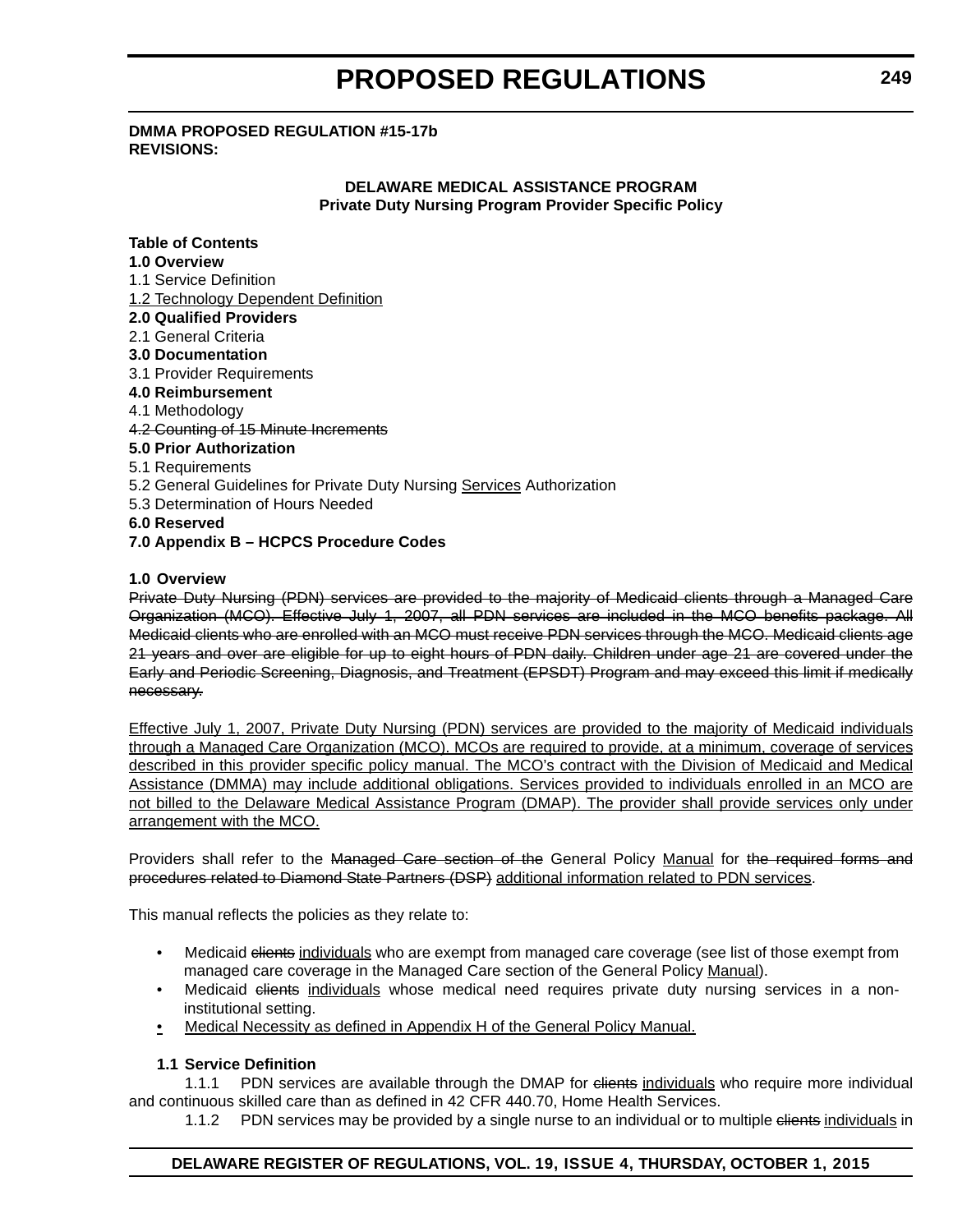a non-institutional group setting as described above. The nurse-client ratio will not exceed 3 three (3) eliente individuals per nurse unless authorized by the Medical Review Team.

1.1.3 Arrangements for multiple elients individuals in non-institutional settings may be considered if such arrangements are medically appropriate and advantageous to both the elient individual and to DMAP.

1.1.4 PDN services are provided to Medicaid elients individuals in their home or other DMAP approved community setting as an alternative to more expensive institutional care. Generally, the total cost of PDN services shall not exceed the cost of care provided in an institutional setting.

#### **1.2 Technology Dependent Definition**

1.2.1 Technology Dependent means an individual who has a chronic disability which requires the routine use of a specific medical device to compensate for the loss of a life-sustaining body function and requires daily, ongoing care or monitoring by trained personnel.

#### **2.0 Qualified Providers**

#### **2.1 General Criteria**

2.1.1 Private duty nursing may be provided by any registered nurse (RN), licensed practical nurse (LPN) or certified registered nurse practitioner (CRNP) who has a professional license from the State to provide nursing services.

2.1.2 Home health agencies that employ and provide qualified nursing staff as described above or selfemployed qualified nursing staff are considered qualified providers and may enroll as PDN providers.

2.1.2.1 Individual nurses, either employed by an agency or self-employed may provide no more than 16 hours of PDN services in a 24-hour period except in an emergency situation which will be reviewed by the Medical Review Team. The maximum number of hours provided by an individual nurse will be restricted to a level that can safely and reasonably be provided. No individual nurse will be authorized to work more than a sixteen (16) hour shift per day except in an emergency situation which will be reviewed and then approved or denied by the Medical Review Team.

#### **3.0 Documentation**

#### **3.1 Provider Requirements**

3.1.1 The private duty nursing provider is required to keep the following documentation in the patient's record:

3.1.1.1 Documentation of orientation to client's care needs and demonstration of nursing skills necessary to deliver prescribed care.

3.1.1.2 A written plan of care that is established, signed and dated by the attending practitioner which includes orders for medications, treatments, nutritional requirements, activities permitted, special equipment and other ordered therapies.

3.1.1.3 Orders renewed, signed and dated at least once every  $60$  sixty (60) days or sooner as the severity of the client's individual's conditions requires.

3.1.1.4 Documentation that the nurse promptly alerts the practitioner to any changes that suggest a need to alter the plan of care.

3.1.1.5 Adequate documentation dated and signed by the nurse performing the service.

#### **4.0 Reimbursement**

#### **4.1 Methodology**

4.1.1 Private duty nursing services provided to eligible DMAP clients individuals are reimbursed using prospectively determined rates. The unit of service for agency providers is one (1) hour<del>, and for self-employed</del> nurses is 15 minutes. A weekly maximum limit is established for each client by the DMAP based on the authorized services. The number of weekly hours of PDN services authorized for each individual will be based on the individual's needs and documented in the plan of care.

4.1.2 Rates for agency services are reviewed annually. The rate will relate to the lowest prevailing usual and customary charge, as determined by a survey of all private duty nursing service agencies. Agencies will be reimbursed the lower of their usual and customary charges or the maximum rate.

4.1.3 Rates for self-employed nurses will be individually negotiated, but will not exceed a predetermined percentage of the agency rate. Rates may not be renegotiated more than once annually except in extenuating circumstances. Increases will be limited to the normal medical inflation used by DMAP. Self-employed nurses will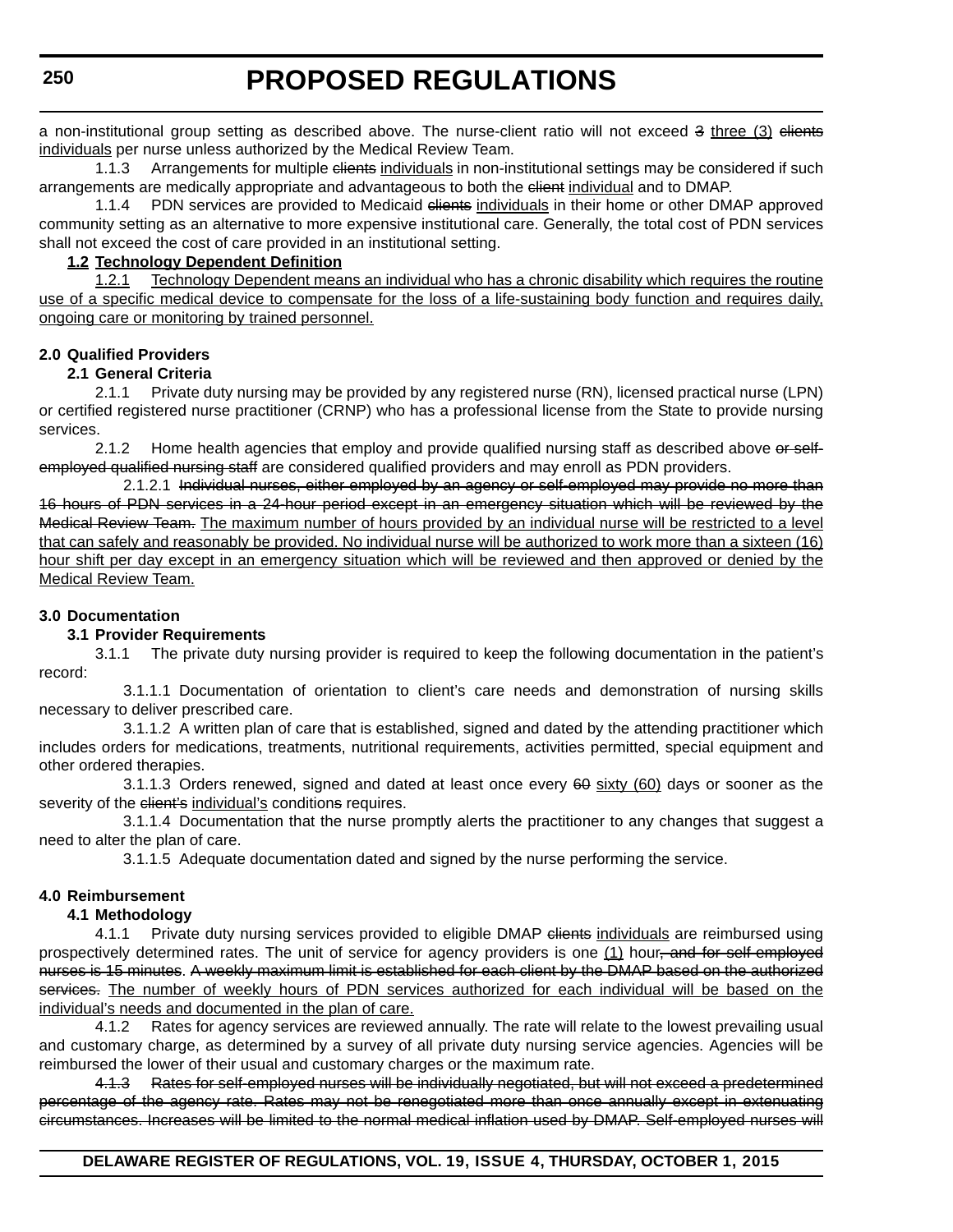#### be reimbursed the lower of their usual and customary charges or the maximum rate.

4.1.4 4.1.3 Providers are not required to submit cost reports to the DMAP. There are no retrospective settlements on claims paid.

4.1.5 4.1.4 The baseline PDN reimbursement rate will normally represent services provided by one nurse to one elient individual. An adjusted reimbursement rate per elient individual will be established for medically appropriate PDN services provided by a single nurse for up to three (3) elients individuals. Maximum rates are established according to the following table:

| rate | One <del>client</del> individual:   | Rate for One $=$  | 100% of established baseline |
|------|-------------------------------------|-------------------|------------------------------|
|      | Two <del>clients</del> individuals: | Rate for Each $=$ | 50% of 143% of baseline rate |
|      | Three clients individuals:          | Rate for Each $=$ | 33% of 214% of baseline rate |

For example, if the baseline rate for one individual is \$21.00 per hour, the reimbursement rate for multiple individual settings is as follows:

| One Individual:    | Rate for each individual =                    | \$21.00 per hour (Baseline) |
|--------------------|-----------------------------------------------|-----------------------------|
| Two Individuals:   | Rate for each individual $=$ \$15.00 per hour |                             |
| Three Individuals: | Rate for each individual =                    | <del>\$15.00 per hour</del> |

#### 4.2 Counting of 15-Minute Increments

4.2.1 Visits are to be rounded to the nearest 15-minute increment. The following chart is to be used to assist providers in determining the number of units to be billed:

> 1 unit 1 minute to <23 minutes 2 units  $\rightarrow 23$  minutes to  $\leq 38$  minutes 3 units >38 minutes to <53 minutes 4 units >53 minutes to <68 minutes  $5 \text{ units}$   $>68 \text{ minutes}$  to  $< 83 \text{ minutes}$ 6 units >83 minutes to <98 minutes 7 units >98 minutes to <113 minutes 8 units >113 minutes to <128 minutes

NOTE: Unless prior authorized, providers cannot exceed the limited number of units assigned to each private duty nursing service.

#### **5.0 Prior Authorization**

#### **5.1 Requirements**

5.1.1 Private duty nursing services must be prior authorized by DMAP before the services are rendered.

5.1.2 Private duty nursing services for clients who are eligible for the Elderly and Disabled HCBS Waiver program, the Assisted Living Medicaid Waiver program, or the Acquired Brain Injury Medicaid Waiver, must be prior authorized by the nursing staff of the Division of Services for Aging and Adults with Physical Disabilities (DSAAPD). See the Index in back of General Policy for the appropriate address and telephone number.

5.1.3 All other requests for prior authorization should be directed to the Medical Prior Authorization Units. The New Castle County unit is located in the Robscott Building and the Kent/Sussex County unit is located in Georgetown (see the Index section in the back of General Policy for the address and telephone number of each Prior Authorization Unit).

5.1.2 For individuals not enrolled in an MCO, prior authorization requests for PDN services should be directed to the appropriate Medicaid office (Robscott Building in Newark for New Castle County and Thurman Adams State Service Center in Georgetown for Kent and Sussex Counties). Contact information for these offices may be found in the Index of the General Policy Manual.

5.1.4 The maximum number of hours provided by an individual nurse will be restricted to a level that can safely and reasonably be provided. No individual nurse will be authorized to work more than a 16 hour shift per day except in an emergency situation which will be reviewed by the Medical Review Team.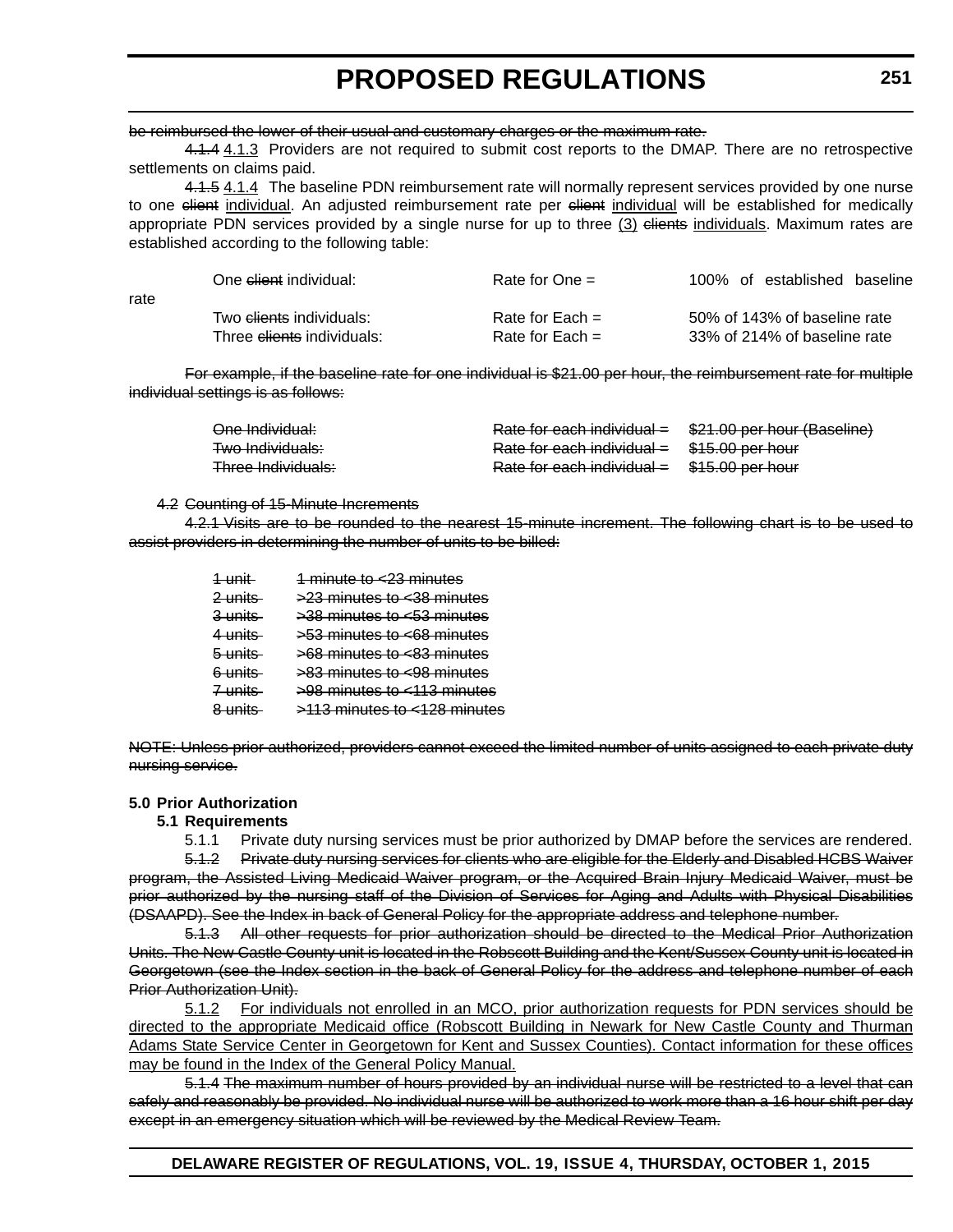5.1.5 5.1.3 PDN hours must be used for the period of time in which they are authorized. If the authorized hours are not used they the unused hours cannot be carried over into another time period.

5.1.4 Prior approval of services does not guarantee that individuals are eligible for Medicaid. Providers must verify that individuals are eligible for Medicaid at the time services are furnished and must determine if Medicaid beneficiaries have other health insurance.

#### **5.2 General Guidelines for Private Duty Nursing Services Authorization**

5.2.1 Initially, a Division of Medicaid and Medical Assistance (DMMA) Medical Services Nurse completes a face-to-face medical assessment. The client individual will receive a written notice of approval or nonapproval for PDN services.

5.2.2 The on-going need for PDN care is routinely/periodically re-evaluated. DMMA may determine that because of parent/caregiver work schedule, stability of the patient, and other factors, that PDN hours may be reduced or increased. DMMA may determine that PDN hours may be increased based on medical necessity or reduced based on medical necessity accompanied by a change in circumstances or other good causes.

5.2.3 PDN will only be authorized when there is at least one caregiver willing and able to accept responsibility for the client's care when the nurse is not available. DMMA expects that parents/caregivers be willing and capable to accept responsibility for their relative/child's care. If the parent/caregiver cannot or will not accept responsibility for the client's care when PDN is not authorized or available, the client is deemed not to be in a safe environment and PDN will not be authorized.

PDN services will only be authorized when there is at least one caregiver willing and able to accept responsibility for the individual's care when the nurse is not available. DMAP expects that caregivers be willing and capable to accept responsibility for their individual's care. If the caregiver cannot or will not accept responsibility for the individual's care when PDN services are not authorized or available, the individual is deemed not to be in a safe environment and PDN services will not be authorized.

5.2.4 **DMMA** DMAP cannot quarantee that PDN services will be available from a specific provider.

5.2.5 **DMMA DMAP** reimburses for medically necessary transportation through a Medicaid transportation broker. DMMA expects the parent/caregiver to accompany the client in transport. If, because of employment or school, the parent/caregiver cannot accompany the client, the prior authorized PDN may accompany the client. If the client is transported to a medical appointment or the hospital with the PDN, as soon as the parent/caregiver arrives, the PDN service is no longer required. PDN will not be authorized for a nurse to accompany a client to a medical appointment or hospital stay when the parent/caregiver is available. PDN services will be authorized for transportation when medically necessary, as determined on an individualized basis.

5.2.6 PDN may be approved to accompany school-age children with a compromised airway or other DMAP approved high risk condition in transport to school and to provide medically necessary care during school hours. PDN services may be authorized during the school day with parental consent, as indicated by the agreement with the child's Individual Education Plan (IEP), if DMAP determines that a school is unable to meet the medical needs of school age children who are technology dependent or for whom DMAP has determined these services to be otherwise medically necessary. This may include accompanying the children during the transport to and from school and providing medically necessary care during school hours.

5.2.7 DMMA may approve PDN services may be approved when a child is home sick with a cold, virus or normal childhood disease or there are unplanned school closures or inclement weather days. However, additional hours must be prior authorized. Home health agencies may not be able to provide "on demand or same day service." Families Parents/caregivers should contact DMMA or their MCO as soon as they know about an unplanned school closure, etc. and find a willing and available provider.

5.2.8 <del>DMMA may approve</del> PDN services may be approved to cover summer vacation as well as scheduled school year holiday vacations for school age children if the parent/caregiver requests coverage timely it is determined that services are medically necessary Absence of parents/guardian from the home for employment or work-related education reasons must be documented.

5.2.9 DMMA projects a sufficient amount of hours per day. If the hours authorized are not used on a particular day, the hours do not carry over to the next day or weekend nor can the hours be "banked" to be used at a later time.

#### **5.3 Determination of Hours Needed**

5.3.1 DMMA does not approve 24 hour on-going PDN services. DMMA may approve 24 hours PDN for 3-4 days (trach and vent child/adult) to help parents/caregivers adjust and ensure all equipment is functioning. PDN reduces to 20 hours for 1-2 days. PDN then reduces to 18 hours then reduces to 16 hours, the maximum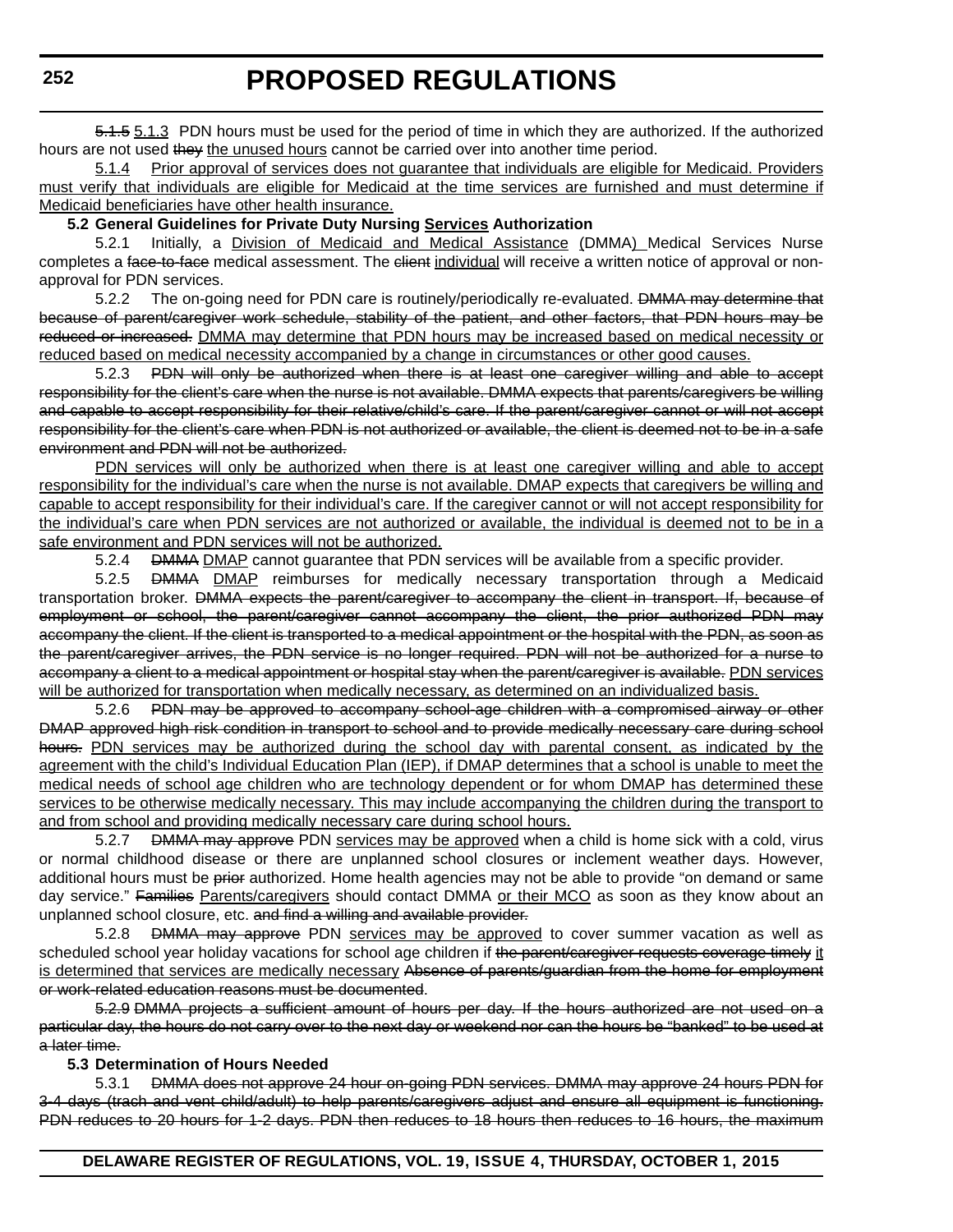<span id="page-35-0"></span>number of hours a day authorized for children (8 hours for adults). PDN services may be approved for up to twentyfour (24) hours per day for up to three to four (3-4) days when medically necessary to help caregivers adjust and ensure all equipment is functioning following a transition or discharge from hospital or other facility to the community. Once the transition is successfully accomplished, PDN services will be gradually reduced based upon individually assessed medical necessity.

5.3.2 PDN may be reduced further by school enrollment or attendance at a Prescribed Pediatric Extended Care (PPEC) facility. A home health aid or Certified Nursing Assistant (CAN) may be approved for some clients in lieu of PDN when appropriate and cost effective.

5.3.32 An increase in hours may be approved if additional hours will avoid hospitalization or institutional placement as a cost effective measure. This will depend on the medical necessity, the amount of additional hours needed and the letter of medical necessity from the admitting individual's primary care physician (PCP).

5.3.43 If a parent/caregiver needs hours for sleep and skilled care is required for a client with a compromised airway (trach/vent) or other DMAP approved high-risk condition during this sleep time, PDN is approved for a maximum of up to eight hours, generally eight hours within the range of 10pm through 8am. During those hours when a parent/caregiver needs to sleep, and a high risk or technology dependent individual continues to require skilled care, PDN services may be approved for a maximum of eight (8) additional hours.

5.3.54 PDN services is may be adjusted to cover work and travel time of the parent/caregiver or to cover education (class schedule) and travel time of the parent, if there is not another parent/caregiver in the home. PDN is authorized for up to 40 hours per week plus an additional five hours for travel to and from work or school. Parent/ guardian work hours/schedule must be verified. PDN for education is for employment related classes, vo-tech, GED, high school, college, etc. and must be documented, based on the availability of the parent/caregiver as determined by DMAP. "Availability" is individually determined based on a totality of circumstances. DMAP requires that documentation of parent/caregiver unavailability be provided annually, or when/if changes occur.

5.3.6 If medical care is needed, but it is less than skilled care, DMMA may authorize a CAN or home health aid to provide medically necessary care if it is deemed to be the most appropriate and cost effective.

5.3.5 PDN services may be reduced by the introduction of a Home Health Aide (HHA), Certified Nursing Assistant (CNA) or Personal Attendant and may be approved for some individuals in lieu of PDN services when appropriate and cost effective.

*(Break in Continuity of Sections)*

#### **7.0 Appendix B – HCPCS Procedure Codes**

The PDN provider must use the following procedure codes when billing the DMAP for private duty nursing services effective for dates of services on and after 7/1/02.

| <b>Codes</b>                | <b>Description</b>                                               |
|-----------------------------|------------------------------------------------------------------|
| <del>T1000</del><br>minutes | Private duty/independent nursing service(s) licensed, up to 15   |
| S9123                       | Nursing care, in the home, by registered nurse, per hour         |
| S9124                       | Nursing care, in the home, by licensed practical nurse, per hour |

#### **DIVISION OF MEDICAID [AND MEDICAL ASSISTANCE](http://www.dhss.delaware.gov/dhss/dmma/)**

Statutory Authority: 31 Delaware Code, Section 512 (31 **Del.C.** §512)

#### **PUBLIC NOTICE**

#### **[Reimbursement Methodology for Home Health Services](#page-3-0)**

In compliance with the State's Administrative Procedures Act (APA - Title 29, Chapter 101 of the Delaware

#### **DELAWARE REGISTER OF REGULATIONS, VOL. 19, ISSUE 4, THURSDAY, OCTOBER 1, 2015**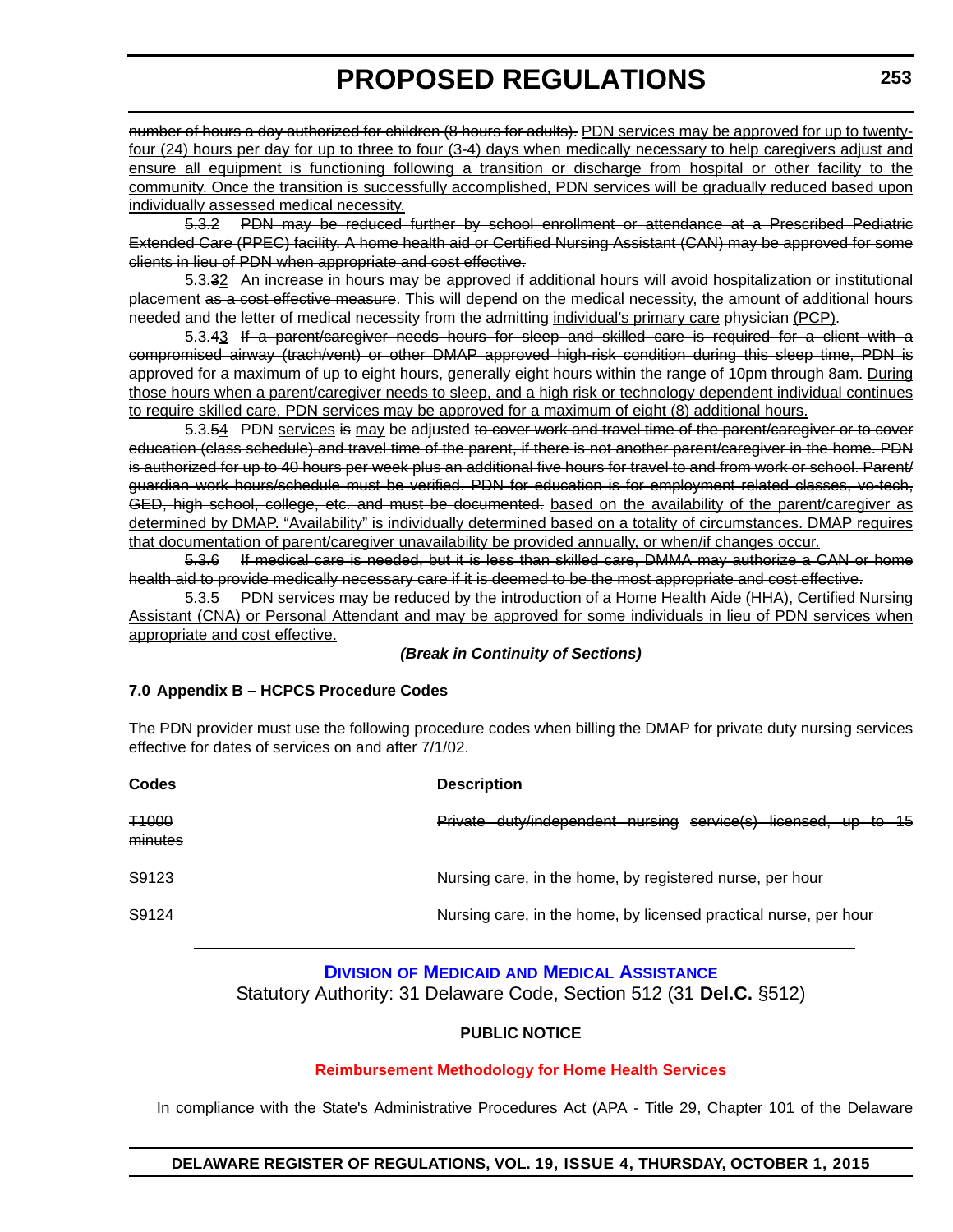Code), 42 CFR §447.205, and under the authority of Title 31 of the Delaware Code, Chapter 5, Section 512, Delaware Health and Social Services (DHSS) / Division of Medicaid and Medical Assistance (DMMA) is proposing to amend the Delaware Title XIX Medicaid State Plan regarding Home Health services, specifically, *to update the methods and standards governing reimbursement methodology language for home health services*.

Any person who wishes to make written suggestions, compilations of data, testimony, briefs or other written materials concerning the proposed new regulations must submit same to Sharon L. Summers, Planning, Policy and Quality Unit, Division of Medicaid and Medical Assistance, 1901 North DuPont Highway, P.O. Box 906, New Castle, Delaware 19720-0906 or by fax to 302-255-4425 by October 30, 2015. Please identify in the subject line: Reimbursement Methodology for Home Health Services.

The action concerning the determination of whether to adopt the proposed regulation will be based upon the results of Department and Division staff analysis and the consideration of the comments and written materials filed by other interested persons.

#### **SUMMARY OF PROPOSAL**

The purpose of this notice is to advise the public that Delaware Health and Social Services/Division of Medicaid and Medical Assistance proposes to amend the Title XIX Medicaid State Plan regarding Home Health Services specifically, *to ensure compliance with federal law and regulations by updating the methods and standards language governing reimbursement methodology for home health services*.

#### **Statutory Authority**

- 1902(a)(10)(D) of the Social Security Act, *Home health services*
- 42 CFR 440.70, *Home health services*
- 42 CFR 441.15, *Home health services*
- 42 CFR 441.16, *Home health services requirements for surety bonds*
- 42 CFR 440.70(a)(3), *Medical supplies, equipment, and appliances*
- 42 CFR 440.120, *Prosthetic devices*
- 42 CFR §447.205, *Public notice of changes in Statewide methods and standards for setting payment rates*

#### **Background**

Home Health Services provide medically necessary care to an eligible Medicaid recipient whose medical condition, illness, or injury requires the care to be delivered in the recipient's place of residence or other authorized setting. These services promote, maintain, or restore health, or minimize the effects of illness and disability.

Home Health Services, as federally defined and subject to the requirements of 42 CFR 441.15 and 42 CFR 441.16, include not only home health nursing services, but also home health aides; medical supplies, equipment and appliances suitable for use in the home; physical therapy, occupational therapy, and speech pathology and audiology services provided by a home health agency or facility licensed to provide medical rehabilitation services (42 CFR 440.70).

*Mandatory* Home Health Services are defined as nursing services, home health aide services, and medical supplies, equipment and appliances (42 CFR 440(b)).

*Optional* Home Health Services are defined as physical therapy, occupational therapy, and speech pathology and audiology services provided by a home health agency or facility licensed to provide medical rehabilitation services (42 CFR 440.70(b)).

Home Health Services are provided to a beneficiary at his/her place of residence or other authorized setting upon physician order as part of a written plan of care. Services include part-time or intermittent visits by a registered nurse; visits by credentialed home health aides employed by a home health agency participating in the Medicaid program; and medical supplies, equipment and appliances required by the beneficiary and suitable for use in the home. In addition, states may choose to have home health agencies provide, when medically necessary and ordered by the beneficiary's physician, physical therapy services, occupational therapy services, and speech pathology and audiology services.

#### **Summary of Proposal**

Home Health Services are Medicaid State Plan services that are provided on a part-time and intermittent basis to Medicaid beneficiaries of any age. Home health services include home health nursing, home health aide, and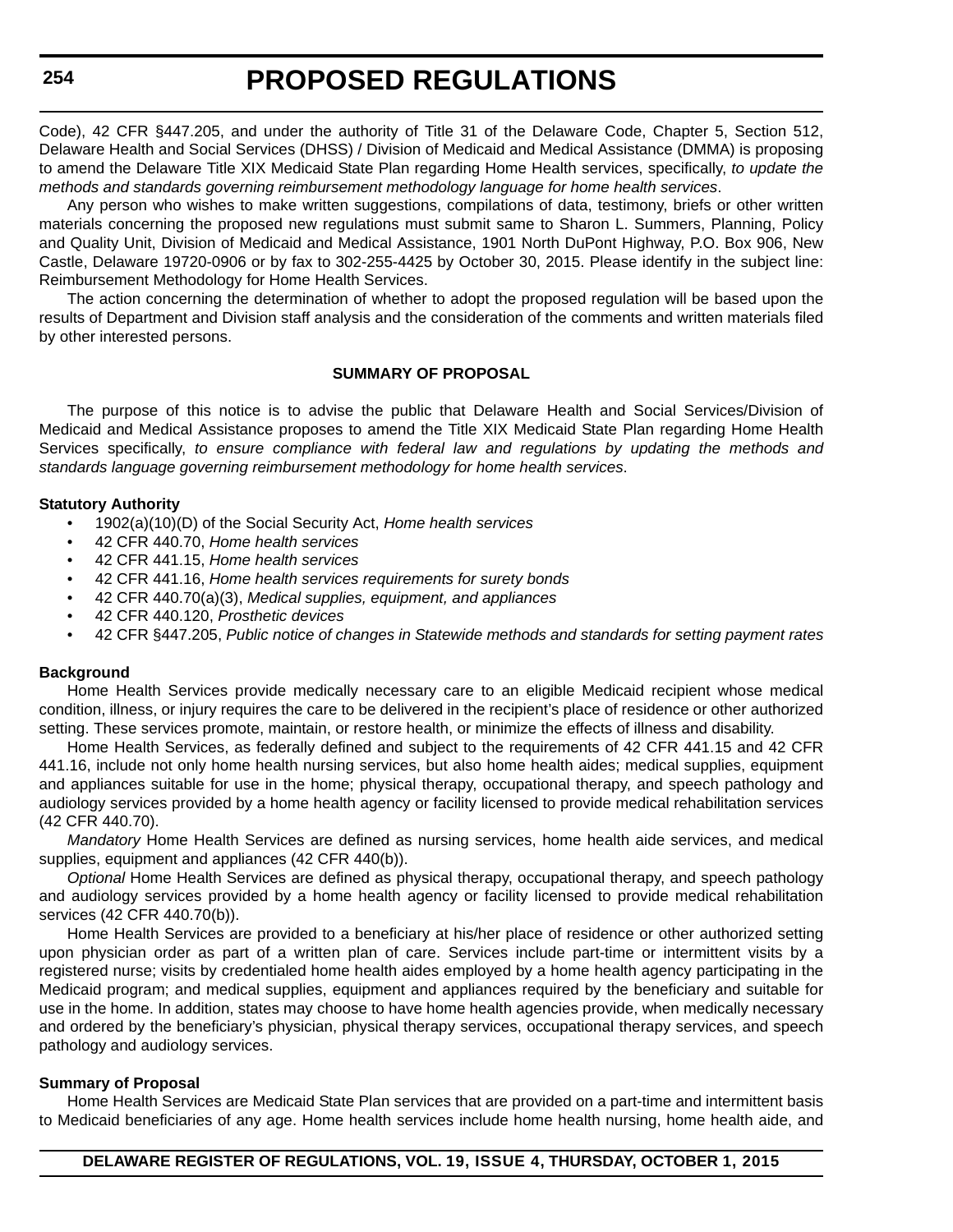skilled therapies (physical therapy, occupational therapy, and speech-language pathology).

#### *Purpose*

During review and subsequent approval on December 31, 2014 of Delaware's 1915(i) Home and Community State Plan Option Amendment (Pathways to Employment), the Centers for Medicare and Medicaid Services (CMS) performed a program analysis of corresponding coverage sections not originally submitted with this SPA. This analysis revealed that the reimbursement language for home health services fails to comply with 42 CFR 430.10 and 42 CFR 447.252 which implement in part Section 1902(a)(30)(A) of the Social Security Act, to require collectively that States comprehensively describe the methodologies that they use to reimburse service providers. The methodologies must be understandable, clear, unambiguous and auditable. This amendment proposes to revise the payment methodology language for home health services.

#### *Proposal*

In order to comport with 42 CFR 430.10 and 42 CFR 447.252, DMMA proposes to clarify existing home health services reimbursement methodology language currently described at Medicaid State plan page Attachment 4.19- B Page 6 by:

- defining the reimbursable unit of service;
- describing payment limitations;
- providing a reference to the provider qualifications per the State Plan;
- publishing location to access State developed fee schedule rates.

### Current Methodology:

Providers are reimbursed a prospective determined rate according to each Home Health service rendered. Proposed Methodology:

The proposed methodology will be a universal rate for each Home Health service type. All providers would receive the same rate for each procedure code. Moreover, as the budget allows, update each rate annually by applying an inflation factor derived from the CMS Home Health Market Basket.

#### *Durable Medical Equipment*

Current state plan page Attachment 4.19-B Page 11 list "a nationally recognized pricing system" in the hierarchy of pricing. If there was no pricing found in the Durable Medical Equipment Regional Carrier (DMERC) Region A fee schedule, the Delaware Medical Assistance Program (DMAP) utilized EPIC Plus, a pricing software package produced by the Medical Data Institute (MDI). The EPIC Plus, updated periodically, ensured that the DMAP has the most current products and supplier information available. If no rate is found in the DMERC or the EPIC Plus, the provider's cost/price sheet is used.

MDI notified DMAP that support for the EPIC Plus disk will not be provided beyond June 2015. An amendment to the state plan is proposed to remove the nationally recognized pricing system reference language.

DMAP will continue to utilize the DMERC Region A fee schedule and information received from the DME provider such as catalog pages that include the manufacturer's name, item model number, and costs or a copy of the company's invoice that describes the item and gives an itemized explanation of all charges.

#### *Public Notice*

In accordance with the *federal* public notice requirements established at Section 1902(a)(13)(A) of the Social Security Act and 42 CFR 447.205 and the *state* public notice requirements of Title 29, Chapter 101 of the Delaware Code, Delaware Health and Social Services (DHSS)/Division of Medicaid and Medical Assistance (DMMA) gives public notice and provides an open comment period for thirty (30) days to allow all stakeholders an opportunity to provide input to the methods and standards governing payment methodology for home health services. Comments must be received by 4:30 p.m. on October 30, 2015.

#### *CMS Review and Approval*

The provisions of this state plan amendment relating to methodology and payment rates of Home Health Services are subject to approval by CMS. The draft SPA page(s) may undergo further revisions before and after submittal to CMS based upon public comment and/or CMS feedback. The final version may be subject to significant change.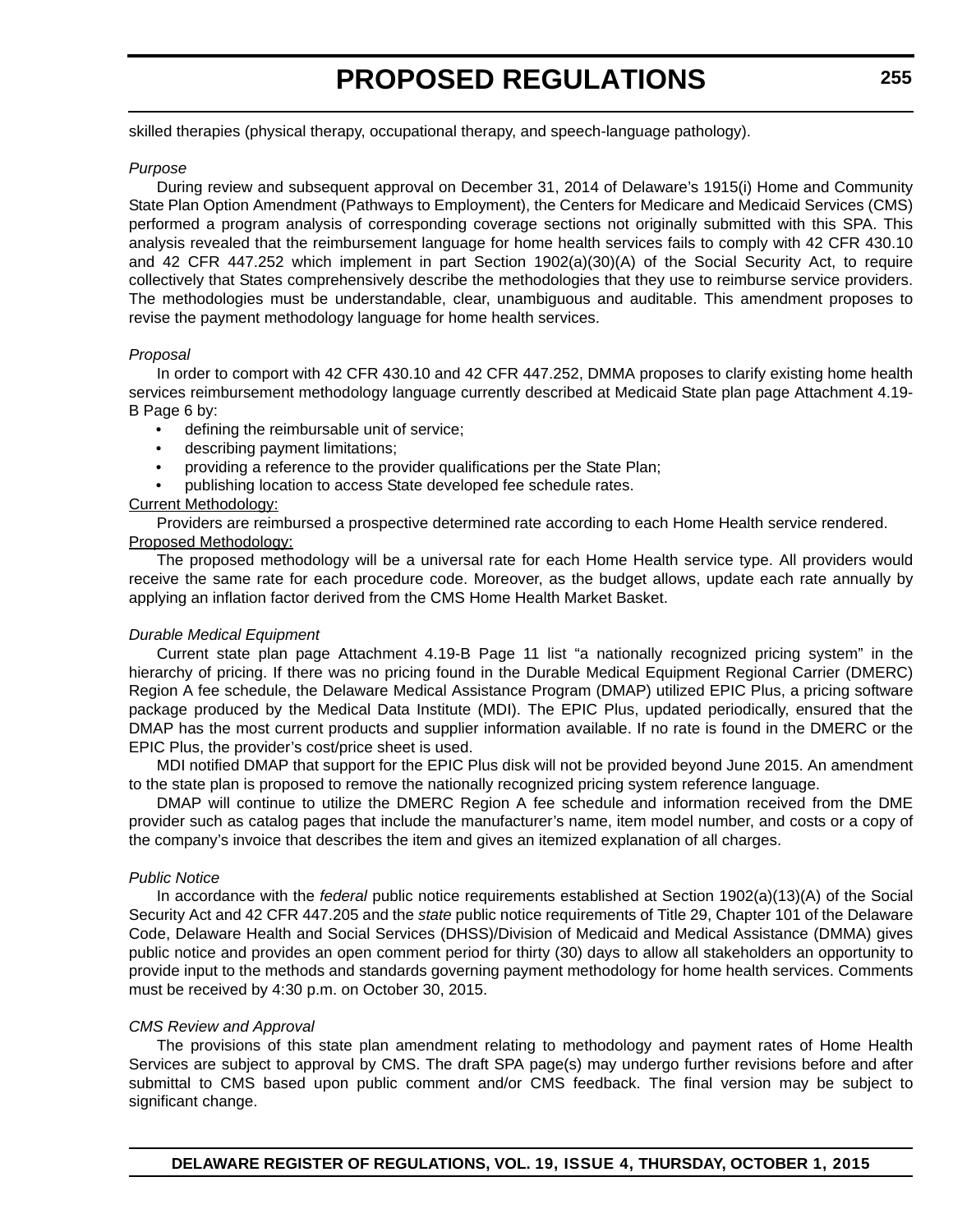**256**

#### *Provider Manuals Update*

Also, upon CMS approval, the applicable Delaware Medical Assistance Program (DMAP) Provider Policy Specific Manuals will be updated. Manual updates, revised pages or additions to the provider manual are issued, as required, for new policy, policy clarification, and/or revisions to the DMAP program. Provider billing guidelines or instructions to incorporate any new requirement may also be issued. A newsletter system is utilized to distribute new or revised manual material and to provide any other pertinent information regarding manual updates.

## **Fiscal Impact Statement**

#### *Home Health Services*

The proposed amendment clarifies reimbursement methodology descriptions and standardizes language. An estimated fiscal impact was obtained using State Fiscal Year (SFY) 2014 Home Health paid claim information. The following fiscal impact is projected for Federal Fiscal Years (FFY) 2016 and 2017:

|                       | Federal Fiscal Year 2016 | Federal Fiscal Year 2017 |
|-----------------------|--------------------------|--------------------------|
| General (State) Funds | \$(2,951.00)             | \$(2,752.00)             |
| <b>Federal Funds</b>  | \$ (7,543.00)            | \$ (7,948.00)            |

DMAP's proposal involves no change in the definition of those eligible to receive home health services under Medicaid, and the home health services benefit to eligible beneficiaries remains the same.

#### *Durable Medical Equipment*

The proposed amendment updates reimbursement methodology description to reflect current practice; and, as such, DMAP does not anticipate any impact to the General Fund. DMAP's proposal involves no change in the definition of those eligible to receive durable medical equipment (DME) and supplies under Medicaid, and the DME services benefit to eligible beneficiaries remains the same.

#### **DMMA PROPOSED REGULATION #15-18a REVISION:**

ATTACHMENT 4.19-B Page 6

#### STATE PLAN UNDER TITLE XIX OF THE SOCIAL SECURITY ACT STATE: DELAWARE

### METHODS AND STANDARDS FOR ESTABLISHING PAYMENT RATES – OTHER TYPES OF CARE

#### PAYMENTS FOR MEDICAL AND REMEDIAL CARE AND SERVICES

#### HOME HEALTH SERVICES

## 42 CFR 440.70

Home Health Services

- 1. Providers of Home Health services shall be reimbursed prospectively determined rates according to standard HCPCS definitions.
- 2. Providers will be prospectively reimbursed the lower of their Usual and Customary charge or the Medicaid rate.

Home Health Services are reimbursed as follows:

Home Health Services are reimbursed in accordance with 42 CFR 42 CFR 440.70 and when provided as defined in Attachment 3.1-A of this State Plan, subject to the requirements of 42 CFR 441.15 and 42 CFR 441.16.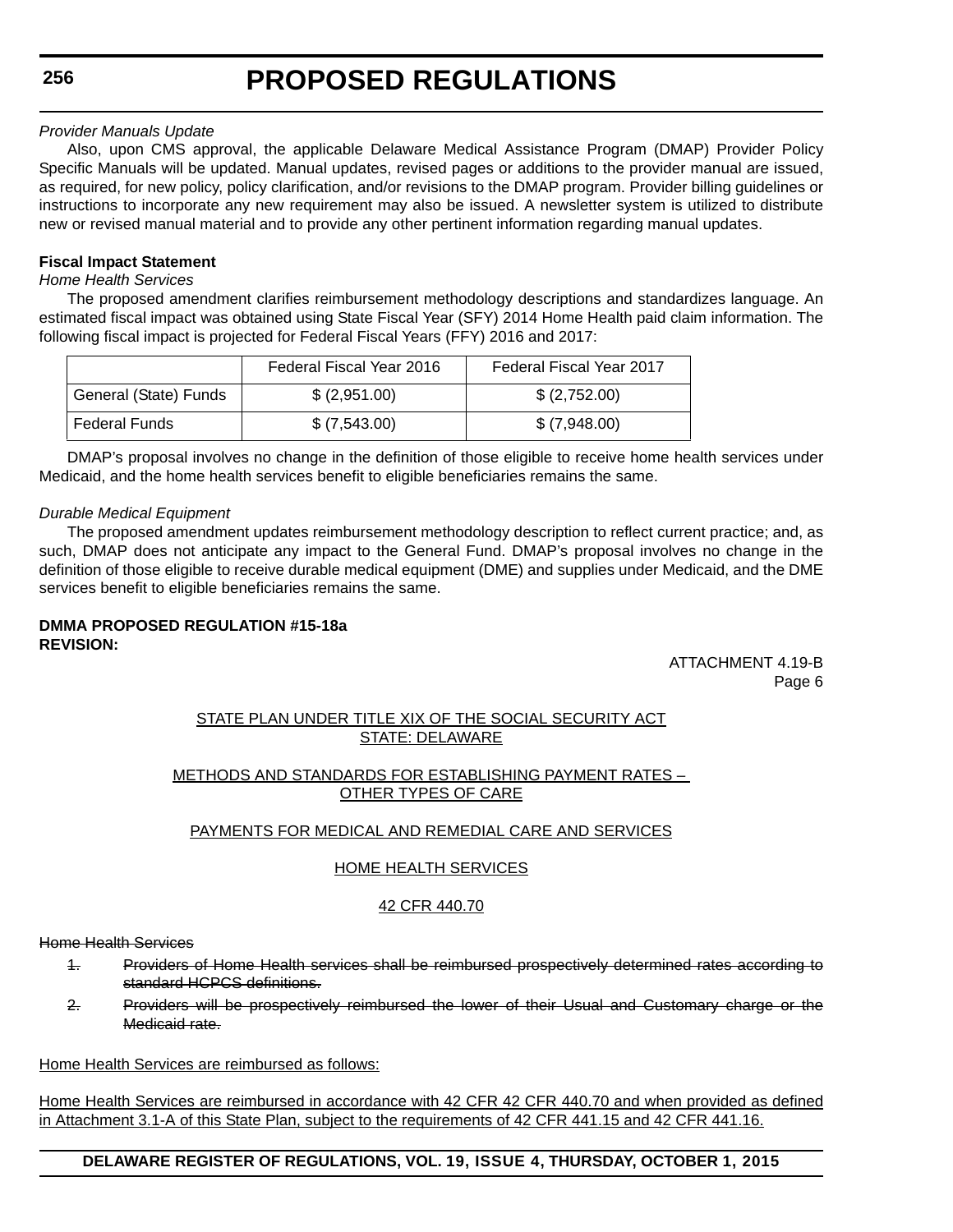Home Health agencies must be certified by Medicare and be properly licensed by the State in which they are located.

Payment for Home Health Services shall be reimbursed as follows:

The rates are prospective and are arrayed to determine the seventy-fifth  $(75<sup>th</sup>)$  percentile for each procedure code. The rates are then inflated (if the budget allows) by the four (4) quarter moving average within the CMS Home Health Market Basket Index. The inflated average cost is per fifteen (15) minutes of each agency. Supply costs will be reimbursed as part of the skilled nursing and home health aide prospective rates.

> ATTACHMENT 4.19-B Page 6.1

## STATE PLAN UNDER TITLE XIX OF THE SOCIAL SECURITY ACT

### STATE: DELAWARE

#### METHODS AND STANDARDS FOR ESTABLISHING PAYMENT RATES – OTHER TYPES OF CARE PAYMENTS FOR MEDICAL AND REMEDIAL CARE AND SERVICES

### HOME HEALTH SERVICES CONTINUED

### 42 CFR 440.70

An inflation factor will be applied to the prior year's rates to determine the current year's rates. The inflation indices are obtained from the CMS Home Health Market Basket Index.

The agency's fee schedule rate is based upon the Home Health cost of services for a Home Health Aide, Skilled Nurse, Physical Therapist, Occupational Therapist, and a Speech Therapist.

The fee schedule and any annual periodic adjustments to the fee schedule are published on the Delaware Medical Assistance Program (DMAP) website at: http://www.dmap.state.de.us/downloads/feeschedules.html

Except as otherwise noted in the plan, State-developed fee schedule rates are the same for both government and private providers.

#### **DMMA PROPOSED REGULATION #15-18b REVISION:**

ATTACHMENT 4.19-B Page 11

## STATE PLAN UNDER TITLE XIX OF THE SOCIAL SECURITY ACT

#### STATE: DELAWARE

METHODS AND STANDARDS FOR ESTABLISHING PAYMENT RATES – OTHER TYPES OF CARE

#### PAYMENTS FOR MEDICAL AND REMEDIAL CARE AND SERVICES

#### *Reimbursement for Assistive Technologies and Supplies*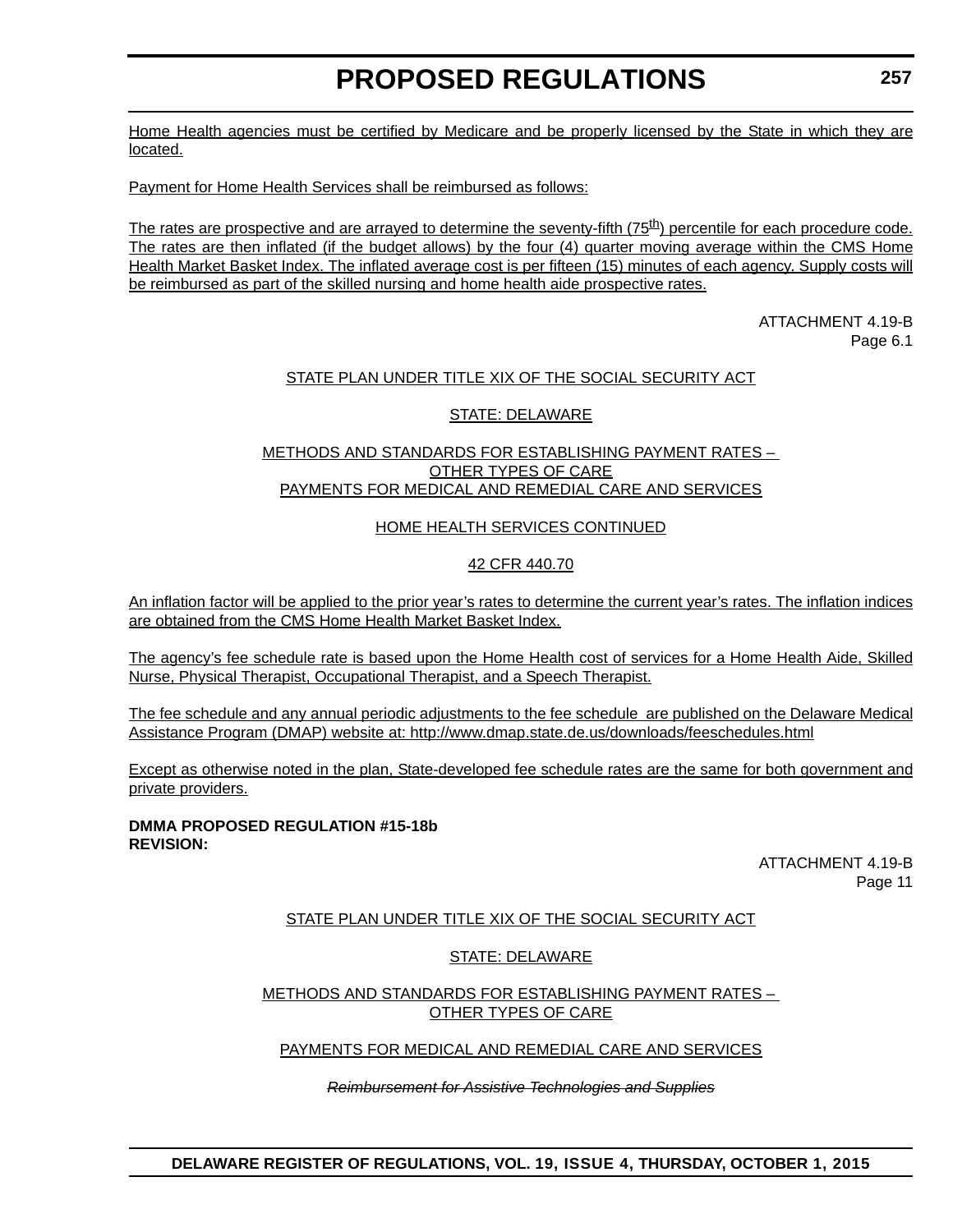#### DURABLE MEDICAL EQUIPMENT (DME), SUPPLIES, APPLIANCES, ORTHOTICS AND PROSTHETICS

#### Durable Medical Equipment, Appliances, Prosthetics, Orthotics, and Supplies

#### 42 CFR 440.70

In accordance with 42 CFR 440.70, the Delaware Medical Assistance Program (DMAP) will reimburse Durable Medical Equipment (DME) providers for the purchase/rental of medical equipment, appliances, orthotics and prosthetics and the purchase of medical supplies when ordered by a medical practitioner.

Reimbursement is determined by the DMAP based on one of the following:

- The Medicare fee schedule received yearly from the Region A Durable Medical Equipment Regional Carrier (DMERC) OR
- A nationally recognized pricing system OR
- Information received from the DME provider such as catalog pages that include manufacturer's name, item model number, and costs or a copy of the company's invoice that describes the item and gives an itemized explanation of all charges.(It is not permissible for the DME provider to "roll in" other expenses such as labor, delivery, fittings, etc.).

Except where there is a Medicare fee established, DMAP pays the lower of:

- Provider's usual and customary charges
- Cost + 20% (includes administration fee)
- List price.

#### Augmentative and Alternative Communication Devices/Systems

The reimbursement for augmentative and alternative communication devices/systems is determined based on documented actual cost to the provider for the device plus twenty percent (20%) on the first \$1,000 and five percent (5%) on the balance, or the provider's usual and customary charge for the devise, whichever is lower.

The fee schedule and any annual periodic adjustments to these rates are published on the Delaware Medical Assistance Program (DMAP) website at: http://www.dmap.state.de.us/downloads/feeschedules.html

Except as otherwise noted in the plan, State-developed fee schedule rates are the same for both government and private individual providers.

## **DIVISION OF MEDICAID [AND MEDICAL ASSISTANCE](http://www.dhss.delaware.gov/dhss/dmma/)**

Statutory Authority: 31 Delaware Code, Section 512 (31 **Del.C.** §512)

#### **PUBLIC NOTICE**

#### **[Reimbursement Methodology for State Plan Personal Care Services](#page-3-0)**

In compliance with the State's Administrative Procedures Act (APA - Title 29, Chapter 101 of the Delaware Code), 42 CFR §447.205, and under the authority of Title 31 of the Delaware Code, Chapter 5, Section 512, Delaware Health and Social Services (DHSS) / Division of Medicaid and Medical Assistance (DMMA) is proposing to amend the Delaware Title XIX Medicaid State Plan regarding State Plan Personal Care Services, specifically, regarding State Plan Personal Care Services (PCS), specifically, *to remove personal care as a service option from the Medicaid State Plan as coverage of PCS will be provided under the Home Health Services benefit*.

Any person who wishes to make written suggestions, compilations of data, testimony, briefs or other written

#### **DELAWARE REGISTER OF REGULATIONS, VOL. 19, ISSUE 4, THURSDAY, OCTOBER 1, 2015**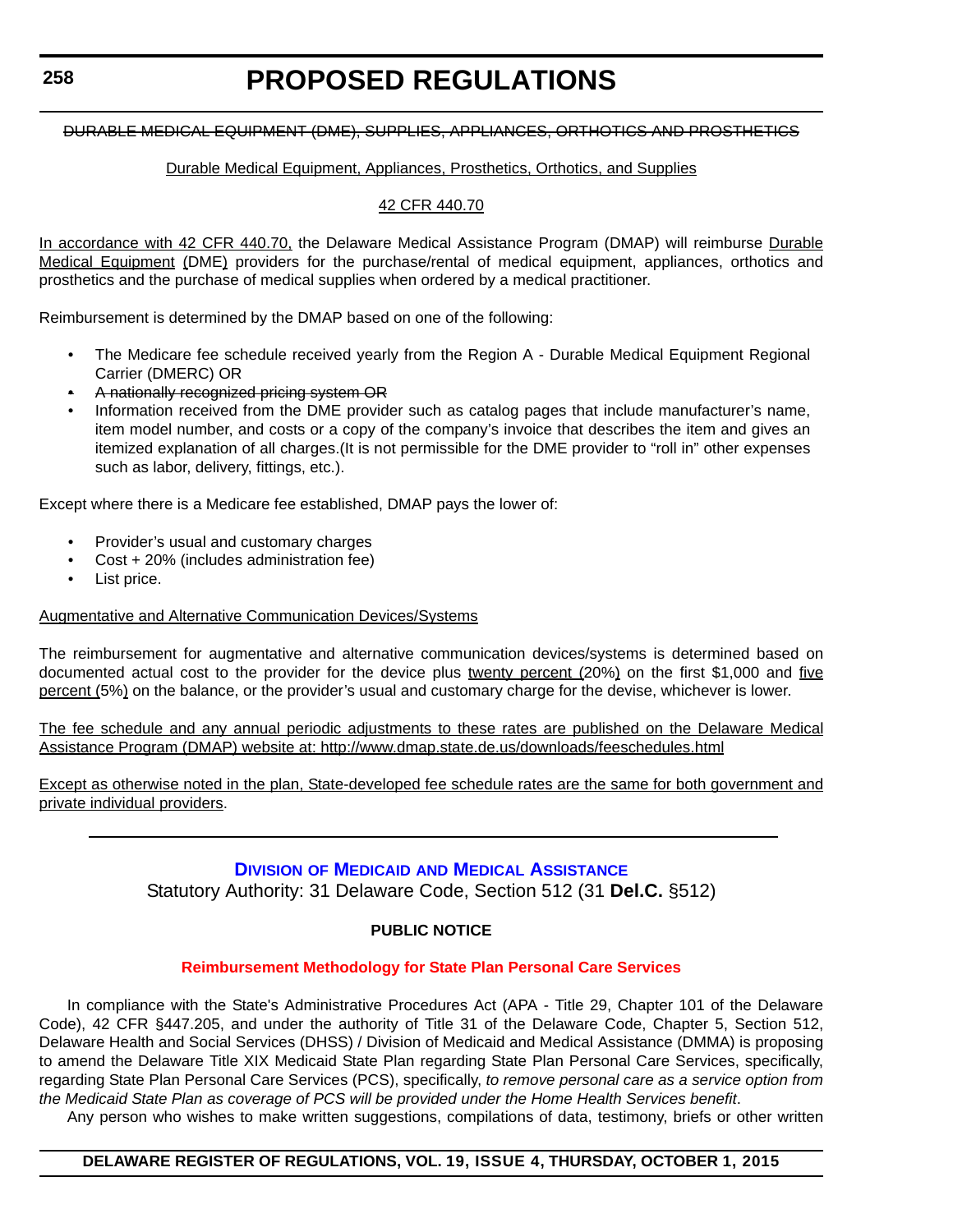materials concerning the proposed new regulations must submit same to Sharon L. Summers, Planning, Policy and Quality Unit, Division of Medicaid and Medical Assistance, 1901 North DuPont Highway, P.O. Box 906, New Castle, Delaware 19720-0906 or by fax to 302-255-4425 by October 30, 2015. Please identify in the subject line: Sunset State Plan Personal Care Services.

The action concerning the determination of whether to adopt the proposed regulation will be based upon the results of Department and Division staff analysis and the consideration of the comments and written materials filed by other interested persons.

#### **SUMMARY OF PROPOSAL**

The purpose of this notice is to advise the public that Delaware Health and Social Services (DHSS)/Division of Medicaid and Medical Assistance (DMMA) proposes to amend the Title XIX Medicaid State Plan regarding State Plan Personal Care Services (PCS), specifically, t*o remove personal care as a service option from the Medicaid State Plan* as coverage of PCS will be provided under the Home Health Services benefit.

#### **Statutory Authority**

- 1902(a)(24) of the Social Security Act, *Personal Care Services*
- Section 4480 of the State Medicaid Manual, *Personal Care Services*
- 42 CFR 440.167, *Personal care services*
- 1902(a)(10)(D) of the Social Security Act, *Home health services*
- 42 CFR 440.70, *Home health services*
- 42 CFR.447.205, *Public notice of changes in Statewide methods and standards for setting payment rates*

#### **Background**

Personal Care Services are an optional Medicaid benefit described under sections 1905(a)(24) and 1902(10) of the Social Security Act and further defined in section 4480 of the State Medicaid Manual.

Section 1905(a)(24) defines personal care services as services furnished to an individual who is not an inpatient or resident of a hospital, Nursing Facility (NF), Intermediate Care Facility for the Mentally Retarded (ICF/ MR) or institution for mental diseases that are:

- a. authorized for the individual by a physician in accordance with a plan of treatment or (at the option of the State) otherwise authorized for the individual in accordance with a service plan approved by the State;
- b. provided by an individual who is qualified to provide such services and who is not a member of the individual's family; and,
- c. furnished in a home or other location.
- d. Regulatory oversight is found in 42 CFR 440.167 of the Code of Federal Regulations.

DISCLAIMER: The terminology used to describe people with disabilities has changed over time. Delaware Health and Social Services/Division of Medicaid and Medical Assistance (DHSS/DMMA) supports the use of "People First" language. Federal laws, regulations and policies use the term "intermediate care facilities for the mentally retarded (ICF/MR)". DHSS/DMMA does not endorse this term and uses the accepted term "individuals with intellectual disability" (ID) instead of "mental retardation." However, as ICF/MR is the abbreviation currently used in all Federal requirements, that acronym will be used here. The revised terminology will not alter the meaning of this rule nor will it impact any determinations for eligibility of services.

Personal Care Services (also known in States by other names such as personal attendant services, personal assistance services, or attendant care services, etc.) covered under a State's program may include a range of human assistance provided to persons with disabilities and chronic conditions of all ages which enables them to accomplish tasks that they would normally do for themselves if they did not have a disability. Assistance may be in the form of hands-on assistance (actually performing a personal care task for a person) or cuing so that the person performs the task by him/herself. Such assistance most often relates to performance of activities of daily living (ADLs) and instrumental activities of daily living (IADLs). ADLs include eating, bathing, dressing, toileting, transferring, and maintaining continence. IADLs capture more complex life activities and include personal hygiene, light housework, laundry, meal preparation, transportation, grocery shopping, using the telephone, medication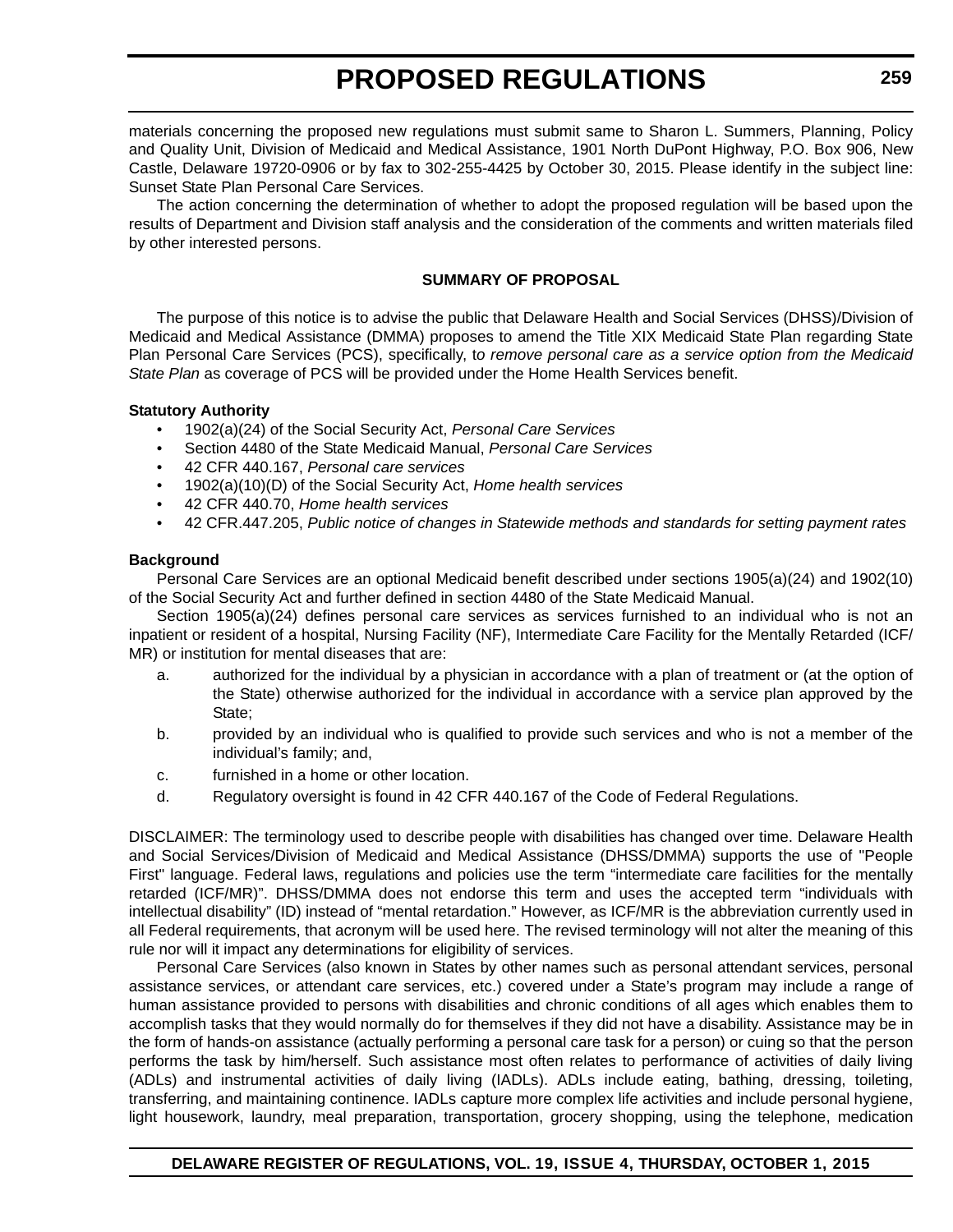**260**

# **PROPOSED REGULATIONS**

management, and money management. Personal care services can be provided on a continuing basis or on episodic occasions. Skilled services that may be performed only by a health professional are not considered personal care services.

#### **Summary of Proposal**

#### *Purpose*

During review and subsequent approval on December 31, 2014 of Delaware's 1915(i) Home and Community State Plan Option Amendment (Pathways to Employment), the Centers for Medicare and Medicaid Services (CMS) performed a program analysis of corresponding coverage sections not originally submitted with this SPA. This analysis revealed an issue that requires a state plan amendment (SPA) to sunset coverage and reimbursement methodology for Personal Care Services as personal care as a service will be provided as a component of home health services.

#### *Proposal*

DHSS/DMMA intends to remove coverage and reimbursement methodology for the Personal Care Services (PCS) option from the Delaware Medicaid State Plan as those services will now be delivered through the Home Health Services benefit. Therefore, the sunset language in the SPA reflects that current coverage for PCS in Attachment 3.1-A and the reimbursement methodology for PCS in Attachment 4.19-B will cease on December 31, 2015.

#### *Public Notice*

In accordance with the *federal* public notice requirements established at Section 1902(a)(13)(A) of the Social Security Act and 42 CFR 447.205 and the *state* public notice requirements of Title 29, Chapter 101 of the Delaware Code, Delaware Health and Social Services (DHSS)/Division of Medicaid and Medical Assistance (DMMA) gives public notice and provides an open comment period for thirty (30) days to allow all stakeholders an opportunity to provide input to the coverage, methods and standards governing payment methodology for personal care services. Comments must be received by 4:30 p.m. on October 30, 2015.

#### *CMS Review and Approval*

The provisions of this state plan amendment relating to coverage, methodology and payment rates of State Plan Personal Care Services are subject to approval by CMS. The draft SPA page(s) may undergo further revisions before and after submittal to CMS based upon public comment and/or CMS feedback. The final version may be subject to significant change.

#### *Provider Manual Update*

Also, upon CMS approval, the applicable Delaware Medical Assistance Program (DMAP) Provider Policy Specific Manuals will be updated. Manual updates, revised pages or additions to the provider manual are issued, as required, for new policy, policy clarification, and/or revisions to the DMAP program. Provider billing guidelines or instructions to incorporate any new requirement may also be issued. A newsletter system is utilized to distribute new or revised manual material and to provide any other pertinent information regarding manual updates.

#### **Fiscal Impact Statement**

Personal Care Services will now be delivered through Home Health Services.

This revision imposes no increase in cost on the General Fund as home health services is already a covered benefit under the Delaware Medical Assistance Program (DMAP) to eligible beneficiaries.

DMAP's proposal involves no change in the definition of those eligible to receive personal care services under Medicaid, and the personal care services benefit to eligible beneficiaries remains the same.

#### **DMMA PROPOSED REGULATION #15-19a REVISION:**

# Revision: HCFA-PM-91-4 (BPD) ATTACHMENT 3.1-A AUGUST 1991 **Page 9 Addendum**

OMB No.: 0938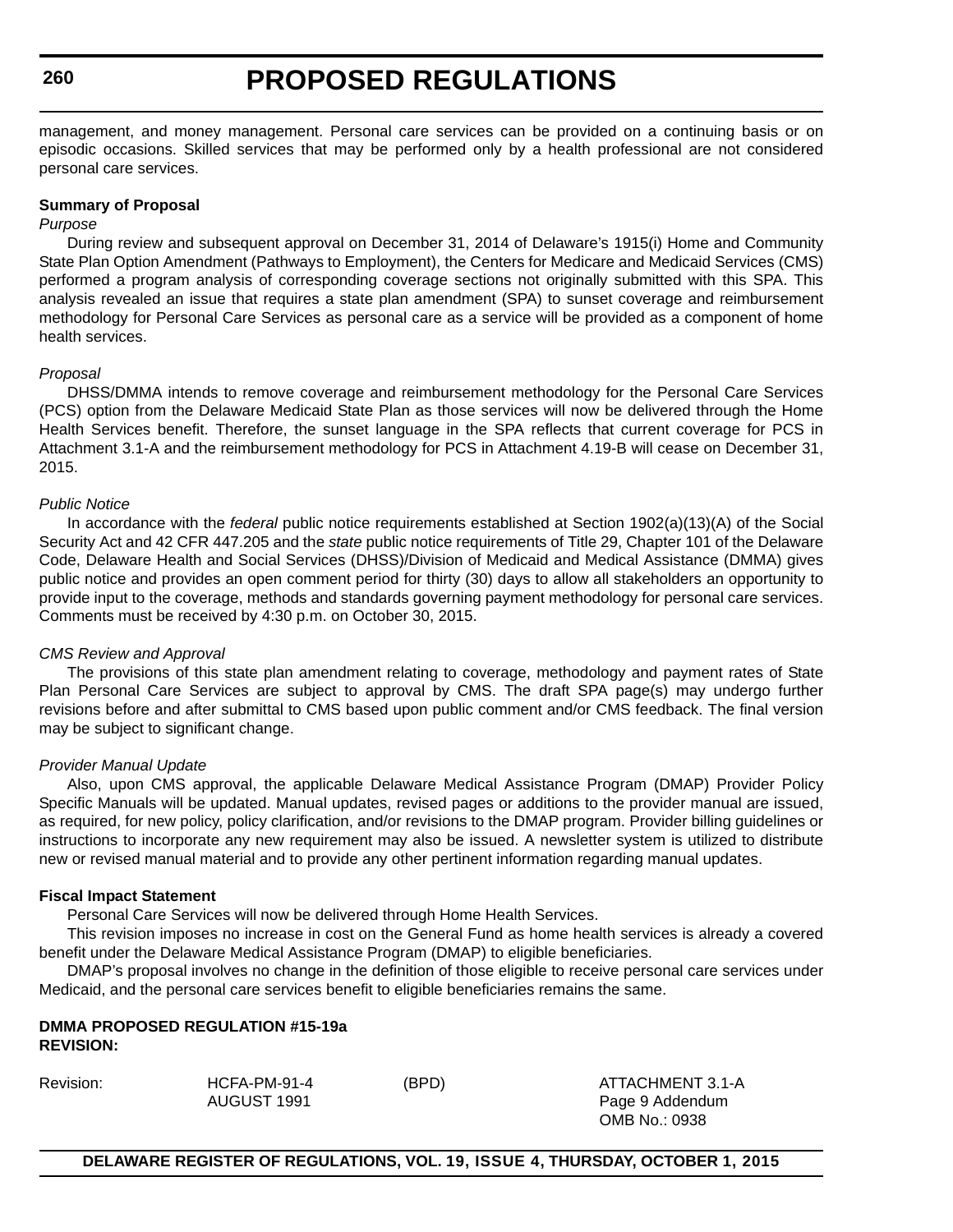#### STATE PLAN UNDER TITLE XIX OF THE SOCIAL SECURITY ACT

#### State: DELAWARE

#### LIMITATIONS ON AMOUNT, DURATION AND SCOPE OF MEDICAL AND REMEDIAL CARE AND SERVICES PROVIDED TO THE CATEGORICALLY NEEDY

#### 24.f. Personal Care Services

Coverage for Personal Care Services (PCS) described below will sunset on December 31, 2015 as coverage of PCS will be provided under the Home Health Services benefit.

Eligible recipients of personal care are Medicaid recipients who are disabled by mental illness, alcoholism, or drug addiction as defined in the Medicaid Provider Manual for Community Support Service Programs.

Persons eligible to provide personal care services are those who are qualified as an Assistant Clinician as defined in the Medicaid Provider Manual for Community Support Service Programs.

The recipient's physician must certify medical necessity for personal care services based on a completed comprehensive medical/psycho-social evaluation and treatment plan as defined in the Medicaid Provider Manual for Community Support Service Programs.

#### **DMMA PROPOSED REGULATION #15-19b REVISION:**

ATTACHMENT 4.19-B Page 15

#### STATE PLAN UNDER TITLE XIX OF THE SOCIAL SECURITY ACT

#### STATE: DELAWARE

#### METHODS AND STANDARDS FOR ESTABLISHING PAYMENT RATES – OTHER TYPES OF CARE

#### PAYMENTS FOR MEDICAL AND REMEDIAL CARE AND SERVICES

#### STATE PLAN PERSONAL CARE SERVICES

Personal Care Services

The payment methodology for Personal Care Services described below will sunset on December 31, 2015 as coverage of PCS will be provided under the Home Health Services benefit.

Payment for personal care services is based on a fee-for-service, the rate for which is set by a rate setting committee (including representatives of the Department of Health and Social Services' Division of Social Services, Management Services, and Alcohol, Drug Abuse and Mental Health) on an annual and provider specific basis.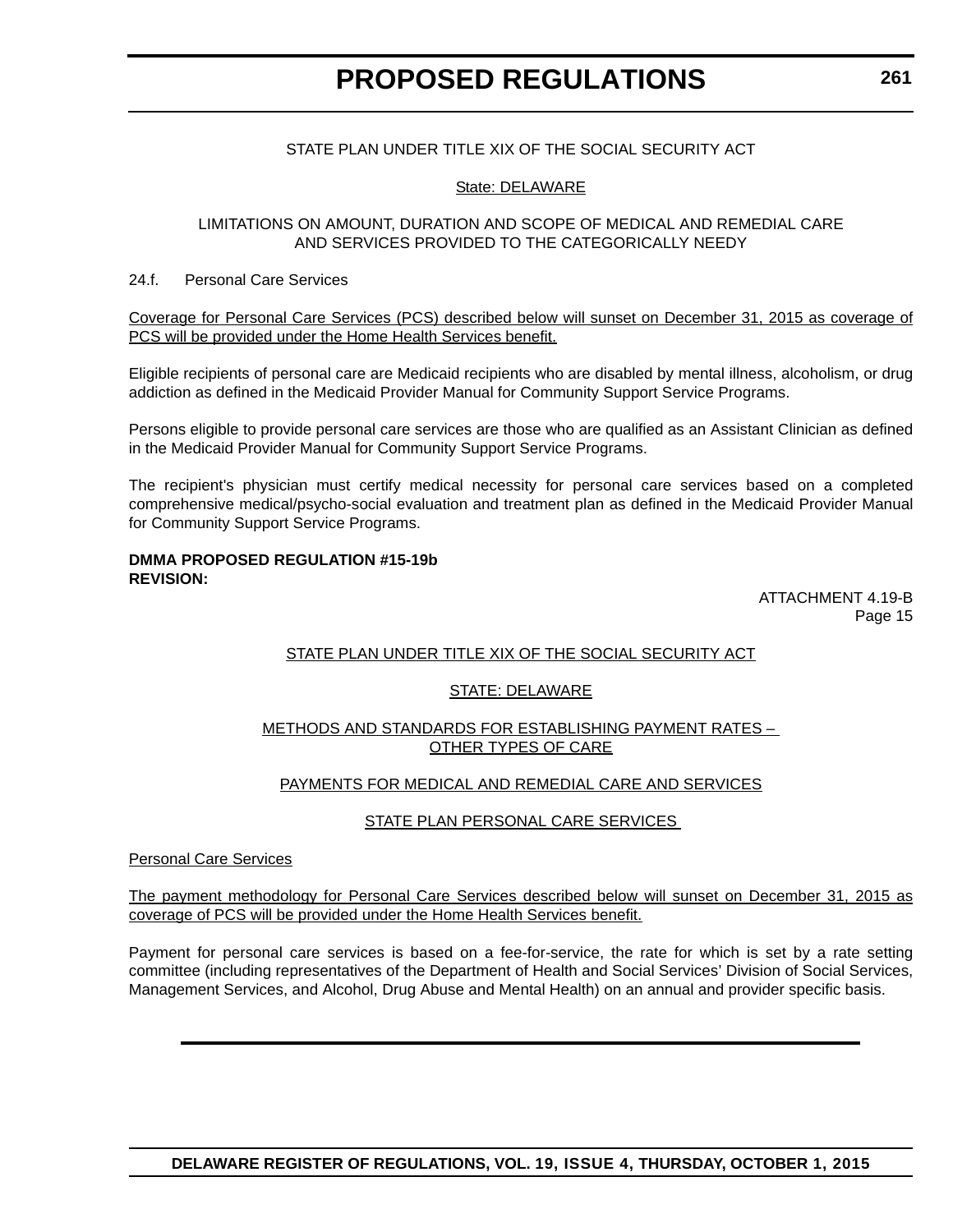# **[DEPARTMENT OF INSURANCE](http://www.delawareinsurance.gov/)**

**OFFICE OF THE COMMISSIONER**

Statutory Authority: 18 Delaware Code, Sections 311, 1718 (18 **Del.C.** §§311 and 1718) 18 **DE Admin. Code** 504

### **PUBLIC NOTICE**

#### **[504 Continuing Education for Insurance Agents, Brokers, Surplus Lines Brokers and Consultants](#page-3-0)**

INSURANCE COMMISSIONER KAREN WELDIN STEWART hereby gives notice of proposed amended Department of Insurance Regulation 504 relating to Continuing Education for Insurance Agents, Brokers, Surplus Lines Brokers and Consultants. The docket number for this proposed AMENDED regulation is 2929-2015.

The proposed amended regulation makes changes to the requirements for continuing education courses related to flood insurance and for individuals who have been continuously licensed for twenty-five years. The Delaware Code authority for the change is 18 **Del.C.** §§311 and 1718, and 29 **Del.C.** Ch. 101.

The Department of Insurance does not plan to hold a public hearing on the proposed amended regulation. The proposed amended regulation appears below and can also be viewed at the Delaware Insurance Commissioner's website at:

w[ww.delawareinsurance.gov/departments/documents/ProposedRegs/ProposedRegs.shtml](http://www.delawareinsurance.gov/departments/documents/ProposedRegs/ProposedRegs.shtml)

Any person can file written comments, suggestions, briefs, and compilations of data or other materials concerning the proposed amendment. Any written submission in response to this notice and relevant to the proposed regulation must be received by the Department of Insurance no later than 4:30 p.m. EST, Friday, October 30, 2015. Any such requests should be directed to:

Regulatory Specialist Rhonda West Delaware Department of Insurance 841 Silver Lake Boulevard Dover, DE 19904 Phone: (302) 674-7379 Fax: (302) 739-5566 Email: [rhonda.west@state.de.us](mailto:rhonda.west@state.de.us)

#### **504 Continuing Education for Insurance Agents, Brokers, Surplus Lines Brokers and Consultants** *(Break in Continuity of Sections)*

#### **8.0 Licensee's Responsibility**

- 8.1 Each licensee shall retain each original course completion certificate for a period of 3 three (3) years. The course completion certificate may be required in the event of a discrepancy between the licensee's records and the Department's records. Each licensee may be subjected to a Department audit of continuing education requirements. Failure to comply with a Department audit may result in suspension of a licensee's license. Each licensee will have thirty (30) days to produce such records upon request or audit by the Department.
- 8.2 General Requirements. Resident licensees and producers not otherwise exempted shall earn, at a minimum, the number of education credits described below.
	- 8.2.1 Resident licensees required to fulfill continuing education requirements shall complete twenty-four (24) credit hours of Department approved education subjects, three (3) of which shall be in ethics subjects during each biennium reporting period. If the resident producer holds a health license and solicits long term care policies, as part of his/her biennial requirement, the producer must complete at least three (3) hours of training in Delaware long term care insurance that consists of product knowledge, laws, rules and regulations. Any resident licensee who is authorized to write

**DELAWARE REGISTER OF REGULATIONS, VOL. 19, ISSUE 4, THURSDAY, OCTOBER 1, 2015**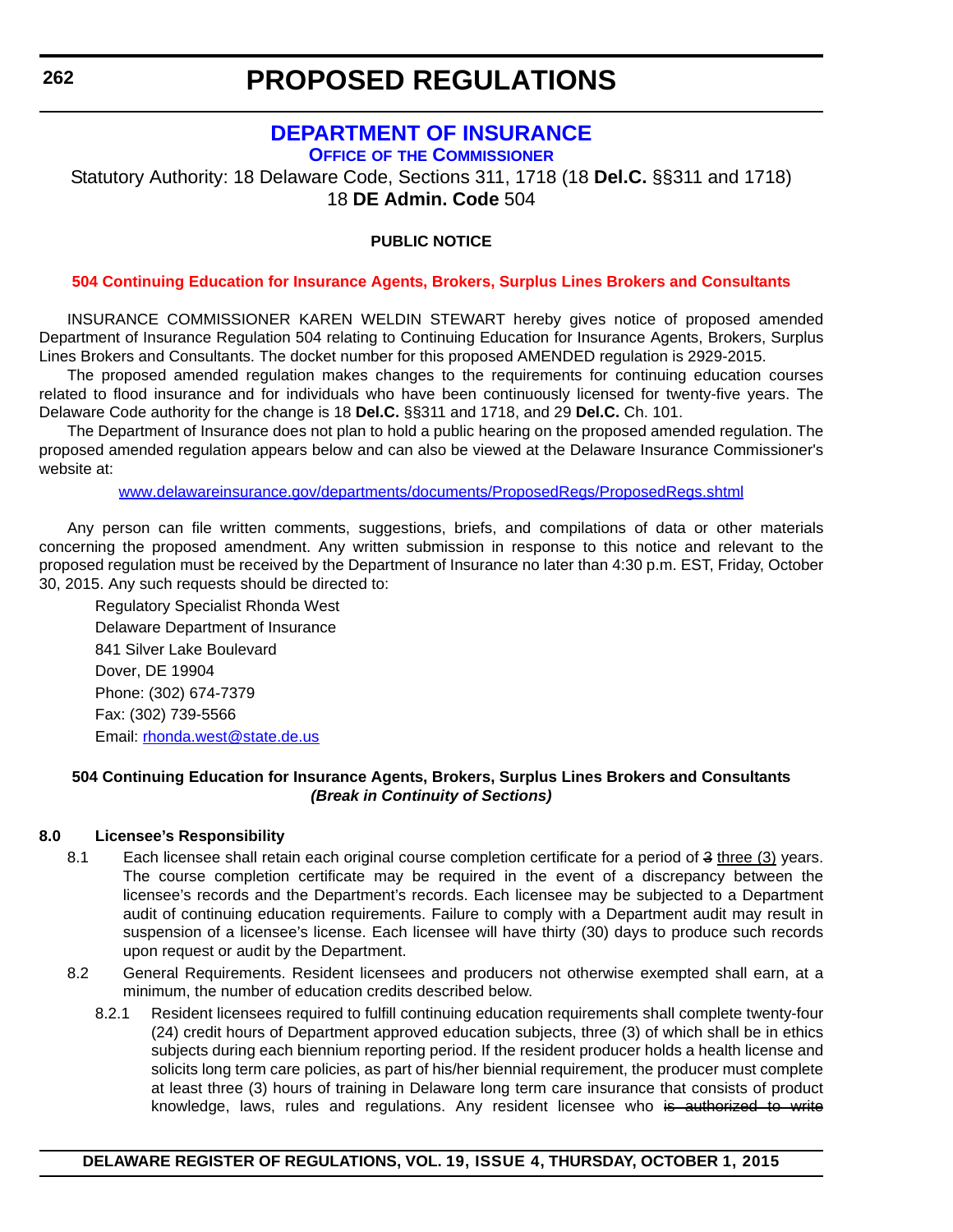homeowners or personal lines coverage shall be required to complete a two (2) hour continuing education course related to writes flood insurance and under the National Flood Insurance Program shall be required to complete a two (2) hour continuing education course related to flood insurance under the National Flood Insurance Program as part of the twenty-one (21) general credit hours necessary to maintain a Delaware resident license.

- 8.2.2 Resident adjusters, public adjusters and Fraternal Agents shall be required to fulfill twelve (12) credit hours of Department approved education subjects, three (3) of which shall be in ethics subjects during each biennial reporting period.
- 8.2.3 Resident licensees will receive a continuing education transcript at least ninety (90) days prior to the end of a license biennium by mail or by electronic access as the Department deems appropriate. The licensee is responsible for reviewing the transcript for accuracy. To dispute the Department's accounting, the licensee must submit a written exception thereto prior to the biennium deadline and include a copy of the providers course completion certificate.
- 8.2.4 The maximum number of carryover credits shall not exceed five (5) credits in a biennium reporting period. Carryover shall not apply to ethics credit requirements. Credits in excess of the mandatory requirements set forth in section 8.2.1 may be applied to the licensee's general course **requirements**
- 8.2.5 No continuing education requirement shall apply to newly licensed individuals during the biennium in which such individuals are licensed.
- 8.3 Automatic credit. An individual required to complete continuing education requirements as specified in section 8.2.1 that has been continuously licensed for twenty-five (25) years or longer prior to the start of a biennium reporting period or who holds a professional designation shall receive an automatic credit of twelve (12) credits in each biennium. An individual required to complete continuing education requirements as specified in section 8.2.2 that has been continuously licensed for twenty-five (25) years or longer prior to the start of a biennium reporting period or who holds a professional designation shall receive an automatic credit of six (6) credits in each biennium. The Department shall maintain a list of approved professional designations. Automatic credits may not be applied to satisfy (i) the mandatory continuing education courses set forth in section 8.2.1, or (ii) the required ethics credits set forth in section 8.2.2.

#### *(Break in Continuity of Sections)*

#### **12.0 Effective Date**

This Regulation shall become effective ten (10) days after being published as a final regulation.

#### **\*Please Note: As the rest of the sections were not amended they are not being published. A copy of the regulation is available at:**

**[504 Continuing Education for Insurance Agents, Brokers, Surplus Lines Brokers and Consultants](http://regulations.delaware.gov/register/october2015/proposed/19 DE Reg 262 10-01-15.htm)**

#### **OFFICE OF [THE COMMISSIONER](http://www.delawareinsurance.gov/)**

Statutory Authority: 18 Delaware Code, Sections 311 and 1113 (18 **Del.C.** §§311 & 1113) 18 **DE Admin. Code** 1208

#### **PUBLIC NOTICE**

#### **[1208 New Annuity Mortality Table for Use in Determining Reserve Liabilities for Annuities](#page-3-0)**

INSURANCE COMMISSIONER KAREN WELDIN STEWART hereby gives notice of proposed amended Department of Insurance Regulation 1208 relating to New Annuity Mortality Table for Use in Determining Reserve Liabilities for Annuities. The docket number for this proposed AMENDED regulation is 2930-2015.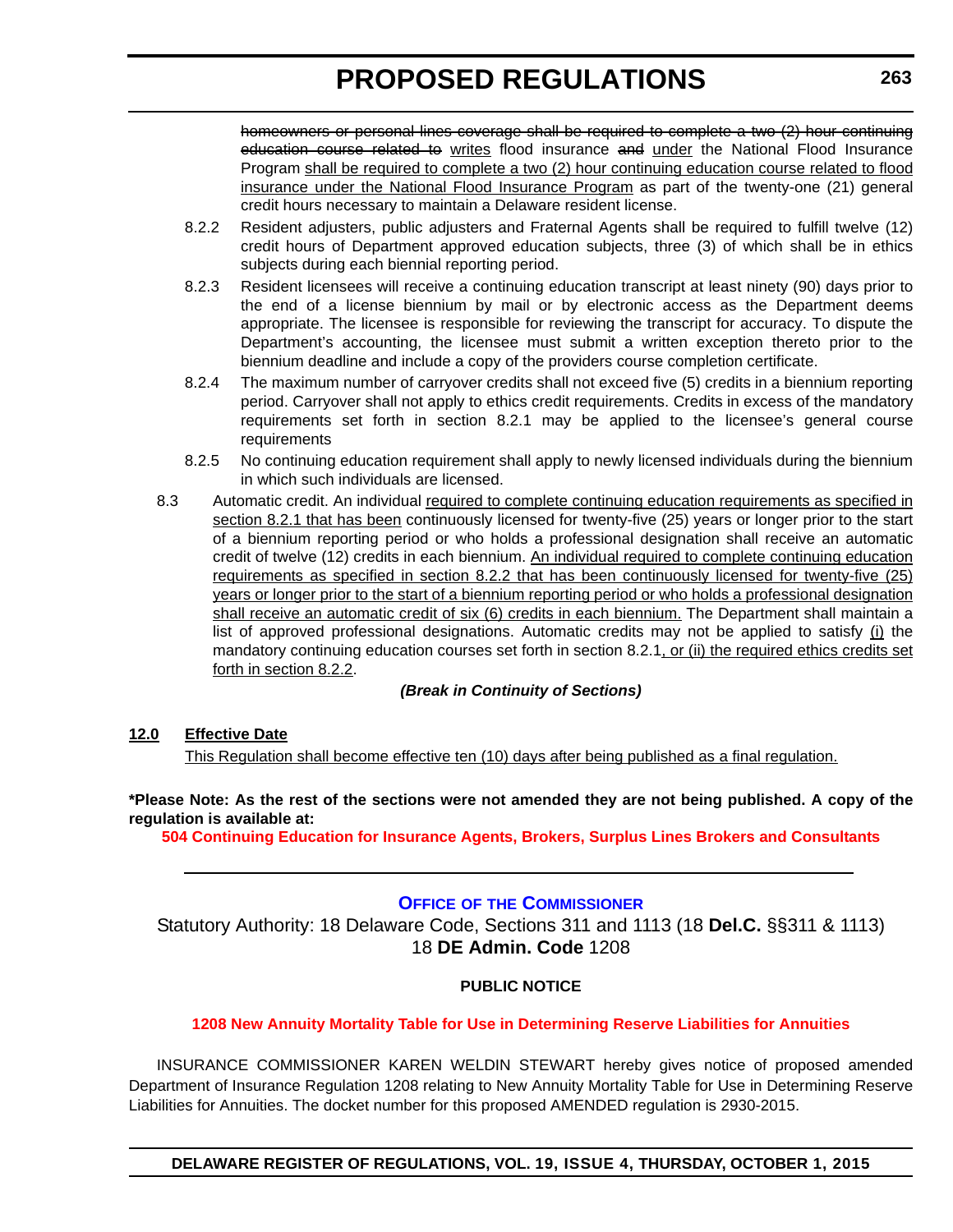**264**

# **PROPOSED REGULATIONS**

The proposed amended regulation changes the current valuation standards for individual annuity or pure endowment contracts by adopting the 2012 Individual Annuity Reserve Table (2012 IAR Table) to be used for the minimum reserve valuation for individual annuity or pure endowment contracts issued on or after January 1, 2015. These proposed amendments are consistent with the National Association of Insurance Commissioner's current Model regulation 821, which was amended in 2012. The Delaware Code authority for the change is 18 **Del.C.** §§311 and 1113, and 29 **Del.C.** Ch. 101.

The Department of Insurance does not plan to hold a public hearing on the proposed amended regulation. The proposed amended regulation appears below and can also be viewed at the Delaware Insurance Commissioner's website at:

[www.delawareinsurance.gov/departments/documents/ProposedRegs/ProposedRegs.shtml](http://www.delawareinsurance.gov/departments/documents/ProposedRegs/ProposedRegs.shtml)

Any person can file written comments, suggestions, briefs, and compilations of data or other materials concerning the proposed amendment. Any written submission in response to this notice and relevant to the proposed regulation must be received by the Department of Insurance no later than 4:30 p.m. EST, Friday, October 30, 2015. Any such requests should be directed to:

Regulatory Specialist Rhonda West Delaware Department of Insurance 841 Silver Lake Boulevard Dover, DE 19904 Phone: (302) 674-7379 Fax: (302) 739-5566 Email: [rhonda.west@state.de.us](mailto:rhonda.west@state.de.us)

#### **1208 New Annuity Mortality Table for Use in Determining Reserve Liabilities for Annuities**

#### **1.0 Authority**

This rule is promulgated by the Commissioner of Insurance pursuant to 18 **Del.C.** §1113 and 29 **Del.C.** Ch. 101 (Administrative Procedures Act).

#### **2.0 Purpose**

The purpose of this regulation is to recognize the following mortality tables, for use in determining the minimum standard of valuation for annuity and pure endowment contracts: the 1983 Table "a" and 1983 Group Annuity Mortality (GAM) Table, the Annuity 2000 Mortality Table, the 2012 Individual Annuity Reserving (2012 IAR) Table, and the Annuity 2000 Mortality Table and the 1994 Group Annuity Reserving (1994 GAR) Table for use in determining the minimum standard of valuation for annuity and pure endowment contracts.

#### **3.0 Definitions**

3.1 As used in this regulation:

**"1983 GAM Table"** means that mortality table developed by the Society of Actuaries Committee on Annuities and adopted as a recognized mortality table for annuities in December 1983 by the National Association of Insurance Commissioners.

**"1983 Table 'Aa'"** means that mortality table developed by the Society of Actuaries Committee to Recommend a New Mortality Basis for Individual Annuity Valuation and adopted as a recognized mortality table for annuities in June 1982 by the National Association of Insurance Commissioners.

"**1994 GAR Table**" means that mortality table developed by the Society of Actuaries Group Annuity Valuation Table Task Force and adopted as a recognized mortality table in December 1996 by the National Association of Insurance Commissioners.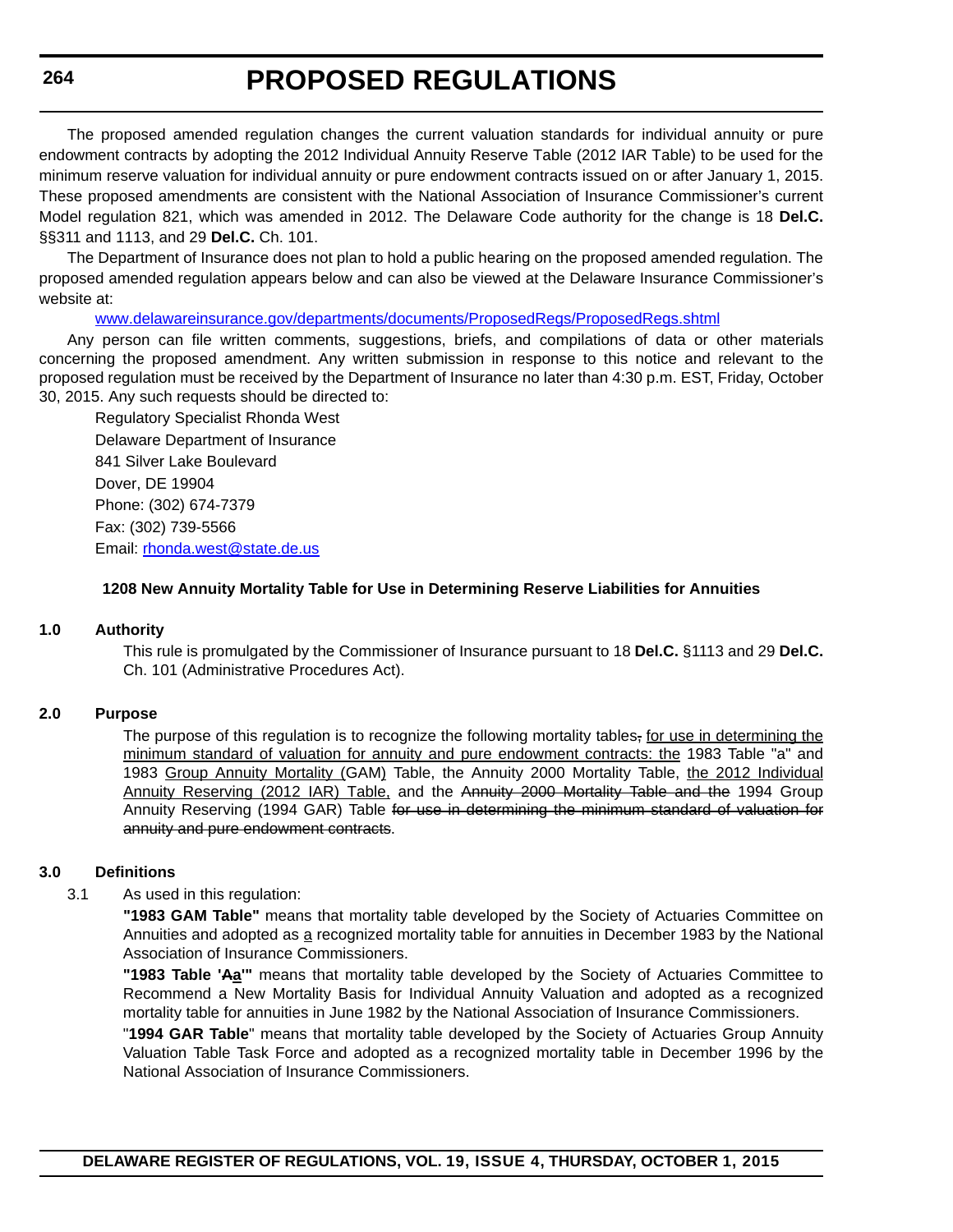"**2012 IAR Table**" means that Generational mortality table developed by the Society of Actuaries Committee on Life Insurance Research and containing rates, *qx*2012+n, derived from a combination of the 2012 IAM Period Table and Projection Scale G2, using the methodology stated in section 5.0.

"**2012 Individual Annuity Mortality Period Life (2012 IAM Period) Table**" means the Period table containing loaded mortality rates for calendar year 2012. This table contains rates, *qx*2012, developed by the Society of Actuaries Committee on Life Insurance Research and is shown in Appendices 1-2.

"**Annuity 2000 Mortality Table**" means that mortality table developed by the Society of Actuaries Committee on Life Insurance Research and adopted as a recognized mortality table for annuities in December 1996 by the National Association of Insurance Commissioners.

"**Generational mortality table**" means a mortality table containing a set of mortality rates that decrease for a given age from one year to the next based on a combination of a Period table and a projection scale containing rates of mortality improvement.

"**Period table**" means a table of mortality rates applicable to a given calendar year (the Period).

"**Projection Scale G2 (Scale G2)**" is a table of annual rates, G2x, of mortality improvement by age for projecting future mortality rates beyond calendar year 2012. This table was developed by the Society of Actuaries Committee on Life Insurance Research and is shown in Appendices 3-4.

### **4.0 Individual Annuity or Pure Endowment Contracts**

- 4.1 Except as provided in Subsections 4.2 and 4.3 of this section, Tthe 1983 Table "Aa" is recognized and approved as an individual annuity mortality table for valuation and, at the option of the company, may be used for purposes of determining the minimum standard for valuation for any individual annuity or pure endowment contract issued on or after July 8, 1980 and prior to January 1, 2001.
- 4.2 Except as provided in Subsection 4.3 of this section, either T<sub>t</sub>he 1983 Table "Aa" is to or the Annuity 2000 Mortality Table shall be used for determining the minimum standard valuation for any individual annuity or pure endowment contract issued on or after January 1, 1987 and prior to January 1, 2001.
- 4.3 Except as provided in Subsections 4.4 and 4.5 of this section, the Annuity 2000 Mortality Table shall be used for determining the minimum standard of valuation for any individual annuity or pure endowment contract issued on or after January 1, 2001.
- 4.4 Except as provided in Subsection 4.5 of this section, the 2012 IAR Mortality Table shall be used for determining the minimum standard of valuation for any individual annuity or pure endowment contract issued on or after January 1, 2015.
- 4.5 The 1983 Table "a" without projection is to be used for determining the minimum standards of valuation for an individual annuity or pure endowment contract issued on or after January 1, 2001, solely when the contract is based on life contingencies and is issued to fund periodic benefits arising from:
	- 4.45.1 Settlements of various forms of claims pertaining to court settlements or out of court settlements from tort actions;
	- 4.45.2 Settlements involving similar actions such as worker's compensation claims; or
	- 4.45.3 Settlements of long term disability claims where a temporary or life annuity has been used in lieu of continuing disability payments.

#### **5.0 Application of the 2012 IAR Mortality Table**

In using the 2012 IAR Mortality Table, the mortality rate for a person age x in year (2012 + n) is calculated as follows:

$$
q_x^{2012+n} = q_x^{2012} (1 - G2_x)^n
$$

The resulting  $q_x \frac{2012+n}{n}$  shall be rounded to three decimal places per 1,000, e.g., 0.741 deaths per 1,000. Also, the rounding shall occur according to the formula above, starting at the 2012 period table rate.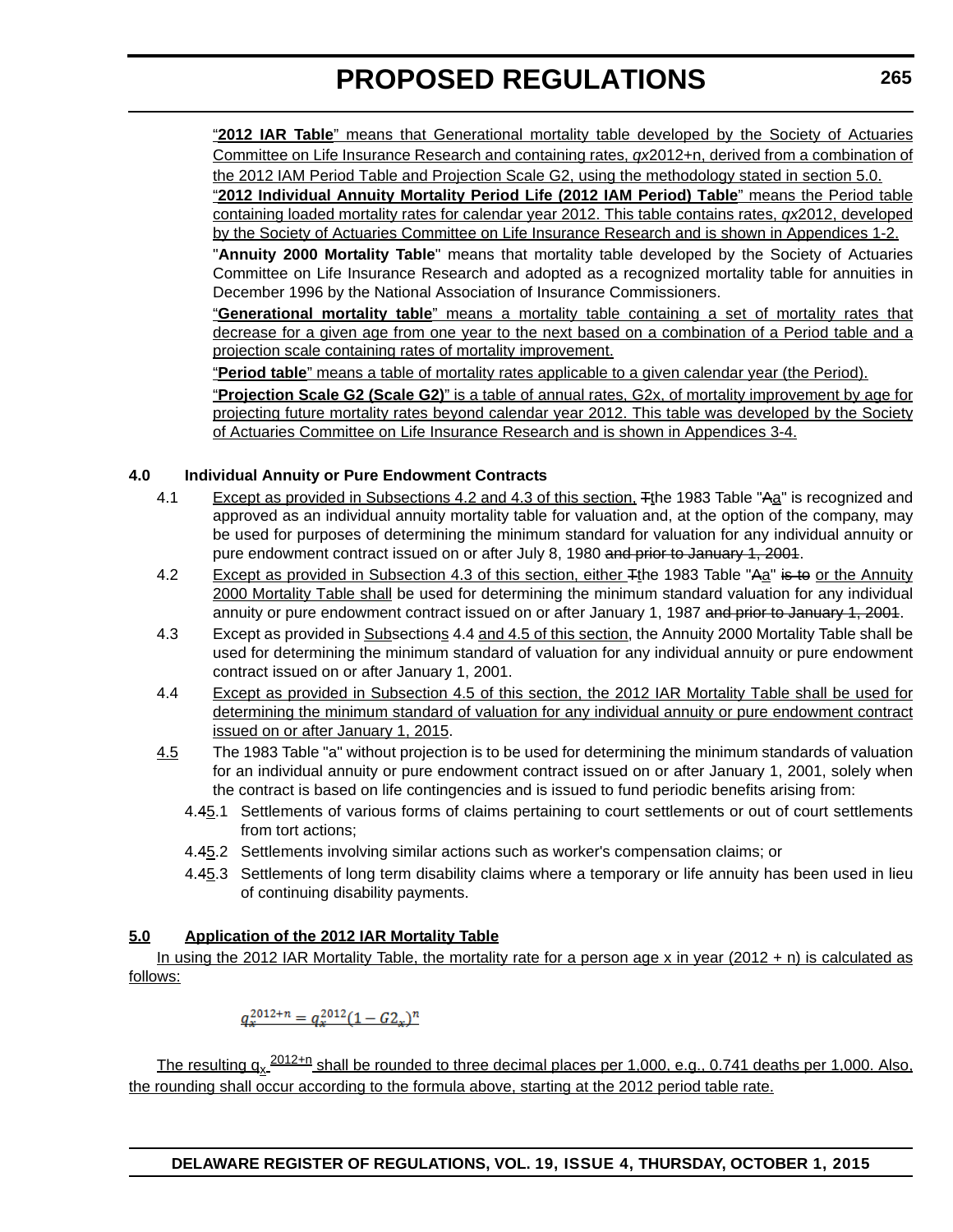<u>For example, for a male age 30,  $q_\text{x}^{2012}$ = 0.741.</u>

 $q_v \frac{2013}{s} = 0.741 * (1 - 0.010) \cdot 1 = 0.73359$ , which is rounded to 0.734.

 $q_x \frac{2014}{2} = 0.741 * (1 - 0.010) \cdot 2 = 0.7262541$ , which is rounded to 0.726.

A method leading to incorrect rounding would be to calculate  $q_x \frac{2014}{a}$  as  $q_x \frac{2013 \times (1 - 0.010)}{a}$ , or 0.734  $*$  0.99 = 0.727. It is incorrect to use the already rounded  $q_x \frac{2013}{20}$  to calculate  $q_y \frac{2014}{20}$ 

#### **56.0 Group Annuity or Pure Endowment Contracts**

- 56.1 Except as provided in Subsections 6.2 and 6.3 of this section, Tthe 1.983 GAM Table, and the 1983 Table "a" and the 1994 GAR Table are recognized and approved as group annuity mortality tables for valuation and, at the option of the company, either any one of these tables may be used for purposes of valuation for any annuity or pure endowment purchased on or after July 8, 1980 and prior to January 1, 2001 under a group annuity or pure endowment contract.
- 56.2 Except as provided in Subsection 6.3 of this section, either <sub>Ti</sub>he 1983 GAM Table or the 1994 GAR Table is to shall be used for determining the minimum standard of valuation for any annuity or pure endowment purchased on or after January 1, 1987 and prior to January 1, 2001 under a group annuity or pure endowment contract.
- 56.3 The 1994 GAR Table shall be used for determining the minimum standard of valuation for any annuity or pure endowment purchased on or after January 1, 2001 under a group annuity or pure endowment contract.

#### **67.0 Application of the 1994 GAR Table**

In using the 1994 GAR Table, the mortality rate for a person age x in year  $(1994 + n)$  is calculated as follows:

*g*x  $1994+n = g<sub>x</sub> 1994 (1 - AA<sub>x</sub>)$ <sup>n</sup>

where the  $q_x$ <sup>1994</sup> and  $AA_x$ s are as specified in the 1994 GAR Table.

#### **78.0 Separability**

If any provision of this Regulation or the application thereof to any person or circumstances is for any reason held to be invalid, the remainder of the regulation and the application of such provision to other persons or circumstances shall not be affected thereby.

#### **89.0 Effective Date**

The effective date of this Regulation is July 11, 2010. This Regulation shall become effective ten (10) days after being published as a final regulation and shall be used for the minimum reserve valuation for individual annuity and pure endowment contracts issued on or after January 1, 2015.

#### **APPENDIX 1**

#### **2012 IAM Period Table Female, Age Nearest Birthday**

| AGE            | $1000 \cdot q_x^{2012}$ | AGE       | $1000 \cdot q_x^{2012}$ | AGE | $\frac{1000 \cdot q_x^{2012}}{x}$ | <b>AGE</b> | $1000 \cdot q_x^{2012}$ |
|----------------|-------------------------|-----------|-------------------------|-----|-----------------------------------|------------|-------------------------|
| 0              | 1.621                   | 30        | 0.300                   | 60  | 3.460                             | <u>90</u>  | 88.377                  |
|                | 0.405                   | <u>31</u> | 0.321                   | 61  | 3.916                             | 91         | 97.491                  |
| $\overline{2}$ | 0.259                   | 32        | 0.338                   | 62  | 4.409                             | 92         | 107.269                 |
| 3              | 0.179                   | 33        | 0.351                   | 63  | 4.933                             | 93         | 118.201                 |
|                | 0.137                   | 34        | 0.365                   | 64  | 5.507                             | 94         | 130.969                 |

**DELAWARE REGISTER OF REGULATIONS, VOL. 19, ISSUE 4, THURSDAY, OCTOBER 1, 2015**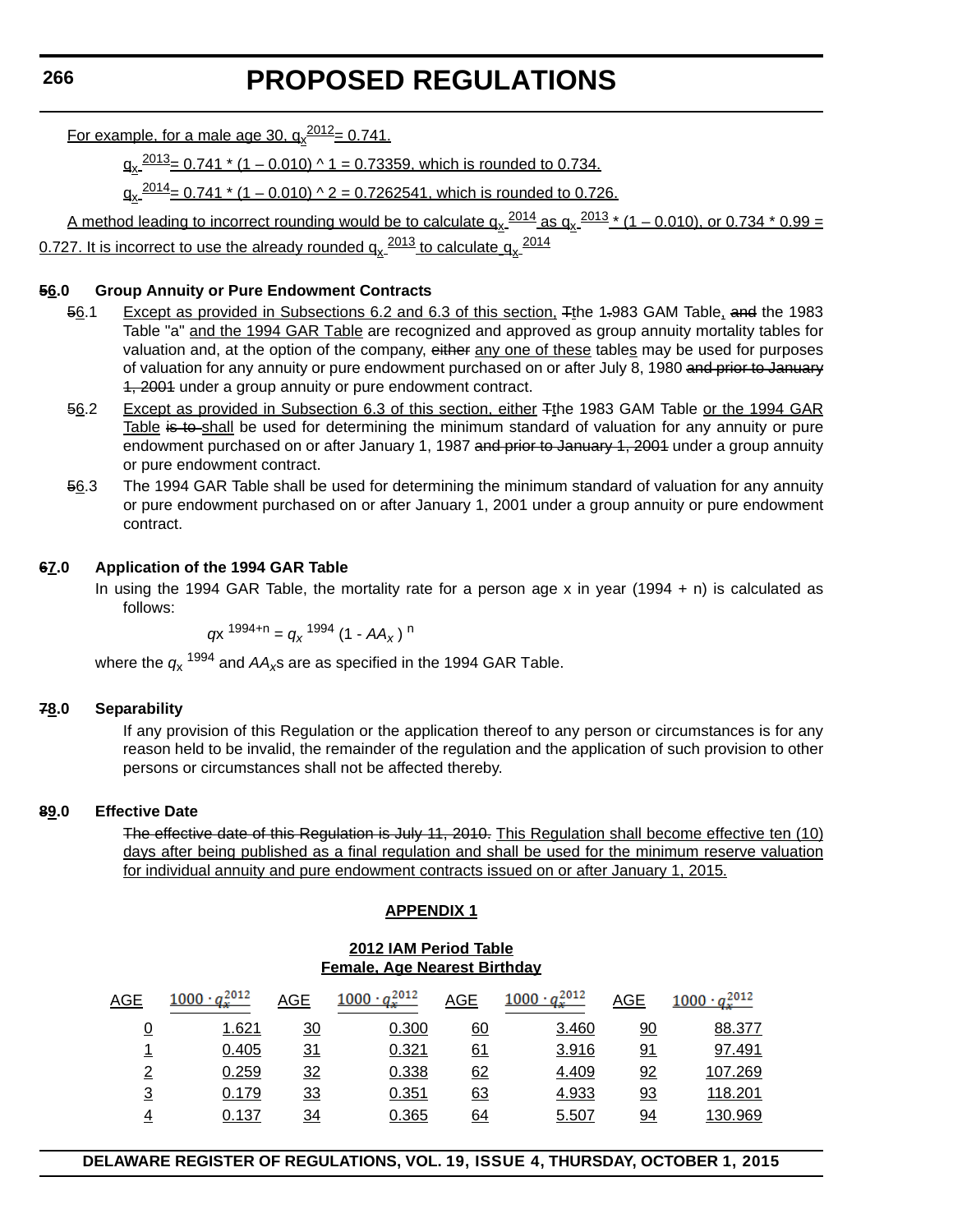| $\overline{5}$ | 0.125 | 35        | 0.381 | 65              | 6.146  | 95         | 146.449  |
|----------------|-------|-----------|-------|-----------------|--------|------------|----------|
| $\overline{6}$ | 0.117 | 36        | 0.402 | 66              | 6.551  | 96         | 163.908  |
|                | 0.110 | 37        | 0.429 | 67              | 7.039  | 97         | 179.695  |
| $rac{7}{8}$    | 0.095 | 38        | 0.463 | 68              | 7.628  | 98         | 196.151  |
| $\overline{9}$ | 0.088 | <u>39</u> | 0.504 | 69              | 8.311  | <u>99</u>  | 213.150  |
| 10             | 0.085 | 40        | 0.552 | 70              | 9.074  | 100        | 230.722  |
| 11             | 0.086 | 41        | 0.600 | 71              | 9.910  | 101        | 251.505  |
| 12             | 0.094 | 42        | 0.650 | 72              | 10.827 | 102        | 273.007  |
| 13             | 0.108 | 43        | 0.697 | $\overline{73}$ | 11.839 | 103        | 295.086  |
| 14             | 0.131 | 44        | 0.740 | $\overline{74}$ | 12.974 | 104        | 317.591  |
| 15             | 0.156 | 45        | 0.780 | 75              | 14.282 | 105        | 340.362  |
| 16             | 0.179 | 46        | 0.825 | 76              | 15.799 | 106        | 362.371  |
| 17             | 0.198 | 47        | 0.885 | 77              | 17.550 | 107        | 384.113  |
| 18             | 0.211 | 48        | 0.964 | <u>78</u>       | 19.582 | 108        | 400.000  |
| 19             | 0.221 | 49        | 1.051 | <u>79</u>       | 21.970 | 109        | 400.000  |
| 20             | 0.228 | 50        | 1.161 | 80              | 24.821 | <u>110</u> | 400.000  |
| 21             | 0.234 | 51        | 1.308 | 81              | 28.351 | 111        | 400.000  |
| 22             | 0.240 | 52        | 1.460 | 82              | 32.509 | 112        | 400.000  |
| 23             | 0.245 | 53        | 1.613 | 83              | 37.329 | 113        | 400.000  |
| 24             | 0.247 | 54        | 1.774 | 84              | 42.830 | <u>114</u> | 400.000  |
| 25             | 0.250 | 55        | 1.950 | 85              | 48.997 | 115        | 400.000  |
| 26             | 0.256 | 56        | 2.154 | 86              | 55.774 | 116        | 400.000  |
| 27             | 0.261 | 57        | 2.399 | 87              | 63.140 | 117        | 400.000  |
| 28             | 0.270 | 58        | 2.700 | 88              | 71.066 | <u>118</u> | 400.000  |
| 29             | 0.281 | 59        | 3.054 | 89              | 79.502 | <u>119</u> | 400.000  |
|                |       |           |       |                 |        | 120        | 1000.000 |

#### **APPENDIX 2**

## **2012 IAM Period Table Male, Age Nearest Birthday**

| <b>AGE</b>      | $\frac{1000 \cdot q_x^{2012}}{x}$ | <b>AGE</b>      | $1000 \cdot q_x^{2012}$ | <b>AGE</b> | $\frac{1000 \cdot q_x^{2012}}{x}$ | <b>AGE</b> | $1000 \cdot q_x^{2012}$ |
|-----------------|-----------------------------------|-----------------|-------------------------|------------|-----------------------------------|------------|-------------------------|
| $\overline{0}$  | 1.605                             | $\overline{30}$ | 0.741                   | 60         | 5.096                             | 90         | 109.993                 |
|                 | 0.401                             | <u>31</u>       | 0.751                   | 61         | 5.614                             | 91         | 123.119                 |
| $\overline{2}$  | 0.275                             | 32              | 0.754                   | 62         | 6.169                             | 92         | 137.168                 |
| 3               | 0.229                             | 33              | 0.756                   | 63         | 6.759                             | 93         | 152.171                 |
| $\overline{4}$  | 0.174                             | <u>34</u>       | 0.756                   | 64         | 7.398                             | 94         | 168.194                 |
| $\overline{5}$  | 0.168                             | 35              | 0.756                   | 65         | 8.106                             | 95         | 185.260                 |
| $\underline{6}$ | 0.165                             | $\frac{36}{5}$  | 0.756                   | 66         | 8.548                             | 96         | 197.322                 |
| $\overline{1}$  | 0.159                             | 37              | 0.756                   | 67         | 9.076                             | 97         | 214.751                 |
| $\overline{8}$  | 0.143                             | 38              | 0.756                   | 68         | 9.708                             | 98         | 232.507                 |
| $\overline{9}$  | 0.129                             | <u>39</u>       | 0.800                   | 69         | 10.463                            | 99         | 250.397                 |
| 10              | 0.113                             | 40              | 0.859                   | <u>70</u>  | 11.357                            | 100        | 268.607                 |
| 11              | 0.111                             | 41              | 0.926                   | <u>71</u>  | 12.418                            | 101        | 290.016                 |
| 12              | 0.132                             | 42              | 0.999                   | <u>72</u>  | 13.675                            | 102        | 311.849                 |
| 13              | 0.169                             | <u>43</u>       | 1.069                   | <u>73</u>  | 15.150                            | 103        | 333.962                 |
| 14              | 0.213                             | <u>44</u>       | 1.142                   | <u>74</u>  | 16.860                            | 104        | 356.207                 |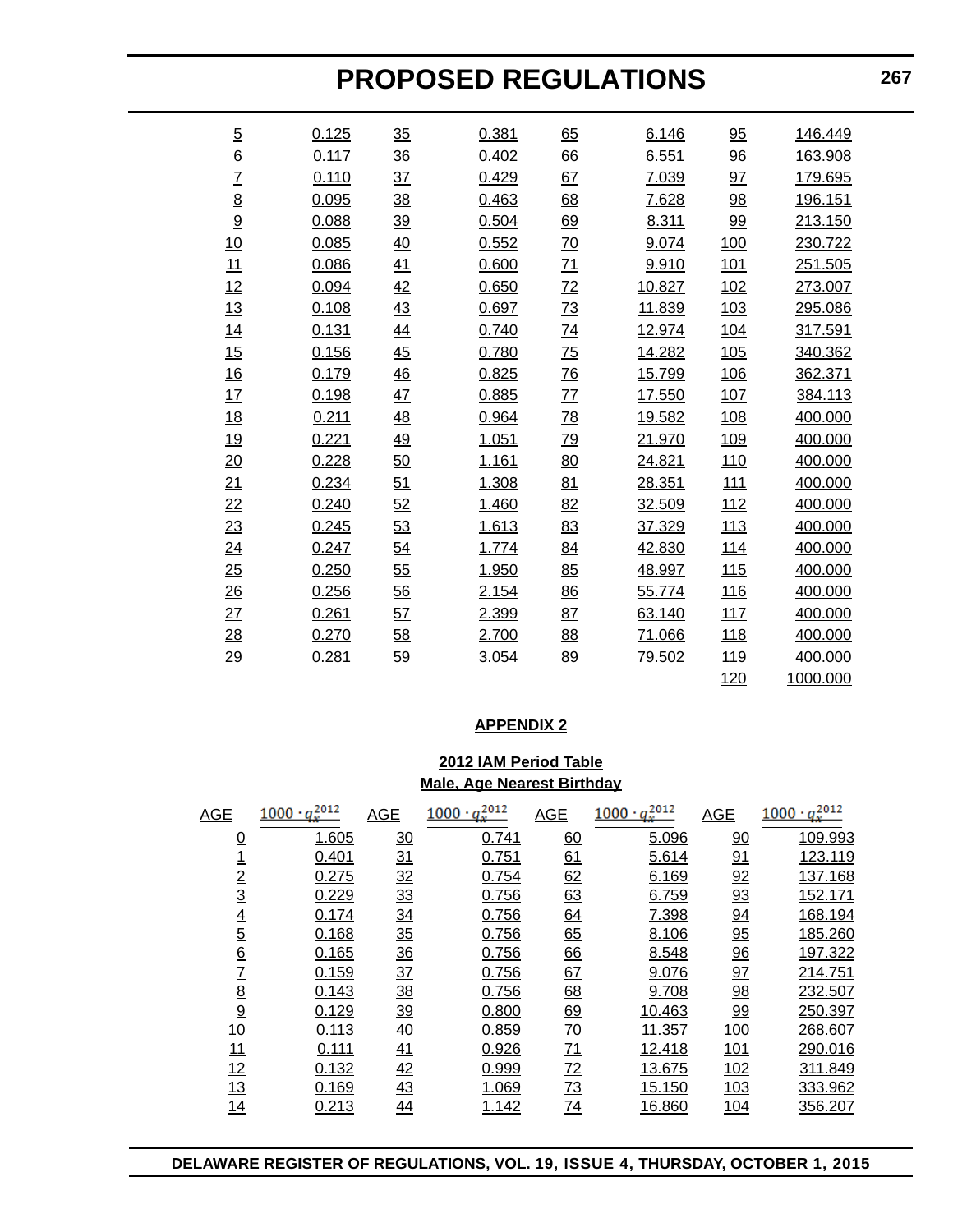| 15              | 0.254 | 45 | 1.219 | $\overline{75}$ | 18.815 | 105        | 380.000  |
|-----------------|-------|----|-------|-----------------|--------|------------|----------|
| <u>16</u>       | 0.293 | 46 | 1.318 | $\overline{76}$ | 21.031 | 106        | 400.000  |
| 17              | 0.328 | 47 | 1.454 | 77              | 23.540 | 107        | 400.000  |
| 18              | 0.359 | 48 | 1.627 | $\overline{78}$ | 26.375 | 108        | 400.000  |
| <u>19</u>       | 0.387 | 49 | 1.829 | <u>79</u>       | 29.572 | 109        | 400.000  |
| 20              | 0.414 | 50 | 2.057 | 80              | 33.234 | 110        | 400.000  |
| 21              | 0.443 | 51 | 2.302 | 81              | 37.533 | <u>111</u> | 400.000  |
| $\overline{22}$ | 0.473 | 52 | 2.545 | 82              | 42.261 | 112        | 400.000  |
| 23              | 0.513 | 53 | 2.779 | 83              | 47.441 | 113        | 400.000  |
| $\overline{24}$ | 0.554 | 54 | 3.011 | 84              | 53.233 | 114        | 400.000  |
| 25              | 0.602 | 55 | 3.254 | 85              | 59.855 | 115        | 400.000  |
| 26              | 0.655 | 56 | 3.529 | 86              | 67.514 | 116        | 400.000  |
| 27              | 0.688 | 57 | 3.845 | 87              | 76.340 | 117        | 400.000  |
| 28              | 0.710 | 58 | 4.213 | 88              | 86.388 | <u>118</u> | 400.000  |
| 29              | 0.727 | 59 | 4.631 | 89              | 97.634 | <u>119</u> | 400.000  |
|                 |       |    |       |                 |        | 120        | 1000.000 |

#### **APPENDIX 3**

## **Projection Scale G2 Female, Age Nearest Birthday**

| <b>AGE</b>                                                                                        | $G2_{\infty}$ | <b>AGE</b>      | $G2_{\infty}$ | <b>AGE</b>       | $G2_{\infty}$ | <b>AGE</b>       | $G2_{\infty}$ |
|---------------------------------------------------------------------------------------------------|---------------|-----------------|---------------|------------------|---------------|------------------|---------------|
| $\overline{0}$                                                                                    | 0.010         | <u>30</u>       | 0.010         | 60               | 0.013         | $\overline{90}$  | 0.006         |
|                                                                                                   | 0.010         | $\overline{31}$ | 0.010         | 61               | 0.013         | <u>91</u>        | 0.006         |
|                                                                                                   | 0.010         | $\frac{32}{5}$  | 0.010         | 62               | 0.013         | 92               | 0.005         |
|                                                                                                   | 0.010         | 33              | 0.010         | 63               | 0.013         | 93               | 0.005         |
| $\frac{1}{2}$ $\frac{2}{3}$ $\frac{4}{4}$ $\frac{5}{6}$ $\frac{6}{7}$ $\frac{7}{8}$ $\frac{8}{9}$ | 0.010         | $\frac{34}{5}$  | 0.010         | 64               | 0.013         | 94               | 0.004         |
|                                                                                                   | 0.010         | $\frac{35}{5}$  | 0.010         | 65               | 0.013         | $\frac{95}{5}$   | 0.004         |
|                                                                                                   | 0.010         | 36              | 0.010         | 66               | 0.013         | 96               | 0.004         |
|                                                                                                   | 0.010         | $\frac{37}{2}$  | 0.010         | 67               | 0.013         | 97               | 0.003         |
|                                                                                                   | 0.010         | 38              | 0.010         | $\underline{68}$ | 0.013         | $\underline{98}$ | 0.003         |
|                                                                                                   | 0.010         | <u>39</u>       | 0.010         | <u>69</u>        | 0.013         | <u>99</u>        | 0.002         |
| 10                                                                                                | 0.010         | $\frac{40}{5}$  | 0.010         | <u>70</u>        | 0.013         | <u>100</u>       | 0.002         |
| 11                                                                                                | 0.010         | 41              | 0.010         | $\overline{71}$  | 0.013         | <u>101</u>       | 0.002         |
| 12                                                                                                | 0.010         | 42              | 0.010         | $\overline{72}$  | 0.013         | 102              | 0.001         |
| 13                                                                                                | 0.010         | 43              | 0.010         | $\overline{73}$  | 0.013         | 103              | 0.001         |
| 14                                                                                                | 0.010         | 44              | 0.010         | <u>74</u>        | 0.013         | <u>104</u>       | 0.000         |
| 15                                                                                                | 0.010         | $\frac{45}{5}$  | 0.010         | $\frac{75}{2}$   | 0.013         | 105              | 0.000         |
| 16                                                                                                | 0.010         | $\frac{46}{5}$  | 0.010         | $\frac{76}{2}$   | 0.013         | <u>106</u>       | 0.000         |
| 17                                                                                                | 0.010         | $\frac{47}{1}$  | 0.010         | $\overline{77}$  | 0.013         | 107              | 0.000         |
| <u>18</u>                                                                                         | 0.010         | $\frac{48}{1}$  | 0.010         | $\frac{78}{2}$   | 0.013         | <u>108</u>       | 0.000         |
| <u>19</u>                                                                                         | 0.010         | <u>49</u>       | 0.010         | <u>79</u>        | 0.013         | <u>109</u>       | 0.000         |
| 20                                                                                                | 0.010         | 50              | 0.010         | 80               | 0.013         | <u>110</u>       | 0.000         |
| 21                                                                                                | 0.010         | 51              | 0.010         | 81               | 0.012         | <u>111</u>       | 0.000         |
| 22                                                                                                | 0.010         | 52              | 0.011         | 82               | 0.012         | 112              | 0.000         |
| 23                                                                                                | 0.010         | 53              | 0.011         | 83               | 0.011         | 113              | 0.000         |
| $\overline{24}$                                                                                   | 0.010         | 54              | 0.011         | 84               | 0.010         | <u>114</u>       | 0.000         |
| 25                                                                                                | 0.010         | 55              | 0.012         | 85               | 0.010         | 115              | 0.000         |
| $\frac{26}{5}$                                                                                    | 0.010         | 56              | 0.012         | 86               | 0.009         | <u>116</u>       | 0.000         |
| 27                                                                                                | 0.010         | 57              | 0.012         | 87               | 0.008         | 117              | 0.000         |
| $\frac{28}{1}$                                                                                    | 0.010         | $\frac{58}{56}$ | 0.012         | 88               | 0.007         | <u>118</u>       | 0.000         |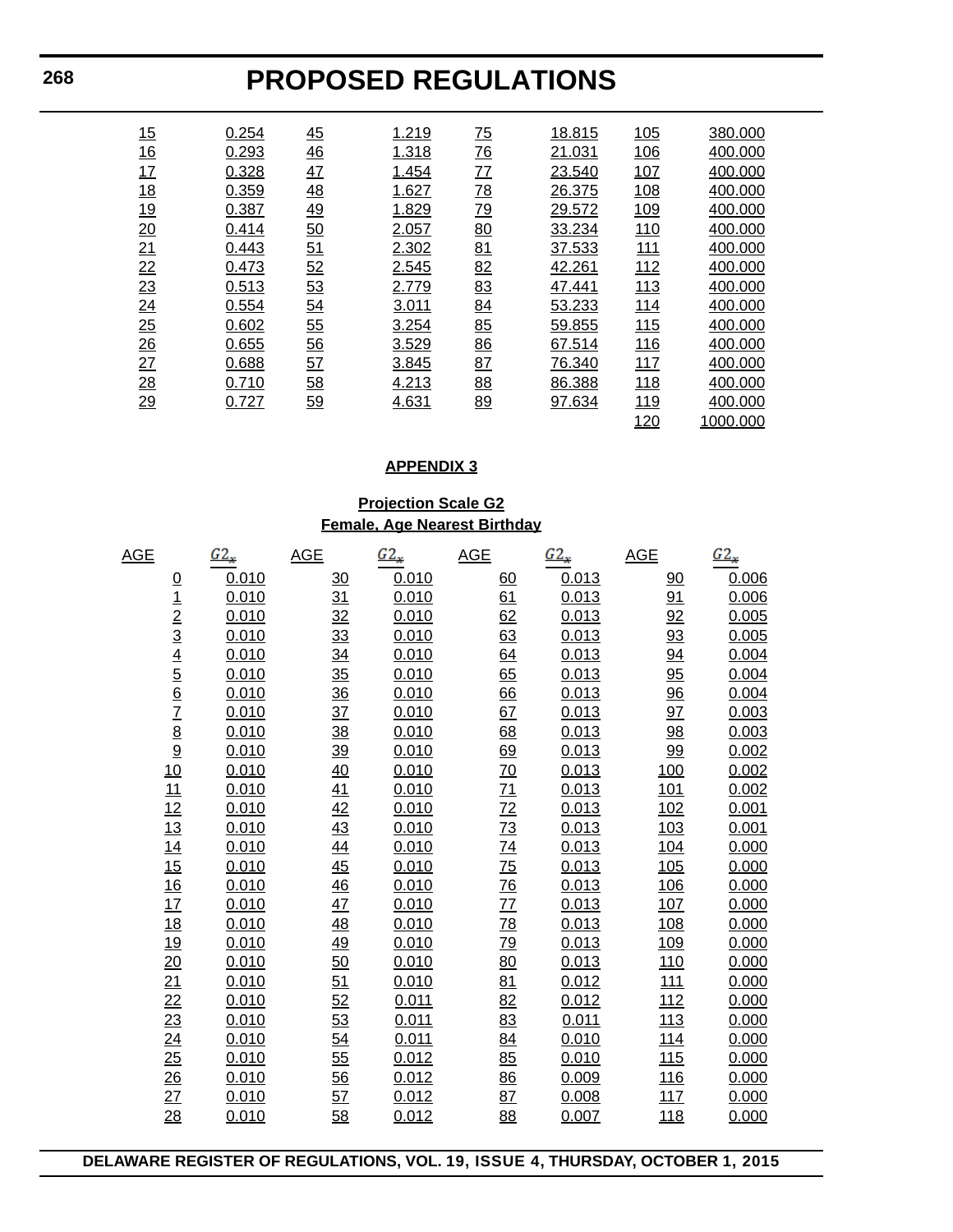| <b>PROPOSED REGULATIONS</b> |                 |          |                |                            |                                   |               | 269               |                |  |
|-----------------------------|-----------------|----------|----------------|----------------------------|-----------------------------------|---------------|-------------------|----------------|--|
|                             | 29              | 0.010    | 59             | 0.013                      | 89                                | 0.007         | 119<br><u>120</u> | 0.000<br>0.000 |  |
|                             |                 |          |                | <b>APPENDIX 4</b>          |                                   |               |                   |                |  |
|                             |                 |          |                | <b>Projection Scale G2</b> |                                   |               |                   |                |  |
|                             |                 |          |                |                            | <b>Male, Age Nearest Birthday</b> |               |                   |                |  |
| <b>AGE</b>                  |                 | $G2_{x}$ | <b>AGE</b>     | $G2_{x}$                   | <b>AGE</b>                        | $G2_{\infty}$ | <b>AGE</b>        | $G2_{\ast}$    |  |
|                             | $\overline{0}$  | 0.010    | $\frac{30}{2}$ | 0.010                      | 60                                | 0.015         | $\overline{90}$   | 0.007          |  |
|                             | $\overline{1}$  | 0.010    | 31             | 0.010                      | 61                                | 0.015         | 91                | 0.007          |  |
|                             | $\overline{2}$  | 0.010    | 32             | 0.010                      | 62                                | 0.015         | 92                | 0.006          |  |
|                             | $\overline{3}$  | 0.010    | $\frac{33}{2}$ | 0.010                      | 63                                | 0.015         | 93                | 0.005          |  |
|                             | $\overline{4}$  | 0.010    | $\frac{34}{5}$ | 0.010                      | 64                                | 0.015         | 94                | 0.005          |  |
|                             | $\overline{5}$  | 0.010    | $\frac{35}{5}$ | 0.010                      | 65                                | 0.015         | 95                | 0.004          |  |
|                             | $\underline{6}$ | 0.010    | $\frac{36}{5}$ | 0.010                      | 66                                | 0.015         | $\frac{96}{9}$    | 0.004          |  |
|                             | $\overline{1}$  | 0.010    | $\frac{37}{2}$ | 0.010                      | 67                                | 0.015         | 97                | 0.003          |  |
|                             | $\underline{8}$ | 0.010    | $\frac{38}{5}$ | 0.010                      | <u>68</u>                         | 0.015         | <u>98</u>         | 0.003          |  |
|                             | 9               | 0.010    | <u>39</u>      | 0.010                      | 69                                | 0.015         | <u>99</u>         | 0.002          |  |
|                             | 10              | 0.010    | 40             | 0.010                      | 70                                | 0.015         | <u>100</u>        | 0.002          |  |
|                             | 11              | 0.010    | 41             | 0.010                      | $\underline{71}$                  | 0.015         | <u>101</u>        | 0.002          |  |
|                             | 12              | 0.010    | 42             | 0.010                      | 72                                | 0.015         | 102               | 0.001          |  |
|                             | 13              | 0.010    | $\frac{43}{5}$ | 0.010                      | 73                                | 0.015         | 103               | 0.001          |  |
|                             | 14              | 0.010    | <u>44</u>      | 0.010                      | <u>74</u>                         | 0.015         | <u>104</u>        | 0.000          |  |
|                             | 15              | 0.010    | $\frac{45}{5}$ | 0.010                      | $\overline{75}$                   | 0.015         | 105               | 0.000          |  |
|                             | 16              | 0.010    | $\frac{46}{5}$ | 0.010                      | $\overline{76}$                   | 0.015         | 106               | 0.000          |  |
|                             | 17              | 0.010    | $\frac{47}{1}$ | 0.010                      | <u>77</u>                         | 0.015         | 107               | 0.000          |  |
|                             | <u>18</u>       | 0.010    | <u>48</u>      | 0.010                      | <u>78</u>                         | 0.015         | <u>108</u>        | 0.000          |  |
|                             | <u>19</u>       | 0.010    | 49             | 0.010                      | <u>79</u>                         | 0.015         | <u>109</u>        | 0.000          |  |
|                             | 20              | 0.010    | 50             | 0.010                      | 80                                | 0.015         | <u>110</u>        | 0.000          |  |
|                             | 21              | 0.010    | 51             | 0.011                      | 81                                | 0.014         | 111               | 0.000          |  |
|                             | 22              | 0.010    | 52             | 0.011                      | 82                                | 0.013         | 112               | 0.000          |  |
|                             | 23              | 0.010    | <u>53</u>      | 0.012                      | 83                                | 0.013         | 113               | 0.000          |  |
|                             | 24              | 0.010    | 54             | 0.012                      | 84                                | 0.012         | <u>114</u>        | 0.000          |  |
|                             | 25              | 0.010    | 55             | 0.013                      | 85                                | 0.011         | 115               | 0.000          |  |
|                             | $\frac{26}{5}$  | 0.010    | 56             | 0.013                      | 86                                | 0.010         | <u>116</u>        | 0.000          |  |
|                             | 27              | 0.010    | 57             | 0.014                      | 87                                | 0.009         | 117               | 0.000          |  |
|                             | 28              | 0.010    | 58             | 0.014                      | 88                                | 0.009         | <u>118</u>        | 0.000          |  |
|                             | 29              | 0.010    | <u>59</u>      | 0.015                      | 89                                | 0.008         | <u>119</u>        | 0.000          |  |
|                             |                 |          |                |                            |                                   |               | 120               | 0.000          |  |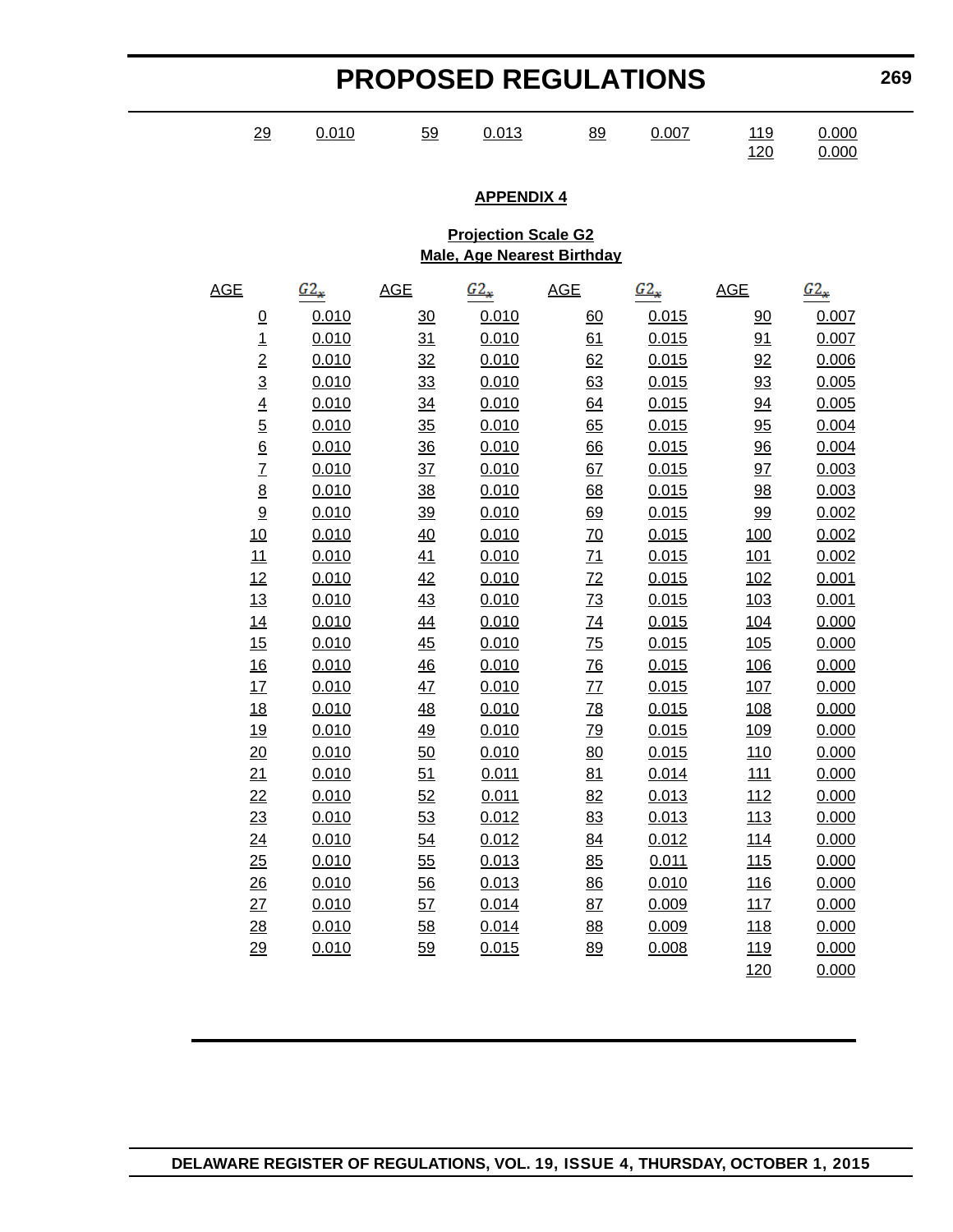# **[DEPARTMENT OF NATURAL RESOURCES AND ENVIRONMENTAL](http://www.dnrec.delaware.gov/energy/Pages/portal.aspx)  CONTROL**

# **DIVISION OF ENERGY AND CLIMATE**

Statutory Authority: 26 Delaware Code, Section 354(i) and (j) (26 **Del.C.** §354(i) & (j))

**REGISTER NOTICE #2012-03**

**[102 Implementation of Renewable Energy Portfolio Standards Cost Cap Provisions](#page-3-0)**

### **1. TITLE OF THE REGULATION:**

102 Implementation of Renewable Energy Portfolio Standards Cost Cap Provisions

## **2. BRIEF SYNOPSIS OF THE SUBJECT, SUBSTANCE AND ISSUE:**

The purpose of this action is to propose rules to govern how the Director of the Division of Energy & Climate (Director) and the Division of Energy & Climate (Division) administer their obligations under 26 **Del.C.** §354(i) & (j). The statute directs when and whether the Director may institute a freeze on the implementation of Delaware's Renewable Energy Portfolio Standards as provided for in 26 **Del.C.** §354(a).

Start Action Notice 2012-03 initiating this rule making process was issued April 16, 2012.

- **3. POSSIBLE TERMS OF THE AGENCY ACTION:** None.
- **4. STATUTORY BASIS OR LEGAL AUTHORITY TO ACT:**  26 **Del.C.** §354(i) & (j)

#### **5. LIST OF OTHER REGULATIONS THAT MAY BE IMPACTED OR AFFECTED BY THE PROPOSAL:** N/A

#### **6. NOTICE OF PUBLIC COMMENT:**

The hearing record on 102 Implementation of Renewable Energy Portfolio Standards Cost Cap Provisions (Proposed Rules to Implement 26 **Del.C.** §354(i) & (j)) will open October 1, 2015 and will close November 18, 2015 at 4:30 PM.

Individuals may submit written comments regarding the proposed changes via e-mail to Lisa.Vest@state.de.us or via the USPS to Lisa Vest, Hearing Officer, DNREC, 89 Kings Highway, Dover, DE 19901 (302) 739-9042. A public hearing on the proposed amendment will be held on November 3, 2015 beginning at 6:00 p.m. in the DNREC Auditorium, 89 Kings Highway, Dover, DE 19901.

#### **7. PREPARED BY:**

Thomas Noyes Thomas.Noyes@state.de.us (302) 735-3356

Philip Cherry, Director

## **102 Implementation of Renewable Energy Portfolio Standards Cost Cap Provisions**

#### **1.0 Purpose**

These rules govern how the Director of the Division of Energy & Climate (Director) and the Division of Energy & Climate (Division) administer their obligations under 26 **Del.C.** §354(i) & (j). The statute directs when and whether the Director may institute a freeze on the implementation of the Renewable Energy Portfolio Standards as provided for in 26 **Del.C.** §354(a).

#### **2.0 Definitions**

**DELAWARE REGISTER OF REGULATIONS, VOL. 19, ISSUE 4, THURSDAY, OCTOBER 1, 2015**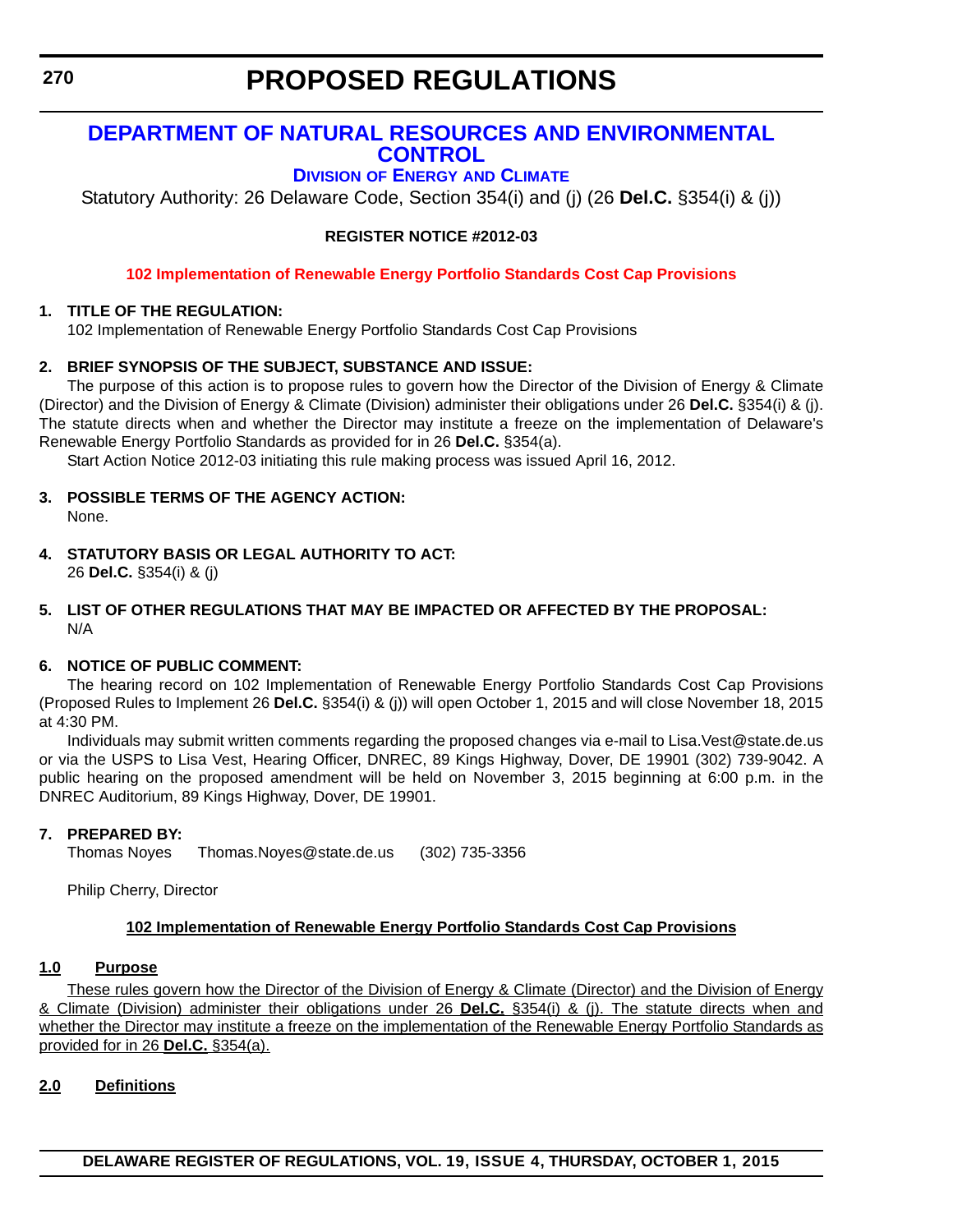For purposes of this regulation, the following words and phrases shall have the following meaning unless the context clearly indicates otherwise:

"**Alternative compliance payment**" means a payment of a certain dollar amount per megawatt hour, which a Commission-Regulated Electric Company may submit in lieu of supplying the minimum percentage of RECs from Eligible Energy Resources required as defined and set by 26 **Del.C.** §§352(1) and 358(d).

"**Avoided system costs**" means reductions in electric generation, transmission or distribution costs.

"**Commission-Regulated Electric Company**" means the same as an Electric Distribution Company in 26 **Del.C.** §1001(12).

"**Compliance year**" means the calendar year beginning with June 1 and ending with May 31 of the following year, for which a Commission-Regulated Electric Company must demonstrate that it has met the requirements of the subchapter known as the "Renewable Energy Portfolio Standards Act".

"**Director**" means the Director of the Division of Energy & Climate, who is considered the State Energy Coordinator for the purpose of these rules.

"**Division**" means the Division of Energy & Climate, the successor agency to the Delaware Energy Office.

"**End-use customer**" means a person or entity in Delaware that purchases electrical energy at retail prices from regulated electric utilities.

"**Exempt sales**" means the retail customer sales of a Commission-Regulated Electric Company that is not included in the total retail sales for RPS compliance.

"**Externality benefits**" means reductions in environmental, health and mortality costs resulting from reduced emissions.

"**Freeze**" means suspension of enforcement or implementation of the annual increase in the RPS as provided for under 26 **Del.C.** §§352(3) & 354(a).

"**Green Energy Fund**" means the grant program authorized under 29 **Del.C.** §8057.

"**Integrated Resource Plan**" or "**IRP**" means the plan filed by the Commission-Regulated Electric Company to meet the requirements of 26 **Del.C.** §1007(c) & (d).

"**Non-exempt sales**" means the retail customer sales of a Commission-Regulated Electric Company that is included in the total retail sales for RPS compliance.

"**PJM**" or "**PJM interconnection**" means the regional transmission organization that coordinates the movement of wholesale electricity in the PJM region, or its successors at law.

"**Price suppression effects**" means reductions in energy costs due to competitive pressures from renewable resources.

"**PSC**" means the Delaware Public Service Commission.

"**REC costs of compliance**" means the total costs expended by the Commission-Regulated Electric Company to achieve the applicable RPS percentage standards for RECs during a respective compliance year.

"**REC offset hours**" and "**SREC offset hours**" mean the MWh of output from a QFCPP that is utilized under 26 **Del.C.** §353(d) to offset the number of RECs and/or SRECs that might otherwise be required to be retired to meet REC and/or SREC percentage requirements in a compliance year.

"**REC percentage requirements**" and "**SREC percentage requirements**" mean the renewable energy portfolio requirements for each compliance year as set forth in 26 **Del.C.** §354(a).

"**Renewable Energy Cost of Compliance**" means the total costs expended by the Commission-Regulated Electric Company to achieve the applicable RPS percentage standards for all renewable energy during a respective compliance year.

"**Renewable Energy Credit**" or "**REC**" means a tradable instrument defined by 26 **Del.C.** §352(18) used to demonstrate compliance with the percentage requirements set forth in 26 **Del.C.** §354(a).

"**RPS**" means the renewable portfolio standard, the minimum percentage of total electricity sales delivered to Delaware end-use customers that is derived from eligible energy resources established under 26 **Del.C.**, §354.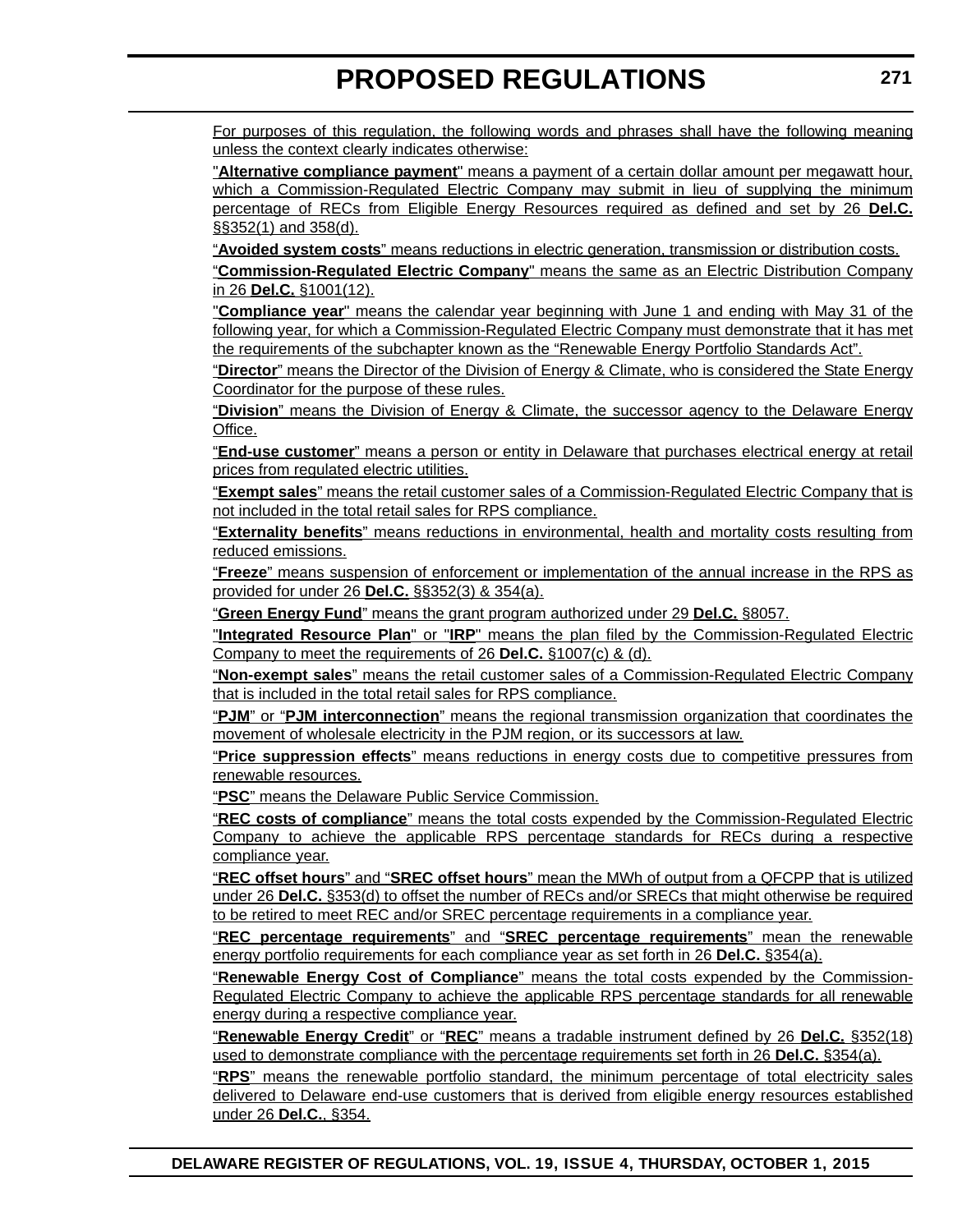"**Solar alternative compliance payment**" means the payment of certain dollar amounts expended in lieu of supplying the minimum percentage from solar photovoltaics as defined and set by 26 **Del.C.** §§352(24) and 358(e).

"**Solar Renewable Energy Cost of Compliance**" means the total costs expended by a Commission-Regulated Electric Company to achieve the applicable RPS percentage standards for solar photovoltaic renewable energy during a respective compliance year.

"**Solar Renewable Energy Credit**" or "**SREC**" means the tradable instrument defined by 26 **Del.C.** §352(25) used to demonstrate compliance with the percentage requirements set forth in 26 **Del.C.** §354(a).

"**Surcharge payments**" means the dollar amounts (whether positive or negative) paid to, or received by, customers of a Commission-Regulated Electric Company from a QFCPP and a Commission-Regulated Electric Company under 26 **Del.C.** §364(d)(1) and an implementing tariff approved by the PSC.

"**Third party supplier**" means an electricity supplier that sells power to end-use customers delivered over the distribution facilities of the Commission-Regulated Electric Company. It does not include the Commission-Regulated Electric Company, Rural Electric Cooperatives or Municipal Electric Companies.

"**Total Retail Costs of Electricity**" means the total costs paid by customers of the Commission-Regulated Electric Company for the supply, transmission, distribution and delivery of retail electricity to serve non-exempt customers, including those served by third party suppliers, during a respective compliance year.

# **3.0 Application**

- 3.1 These rules shall apply only to a Commission-Regulated Electric Company. These rules shall not apply to electric supply provided by either:
	- 3.1.1 an exempted municipal electric company or a municipal utility (as set forth in 26 **Del.C.** §363); or
	- 3.1.2 an exempted rural electric cooperative or a rural electric cooperative (as set forth in 26 **Del.C.** §363).
- 3.2 These rules will be applied immediately upon enactment.

## **4.0 Calculation of the Cost of Compliance**

- 4.1 The Division shall calculate the Renewable Energy Cost of Compliance, the Solar Renewable Energy Cost of Compliance and the Total Retail Cost of Electricity as follows.
- 4.2 The Division shall calculate the Renewable Energy Cost of Compliance for a particular compliance year to be:
	- 4.2.1 the total of contributions to that portion of the Green Energy Fund used to support the development of renewable resources, plus
	- 4.2.2 the cost of RECs and SRECs retired to satisfy the RPS requirement, plus
	- 4.2.3 all Alternative Compliance Payments.
- 4.3 The Division shall calculate the Solar Renewable Energy Cost of Compliance for a particular compliance year to be:
	- 4.3.1 the total of contributions to that portion of the Green Energy Fund used to support the development of photovoltaic renewable resources, plus
	- 4.3.2 the cost of SRECs retired to satisfy the RPS requirement, plus
	- 4.3.3 all Solar Alternative Compliance Payments for the solar photovoltaic requirement.
- 4.4 The Division will determine the Total Retail Costs of Electricity as all customer costs for non-exempt load customers for a particular compliance year.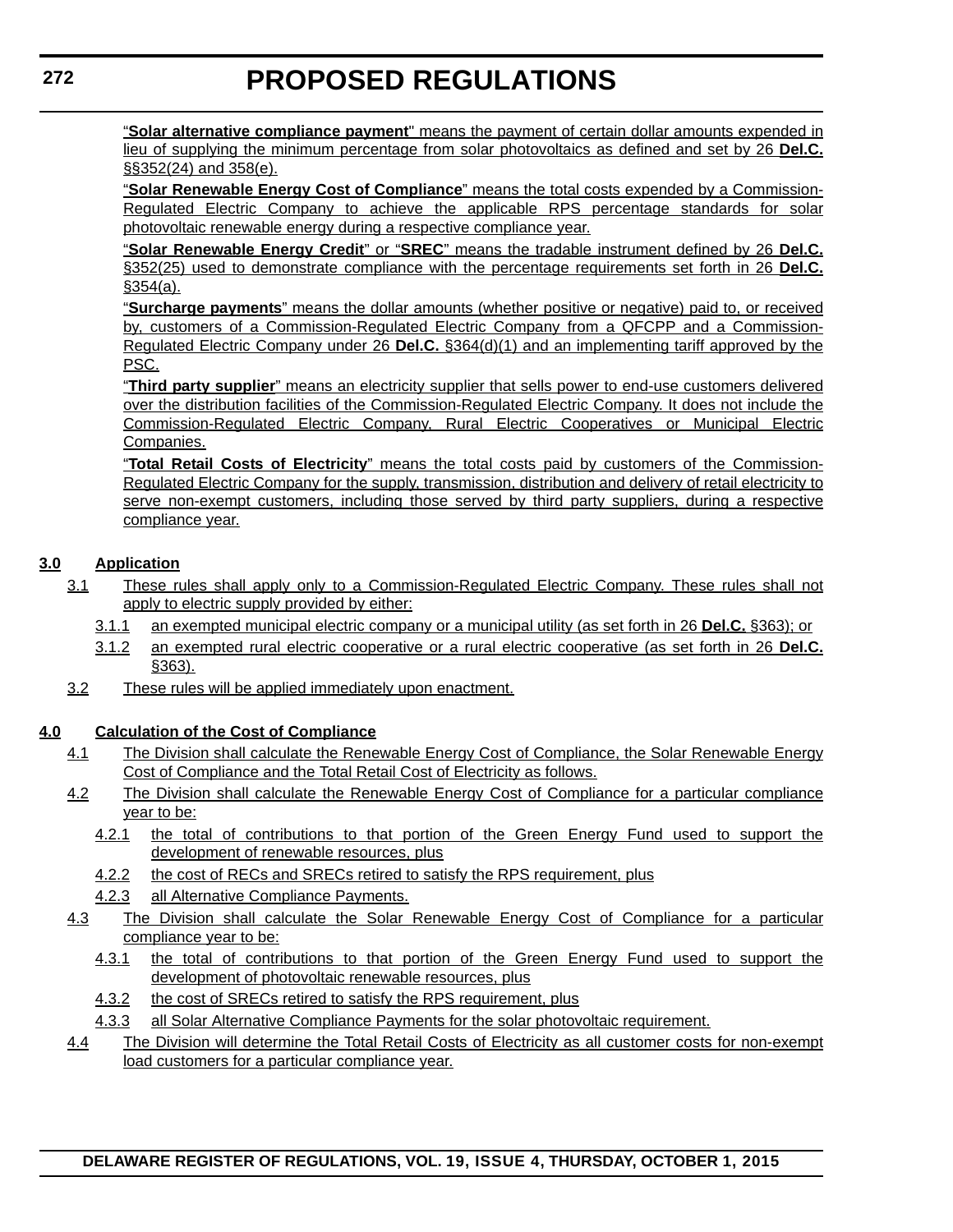### **5.0 Determination by the Director**

- 5.1 The Director shall review the calculations of the Division.
- 5.2 If the Division calculations show that the increase in the Renewable Energy Cost of Compliance over the previous compliance year is equal to or greater than 3 percent of the Total Retail Cost of Electricity, the Director shall, after consulting with the staff of the PSC, determine whether a freeze should be implemented.
- 5.3 If the Division calculations show that the increase in the Solar Renewable Energy Cost of Compliance over the previous compliance year is equal to or greater than 1 percent of the Total Retail Cost of Electricity, the Director shall, after consulting with the staff of the PSC, determine whether a freeze should be implemented.
- 5.4 In making a determination, the Director may consider:
	- 5.4.1 the overall energy market conditions;
	- 5.4.2 the avoided cost benefits from the RPS;
	- 5.4.3 the externality benefits due to the RPS; and
	- 5.4.4 the economic impacts of the deployment of renewable energy in Delaware.
- 5.5 Overall market conditions may include shifts in energy prices, long term market trends, adjustments for short term fluctuations, changes in compliance costs, consumer benefits of other state energy policies such as the implementation of energy efficiency programs, and the overall cost of energy to consumers.
- 5.6 Avoided cost benefits from the RPS may include avoided system costs and price suppression effects attributable to the deployment of renewable energy that result in lower net electricity costs.
- 5.7 Externality benefits of changes in energy markets may include externality savings in health and mortality costs and environmental impacts due to policies promoting cleaner energy in Delaware and regional energy generation. To the extent possible, the externality savings should be consistent with the current IRP filed by the Commission-Regulated Electric Company, except where other published methods or studies are determined to be more appropriate.
- 5.8 Economic development benefits may include the overall economic activity attributed to jobs created by the development of renewable energy in Delaware.

## **6.0 Implementation**

If the Director determines that a freeze should be implemented under Section 5.0 above, the Director, in consultation with the staff of the PSC, will declare the freeze and notify the Commission-Regulated Electric Company that filed reports on RPS compliance. The Director will also publish notice of the freeze in the next appropriate issue of the Delaware *Register of Regulations*.

## **7.0 Lifting of a Freeze**

- 7.1 If a freeze has been imposed, the Division will calculate compliance costs, using the methods described in Section 4.0 of this regulation.
- 7.2 The Director will review the calculation and determine whether to lift a freeze using the methods and criteria described in Section 5.0 of this regulation.
- 7.3 If the total cost of compliance falls below the 3 percent threshold in Section 5.2 of this regulation or 1 percent threshold in Section 5.3 of this regulation, the Director shall lift a freeze following consultation with the staff of the PSC.
- 7.4 If a freeze is lifted, the Director will promptly notify, electronically and by mail, the Commission-Regulated Electric Company that filed reports on RPS compliance. The Director will also:
	- 7.4.1 provide prior notice of the lifting of the freeze to the PSC; and
	- 7.4.2 publish notice of the lifting of the freeze in the next appropriate issue of the Delaware *Register of Regulations*.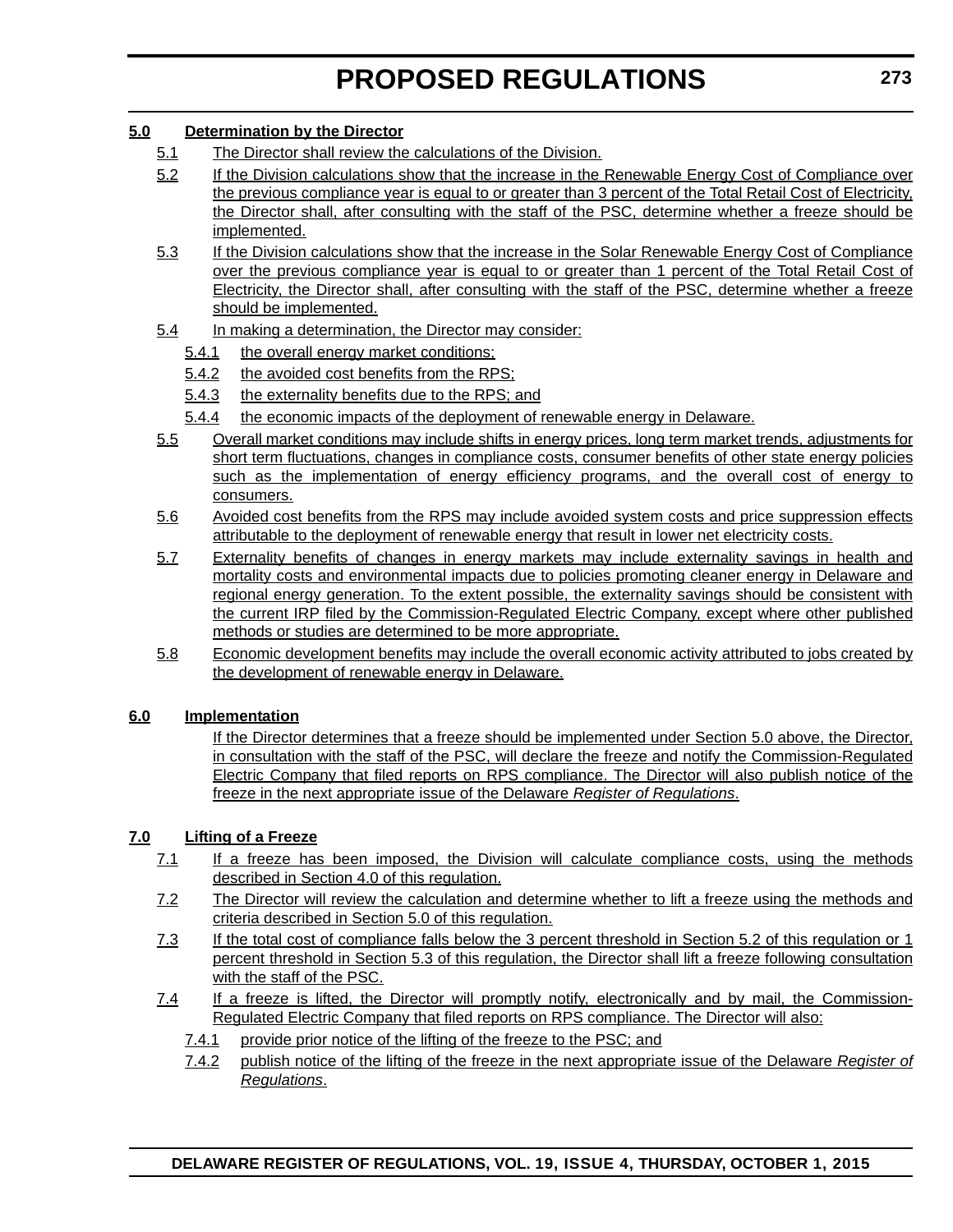## **8.0 Administration**

- 8.1 Within 90 days after the end of any compliance year, the Commission-Regulated Electric Company shall submit to the Division in writing and electronically the following information for the applicable compliance year:
	- 8.1.1 the Renewable Energy Cost of Compliance for that compliance year;
	- 8.1.2 the Solar Renewable Energy Cost of Compliance costs for that compliance year;
	- 8.1.3 the Total Retail Costs of Electricity for that compliance year.
	- 8.1.4 the total MWh of output (either actual or deemed) produced by a QFCPP during the compliance year;
	- 8.1.5 the total amount of surcharge payments paid by the Commission-Regulated Electric Company customers during the compliance year;
	- 8.1.6 the calculation of the average QFCPP offset cost for the compliance year under Section 7.0 of this regulation; and
	- 8.1.7 the number of QFCPP output hours that the Commission-Regulated Electric Company would allocate to SREC and REC offset hours for the compliance year.
- 8.2 Within 30 days from receipt of the information described in Section 8.1 of this regulation from the Commission-Regulated Electric Company, the Division shall calculate the cost of compliance as described in Section 4.0 of this regulation and present the results to the Director.
- 8.3 Within 30 days of receipt of the calculations of the cost of compliance from the Division, the Director will, after receipt of the calculations, make a determination as described in Section 5.0 of this regulation and present to the Registrar for publication.
- 8.4 The public will have 15 days from the publication of the Director's determination to offer comment. The Director may alter or amend the determination based on review of the public comments.
- 8.5 The Director shall make a final determination, including effective date, and provide public notice and notify electronically and by mail the PSC, the Commission-Regulated Electric Company, and other interested parties within 15 business days of the close of public comments.

## **9.0 Existing Contracts**

In implementing a freeze under these rules, existing contracts for the production or delivery of RECs, SRECs, renewable energy supply or other environmental attributes shall not be abrogated.

# **DIVISION [OF WATERSHED STEWARDSHIP](http://www.dnrec.delaware.gov/swc/Pages/portal.aspx)**

#### **SHORELINE AND WATERWAY MANAGEMENT SECTION** Statutory Authority: 7 Delaware Code, Section 6803(c) (7 **Del.C.** §6803(c)) 7 **DE Admin. Code** 5102

# **[PUBLIC NOTICE](#page-3-0)**

## **SAN # 2014-05**

## **1. TITLE OF THE REGULATIONS:**

7 **DE Admin. Code** 5102 Regulation Governing Beach Protection and the Use of Beaches

## **2. BRIEF SYNOPSIS OF THE SUBJECT, SUBSTANCE AND ISSUES:**

The purpose of revising the regulation is to incorporate legislative changes to the Beach Preservation Act (Del. Code Title 7, Chapter 68), to incorporate Division policies and construction standards that will result in less damages to structures and protections of the dune and beach resource. The revisions will also harmonize various provisions of the regulations.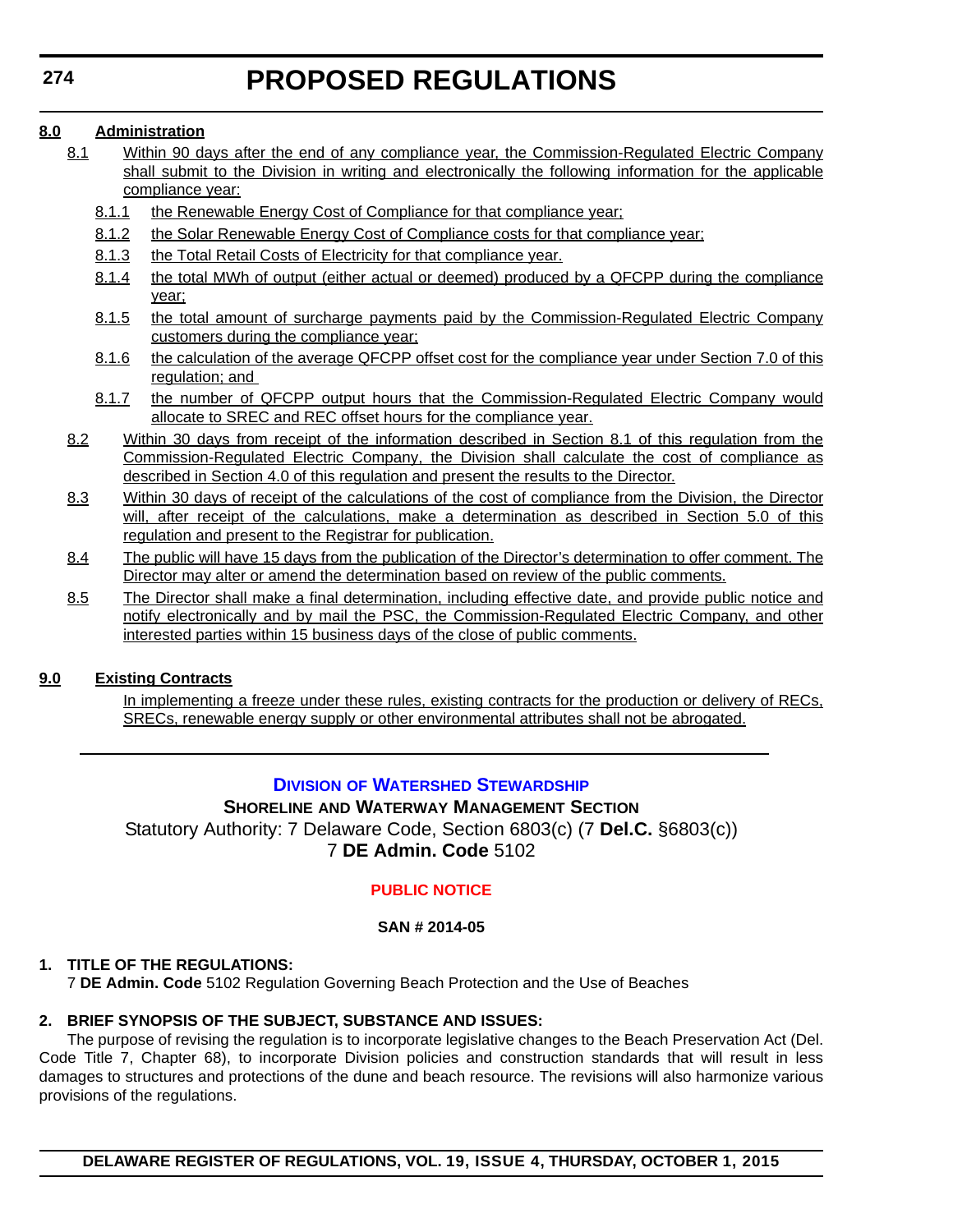- **3. POSSIBLE TERMS OF THE AGENCY ACTION:** None
- **4. STATUTORY BASIS OR LEGAL AUTHORITY TO ACT:** 7 **Del.C.** §6803(c)
- **5. OTHER REGULATIONS THAT MAY BE AFFECTED BY THE PROPOSAL:** None

#### **6. NOTICE OF PUBLIC COMMENT:**

The hearing record on the proposed changes to 7 **DE Admin. Code** 5102 Regulations Governing Beach Protection and the Use of Beaches will be open October 1, 2015. Individuals may submit written comments regarding the proposed changes via e-mail to Lisa.Vest@state.de.us or via the USPS to Lisa Vest, Hearing Officer, DNREC, 89 Kings Highway, Dover, DE 19901 (302) 739-9042. A public hearing on the proposed amendment will be held on November 7, 2015 beginning at 10:00 AM at the Lewes Fire Department, Station 2, 32198 Janice Road, Lewes, DE 19958. Please note that all comment submitted to the Department in this matter should be limited to the scope of this proposed regulatory promulgation, to wit: *only regarding the proposed amendments to the aforementioned regulations found at 7 DE Admin. Code 5102.*

#### **7. PREPARED BY:**

Jennifer Luoma 302-739-9921 9/11/2015 Jennifer.Luoma@state.de.us

**\*Please Note: Due to the size of the proposed regulation, it is not being published here. A copy of the regulation is available at:**

**[5102 Regulation Governing Beach Protection and the Use of Beaches](http://regulations.delaware.gov/register/october2015/proposed/19 DE Reg 274 10-01-15.htm)**

# **[DEPARTMENT OF STATE](http://dpr.delaware.gov/)**

**DIVISION OF PROFESSIONAL REGULATION 300 BOARD OF ARCHITECTS** Statutory Authority: 24 Delaware Code, Section 306(a)(1) (24 **Del.C.** §306(a)(1)) 24 **DE Admin. Code** 300

#### **PUBLIC NOTICE**

#### **[300 Board of Architects](#page-3-0)**

The Delaware Board of Architects, pursuant to 24 **Del.C.** §306(a)(1), proposes to revise regulations 6.2.1 and 6.2.1.1. The proposed change seeks to allow licensees to carry over up to four continuing education credits every calendar year.

The Board will hold a public hearing on the proposed regulation change on November 4, 2015 at 1:30 p.m., Second Floor Conference Room B, Cannon Building, 861 Silver Lake Blvd., Dover, DE 19904. Written comments should be sent to Flora Peer, Administrative Specialist of the Delaware Board of Architects, Cannon Building, 861 Silver Lake Blvd., Dover, DE 19904. Written comments will be accepted until November 19, 2015 pursuant to 29 **Del.C.** §10118(a).

A hearing for the proposed regulation change was originally scheduled to take place on September 2, 2015 in Conference Room B of the Cannon Building; however, due to a technical error as to notice of the hearing, it was canceled. As such, the proposed regulation is being republished without change in order to change the hearing date to November 4, 2015 as set forth above.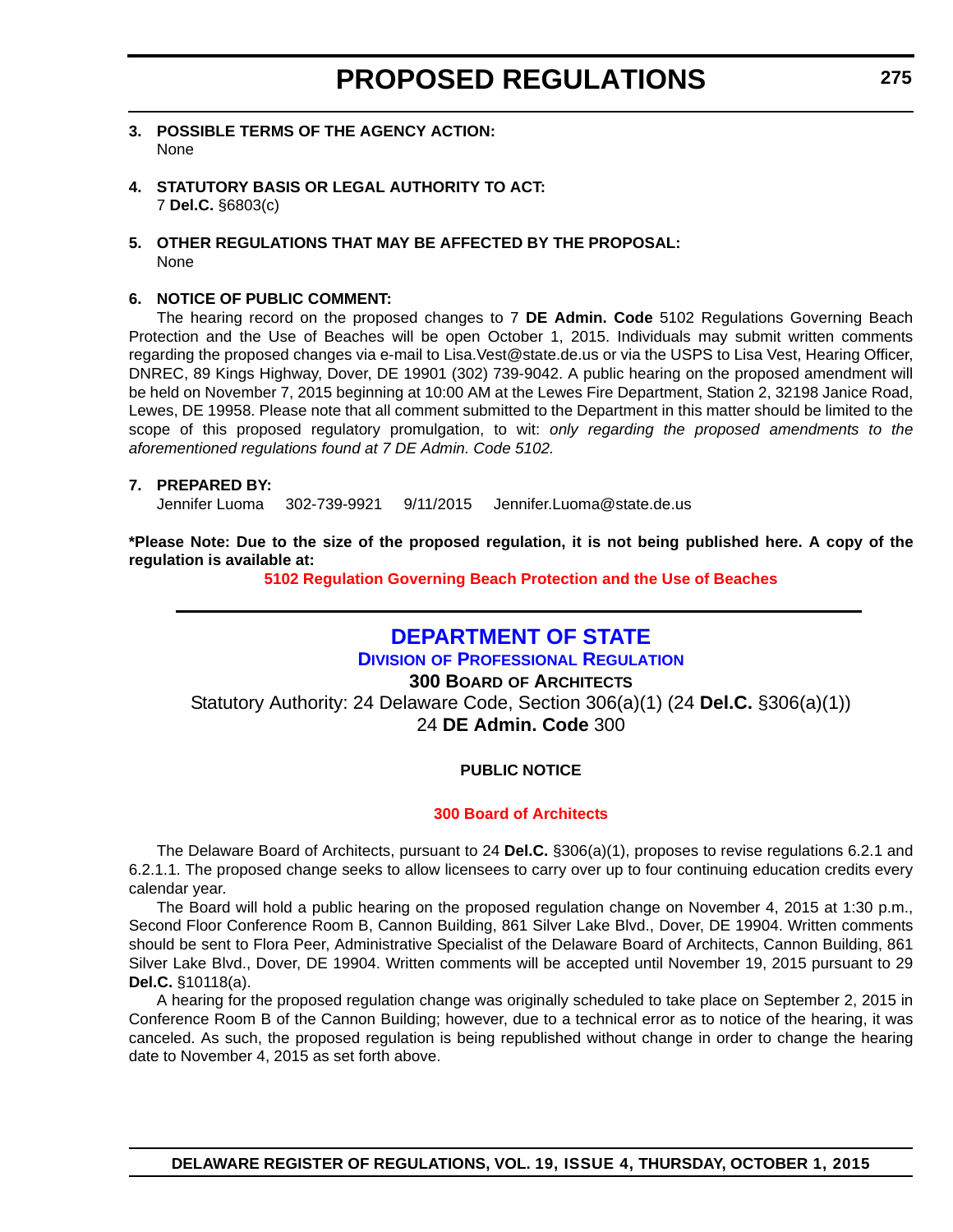#### **300 Board of Architects** *(Break in Continuity of Sections)*

#### **6.0 Registration**

- 6.1 Duration Each certificate of registration issued by the Board shall be valid for two years, or the expiration of the current licensing period.
- 6.2 Continuing Education requirements for renewal.
	- 6.2.1 In addition to all other requirements for registration renewal, an architect must complete a minimum of 12 Continuing Education Hours each calendar year or be exempt from these continuing education requirements as provided below. Failure to comply with these requirements may result in non-renewal of the architect's registration. For an architect's initial registration period, the continuing education requirements shall be pro-rated at one Continuing Education Hour per month of registration, beginning with the first full month following the month of issuance, through the end of the renewal cycle. In future renewals, Continuing Education Hours may be reused if there is overlap to meet the calendar year requirements. Up to four CE hours can be carried over into a subsequent calendar year.
		- 6.2.1.1 Continuing Education Hours. 12 Continuing Education Hours must be completed in Health, Safety, and Welfare Subjects acquired in Structured Educational Activities. Continuing Education Hours may be acquired at any location. Excess Continuing Education Hours may not be credited to a future calendar year. If an architect completes more than 12 continuing education hours in a calendar year, up to four excess hours may be carried forward and applied to the education requirement for the succeeding calendar year.

**\*Please Note: As the rest of the sections were not amended they are not being published. A copy of the regulation is available at:**

#### **[300 Board of Architects](http://regulations.delaware.gov/register/october2015/proposed/19 DE Reg 275 10-01-15.htm)**

# **DIVISION [OF PROFESSIONAL REGULATION](http://dpr.delaware.gov/) 2000 BOARD OF OCCUPATIONAL THERAPY PRACTICE** Statutory Authority: 24 Delaware Code, Section 2006(a)(1) (24 **Del.C.** §2006(a)(1)) 24 **DE Admin. Code** 2000

#### **PUBLIC NOTICE**

#### **[2000 Board of Occupational Therapy Practice](#page-3-0)**

Pursuant to 24 **Del.C.** §2006(a)(1), the Delaware Board of Occupational Therapy Practice has proposed revisions to its rules and regulations. The rules pertaining to renewal of an expired license are amended and a regulation addressing telehealth is added.

A public hearing will be held on November 4, 2015 at 4:30 p.m. in the second floor conference room A of the Cannon Building, 861 Silver Lake Boulevard, Dover, Delaware, where members of the public can offer comments on the amendments to the rules and regulations. Anyone wishing to receive a copy of the proposed rules and regulations may obtain a copy from the Delaware Board of Occupational Therapy Practice, 861 Silver Lake Boulevard, Dover, Delaware 19904. Persons wishing to submit written comments may forward these to the Board at the above address in accordance with 29 **Del.C.** §10118(a).

> **2000 Board of Occupational Therapy Practice** *(Break in Continuity of Sections)*

**DELAWARE REGISTER OF REGULATIONS, VOL. 19, ISSUE 4, THURSDAY, OCTOBER 1, 2015**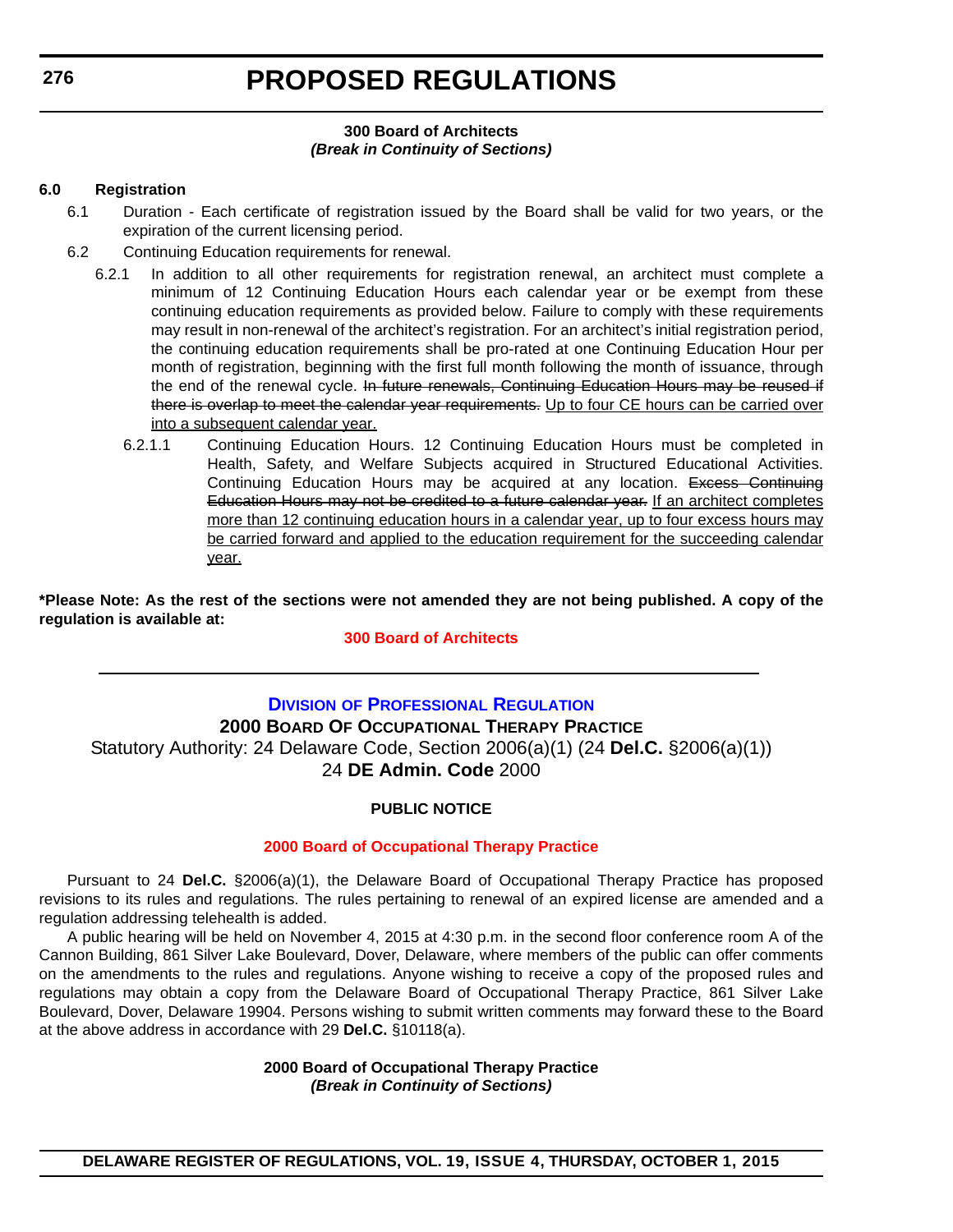#### **2.0 Licensure Procedures:**

#### *(Break in Continuity Within Section)*

- 2.7 To apply for reinstatement of an expired license, an applicant shall submit (within one year of the expiration date):
	- 2.7.1 A completed application for renewal;
	- 2.7.2 Proof of continuing education attained within the past year (10 contact hours). The ten (10) hours must be in accordance with Rule 3.0 of these rules and regulations;
	- 2.7.3 Licensure and late fee payable to the State of Delaware.
- 2.7 To apply for renewal of an expired license, an applicant shall (within one year of the expiration date):
	- 2.7.1 file a renewal application online at [www.dpr.delaware.gov;](http://www.dpr.delaware.gov)
	- 2.7.2 attest on the renewal application to the completion of continuing education as required in accordance with Rule 3.0 of these regulations;
	- 2.7.3 pay a renewal and late fee as determined by the Division of Professional Regulation.
- 2.8. All late renewals shall be audited for compliance with CE renewal requirements;
- 2.9 Any licensee whose license is in an expired status as of July 31, 2014 must either renew the license no later than July 31, 2016 or fulfill the requirements of Rule 2.1.

### *(Break in Continuity of Sections)*

### **4.0 Telehealth**

- 4.1 Telehealth is the use of electronic communications to provide and deliver a host of health-related information and health-care services, including occupational therapy related information and services, over electronic devices. Telehealth encompasses a variety of occupational therapy promotion activities, including consultation, education, reminders, interventions, and monitoring of interventions.
- 4.2 The Occupational Therapist and Occupational Therapist Assistant (referred to as "licensee" for the purpose of this Board Rule) who provides treatment through telehealth shall meet the following requirements:
	- 4.2.1 Location of patient during treatment through telehealth
		- 4.2.1.1 The licensee shall have an active Delaware license in good standing to practice telehealth in the state of Delaware.
		- 4.2.1.2 During the telehealth treatment session, the patient shall be located within the borders of the State of Delaware.
	- 4.2.2 Informed consent
		- 4.2.2.1 Before services are provided through telehealth, the licensee shall obtain written, informed consent from the patient, or other appropriate person with authority to make health care treatment decisions for the patient. At minimum, the informed consent shall inform the patient and document acknowledgment of the risk and limitations of:
			- 4.2.2.1.1 The use of electronic communications in the provision of care;
			- 4.2.2.1.2 The potential breach of confidentiality, or inadvertent access, of protected health information using electronic communication in the provision of care; and
			- 4.2.2.1.3 The potential disruption of electronic communication in the use of telehealth.
	- 4.2.3 Confidentiality: The licensee shall ensure that the electronic communication is secure to maintain confidentiality of the patient's medical information as required by the Health Insurance Portability and Accountability Act (HIPAA) and other applicable Federal and State laws. Confidentiality shall be maintained through appropriate processes, practices, and technology, including disposal of electronic equipment and data.
	- 4.2.4 Competence and scope of practice
		- 4.2.4.1 The licensee shall be responsible for determining and documenting that telehealth is an appropriate level of care for the patient.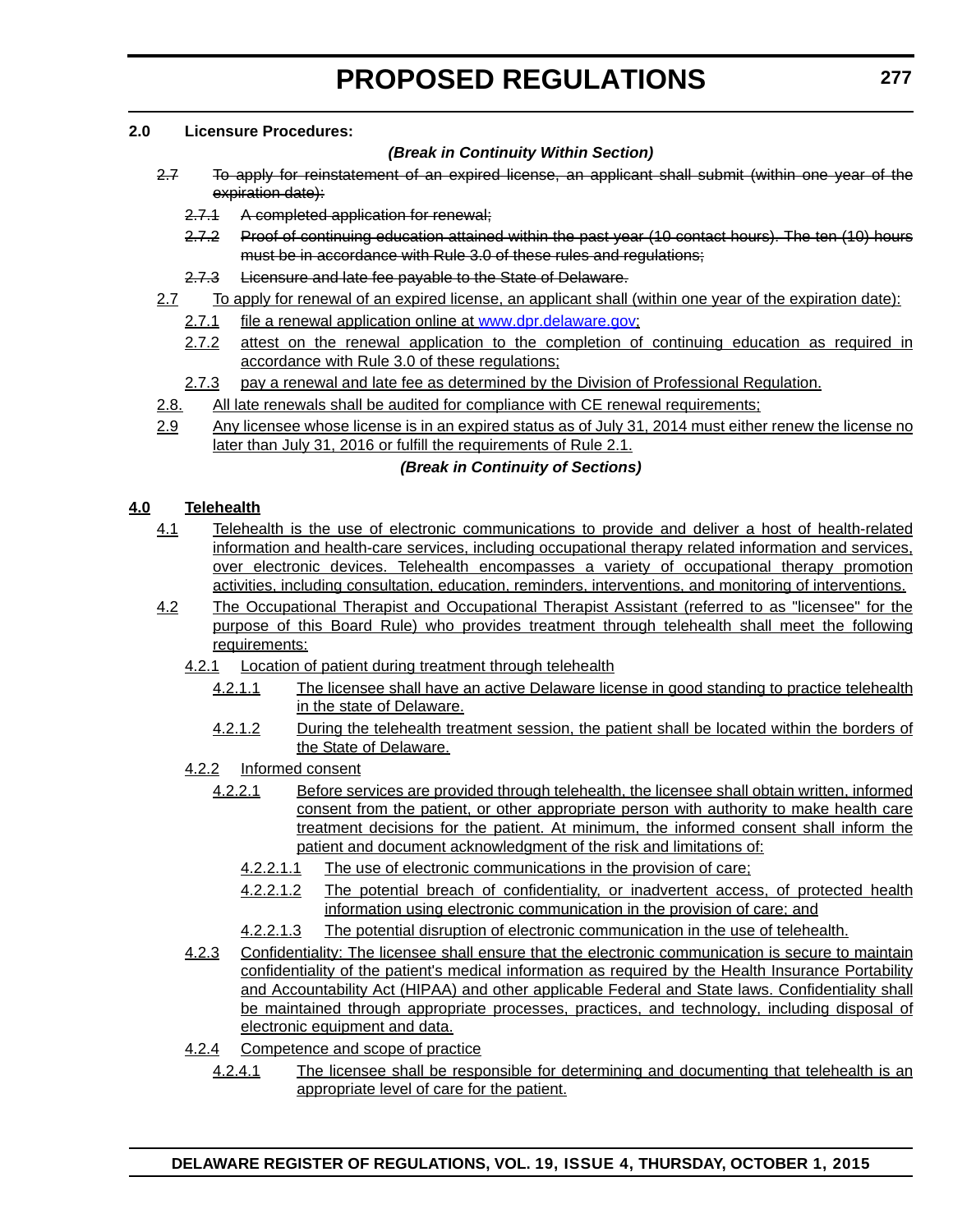| 4.2.4.2 | The licensee shall comply with the Board's law and rules and regulations and all current<br>standards of care requirements applicable to onsite care.                                |
|---------|--------------------------------------------------------------------------------------------------------------------------------------------------------------------------------------|
| 4.2.4.3 | The licensee shall limit the practice of telehealth to the area of competence in which<br>proficiency has been gained through education, training, and experience.                   |
| 4.2.4.4 | All evaluations, including initial evaluations, and re-evaluations and scheduled discharges<br>shall be performed face to face and not through telehealth.                           |
| 4.2.4.5 | Subject to the supervision requirements of Board Rule 1.2, every other supervisory visit<br>may be performed via telehealth with the other alternating visit performed face to face. |
| 4.2.4.6 | The licensee shall document in the file or record which services were provided by<br>telehealth.                                                                                     |

#### **45.0 Competence to Administer Treatment Modalities**

Upon the request of the Board, or a member of the public, the licensee shall produce documentation demonstrating his or her competence to administer a particular treatment modality. Competence may be shown by documented professional education, such as continuing education, in-service training or accredited higher education programs with documented coursework related to the modality in question. Determination of competence is at the discretion of the Board.

#### **56.0 Voluntary Treatment Option for Chemically Dependent or Impaired Professionals**

- 56.1 If the report is received by the chairperson of the regulatory Board, that chairperson shall immediately notify the Director of Professional Regulation or his/her designate of the report. If the Director of Professional Regulation receives the report, he/she shall immediately notify the chairperson of the regulatory Board, or that chairperson's designate or designates.
- 56.2 The chairperson of the regulatory Board or that chairperson's designate or designates shall, within 7 days of receipt of the report, contact the individual in question and inform him/her in writing of the report, provide the individual written information describing the Voluntary Treatment Option, and give him/her the opportunity to enter the Voluntary Treatment Option.
- 56.3 In order for the individual to participate in the Voluntary Treatment Option, he/she shall agree to submit to a voluntary drug and alcohol screening and evaluation at a specified laboratory or health care facility. This initial evaluation and screen shall take place within 30 days following notification to the professional by the participating Board chairperson or that chairperson's designate(s).
- 56.4 A regulated professional with chemical dependency or impairment due to addiction to drugs or alcohol may enter into the Voluntary Treatment Option and continue to practice, subject to any limitations on practice the participating Board chairperson or that chairperson's designate or designates or the Director of the Division of Professional Regulation or his/her designate may, in consultation with the treating professional, deem necessary, only if such action will not endanger the public health, welfare or safety, and the regulated professional enters into an agreement with the Director of Professional Regulation or his/her designate and the chairperson of the participating Board or that chairperson's designate for a treatment plan and progresses satisfactorily in such treatment program and complies with all terms of that agreement. Treatment programs may be operated by professional Committees and Associations or other similar professional groups with the approval of the Director of Professional Regulation and the chairperson of the participating Board.
- 56.5 Failure to cooperate fully with the participating Board chairperson or that chairperson's designate or designates or the Director of the Division of Professional Regulation or his/her designate in regard to the Voluntary Treatment Option or to comply with their requests for evaluations and screens may disqualify the regulated professional from the provisions of the Voluntary Treatment Option, and the participating Board chairperson or that chairperson's designate or designates shall cause to be activated an immediate investigation and institution of disciplinary proceedings, if appropriate, as outlined in subsection 4.8 6.8 of this section.
- 56.6 The Voluntary Treatment Option may require a regulated professional to enter into an agreement which includes, but is not limited to, the following provisions:

**278**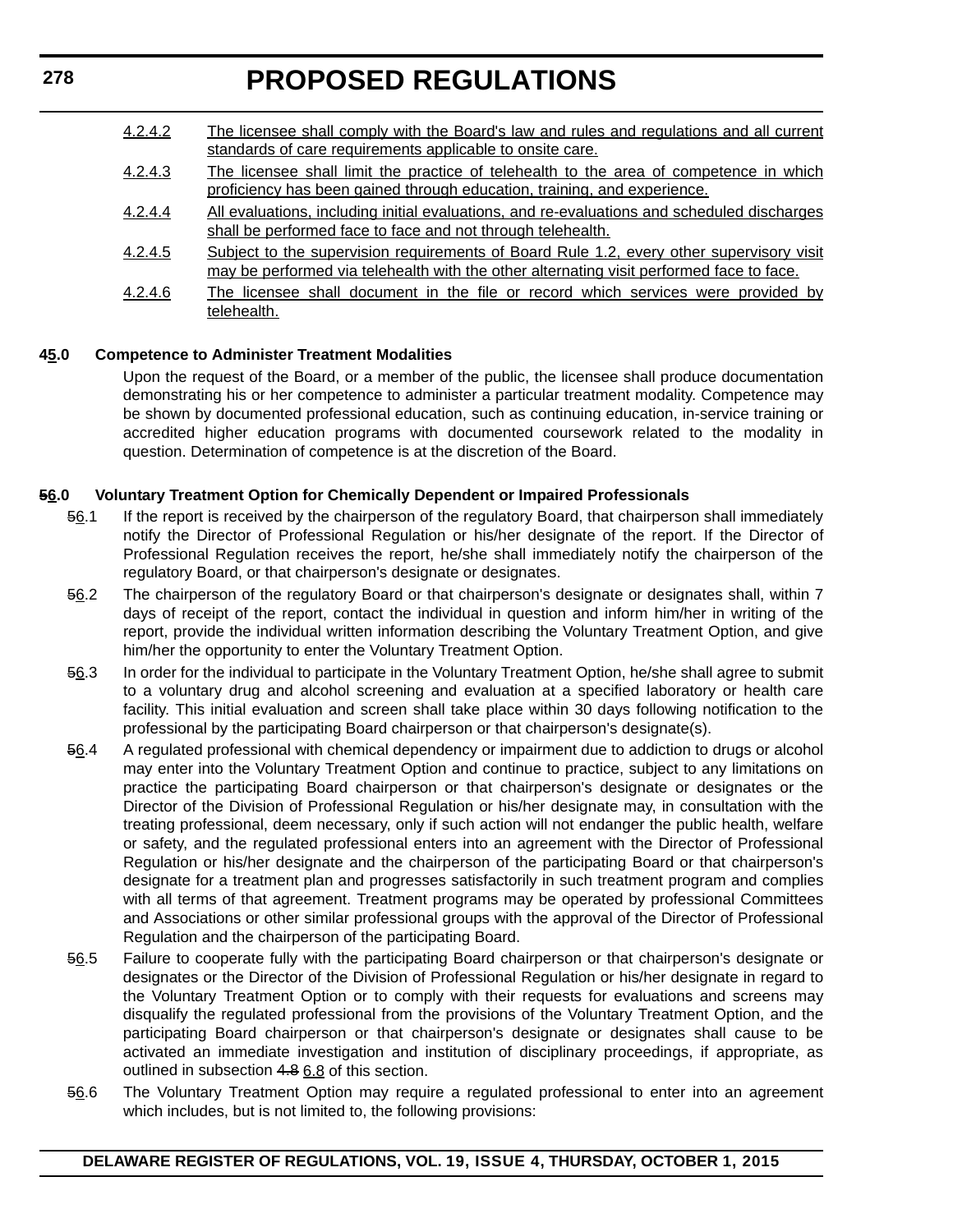- 56.6.1 Entry of the regulated professional into a treatment program approved by the participating Board. Board approval shall not require that the regulated professional be identified to the Board. Treatment and evaluation functions must be performed by separate agencies to assure an unbiased assessment of the regulated professional's progress.
- 56.6.2 Consent to the treating professional of the approved treatment program to report on the progress of the regulated professional to the chairperson of the participating Board or to that chairperson's designate or designates or to the Director of the Division of Professional Regulation or his/her designate at such intervals as required by the chairperson of the participating Board or that chairperson's designate or designates or the Director of the Division of Professional Regulation or his/her designate, and such person making such report will not be liable when such reports are made in good faith and without malice.
- 56.6.3 Consent of the regulated professional, in accordance with applicable law, to the release of any treatment information from anyone within the approved treatment program.
- 56.6.4 Agreement by the regulated professional to be personally responsible for all costs and charges associated with the Voluntary Treatment Option and treatment program(s). In addition, the Division of Professional Regulation may assess a fee to be paid by the regulated professional to cover administrative costs associated with the Voluntary Treatment Option. The amount of the fee imposed under this subparagraph shall approximate and reasonably reflect the costs necessary to defray the expenses of the participating Board, as well as the proportional expenses incurred by the Division of Professional Regulation in its services on behalf of the Board in addition to the administrative costs associated with the Voluntary Treatment Option.
- 56.6.5 Agreement by the regulated professional that failure to satisfactorily progress in such treatment program shall be reported to the participating Board's chairperson or his/her designate or designates or to the Director of the Division of Professional Regulation or his/ her designate by the treating professional who shall be immune from any liability for such reporting made in good faith and without malice.
- 56.6.6 Compliance by the regulated professional with any terms or restrictions placed on professional practice as outlined in the agreement under the Voluntary Treatment Option.
- 56.7 The regulated professional's records of participation in the Voluntary Treatment Option will not reflect disciplinary action and shall not be considered public records open to public inspection. However, the participating Board may consider such records in setting a disciplinary sanction in any future matter in which the regulated professional's chemical dependency or impairment is an issue.
- 56.8 The participating Board's chairperson, his/her designate or designates or the Director of the Division of Professional Regulation or his/her designate may, in consultation with the treating professional at any time during the Voluntary Treatment Option, restrict the practice of a chemically dependent or impaired professional if such action is deemed necessary to protect the public health, welfare or safety.
- 56.9 If practice is restricted, the regulated professional may apply for unrestricted licensure upon completion of the program.
- 56.10 Failure to enter into such agreement or to comply with the terms and make satisfactory progress in the treatment program shall disqualify the regulated professional from the provisions of the Voluntary Treatment Option, and the participating Board shall be notified and cause to be activated an immediate investigation and disciplinary proceedings as appropriate.
- 56.11 Any person who reports pursuant to this section in good faith and without malice shall be immune from any civil, criminal or disciplinary liability arising from such reports, and shall have his/her confidentiality protected if the matter is handled in a nondisciplinary matter.
- 56.12 Any regulated professional who complies with all of the terms and completes the Voluntary Treatment Option shall have his/her confidentiality protected unless otherwise specified in a participating Board's rules and regulations. In such an instance, the written agreement with the regulated professional shall include the potential for disclosure and specify those to whom such information may be disclosed.

#### **67.0 Crimes substantially related to practice of occupational therapy**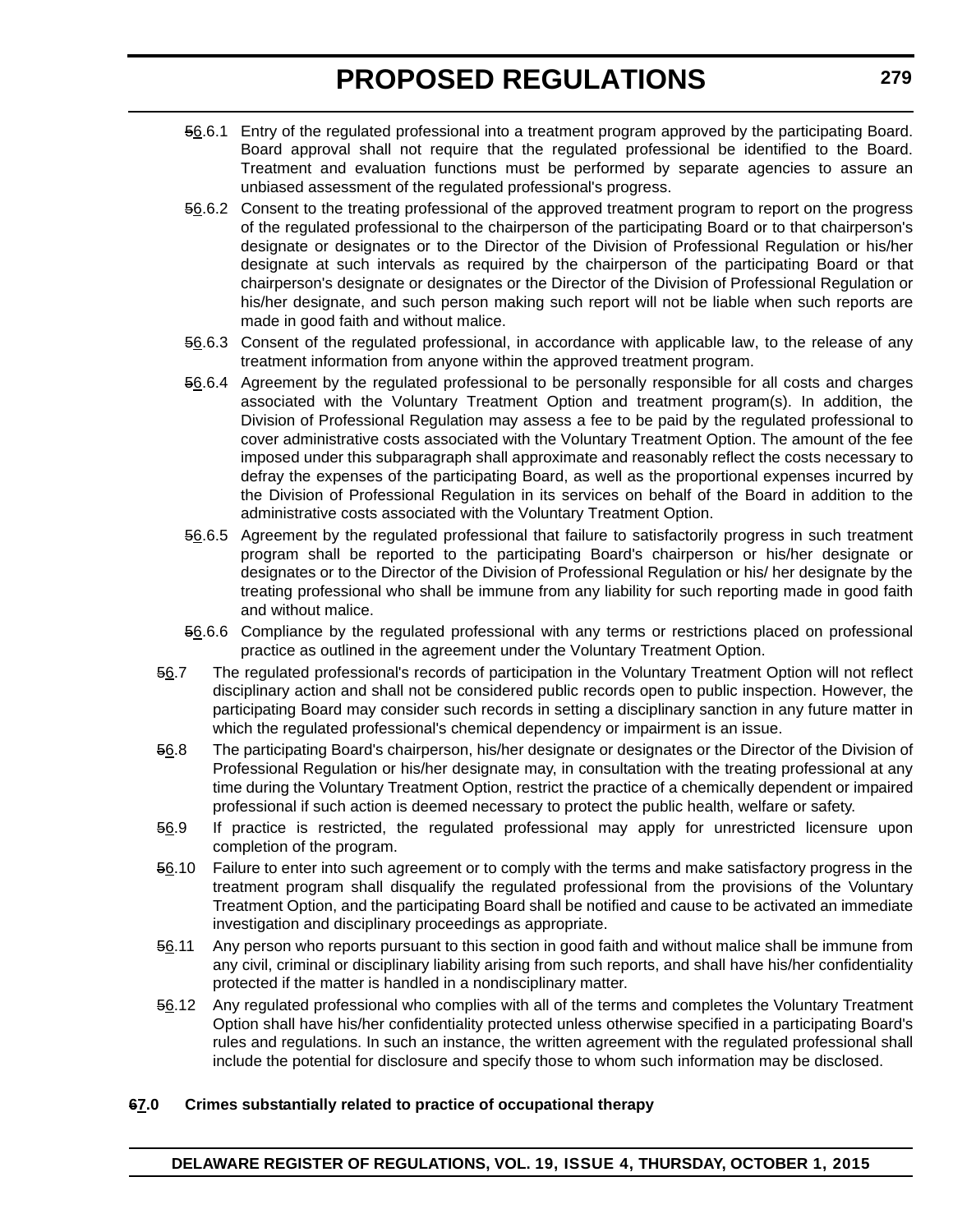- 67.1 Conviction of any of the following crimes, or of the attempt to commit or of a conspiracy to commit or conceal or of solicitation to commit the following crimes, is deemed to be a crime substantially related to the practice of occupational therapy in the State of Delaware without regard to the place of conviction:
	- 67.1.1 Unlawful harm to law enforcement or seeing eye dogs. 7 **Del.C.** §1717
	- 67.1.2 Aggravated menacing. 11 **Del.C.** §602(b)
	- 67.1.3 Reckless endangering. 11 **Del.C.** §604.
	- 67.1.4 Abuse of a pregnant female in the second degree. 11 **Del.C.** §605
	- 67.1.5 Abuse of a pregnant female in the first degree. 11 **Del.C.** §606
	- 67.1.6 Assault in the second degree. 11 **Del.C.** §612
	- 67.1.7 Assault in the first degree. 11 **Del.C.** §613
	- 67.1.8 Felony abuse of a sports official. 11 **Del.C.** §614
	- 67.1.9 Assault by abuse of neglect. 11 **Del.C.** §615
	- 67.1.10 Felony Terroristic threatening. 11 **Del.C.** §621
	- 67.1.11 Unlawful administering drugs. 11 **Del.C.** §625
	- 67.1.12 Unlawful administering controlled substance or counterfeit substance or narcotic drugs. 11 **Del.C.** §626
	- 67.1.13 Vehicular assault in the first degree. 11 **Del.C.** §629
	- 67.1.14 Criminally negligent homicide. 11 **Del.C.** §631
	- 67.1.15 Manslaughter. 11 **Del.C.** §632
	- 67.1.16 Murder by abuse or neglect in the second degree. 11 **Del.C.** §633
	- 67.1.17 Murder by abuse or neglect in the first degree. 11 **Del.C.** §634
	- 67.1.18 Murder in the second degree. 11 **Del.C.** §635
	- 67.1.19 Murder in the first degree. 11 **Del.C.** §636
	- 67.1.20 Sexual harassment. 11 **Del.C.** §763
	- 67.1.21 Unlawful sexual contact in the second degree. 11 **Del.C.** §768
	- 67.1.22 Unlawful sexual contact in the first degree. 11 **Del.C.** §769
	- 67.1.23 Rape in the fourth degree. 11 **Del.C.** §770
	- 67.1.24 Rape in the third degree. 11 **Del.C.** §771
	- 67.1.25 Rape in the second degree. 11 **Del.C.** §772
	- 67.1.26 Rape in the first degree. 11 **Del.C.** §773
	- 67.1.27 Sexual extortion. 11 **Del.C.** §776
	- 67.1.28 Bestiality. 11 **Del.C.** §777
	- 67.1.29 Continuous sexual abuse of a child. 11 **Del.C.** §778
	- 67.1.30 Dangerous crime against a child. 11 **Del.C.** §779
	- 67.1.31 Unlawful imprisonment in the first degree. 11 **Del.C.** §782
	- 67.1.32 Kidnapping in the second degree. 11 **Del.C.** §783
	- 67.1.33 Kidnapping in the first degree. 11 **Del.C.** §783A
	- 67.1.34 Acts constituting coercion. 11 **Del.C.** §791
	- 67.1.35 Burglary in the second degree. 11 **Del.C.** §825
	- 67.1.36 Burglary in the first degree. 11 **Del.C.** §826
	- 67.1.37 Robbery in the second degree. **11 Del.C.** §831
	- 67.1.38 Robbery in the first degree. 11 **Del.C.** §832
	- 67.1.39 Carjacking in the second degree. 11 **Del.C.** §835
	- 67.1.40 Carjacking in the first degree. 11 **Del.C.** §836
	- 67.1.41 Extortion. 11 **Del.C.** §846
	- 67.1.42 Identity theft. 11 **Del.C.** §854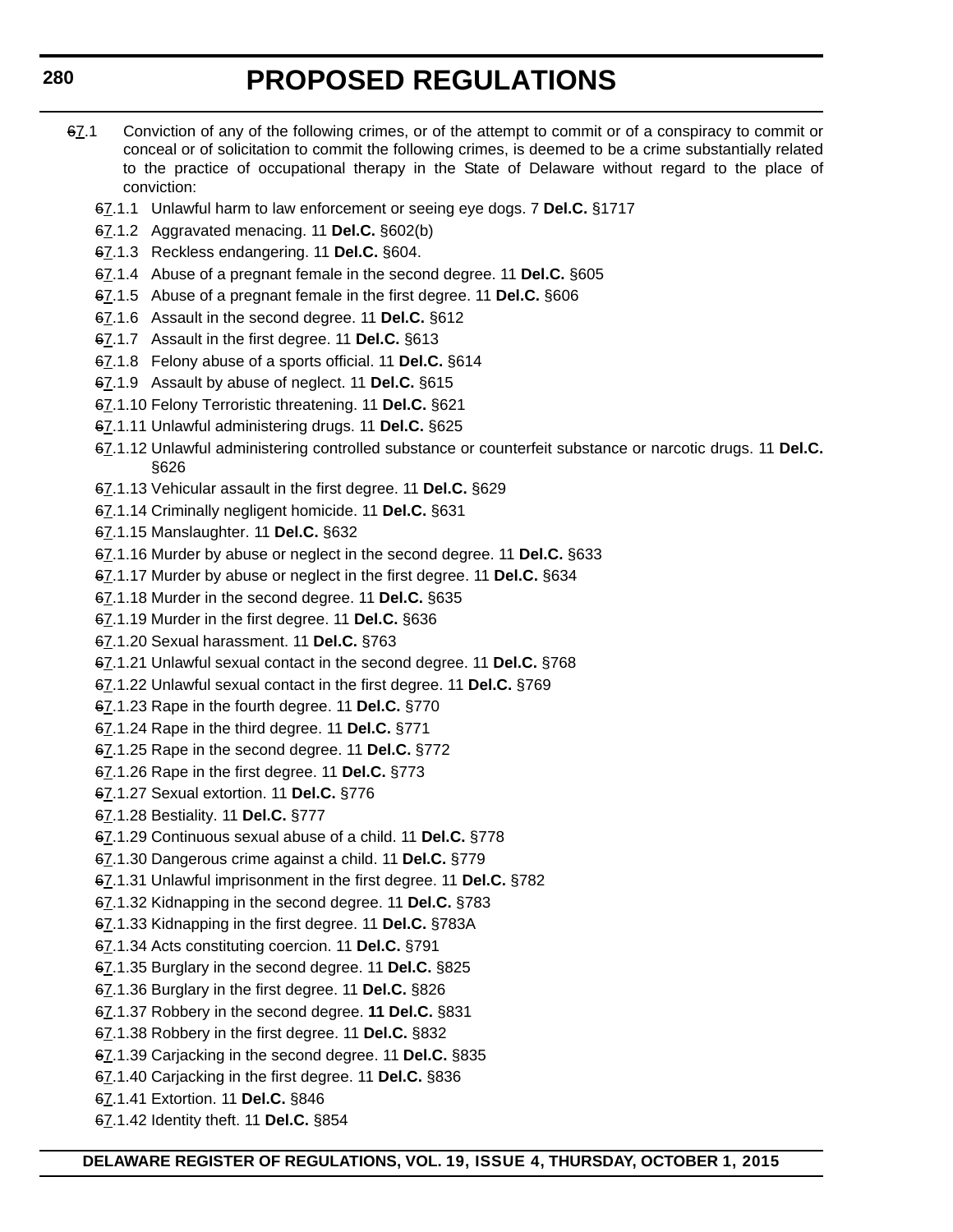- 67.1.43 Felony forgery. 11 **Del.C.** §861
- 67.1.44 Falsifying business records. 11 **Del.C.** §871
- 67.1.45 Felony unlawful use of a credit card. 11 **Del.C.** §903
- 67.1.46 Insurance fraud. 11 **Del.C.** §913
- 67.1.47 Health care fraud. 11 **Del.C.** §913A
- 67.1.48 Dealing in children. 11 **Del.C.** §1100
- 67.1.49 Endangering the welfare of a child. 11 **Del.C.** §1102
- 67.1.50 Endangering the welfare of an incompetent person. 11 **Del.C.** §1105
- 67.1.51 Unlawfully dealing with a child. 11 **Del.C.** §1106
- 67.1.52 Sexual exploitation of a child. 11 **Del.C.** §1108
- 67.1.53 Unlawful dealing in child pornography. 11 **Del.C.** §1109
- 67.1.54 Possession of child pornography. 11 **Del.C.** §1111
- 67.1.55 Sexual offenders; prohibitions from school zones. 11 **Del.C.** §1112
- 67.1.56 Sexual solicitation of a child. 11 **Del.C.** §1112A
- 67.1.57 Terroristic threatening of public officials or public servants. 11 **Del.C.** §1240
- 67.1.58 Felony abetting the violation of driver's license restrictions. 11 **Del.C.** §1249
- 67.1.59 Felony offenses against law enforcement animals. 11 **Del.C.** §1250
- 67.1.60 Felony hate crimes. 11 **Del.C.** §1304
- 67.1.61 Felony stalking. 11 **Del.C.** §1312A
- 67.1.62 Felony cruelty to animals. 11 **Del.C.** §1325
- 67.1.63 Felony maintaining a dangerous animal. 11 **Del.C.** §1327(a)
- 67.1.64 Felony violation of privacy. 11 **Del.C.** §1335(a)
- 67.1.65 Adulteration. 11 **Del.C.** §1339
- 67.1.66 Promoting prostitution in the second degree. 11 **Del.C.** §1352
- 67.1.67 Promoting prostitution in the first degree. 11 **Del.C.** §1353
- 67.1.68 Obscenity. 11 **Del.C.** §1361
- 67.1.69 Carrying a concealed deadly weapon. 11 **Del.C.** §1442
- 67.1.70 Felony unlawful dealing with a dangerous weapon. 11 **Del.C.** §1445(a)
- 67.1.71 Felony possession of a deadly weapon during the commission of a felony. 11 **Del.C.** §1447
- 67.1.72 Possession of a firearm during a commission of a felony. 11 **Del.C.** §1447A
- 67.1.73 Possession and purchase of deadly weapons by persons prohibited. 11 **Del.C.** §1448
- 67.1.74 Felony Possession of a weapon in a Safe School and Recreation Zone. 11 **Del.C.** §1457
- 67.1.75 Duty to report child abuse or neglect. 16 **Del.C.** §903
- 67.1.76 Abuse, neglect, mistreatment or financial exploitation of residents or patients in a nursing or similar facility. 16 **Del.C.** §1136
- 67.1.77 Felony falsification or destruction of records related to maintenance medical treatment. 16 **Del.C.** §2513
- 67.1.78 Manufacture, delivery or possession with intent to deliver schedule I or II narcotic drugs. 16 **Del.C.** §4751
- 67.1.79 Manufacture, delivery or possession with intent to deliver Schedule I, II, III, IV, or V non-narcotic drugs. 16 **Del.C.** §4752
- 67.1.80 Unlawful delivery or noncontrolled substances. 16 **Del.C.** §4752A.
- 67.1.81 Possession, consumption, or use of controlled substances. 16 **Del.C.** §4753.
- 67.1.82 Trafficking in marijuana, cocaine, illegal drugs, methamphetamines, L.S.D., or designer drugs. 16 **Del.C.** §4753A
- 67.1.83 Possession, consumption, or use of non-narcotic controlled substances classified in Schedule I, II, III, IV, or V. 16 **Del.C.** § 4754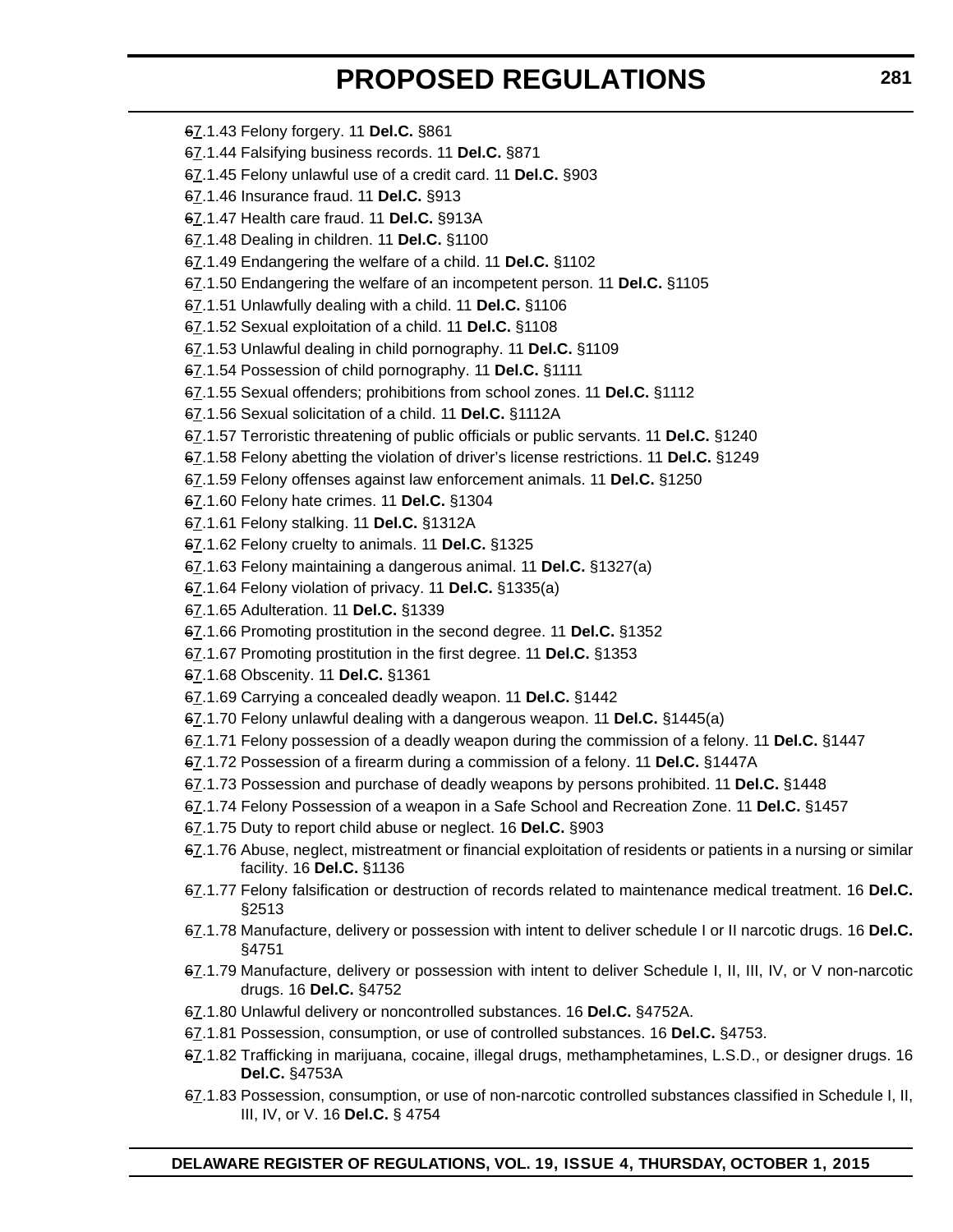## **282**

# **PROPOSED REGULATIONS**

- 67.1.84 Crimes related to controlled substances. 16 **Del.C.** §4756
- 67.1.85 Distribution of controlled substances to persons under 21 years of age. 16 **Del.C.** §4761
- 67.1.86 Distribution, delivery or possession of a controlled substance within 1,000 feet of school property. 16 **Del.C.** §4767
- 67.1.87 Distribution, delivery or possession of a controlled substance within 300 feet of park, recreation area, church, synagogue or other place of worship. 16 **Del.C.** §4768
- 67.1.88 Felony obtaining benefit under false representation. 31 **Del.C.** §1003
- 67.1.89 Felony falsification of reports, statements, or documents. 31 **Del.C.** §1004
- 67.1.90 Kickback schemes and solicitation. 31 **Del.C.** §1005
- 67.1.91 Conversion of benefit payment. 31 **Del.C.** §1006
- 67.1.92 Intentional abuse, neglect, mistreatment, or exploitation of an infirm adult. 31 **Del.C.** §3913
- 67.2 Crimes substantially related to the practice of occupational therapy shall be deemed to include any crimes under any federal law, state law, or valid town, city or county ordinance, that are substantially similar to the crimes identified in this rule.

#### **\*Please Note: As the rest of the sections were not amended they are not being published. A copy of the regulation is available at:**

#### **[2000 Board of Occupational Therapy Practice](http://regulations.delaware.gov/register/october2015/proposed/19 DE Reg 276 10-01-15.htm)**

# **DIVISION [OF PROFESSIONAL REGULATION](http://dpr.delaware.gov/)**

# **2500 BOARD OF PHARMACY**

Statutory Authority: 24 Delaware Code, Section 2506(a)(1) (24 **Del.C.** §2506(a)(1)) 24 **DE Admin. Code** 2500

#### **PUBLIC NOTICE**

#### **[2500 Board of Pharmacy](#page-3-0)**

Pursuant to 24 **Del.C.** §2506(a)(1), the Delaware Board of Pharmacy has proposed revisions to its rules and regulations.

A public hearing was held on August 19, 2015 at 9:30 a.m. to address proposed revisions concerning the subject of pharmaceutical compounding. Regulation 5.1.7 was amended to provide that compounded products may *not* be sold to a practitioner for use in his or her office to administer to patients. Regulation 10.0 was re-written to establish comprehensive requirements for non-sterile and sterile compounding consistent with USP Chapters 795 and 797.

In accordance with 29 **Del.C.** §10118(a), the final date to receive written comments was September 3, 2015. Extensive written comment was submitted. The Board deliberated on all of the comments at its meeting on September 16, 2015. While the Board voted to accept Regulation 10.0 as proposed, the Board decided to make substantive revisions to Regulation 5.1.7.1. The proposed substantive revisions amend Regulation 5.1.7.1 to state that non-patient specific compounded products may not be sold to a practitioner for office use unless covered under federal authority. The signed Final Order with respect to Regulation 10.0 will be submitted for publication in the *Register of Regulations* on November 1, 2015, after the Board members have affixed their signatures.

A public hearing will be held on October 21, 2015 at 9:30 a.m. in the second floor conference room A of the Cannon Building, 861 Silver Lake Boulevard, Dover, Delaware, where members of the public can offer comments on the amendments to the rules and regulations. Anyone wishing to receive a copy of the proposed rules and regulations may obtain a copy from the Delaware Board of Pharmacy, 861 Silver Lake Boulevard, Dover, Delaware 19904. Persons wishing to submit written comments may forward these to the Board liaison, Christine Mast, at the above address.

In accordance with 29 **Del.C.** §10118(a), the final date to receive written comments will be November 5, 2015 which is 15 days following the public hearing. The Board will deliberate on all of the public comment at its next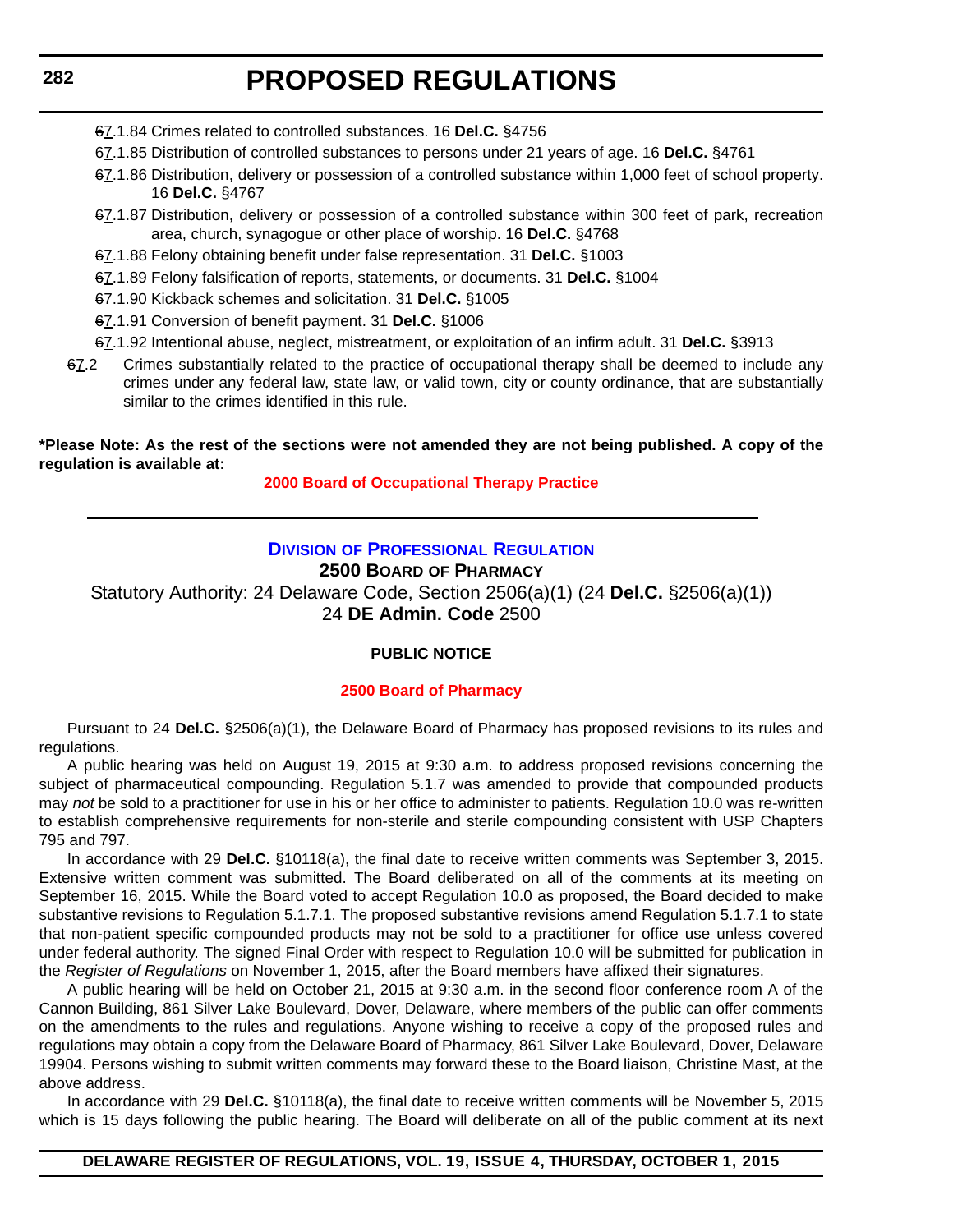regularly scheduled meeting, at which time it will determine whether to adopt the rules and regulations as proposed or make additional changes due to the public comment.

#### **2500 Board of Pharmacy** *(Break in Continuity of Sections)*

#### **5.0 Dispensing**

5.1 The practice of dispensing shall include, but not be limited to the following acts which shall be performed only by a pharmacist, or a pharmacy intern or student participating in an approved College of Pharmacy coordinated, practical experience program under the direct supervision of a pharmacist.

#### *(Break in Continuity Within Section)*

- 5.1.7 Compounded medications for office use.
	- 5.1.7.1 On the order of a practitioner, Non-patient specific compounded products may not be sold to the practitioner for use in his or her office to administer to individual patients, but not for resale unless authorized by Federal authority.

**\*Please Note: As the rest of the sections were not amended they are not being published. A copy of the regulation is available at:**

**[2500 Board of Pharmacy](http://regulations.delaware.gov/register/october2015/proposed/19 DE Reg 282 10-01-15.htm)**

### **DIVISION [OF PROFESSIONAL REGULATION](http://dpr.delaware.gov/)**

## **3000 BOARD OF PROFESSIONAL COUNSELORS OF MENTAL HEALTH AND CHEMICAL DEPENDENCY PROFESSIONALS**

Statutory Authority: 24 Delaware Code, Section 3006(a)(1) (24 **Del.C.** §3006(a)(1)) 24 **DE Admin. Code** 3000

#### **PUBLIC NOTICE**

#### **[3000 Board of Professional Counselors of Mental Health and Chemical Dependency Professionals](#page-3-0)**

The Delaware Board of Mental Health and Chemical Dependency Professionals, pursuant to 24 **Del.C.** §3006(a)(1), proposes to revise its regulations. The proposed amendments to the regulations seek to clarify and provide more detailed information regarding the credentials and experience required of supervisors of LACMHs and LPCMH candidates.

The Board will hold a public hearing on the proposed rule change on October 28, 2015 at 12:00 p.m., in the Second Floor Conference Room A, Cannon Building, 861 Silver Lake Blvd., Dover, DE 19904. Written comments should be sent to Jessica Williams, Administrator of the Delaware Board of Mental Health and Chemical Dependency Professionals, Cannon Building, 861 Silver Lake Blvd, Dover, DE 19904. Written comments will be accepted until November 12, 2015.

#### **3000 Board of Professional Counselors of Mental Health and Chemical Dependency Professionals** *(Break in Continuity of Sections)*

#### **3.0 Licensure for Associate Counselors of Mental Health (LACMH)**

- 3.1 Experience. LACMH applicants must provide a written plan for acquiring the LPCMH experience requirements contained in regulation 2.1.3 above. The plan must be signed by the applicant's proposed supervisor. Supervisors must be acceptable to the Board.
	- 3.1.1 To be acceptable to the Board, the supervisor must be: have been in practice for two years post licensure in this or any other jurisdiction without having been subject to any disciplinary actions; and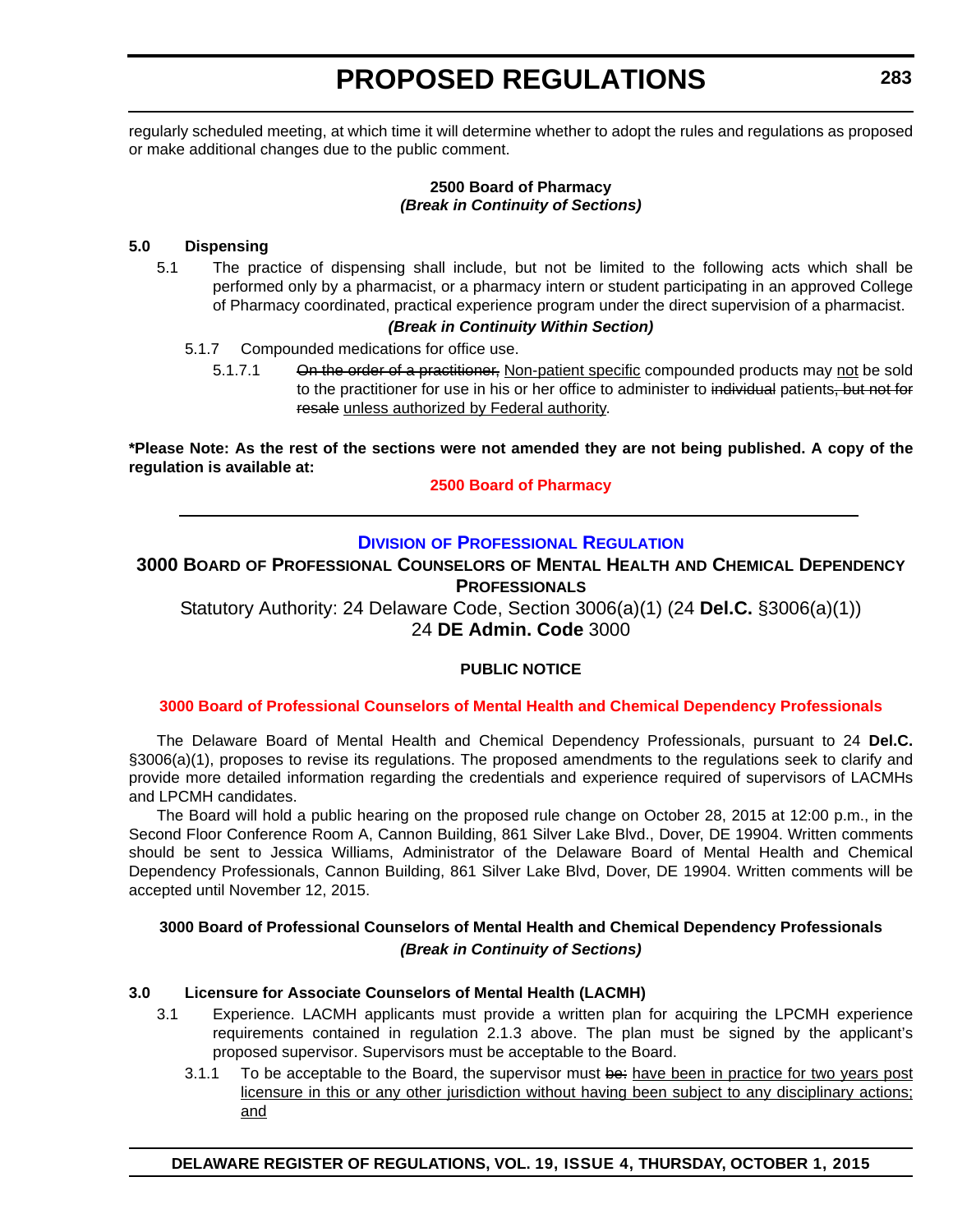- 3.1.2 Must have obtained a minimum of six hours of CEs in Clinical Supervision within two years of the application to be an acceptable supervisor for an LAMCH or LPCMH, or have a Center for Continuing Education's Approved Clinical Supervisor or other National Behavioral Health Organization's supervisor credential in good standing acceptable to the board.
- 3.1.3 The Supervisor should be a Delaware LPCMH. If a Delaware LPCMH is not available, the LACMH applicant may request approval from the board for the utilization of a professionally licensed professional by the Delaware Board of Mental Health and Chemical Dependency Professionals provided the applicant can document a compelling reason to utilize another licensed professional and the supervisor can demonstrate sufficient competence to supervise a LACMH.
	- 3.1.1.1 A Delaware LPCMH
	- 3.1.1.2 If a Delaware LPCMH is not available, the LACMH applicant may request approval from the board for the utilization of a professionally licensed professional by the Delaware Board of Mental Health and Chemical Dependency Professionals provided the applicant can document a compelling reason to utilize another licensed professional and the supervisor can demonstrate sufficient competence to supervise a LACMH;
- 3.1.<del>1.34</del> If a supervisor licensed by this board is not available, the LACMH applicant may request approval from the board for supervision from a licensed professional counselor of mental health from another state who has held a license in good standing for a minimum of five (5) years in that state, has a certification from the National Board of Certified Counselors, and is pre approved by the Board.
- 3.1.4.45 Only if one of the above professionals in is not available, an individual with any of the following licenses in any state and training in professional mental health counseling supervision can be used: clinical social worker, psychologist practicing in the clinical realm, or physician specializing in psychiatry if the supervisor is pre approved by the Board.
- 3.1.1.56 If a proposed supervisor is not a professional licensed by the Delaware Board of Professional Counselors of Mental Health and Chemical Dependency Counselors, the proposed supervisor must attest, on a form provided by the Board for this purpose, that he/she has read and is familiar with the requirements for licensure in Delaware, including the applicable statutes, rules and regulations; that he/she has a minimum of five years of good standing, post licensure experience; and that she/he has the training to provide clinical supervision.

**\*Please Note: As the rest of the sections were not amended they are not being published. A copy of the regulation is available at:**

**[3000 Board of Professional Counselors of Mental Health and Chemical Dependency Professionals](http://regulations.delaware.gov/register/october2015/proposed/19 DE Reg 283 10-01-15.htm)**

## **DIVISION [OF PROFESSIONAL REGULATION](http://dpr.delaware.gov/)**

**3700 BOARD OF SPEECH/LANGUAGE PATHOLOGISTS, AUDIOLOGISTS AND HEARING AID DISPENSERS** Statutory Authority: 24 Delaware Code, Section 3706(a)(1) (24 **Del.C.** §3706(a)(1)) 24 **DE Admin. Code** 3700

#### **PUBLIC NOTICE**

## **[3700 Board of Examiners of Speech/Language Pathologists, Audiologists and Hearing Aid Dispensers](#page-3-0)**

Pursuant to 24 **Del.C.** §3706(a)(1), the Board of Speech/Language Pathologists, Audiologists and Hearing Aid Dispensers ("Board") has proposed revisions to its rules and regulations.

A public hearing will be held on November 17, 2015 at 2:00 p.m. in the second floor conference room B of the Cannon Building, 861 Silver Lake Boulevard, Dover, Delaware, where members of the public can offer comments. Anyone wishing to receive a copy of the proposed rules and regulations may obtain a copy from the Board of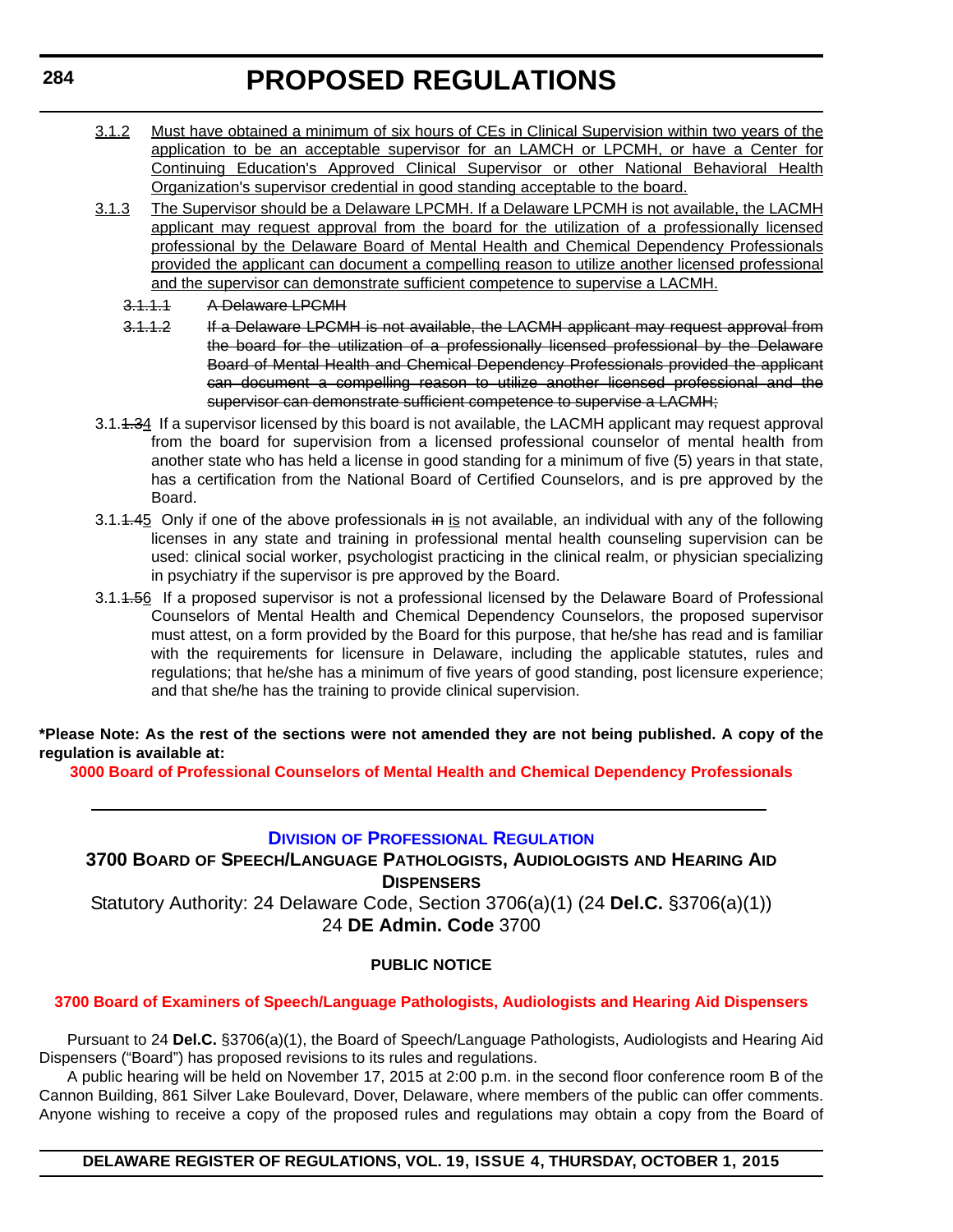Speech/Language Pathologists, Audiologists and Hearing Aid Dispensers, 861 Silver Lake Boulevard, Dover, Delaware 19904. Persons wishing to submit written comments may forward these to the Board at the above address.

The Board's proposed amendments strike the current Rule 9.2.1.4, which addresses practice by telecommunications, and add a new Rule 10.0, pertaining to telepractice. The new Rule 10.0 sets forth standards and requirements in order to allow licensees to engage in telepractice while protecting the public.

In accordance with 29 **Del.C.** §10118(a), the final date to receive written comments will be December 2, 2015, which is 15 days following the public hearing. The Board will deliberate on all of the public comment at its next regularly scheduled meeting, at which time it will determine whether to adopt the rules and regulations as proposed or make additional changes due to the public comment.

## **3700 Board of Examiners of Speech/Language Pathologists, Audiologists and Hearing Aid Dispensers** *(Break in Continuity of Sections)*

## **9.0 Code of Ethics for Speech-Language Pathologists, Audiologists, and Hearing Aid Dispensers**

- 9.1 PREAMBLE. The preservation of the highest standards of conduct and integrity is vital to achieving the statutory declaration of objectives in 24 **Del.C.** §3701. Adopting a code of ethics by regulation puts licensees on notice of the kinds of activity that violate the level of care and protection to which the clients are entitled. The provisions are not intended to be all-inclusive but rather they should serve as examples of obligations that must be satisfied to maintain minimum standards.
- 9.2 Standards of Professional Conduct
	- 9.2.1 A licensee who violates the following Standards of Professional Conduct may be guilty of illegal, negligent, or incompetent practice and disciplined pursuant to 24 **Del.C.** §3715(a)(2).
		- 9.2.1.1 Licensees shall provide all services competently. Competent service refers to the use of reasonable care and diligence ordinarily employed by similarly licensed individuals.
		- 9.2.1.2 Licensees shall use every resource, including referral, to provide quality service.
		- 9.2.1.3 Licensees shall maintain reasonable documentation of professional services rendered.
		- 9.2.1.4 Licensees shall not evaluate or treat a client with speech, language, or hearing disorders solely by correspondence. Correspondence includes telecommunication.
		- 9.2.1.5 Licensees shall delegate responsibility only to qualified individuals as permitted by law with appropriate supervision.
		- 9.2.1.65 Licensees who have evidence that a practitioner has violated the Code of Ethics or other law or regulation shall present that information by complaint to the Division of Professional Regulation for investigation.

#### *(Break in Continuity Within Section)*

#### **10.0 Telepractice**

- 10.1 Telepractice is the application of telecommunications technology to the delivery of speech/language pathology, audiology and hearing aid dispensing professional services at a distance by linking clinician to client or clinician to clinician for intervention and/or consultation, subject to Board Rule 10.2.4.5, intervention and/or consultation. Telepractice encompasses a variety of health care and health promotion activities, including education, advice, reminders, interventions, and monitoring of interventions.
- 10.2 The Speech/Language Pathologist, Audiologist, or Hearing Aid Dispenser (referred to as "licensee" for the purpose of this Board Rule) who provides treatment through telepractice shall meet the following requirements:
	- 10.2.1 Location of client during treatment through telepractice.
		- 10.2.1.1 The licensee shall have an active Delaware license in good standing to provide services through telepractice in the state of Delaware.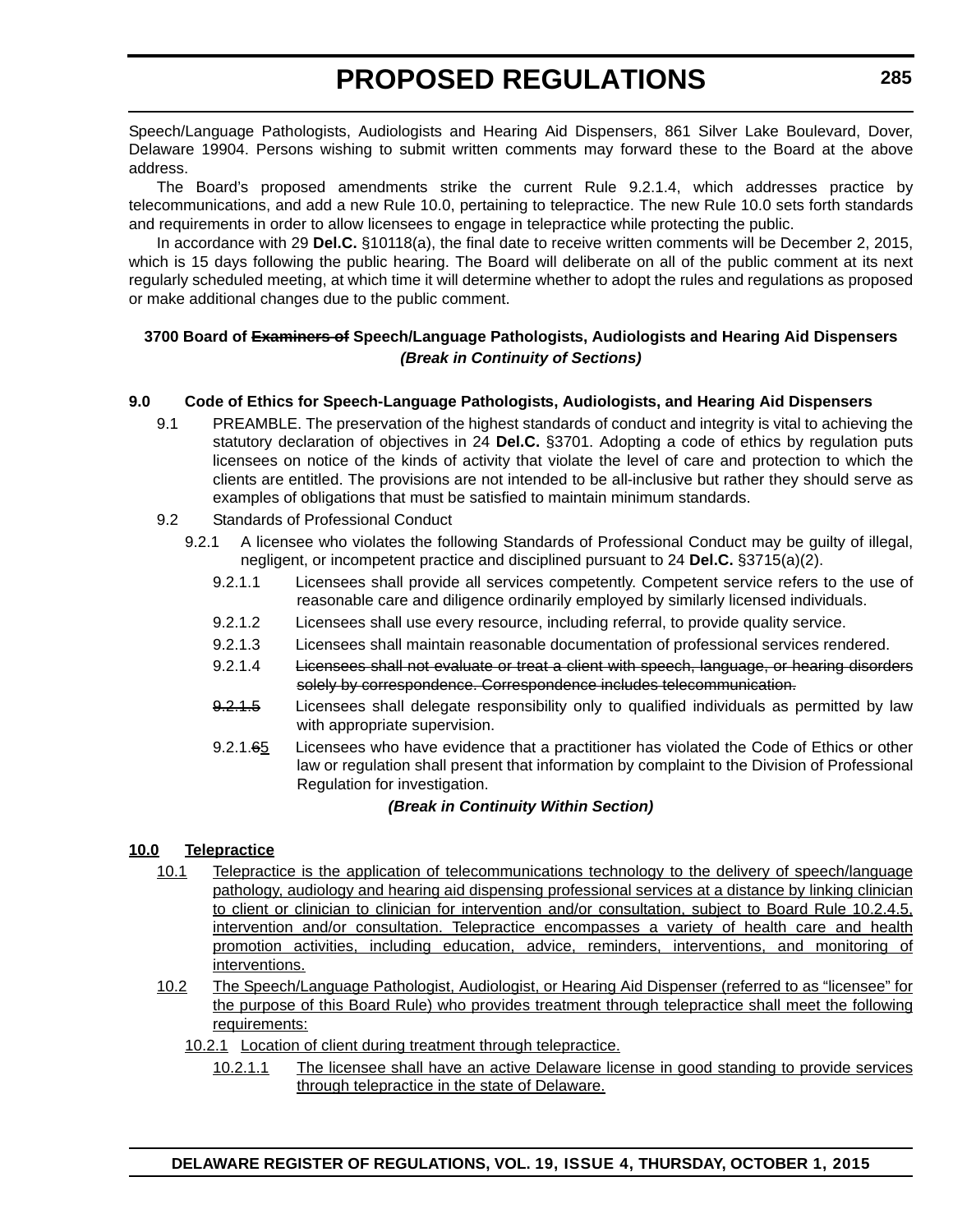- 10.2.1.2 During the telepractice treatment session, the client shall be located within the borders of the State of Delaware.
- 10.2.2 Informed consent.
	- 10.2.2.1 Before services are provided through telepractice, the licensee shall obtain written, informed consent from the client, or other appropriate person with authority to make health care treatment decisions for the client. At minimum, the informed consent shall inform the client and document acknowledgment of the risk and limitations of:
		- 10.2.2.1.1 The use of electronic communications in the provision of care;
		- 10.2.2.1.2 The potential breach of confidentiality, or inadvertent access, of protected health information using electronic communication in the provision of care; and
		- 10.2.2.1.3 The potential disruption of electronic communication in the use of telepractice.
- 10.2.3 Confidentiality: The licensee shall ensure that the electronic communication is secure to maintain confidentiality of the client's health and/or educational information as required by the Health Insurance Portability and Accountability Act (HIPAA) and other applicable Federal and State laws. Confidentiality shall be maintained through appropriate processes, practices, and technology, including disposal of electronic equipment and data.
- 10.2.4 Competence and scope of practice.
	- 10.2.4.1 The licensee shall be responsible for determining and documenting that telepractice is an appropriate level of care for the client only after an initial face to face evaluation.
	- 10.2.4.2 All evaluations, including initial evaluations, and re-evaluations and scheduled discharges shall be performed face to face and not through telepractice.
	- 10.2.4.3 The licensee shall comply with the Board's law and rules and regulations and all current standards of care requirements applicable to onsite care.
	- 10.2.4.4 The licensee shall limit the practice of telepractice to the area of competence in which proficiency has been gained through education, training, and experience.
	- 10.2.4.5 Licensees who deliver telepractice services must possess specialized knowledge and skills in selecting interventions that are appropriate to the technology and that take into consideration client and disorder variables.
	- 10.2.4.6 The licensee shall document in the file or record which services were provided by telepractice.

#### **101.0 Voluntary Treatment Option for Chemically Dependent or Impaired Professionals**

- 101.1 If the report is received by the chairperson of the regulatory Board, that chairperson shall immediately notify the Director of Professional Regulation or his/her designate of the report. If the Director of Professional Regulation receives the report, he/she shall immediately notify the chairperson of the regulatory Board, or that chairperson's designate or designates.
- 101.2 The chairperson of the regulatory Board or that chairperson's designate or designates shall, within 7 days of receipt of the report, contact the individual in question and inform him/her in writing of the report, provide the individual written information describing the Voluntary Treatment Option, and give him/her the opportunity to enter the Voluntary Treatment Option.
- 101.3 In order for the individual to participate in the Voluntary Treatment Option, he/she shall agree to submit to a voluntary drug and alcohol screening and evaluation at a specified laboratory or health care facility. This initial evaluation and screen shall take place within 30 days following notification to the professional by the participating Board chairperson or that chairperson's designate(s).
- 101.4 A regulated professional with chemical dependency or impairment due to addiction to drugs or alcohol may enter into the Voluntary Treatment Option and continue to practice, subject to any limitations on practice the participating Board chairperson or that chairperson's designate or designates or the Director of the Division of Professional Regulation or his/her designate may, in consultation with the treating professional, deem necessary, only if such action will not endanger the public health, welfare or safety, and the regulated professional enters into an agreement with the Director of Professional Regulation or his/her designate and the chairperson of the participating Board or that chairperson's

#### **DELAWARE REGISTER OF REGULATIONS, VOL. 19, ISSUE 4, THURSDAY, OCTOBER 1, 2015**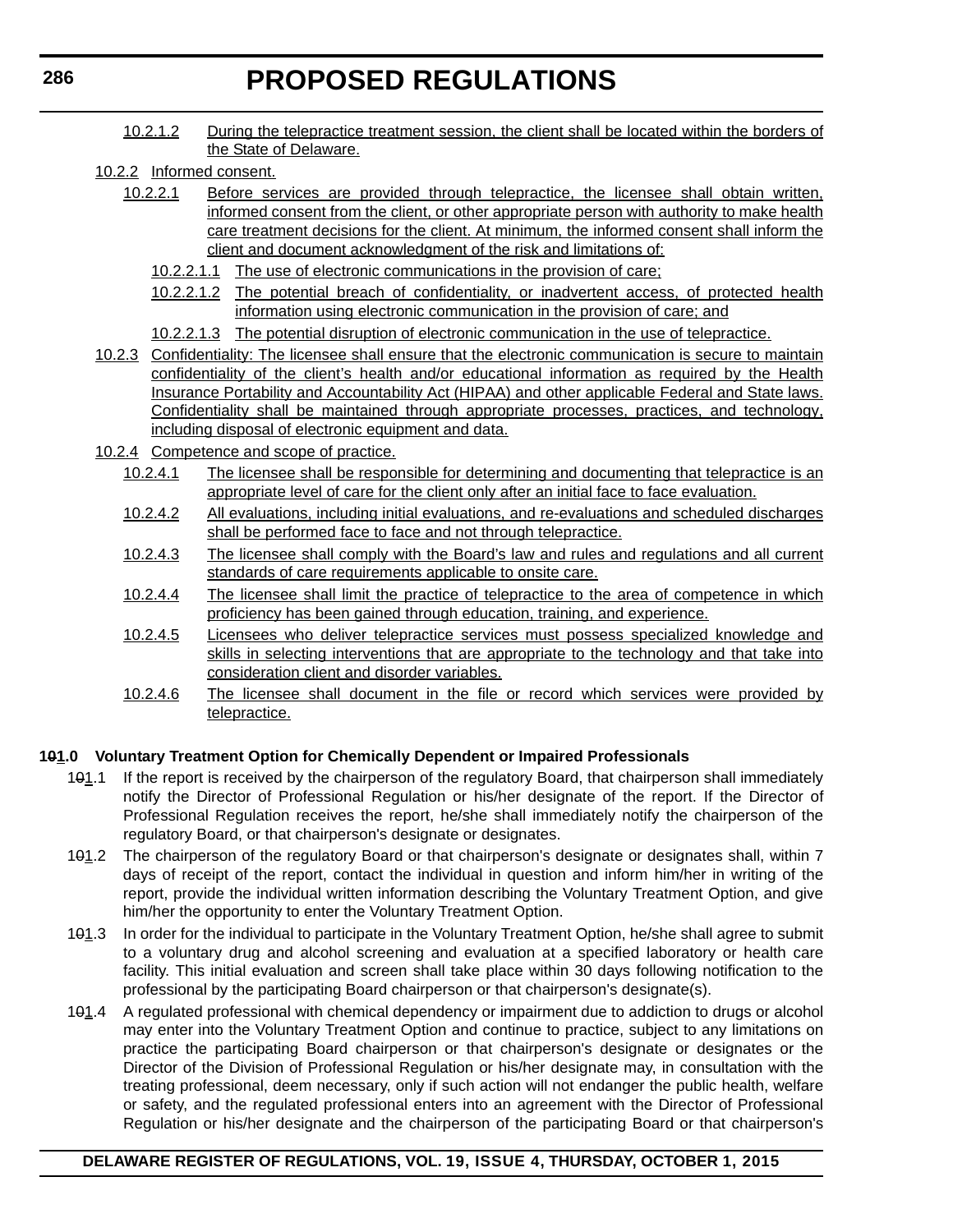designate for a treatment plan and progresses satisfactorily in such treatment program and complies with all terms of that agreement. Treatment programs may be operated by professional Committees and Associations or other similar professional groups with the approval of the Director of Professional Regulation and the chairperson of the participating Board.

- 101.5 Failure to cooperate fully with the participating Board chairperson or that chairperson's designate or designates or the Director of the Division of Professional Regulation or his/her designate in regard to the Voluntary Treatment Option or to comply with their requests for evaluations and screens may disqualify the regulated professional from the provisions of the Voluntary Treatment Option, and the participating Board chairperson or that chairperson's designate or designates shall cause to be activated an immediate investigation and institution of disciplinary proceedings, if appropriate, as outlined in subsection 10.8 of this section.
- 101.6 The Voluntary Treatment Option may require a regulated professional to enter into an agreement which includes, but is not limited to, the following provisions:
	- 101.6.1 Entry of the regulated professional into a treatment program approved by the participating Board. Board approval shall not require that the regulated professional be identified to the Board. Treatment and evaluation functions must be performed by separate agencies to assure an unbiased assessment of the regulated professional's progress.
	- 101.6.2 Consent to the treating professional of the approved treatment program to report on the progress of the regulated professional to the chairperson of the participating Board or to that chairperson's designate or designates or to the Director of the Division of Professional Regulation or his/her designate at such intervals as required by the chairperson of the participating Board or that chairperson's designate or designates or the Director of the Division of Professional Regulation or his/her designate, and such person making such report will not be liable when such reports are made in good faith and without malice.
	- 101.6.3 Consent of the regulated professional, in accordance with applicable law, to the release of any treatment information from anyone within the approved treatment program.
	- 101.6.4 Agreement by the regulated professional to be personally responsible for all costs and charges associated with the Voluntary Treatment Option and treatment program(s). In addition, the Division of Professional Regulation may assess a fee to be paid by the regulated professional to cover administrative costs associated with the Voluntary Treatment Option. The amount of the fee imposed under this subparagraph shall approximate and reasonably reflect the costs necessary to defray the expenses of the participating Board, as well as the proportional expenses incurred by the Division of Professional Regulation in its services on behalf of the Board in addition to the administrative costs associated with the Voluntary Treatment Option.
	- 101.6.5 Agreement by the regulated professional that failure to satisfactorily progress in such treatment program shall be reported to the participating Board's chairperson or his/her designate or designates or to the Director of the Division of Professional Regulation or his/ her designate by the treating professional who shall be immune from any liability for such reporting made in good faith and without malice.
	- 101.6.6 Compliance by the regulated professional with any terms or restrictions placed on professional practice as outlined in the agreement under the Voluntary Treatment Option.
- 101.7 The regulated professional's records of participation in the Voluntary Treatment Option will not reflect disciplinary action and shall not be considered public records open to public inspection. However, the participating Board may consider such records in setting a disciplinary sanction in any future matter in which the regulated professional's chemical dependency or impairment is an issue.
- 101.8 The participating Board's chairperson, his/her designate or designates or the Director of the Division of Professional Regulation or his/her designate may, in consultation with the treating professional at any time during the Voluntary Treatment Option, restrict the practice of a chemically dependent or impaired professional if such action is deemed necessary to protect the public health, welfare or safety.
- 101.9 If practice is restricted, the regulated professional may apply for unrestricted licensure upon completion of the program.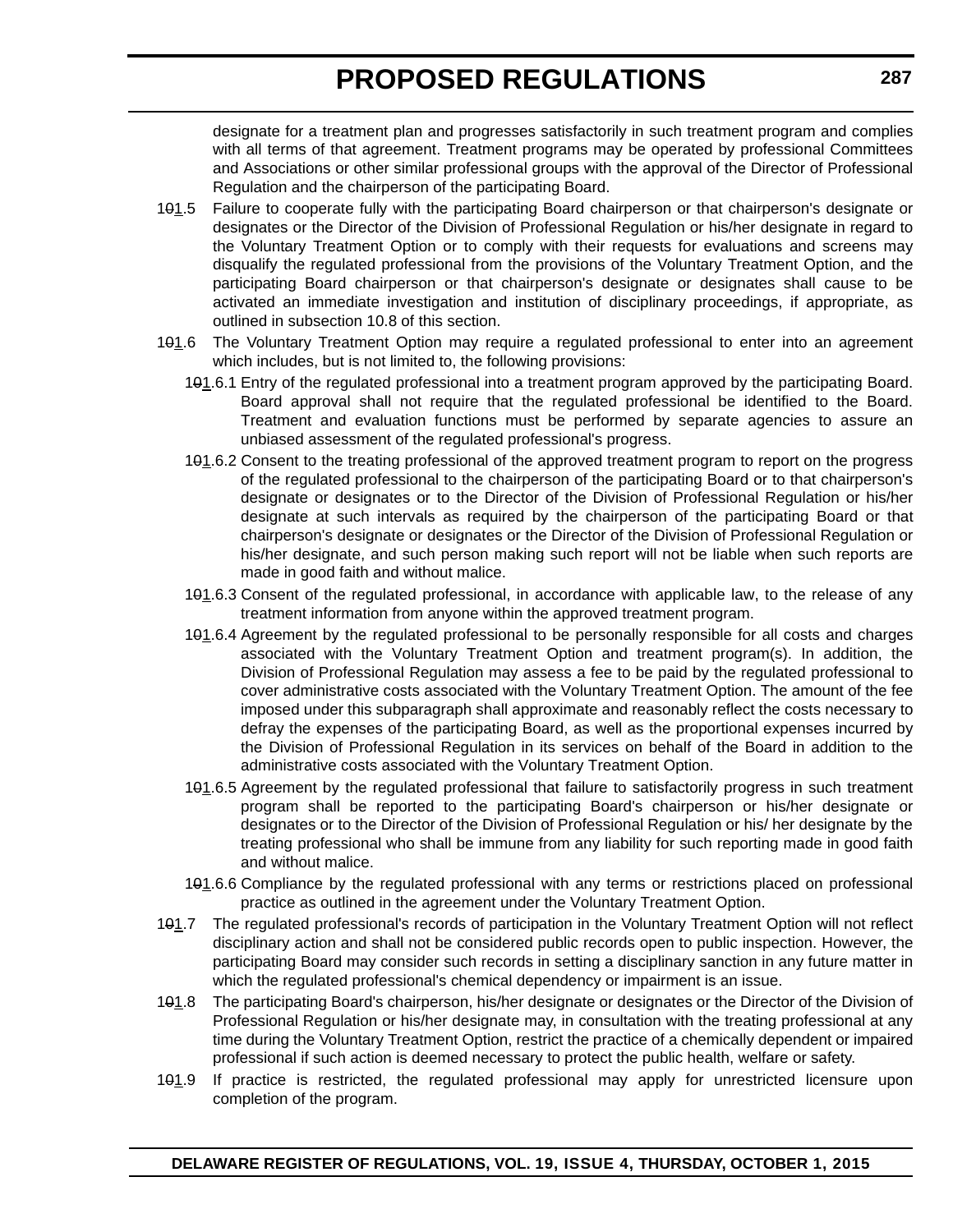- 101.10 Failure to enter into such agreement or to comply with the terms and make satisfactory progress in the treatment program shall disqualify the regulated professional from the provisions of the Voluntary Treatment Option, and the participating Board shall be notified and cause to be activated an immediate investigation and disciplinary proceedings as appropriate.
- 101.11 Any person who reports pursuant to this section in good faith and without malice shall be immune from any civil, criminal or disciplinary liability arising from such reports, and shall have his/her confidentiality protected if the matter is handled in a nondisciplinary matter.
- 101.12 Any regulated professional who complies with all of the terms and completes the Voluntary Treatment Option shall have his/her confidentiality protected unless otherwise specified in a participating Board's rules and regulations. In such an instance, the written agreement with the regulated professional shall include the potential for disclosure and specify those to whom such information may be disclosed.

#### **112.0 Crimes substantially related to the practice of speech/language pathology, audiology, and hearing aid dispensing.**

- 142.1 Conviction of any of the following crimes, or of the attempt to commit or of a conspiracy to commit or conceal or of the solicitation to commit any of the following crimes, is deemed to be a crime substantially related to the practice of speech/language pathology, audiology, and hearing aid dispensing in the State of Delaware without regard to the place of conviction:
	- 112.1.1 Assault in the second degree. 11 **Del.C.** §612.
	- 112.1.2 Assault in the first degree. 11 **Del.C.** §613.
	- 112.1.3 Assault by abuse or neglect. 11 **Del.C.** §615.
	- 112.1.4 Terroristic threatening; felony. 11 **Del.C.** §621
	- 112.1.5 Murder by abuse or neglect in the second degree. 11 **Del.C.** §633.
	- 112.1.6 Murder by abuse or neglect in the first degree. 11 **Del.C.** §634.
	- 112.1.7 Murder in the second degree. 11 **Del.C.** §635.
	- 112.1.8 Murder in the first degree. 11 **Del.C.** §636.
	- 112.1.9 Unlawful Sexual Contact in the first degree. 11 **Del.C.** 769
	- 112.1.10 Rape in the fourth degree. 11 **Del.C. §770**
	- 112.1.11 Rape in the third degree. 11 **Del.C.** §771
	- 112.1.12 Rape in the second degree. 11 **Del.C.** §772
	- 112.1.13 Rape in the first degree. 11 **Del.C.** §773
	- 112.1.14 Sexual extortion. 11 **Del.C.** §776
	- 112.1.15 Continuous sexual abuse of a child. 11 **Del.C.** §778
	- 112.1.16 Dangerous crime against a child. 11 **Del.C.** §777
	- 112.1.17 Sex offender unlawful sexual conduct against a child. 11 **Del.C.** §777A
	- 142.1.18 Sexual abuse of a child by a person in a position of trust, authority or supervision in the first degree. 11 **Del.C.** §778
	- 142.1.19 Sexual abuse of a child by a person in a position of trust, authority or supervision in the second degree. 11 **Del.C.** §778A
	- 112.1.20 Kidnapping in the second degree. 11 **Del.C.** §783
	- 112.1.21 Kidnapping in the first degree. 11 **Del.C.** §783A
	- 112.1.22 Identity theft. 11 **Del.C.** §854
	- 112.1.23 Forgery. 11 **Del.C.** §861
	- 112.1.24 Insurance fraud. 11 **Del.C.** §913
	- 112.1.25 Health care fraud. 11 **Del.C.** §913A
	- 112.1.26 Dealing in children. 11 **Del.C.** §1100
	- 112.1.27 Endangering the welfare of a child. 11 **Del.C.** §1102
	- 112.1.28 Crime against vulnerable adult. 11 **Del.C.** §1105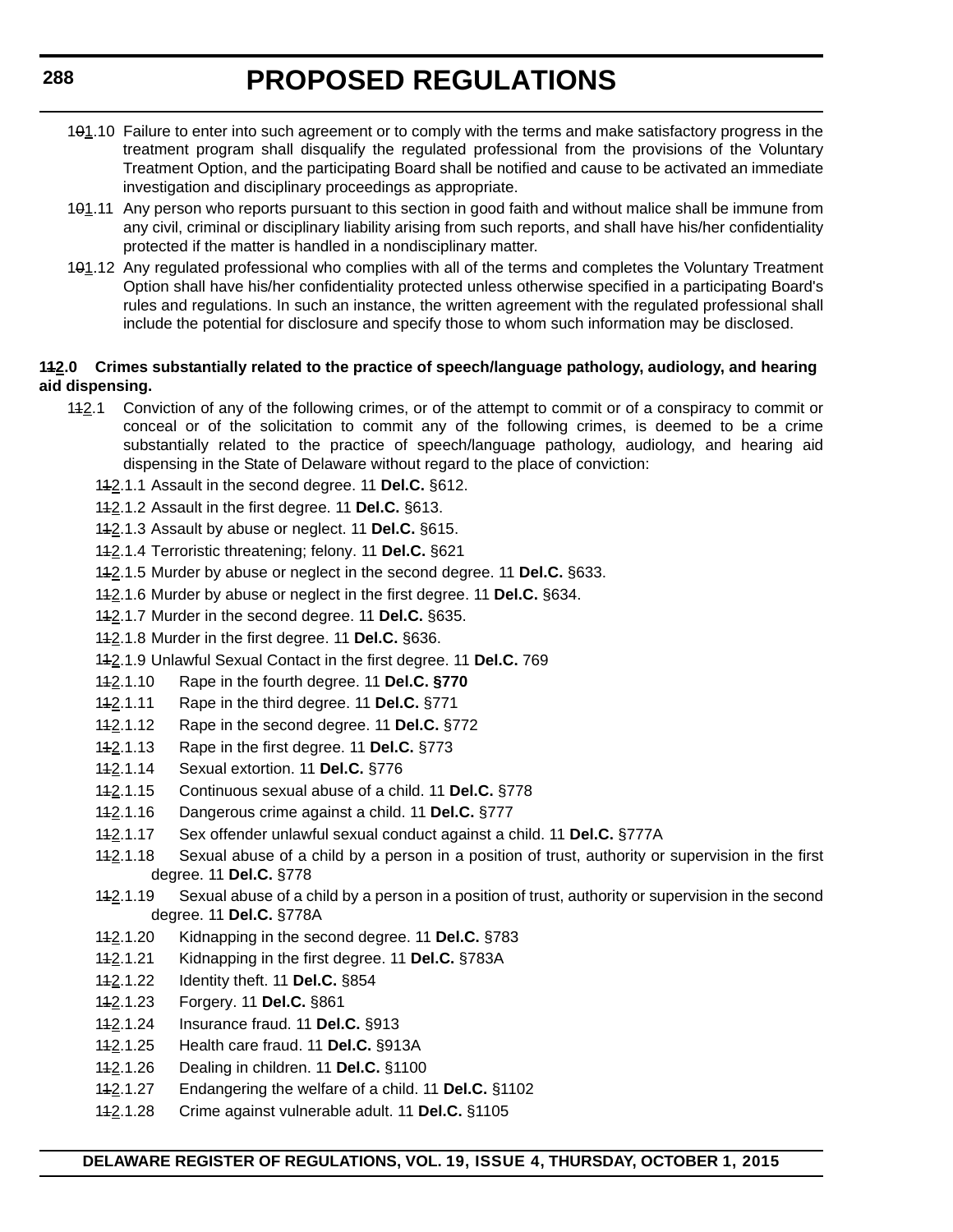- 112.1.29 Sexual exploitation of a child. 11 **Del.C.** §1108
- 112.1.30 Unlawful dealing in child pornography. 11 **Del.C.** §1109
- 112.1.31 Possession of child pornography. 11 **Del.C.** §1111
- 112.1.32 Sexual offenders; prohibitions from school zones. 11 **Del.C.** §1112
- 112.1.33 Sexual solicitation of a child. 11 **Del.C.** §1112A
- 112.1.34 Perjury in the first degree. 11 **Del.C.** §1223
- 112.1.35 Hate crimes (felony). 11 **Del.C.** §1304(a)
- 112.1.36 Stalking; felony. 11 **Del.C.** §1312A
- 112.1.37 Duty to report child abuse or neglect. 16 **Del.C.** §903
- 112.1.38 Abuse, neglect, mistreatment or financial exploitation of residents or patients. 16 **Del.C.** §1136.
- 142.1.39 Trafficking in marijuana, cocaine, illegal drugs, methamphetamines, L.S.D., or designer drugs. 16 **Del.C.** §4753A
- 112.1.40 Distribution, delivery or possession of a controlled substance within 1,000 feet of school property. 16 **Del.C.** §4767
- 112.1.41 Distribution, delivery or possession of a controlled substance within 300 feet of park, recreation area, church, synagogue or other place of worship. 16 **Del.C.** §4768
- 112.1.42 Abuse, neglect, mistreatment or financial exploitation of an infirm adult. 31 **Del.C.** §3913
- 142.2 Crimes substantially related to the practice speech/language pathology, audiology, and hearing aid dispensing shall be deemed to include any crimes under any federal law, state law, or valid town, city or county ordinance, that are substantially similar to the crimes identified in this rule.

**\*Please Note: As the rest of the sections were not amended they are not being published. A copy of the regulation is available at:**

**[3700 Board of Examiners of Speech/Language Pathologists, Audiologists and Hearing Aid Dispensers](http://regulations.delaware.gov/register/october2015/proposed/19 DE Reg 284 10-01-15.htm)**

# **[EXECUTIVE DEPARTMENT](http://omb.delaware.gov/)**

**OFFICE OF MANAGEMENT AND BUDGET**

Statutory Authority: 29 Delaware Code, Section 10409 (29 **Del.C.** §10409)

#### **PUBLIC NOTICE**

#### **[Guidelines for Agency Regulatory Statements Required under the Regulatory Flexibility Act](#page-3-0)**

Guidelines and form to assist state agencies in preparing the agency regulatory statements required pursuant to Chapter 104 of Title 29.

#### **SUMMARY OF PROPOSED ACTION**

Pursuant to its authority under the Regulatory Flexibility Act, 29 **Del.C.** §10409 et seq. the Office of Management and Budget proposes these guidelines and form to establish procedures relating to the preparation of agency regulatory statements.

#### **NOTICE OF PUBLIC COMMENT PERIOD**

The Office of Management and Budget will hold a public hearing at which members of the public may present comments on the proposed guidelines and form on October 20, 2015 from 2 p.m. to 3 p.m. at the Tatnall Building, room 112, 150 Martin Luther King Jr. Blvd South, Dover, DE 19901. Additionally, interested persons may submit written comments to Robert Scoglietti, via email at robert.scoglietti@state.de.us or via U.S. Mail at the Office of Management and Budget, attn.: Robert Scoglietti, 122 Martin Luther King Blvd. South, 3rd Floor, Dover, DE 19901.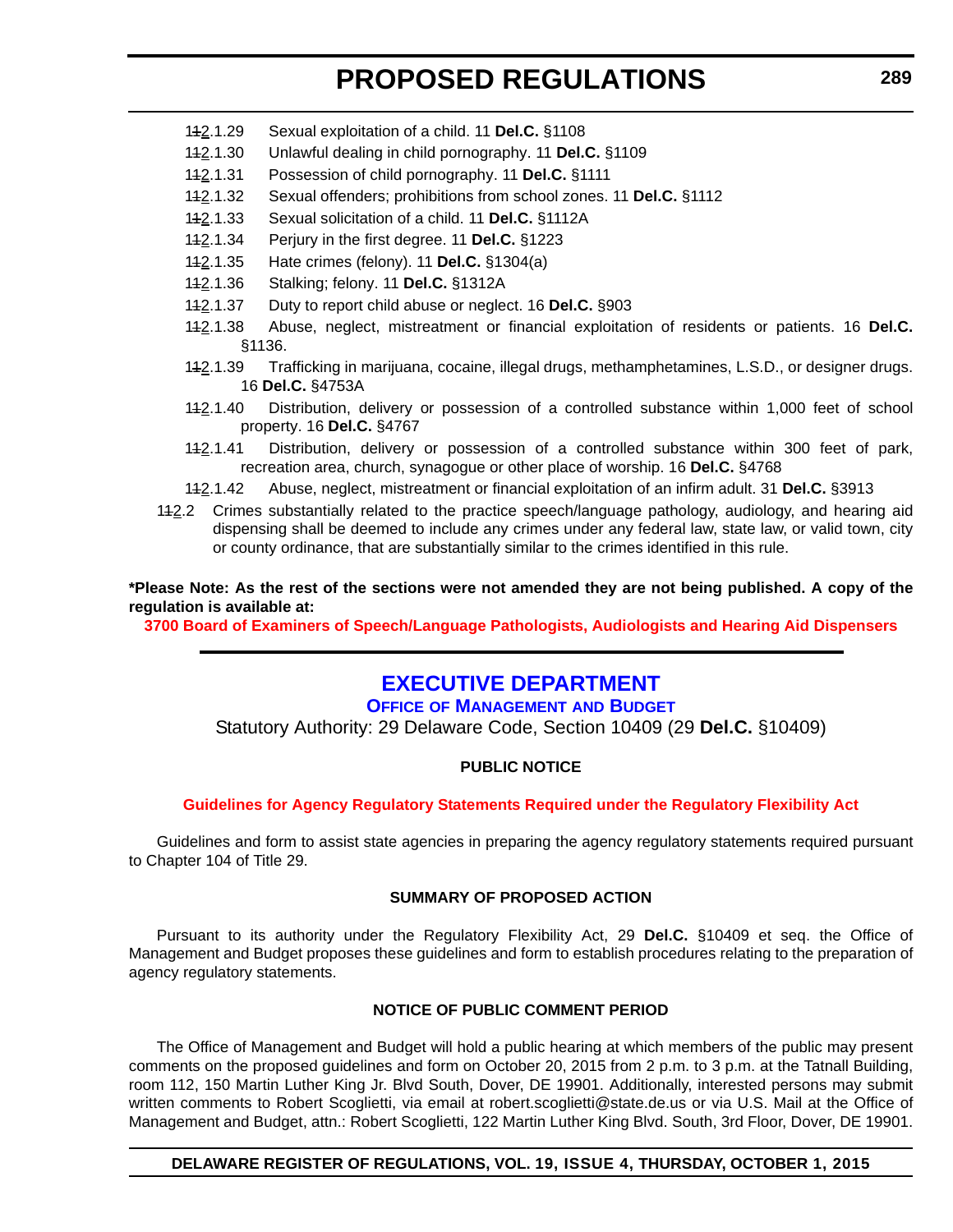The public comment period will close on November 5, 2015.

# **Guidelines for Agency Regulatory Statements Required under the Regulatory Flexibility Act**

### **Regulatory Flexibility Analysis and Impact Statement Guidelines for State Agencies, Boards, and Commissions For Regulations Affecting Small Businesses or Individuals per the Regulatory Transparency and Accountability Acts of 2015**

# **Introduction**

Beginning January 1, 2016, agencies proposing new or amended regulations that affect small businesses or individuals are required, under the new Regulatory Transparency and Accountability Acts of 2015 (see 80 *Del. Laws*, c. 112 and 113), to submit a Regulatory Flexibility Analysis (RFA) and a Regulatory Impact Statement (RIS) with the proposed regulation to the Registrar of Regulations (see 29 **Del.C.** Ch. 104).

The Acts require the Office of Management and Budget (OMB) to adopt and publish guidelines to assist state agencies in preparing the statements required by the Acts. These guidelines have been prepared by OMB, the Department of State, and the Registrar of Regulations in consultation with the Department of Justice and a variety of regulatory agencies that issue state regulations.

The guidelines are intended to clarify the requirements contained in the Acts as well as provide state agencies with a specific form and general format for preparing and publishing the RFA and RIS. The form is also intended to benefit the small businesses and individuals impacted by proposed regulations by ensuring a reasonable level of consistency in the formatting of RFAs and RISs across different agencies and regulations.

# **Definitions**

"**Small business**" means any not-for-profit enterprise, sheltered workshop, or business enterprise which is engaged in any phase of manufacturing, agricultural production or personal service, regardless of the form of its organization, when such enterprise or workshop employs fewer than 50 persons, has gross receipts of less than \$10,000,000 and is not owned, operated or controlled by another business enterprise.

To meet the definition of "small business" there are three components:

- 1) A not for profit enterprise, sheltered workshop, or business enterprise engaged in manufacturing, agricultural production, or personal service regardless of form of organization AND
- 2) Employs fewer than 50 persons Has gross receipts of less than \$10M AND
- 3) Is not owned, operated, or controlled by another business enterprise (note: the owner controller entity is not limited by size or receipts)

"**Individual**" means any natural person, including any sole proprietorship. The term "individual" does not include any natural person affected by a regulation in his/her capacity as an officer, director, or employee of an organization that is not a "small business"; *e.g.* the CEO of a large business.

## **Exemptions**

All proposed regulations, whether new or amended, must have an accompanying RFA and RIS to be published by the Registrar of Regulations as part of the notice of proposal, unless exempted. The General Assembly has provided exemptions from the requirement to prepare an RFA and RIS for certain types of regulations. If the agency, board, or commission is claiming an exemption, please still include the RFA and RIS form with the proposed regulation. To claim an exemption, complete the beginning contact information, and then check the appropriate reason why the exemption applies. If the agency, board, or commission is claiming an exemption, the remainder of the RFA and RIS form is not required to be completed.

Under the statute, there are two categories of exemptions:

• Exemption A: "This proposed regulation is not subject to Chapter 104, Title 29 of the Delaware Code, because it will not apply to small businesses or individuals at all."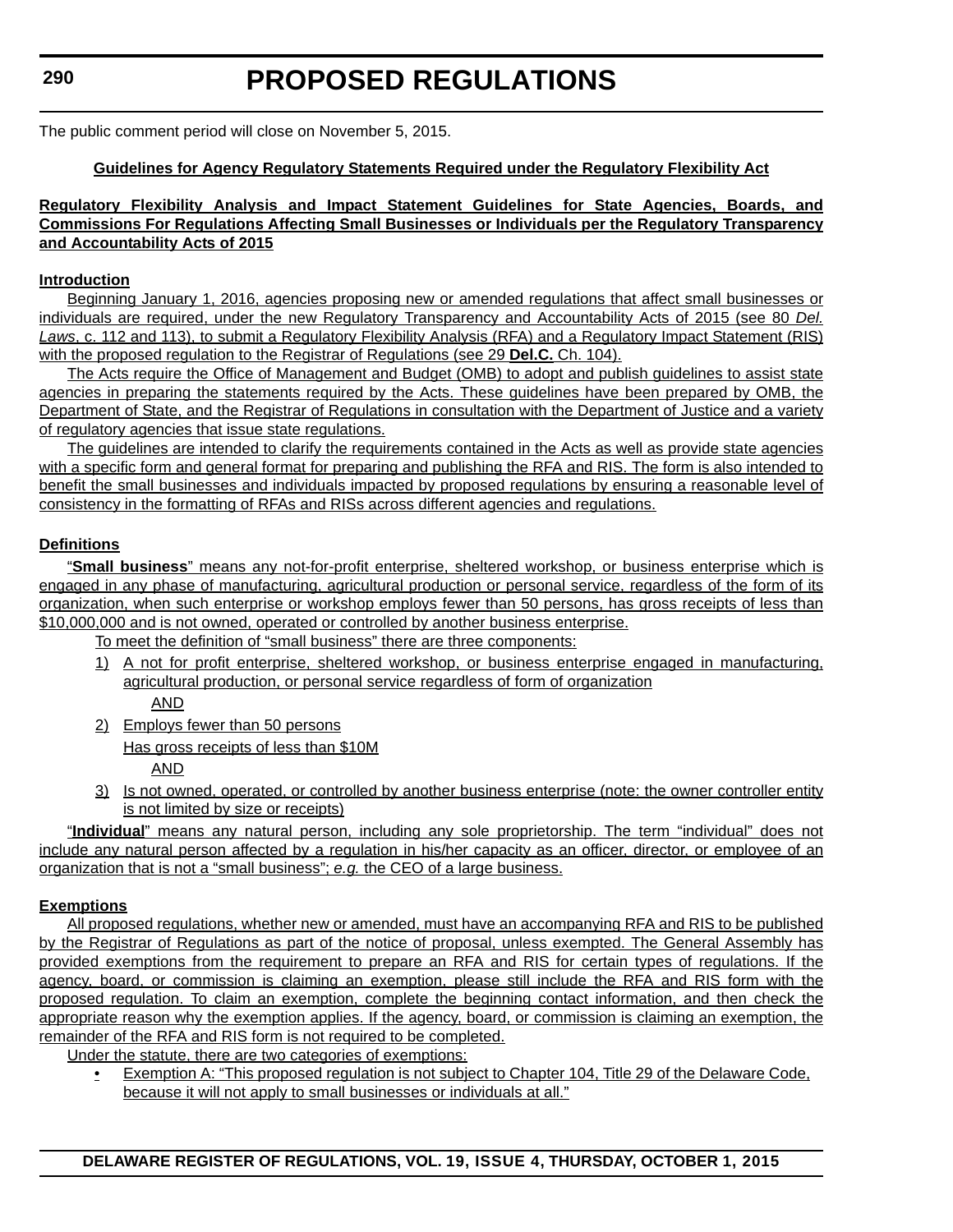• Exemption B: "The agency, board, or commission is exempt from completing the RFA and Impact Statement due to the nature of the proposed regulation."

If the agency, board, or commission is claiming an exemption, then choose either Exemption A or Exemption

- B.
- Exemption A does not require further clarification.
- Exemption B requires further clarification.

It is possible for a proposed regulation to meet the conditions of both Exemption A and Exemption B. However, agencies are encouraged to check only A or B, not both.

( ) *Exemption A*: This proposed regulation is not subject to Chapter 104, Title 29 of the Delaware Code, because it will not apply to small businesses or individuals at all.

**Discussion**: If *Exemption A* is checked, then the agency is asserting that the proposed regulation does not apply to any persons that meet the definition of "small business" or "individuals". For example, a proposed regulation that applies to governmental entities only, and does not impact any small businesses or individuals would not be subject to the RFA or RIS section of the Delaware Code.

( ) *Exemption B*: The agency, board, or commission is exempt from completing the RFA and Impact Statement due to the nature of the proposed regulation.

Choose the reason for exemption:

**Discussion**: If *Exemption B* is checked, the agency must also further clarify the nature of the proposed regulation by choosing one exemption that best fits from the list of subgroup options that follows (*B1, B2, B3, B4, or B5*):

> ( ) *B1*. This proposed regulation is not substantially likely to impose additional costs or burdens upon individuals and/or small businesses. Explain this conclusion:

 $\_$  . The contribution of the contribution of the contribution of the contribution of the contribution of the contribution of  $\mathcal{L}_\text{max}$  $\_$  . The contribution of the contribution of the contribution of the contribution of the contribution of the contribution of  $\mathcal{L}_\text{max}$ 

**Discussion**: If the *B1* exemption is selected, the agency must explain how it arrived at the conclusion that the regulation is not likely to impose additional costs or burdens upon small businesses or individuals.

( ) *B2.* This is an emergency regulation pursuant to 29 **Del.C.** §10119.

**Discussion**: Emergency regulations are exempt, even if they affect small businesses or individuals. Such regulations must qualify as emergency regulations under the Administrative Procedures Act.

> ( ) *B3*. This proposed regulation is exempt from the procedural requirements of the Administrative Procedures Act, 29 **Del.C.** §10113(b). Choose which reason:

- *( )B3a*. Descriptions of agency organization, operations and procedures for obtaining information
- *( )B3b*. Rules of practice and procedure used by the agency
- *( )B3c*. Delegations of authority to subordinates
- *( )B3d*. Nonsubstantive changes in existing regulations to alter style or form or to correct technical errors
- *( )B3e*. Amendments to existing regulations to make them consistent with changes in basic law but which do not otherwise alter the substance of the regulations
- *( )B3f*. Codifications of existing agency or judicial principles of decision derived from previous decisions and rulings

**Discussion**: Certain regulations are exempt from the procedural requirements of the Administrative Procedures Act pursuant to 29 **Del.C.** §10113(b). An agency, board, or commission may determine that one or more of the exemptions set forth above apply. If the *B3* exemption is chosen, the agency, board, or commission must select the statutory reason (*B3a*, *B3b*, *B3c*. etc.).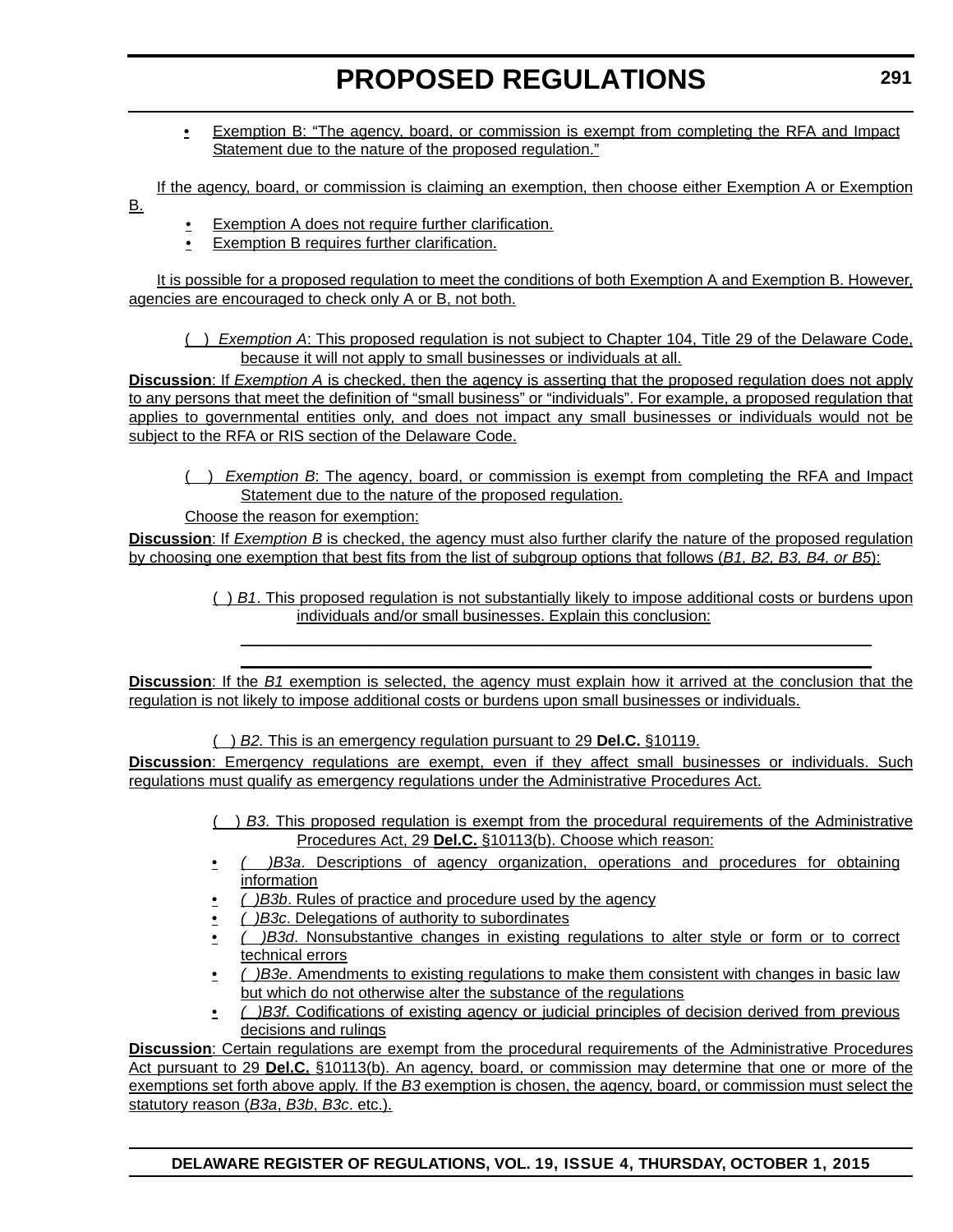( ) *B4*. This proposed regulation defines standard of conduct or qualifications of individuals applying for licensure or as licensed professionals. Identify which professional license or professional qualification this would apply to:

**Discussion**: Regulations dealing solely with standards for the licensing of professionals are exempt. Standards and procedures for licensing and qualifications for various professions and occupations are found throughout the Delaware Code, and many are found in Title 24. It is important to note, that the *B4* exemption may not be claimed if a proposed regulation would affect a business in ways other than standards for professional licensing qualification or certification. In such case, the agency, board, or commission would be required to prepare an RFA and RIS specific to how the aspects of the regulation unrelated to standards of conduct and qualifications of individuals impacts such small businesses.

( ) *B5*. Regulations that are required by federal law and/or have already complied with the federal Regulatory Flexibility Act, 5 U.S.C. § 601 *et seq*. (If this is checked, the agency, board, or commission shall cite the federal law, regulation, directive, or guidance strictly mandating such state regulation and shall attach any applicable Federal RFA related to the regulation, if available. Attach the Federal RFA statement to this form, or provide the URL here: \_\_\_\_\_\_\_\_\_\_\_\_\_\_\_\_\_\_\_\_\_\_\_\_\_\_\_\_\_\_\_\_\_\_\_\_\_\_\_\_\_\_\_\_).

**Discussion**: Where a Federal RFA has been published related to a state regulation required by federal law, the agency, board, or commission may select this exemption, and no state RFA or RIS is required. Include the copy of the Federal RFA or provide a URL, for the purpose of informing the public and businesses as to where to find more information.

Where no Federal RFA has been published related to a regulation required by Federal law, and where considering whether the *B5* exemption may be used, it is important to distinguish between federally required *specific* regulation(s) or, a federal directive, that *may be eligible* for this exemption, versus general regulatory authority which *may not be eligible* for this exemption.

In the case of federally required specific regulations, agencies may receive guidance from their federal counterparts that a specific regulation or amendment to an existing regulation is required to be promulgated by the state agency, board, or commission to remain in compliance with the requirements of the federal program. **The agency, board, or commission may be given flexibility to alter the substance of the proposed regulation**. These regulations or amendments are exempt from the requirements of the RFA and RIS. If claiming this exemption, an agency, board, or commission should discuss and cite (if applicable) the specific federal requirement prompting the promulgation of the state regulation or amendment, and why this exemption should apply.

Other regulations may be promulgated pursuant to general regulatory authority authorized by the federal government, and promulgation of regulation by the state agency, board or commission is not mandatory. **State agencies, boards, and commissions are given substantial flexibility to compose and promulgate these regulations**. These regulations and any subsequent amendments are subject to the requirements of the RIS and RFA.

# **Regulatory Flexibility Analysis (RFA)**

The RFA is intended to show the public how the state agency, board, or commission made its determination that a regulation might impact small businesses or individuals. The RFA is required when a proposed regulation is **substantially likely to impose additional costs or burdens** on small businesses and individual regulated parties.

Where such costs or burdens are anticipated, other alternatives should be considered, in terms of whether they are lawful, applicable, feasible, and desirable. The methods to consider are set forth below. In the response, explain the rationale and conclusions after the agency, board, or commission has considered each of these methods. In addition, address each method individually. It is important to consider methods that will accomplish the objectives of the proposed regulation while minimizing the adverse impact upon individuals and small businesses.

State agencies, boards, and commissions proposing to adopt or amend a regulation that is substantially likely to impose additional costs or burdens upon individuals and/or small businesses shall consider, where **applicable, lawful, feasible and desirable**, the following methods of reducing the additional costs and burdens of proposed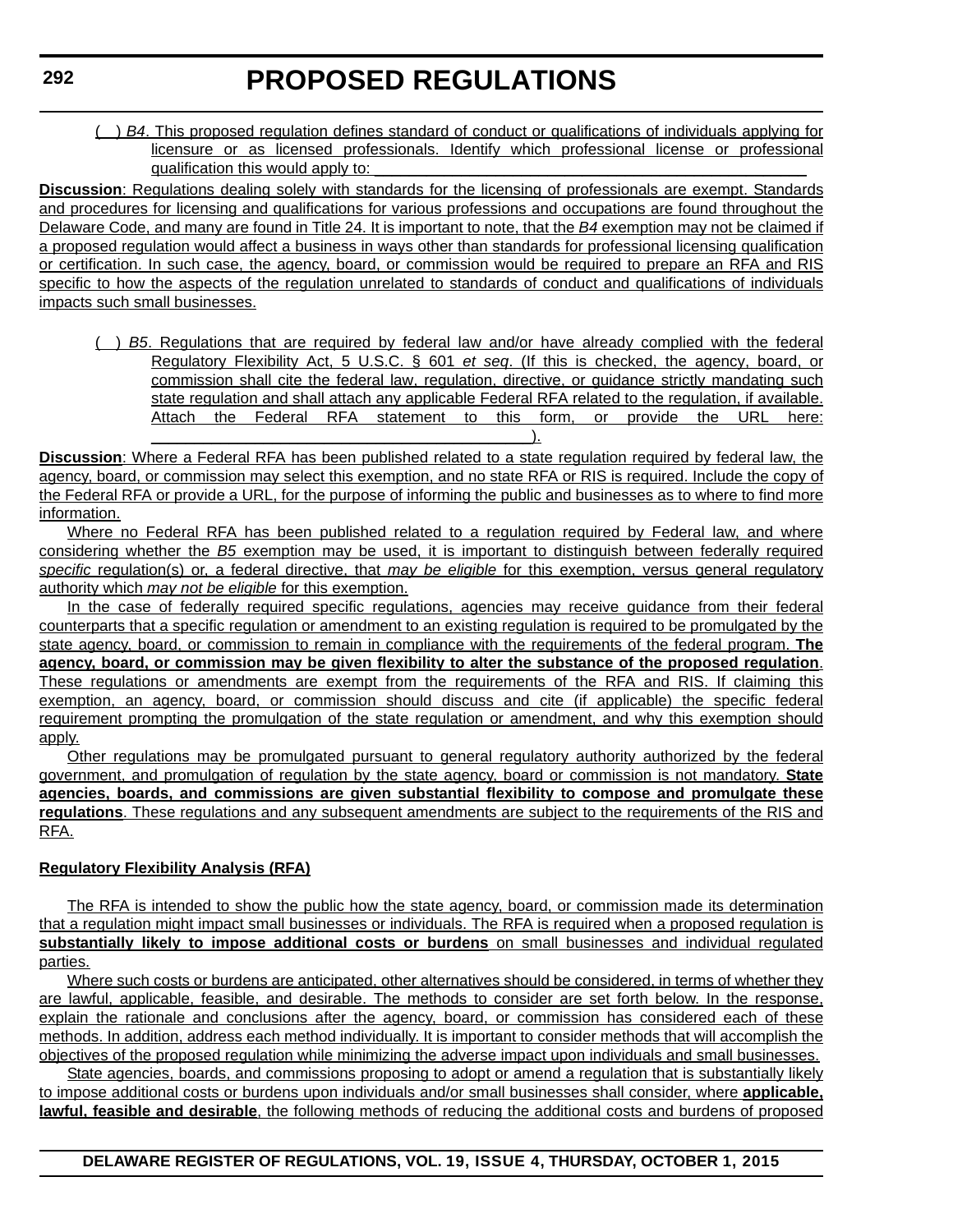| regulations on individuals and small businesses:                                                                                                                                             |                                                                                                   |  |  |
|----------------------------------------------------------------------------------------------------------------------------------------------------------------------------------------------|---------------------------------------------------------------------------------------------------|--|--|
| The establishment of less stringent compliance or reporting requirements;<br><u>1.</u>                                                                                                       |                                                                                                   |  |  |
| 2.<br>The establishment of less stringent schedules or deadlines for compliance or reporting requirements;                                                                                   |                                                                                                   |  |  |
| $\overline{3}$ .<br>The consolidation or simplification of compliance or reporting requirements;                                                                                             |                                                                                                   |  |  |
| $\overline{4}$ .                                                                                                                                                                             | The establishment of performance standards to replace design or operational standards required in |  |  |
| the proposed regulation;                                                                                                                                                                     |                                                                                                   |  |  |
| The exemption of certain individuals or small businesses from all or part of the requirements contained<br>5.<br>in the proposed regulation; and                                             |                                                                                                   |  |  |
| Such other alternative regulatory methods that will accomplish the objectives of the proposed<br>6.<br>regulation while minimizing the adverse impact upon individuals and small businesses. |                                                                                                   |  |  |
| Explain whether each of the above methods would be applicable, lawful, feasible, and desirable to<br>$\bullet$<br>reduce the costs or burdens of the proposed regulation:                    |                                                                                                   |  |  |
|                                                                                                                                                                                              |                                                                                                   |  |  |
|                                                                                                                                                                                              |                                                                                                   |  |  |
|                                                                                                                                                                                              |                                                                                                   |  |  |
| 2.                                                                                                                                                                                           |                                                                                                   |  |  |
|                                                                                                                                                                                              |                                                                                                   |  |  |
|                                                                                                                                                                                              |                                                                                                   |  |  |
| $\overline{3}$ .                                                                                                                                                                             |                                                                                                   |  |  |
|                                                                                                                                                                                              |                                                                                                   |  |  |
|                                                                                                                                                                                              |                                                                                                   |  |  |
|                                                                                                                                                                                              |                                                                                                   |  |  |
|                                                                                                                                                                                              |                                                                                                   |  |  |
| $\overline{5}$ .                                                                                                                                                                             |                                                                                                   |  |  |
|                                                                                                                                                                                              |                                                                                                   |  |  |
|                                                                                                                                                                                              |                                                                                                   |  |  |
| 6.                                                                                                                                                                                           |                                                                                                   |  |  |
|                                                                                                                                                                                              |                                                                                                   |  |  |

If the above RFA section does not address each of the six methods and there is not an exemption that applies, explain why the agency, board, or commission decided it was not applicable, lawful, feasible, and desirable to complete the RFA section above.

> $\mathcal{L}_\mathcal{L} = \mathcal{L}_\mathcal{L} = \mathcal{L}_\mathcal{L} = \mathcal{L}_\mathcal{L} = \mathcal{L}_\mathcal{L} = \mathcal{L}_\mathcal{L} = \mathcal{L}_\mathcal{L} = \mathcal{L}_\mathcal{L} = \mathcal{L}_\mathcal{L} = \mathcal{L}_\mathcal{L} = \mathcal{L}_\mathcal{L} = \mathcal{L}_\mathcal{L} = \mathcal{L}_\mathcal{L} = \mathcal{L}_\mathcal{L} = \mathcal{L}_\mathcal{L} = \mathcal{L}_\mathcal{L} = \mathcal{L}_\mathcal{L}$  $\mathcal{L}_\mathcal{L} = \mathcal{L}_\mathcal{L} = \mathcal{L}_\mathcal{L} = \mathcal{L}_\mathcal{L} = \mathcal{L}_\mathcal{L} = \mathcal{L}_\mathcal{L} = \mathcal{L}_\mathcal{L} = \mathcal{L}_\mathcal{L} = \mathcal{L}_\mathcal{L} = \mathcal{L}_\mathcal{L} = \mathcal{L}_\mathcal{L} = \mathcal{L}_\mathcal{L} = \mathcal{L}_\mathcal{L} = \mathcal{L}_\mathcal{L} = \mathcal{L}_\mathcal{L} = \mathcal{L}_\mathcal{L} = \mathcal{L}_\mathcal{L}$  $\mathcal{L}_\mathcal{L} = \mathcal{L}_\mathcal{L} = \mathcal{L}_\mathcal{L} = \mathcal{L}_\mathcal{L} = \mathcal{L}_\mathcal{L} = \mathcal{L}_\mathcal{L} = \mathcal{L}_\mathcal{L} = \mathcal{L}_\mathcal{L} = \mathcal{L}_\mathcal{L} = \mathcal{L}_\mathcal{L} = \mathcal{L}_\mathcal{L} = \mathcal{L}_\mathcal{L} = \mathcal{L}_\mathcal{L} = \mathcal{L}_\mathcal{L} = \mathcal{L}_\mathcal{L} = \mathcal{L}_\mathcal{L} = \mathcal{L}_\mathcal{L}$  $\mathcal{L}_\mathcal{L} = \mathcal{L}_\mathcal{L} = \mathcal{L}_\mathcal{L} = \mathcal{L}_\mathcal{L} = \mathcal{L}_\mathcal{L} = \mathcal{L}_\mathcal{L} = \mathcal{L}_\mathcal{L} = \mathcal{L}_\mathcal{L} = \mathcal{L}_\mathcal{L} = \mathcal{L}_\mathcal{L} = \mathcal{L}_\mathcal{L} = \mathcal{L}_\mathcal{L} = \mathcal{L}_\mathcal{L} = \mathcal{L}_\mathcal{L} = \mathcal{L}_\mathcal{L} = \mathcal{L}_\mathcal{L} = \mathcal{L}_\mathcal{L}$

## **Regulatory Impact Statements**

Please answer the following questions as completely as possible.

Any agency, board, or commission that proposes to adopt or amend a regulation that is substantially likely to impose additional costs or burdens upon individuals and/or small businesses must submit the below regulatory impact statement.

> Reference the statutory provision that allows for the adoption or amendment of the regulation and the statutory provisions that address the subject matter of the regulation. In addition, provide the URL to the specific section of the Delaware Code to allow the public easy access to view the provision.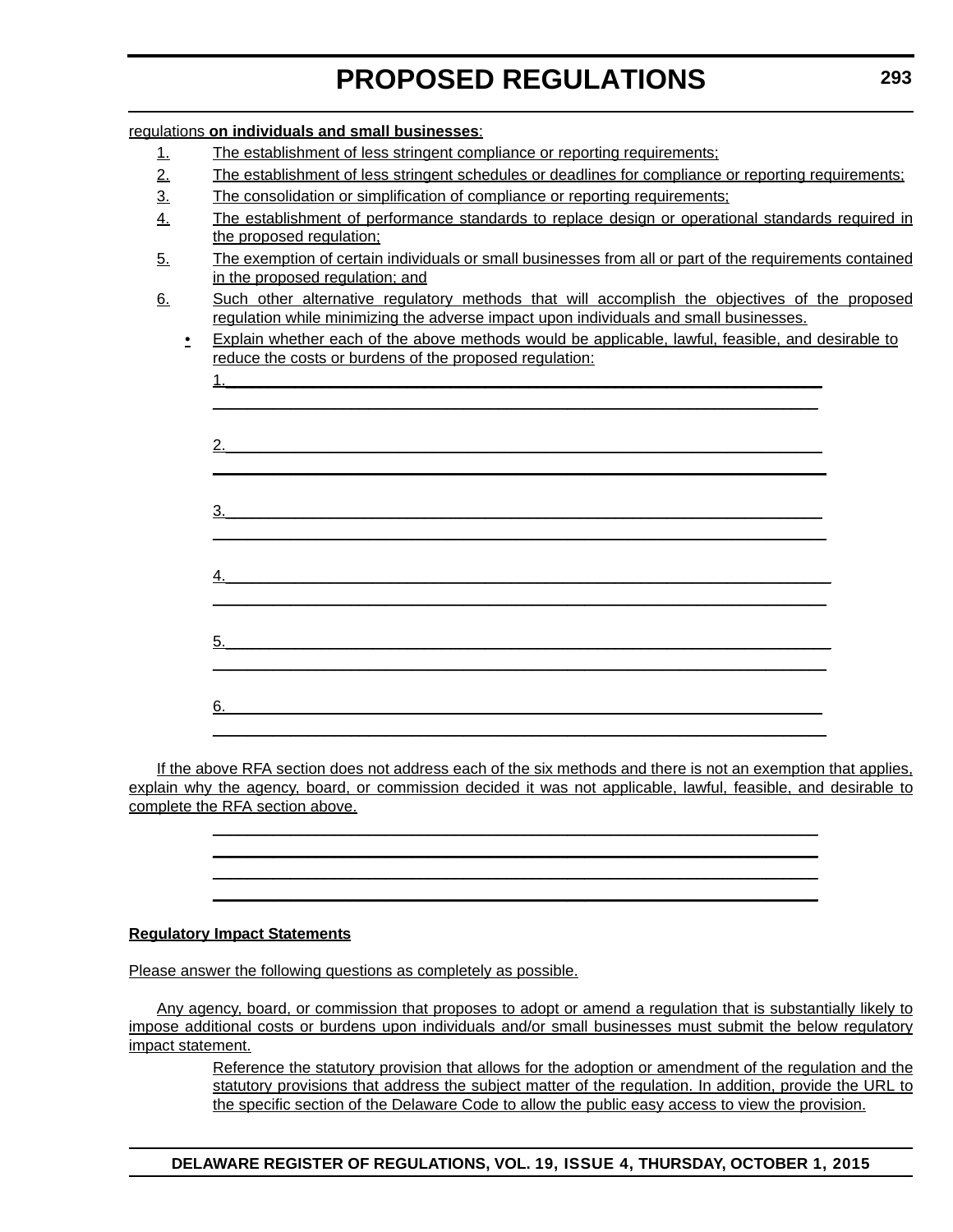$\mathcal{L}_\mathcal{L} = \{ \mathcal{L}_\mathcal{L} = \{ \mathcal{L}_\mathcal{L} = \{ \mathcal{L}_\mathcal{L} = \{ \mathcal{L}_\mathcal{L} = \{ \mathcal{L}_\mathcal{L} = \{ \mathcal{L}_\mathcal{L} = \{ \mathcal{L}_\mathcal{L} = \{ \mathcal{L}_\mathcal{L} = \{ \mathcal{L}_\mathcal{L} = \{ \mathcal{L}_\mathcal{L} = \{ \mathcal{L}_\mathcal{L} = \{ \mathcal{L}_\mathcal{L} = \{ \mathcal{L}_\mathcal{L} = \{ \mathcal{L}_\mathcal{$ 

- Statutory Citation:
- $\bullet$  URL:  $\bullet$  URL:  $\bullet$  URL:  $\bullet$  URL:  $\bullet$  URL:  $\bullet$  URL:  $\bullet$  URL:  $\bullet$  URL:  $\bullet$  URL:  $\bullet$  URL:  $\bullet$  URL:  $\bullet$  URL:  $\bullet$  URL:  $\bullet$  URL:  $\bullet$  URL:  $\bullet$  URL:  $\bullet$  URL:  $\bullet$  URL:  $\bullet$  URL:  $\bullet$  URL:  $\bullet$  URL:  $\bullet$  URL:
- Subject Matter Statutory Citation:
- $\bullet$  URL:  $\qquad \qquad \bullet$  URL:  $\qquad \qquad \bullet$

**Discussion**: If referencing specific citations in Delaware Code, include the citation and provide a URL to the relevant section or chapter of the Code.

 $\mathcal{L}_\mathcal{L} = \{ \mathcal{L}_\mathcal{L} = \{ \mathcal{L}_\mathcal{L} = \{ \mathcal{L}_\mathcal{L} = \{ \mathcal{L}_\mathcal{L} = \{ \mathcal{L}_\mathcal{L} = \{ \mathcal{L}_\mathcal{L} = \{ \mathcal{L}_\mathcal{L} = \{ \mathcal{L}_\mathcal{L} = \{ \mathcal{L}_\mathcal{L} = \{ \mathcal{L}_\mathcal{L} = \{ \mathcal{L}_\mathcal{L} = \{ \mathcal{L}_\mathcal{L} = \{ \mathcal{L}_\mathcal{L} = \{ \mathcal{L}_\mathcal{$ 

• Describe the purpose of the proposed regulation (what is the need for the proposed regulation?):

 $\mathcal{L}_\mathcal{L} = \{ \mathcal{L}_\mathcal{L} = \{ \mathcal{L}_\mathcal{L} = \{ \mathcal{L}_\mathcal{L} = \{ \mathcal{L}_\mathcal{L} = \{ \mathcal{L}_\mathcal{L} = \{ \mathcal{L}_\mathcal{L} = \{ \mathcal{L}_\mathcal{L} = \{ \mathcal{L}_\mathcal{L} = \{ \mathcal{L}_\mathcal{L} = \{ \mathcal{L}_\mathcal{L} = \{ \mathcal{L}_\mathcal{L} = \{ \mathcal{L}_\mathcal{L} = \{ \mathcal{L}_\mathcal{L} = \{ \mathcal{L}_\mathcal{$  $\mathcal{L}_\mathcal{L} = \{ \mathcal{L}_\mathcal{L} = \{ \mathcal{L}_\mathcal{L} = \{ \mathcal{L}_\mathcal{L} = \{ \mathcal{L}_\mathcal{L} = \{ \mathcal{L}_\mathcal{L} = \{ \mathcal{L}_\mathcal{L} = \{ \mathcal{L}_\mathcal{L} = \{ \mathcal{L}_\mathcal{L} = \{ \mathcal{L}_\mathcal{L} = \{ \mathcal{L}_\mathcal{L} = \{ \mathcal{L}_\mathcal{L} = \{ \mathcal{L}_\mathcal{L} = \{ \mathcal{L}_\mathcal{L} = \{ \mathcal{L}_\mathcal{$  $\mathcal{L}_\mathcal{L} = \{ \mathcal{L}_\mathcal{L} = \{ \mathcal{L}_\mathcal{L} = \{ \mathcal{L}_\mathcal{L} = \{ \mathcal{L}_\mathcal{L} = \{ \mathcal{L}_\mathcal{L} = \{ \mathcal{L}_\mathcal{L} = \{ \mathcal{L}_\mathcal{L} = \{ \mathcal{L}_\mathcal{L} = \{ \mathcal{L}_\mathcal{L} = \{ \mathcal{L}_\mathcal{L} = \{ \mathcal{L}_\mathcal{L} = \{ \mathcal{L}_\mathcal{L} = \{ \mathcal{L}_\mathcal{L} = \{ \mathcal{L}_\mathcal{$ 

 $\mathcal{L}_\mathcal{L} = \{ \mathcal{L}_\mathcal{L} = \{ \mathcal{L}_\mathcal{L} = \{ \mathcal{L}_\mathcal{L} = \{ \mathcal{L}_\mathcal{L} = \{ \mathcal{L}_\mathcal{L} = \{ \mathcal{L}_\mathcal{L} = \{ \mathcal{L}_\mathcal{L} = \{ \mathcal{L}_\mathcal{L} = \{ \mathcal{L}_\mathcal{L} = \{ \mathcal{L}_\mathcal{L} = \{ \mathcal{L}_\mathcal{L} = \{ \mathcal{L}_\mathcal{L} = \{ \mathcal{L}_\mathcal{L} = \{ \mathcal{L}_\mathcal{$  $\mathcal{L}_\mathcal{L} = \{ \mathcal{L}_\mathcal{L} = \{ \mathcal{L}_\mathcal{L} = \{ \mathcal{L}_\mathcal{L} = \{ \mathcal{L}_\mathcal{L} = \{ \mathcal{L}_\mathcal{L} = \{ \mathcal{L}_\mathcal{L} = \{ \mathcal{L}_\mathcal{L} = \{ \mathcal{L}_\mathcal{L} = \{ \mathcal{L}_\mathcal{L} = \{ \mathcal{L}_\mathcal{L} = \{ \mathcal{L}_\mathcal{L} = \{ \mathcal{L}_\mathcal{L} = \{ \mathcal{L}_\mathcal{L} = \{ \mathcal{L}_\mathcal{$ 

 $\mathcal{L}_\mathcal{L} = \mathcal{L}_\mathcal{L} = \mathcal{L}_\mathcal{L} = \mathcal{L}_\mathcal{L} = \mathcal{L}_\mathcal{L} = \mathcal{L}_\mathcal{L} = \mathcal{L}_\mathcal{L} = \mathcal{L}_\mathcal{L} = \mathcal{L}_\mathcal{L} = \mathcal{L}_\mathcal{L} = \mathcal{L}_\mathcal{L} = \mathcal{L}_\mathcal{L} = \mathcal{L}_\mathcal{L} = \mathcal{L}_\mathcal{L} = \mathcal{L}_\mathcal{L} = \mathcal{L}_\mathcal{L} = \mathcal{L}_\mathcal{L}$  $\mathcal{L}_\mathcal{L} = \mathcal{L}_\mathcal{L} = \mathcal{L}_\mathcal{L} = \mathcal{L}_\mathcal{L} = \mathcal{L}_\mathcal{L} = \mathcal{L}_\mathcal{L} = \mathcal{L}_\mathcal{L} = \mathcal{L}_\mathcal{L} = \mathcal{L}_\mathcal{L} = \mathcal{L}_\mathcal{L} = \mathcal{L}_\mathcal{L} = \mathcal{L}_\mathcal{L} = \mathcal{L}_\mathcal{L} = \mathcal{L}_\mathcal{L} = \mathcal{L}_\mathcal{L} = \mathcal{L}_\mathcal{L} = \mathcal{L}_\mathcal{L}$ 

 $\mathcal{L}_\mathcal{L} = \mathcal{L}_\mathcal{L} = \mathcal{L}_\mathcal{L} = \mathcal{L}_\mathcal{L} = \mathcal{L}_\mathcal{L} = \mathcal{L}_\mathcal{L} = \mathcal{L}_\mathcal{L} = \mathcal{L}_\mathcal{L} = \mathcal{L}_\mathcal{L} = \mathcal{L}_\mathcal{L} = \mathcal{L}_\mathcal{L} = \mathcal{L}_\mathcal{L} = \mathcal{L}_\mathcal{L} = \mathcal{L}_\mathcal{L} = \mathcal{L}_\mathcal{L} = \mathcal{L}_\mathcal{L} = \mathcal{L}_\mathcal{L}$  $\mathcal{L}_\mathcal{L} = \mathcal{L}_\mathcal{L} = \mathcal{L}_\mathcal{L} = \mathcal{L}_\mathcal{L} = \mathcal{L}_\mathcal{L} = \mathcal{L}_\mathcal{L} = \mathcal{L}_\mathcal{L} = \mathcal{L}_\mathcal{L} = \mathcal{L}_\mathcal{L} = \mathcal{L}_\mathcal{L} = \mathcal{L}_\mathcal{L} = \mathcal{L}_\mathcal{L} = \mathcal{L}_\mathcal{L} = \mathcal{L}_\mathcal{L} = \mathcal{L}_\mathcal{L} = \mathcal{L}_\mathcal{L} = \mathcal{L}_\mathcal{L}$  $\mathcal{L}_\mathcal{L} = \mathcal{L}_\mathcal{L} = \mathcal{L}_\mathcal{L} = \mathcal{L}_\mathcal{L} = \mathcal{L}_\mathcal{L} = \mathcal{L}_\mathcal{L} = \mathcal{L}_\mathcal{L} = \mathcal{L}_\mathcal{L} = \mathcal{L}_\mathcal{L} = \mathcal{L}_\mathcal{L} = \mathcal{L}_\mathcal{L} = \mathcal{L}_\mathcal{L} = \mathcal{L}_\mathcal{L} = \mathcal{L}_\mathcal{L} = \mathcal{L}_\mathcal{L} = \mathcal{L}_\mathcal{L} = \mathcal{L}_\mathcal{L}$  $\mathcal{L}_\mathcal{L} = \mathcal{L}_\mathcal{L} = \mathcal{L}_\mathcal{L} = \mathcal{L}_\mathcal{L} = \mathcal{L}_\mathcal{L} = \mathcal{L}_\mathcal{L} = \mathcal{L}_\mathcal{L} = \mathcal{L}_\mathcal{L} = \mathcal{L}_\mathcal{L} = \mathcal{L}_\mathcal{L} = \mathcal{L}_\mathcal{L} = \mathcal{L}_\mathcal{L} = \mathcal{L}_\mathcal{L} = \mathcal{L}_\mathcal{L} = \mathcal{L}_\mathcal{L} = \mathcal{L}_\mathcal{L} = \mathcal{L}_\mathcal{L}$ 

**Discussion**: Include rationale for the need and purpose for the regulation. The response can include text from the preamble of the proposed regulation.

• What are the anticipated benefits of the proposed regulation? (Describe the benefits that are expected to accrue as a result of the implemented regulation). Please quantify such benefits, as feasible:

**Discussion**: Explain any anticipated benefits, even if they are qualitative rather than quantitative (public health, public safety, security, etc.).

• Identify the types of individuals and/or small businesses that would be subject to compliance under the regulation:

**Discussion**: "Types of individuals and or small businesses" means explaining which types of businesses (*e.g*. dry cleaners, salons, construction companies, *etc*.) or individuals. Estimate the number of businesses or individuals if this is available (*e.g*., there are over 3500 licensed food establishments operating in the State of Delaware, therefore if a regulation that affects all food establishments is proposed, you can estimate that 3500 businesses are affected by such a change).

• Provide a **good-faith estimate** of the potential cost of compliance for individuals and/or small businesses, which at minimum shall include the projected reporting, recordkeeping, and other administrative costs required to comply with the proposed regulation:

**Discussion**: When estimating the cost of compliance for individuals and/or small businesses, absolute costs are not required; a **general estimate** or a **range of costs** will suffice. The intent of this question is not to define every possible cost, but rather to generally assess the types of costs, time, and materials that might be imposed on small businesses or individuals as a result of the implementation of the regulation. Questions the agency, board, or commission should ask when estimating the cost of compliance include:

- Does the regulation require **capital costs** (building costs, material costs, upgrades to property or structures, retrofitting of systems, *etc.*)?
- Does the regulation require additional **recurring** costs?
- Does the regulation require **paperwork** of any kind for the small business or individual? If so, is it ongoing reporting or one time? How long will the paperwork take (a general range of time)?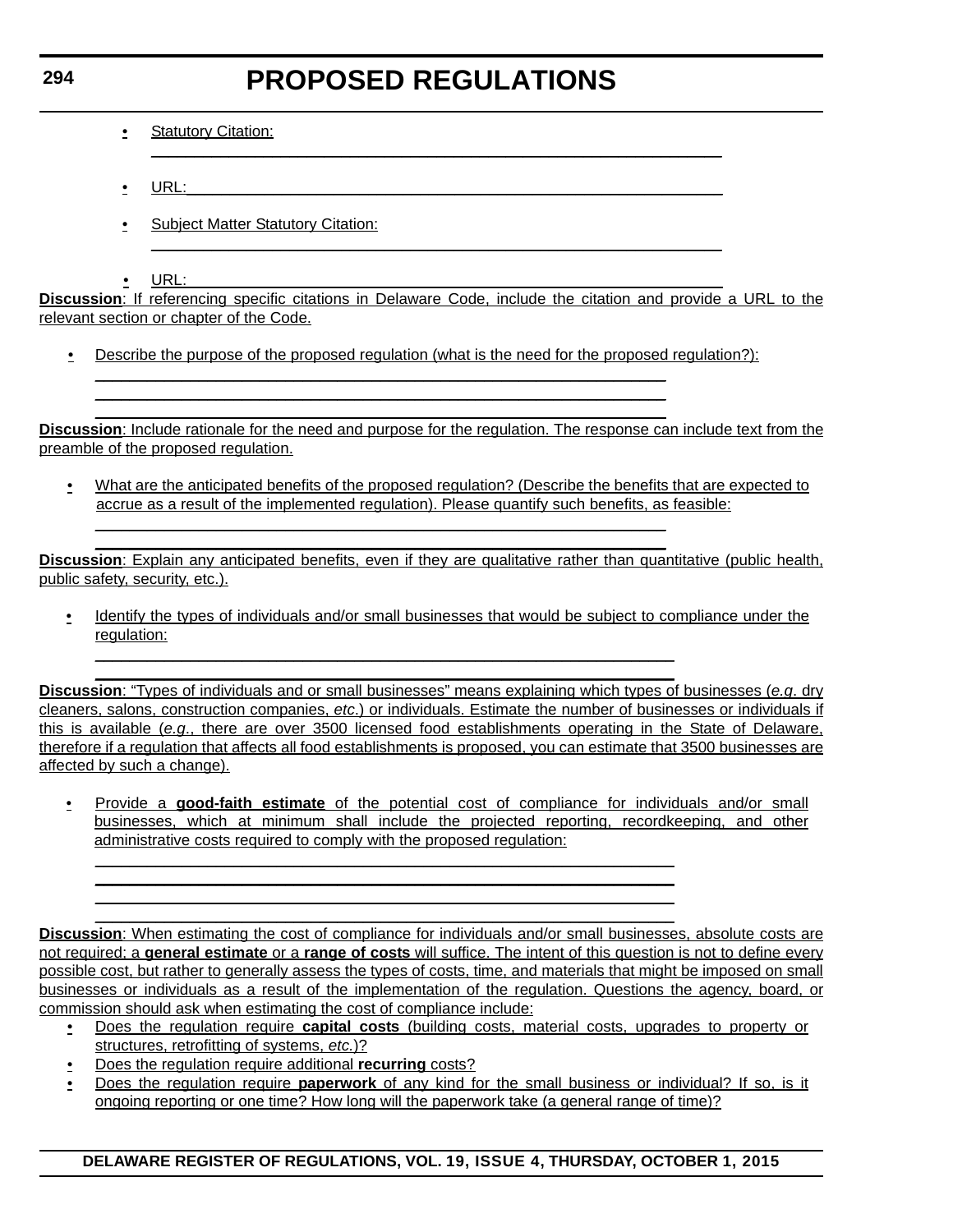- Does the regulation require new or changed **record keeping** that will create new processes or change processes already in place for small businesses or individuals?
- Will the class of small businesses or individuals need to **hire an outside professional** to comply with the proposed regulation (such as an attorney, accountant, tax advisor, environmental consultant, engineering firm, *etc*.)? If an outside professional is needed, **how many hours** will they be needed to assist? Will retaining or hiring the outside professional be on an **ongoing basis**?
- Does the regulation require small businesses to purchase goods or services that are **unusual or not commercially reasonable**?
- Does the regulation require that small businesses exceed commercially reasonable **data storage and transmission standards**?

There are two options for completing the cost estimate section of the RIS:

**Cost Estimate Option 1**: free-text response.

The agency, board, or commission may choose to address this question via a free-text response. At a minimum, this response shall address the projected reporting, recordkeeping, and other administrative costs required to comply with the proposed regulation.

**Cost Estimate Option 2**: series of questions to guide the response along with a free-text response.

Cost Estimate Option 2:

• Use the following questions to quide the response. The free-text section is also required when electing this option (see #17 in the chart below).

|                | <b>Cost Estimate Option 2</b>                                                                                                                        | Yes             | No              | Unknown |
|----------------|------------------------------------------------------------------------------------------------------------------------------------------------------|-----------------|-----------------|---------|
| $\overline{1}$ | Is this regulation being proposed to implement a state or<br>federal program that provides funds to Delaware?                                        |                 |                 |         |
| $\overline{2}$ | If this regulation is not implemented, will individuals,<br>businesses, or programs lose federal funding?                                            |                 |                 |         |
| $\overline{3}$ | Does this regulation implement a plan that has already<br>been approved by the federal government, after an<br>opportunity for public comment?       |                 |                 |         |
| $\overline{4}$ | Does this regulation follow industry standards and best<br>practices?                                                                                |                 |                 |         |
| $\overline{5}$ | Are there potential costs in not establishing these<br>standards?                                                                                    |                 |                 |         |
| 6              | Does the regulation require capital costs (building costs,<br>material costs, upgrades to property or structures,<br>retrofitting of systems, etc.)? |                 |                 |         |
| $\overline{I}$ | Does the regulation require additional recurring costs on<br>small businesses or individuals?                                                        |                 |                 |         |
| 8              | Does the regulation impose additional administrative<br>burden for a small business or individual?                                                   |                 |                 |         |
| 8a             | If answering yes to #8, is it ongoing reporting or one<br>٠<br>time? (Choose answer)                                                                 | Ongoing         | One<br>Time     | Unknown |
| 8 <sub>b</sub> | If answering yes to #8, generally, how much<br>$\bullet$<br>administrative effort will be required to comply with<br>the regulation?                 | Large<br>Amount | Small<br>Amount | Unknown |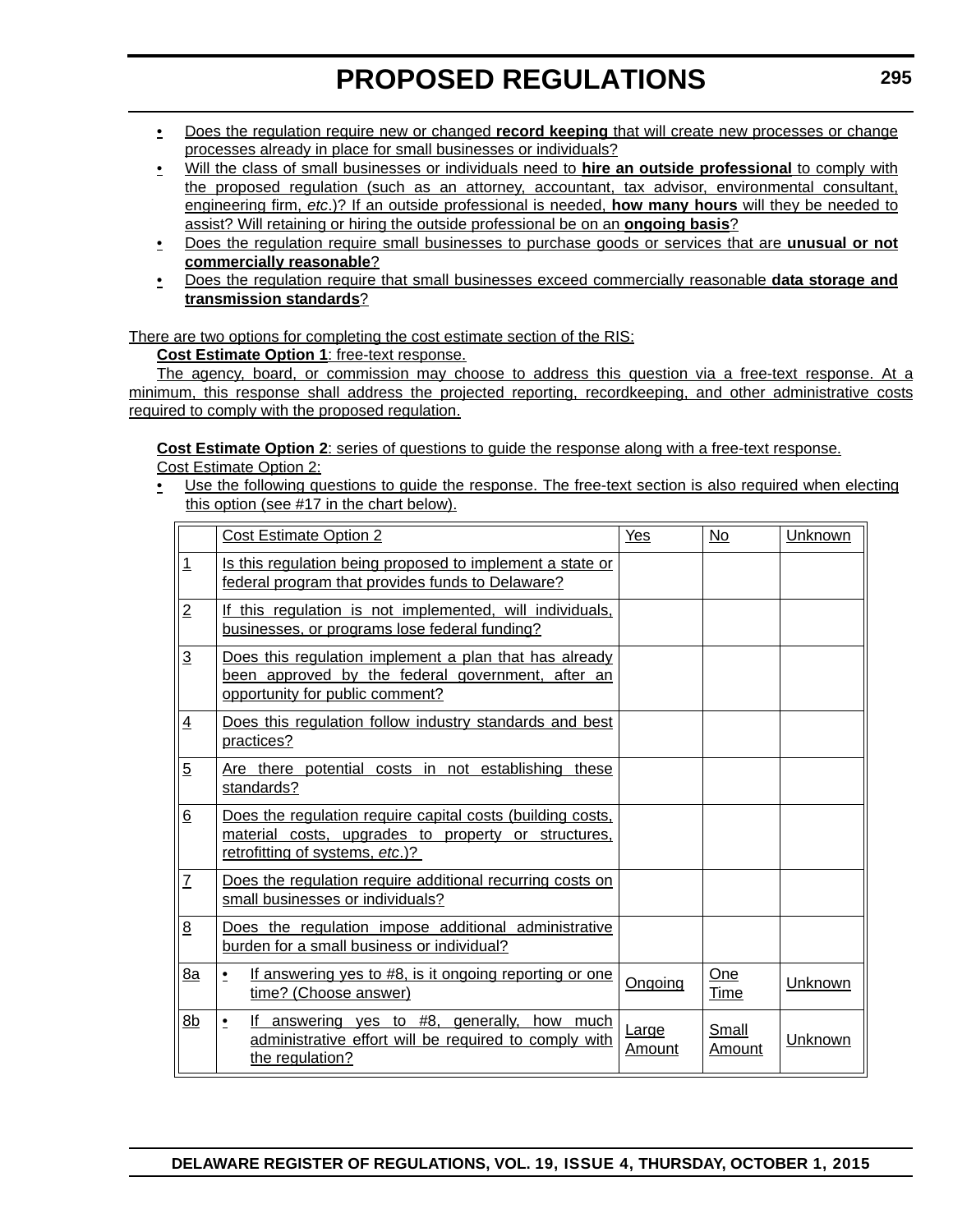| 9               | Does the regulation require new or changed record<br>keeping that will create new processes or change<br>processes already in place for small businesses or<br>individuals?                                                          |  |  |  |  |  |
|-----------------|--------------------------------------------------------------------------------------------------------------------------------------------------------------------------------------------------------------------------------------|--|--|--|--|--|
| 10              | Would a small businesses or individual be required to<br>hire an outside professional to comply with the proposed<br>regulation (such as an attorney, accountant, tax advisor,<br>environmental consultant, engineering firm, etc.)? |  |  |  |  |  |
| <u>10a</u>      | If answering yes to #10, estimate how many hours<br>$\bullet$<br>an outside professional may be needed to assist:                                                                                                                    |  |  |  |  |  |
| 10 <sub>b</sub> | If answering yes to #10, will a small business or<br>$\cdot$<br>individual be required to retain the services of the<br>outside professional on an ongoing basis?                                                                    |  |  |  |  |  |
| 11              | Does the regulation require small businesses to<br>purchase goods or services that are unusual or not<br>commercially reasonable?                                                                                                    |  |  |  |  |  |
| 12              | Does the regulation require that small businesses<br>exceed commercially reasonable data storage and<br>transmission standards?                                                                                                      |  |  |  |  |  |
| 13              | Will small businesses have to hire additional employees<br>in order to comply with the proposed regulation?                                                                                                                          |  |  |  |  |  |
| 14              | Does the regulation require small businesses to<br>cooperate with audits, inspections, or other regulatory<br>enforcement activities?                                                                                                |  |  |  |  |  |
| 15              | Does the regulation have the effect of creating additional<br>licenses, taxes and/or fees for small businesses?                                                                                                                      |  |  |  |  |  |
| 16              | Does the regulation require small businesses to<br>additional education to keep up to date with regulatory<br>requirements?                                                                                                          |  |  |  |  |  |
| 17              | Please further explain any additional costs or burdens.<br>which at a minimum shall include the projected reporting,<br>recordkeeping, and other administrative costs required to<br>comply with the proposed regulation:            |  |  |  |  |  |
|                 |                                                                                                                                                                                                                                      |  |  |  |  |  |

• Provide a description of any less intrusive or less costly alternative methods of achieving the purpose of the proposed regulation, and why these methods were not preferred to a regulation.

 $\mathcal{L}_\mathcal{L} = \mathcal{L}_\mathcal{L} = \mathcal{L}_\mathcal{L} = \mathcal{L}_\mathcal{L} = \mathcal{L}_\mathcal{L} = \mathcal{L}_\mathcal{L} = \mathcal{L}_\mathcal{L} = \mathcal{L}_\mathcal{L} = \mathcal{L}_\mathcal{L} = \mathcal{L}_\mathcal{L} = \mathcal{L}_\mathcal{L} = \mathcal{L}_\mathcal{L} = \mathcal{L}_\mathcal{L} = \mathcal{L}_\mathcal{L} = \mathcal{L}_\mathcal{L} = \mathcal{L}_\mathcal{L} = \mathcal{L}_\mathcal{L}$  $\mathcal{L}_\mathcal{L} = \mathcal{L}_\mathcal{L} = \mathcal{L}_\mathcal{L} = \mathcal{L}_\mathcal{L} = \mathcal{L}_\mathcal{L} = \mathcal{L}_\mathcal{L} = \mathcal{L}_\mathcal{L} = \mathcal{L}_\mathcal{L} = \mathcal{L}_\mathcal{L} = \mathcal{L}_\mathcal{L} = \mathcal{L}_\mathcal{L} = \mathcal{L}_\mathcal{L} = \mathcal{L}_\mathcal{L} = \mathcal{L}_\mathcal{L} = \mathcal{L}_\mathcal{L} = \mathcal{L}_\mathcal{L} = \mathcal{L}_\mathcal{L}$  $\mathcal{L}_\mathcal{L} = \mathcal{L}_\mathcal{L} = \mathcal{L}_\mathcal{L} = \mathcal{L}_\mathcal{L} = \mathcal{L}_\mathcal{L} = \mathcal{L}_\mathcal{L} = \mathcal{L}_\mathcal{L} = \mathcal{L}_\mathcal{L} = \mathcal{L}_\mathcal{L} = \mathcal{L}_\mathcal{L} = \mathcal{L}_\mathcal{L} = \mathcal{L}_\mathcal{L} = \mathcal{L}_\mathcal{L} = \mathcal{L}_\mathcal{L} = \mathcal{L}_\mathcal{L} = \mathcal{L}_\mathcal{L} = \mathcal{L}_\mathcal{L}$ 

**Discussion**: This question is similar to the Regulatory Flexibility Analysis, where the agency, board, or commission

**DELAWARE REGISTER OF REGULATIONS, VOL. 19, ISSUE 4, THURSDAY, OCTOBER 1, 2015**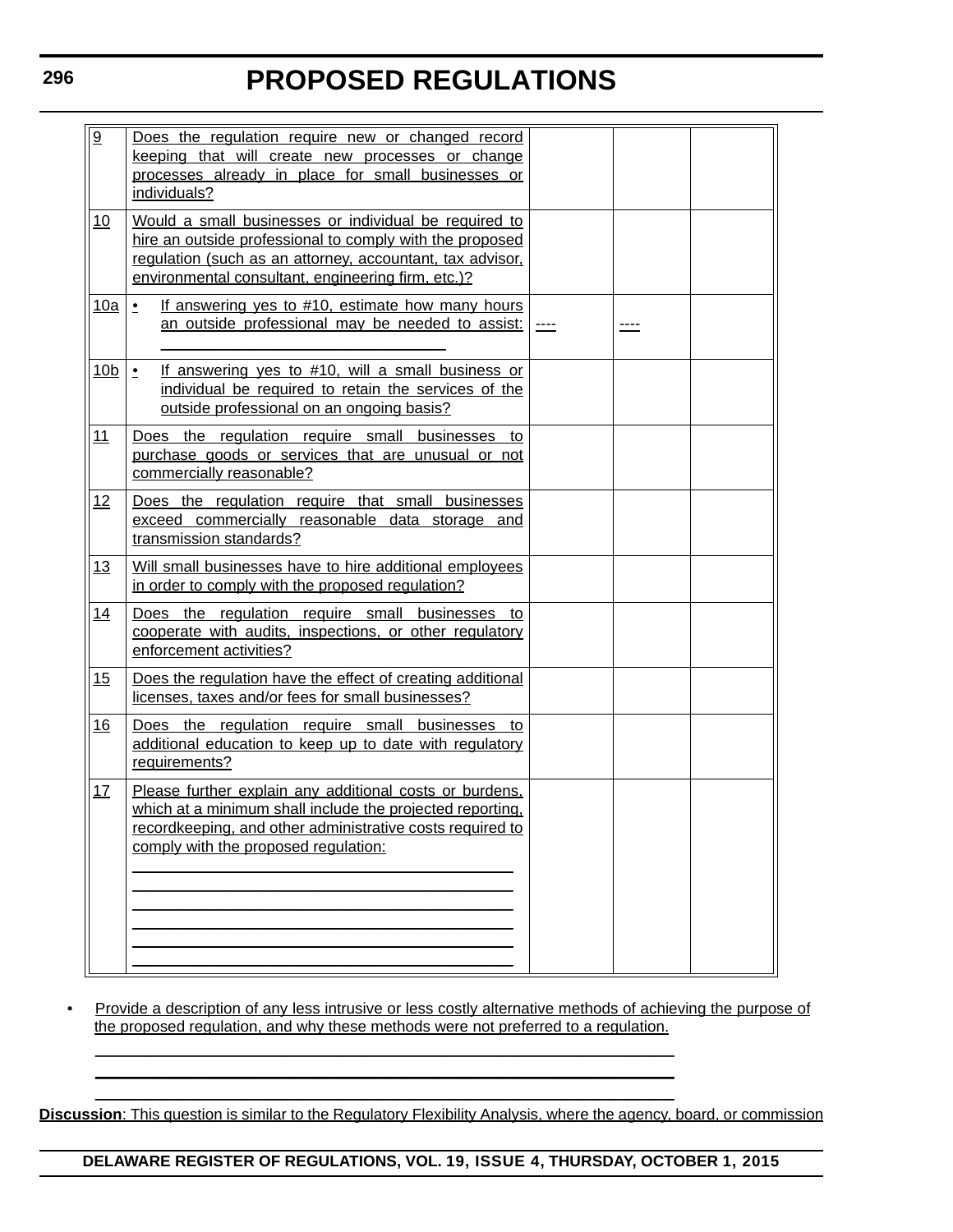explained each alternative method and what the conclusions were after considering each method.

 $\_$  . The contribution of the contribution of the contribution of the contribution of  $\mathcal{L}_\mathcal{A}$ 

• Optional – estimate the amount of agency, board, or commission staff hours it took to prepare this RFA and RIS statement:

**Discussion**: This question is optional. If the agency, board, or commission chooses to estimate the amount of time it spent on preparing this statement, please include that information here.

### **Regulatory Flexibility Analysis and Impact Statement Form For Proposed New and Amended Regulations Affecting Small Businesses or Individuals**

### **Introduction**

Beginning January 1, 2016 agencies proposing new or amended regulations that affect small businesses or individuals are required, under the new Regulatory Transparency and Accountability Acts of 2015 (see 80 Del. Laws, c. 112 and 113), to submit a Regulatory Flexibility Analysis (RFA) and a Regulatory Impact Statement (RIS) with the proposed regulation to the Registrar of Regulations (see 29 **Del.C.** Ch. 104).

This RFA and RIS form is intended to benefit the small businesses and individuals impacted by proposed regulations by ensuring a reasonable level of consistency in the formatting of RFAs and RISs across different agencies and regulations.

State agencies proposing new or revised regulations that are substantially likely to impose additional costs or burdens on small businesses<sup>1</sup> or individuals<sup>2</sup> must submit a Regulatory Flexibility Analysis (RFA) and a Regulatory Impact Statement (RIS) to the Registrar of Regulations, with the proposed regulation.

### **What is a Regulatory Flexibility Analysis (RFA)?**

In each RFA, an agency must consider, where applicable, lawful, feasible and desirable, specific methods of reducing the burdens of the regulation on individuals and/or small businesses, including: (1) establishing less stringent requirements and deadlines; (2) establishing performance standards to replace design standards; (3) exempting individuals and small businesses from all or part of the regulation; and (4) examining other ways to accomplish the regulation's purpose, while minimizing the impact upon individuals and/or small businesses.

## **What is a Regulatory Impact Statement (RIS)?**

Among other things, each RIS must (1) describe the purpose of the regulation; (2) identify the individuals and/ or small businesses subject to it; (3) provide an estimate of the potential costs of compliance; and (4) describe any less intrusive or less costly alternative methods of achieving the purpose of the regulation. In addition, the Act further enhances transparency by requiring the Registrar of Regulations to transmit regulatory impact statements to the appropriate standing committee of the General Assembly.

*Agencies, Boards, and Commissions: please fill out this form when proposing new or amended regulations for the purpose of informing the public and business community. All proposed regulations, even if an exemption applies, must have this form attached when submitting to the Registrar of Regulations.*

Date \_\_\_\_\_\_\_\_\_\_\_\_\_\_\_\_\_\_\_\_\_\_\_\_\_\_\_\_\_\_\_\_\_\_\_\_\_\_\_\_\_\_\_\_\_\_\_\_\_\_\_\_\_\_\_\_\_\_\_\_\_\_\_\_\_\_\_\_\_\_\_\_\_\_\_\_\_

2. "Individual" means any natural person, including any sole proprietorship. The term "individual" does not include any natural person affected by a regulation in his/her capacity as an officer, director, or employee of an organization that is not a "small business"; *e.g.* the CEO of a large business.

<sup>1.</sup> "Small business" means any not-for-profit enterprise, sheltered workshop or business enterprise which is engaged in any phase of manufacturing, agricultural production or personal service, regardless of the form of its organization, when such enterprise or workshop employs fewer than 50 persons, has gross receipts of less than \$10,000,000 and is not owned, operated or controlled by another business enterprise.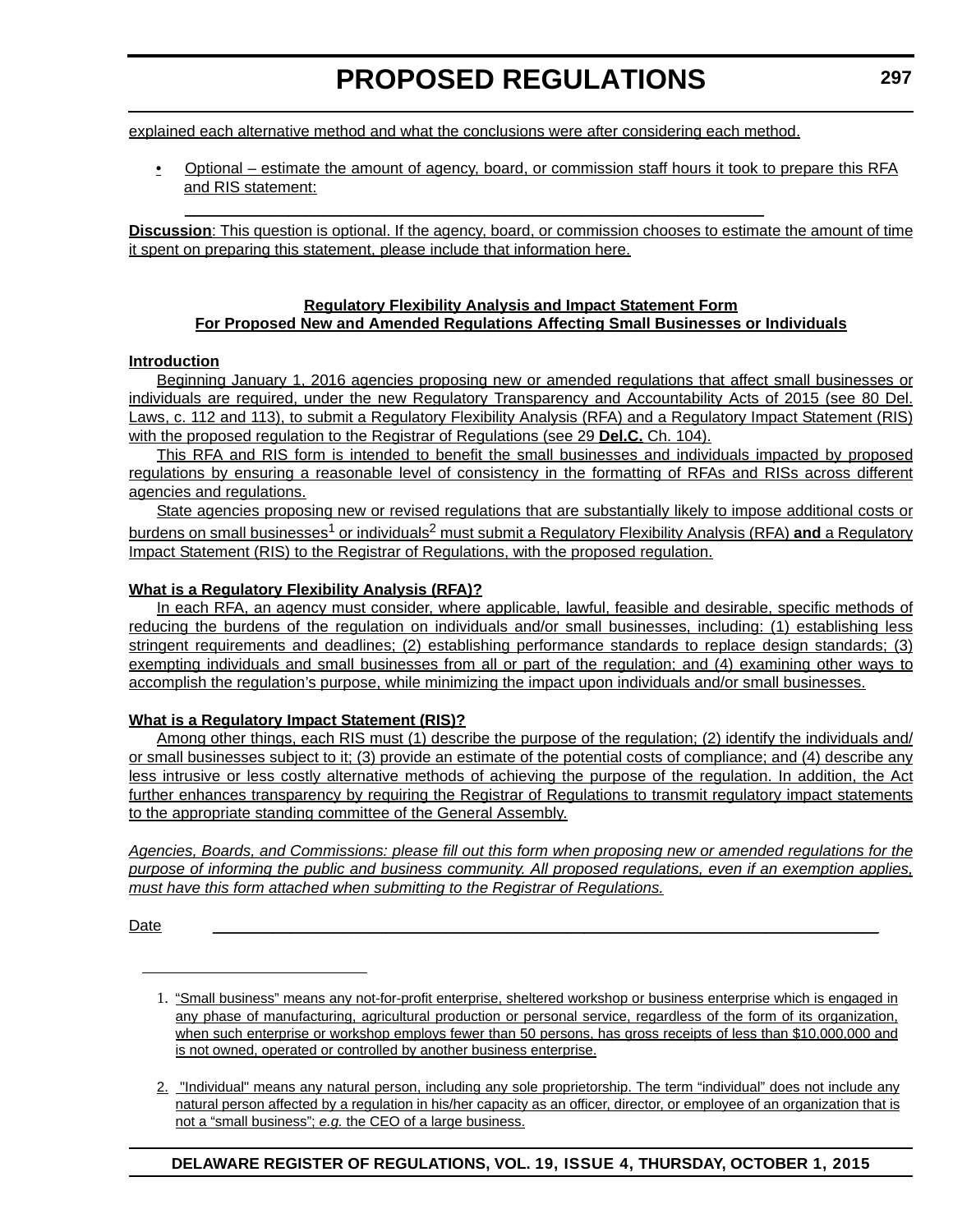### **298**

# **PROPOSED REGULATIONS**

 $\frac{\text{Agenc}}{ }$ 

Division/Office

Contact Name

Contact Email (or mailing address for comments)

### **Exemptions**

( ) *Exemption A*: This proposed regulation is **not subject to Chapter 104, Title 29 of the Delaware Code**, because it will not apply to small businesses or individuals at all.

( ) *Exemption B*: The agency, board, or commission is exempt from completing the RFA and Impact Statement due to the nature of the proposed regulation.

Choose the reason for exemption:

( ) *B1*. This proposed regulation is not substantially likely to impose additional costs or burdens upon individuals and/or small businesses. Explain this conclusion:

 $\mathcal{L}_\mathcal{L} = \mathcal{L}_\mathcal{L} = \mathcal{L}_\mathcal{L} = \mathcal{L}_\mathcal{L} = \mathcal{L}_\mathcal{L} = \mathcal{L}_\mathcal{L} = \mathcal{L}_\mathcal{L} = \mathcal{L}_\mathcal{L} = \mathcal{L}_\mathcal{L} = \mathcal{L}_\mathcal{L} = \mathcal{L}_\mathcal{L} = \mathcal{L}_\mathcal{L} = \mathcal{L}_\mathcal{L} = \mathcal{L}_\mathcal{L} = \mathcal{L}_\mathcal{L} = \mathcal{L}_\mathcal{L} = \mathcal{L}_\mathcal{L}$  $\mathcal{L}_\mathcal{L} = \mathcal{L}_\mathcal{L} = \mathcal{L}_\mathcal{L} = \mathcal{L}_\mathcal{L} = \mathcal{L}_\mathcal{L} = \mathcal{L}_\mathcal{L} = \mathcal{L}_\mathcal{L} = \mathcal{L}_\mathcal{L} = \mathcal{L}_\mathcal{L} = \mathcal{L}_\mathcal{L} = \mathcal{L}_\mathcal{L} = \mathcal{L}_\mathcal{L} = \mathcal{L}_\mathcal{L} = \mathcal{L}_\mathcal{L} = \mathcal{L}_\mathcal{L} = \mathcal{L}_\mathcal{L} = \mathcal{L}_\mathcal{L}$  $\mathcal{L}_\mathcal{L} = \mathcal{L}_\mathcal{L} = \mathcal{L}_\mathcal{L} = \mathcal{L}_\mathcal{L} = \mathcal{L}_\mathcal{L} = \mathcal{L}_\mathcal{L} = \mathcal{L}_\mathcal{L} = \mathcal{L}_\mathcal{L} = \mathcal{L}_\mathcal{L} = \mathcal{L}_\mathcal{L} = \mathcal{L}_\mathcal{L} = \mathcal{L}_\mathcal{L} = \mathcal{L}_\mathcal{L} = \mathcal{L}_\mathcal{L} = \mathcal{L}_\mathcal{L} = \mathcal{L}_\mathcal{L} = \mathcal{L}_\mathcal{L}$ 

( ) *B2.* This is an emergency regulation pursuant to 29 **Del.C.** §10119.

( ) *B3.* This proposed regulation is exempt from the procedural requirements of the Administrative Procedures Act, 29 **Del.C.** §10113(b). Choose which reason:

- *( )B3a*. Descriptions of agency organization, operations and procedures for obtaining information
- *( )B3b*. Rules of practice and procedure used by the agency
- *( )B3c*. Delegations of authority to subordinates
- *( )B3d*. Nonsubstantive changes in existing regulations to alter style or form or to correct technical errors
- *( )B3e*. Amendments to existing regulations to make them consistent with changes in basic law but which do not otherwise alter the substance of the regulations
- *( )B3f*. Codifications of existing agency or judicial principles of decision derived from previous decisions and rulings

( ) *B4*. This proposed regulation defines standard of conduct or qualifications of individuals applying for licensure or as licensed professionals. Identify which professional license or professional qualification this would apply to:

 $\mathcal{L}_\mathcal{L} = \mathcal{L}_\mathcal{L} = \mathcal{L}_\mathcal{L} = \mathcal{L}_\mathcal{L} = \mathcal{L}_\mathcal{L} = \mathcal{L}_\mathcal{L} = \mathcal{L}_\mathcal{L} = \mathcal{L}_\mathcal{L} = \mathcal{L}_\mathcal{L} = \mathcal{L}_\mathcal{L} = \mathcal{L}_\mathcal{L} = \mathcal{L}_\mathcal{L} = \mathcal{L}_\mathcal{L} = \mathcal{L}_\mathcal{L} = \mathcal{L}_\mathcal{L} = \mathcal{L}_\mathcal{L} = \mathcal{L}_\mathcal{L}$  $\mathcal{L}_\mathcal{L} = \mathcal{L}_\mathcal{L} = \mathcal{L}_\mathcal{L} = \mathcal{L}_\mathcal{L} = \mathcal{L}_\mathcal{L} = \mathcal{L}_\mathcal{L} = \mathcal{L}_\mathcal{L} = \mathcal{L}_\mathcal{L} = \mathcal{L}_\mathcal{L} = \mathcal{L}_\mathcal{L} = \mathcal{L}_\mathcal{L} = \mathcal{L}_\mathcal{L} = \mathcal{L}_\mathcal{L} = \mathcal{L}_\mathcal{L} = \mathcal{L}_\mathcal{L} = \mathcal{L}_\mathcal{L} = \mathcal{L}_\mathcal{L}$ 

( ) *B5*. Regulations that are required by federal law and/or have already complied with the federal Regulatory Flexibility Act, 5 U.S.C. § 601 et seq. (*If this is checked, the agency, board, or commission shall cite the federal law, regulation, directive, or guidance strictly mandating such state regulation and shall attach any applicable Federal RFA related to the regulation, if available. Attach the Federal RFA statement to this form, or provide the URL)*:

 $\mathcal{L}_\mathcal{L} = \mathcal{L}_\mathcal{L} = \mathcal{L}_\mathcal{L} = \mathcal{L}_\mathcal{L} = \mathcal{L}_\mathcal{L} = \mathcal{L}_\mathcal{L} = \mathcal{L}_\mathcal{L} = \mathcal{L}_\mathcal{L} = \mathcal{L}_\mathcal{L} = \mathcal{L}_\mathcal{L} = \mathcal{L}_\mathcal{L} = \mathcal{L}_\mathcal{L} = \mathcal{L}_\mathcal{L} = \mathcal{L}_\mathcal{L} = \mathcal{L}_\mathcal{L} = \mathcal{L}_\mathcal{L} = \mathcal{L}_\mathcal{L}$  $\mathcal{L}_\mathcal{L} = \mathcal{L}_\mathcal{L} = \mathcal{L}_\mathcal{L} = \mathcal{L}_\mathcal{L} = \mathcal{L}_\mathcal{L} = \mathcal{L}_\mathcal{L} = \mathcal{L}_\mathcal{L} = \mathcal{L}_\mathcal{L} = \mathcal{L}_\mathcal{L} = \mathcal{L}_\mathcal{L} = \mathcal{L}_\mathcal{L} = \mathcal{L}_\mathcal{L} = \mathcal{L}_\mathcal{L} = \mathcal{L}_\mathcal{L} = \mathcal{L}_\mathcal{L} = \mathcal{L}_\mathcal{L} = \mathcal{L}_\mathcal{L}$  $\mathcal{L}_\mathcal{L} = \mathcal{L}_\mathcal{L} = \mathcal{L}_\mathcal{L} = \mathcal{L}_\mathcal{L} = \mathcal{L}_\mathcal{L} = \mathcal{L}_\mathcal{L} = \mathcal{L}_\mathcal{L} = \mathcal{L}_\mathcal{L} = \mathcal{L}_\mathcal{L} = \mathcal{L}_\mathcal{L} = \mathcal{L}_\mathcal{L} = \mathcal{L}_\mathcal{L} = \mathcal{L}_\mathcal{L} = \mathcal{L}_\mathcal{L} = \mathcal{L}_\mathcal{L} = \mathcal{L}_\mathcal{L} = \mathcal{L}_\mathcal{L}$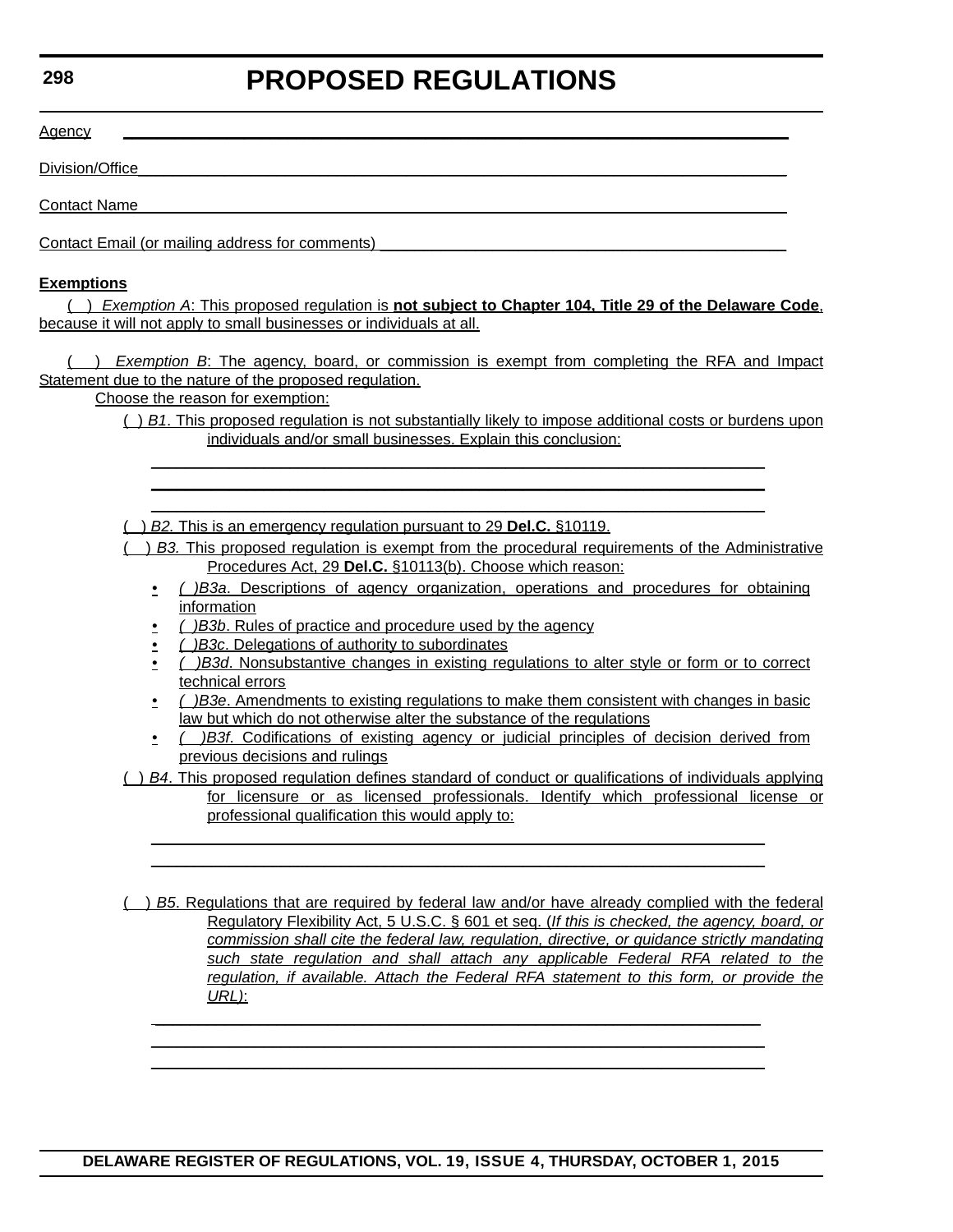### **Regulatory Flexibility Analysis**

State agencies, boards, and commissions proposing to adopt or amend a regulation that is substantially likely to impose additional costs or burdens upon individuals and/or small businesses shall consider, where **applicable, lawful, feasible and desirable**, the following methods of reducing the additional costs and burdens of proposed regulations **on individuals and small businesses**:

- 1. The establishment of less stringent compliance or reporting requirements;
- 2. The establishment of less stringent schedules or deadlines for compliance or reporting requirements;
- 3. The consolidation or simplification of compliance or reporting requirements;
- 4. The establishment of performance standards to replace design or operational standards required in the proposed regulation;
- 5. The exemption of certain individuals or small businesses from all or part of the requirements contained in the proposed regulation; and
- 6. Such other alternative regulatory methods that will accomplish the objectives of the proposed regulation while minimizing the adverse impact upon individuals and small businesses.

Explain whether each of the above methods would be applicable, lawful, feasible, and desirable to reduce the costs or burdens of the proposed regulation:

| 1.                | <u> 1980 - Johann Barn, amerikansk politiker (d. 1980)</u>                                                           |
|-------------------|----------------------------------------------------------------------------------------------------------------------|
|                   |                                                                                                                      |
| 3 <sub>1</sub>    |                                                                                                                      |
| <u>4.</u>         | <u> 1980 - Johann Barn, mars ann an t-Amhain Aonaich an t-Aonaich an t-Aonaich ann an t-Aonaich ann an t-Aonaich</u> |
| $\underline{5}$ . |                                                                                                                      |
| 6.                |                                                                                                                      |

If the above RFA section does not address each of the six methods and there is not an exemption that applies, explain why the agency, board, or commission decided it was not applicable, lawful, feasible, and desirable to complete the RFA section above:

 $\mathcal{L}_\mathcal{L} = \mathcal{L}_\mathcal{L} = \mathcal{L}_\mathcal{L} = \mathcal{L}_\mathcal{L} = \mathcal{L}_\mathcal{L} = \mathcal{L}_\mathcal{L} = \mathcal{L}_\mathcal{L} = \mathcal{L}_\mathcal{L} = \mathcal{L}_\mathcal{L} = \mathcal{L}_\mathcal{L} = \mathcal{L}_\mathcal{L} = \mathcal{L}_\mathcal{L} = \mathcal{L}_\mathcal{L} = \mathcal{L}_\mathcal{L} = \mathcal{L}_\mathcal{L} = \mathcal{L}_\mathcal{L} = \mathcal{L}_\mathcal{L}$  $\mathcal{L}_\mathcal{L} = \mathcal{L}_\mathcal{L} = \mathcal{L}_\mathcal{L} = \mathcal{L}_\mathcal{L} = \mathcal{L}_\mathcal{L} = \mathcal{L}_\mathcal{L} = \mathcal{L}_\mathcal{L} = \mathcal{L}_\mathcal{L} = \mathcal{L}_\mathcal{L} = \mathcal{L}_\mathcal{L} = \mathcal{L}_\mathcal{L} = \mathcal{L}_\mathcal{L} = \mathcal{L}_\mathcal{L} = \mathcal{L}_\mathcal{L} = \mathcal{L}_\mathcal{L} = \mathcal{L}_\mathcal{L} = \mathcal{L}_\mathcal{L}$  $\mathcal{L}_\mathcal{L} = \mathcal{L}_\mathcal{L} = \mathcal{L}_\mathcal{L} = \mathcal{L}_\mathcal{L} = \mathcal{L}_\mathcal{L} = \mathcal{L}_\mathcal{L} = \mathcal{L}_\mathcal{L} = \mathcal{L}_\mathcal{L} = \mathcal{L}_\mathcal{L} = \mathcal{L}_\mathcal{L} = \mathcal{L}_\mathcal{L} = \mathcal{L}_\mathcal{L} = \mathcal{L}_\mathcal{L} = \mathcal{L}_\mathcal{L} = \mathcal{L}_\mathcal{L} = \mathcal{L}_\mathcal{L} = \mathcal{L}_\mathcal{L}$  $\mathcal{L}_\mathcal{L} = \mathcal{L}_\mathcal{L} = \mathcal{L}_\mathcal{L} = \mathcal{L}_\mathcal{L} = \mathcal{L}_\mathcal{L} = \mathcal{L}_\mathcal{L} = \mathcal{L}_\mathcal{L} = \mathcal{L}_\mathcal{L} = \mathcal{L}_\mathcal{L} = \mathcal{L}_\mathcal{L} = \mathcal{L}_\mathcal{L} = \mathcal{L}_\mathcal{L} = \mathcal{L}_\mathcal{L} = \mathcal{L}_\mathcal{L} = \mathcal{L}_\mathcal{L} = \mathcal{L}_\mathcal{L} = \mathcal{L}_\mathcal{L}$  $\mathcal{L}_\mathcal{L} = \mathcal{L}_\mathcal{L} = \mathcal{L}_\mathcal{L} = \mathcal{L}_\mathcal{L} = \mathcal{L}_\mathcal{L} = \mathcal{L}_\mathcal{L} = \mathcal{L}_\mathcal{L} = \mathcal{L}_\mathcal{L} = \mathcal{L}_\mathcal{L} = \mathcal{L}_\mathcal{L} = \mathcal{L}_\mathcal{L} = \mathcal{L}_\mathcal{L} = \mathcal{L}_\mathcal{L} = \mathcal{L}_\mathcal{L} = \mathcal{L}_\mathcal{L} = \mathcal{L}_\mathcal{L} = \mathcal{L}_\mathcal{L}$ 

**DELAWARE REGISTER OF REGULATIONS, VOL. 19, ISSUE 4, THURSDAY, OCTOBER 1, 2015**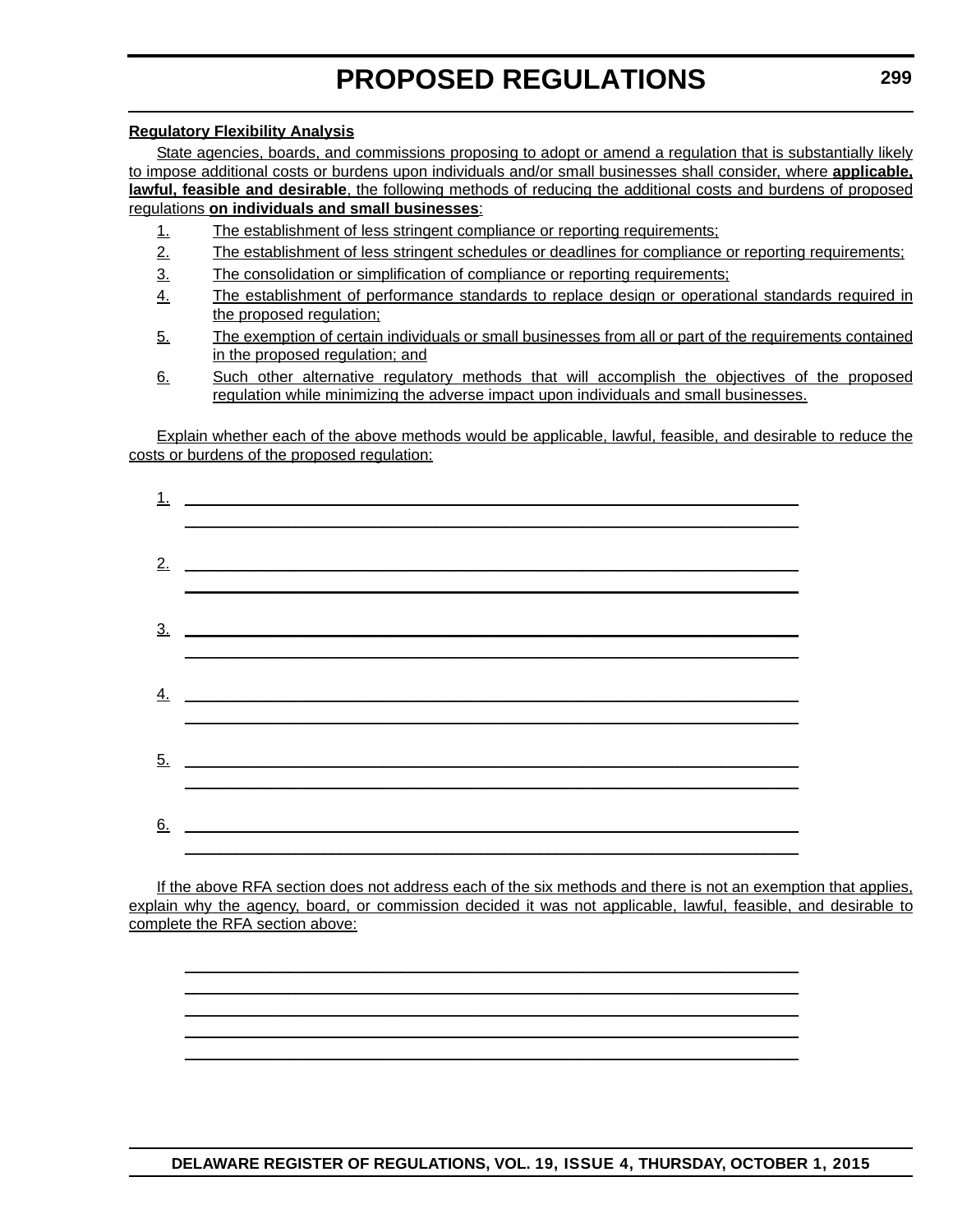### **Regulatory Impact Statements**

Any agency, board, or commission that proposes to adopt or amend a regulation that is substantially likely to impose additional costs or burdens upon individuals and/or small businesses must submit the below Regulatory Impact Statement (RIS).

- Reference the statutory provision that allows for the adoption or amendment of the regulation and the statutory provisions that address the subject matter of the regulation. In addition, provide the URL to the specific section of the Delaware Code to allow the public easy access to view the provision.
	- Statutory Citation:
		- $\cdot$  URL:
	- Subject Matter Statutory Citation:  $\frac{1}{2}$  ,  $\frac{1}{2}$  ,  $\frac{1}{2}$  ,  $\frac{1}{2}$  ,  $\frac{1}{2}$  ,  $\frac{1}{2}$  ,  $\frac{1}{2}$  ,  $\frac{1}{2}$  ,  $\frac{1}{2}$  ,  $\frac{1}{2}$  ,  $\frac{1}{2}$  ,  $\frac{1}{2}$  ,  $\frac{1}{2}$  ,  $\frac{1}{2}$  ,  $\frac{1}{2}$  ,  $\frac{1}{2}$  ,  $\frac{1}{2}$  ,  $\frac{1}{2}$  ,  $\frac{1$
	- URL:  $\qquad \qquad \qquad \qquad \qquad$
- Describe the purpose of the proposed regulation (what is the need for the proposed regulation?):

 $\mathcal{L}_\mathcal{L} = \mathcal{L}_\mathcal{L} = \mathcal{L}_\mathcal{L} = \mathcal{L}_\mathcal{L} = \mathcal{L}_\mathcal{L} = \mathcal{L}_\mathcal{L} = \mathcal{L}_\mathcal{L} = \mathcal{L}_\mathcal{L} = \mathcal{L}_\mathcal{L} = \mathcal{L}_\mathcal{L} = \mathcal{L}_\mathcal{L} = \mathcal{L}_\mathcal{L} = \mathcal{L}_\mathcal{L} = \mathcal{L}_\mathcal{L} = \mathcal{L}_\mathcal{L} = \mathcal{L}_\mathcal{L} = \mathcal{L}_\mathcal{L}$  $\mathcal{L}_\mathcal{L} = \mathcal{L}_\mathcal{L} = \mathcal{L}_\mathcal{L} = \mathcal{L}_\mathcal{L} = \mathcal{L}_\mathcal{L} = \mathcal{L}_\mathcal{L} = \mathcal{L}_\mathcal{L} = \mathcal{L}_\mathcal{L} = \mathcal{L}_\mathcal{L} = \mathcal{L}_\mathcal{L} = \mathcal{L}_\mathcal{L} = \mathcal{L}_\mathcal{L} = \mathcal{L}_\mathcal{L} = \mathcal{L}_\mathcal{L} = \mathcal{L}_\mathcal{L} = \mathcal{L}_\mathcal{L} = \mathcal{L}_\mathcal{L}$  $\mathcal{L}_\mathcal{L} = \mathcal{L}_\mathcal{L} = \mathcal{L}_\mathcal{L} = \mathcal{L}_\mathcal{L} = \mathcal{L}_\mathcal{L} = \mathcal{L}_\mathcal{L} = \mathcal{L}_\mathcal{L} = \mathcal{L}_\mathcal{L} = \mathcal{L}_\mathcal{L} = \mathcal{L}_\mathcal{L} = \mathcal{L}_\mathcal{L} = \mathcal{L}_\mathcal{L} = \mathcal{L}_\mathcal{L} = \mathcal{L}_\mathcal{L} = \mathcal{L}_\mathcal{L} = \mathcal{L}_\mathcal{L} = \mathcal{L}_\mathcal{L}$  $\mathcal{L}_\mathcal{L} = \mathcal{L}_\mathcal{L} = \mathcal{L}_\mathcal{L} = \mathcal{L}_\mathcal{L} = \mathcal{L}_\mathcal{L} = \mathcal{L}_\mathcal{L} = \mathcal{L}_\mathcal{L} = \mathcal{L}_\mathcal{L} = \mathcal{L}_\mathcal{L} = \mathcal{L}_\mathcal{L} = \mathcal{L}_\mathcal{L} = \mathcal{L}_\mathcal{L} = \mathcal{L}_\mathcal{L} = \mathcal{L}_\mathcal{L} = \mathcal{L}_\mathcal{L} = \mathcal{L}_\mathcal{L} = \mathcal{L}_\mathcal{L}$ 

 $\mathcal{L}_\mathcal{L} = \mathcal{L}_\mathcal{L} = \mathcal{L}_\mathcal{L} = \mathcal{L}_\mathcal{L} = \mathcal{L}_\mathcal{L} = \mathcal{L}_\mathcal{L} = \mathcal{L}_\mathcal{L} = \mathcal{L}_\mathcal{L} = \mathcal{L}_\mathcal{L} = \mathcal{L}_\mathcal{L} = \mathcal{L}_\mathcal{L} = \mathcal{L}_\mathcal{L} = \mathcal{L}_\mathcal{L} = \mathcal{L}_\mathcal{L} = \mathcal{L}_\mathcal{L} = \mathcal{L}_\mathcal{L} = \mathcal{L}_\mathcal{L}$  $\mathcal{L}_\mathcal{L} = \mathcal{L}_\mathcal{L} = \mathcal{L}_\mathcal{L} = \mathcal{L}_\mathcal{L} = \mathcal{L}_\mathcal{L} = \mathcal{L}_\mathcal{L} = \mathcal{L}_\mathcal{L} = \mathcal{L}_\mathcal{L} = \mathcal{L}_\mathcal{L} = \mathcal{L}_\mathcal{L} = \mathcal{L}_\mathcal{L} = \mathcal{L}_\mathcal{L} = \mathcal{L}_\mathcal{L} = \mathcal{L}_\mathcal{L} = \mathcal{L}_\mathcal{L} = \mathcal{L}_\mathcal{L} = \mathcal{L}_\mathcal{L}$  $\mathcal{L}_\mathcal{L} = \mathcal{L}_\mathcal{L} = \mathcal{L}_\mathcal{L} = \mathcal{L}_\mathcal{L} = \mathcal{L}_\mathcal{L} = \mathcal{L}_\mathcal{L} = \mathcal{L}_\mathcal{L} = \mathcal{L}_\mathcal{L} = \mathcal{L}_\mathcal{L} = \mathcal{L}_\mathcal{L} = \mathcal{L}_\mathcal{L} = \mathcal{L}_\mathcal{L} = \mathcal{L}_\mathcal{L} = \mathcal{L}_\mathcal{L} = \mathcal{L}_\mathcal{L} = \mathcal{L}_\mathcal{L} = \mathcal{L}_\mathcal{L}$  $\mathcal{L}_\mathcal{L} = \mathcal{L}_\mathcal{L} = \mathcal{L}_\mathcal{L} = \mathcal{L}_\mathcal{L} = \mathcal{L}_\mathcal{L} = \mathcal{L}_\mathcal{L} = \mathcal{L}_\mathcal{L} = \mathcal{L}_\mathcal{L} = \mathcal{L}_\mathcal{L} = \mathcal{L}_\mathcal{L} = \mathcal{L}_\mathcal{L} = \mathcal{L}_\mathcal{L} = \mathcal{L}_\mathcal{L} = \mathcal{L}_\mathcal{L} = \mathcal{L}_\mathcal{L} = \mathcal{L}_\mathcal{L} = \mathcal{L}_\mathcal{L}$ 

 $\mathcal{L}_\mathcal{L} = \mathcal{L}_\mathcal{L} = \mathcal{L}_\mathcal{L} = \mathcal{L}_\mathcal{L} = \mathcal{L}_\mathcal{L} = \mathcal{L}_\mathcal{L} = \mathcal{L}_\mathcal{L} = \mathcal{L}_\mathcal{L} = \mathcal{L}_\mathcal{L} = \mathcal{L}_\mathcal{L} = \mathcal{L}_\mathcal{L} = \mathcal{L}_\mathcal{L} = \mathcal{L}_\mathcal{L} = \mathcal{L}_\mathcal{L} = \mathcal{L}_\mathcal{L} = \mathcal{L}_\mathcal{L} = \mathcal{L}_\mathcal{L}$  $\mathcal{L}_\mathcal{L} = \mathcal{L}_\mathcal{L} = \mathcal{L}_\mathcal{L} = \mathcal{L}_\mathcal{L} = \mathcal{L}_\mathcal{L} = \mathcal{L}_\mathcal{L} = \mathcal{L}_\mathcal{L} = \mathcal{L}_\mathcal{L} = \mathcal{L}_\mathcal{L} = \mathcal{L}_\mathcal{L} = \mathcal{L}_\mathcal{L} = \mathcal{L}_\mathcal{L} = \mathcal{L}_\mathcal{L} = \mathcal{L}_\mathcal{L} = \mathcal{L}_\mathcal{L} = \mathcal{L}_\mathcal{L} = \mathcal{L}_\mathcal{L}$  $\mathcal{L}_\mathcal{L} = \mathcal{L}_\mathcal{L} = \mathcal{L}_\mathcal{L} = \mathcal{L}_\mathcal{L} = \mathcal{L}_\mathcal{L} = \mathcal{L}_\mathcal{L} = \mathcal{L}_\mathcal{L} = \mathcal{L}_\mathcal{L} = \mathcal{L}_\mathcal{L} = \mathcal{L}_\mathcal{L} = \mathcal{L}_\mathcal{L} = \mathcal{L}_\mathcal{L} = \mathcal{L}_\mathcal{L} = \mathcal{L}_\mathcal{L} = \mathcal{L}_\mathcal{L} = \mathcal{L}_\mathcal{L} = \mathcal{L}_\mathcal{L}$  $\mathcal{L}_\mathcal{L} = \mathcal{L}_\mathcal{L} = \mathcal{L}_\mathcal{L} = \mathcal{L}_\mathcal{L} = \mathcal{L}_\mathcal{L} = \mathcal{L}_\mathcal{L} = \mathcal{L}_\mathcal{L} = \mathcal{L}_\mathcal{L} = \mathcal{L}_\mathcal{L} = \mathcal{L}_\mathcal{L} = \mathcal{L}_\mathcal{L} = \mathcal{L}_\mathcal{L} = \mathcal{L}_\mathcal{L} = \mathcal{L}_\mathcal{L} = \mathcal{L}_\mathcal{L} = \mathcal{L}_\mathcal{L} = \mathcal{L}_\mathcal{L}$ 

 $\mathcal{L}_\mathcal{L} = \mathcal{L}_\mathcal{L} = \mathcal{L}_\mathcal{L} = \mathcal{L}_\mathcal{L} = \mathcal{L}_\mathcal{L} = \mathcal{L}_\mathcal{L} = \mathcal{L}_\mathcal{L} = \mathcal{L}_\mathcal{L} = \mathcal{L}_\mathcal{L} = \mathcal{L}_\mathcal{L} = \mathcal{L}_\mathcal{L} = \mathcal{L}_\mathcal{L} = \mathcal{L}_\mathcal{L} = \mathcal{L}_\mathcal{L} = \mathcal{L}_\mathcal{L} = \mathcal{L}_\mathcal{L} = \mathcal{L}_\mathcal{L}$  $\mathcal{L}_\mathcal{L} = \mathcal{L}_\mathcal{L} = \mathcal{L}_\mathcal{L} = \mathcal{L}_\mathcal{L} = \mathcal{L}_\mathcal{L} = \mathcal{L}_\mathcal{L} = \mathcal{L}_\mathcal{L} = \mathcal{L}_\mathcal{L} = \mathcal{L}_\mathcal{L} = \mathcal{L}_\mathcal{L} = \mathcal{L}_\mathcal{L} = \mathcal{L}_\mathcal{L} = \mathcal{L}_\mathcal{L} = \mathcal{L}_\mathcal{L} = \mathcal{L}_\mathcal{L} = \mathcal{L}_\mathcal{L} = \mathcal{L}_\mathcal{L}$  $\mathcal{L}_\mathcal{L} = \mathcal{L}_\mathcal{L} = \mathcal{L}_\mathcal{L} = \mathcal{L}_\mathcal{L} = \mathcal{L}_\mathcal{L} = \mathcal{L}_\mathcal{L} = \mathcal{L}_\mathcal{L} = \mathcal{L}_\mathcal{L} = \mathcal{L}_\mathcal{L} = \mathcal{L}_\mathcal{L} = \mathcal{L}_\mathcal{L} = \mathcal{L}_\mathcal{L} = \mathcal{L}_\mathcal{L} = \mathcal{L}_\mathcal{L} = \mathcal{L}_\mathcal{L} = \mathcal{L}_\mathcal{L} = \mathcal{L}_\mathcal{L}$  $\mathcal{L}_\mathcal{L} = \mathcal{L}_\mathcal{L} = \mathcal{L}_\mathcal{L} = \mathcal{L}_\mathcal{L} = \mathcal{L}_\mathcal{L} = \mathcal{L}_\mathcal{L} = \mathcal{L}_\mathcal{L} = \mathcal{L}_\mathcal{L} = \mathcal{L}_\mathcal{L} = \mathcal{L}_\mathcal{L} = \mathcal{L}_\mathcal{L} = \mathcal{L}_\mathcal{L} = \mathcal{L}_\mathcal{L} = \mathcal{L}_\mathcal{L} = \mathcal{L}_\mathcal{L} = \mathcal{L}_\mathcal{L} = \mathcal{L}_\mathcal{L}$ 

 $\frac{1}{2}$  ,  $\frac{1}{2}$  ,  $\frac{1}{2}$  ,  $\frac{1}{2}$  ,  $\frac{1}{2}$  ,  $\frac{1}{2}$  ,  $\frac{1}{2}$  ,  $\frac{1}{2}$  ,  $\frac{1}{2}$  ,  $\frac{1}{2}$  ,  $\frac{1}{2}$  ,  $\frac{1}{2}$  ,  $\frac{1}{2}$  ,  $\frac{1}{2}$  ,  $\frac{1}{2}$  ,  $\frac{1}{2}$  ,  $\frac{1}{2}$  ,  $\frac{1}{2}$  ,  $\frac{1$ 

- What are the anticipated benefits of the proposed regulation? (Describe the benefits that are expected to accrue as a result of the implemented regulation). Please quantify such benefits, as feasible:
- Identify the types of individuals and/or small businesses that would be subject to compliance under the regulation:

• Provide a **good-faith estimate** of the potential cost of compliance for individuals and/or small businesses, which at minimum shall include the projected reporting, recordkeeping, and other administrative costs required to comply with the proposed regulation. Use the below space for a free-text response (*Cost Estimate Option 1*) or, use the questionnaire below to guide the response (*Cost Estimate Option 2*):

*Cost Estimate Option 1:*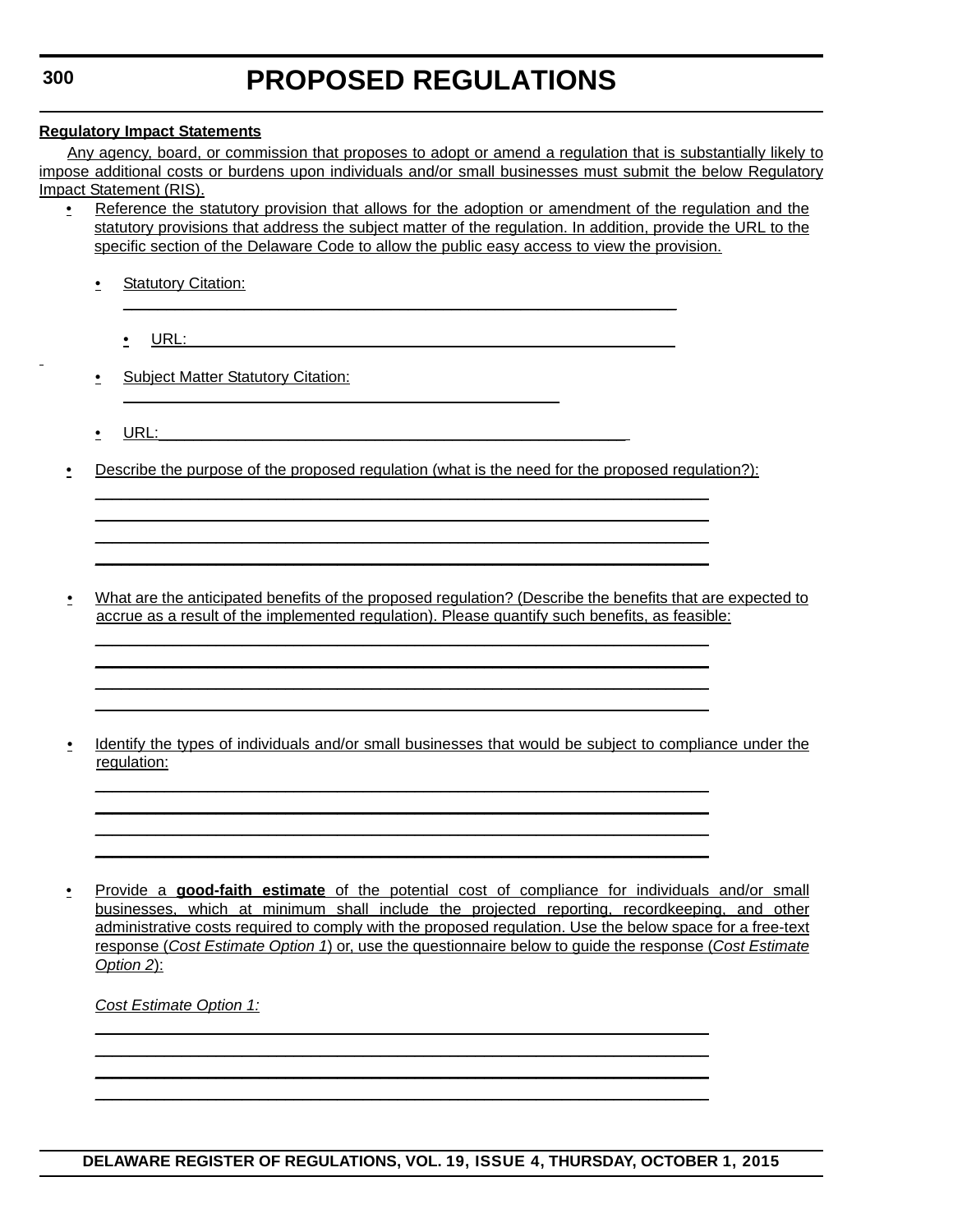|                          | <b>Cost Estimate Option 2</b>                                                                                                                                                                                                              | Yes                    | No                     | Unknown        |  |
|--------------------------|--------------------------------------------------------------------------------------------------------------------------------------------------------------------------------------------------------------------------------------------|------------------------|------------------------|----------------|--|
| $\mathbf{1}$             | Is this regulation being proposed to implement a state or<br>federal program that provides funds to Delaware?                                                                                                                              |                        |                        |                |  |
| $\overline{2}$           | If this regulation is not implemented, will individuals,<br>businesses, or programs lose federal funding?                                                                                                                                  |                        |                        |                |  |
| $\overline{3}$           | Does this regulation implement a plan that has already<br>been approved by the federal government, after an<br>opportunity for public comment?                                                                                             |                        |                        |                |  |
| $\overline{4}$           | Does this regulation follow industry standards and best<br>practices?                                                                                                                                                                      |                        |                        |                |  |
| $\overline{5}$           | Are there potential costs in not establishing these<br>standards?                                                                                                                                                                          |                        |                        |                |  |
| $6\overline{6}$          | Does the regulation require capital costs (building costs,<br>material costs, upgrades to property or structures,<br>retrofitting of systems, etc.)?                                                                                       |                        |                        |                |  |
| $\underline{\mathsf{7}}$ | Does the regulation require additional recurring costs on<br>small businesses or individuals?                                                                                                                                              |                        |                        |                |  |
| 8                        | Does the regulation impose additional administrative<br>burden for a small business or individual?                                                                                                                                         |                        |                        |                |  |
| 8a                       | If answering yes to #8, is it ongoing reporting or one<br>$\cdot$<br>time? (Choose answer)                                                                                                                                                 | Ongoing                | One<br><b>Time</b>     | <b>Unknown</b> |  |
| 8 <sub>b</sub>           | If answering yes to #8, generally, how much<br>$\bullet$<br>administrative effort will be required to comply with<br>the regulation?                                                                                                       | Large<br><u>Amount</u> | Small<br><b>Amount</b> | Unknown        |  |
| $\underline{9}$          | Does the regulation require new or changed record<br>keeping that will create new processes or change<br>processes already in place for small businesses or<br>individuals?                                                                |                        |                        |                |  |
| 10                       | Would a small businesses or individual be required to<br>hire an outside professional to comply with the<br>proposed regulation (such as an attorney, accountant,<br>tax advisor, environmental consultant, engineering firm,<br>$etc.$ )? |                        |                        |                |  |
| 10a                      | If answering yes to #10, estimate how many hours<br>$\cdot$<br>an outside professional may be needed to assist                                                                                                                             |                        |                        |                |  |
| 10 <sub>b</sub>          | If answering yes to #10, will a small business or<br>$\cdot$<br>individual be required to retain the services of the<br>outside professional on an ongoing basis?                                                                          |                        |                        |                |  |
| 11                       | Does the regulation require small businesses to<br>purchase goods or services that are unusual or not<br>commercially reasonable?                                                                                                          |                        |                        |                |  |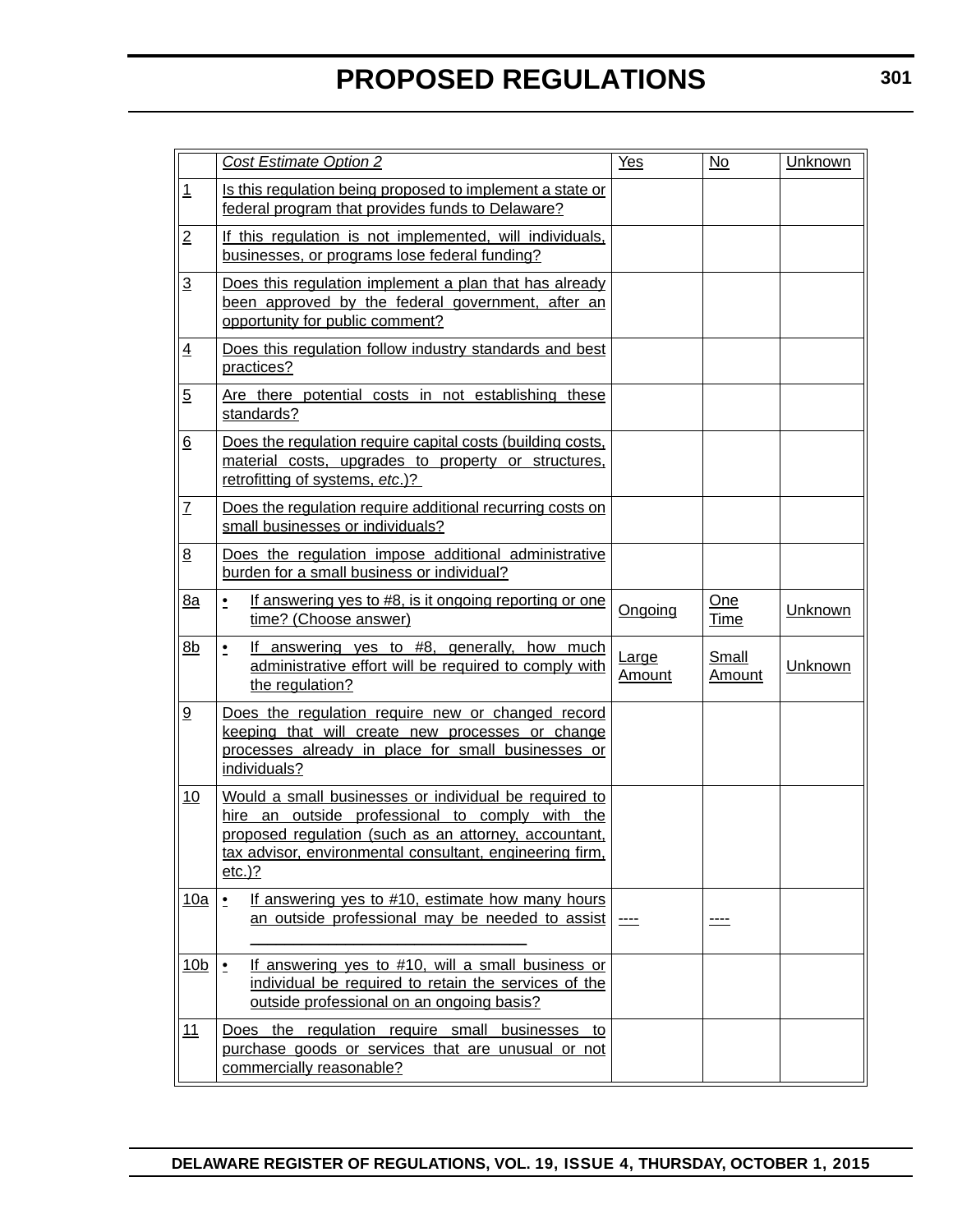| 12        | Does the regulation require that small businesses<br>exceed commercially reasonable data storage and<br>transmission standards?                                                                                           |  |  |
|-----------|---------------------------------------------------------------------------------------------------------------------------------------------------------------------------------------------------------------------------|--|--|
| 13        | Will small businesses have to hire additional employees<br>in order to comply with the proposed regulation?                                                                                                               |  |  |
| 14        | Does the regulation require small businesses to<br>cooperate with audits, inspections, or other regulatory<br>enforcement activities?                                                                                     |  |  |
| 15        | Does the regulation have the effect of creating<br>additional licenses, taxes and/or fees for small<br>businesses?                                                                                                        |  |  |
| 16        | Does the regulation require small businesses to<br>additional education to keep up to date with regulatory<br>requirements?                                                                                               |  |  |
| <u>17</u> | Please further explain any additional costs or burdens.<br>which at a minimum shall include the projected<br>reporting, recordkeeping, and other administrative costs<br>required to comply with the proposed regulation: |  |  |

• Provide a description of any less intrusive or less costly alternative methods of achieving the purpose of the proposed regulation, and why these methods were not preferred to a regulation:

 $\mathcal{L}_\mathcal{L} = \mathcal{L}_\mathcal{L} = \mathcal{L}_\mathcal{L} = \mathcal{L}_\mathcal{L} = \mathcal{L}_\mathcal{L} = \mathcal{L}_\mathcal{L} = \mathcal{L}_\mathcal{L} = \mathcal{L}_\mathcal{L} = \mathcal{L}_\mathcal{L} = \mathcal{L}_\mathcal{L} = \mathcal{L}_\mathcal{L} = \mathcal{L}_\mathcal{L} = \mathcal{L}_\mathcal{L} = \mathcal{L}_\mathcal{L} = \mathcal{L}_\mathcal{L} = \mathcal{L}_\mathcal{L} = \mathcal{L}_\mathcal{L}$  $\mathcal{L}_\mathcal{L} = \mathcal{L}_\mathcal{L} = \mathcal{L}_\mathcal{L} = \mathcal{L}_\mathcal{L} = \mathcal{L}_\mathcal{L} = \mathcal{L}_\mathcal{L} = \mathcal{L}_\mathcal{L} = \mathcal{L}_\mathcal{L} = \mathcal{L}_\mathcal{L} = \mathcal{L}_\mathcal{L} = \mathcal{L}_\mathcal{L} = \mathcal{L}_\mathcal{L} = \mathcal{L}_\mathcal{L} = \mathcal{L}_\mathcal{L} = \mathcal{L}_\mathcal{L} = \mathcal{L}_\mathcal{L} = \mathcal{L}_\mathcal{L}$  $\mathcal{L}_\mathcal{L} = \mathcal{L}_\mathcal{L} = \mathcal{L}_\mathcal{L} = \mathcal{L}_\mathcal{L} = \mathcal{L}_\mathcal{L} = \mathcal{L}_\mathcal{L} = \mathcal{L}_\mathcal{L} = \mathcal{L}_\mathcal{L} = \mathcal{L}_\mathcal{L} = \mathcal{L}_\mathcal{L} = \mathcal{L}_\mathcal{L} = \mathcal{L}_\mathcal{L} = \mathcal{L}_\mathcal{L} = \mathcal{L}_\mathcal{L} = \mathcal{L}_\mathcal{L} = \mathcal{L}_\mathcal{L} = \mathcal{L}_\mathcal{L}$  $\mathcal{L}_\mathcal{L} = \mathcal{L}_\mathcal{L} = \mathcal{L}_\mathcal{L} = \mathcal{L}_\mathcal{L} = \mathcal{L}_\mathcal{L} = \mathcal{L}_\mathcal{L} = \mathcal{L}_\mathcal{L} = \mathcal{L}_\mathcal{L} = \mathcal{L}_\mathcal{L} = \mathcal{L}_\mathcal{L} = \mathcal{L}_\mathcal{L} = \mathcal{L}_\mathcal{L} = \mathcal{L}_\mathcal{L} = \mathcal{L}_\mathcal{L} = \mathcal{L}_\mathcal{L} = \mathcal{L}_\mathcal{L} = \mathcal{L}_\mathcal{L}$  $\mathcal{L}_\mathcal{L} = \mathcal{L}_\mathcal{L} = \mathcal{L}_\mathcal{L} = \mathcal{L}_\mathcal{L} = \mathcal{L}_\mathcal{L} = \mathcal{L}_\mathcal{L} = \mathcal{L}_\mathcal{L} = \mathcal{L}_\mathcal{L} = \mathcal{L}_\mathcal{L} = \mathcal{L}_\mathcal{L} = \mathcal{L}_\mathcal{L} = \mathcal{L}_\mathcal{L} = \mathcal{L}_\mathcal{L} = \mathcal{L}_\mathcal{L} = \mathcal{L}_\mathcal{L} = \mathcal{L}_\mathcal{L} = \mathcal{L}_\mathcal{L}$ 

\_\_\_\_\_\_\_\_\_\_\_\_\_\_\_\_\_\_\_\_\_\_\_\_\_\_\_\_\_\_\_\_\_\_\_\_\_\_\_\_\_\_\_\_\_\_\_\_\_\_\_\_\_

• *(Optional)* Estimate the amount of agency, board, or commission staff hours it took to prepare this RFA and RIS statement: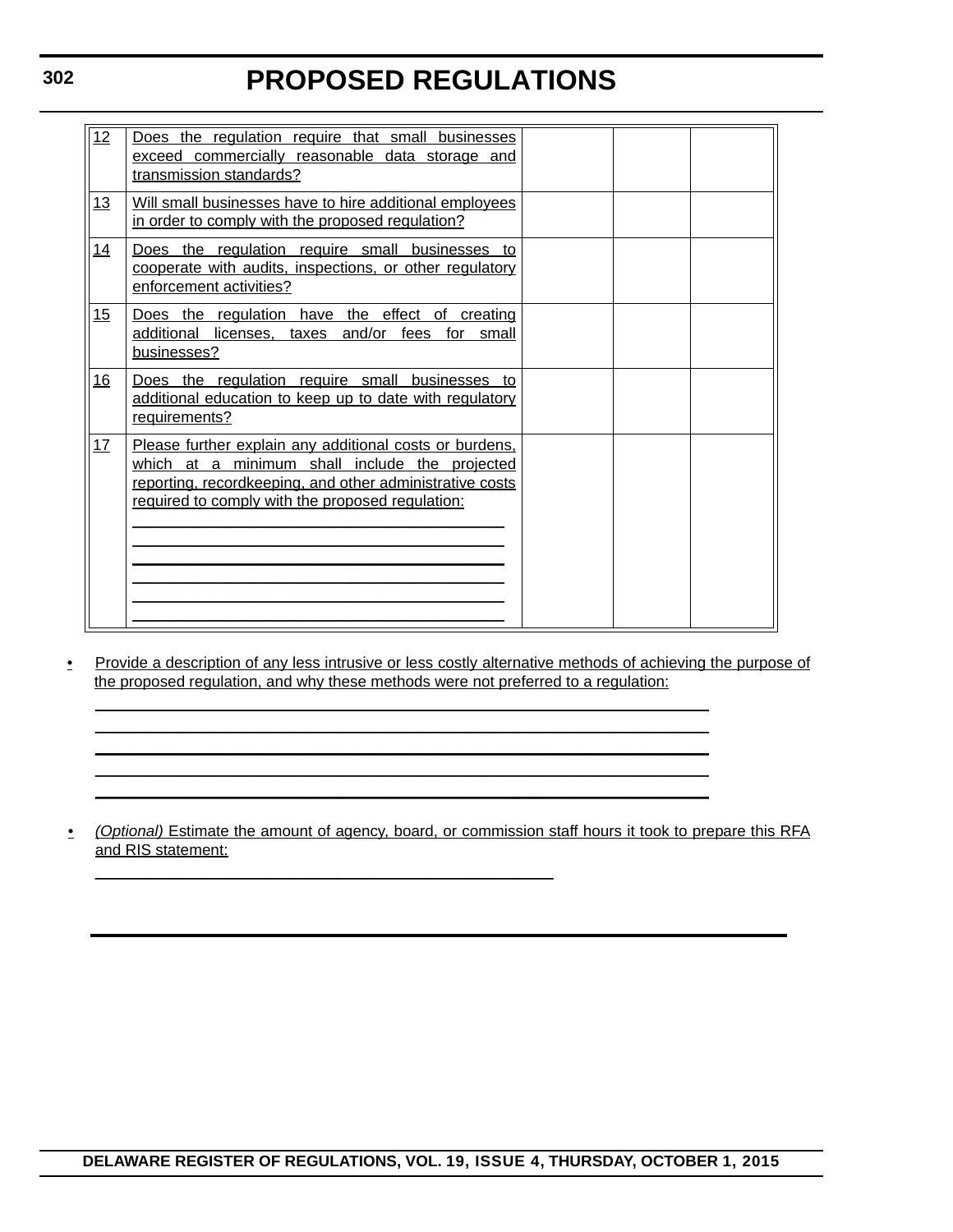# **Symbol Key**

Arial type indicates the text existing prior to the regulation being promulgated. Underlined text indicates new text added at the time of the proposed action. Language which is stricken through indicates text being deleted. **[Bracketed Bold language]** indicates text added at the time the final order was issued. **[Bracketed bold stricken through]** indicates language deleted at the time the final order was issued.

# **Final Regulations**

The opportunity for public comment shall be held open for a minimum of 30 days after the proposal is published in the *Register of Regulations*. At the conclusion of all hearings and after receipt within the time allowed of all written materials, upon all the testimonial and written evidence and information submitted, together with summaries of the evidence and information by subordinates, the agency shall determine whether a regulation should be adopted, amended or repealed and shall issue its conclusion in an order which shall include: (1) A brief summary of the evidence and information submitted; (2) A brief summary of its findings of fact with respect to the evidence and information, except where a rule of procedure is being adopted or amended; (3) A decision to adopt, amend or repeal a regulation or to take no action and the decision shall be supported by its findings on the evidence and information received; (4) The exact text and citation of such regulation adopted, amended or repealed; (5) The effective date of the order; (6) Any other findings or conclusions required by the law under which the agency has authority to act; and (7) The signature of at least a quorum of the agency members.

The effective date of an order which adopts, amends or repeals a regulation shall be not less than 10 days from the date the order adopting, amending or repealing a regulation has been published in its final form in the *Register of Regulations*, unless such adoption, amendment or repeal qualifies as an emergency under §10119.

# **[DEPARTMENT OF EDUCATION](https://pubapps.doe.k12.de.us/EducationalDirectoryPublic/default.aspx)**

**OFFICE OF THE SECRETARY** Statutory Authority: 14 Delaware Code, Section 122(b) (14 **Del.C.** §122(b)) 14 **DE Admin. Code** 505

## **REGULATORY IMPLEMENTING ORDER**

## **[505 High School Graduation Requirements and Diplomas](#page-3-0)**

## **I. SUMMARY OF THE EVIDENCE AND INFORMATION SUBMITTED**

The Secretary of Education seeks the consent of the State Board of Education to amend 14 **DE Admin. Code** 505 High School Graduation Requirements and Diplomas. This regulation is being amended to include language which specifically allows a district or charter school to award credit based on demonstration of mastery of a particular course. This language was proposed based on the Competency Based Learning Guiding Coalition that was facilitated by the Department of Education and that included Delaware educators. In addition an amendment was made in section 10.0 that expands the scope of students covered by this regulation. This section allows a student in DSCYF custody during their high school years to graduate from high school based on the State's graduation requirements if the district or charter school exceeds what is required by the State. With this amendment, those students in DSCYF custody within Youth Rehabilitation Services are included.

Notice of the proposed regulation was published in the *News Journal* and the *Delaware State News* on August 1, 2015, in the form hereto attached as Exhibit "A". Comments were received from the State Council for Persons with Disabilities and the Governor's Advisory Council for Exceptional Citizens related to (1) redundancy of code citation in §§10.1 and 10.2 as the code is already cited in the definition of "Student in DSCYF Custody." These sections were updated accordingly; (2) clarification requested in §8.1 to include the Education Unit of DSCYF per House Bill 116 of the 148th General Assembly as an entity that could award credits toward graduation. This section was updated as well; (3) requested removal of the code citation in the definition of "Student in DSCYF Custody" as it is underclusive. Because these comments indicate that there could be some confusion as to which students are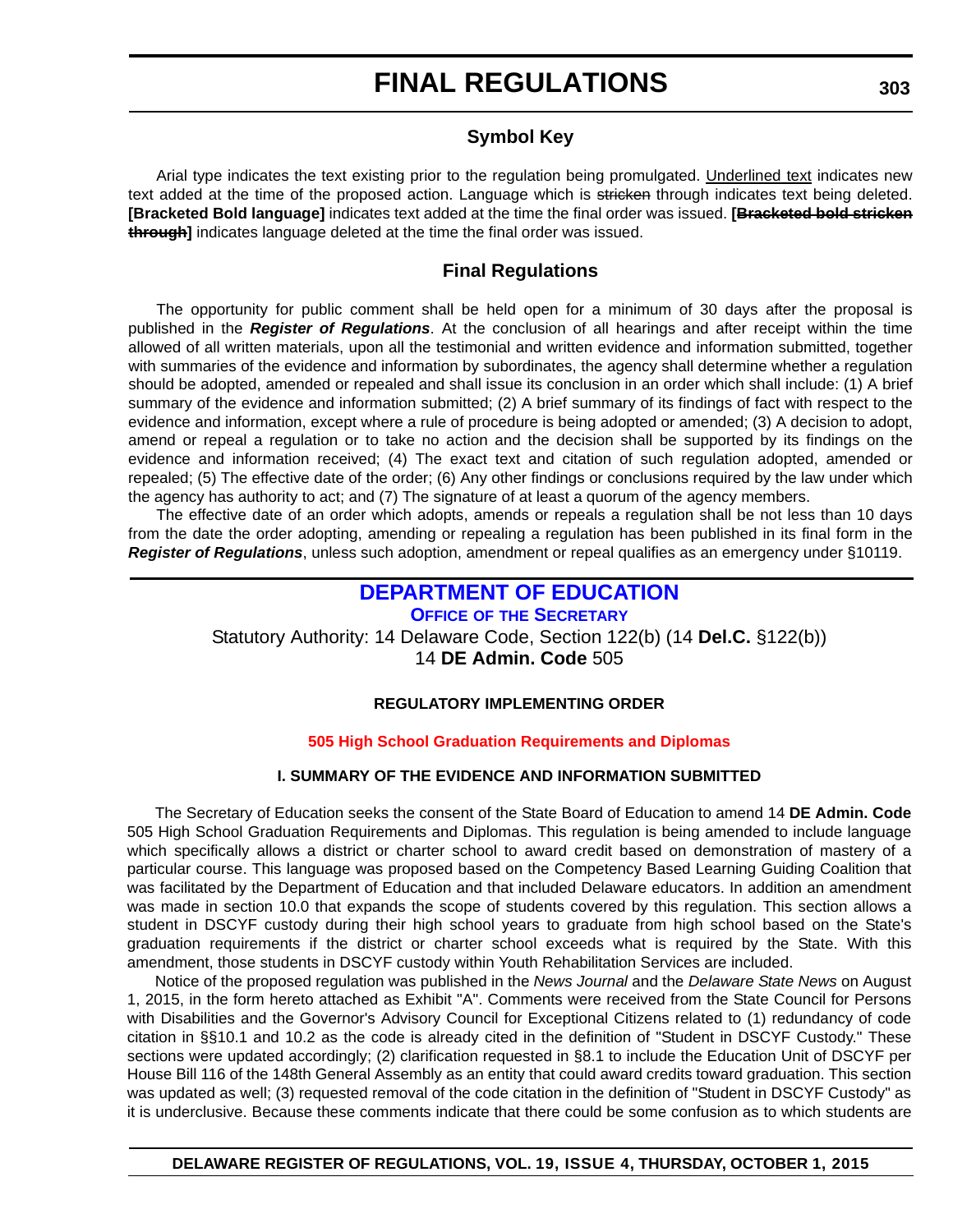#### **304**

# **FINAL REGULATIONS**

covered by this revised regulation and it is the intent of the Department to include all students who are actually in DSCYF custody, the statutory reference was removed, although not all of the commentators' suggested routes for DSCYF custody may actually result in DSCYF having custody.

### **II. FINDINGS OF FACTS**

The Secretary finds that it is appropriate to amend 14 **DE Admin. Code** 505 High School Graduation Requirements and Diplomas in order to include language which specifically allows a district or charter school to award credit based on demonstration of mastery of a particular course. This language was proposed based on the Competency Based Learning Guiding Coalition that was facilitated by the Department of Education and that included Delaware educators. In addition an amendment was made in section 10.0 that expands the scope of students covered in this regulation. This section allows a student in DSCYF custody during their high school years to graduate from high school based on the State's graduation requirements if the district or charter school exceeds what is required by the State. With this amendment, those students in DSCYF custody within Youth Rehabilitation Services are included.

## **III. DECISION TO AMEND THE REGULATION**

For the foregoing reasons, the Secretary concludes that it is appropriate to amend 14 **DE Admin. Code** 505 High School Graduation Requirements and Diplomas. Therefore, pursuant to 14 **Del.C.** §122, 14 **DE Admin. Code** 505 High School Graduation Requirements and Diplomas attached hereto as Exhibit "B" is hereby amended. Pursuant to the provision of 14 **Del.C.** §122(e), 14 **DE Admin. Code** 505 High School Graduation Requirements and Diplomas hereby amended shall be in effect for a period of five years from the effective date of this order as set forth in Section V. below.

### **IV. TEXT AND CITATION**

The text of 14 **DE Admin. Code** 505 High School Graduation Requirements and Diplomas amended hereby shall be in the form attached hereto as Exhibit "B", and said regulation shall be cited as 14 **DE Admin. Code** 505 High School Graduation Requirements and Diplomas in the *Administrative Code of Regulations* for the Department of Education.

# **V. EFFECTIVE DATE OF ORDER**

The actions hereinabove referred to were taken by the Secretary pursuant to 14 **Del.C.** §122 on September 17, 2015. The effective date of this Order shall be ten (10) days from the date this Order is published in the Delaware *Register of Regulations*.

**IT IS SO ORDERED** the 17<sup>th</sup> day of September 2015.

**Department of Education** Mark T. Murphy, Secretary of Education

Approved this 17<sup>th</sup> day of September 2015

#### **State Board of Education**

Teri Quinn Gray, Ph.D., President Gregory B. Coverdale, Jr. Jorge L. Melendez, Vice President Terry M. Whittaker, Ed.D. G. Patrick Heffernan Nina Lou Bunting Barbara B. Rutt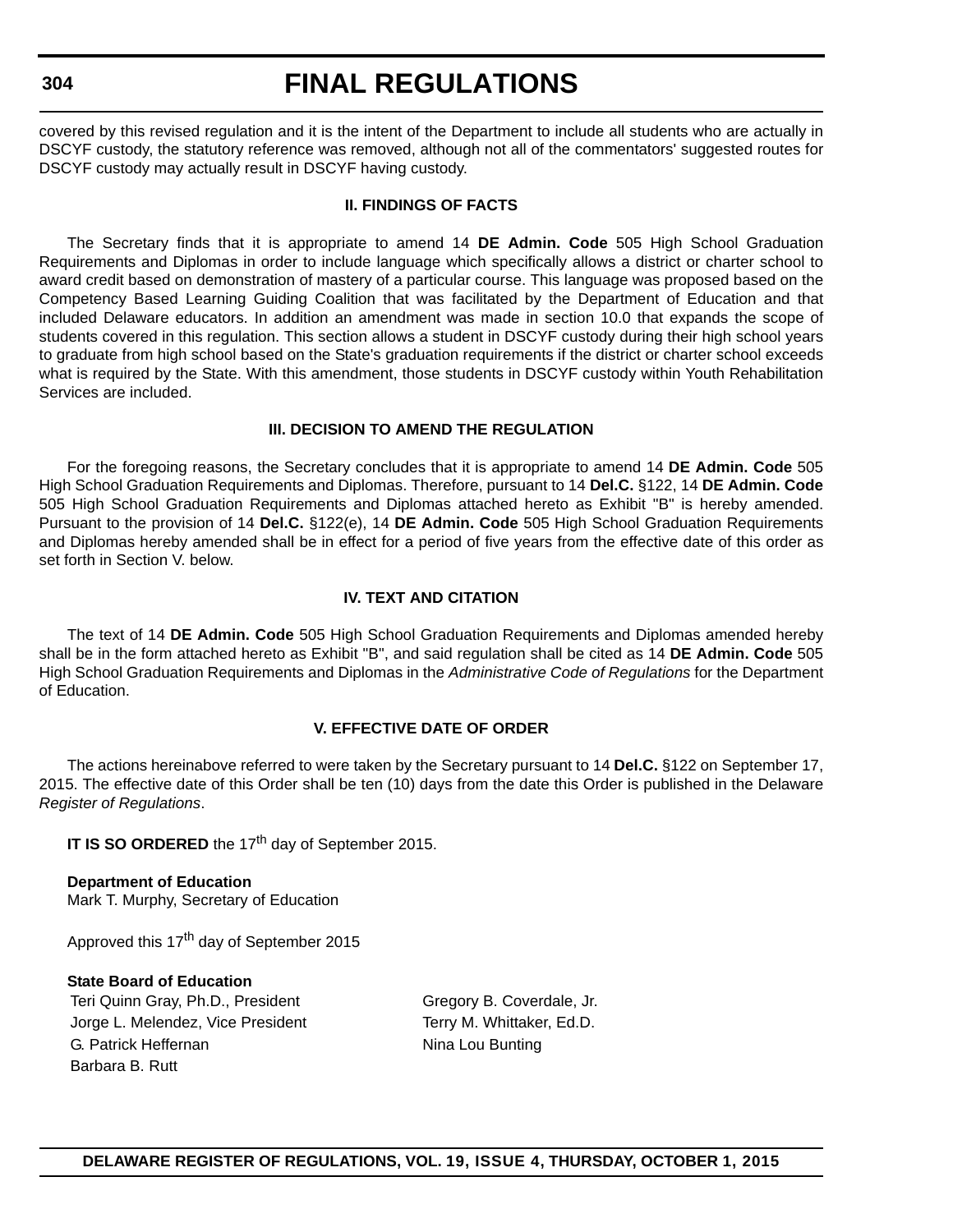### **505 High School Graduation Requirements and Diplomas**

#### **1.0 Definitions:**

#### *(Break in Continuity Within Section)*

"**Student in DSCYF custody**" means a student, who is or was in the custody of the Department of Services for Children, Youth & Their Families ("DSCYF"), **[pursuant to]** Chapter 25 of Title 13 of the Delaware Code **[10 Del.C., Chapter 9, §1009,]** for any length of time, during his or her enrollment in high school.

*(Break in Continuity of Sections)*

#### **8.0 Options for Awarding Credit Toward High School Graduation**

8.1 District and charter school boards **[and the Department of Services for Children, Youth and their Families (DSCYF) as provided in 29 Del.C. §9003(8),]** are authorized to award credit toward high school graduation for the following activities, on the condition that the activities incorporate any applicable state content standards. Before awarding credit for any of the following activities, the districts and charter school boards shall have adopted a policy approving the activity for credit and establishing any specific conditions for the award of credit for the activity. Such policy shall be applicable to each school within the district or each charter high school.

#### *(Break in Continuity of Sections)*

#### **10.0 Exceptions for Students in DSCYF Custody**

- 10.1 A student in DSCYF custody **[pursuant to 10 Del.C., Chapter 9, §1009]** who transfers into a district or charter school shall be permitted to graduate based on the successful completion of the Department's graduation requirements as defined in this regulation in lieu of the district's or charter school's specific requirements permitted by 7.1.
- 10.2 When a student in DSCYF custody **[pursuant to 10 Del.C., Chapter 9, §1009]** transfers into a district or charter school, the district or charter school shall use policies developed pursuant to Section 8.1 to review the student's prior transcript and award values for credit earned through:

**\*Please note that no additional changes were made to the regulation as originally proposed and published in the August 2015 issue of the** *Register* **at page 100 (19 DE Reg. 100). Therefore, the final regulation is not being republished here in its entirety. A copy of the final regulation is available at: [505 High School Graduation Requirements and Diplomas](http://regulations.delaware.gov/register/october2015/final/19 DE Reg 303 10-01-15.htm)**

# **OFFICE OF [THE SECRETARY](https://pubapps.doe.k12.de.us/EducationalDirectoryPublic/default.aspx)**

Statutory Authority: 14 Delaware Code, Section 122(b) (14 **Del.C.** §122(b)) 14 **DE Admin. Code** 545

# **REGULATORY IMPLEMENTING ORDER**

#### **[545 K to 12 School Counseling Programs](#page-4-0)**

### **I. SUMMARY OF THE EVIDENCE AND INFORMATION SUBMITTED**

The Secretary of Education seeks the consent of the State Board of Education to amend 14 **DE Admin. Code** 545 K to 12 School Counseling Programs. This regulation is amended to update the language to align with the new edition of the American School Counselor Association (ASCA) National Model.

Notice of the proposed regulation was published in the *News Journal* and the *Delaware State News* on August 1, 2015 in the form hereto attached as Exhibit "A". Comments were received from the State Council for Persons with Disabilities and the Governor's Advisory Council for Exceptional Citizens, which noted that charter schools were not included in this regulation. The Department of Education notes that charter schools have documented

#### **DELAWARE REGISTER OF REGULATIONS, VOL. 19, ISSUE 4, THURSDAY, OCTOBER 1, 2015**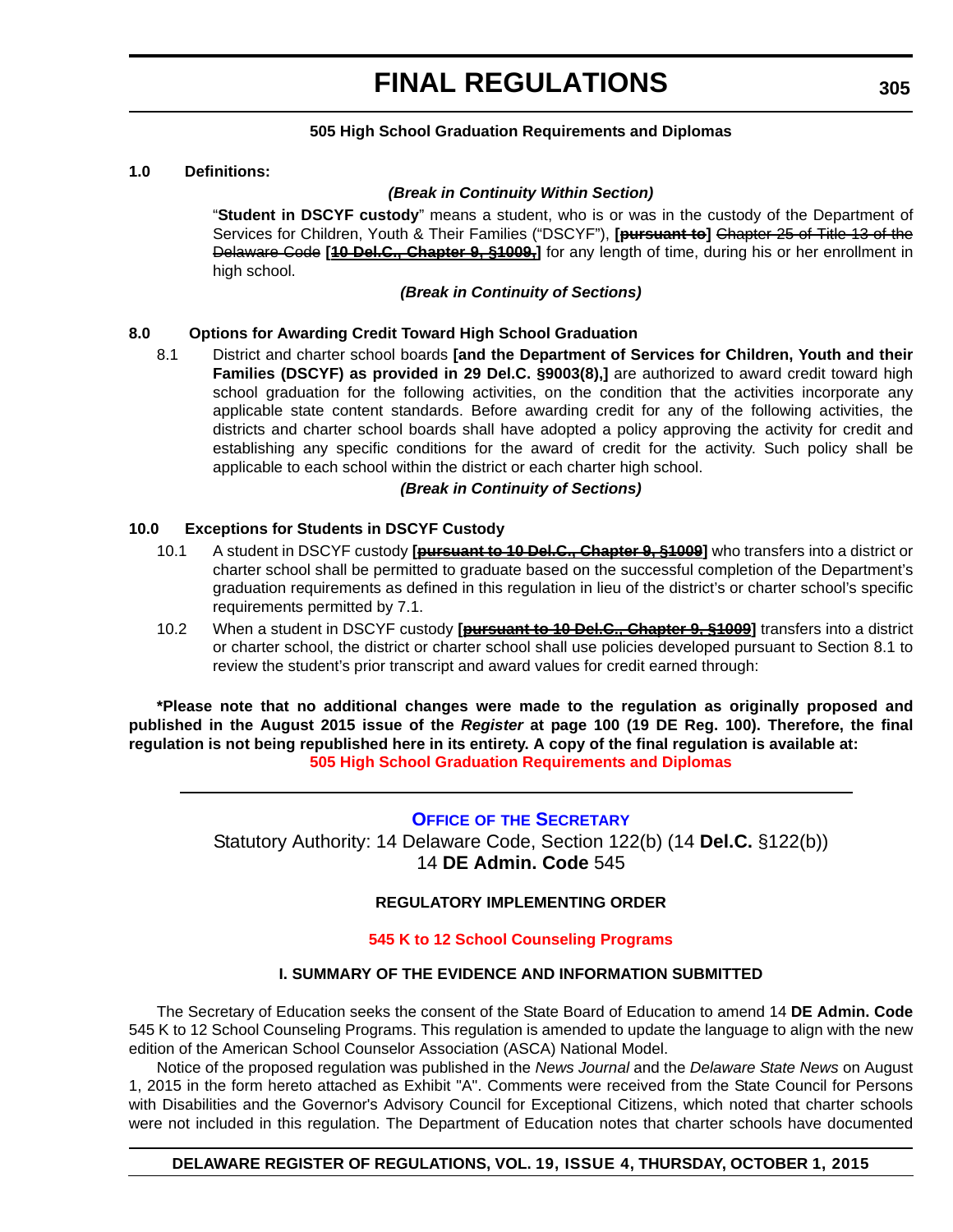#### **306**

# **FINAL REGULATIONS**

plans for addressing special needs, such as counseling, and such plans are updated every five years. The Department of Education does not believe it is necessary to change the regulation, as it would be redundant to require charter schools to create a separate school counseling plan given the detailed documentation (which addresses counseling as well as other issues) they are required to submit upon charter approval and during the application renewal process.

### **II. FINDINGS OF FACTS**

The Secretary finds that it is appropriate to amend 14 **DE Admin. Code** 545 K to 12 School Counseling Programs in order to update the language to align with the new edition of the American School Counselor Association (ASCA) National Model.

### **III. DECISION TO AMEND THE REGULATION**

For the foregoing reasons, the Secretary concludes that it is appropriate to amend 14 **DE Admin. Code** 545 K to 12 School Counseling Programs. Therefore, pursuant to 14 **Del.C.** §122, 14 **DE Admin. Code** 545 K to 12 School Counseling Programs attached hereto as Exhibit "B" is hereby amended. Pursuant to the provision of 14 **Del.C.** §122(e), 14 **DE Admin. Code** 545 K to 12 School Counseling Programs hereby amended shall be in effect for a period of five years from the effective date of this order as set forth in Section V. below.

# **IV. TEXT AND CITATION**

The text of 14 **DE Admin. Code** 545 K to 12 School Counseling Programs amended hereby shall be in the form attached hereto as Exhibit "B", and said regulation shall be cited as 14 **DE Admin. Code** 545 K to 12 School Counseling Programs in the *Administrative Code of Regulations* for the Department of Education.

# **V. EFFECTIVE DATE OF ORDER**

The actions hereinabove referred to were taken by the Secretary pursuant to 14 **Del.C.** §122 on September 17, 2015. The effective date of this Order shall be ten (10) days from the date this Order is published in the Delaware *Register of Regulations*.

**IT IS SO ORDERED** the 17<sup>th</sup> day of September 2015.

**Department of Education** Mark T. Murphy, Secretary of Education

Approved this 17<sup>th</sup> day of September 2015

#### **State Board of Education**

Teri Quinn Gray, Ph.D., President Gregory B. Coverdale, Jr. Jorge L. Melendez, Vice President Terry M. Whittaker, Ed.D. G. Patrick Heffernan Nina Lou Bunting Barbara B. Rutt

**\*Please note that no changes were made to the regulation as originally proposed and published in the August 2015 issue of the** *Register* **at page 102 (19 DE Reg. 102). Therefore, the final regulation is not being republished. A copy of the final regulation is available at:**

**[545 K to 12 School Counseling Programs](http://regulations.delaware.gov/register/october2015/final/19 DE Reg 305 10-01-15.htm)**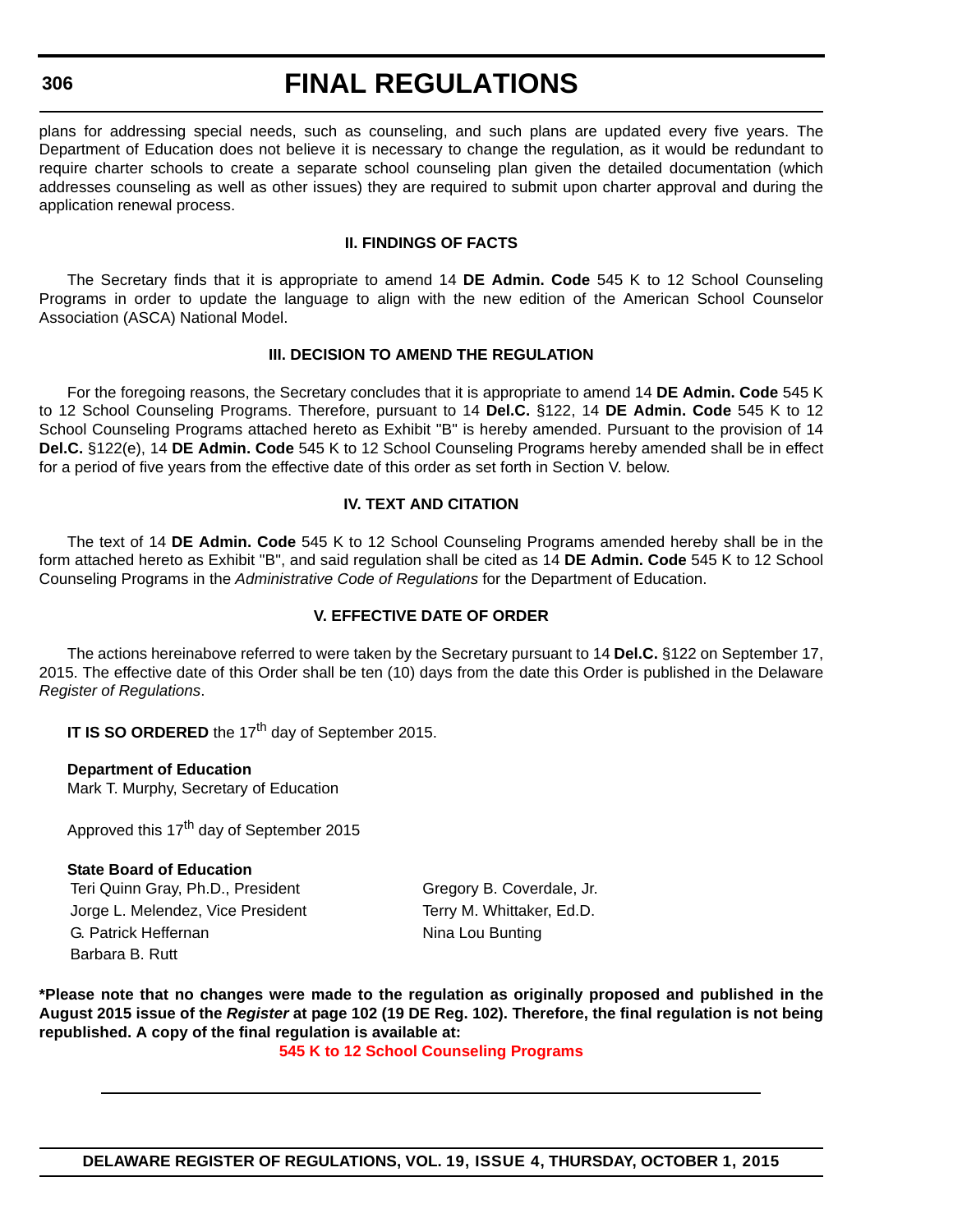# **OFFICE OF [THE SECRETARY](https://pubapps.doe.k12.de.us/EducationalDirectoryPublic/default.aspx)** Statutory Authority: 14 Delaware Code, Section 122(b) (14 **Del.C.** §122(b)) 14 **DE Admin. Code** 1150

### **REGULATORY IMPLEMENTING ORDER**

#### **[1150 School Transportation](#page-4-0)**

#### **I. SUMMARY OF THE EVIDENCE AND INFORMATION SUBMITTED**

The Secretary of Education seeks the consent of the State Board of Education to amend 14 **DE Admin. Code** 1150 School Transportation. This regulation is being amended to clarify the requirements for school bus drivers and aides to receive four hours of in-service training each year and for aides to have annual physicals. These requirements are not effective unless the General Assembly appropriates funding for these purposes.

Notice of the proposed regulation was published in the *News Journal* and the *Delaware State News* on July 25, 2015 and August 1, 2015, in the form hereto attached as Exhibit "A". Comments were received from the State Council for Persons with Disabilities and the Governor's Advisory Council for Exceptional Citizens which suggested more informative language be used in §7.5, §8.2 and §8.1.5 instead of the current language of "pursuant to funding by the General Assembly." They suggested the language, "Consistent with the annual budget epilogue, the requirements in the subsection are suspended until fully funded by the General Assembly." The Department revised the existing language to read "This requirement shall be effective when the General Assembly appropriates funding for this purpose." The Department believes this language eliminates any potential confusion raised by the commentators.

#### **II. FINDINGS OF FACTS**

The Secretary finds that it is appropriate to amend 14 **DE Admin. Code** 1150 School Transportation in order to clarify the requirements for school bus drivers and aides to receive four hours of in-service training each year and for aides to have annual physicals. These requirements are not effective unless the General Assembly appropriates funding for these purposes.

#### **III. DECISION TO AMEND THE REGULATION**

For the foregoing reasons, the Secretary concludes that it is appropriate to amend 14 **DE Admin. Code** 1150 School Transportation. Therefore, pursuant to 14 **Del.C.** §122, 14 **DE Admin. Code** 1150 School Transportation attached hereto as Exhibit "B" is hereby amended. Pursuant to the provision of 14 **Del.C.** §122(e), 14 **DE Admin. Code** 1150 School Transportation hereby amended shall be in effect for a period of five years from the effective date of this order as set forth in Section V. below.

### **IV. TEXT AND CITATION**

The text of 14 **DE Admin. Code** 1150 School Transportation amended hereby shall be in the form attached hereto as Exhibit "B", and said regulation shall be cited as 14 **DE Admin. Code** 1150 School Transportation in the *Administrative Code of Regulations* for the Department of Education.

# **V. EFFECTIVE DATE OF ORDER**

The actions hereinabove referred to were taken by the Secretary pursuant to 14 **Del.C.** §122 on September 17, 2015. The effective date of this Order shall be ten (10) days from the date this Order is published in the Delaware *Register of Regulations*.

**IT IS SO ORDERED** the 17<sup>th</sup> day of September 2015.

#### **Department of Education**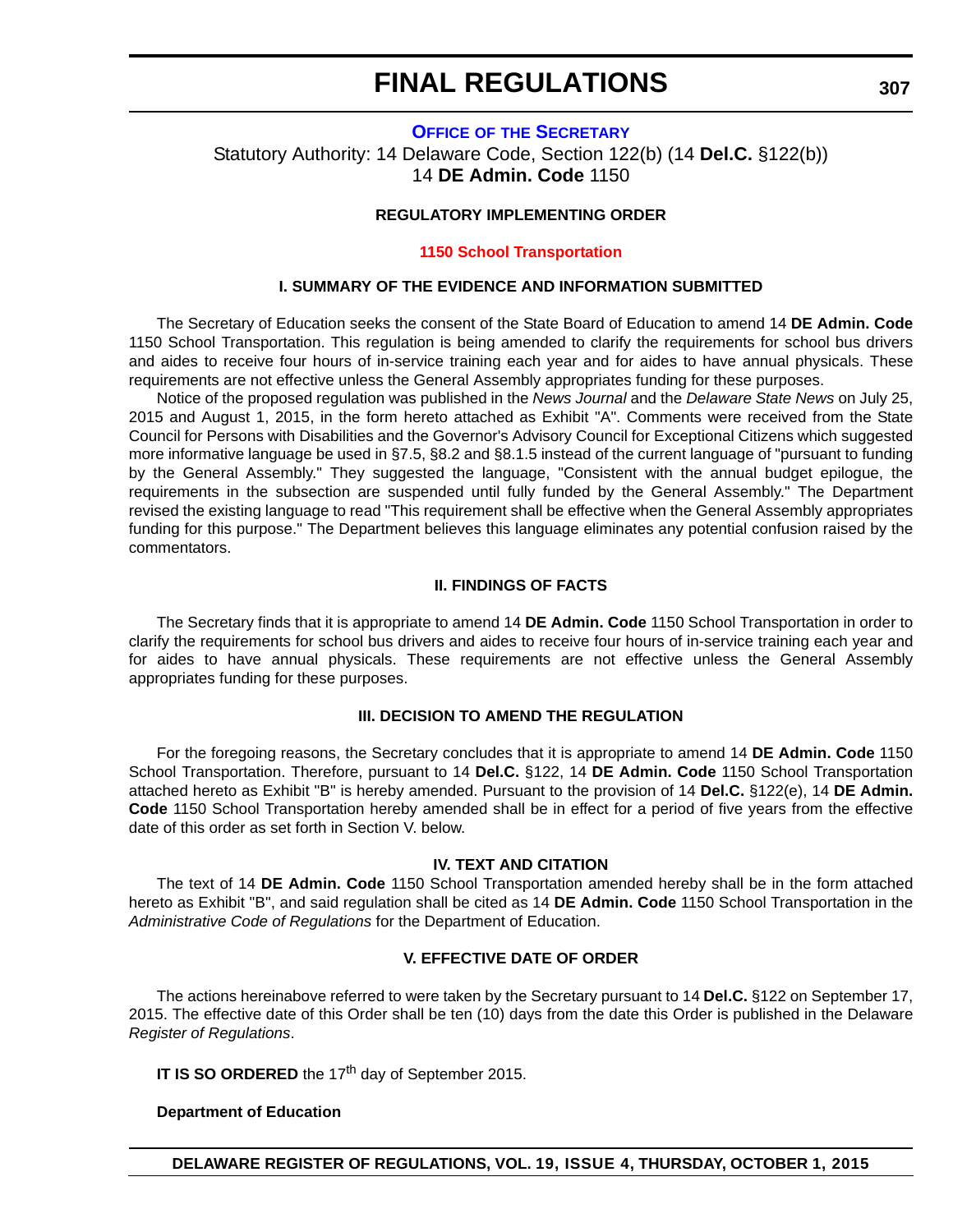**308**

# **FINAL REGULATIONS**

Mark T. Murphy, Secretary of Education

Approved this 17<sup>th</sup> day of September 2015

# **State Board of Education**

Teri Quinn Gray, Ph.D., President Gregory B. Coverdale, Jr. Jorge L. Melendez, Vice President Terry M. Whittaker, Ed.D. G. Patrick Heffernan Nina Lou Bunting Barbara B. Rutt

# **1150 School Transportation** *(Break in Continuity of Sections)*

# **7.0 Qualifications and Responsibilities of School Bus Drivers** *(Break in Continuity Within Section)*

7.5 School bus drivers shall complete an annual District-provided in-service training program of at least four (4) hours during each fiscal year (July 1 to June 30) beginning in fiscal year 2016. Those not completing an initial or annual in-service training program shall not be permitted to perform their duties in the following school year until completing a four (4) hour in-service training program. Based on funding available from the General Assembly, a stipend may be paid to each driver. This requirement shall be effective **[pursuant to funding by the General Assembly when the General Assembly appropriates funding for this purpose]**.

*(Break in Continuity Within Section)*

# **8.0 Qualifications and Responsibilities of School Bus Aides**

8.1 Qualifications for School Bus Aides include the following and shall apply to all new applicants and for any person whose employment as an aide has lapsed for a period of over one year. All requirements shall be met before serving as an aide on a school bus.

# *(Break in Continuity Within Section)*

- 8.1.5 Complete an annual DOE physical for aides. New aides shall complete the physical satisfactorily before beginning their duties. Gurrent aides shall complete their physicals before January 1, 2016. Districts shall issue a DOE physical card to aides establishing valid completion of the DOE physical and aides shall carry it with them while on duty. This requirement shall be effective **[pursuant to funding by the General Assembly when the General Assembly appropriates funding for this purpose]**.
- 8.1.6 Complete the school bus driver classroom training and other District required training programs satisfactorily.
- 8.2 School bus aides shall complete an annual District-provided in-service training program of at least 4 hours during each fiscal year (July 1 to June 30) beginning in fiscal year 2016. Those not completing an initial or annual in-service training program shall not be permitted to perform their duties in the following school year until completing a 4-hour in-service training program. Based on funding available from the General Assembly, a stipend may be paid to each aide. This requirement shall be effective **[pursuant to funding by the General Assembly when the General Assembly appropriates funding for this purpose]**.

*(Break in Continuity Within Section)*

**\*Please note that no additional changes were made to the regulation as originally proposed and published in the August 2015 issue of the** *Register* **at page 112 (19 DE Reg. 112). Therefore, the final regulation is not being republished here in its entirety. A copy of the final regulation is available at: [1150 School Transportation](http://regulations.delaware.gov/register/october2015/final/19 DE Reg 307 10-01-15.htm)**

**DELAWARE REGISTER OF REGULATIONS, VOL. 19, ISSUE 4, THURSDAY, OCTOBER 1, 2015**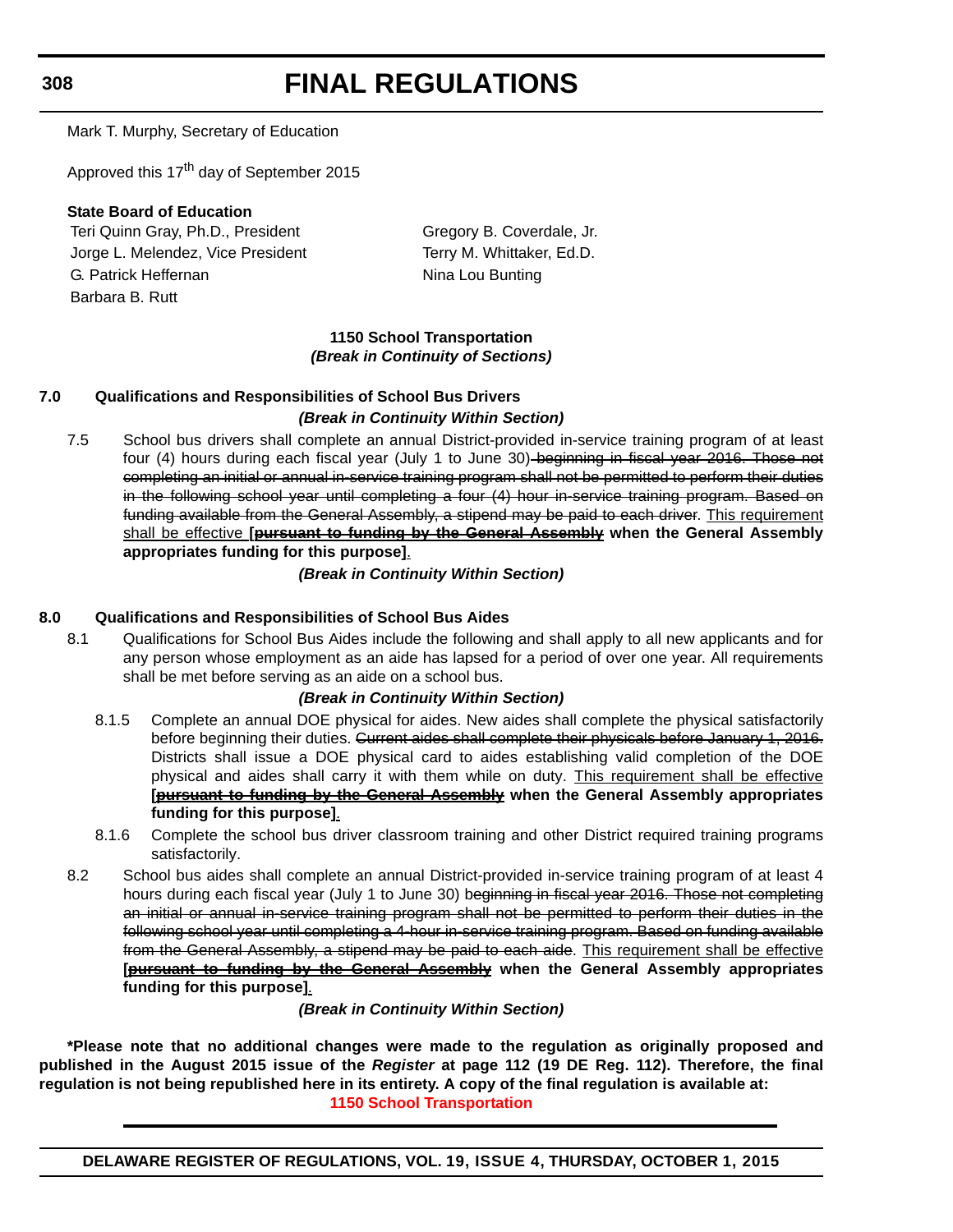# **[DEPARTMENT OF HEALTH AND SOCIAL SERVICES](http://www.dhss.delaware.gov/dhss/dph/index.html)**

**DIVISION OF PUBLIC HEALTH**

Statutory Authority: 16 Delaware Code, §122(1) & (3)d & j (16 **Del.C.** §122(1) & (3)d & j) 16 **DE Admin. Code** 4464

### **ORDER**

#### **[4464 Public Swimming Pools](#page-4-0)**

#### **NATURE OF THE PROCEEDINGS:**

Delaware Health and Social Services ("DHSS") initiated proceedings to adopt the State of Delaware Regulations Governing Public Pools (4464). The DHSS proceedings to adopt regulations were initiated pursuant to 29 **Delaware Code** Chapter 101 and authority as prescribed by 16 **Delaware Code**, §§122(3)(d).

On August 1, 2015 (Volume 19, Issue 2), DHSS published in the Delaware *Register of Regulations* its notice of proposed regulations, pursuant to 29 **Delaware Code** Section 10115. It requested that written materials and suggestions from the public concerning the proposed regulations be delivered to DHSS by September 8, 2015, or be presented at a public hearing on August 26, 2015, after which time the DHSS would review information, factual evidence and public comment to the said proposed regulations.

Written comments were received during the public comment period and evaluated. The results of that evaluation are summarized in the accompanying "Summary of Evidence."

## **SUMMARY OF EVIDENCE**

In accordance with Delaware Law, public notices regarding proposed Department of Health and Social Services (DHSS) State of Delaware Regulations Governing Public Pools were published in the *Delaware State News*, the *News Journal* and the Delaware *Register of Regulations*.

#### **Comments from Deric Clinton, YMCA of Delaware:**

The first comment relates to Section 9.6.4.1. In that section, it refers to lifeguard certifications, which are recognized. One of them being Ellis and Associates National Pool and Waterpark Lifeguard Training. There is a new name to that curriculum now, which is Ellis and Associates International Lifeguard Training Program. I am recommending that be updated in the Code. My other is more of a clarity as it relates to Section 5.1.19.2. In that, it refers to a water fountain be available in every pool area at the shallow end of the pool. I'm wondering why specifically in the shallow end it would be required. Can it just be in the pool environment itself.

*Program Response:* The proposed regulations have been revised based on Mr. Clinton's Comments.

9.6.4.1 has been amended to read:

Current certification in National YMCA Lifeguarding, or American Red Cross Basic Lifeguarding, Ellis & Associates National Pool & Waterpark Lifeguard Training **Ellis and Associates International Lifeguard Training Program**, Aquatic Resource Service Associates Aquatic Rescue Training or approved equivalent.

5.1.19.2 has been amended to read:

The fountain shall be easily accessible and located inside the pool fence or room at the shallow end.

#### **Comments from Victor Mazzio, YMCA of Delaware:**

To what degree are we expected to renovate and bring our older facilities, 16 some that are 50-years-old up to Code? Does every facility that does not meet, or not able to meet the new Code, does it require a variance application, and what is the process and time frame for that? So, that would cover like all our older pools and all of the water fountains on decks, foot washes and things in that regard.

*Program Response:* This is addressed by the language included in 16.1 of the Regulations: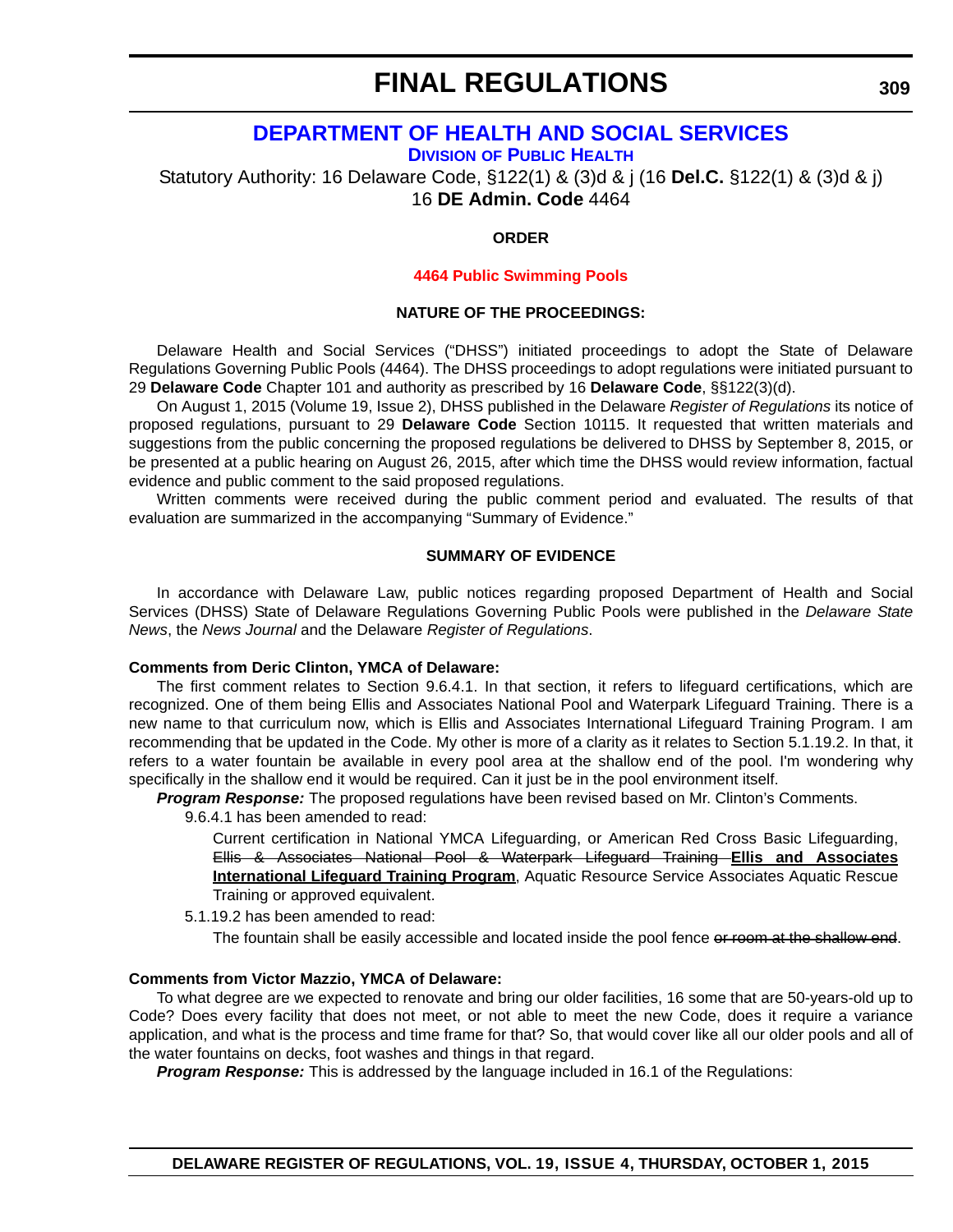# **310**

# **FINAL REGULATIONS**

No provisions of Sections of these Regulations shall be applied retroactively, or interpreted to require reconstruction, alteration or replacement of a pool, or any part of a pool, which has been approved by the Division and which has been installed or is under construction.

The public comment period was open from August 1, 2015 through September 8, 2015. Two parties provided comments on the regulations, resulting in minor technical changes.

Verifying documents are attached to the Hearing Officer's record. The regulation has been approved by the Delaware Attorney General's office and the Cabinet Secretary of DHSS.

### **FINDINGS OF FACT:**

Minor technical changes were made to the proposed regulations based on the comments received. The Department finds that the proposed regulations, as set forth in the attached copy should be adopted in the best interest of the general public of the State of Delaware.

**THEREFORE, IT IS ORDERED**, that the proposed State of Delaware State of Delaware Regulations Governing Public Swimming Pools (4464) is adopted and shall become effective October 11, 2015, after publication of the final regulation in the Delaware *Register of Regulations*.

Rita M. Landgraf, Secretary

### **4464 Public Swimming Pools** *(Break in Continuity of Sections)*

### **5.0 Operational Requirements**

5.1 Requirements for the Premises

*(Break in Continuity Within Section)*

5.1.19 Drinking Fountain

#### *(Break in Continuity Within Section)*

5.1.19.2 The fountain shall be easily accessible and located inside the pool fence **[or room at the shallow end]**.

*(Break in Continuity of Sections)*

## **9.0 Operation, Maintenance, General Sanitation, Personnel, Supervision And Safety**

#### *(Break in Continuity Within Section)*

9.6 Lifeguard

## *(Break in Continuity Within Section)*

9.6.4 No person shall serve as a lifeguard unless he or she meets all of the following training requirements and can produce the appropriate documentation upon request of the Division:

9.6.4.1 Current certification in National YMCA Lifeguarding, or American Red Cross Basic Lifeguarding, **[Ellis & Associates National Pool & Waterpark Lifeguard Training Ellis and Associates International Lifeguard Training Program]**, Aquatic Resource Service Associates Aquatic Rescue Training or approved equivalent.

*(Break in Continuity of Sections)*

**\*Please note that no additional changes were made to the regulation as originally proposed and published in the August 2015 issue of the** *Register* **at page 115 (19 DE Reg. 115). Therefore, the final regulation is not being republished here in its entirety. A copy of the final regulation is available at: [4464 Public Swimming Pools](http://regulations.delaware.gov/register/october2015/final/19 DE Reg 309 10-01-15.htm)**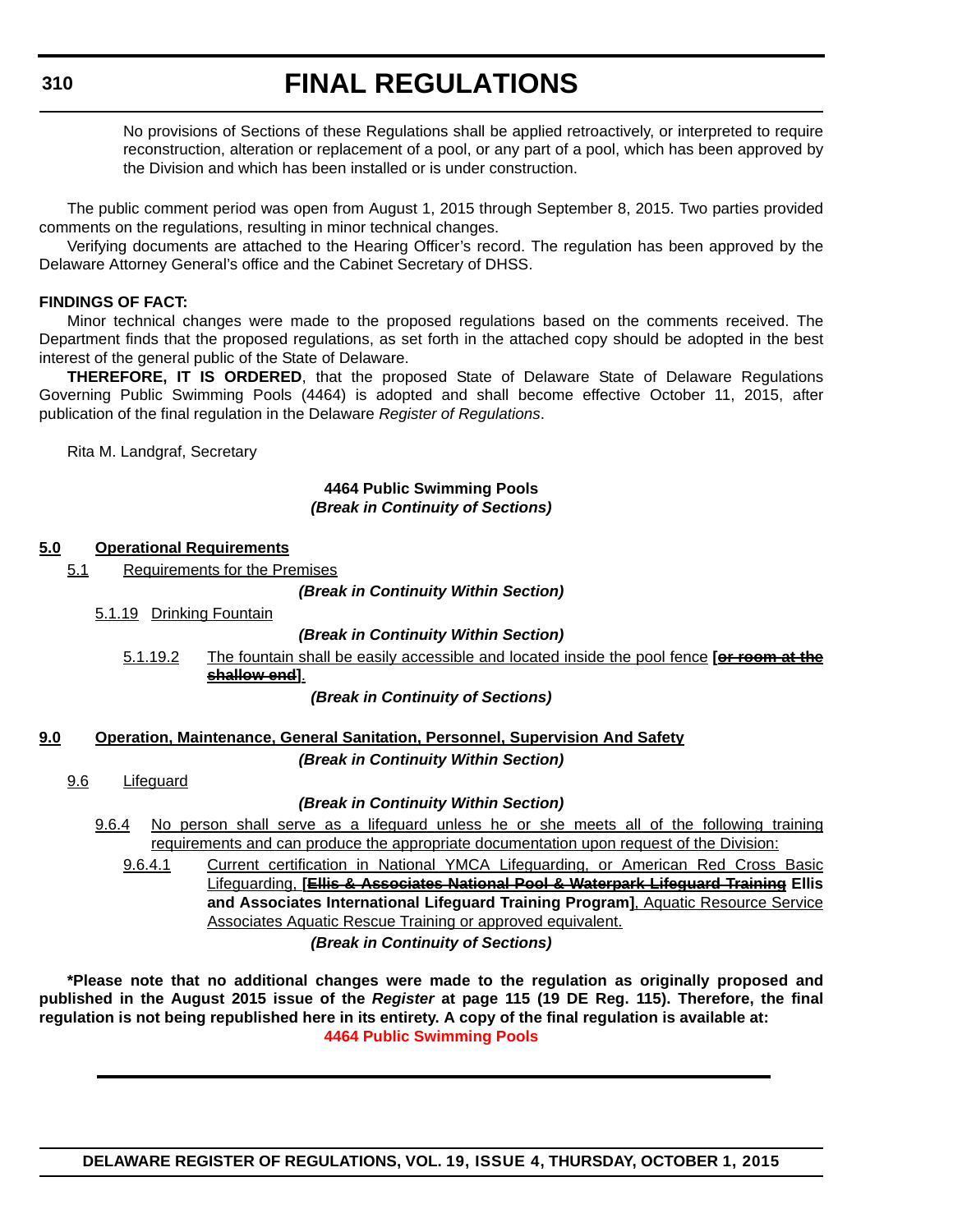# **[DEPARTMENT OF NATURAL RESOURCES AND ENVIRONMENTAL](http://www.dnrec.delaware.gov/Air/Pages/Air-Quality.aspx)  CONTROL**

**DIVISION OF AIR QUALITY**

Statutory Authority: 7 Delaware Code, Chapter 60; (7 **Del.C.**, Ch. 60) 7 **DE Admin. Code** 1138

**Secretary's Order No. 2015-A-0035**

**[1138 Emission Standards for Hazardous Air Pollutants for Source Categories](#page-4-0)**

### **Date of Issuance: September 8, 2015 Effective Date of the Amendment: October 11, 2015**

Under the authority vested in the Secretary of the Department of Natural Resources and Environmental Control ("Department" or "DNREC") pursuant to 7 **Del.C.** §§6006, 6010, the following findings of fact based on the record, reasons and conclusions are entered as an Order of the Secretary in the above-referenced regulatory proceeding.

### **Background, Procedural History and Findings of Fact**

This Order relates to proposed regulation Amendments to 7 **DE Admin. Code** 1138, *Emission Standards for Hazardous Air Pollutants for Source Categories*, Section 6: *Chromium Electroplating and Anodizing Tanks*. The Department's Division of Air Quality ("DAQ") commenced the regulatory development process with Start Action Notice 2015-01 dated February 23, 2015. The Department published its initial proposed regulation Amendments in the July 1, 2015 Delaware *Register of Regulations*. The Department then held a public hearing on August 4, 2015. Consistent with 29 **Del.C.** §10118(a), the public hearing record remained open for public comment through August 19, 2015.

The purpose of this proposed regulatory promulgation is to adopt as final the aforementioned proposed Amendments to 7 **DE Admin. Code** 1138, *Emission Standards for Hazardous Air Pollutants for Source Categories*, Section 6: *Chromium Electroplating and Anodizing Tanks* ("Amendments"), in order to align Delaware's 7 **DE Admin. Code** 1138 with the recently added alternative testing methodology that the U.S. Environmental Protection Agency ("EPA") made to the federal chromium electroplating and anodizing standard (40 CFR Part 63 Subpart N) promulgated on February 27, 2014, and also to give owners or operators of Delaware's affected facilities and their testers the additional flexibility to use the EPA's newly approved testing alternative.

The Clean Air Act Amendments of 1990 stipulated a 2-phase rulemaking process that the EPA must use to protect the public health from exposure to hazardous air pollutants ("HAPs"). Consistent with this 2-phase process, the EPA adopted the Maximum Achievable Control Technology ("MACT") standard applicable to chromium electroplating and anodizing operations on January 25, 1995 as Subpart N in 40 CFR Part 63, and later amended the MACT standard requirements and by promulgating the residual risk requirements on September 19, 2012.

On September 1, 1999, the Department's Division of Air Quality ("DAQ") adopted by reference that federal MACT standard (40 CFR Part 63 Subpart N, hereinafter referred to as "Subpart N") into Section 6 of 7 **DE Admin. Code** 1138. Section 6, like Subpart N, applies to chromium electroplating and anodizing operations. Delaware requested the EPA to delegate authority to Delaware to implement and administer Section 6 in lieu of Subpart N on March 6, 2000 and the EPA delegated that authority effective December 3, 2001. Since that time, the EPA has made a number of minor revisions to said Subpart N. The EPA also promulgated a major revision on September 19, 2012, when the EPA completed their risk assessments and promulgated revisions to the Subpart N to (1) protect the public health "with an ample margin of safety"; and to (2) address changes to the startup, shutdown, and malfunction ("SSM") requirements as a result of *Sierra Club v. EPA,* 551 F.3d 1019 (District of Columbia Circuit, 2008), *cert. denied*, *130 S. Ct. 1735* (*U.S. 2010*).

Following each of the aforementioned revisions, Delaware has adopted the appropriate Federal changes into Section 6 in order to maintain consistency between the national requirements and the Section 6 requirements. The last such change was finalized on September 1, 2013, when Delaware adopted the residual risk and technology review changes that the EPA promulgated on September 19, 2012, as noted above.

On February 27, 2014, the EPA promulgated in a single action over 80 revisions to test methods and testing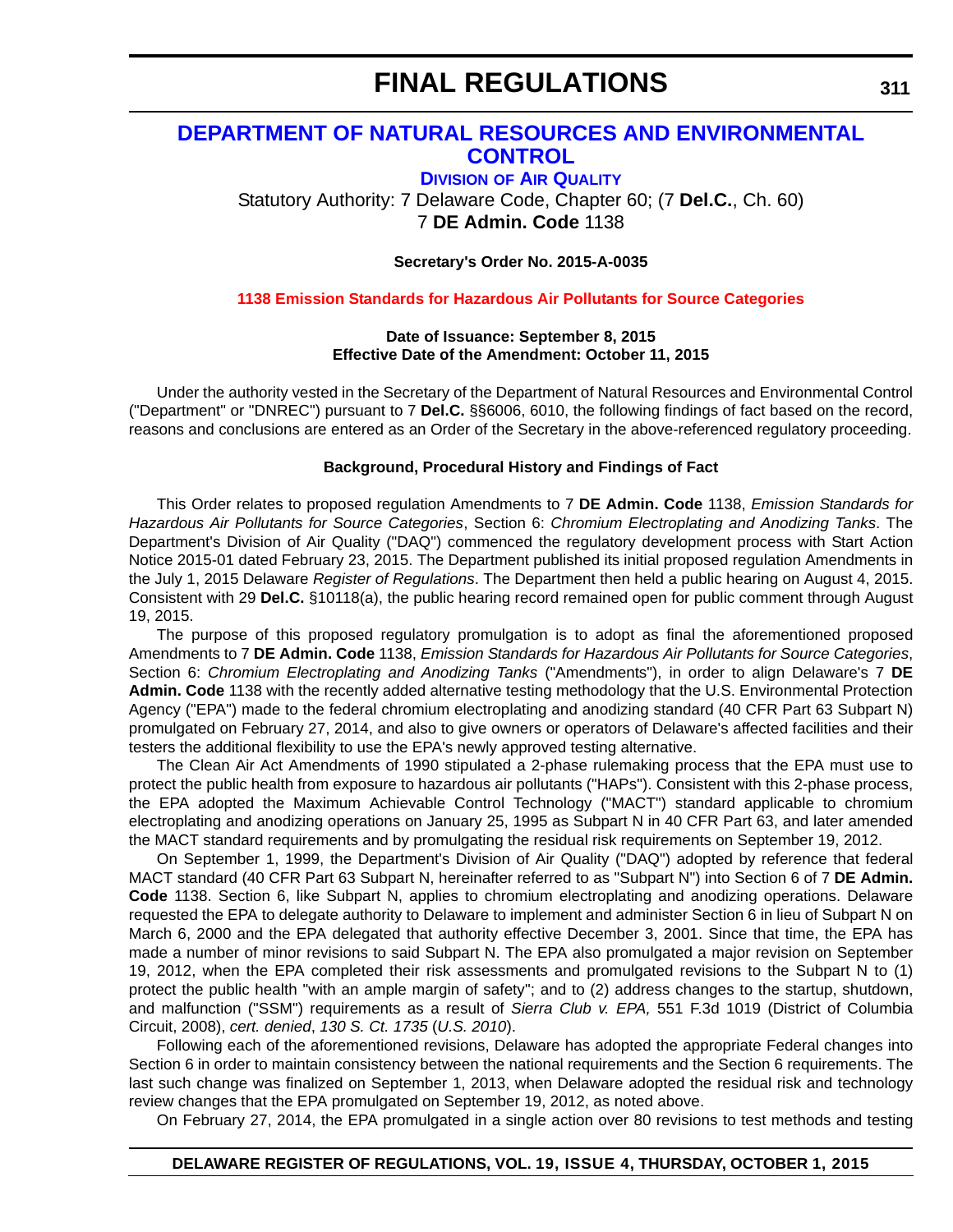regulations. The revisions included changes to nearly 60 test methods and 30 standards in 40 CFR Parts 51, 60, 61, and 63. In Part 63, the EPA added the South Coast Air Quality Management District Method 205.1 as an additional testing option for measuring total chromium to Subpart N. In order to maintain consistency between the national requirements and the Section 6 requirements, the Department is proposing to similarly add the option use of Method 205.1 to Section 6 of 7 **DE Admin. Code** 1138.

This proposed regulatory action would amend 7 **DE Admin. Code** 1138 by adding the option of using Method 205.1 to Section 6. There are currently two affected sources in Delaware: Standard Technologies (Marshallton), and Procino Plating (Blades). These two facilities are small businesses, and would benefit from the added testing flexibility. Because of the minimal regulatory impact that this revision poses, DAQ did not believe it necessary to conduct work group meetings or public workshops regarding this proposed promulgation. Alternatively, the Department reached out to both sources directly, and provided them with the all pertinent information on the simple addition and information on Method 205.1.

The aforementioned proposed Amendments were presented and thoroughly vetted by the Department at the public hearing on August 4, 2015. It should be noted that no members of the public attended the August 4, 2015 hearing, and no comment was received by the Department at any time during the course of this proposed promulgation. It should also be noted that all proper notification and noticing requirements concerning this matter were met by the Department. Proper notice of the hearing was provided as required by law.

The Department's presiding hearing officer, Lisa A. Vest, prepared a Hearing Officer's Report dated August 26, 2015 ("Report"). The Report documents the proper completion of the required regulatory amendment process, establishes the record, and recommends the adoption of the proposed Amendments as attached to the Report as Appendix "A".

#### **Reasons and Conclusions**

Based on the record developed by the Department's experts and established by the Hearing Officer's Report, I find that the proposed regulatory Amendments to 7 **DE Admin. Code** 1138, *Emission Standards for Hazardous Air Pollutants for Source Categories*, Section 6: *Chromium Electroplating and Anodizing Tanks*, are well-supported. Therefore, the recommendations of the Hearing Officer are hereby adopted, and I direct that the proposed regulatory Amendments be promulgated as final.

I find that the Department's experts in the Division of Air Quality fully developed the record to support adoption of these regulatory Amendments. The adoption of these regulatory Amendments will allow Delaware to maintain the consistency of Delaware's air regulatory requirements under Section 6 of 7 **DE Admin. Code** 1138 with the national requirements under 40 CFR Part 63, Subpart N, and also give owners or operators of Delaware's affected facilities and their testers the additional flexibility to use the EPA's newly approved testing alternative.

In conclusion, the following reasons and conclusions are entered:

- 1. The Department has the statutory basis and legal authority to act with regard to the proposed Amendments to 7 **DE Admin. Code** 1138, *Emission Standards for Hazardous Air Pollutants for Source Categories*, Section 6: *Chromium Electroplating and Anodizing Tanks*, pursuant to 7 **Del.C.** Ch. 60;
- 2. The Department has jurisdiction under its statutory authority, pursuant to 7 **Del.C.** Ch. 60, to issue an Order adopting these proposed regulatory amendments as final;
- 3. The Department provided adequate public notice of the proposed regulatory amendments and all proceedings in a manner required by the law and regulations, provided the public with an adequate opportunity to comment on the proposed regulatory amendments, including at the time of the public hearing held on August 4, 2015, and held the record open through close of business on August 19, 2015, consistent with 29 **Del.C.** §10118(a), in order to consider public comment on these proposed regulatory amendments before making any final decision;
- 4. The Department's Hearing Officer's Report, including its established record and the recommended proposed regulatory Amendments as set forth in Appendix "A", are hereby adopted to provide additional reasons and findings for this Order;
- 5. Promulgation of the proposed regulatory amendments to 7 **DE Admin. Code** 1138, *Emission Standards for Hazardous Air Pollutants for Source Categories*, Section 6: *Chromium Electroplating and Anodizing Tanks*, will enable the Department to (1) maintain the consistency of Delaware's air regulatory requirements under Section 6 of 7 **DE Admin. Code** 1138 with the national requirements

# **DELAWARE REGISTER OF REGULATIONS, VOL. 19, ISSUE 4, THURSDAY, OCTOBER 1, 2015**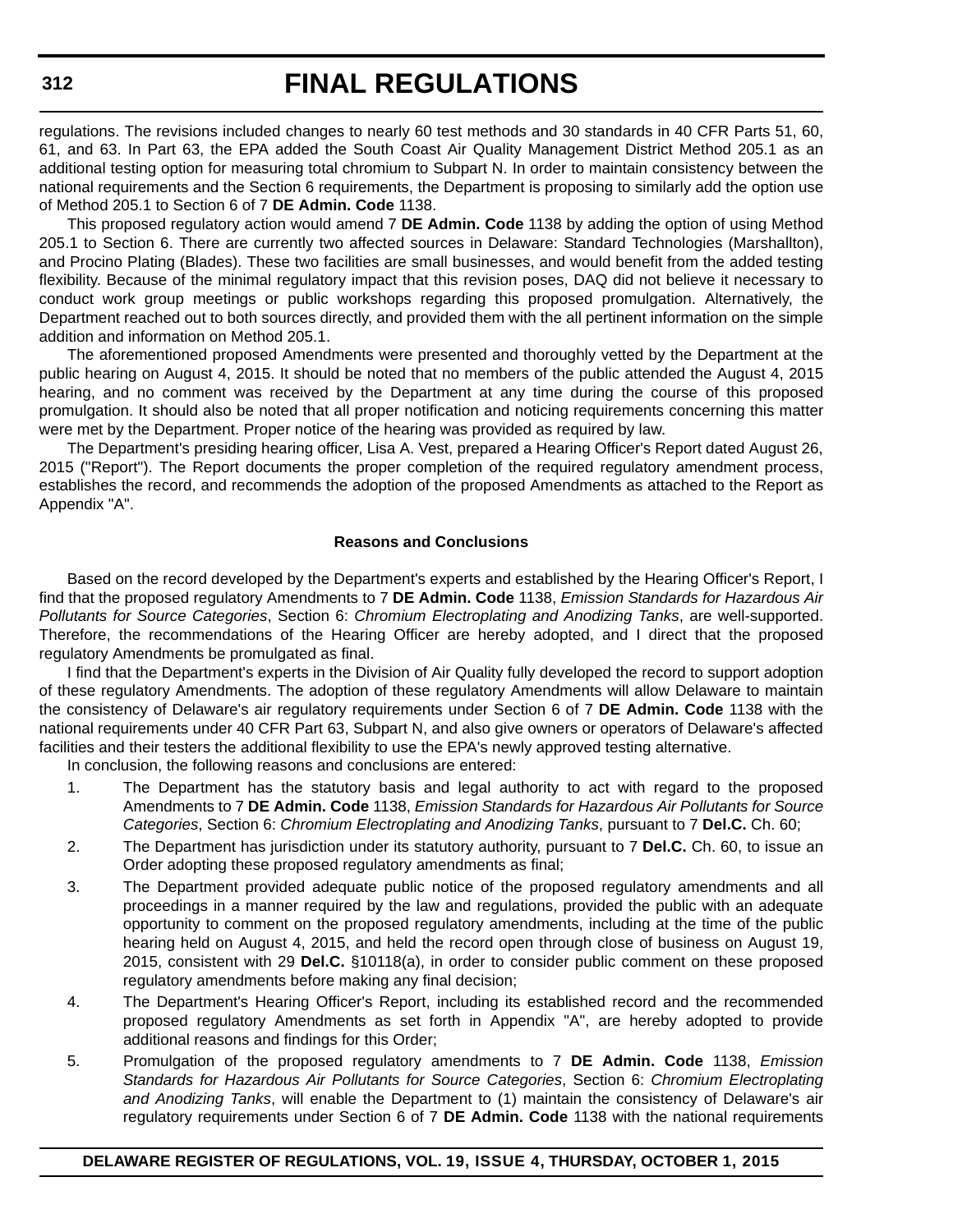under 40 CFR Part 63, Subpart N; and (2) to give owners or operators of Delaware's affected facilities and their testers the additional flexibility to use the EPA's newly approved testing alternative;

- 6. The Department has reviewed these proposed regulatory Amendments in the light of the Regulatory Flexibility Act, consistent with 29 **Del.C.** Ch. 104, and believes the same to be lawful, feasible and desirable, and that the recommendations as proposed should be applicable to all Delaware citizens equally;
- 7. The Department's proposed regulatory Amendments, as published in the July 1, 2015 Delaware *Register of Regulations*, and as set forth in Appendix "A" as noted above, are adequately supported, are not arbitrary or capricious, and are consistent with the applicable laws and regulations. Consequently, they are approved as final regulatory amendments, which shall go into effect ten days after their publication in the next available issue of the Delaware *Register of Regulations*; and
- 8. The Department shall submit this Order approving as final the proposed Amendments to 7 **DE Admin. Code** 1138, *Emission Standards for Hazardous Air Pollutants for Source Categories,* Section 6: *Chromium Electroplating and Anodizing Tanks* to the Delaware *Register of Regulations* for publication in its next available issue, and provide such other notice as the law and regulation require and the Department determines is appropriate.

David S. Small, Secretary

**\*Please note that no changes were made to the regulation as originally proposed and published in the July 2015 issue of the** *Register* **at page 23 (19 DE Reg. 23). Therefore, the final regulation is not being republished. A copy of the final regulation is available at:**

**[1138 Emission Standards for Hazardous Air Pollutants for Source Categories](http://regulations.delaware.gov/register/october2015/final/19 DE Reg 311 10-01-15.htm)**

# **DIVISION OF FISH [AND WILDLIFE](http://www.dnrec.delaware.gov/fw/Pages/DFW-Portal.aspx)**

Statutory Authority: 7 Delaware Code, Sections 901(c & d), 903(e)(3) & 903(h) (7 **Del.C.**  §§901(c & d), 903(e)(3) & 903(h) 7 **DE Admin. Code** 3507

**Secretary's Order No.: 2015-F-0037**

## **[3507 Black Sea Bass Size Limit; Trip Limits, Seasons; Quotas](#page-4-0)**

#### **Date of Issuance: September 15, 2015 Effective Date of the Amendment: October 11, 2015**

Under the authority vested in the Secretary of the Department of Natural Resources and Environmental Control ("Department" or "DNREC") pursuant to 7 **Del.C.** §§6006, 6010, the following findings of fact based on the record, reasons and conclusions are entered as an Order of the Secretary in the above-referenced regulatory proceeding.

#### **Background and Procedural History**

This Order considers proposed regulations to amend 7 **DE Admin. Code** 3507, *Delaware Black Sea Bass: Size Limit, Trip Limits, Seasons, and Quotas*. The Department's Division of Fish and Wildlife commenced the regulatory development process with Start Action Notice 2015-05. The Department published its initial proposed regulation amendments in the August 1, 2015 Delaware *Register of Regulations.* The Department then held a public hearing on August 26, 2015. Consistent with 29 **Del.C.** §10118(a), the public hearing record remained open at that time for public comment through September 10, 2015.

The purpose of the Department's proposed promulgation is to adopt provisions consistent with federal measures for the recreational black sea bass fishery in compliance with Addendum XXV to the Atlantic States Marine Fisheries Commission's ("ASMFC") Interstate Fishery Management Plan for Summer Flounder, Scup, and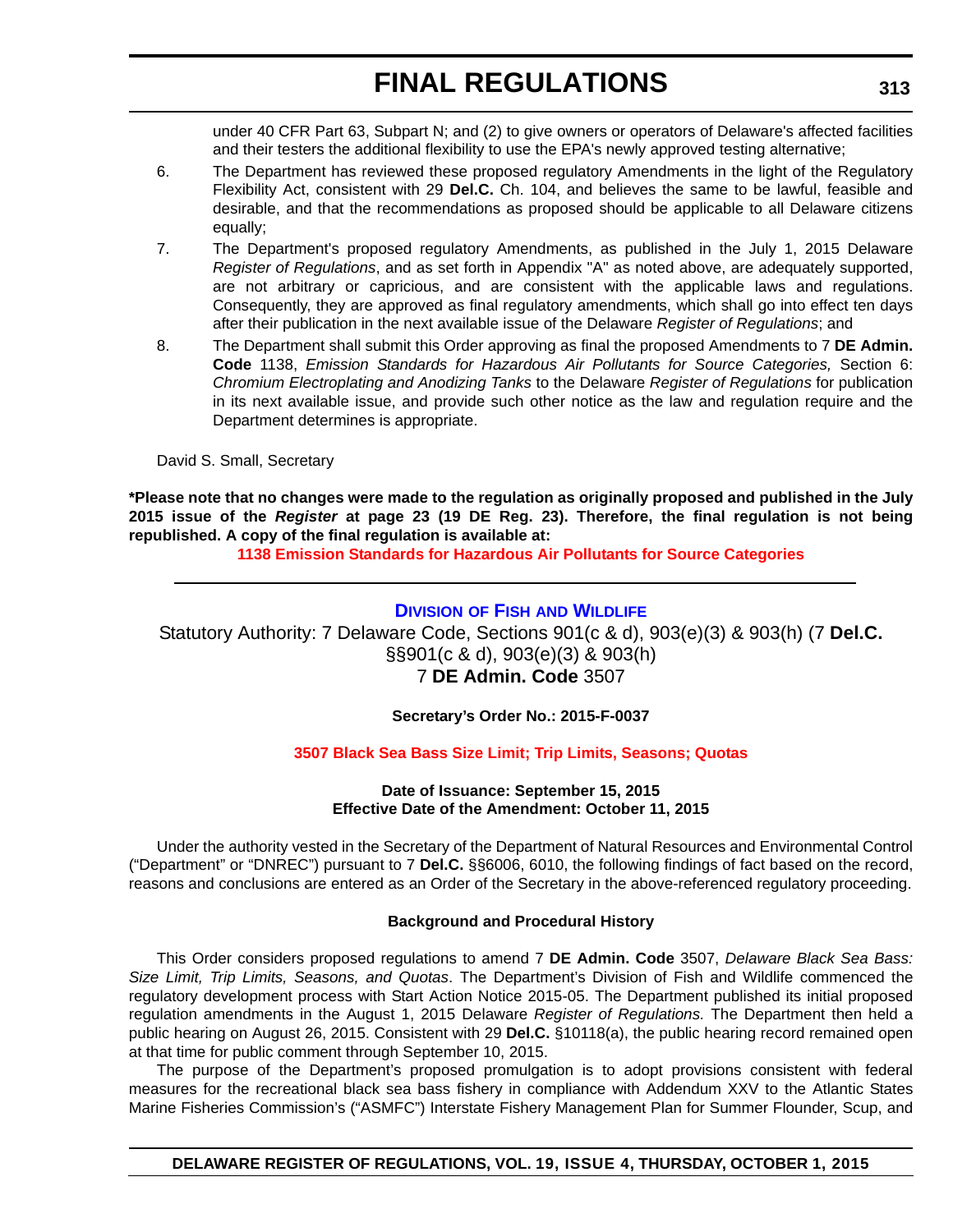Black Sea Bass.

Black sea bass are managed cooperatively by the ASMFC, the Mid-Atlantic Fishery Management Council ("MAFMC"), and the National Oceanic and Atmospheric Administration ("NOAA") Fisheries through the joint Summer Flounder, Scup, and Black Sea Bass Fishery Management Plan. The ASMFC and MAFMC jointly approved a coast-wide recreational black sea bass harvest limit ("Recreational Harvest Limit", or "RHL") for 2015 of 2.33 million pounds. Consistent with Addendum XXV, the ASMFC's Summer Flounder, Scup, and Black Sea Bass Management Board approved the continuation of ad hoc regional management measures for 2015.

Addendum XXV to the Atlantic States Marine Fisheries Commission's Fishery Management Plan for Summer Flounder, Scup, and Black Sea Bass requires the southern region states (Delaware to North Carolina) to implement recreational fishery management measures for black sea bass consistent with those measures required for federal waters. The MAFMC's recommended federal recreational black sea bass measures for 2015 include a 12.5 inch minimum size limit, a 15 fish possession limit, and open seasons from May 15 through September 21, and October 22 through December 31. Effective June 19, 2015, NOAA Fisheries formally approved these measures. These measures, when combined with those being implemented in the northern region (Massachusetts through New Jersey), are expected to constrain recreational landings at or below the 2015 coast-wide RHL.

This action seeks to amend 7 **DE Admin. Code** 3507, *Delaware Black Sea Bass: Size Limit, Trip Limits, Seasons, and Quotas* by adopting provisions consistent with the aforementioned federal measures for the recreational black sea bass fishery in compliance with Addendum XXV to the ASMFC's Interstate Fishery Management Plan for Summer Flounder, Scup, and Black Sea Bass, to wit: formally adopt open seasons for the black sea bass fishery of May 15 – September 21, and October 22 – December 31, and corresponding closed seasons of January 1 – May 14, and September 22 – October 21, as set forth previously in the Department's emergency regulations adopted by Secretary Order Nos. 2015-F-0020 and 2015-F-0027, respectively.

The aforementioned proposed Amendments were presented and thoroughly vetted by the Department at the public hearing on August 26, 2015. No members of the public attended said public hearing, and no comments were received by the Department at any phase of this regulatory promulgation. Again, all proper notification and noticing requirements concerning this proposed promulgation were met by the Department in this matter. Proper notice of the hearing was provided as required by law.

The Department's presiding hearing officer, Lisa A. Vest, prepared a Hearing Officer's Report dated September 11, 2015 ("Report"). The Report documents the proper completion of the required regulatory amendment process, establishes the record, and recommends the adoption of the proposed Amendments as attached to the Report as Appendix "A".

### **Reasons and Conclusions**

Based on the record developed by the Department's experts and established by the Hearing Officer's Report, I find that the proposed regulatory Amendments to 7 **DE Admin. Code** 3507, *Delaware Black Sea Bass: Size Limit, Trip Limits, Seasons, and Quotas,* are well-supported. Therefore, the recommendations of the Hearing Officer are hereby adopted, and I direct that the proposed regulatory Amendments be promulgated as final.

I find that the Department's experts in the Division of Fish and Wildlife fully developed the record to support adoption of these regulatory Amendments. The adoption of these regulatory Amendments will allow Delaware to (1) remain in compliance with the ASMFC's Addendum XXV to the Fishery Management Plan for Summer Flounder, Scup and Black Sea Bass, to wit: [1] a 12.5 inch minimum size limit; [2] a 15 fish possession limit; and [3] open seasons from May 15 through September 21, and October 22 through December 31; (2) mirror its black sea bass management measures with those of surrounding states, as well as those likely to be in place in federal waters; and (3) adopt said measures that, when combined with those being implemented in the northern region (Massachusetts through New Jersey), are expected to constrain recreational landings at or below the 2015 coastwide RHL.

In conclusion, the following reasons and conclusions are entered:

- 1. The Department has the statutory basis and legal authority to act with regard to the proposed Amendments to 7 **DE Admin. Code** 3507, *Delaware Black Sea Bass: Size Limit, Trip Limits, Seasons, and Quotas*, pursuant to 7 **Del.C.** §§901(c &d), 903(e)(3), and 903(h);
- 2. The Department has jurisdiction under its statutory authority, pursuant to 7 **Del.C.** Ch. 60, to issue an Order adopting these proposed regulatory Amendments as final;

# **DELAWARE REGISTER OF REGULATIONS, VOL. 19, ISSUE 4, THURSDAY, OCTOBER 1, 2015**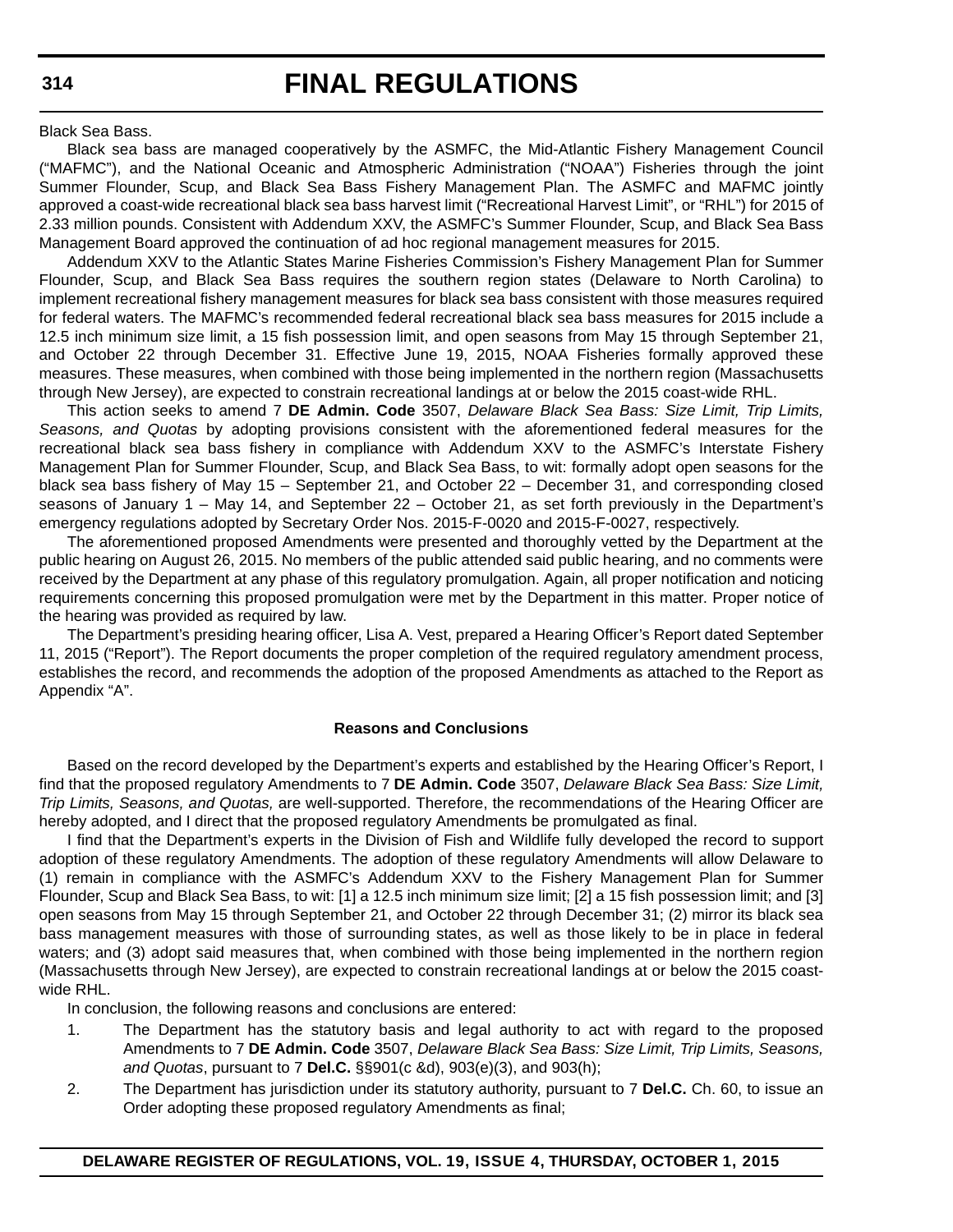- 3. The Department provided adequate public notice of the proposed regulatory Amendments and all proceedings in a manner required by the law and regulations, provided the public with an adequate opportunity to comment on said Amendments, including at the time of the public hearing held on August 26, 2015, and held the record open through close of business on September 10, 2015, consistent with 29 **Del.C.** §10118(a), in order to consider public comment on these proposed regulatory Amendments before making any final decision;
- 4. The Department's Hearing Officer's Report, including its established record and the recommended proposed regulatory Amendments as set forth in Appendix "A", are hereby adopted to provide additional reasons and findings for this Order;
- 5. The adoption of these proposed regulatory Amendments will allow Delaware to (1) remain in compliance with the ASMFC's Addendum XXV to the Fishery Management Plan for Summer Flounder, Scup and Black Sea Bass, to wit: [1] a 12.5 inch minimum size limit; [2] a 15 fish possession limit; and [3] open seasons from May 15 through September 21, and October 22 through December 31; (2) mirror its black sea bass management measures with those of surrounding states, as well as those likely to be in place in federal waters; and (3) adopt said measures that, when combined with those being implemented in the northern region (Massachusetts through New Jersey), are expected to constrain recreational landings at or below the 2015 coast-wide RHL;
- 6. The Department has reviewed these proposed regulatory Amendments in the light of the Regulatory Flexibility Act, consistent with 29 **Del.C.** Ch. 104, and believes the same to be lawful, feasible and desirable, and that the recommendations as proposed should be applicable to all Delaware citizens equally;
- 7. The Department's proposed regulatory amendments, as published in the August 1, 2015 Delaware *Register of Regulations*, and as set forth in Appendix "A" hereto, are adequately supported, are not arbitrary or capricious, and are consistent with the applicable laws and regulations. Consequently, they should be approved as final regulatory amendments, which shall go into effect ten days after their publication in the next available issue of the Delaware *Register of Regulations*; and
- 8. The Department shall submit this Order approving as final the proposed Amendments to 7 **DE Admin. Code** 3507, *Delaware Black Sea Bass: Size Limit, Trip Limits, Seasons, and Quotas* to the Delaware *Register of Regulations* for publication in its next available issue, and provide such other notice as the law and regulation require and the Department determines is appropriate.

David S. Small, Secretary

**\*Please note that no changes were made to the regulation as originally proposed and published in the August 2015 issue of the** *Register* **at page 121 (19 DE Reg. 121). Therefore, the final regulation is not being republished. A copy of the final regulation is available at:**

**[3507 Black Sea Bass Size Limit; Trip Limits, Seasons; Quotas](http://regulations.delaware.gov/register/october2015/final/19 DE Reg 313 10-01-15.htm)**

# **DIVISION OF FISH [AND WILDLIFE](http://www.dnrec.delaware.gov/fw/Pages/DFW-Portal.aspx)** Statutory Authority: 7 Delaware Code, Sections 1902(a)(1); 2804; 2806 (7 **Del.C.** §§1902(a)(1); 2804; 2806) 7 **DE Admin. Code** 3710, 3711 & 3712

## **Secretary's Order No. 2015-F-0032**

# **[3710 Conch](#page-4-0)**

**Date of Issuance: September 8, 2015 Effective Date of the Amendment: October 11, 2015**

Under the authority vested in the Secretary of the Department of Natural Resources and Environmental Control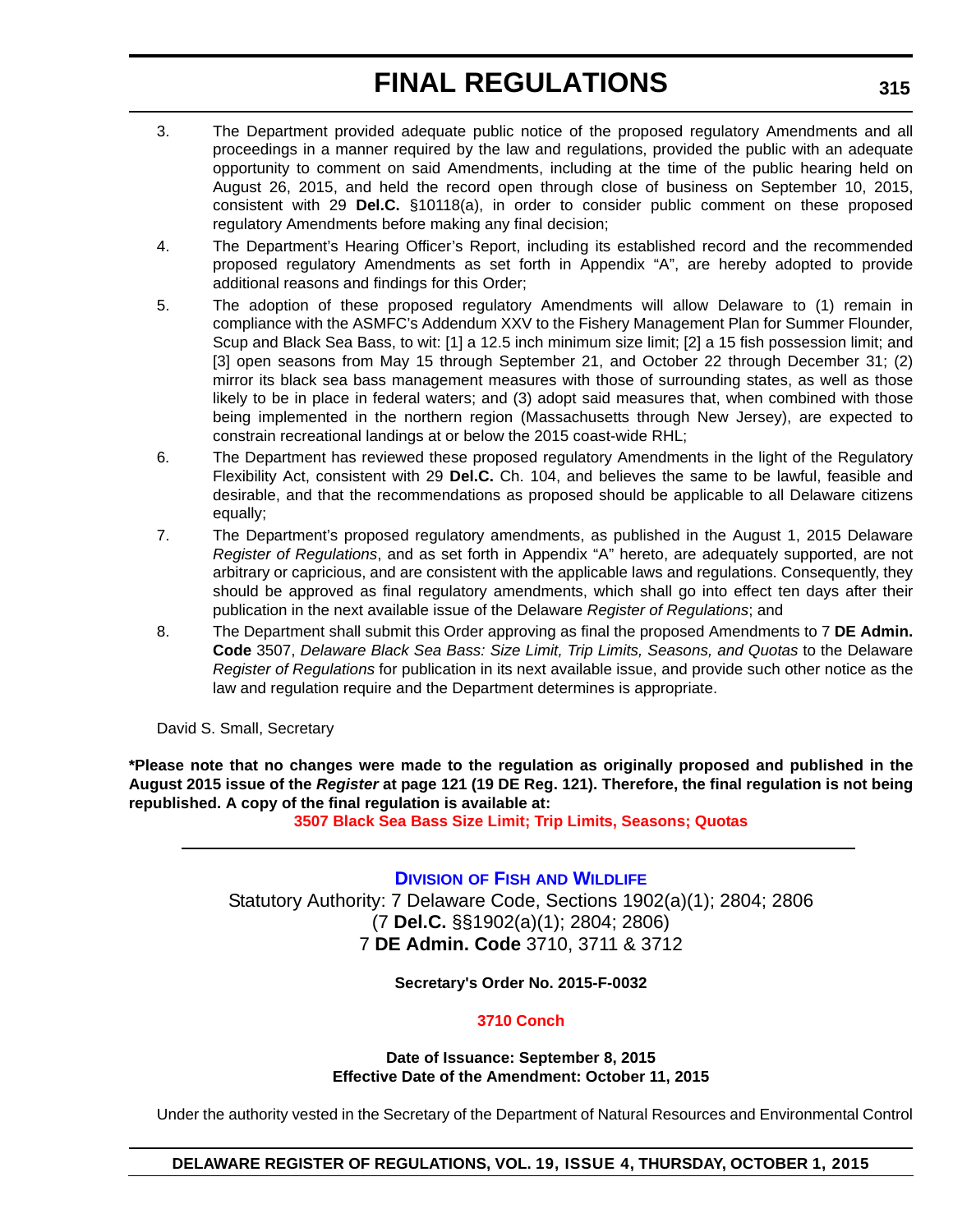#### **316**

# **FINAL REGULATIONS**

("Department" or "DNREC") pursuant to 7 **Del.C.** §§6006, 6010, the following findings of fact based on the record, reasons and conclusions are entered as an Order of the Secretary in the above-referenced regulatory proceeding.

### **Background, Procedural History and Findings of Fact**

This Order relates to proposed regulation Amendments to 7 **DE Admin. Code** 3710-12, as follows, to wit: 7 **DE Admin. Code** 3710: *Conch*; 7 **DE Admin. Code** 3711: *Conch Minimum Size Limits*; and replacing existing 7 **DE Admin. Code** 3712: *Commercial Conch Dredge Licenses* with a new Section 3712, to wit: *Commercial Conch Season* (hereinafter referred to as "*Conch Regulations*"). The Department's Division of Fish and Wildlife commenced the regulatory development process with Start Action Notice 2015-02 dated April 14, 2015. The Department published its initial proposed regulation Amendments in the May 1, 2015 Delaware *Register of Regulations*. The Department then held a public hearing on May 28, 2015. Consistent with 29 **Del.C.** §10118(a), the public hearing record remained open for public comment through June 12, 2015.

The purpose of this proposed regulatory promulgation is to adopt as final the aforementioned proposed Amendments to Delaware's existing *Conch Regulations* ("Amendments") in order to provide Delaware's licensed knobbed conch (*Busycon carica*) dredgers with access to this resource similar to that of their New Jersey counterparts.

The Department received a request from the commercial shellfishing sector to align Delaware's knobbed conch management measures with those measures presently in place in the State of New Jersey. New Jersey's conch dredge landings are an authorized by-catch of their blue crab dredge fishery. The New Jersey conch fishery is constrained by a five-inch minimum size limit with a five month season from November 15 through April 15, and a cap of 93 dredge licenses. Delaware's directed knobbed conch fishery is presently constrained by a six-inch minimum size limit (3.5 inch minimum whorl diameter) with no closed season and delayed entry to the fishery. The lower minimum size limit in New Jersey poses a potential economic disadvantage to Delaware conch harvesters fishing the shared waterbody of Delaware Bay.

The Department agrees that parity with New Jersey's management measures is desirable; however, complete alignment (i.e., season dates and license cap) with the New Jersey by-catch fishery does not serve the best interest of Delaware's directed conch dredge fishery. Therefore, the Department proposes to adopt a five-inch minimum size limit (3-inch minimum whorl diameter) with a five-month open season from January 15 through June 15. The proposed minimum size limit will provide economic parity with New Jersey, and the implementation of a five month harvest season is expected to constrain harvest without unduly jeopardizing the sustainability of the resource. The number of active licenses in the Delaware conch dredge fishery (17 in 2014) does not warrant additional licensing restrictions at this time.

The aforementioned proposed Amendments were presented and thoroughly vetted by the Department at the public hearing on May 28, 2015. Members of the public attended said hearing, and asked clarifying questions with regard to this proposed regulatory promulgation, which were thoroughly addressed by Department staff at that time. It should also be noted that all proper notification and noticing requirements concerning this matter were met by the Department. Proper notice of the hearing was provided as required by law.

The Department's presiding hearing officer, Lisa A. Vest, prepared a Hearing Officer's Report dated August 24, 2015 ("Report"). The Report documents the proper completion of the required regulatory amendment process, establishes the record, and recommends the adoption of the proposed Amendments as attached to the Report as Appendix "A".

#### **Reasons and Conclusions**

Based on the record developed by the Department's experts and established by the Hearing Officer's Report, I find that the proposed regulatory Amendments to 7 **DE Admin. Code** 3710-12: *Conch Regulations* are wellsupported. Therefore, the recommendations of the Hearing Officer are hereby adopted, and I direct that the proposed regulatory Amendments be promulgated as final.

I find that the Department's experts in the Division of Fish and Wildlife fully developed the record to support adoption of these regulatory Amendments. The adoption of these regulatory Amendments will allow Delaware to (1) provide Delaware's licensed knobbed conch (*Busycon carica*) dredgers with access to this resource similar to that of their New Jersey counterparts; (2) adopt a five-inch minimum size limit (3-inch minimum whorl diameter) with a five-month open season from January 15 through June 15; and (3) afford Delaware economic parity with

#### **DELAWARE REGISTER OF REGULATIONS, VOL. 19, ISSUE 4, THURSDAY, OCTOBER 1, 2015**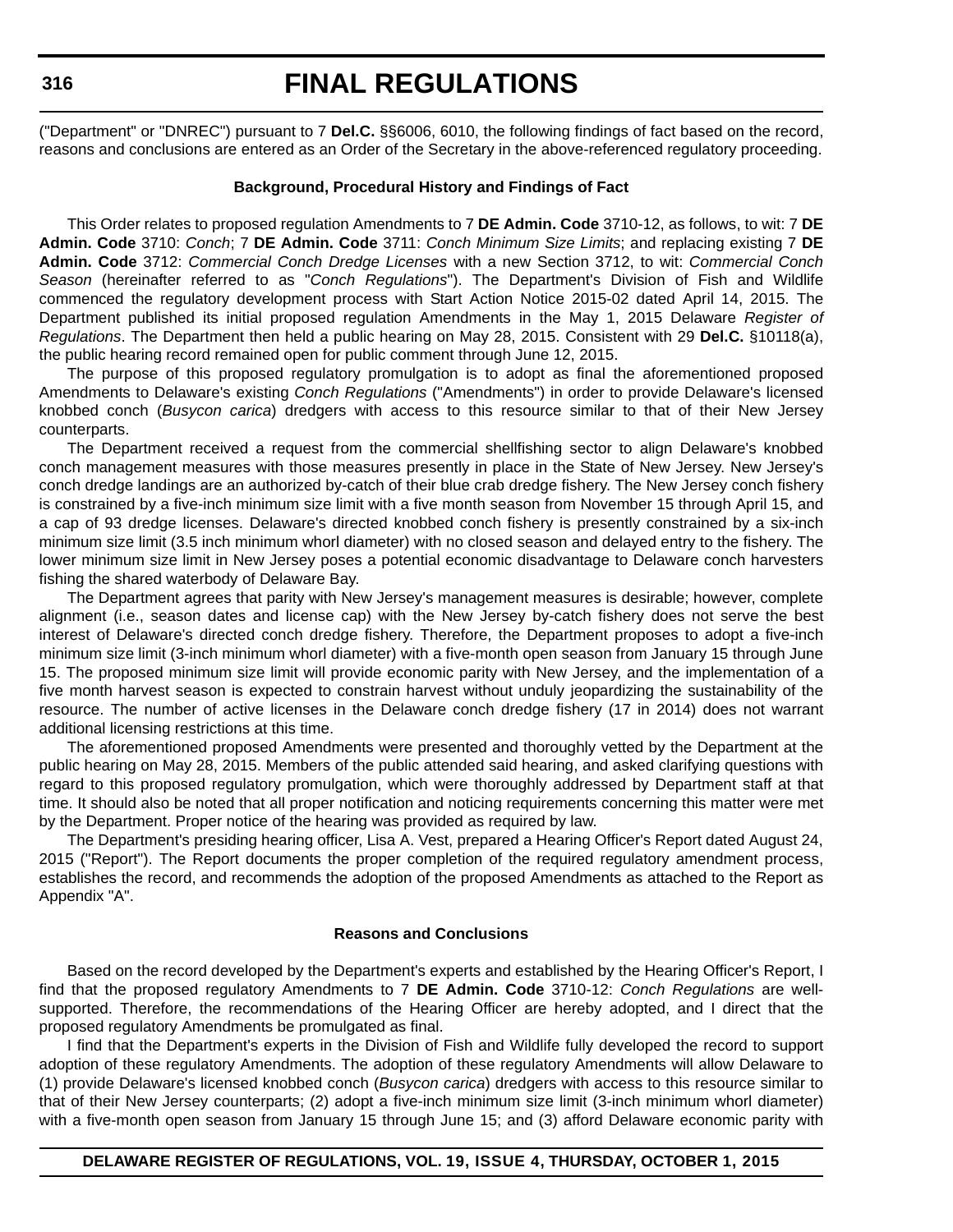New Jersey by the implementation of said five month harvest season, which is expected to constrain harvest without unduly jeopardizing the sustainability of the resource.

In conclusion, the following reasons and conclusions are entered:

- 1. The Department has the statutory basis and legal authority to act with regard to the proposed Amendments to 7 **DE Admin. Code** 3710-12, pursuant to 7 **Del.C.** §§1902(a)(1), 2804, and 2806;
- 2. The Department has jurisdiction under its statutory authority, pursuant to 7 **Del.C.** Ch. 60, to issue an Order adopting these proposed regulatory Amendments as final;
- 3. The Department provided adequate public notice of the proposed regulatory Amendments and all proceedings in manner required by the law and regulations, provided the public with an adequate opportunity to comment on said Amendments, including at the time of the public hearing held on May 28, 2015, and held the record open through close of business on June 12, 2015, consistent with 29 **Del.C.** §10118(a), in order to consider public comment on these proposed regulatory Amendments before making any final decision;
- 4. The Department's Hearing Officer's Report, including its established record and the recommended proposed regulatory Amendments as set forth in Appendix "A", are hereby adopted to provide additional reasons and findings for this Order;
- 5. The adoption of these proposed regulatory Amendments will allow Delaware to (1) provide Delaware's licensed knobbed conch (*Busycon carica*) dredgers with access to this resource similar to that of their New Jersey counterparts; (2) adopt a five-inch minimum size limit (3-inch minimum whorl diameter) with a five-month open season from January 15 through June 15; and (3) afford Delaware economic parity with New Jersey by the implementation of said five month harvest season, which is expected to constrain harvest without unduly jeopardizing the sustainability of the resource;
- 6. The Department has reviewed these proposed regulatory Amendments in the light of the Regulatory Flexibility Act, consistent with 29 **Del.C.** Ch. 104, and believes the same to be lawful, feasible and desirable, and that the recommendations as proposed should be applicable to all Delaware citizens equally;
- 7. The Department's proposed regulatory Amendments, as published in the May 1, 2015 Delaware *Register of Regulations*, are adequately supported, are not arbitrary or capricious, and are consistent with the applicable laws and regulations. Consequently, they are approved as final regulatory amendments, which shall go into effect ten days after their publication in the next available issue of the Delaware *Register of Regulations*; and
- 8. The Department shall submit this Order approving as final the proposed Amendments to 7 **DE Admin. Code** 3710-12: *Conch Regulations* to the Delaware *Register of Regulations* for publication in its next available issue, and provide such other notice as the law and regulation require and the Department determines is appropriate.

David S. Small, Secretary

**\*Please note that no changes were made to the regulation as originally proposed and published in the May 2015 issue of the** *Register* **at page 844 (18 DE Reg. 844). Therefore, the final regulation is not being republished. A copy of the final regulation is available at:**

**[3710 Conch](http://regulations.delaware.gov/register/october2015/final/19 DE Reg 315 10-01-15.htm)**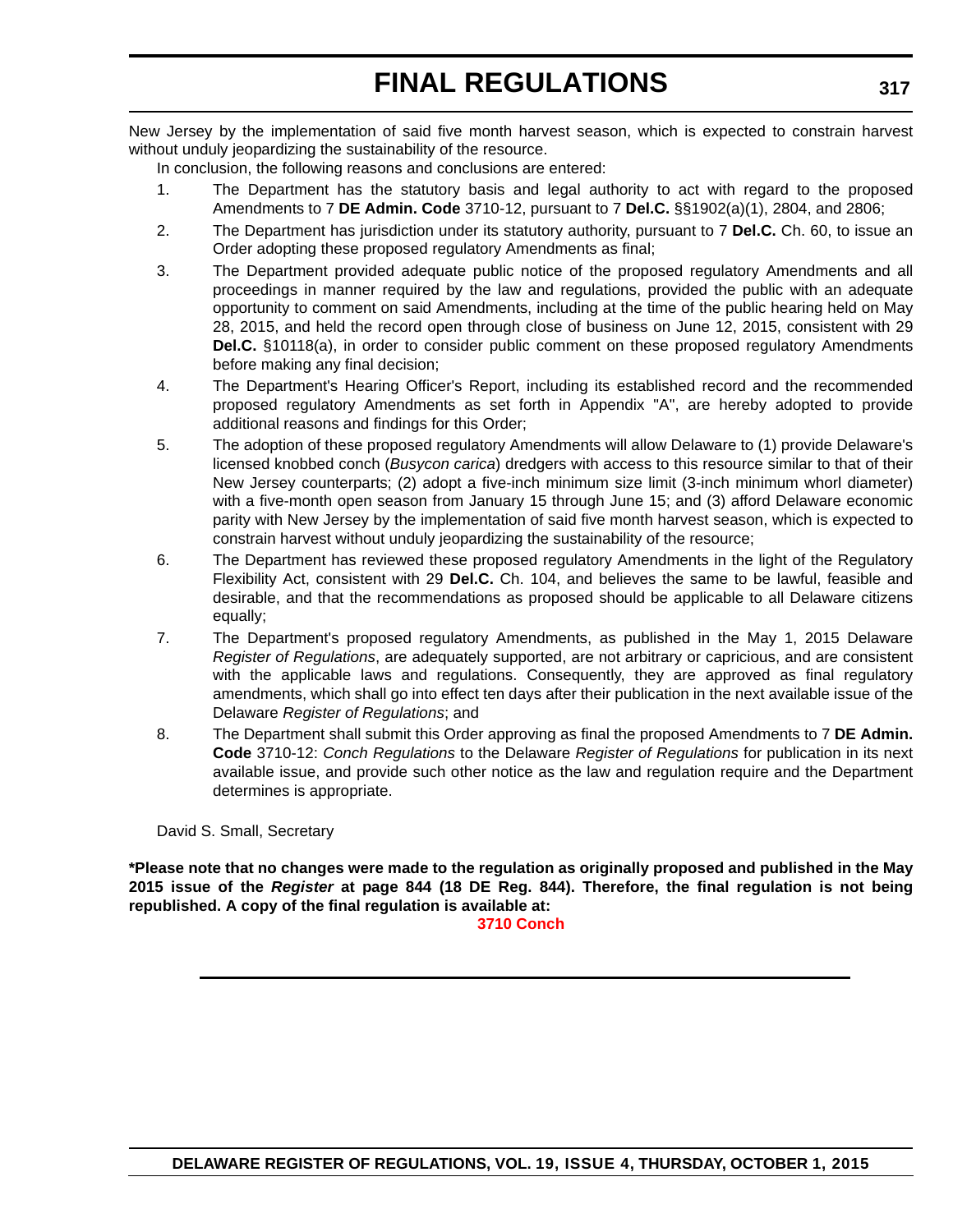# **[DEPARTMENT OF SAFETY AND HOMELAND SECURITY](http://dsp.delaware.gov/) DIVISION OF STATE POLICE**

**5500 BAIL ENFORCEMENT AGENTS**

Statutory Authority: 24 Delaware Code, Section 5504(a) (24 **Del.C.** §5504(a))

24 **DE Admin. Code** 5500

# **ORDER**

# **[5500 Bail Enforcement Agents](#page-4-0)**

Pursuant to the Guidelines in 29 **Del.C.** §10118(a)(1)-(7), the Board of Examiners of Bail Enforcement Agents ("Board") hereby issues this Order. Following notice and a public hearing on the proposed adoption of amendments to:

- Rule 1.0 Licensing;
- Rule 4.0 Firearms Policy, and
- Rule 6.0 Training Requirements for Issuance of a License,

the Board makes the following Findings and Conclusions:

# **Summary of Evidence and Information Submitted**

- 1. The Board did not receive written evidence or information pertaining to the proposed adoption.
- 2. The Board expressed its desire to adopt the amendment to:
	- clarify the requirements for new and renewal licensing;
	- clarify the requirements to become firearms certified, and
	- clarify the initial training requirements and remove those no longer required.

# **Findings of Fact**

3. The public was given notice and the opportunity to provide the Board with comments, in writing and by oral testimony, on proposed amendments. The written comments and oral testimony received are described in paragraph 1.

- 4. The Board finds that the adoption of this rule will:
	- clarify the requirements for new and renewal licensing;
	- clarify the requirements to become firearms certified, and
	- clarify the initial training requirements and remove those no longer required.
- 5. The Board finds that the adoption will have no adverse impact on the public.
- 6. The Board finds that the amendment is well written and describes its intent to adopt the rule to:
	- clarify the requirements for new and renewal licensing;
	- clarify the requirements to become firearms certified, and
	- clarify the initial training requirements and remove those no longer required.

## **Conclusion**

7. The proposed rule adoption was published by the Board in accord with the statutory duties and authority as set forth in 24 **Del.C.** §5503 et seq. and, in particular, 24 **Del.C.** §5503(d)(2).

8. The Board deems this adoption necessary and expedient to the full and official performance of its duties under 24 **Del.C.** §5503 et. seq.

9. The Board concludes that the adoption of this rule will be in the best interests of the citizens of the State of Delaware.

10. The Board therefore adopts the amendment pursuant to 24 **Del.C.** §5503(d)(2) and guidelines of 29 **Del.C.** §10118 of the Administrative Procedures Act. See, Strauss v. Silverman, Del. Supr., 399 A.2d 192 (1979).

11. These adopted rules replace in their entirety any former rules or regulations heretofore promulgated by the Board.

12. The effective date of this Order shall be October 11, 2015.

# **DELAWARE REGISTER OF REGULATIONS, VOL. 19, ISSUE 4, THURSDAY, OCTOBER 1, 2015**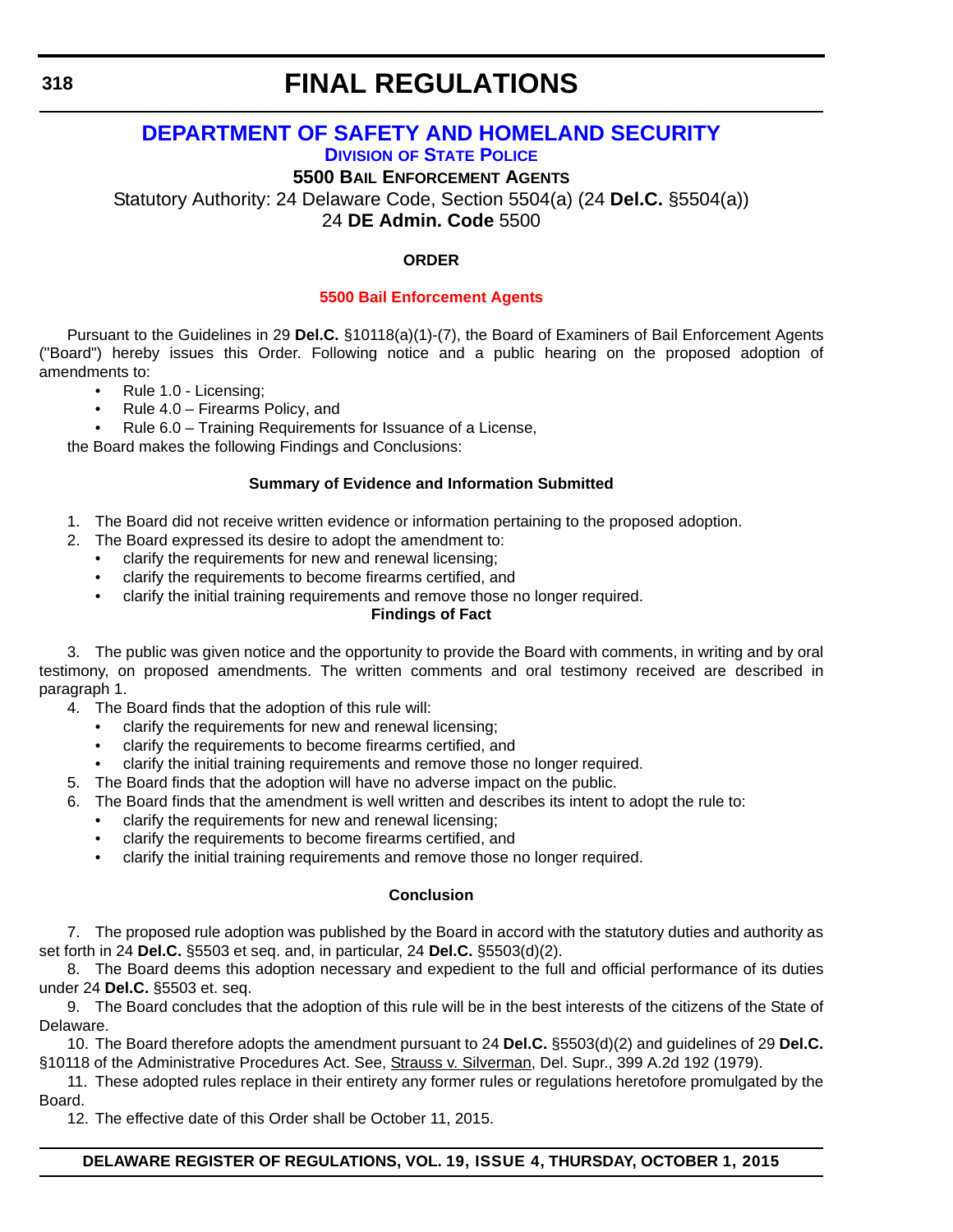13. Attached hereto and incorporated herein this order is the amended rule marked as exhibit A and executed simultaneously on the  $28<sup>th</sup>$  day of August 2015.

### **BOARD OF EXAMINERS OF BAIL ENFORCEMENT AGENTS:**

Major Melissa A. Zebley, Chairman Mr. R. Dale Hamilton John Yeomans, Director Mr. Harry O. Jennings Rebecca L. Byrd, Esquire Mr. Kevin C. Jones (absent) Ms. Robin David Mr. Jack McGhee, II (absent) Mr. Michael J. Dellose

**\*Please note that no changes were made to the regulation as originally proposed and published in the June 2015 issue of the** *Register* **at page 955 (18 DE Reg. 955). Therefore, the final regulation is not being republished. A copy of the final regulation is available at:**

**[5500 Bail Enforcement Agents](http://regulations.delaware.gov/register/october2015/final/19 DE Reg 318 10-01-15.htm)**

# **[DEPARTMENT OF STATE](http://dpr.delaware.gov/) DIVISION OF PROFESSIONAL REGULATION**

**3500 BOARD OF EXAMINERS OF PSYCHOLOGISTS**

Statutory Authority: 24 Delaware Code, Section 3506(a)(1) (24 **Del.C.** §3506(a)(1)) 24 **DE Admin. Code** 3500

### **ORDER**

#### **[3500 Board of Examiners of Psychologists](#page-4-0)**

Pursuant to 29 **Del.C.** §10113(b)(5) and 24 **Del.C.** §3506(a)(1), the Delaware Board of Examiners of Psychologists issues this Order adopting the below amendments to the Board's regulations. Specifically, pursuant to 29 **Del.C.** §10113(b)(5), Regulations 6.1.1 and 7.1 of the Board of Examiners of Psychologists must be changed to make it consistent with newly adopted statutory changes in Title 24, Chapter 35 of the Delaware Code. These changes do not otherwise alter the substance of the regulations. In addition, Regulation 9.6 must be changed in order to correct a technical error pursuant to 29 **Del.C.** §10113(b)(4), as the term "relicensure" in an incorrect description of the process of renewal.

## **SUMMARY OF THE EVIDENCE**

1. Rule 6.1.1 now states: "Programs that are accredited by the American Psychological Association are recognized as meeting the definition of a professional psychology program. The criteria for accreditation serves as a model for professional psychology training."

2. The Board makes the following change to this regulation (additions are underlined, removals are stricken through):

6.1.1.1 Programs that are accredited by the American Psychological Association and Psychological Clinical Science Accreditation System are recognized as meeting the definition of a professional psychology program. The criteria for accreditation serve as a model for professional psychology training.

3. Rule 7.1 now states:

7.1 Predoctoral internship supervision as required by doctoral programs in psychology. The predoctoral internship consists of a minimum of 1,500 hours of actual work experience completed in not less than 48 weeks, nor more than 104 weeks. At least 50% of the predoctoral supervised experience must be in clinical services such as treatment, consultation, assessment, and report writing, with at least 25% of that time devoted to face-toface direct patient/client contact. No more than 25% of time shall be allocated for research.

4. The Board makes the following change to this regulation (additions are underlined, removals are stricken through):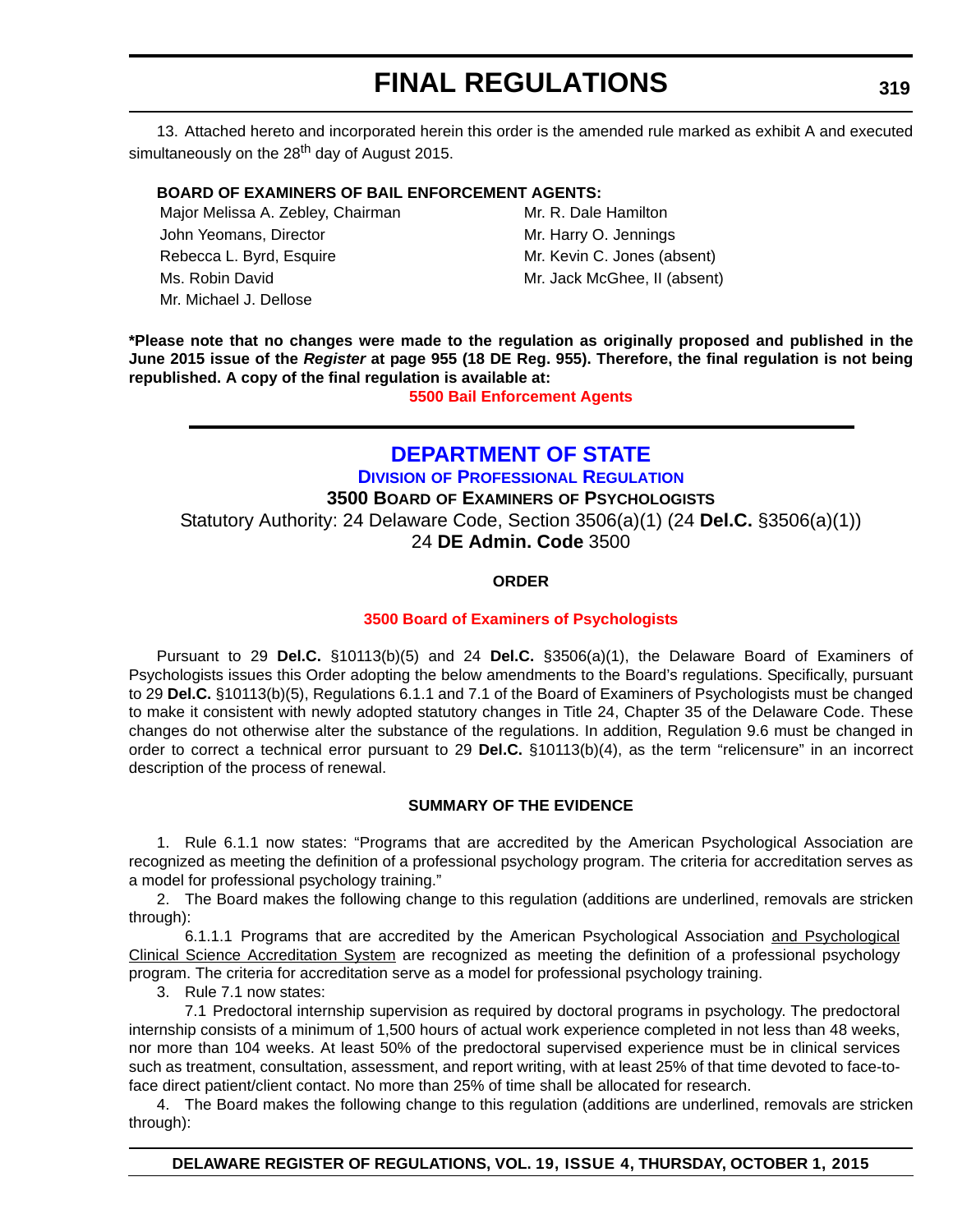7.1 Predoctoral internship supervision as is required by doctoral programs in psychology. The predoctoral internship consists of a minimum of 1,500 hours of actual work experience completed in not less than 48 weeks, nor more than 104 weeks. At least 50% of the predoctoral supervised experience must be in clinical services such as treatment, consultation, assessment, and report writing, with at least 25% of that time devoted to face-to-face direct patient/client contact. No more than 25% of time shall be allocated for research.

5. Board Rule 9.6 now states:

9.6 Supervision of the psychological assistant by the Delaware licensed psychologist is to be a regular and formal process. It is required that the licensed psychologist and the psychological assistant have weekly one-on-one, face-to-face supervision with review of each case served by the psychological assistant. The supervising psychologist must be familiar with each patient/ client seen by the psychological assistant and with the ongoing progress of treatment. One hour of supervision for every ten hours, or fraction thereof, of direct clinical work by the psychological assistant is required as a minimum. For example, if a psychological assistant provides eight (8) hours of direct clinical service, he or she must receive a minimum of one (1) hour of supervision. Likewise, a psychological assistant, who has fifteen (15) hours of direct clinical contact, must receive at least two (2) hours of supervision. This supervision must be documented in writing on patient records. In addition, the supervising psychologist shall submit at the time of relicensure and at the termination of the supervision relationship a supervision report on a form provided by the Board which will become a part of the public record. It will contain information describing the date and amount of supervision and any unscheduled supervisory contact, as well as a brief assessment of the psychological assistant's functioning.

6. The Board makes the following change to this regulation (additions are underlined, removals are stricken through):

9.6 Supervision of the psychological assistant by the Delaware licensed psychologist is to be a regular and formal process. It is required that the licensed psychologist and the psychological assistant have weekly one-on-one, face-to-face supervision with review of each case served by the psychological assistant. The supervising psychologist must be familiar with each patient/ client seen by the psychological assistant and with the ongoing progress of treatment. One hour of supervision for every ten hours, or fraction thereof, of direct clinical work by the psychological assistant is required as a minimum. For example, if a psychological assistant provides eight (8) hours of direct clinical service, he or she must receive a minimum of one (1) hour of supervision. Likewise, a psychological assistant, who has fifteen (15) hours of direct clinical contact, must receive at least two (2) hours of supervision. This supervision must be documented in writing on patient records. In addition, the supervising psychologist shall submit at the time of relicensure renewal and at the termination of the supervision relationship a supervision report on a form provided by the Board which will become a part of the public record. It will contain information describing the date and amount of supervision and any unscheduled supervisory contact, as well as a brief assessment of the psychological assistant's functioning.

7. The effective date of this Order will be ten (10) days from the publication of this Order in the *Register of Regulations* on October 1, 2015.

**SO ORDERED** this 14<sup>th</sup> day of September, 2015.

#### **BY THE DELAWARE BOARD OF EXAMINERS OF PSYCHOLOGISTS**

Dr. Joseph Zingaro, President Rachel Dunning Ronise Ball, Public Member **Dr. Meghan Lines (absent)** Dr. Richard Brokaw Dr. Kristen Robust Heather Contant, Public Member

Dr. Rachel A. Brandenburg, Vice President Victor Kennedy, Public Member, Secretary

#### **3500 Board of Examiners of Psychologists** *(Break in Continuity of Sections)*

#### **6.0 Evaluation of Credentials**

6.1 Candidates for licensure as psychologists in the State of Delaware shall:

6.1.1 Have received a doctoral degree based on a program of studies which is psychological in content and specifically designed to train and prepare psychologists. The doctoral degree must be from a

#### **320**

### **DELAWARE REGISTER OF REGULATIONS, VOL. 19, ISSUE 4, THURSDAY, OCTOBER 1, 2015**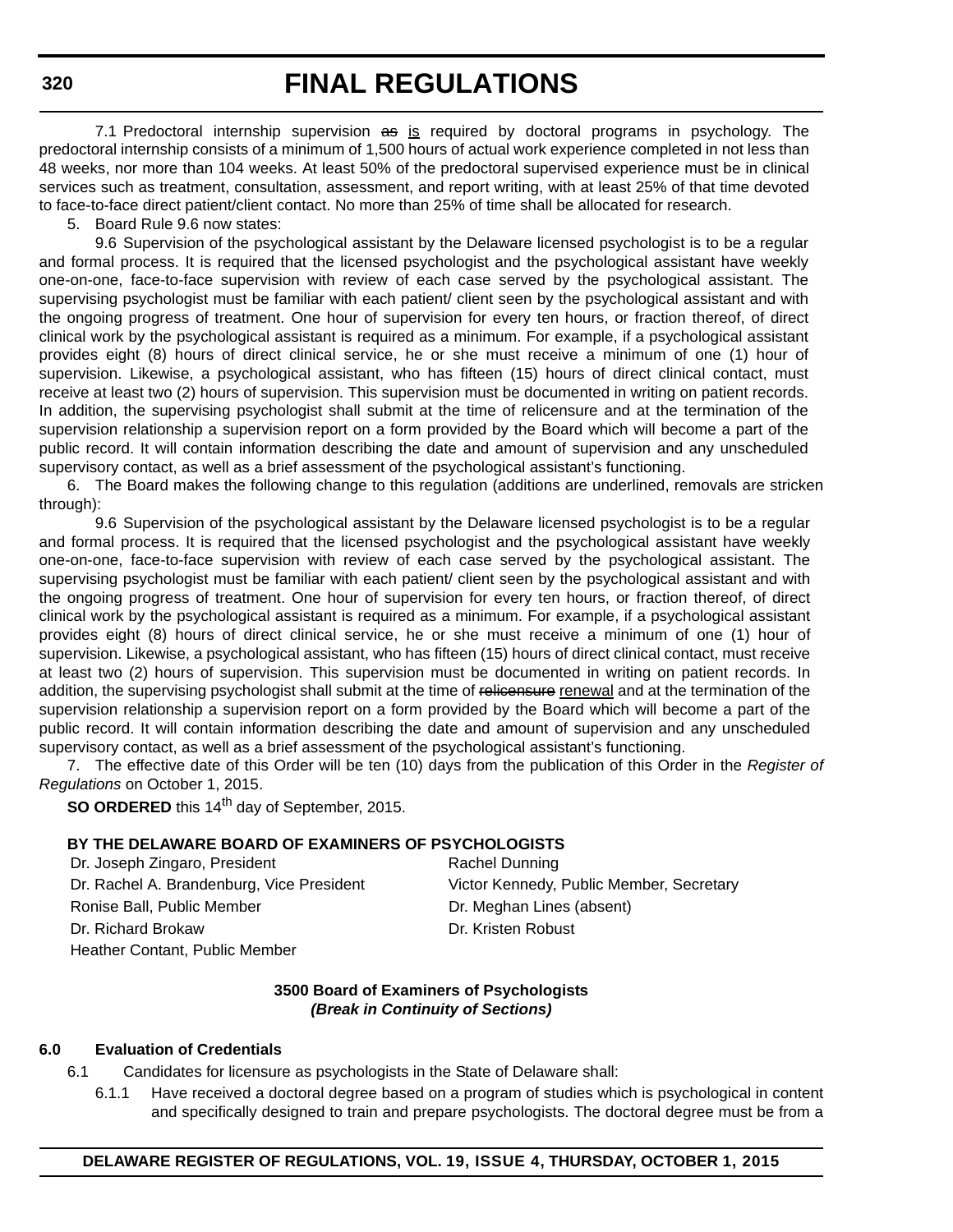college or university, accredited as required by 24 **Del.C.** §3508(a)(1) having a graduate program which states its purpose to be the training and preparation of psychologists Graduates of non-United States (U.S.) degree programs will be required to have their credentials evaluated by a credential evaluation service approved by the National Association of Credential Evaluation Services, to determine equivalency to the accreditation requirements of §3508(a)(1) and equivalency of psychological content and training. The Board will consider programs to be psychological in content by the criteria established by the joint designation project of the Association of State and Provincial Psychology Boards and the Council for the National Register of Health Service Providers in Psychology, as follows:

6.1.1.1 Programs that are accredited by the American Psychological Association and Psychological Clinical Science Accreditation System are recognized as meeting the definition of a professional psychology program. The criteria for accreditation serves as a model for professional psychology training.

## *(Break in Continuity Within Section)*

### **7.0 Supervised Experience**

The types of supervision pertinent to licensure as a psychologist or registration as a psychological assistant are comprised of three types of supervisory experiences:

7.1 Predoctoral internship supervision as is required by doctoral programs in psychology. The predoctoral internship consists of a minimum of 1,500 hours of actual work experience completed in not less than 48 weeks, nor more than 104 weeks. At least 50% of the predoctoral supervised experience must be in clinical services such as treatment, consultation, assessment, and report writing, with at least 25% of that time devoted to face-to-face direct patient/client contact. No more than 25% of time shall be allocated for research.

### *(Break in Continuity of Sections)*

## **9.0 Psychological Assistants**

## *(Break in Continuity Within Section)*

9.6 Supervision of the psychological assistant by the Delaware licensed psychologist is to be a regular and formal process. It is required that the licensed psychologist and the psychological assistant have weekly one-on-one, face-to-face supervision with review of each case served by the psychological assistant. The supervising psychologist must be familiar with each patient/ client seen by the psychological assistant and with the ongoing progress of treatment. One hour of supervision for every ten hours, or fraction thereof, of direct clinical work by the psychological assistant is required as a minimum. For example, if a psychological assistant provides eight (8) hours of direct clinical service, he or she must receive a minimum of one (1) hour of supervision. Likewise, a psychological assistant, who has fifteen (15) hours of direct clinical contact, must receive at least two (2) hours of supervision. This supervision must be documented in writing on patient records. In addition, the supervising psychologist shall submit at the time of relicensure renewal and at the termination of the supervision relationship a supervision report on a form provided by the Board which will become a part of the public record. It will contain information describing the date and amount of supervision and any unscheduled supervisory contact, as well as a brief assessment of the psychological assistant's functioning.

## *(Break in Continuity of Sections)*

 **\*Please Note: As the rest of the sections were not amended they are not being published. A copy of the regulation is available at:**

## **[3500 Board of Examiners of Psychologists](http://regulations.delaware.gov/register/october2015/final/19 DE Reg 319 10-01-15.htm)**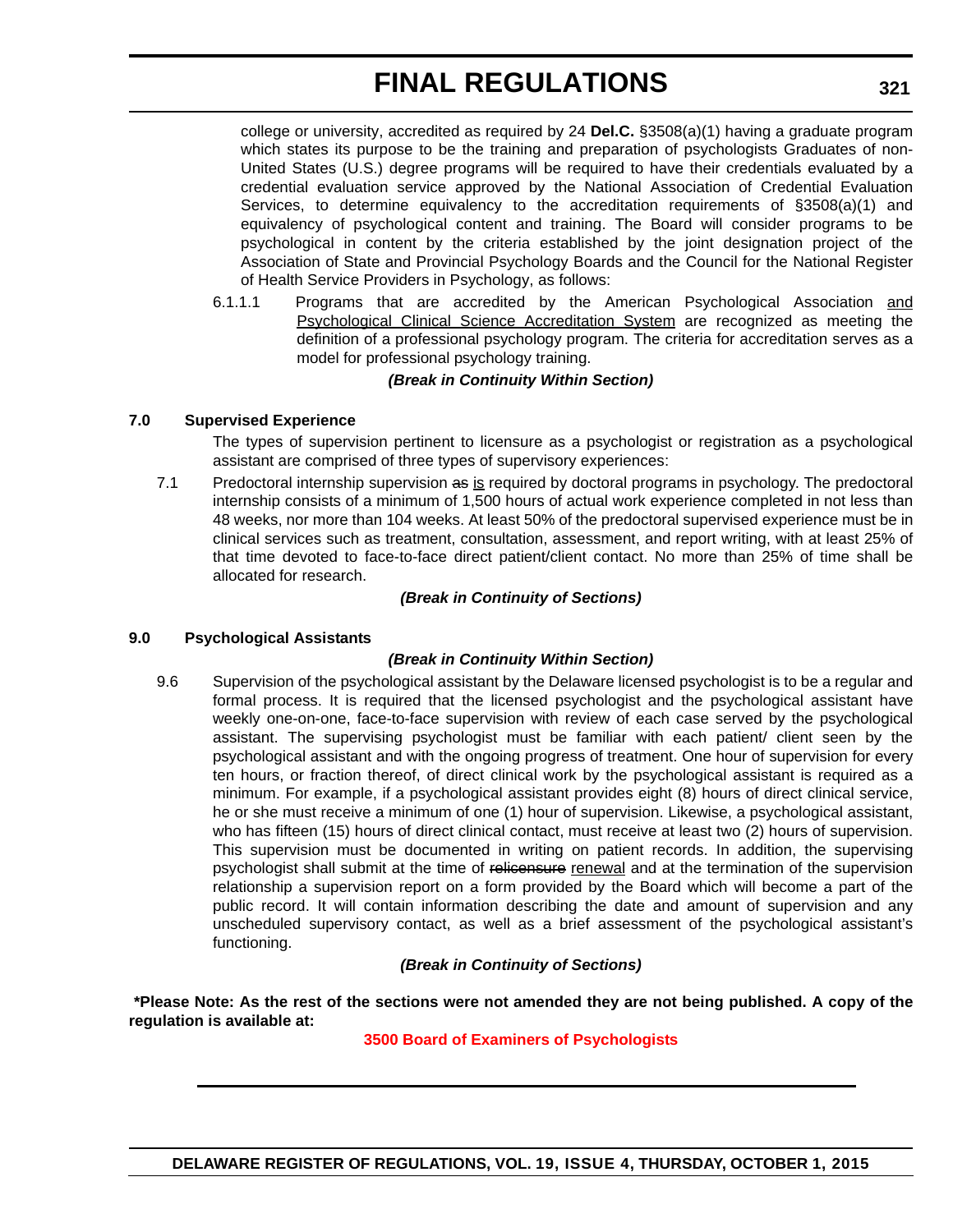# **[DEPARTMENT OF TRANSPORTATION](http://www.deldot.gov/home/divisions/)**

**DIVISION OF PLANNING AND POLICY**

Statutory Authority: 17 Delaware Code, Sections 132(e), 507, 508 and 29 Delaware Code, Section 8404(8) (17 **Del.C.** §§132(e), 507 & 508; 29 **Del.C.** §8404(8)) 2 **DE Admin. Code** 2309

## **ORDER**

### **[2309 Development Coordination Manual](#page-4-0)**

Pursuant to the authority provided by 17 **Del.C.** §§132(e), 507, and 508, as well as 21 **Del.C.** §8404(8), the Delaware Department of Transportation (DelDOT), adopted the Development Coordination Manual. The Department issues this Order adopting revisions to the Development Coordination Manual without prior publication pursuant to 29 **Del.C.** §10113(b)(1).

The Department is revising the Development Coordination Manual to address changes to the policies and procedures regarding the payment of fees. These procedural changes authorize additional methods of fee payment and bring the established operations and procedures for obtaining payments into alignment with modern financial practices.

### **SUMMARY OF THE EVIDENCE AND INFORMATION SUBMITTED**

The current regulations were enacted in March of 2015 and were amended in July of 2015. The proposed revisions address sections of the preamble to the regulations in the "Preface" of the manual that are related to fee payments for transportation improvements and reviews associated with plan submittals as well as proposed regulations that address procedural changes in the way DelDOT does business including operations and procedures for obtaining payments. The changes take into account the issues and concerns identified as needing amendment to bring payment collections procedures into alignment with modern financial practices, and allow for additional methods of fee payment. A listing of changes made as part of this revision is included in the attached table.

# **FINDINGS OF FACT AND CONCLUSIONS OF LAW**

1. DelDOT has developed revised procedures for the collection of fees and methods of accepting payments. These regulations are in substantial compliance with and necessary to, effectuate modern financial practices, and provide reasonable services to the public. The regulations reflect these procedures.

2. The proposed revisions are useful and proper and DelDOT believes that the adoption of these revisions is appropriate.

#### **DECISION AND ORDER CONCERNING THE REGULATIONS**

**NOW THEREFORE**, under the above-described statutory authority, and for the reasons set forth above, the Secretary of the Delaware Department of Transportation does hereby ORDER that these revisions to the Development Coordination Manual be adopted and promulgated as set forth below.

The effective date of this Order is ten (10) days from the date of its publication in the Delaware *Register of Regulations*, in accordance with 29 **Del.C.** §10118(g).

**IT IS SO ORDERED** this 15<sup>th</sup> day of September, 2015.

Jennifer Cohan, Secretary Delaware Department of Transportation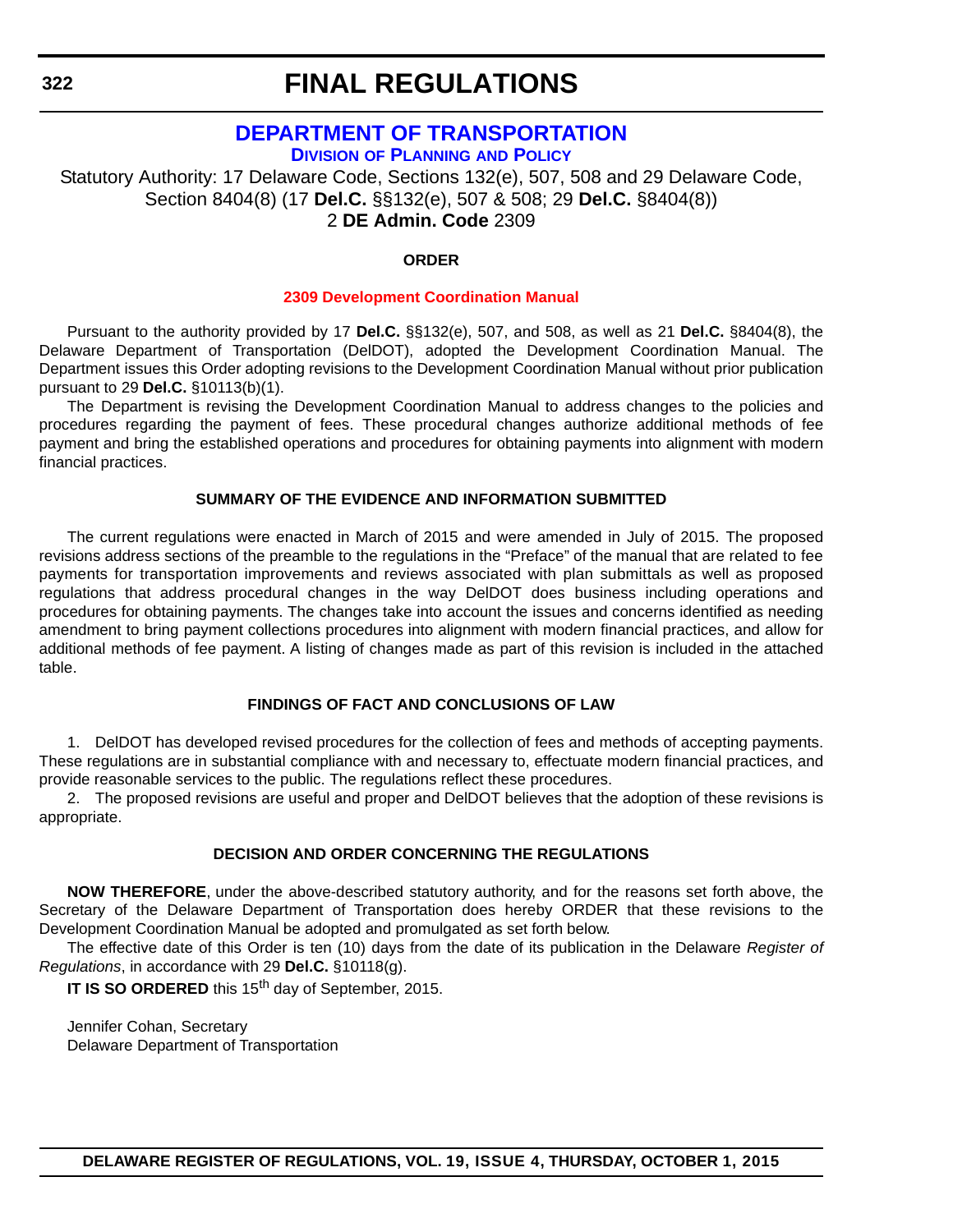| Existing Development Coordination Manual Regulations can be found in the DE Administrative Code at:                                                                                                                |                                   |                                                                                                                                                                                                                                                                                                                                                                                                                                                                                                                                                                                                                                                                                                                                                                                                                      |                                                                                                                                                                                            |  |
|--------------------------------------------------------------------------------------------------------------------------------------------------------------------------------------------------------------------|-----------------------------------|----------------------------------------------------------------------------------------------------------------------------------------------------------------------------------------------------------------------------------------------------------------------------------------------------------------------------------------------------------------------------------------------------------------------------------------------------------------------------------------------------------------------------------------------------------------------------------------------------------------------------------------------------------------------------------------------------------------------------------------------------------------------------------------------------------------------|--------------------------------------------------------------------------------------------------------------------------------------------------------------------------------------------|--|
| http://regulations.delaware.gov/AdminCode/title2/2000/2300/2309.shtml#TopOfPage                                                                                                                                    |                                   |                                                                                                                                                                                                                                                                                                                                                                                                                                                                                                                                                                                                                                                                                                                                                                                                                      |                                                                                                                                                                                            |  |
| Summary of Changes to the Preface of the Development Coordination Manual<br>(due to the size of the actual regulations, the affected chapter is<br>available in its entirety at the link provided in this posting) |                                   |                                                                                                                                                                                                                                                                                                                                                                                                                                                                                                                                                                                                                                                                                                                                                                                                                      |                                                                                                                                                                                            |  |
| Sec/Fig                                                                                                                                                                                                            | Para.                             | DeIDOT Comment/Proposed Change                                                                                                                                                                                                                                                                                                                                                                                                                                                                                                                                                                                                                                                                                                                                                                                       | Justification                                                                                                                                                                              |  |
| P.5.B                                                                                                                                                                                                              |                                   | Add clarifying language regarding submittal<br>of Fee Form content: "An "Initial Stage Fee<br>Calculation Form" or digital equivalent must<br>be submitted with the fee"                                                                                                                                                                                                                                                                                                                                                                                                                                                                                                                                                                                                                                             | Allows for users to provide digital copies of<br>actual forms or complete on-line equivalent<br>with respect to meeting DCM requirements.                                                  |  |
| P.5.C                                                                                                                                                                                                              |                                   | Add clarifying language regarding submittal<br>of Fee Form content: "A "Construction Stage<br>Fee Calculation Form" or digital equivalent<br>must be submitted with the fee"                                                                                                                                                                                                                                                                                                                                                                                                                                                                                                                                                                                                                                         | Allows for users to provide digital copies of<br>actual forms or complete on-line equivalent<br>with respect to meeting DCM requirements.                                                  |  |
| P.5                                                                                                                                                                                                                | $\overline{2}$<br>(Page<br>$P-7)$ | Add clarifying language regarding submittal<br>of fees: "All fees shall be paid using the<br>methods described in Appendix C and in<br>accordance with DelDOT's current polices.<br>Payments submitted to DelDOT must be<br>accompanied by the appropriate fee<br>calculation form (or the digital equivalent),<br>which can be found on DelDOT's website<br>under Development Coordination at the<br>following link: http://devcoord.deldot.gov."                                                                                                                                                                                                                                                                                                                                                                   | Implements revised procedures and<br>authorizes additional methods of fee<br>payment, shifting the stated operational<br>method of payment away from paper<br>checks and paper submittals. |  |
| P.5                                                                                                                                                                                                                | 3<br>(Page<br>$P-7)$              | Add clarifying language regarding submittal<br>of fees: "If DelDOT determines that a check<br>or money order is the necessary form of<br>payment for a particular project related fee.<br>the check or money order shall be payable to<br>the Delaware Department of Transportation.<br>Checks submitted to DeIDOT must be<br>accompanied by the appropriate fee form,<br>which can be found on DelDOT's website-<br>under the Subdivisions tab at the following<br>link: http://deldot.gov/information/business/.<br>Checks or money orders that are submitted-<br>requested by DelDOT must be dated within<br>90 days of the submittal-date submitted, to-<br>DelDOT. All bank checks or money orders,<br>and must include the applicable fee forms<br>and shall be mailed to DelDOT at the<br>following address:" | Implements revised procedures and<br>clarifies the operational requirements when<br>DelDOT authorizes paper checks as the<br>required method of payment.                                   |  |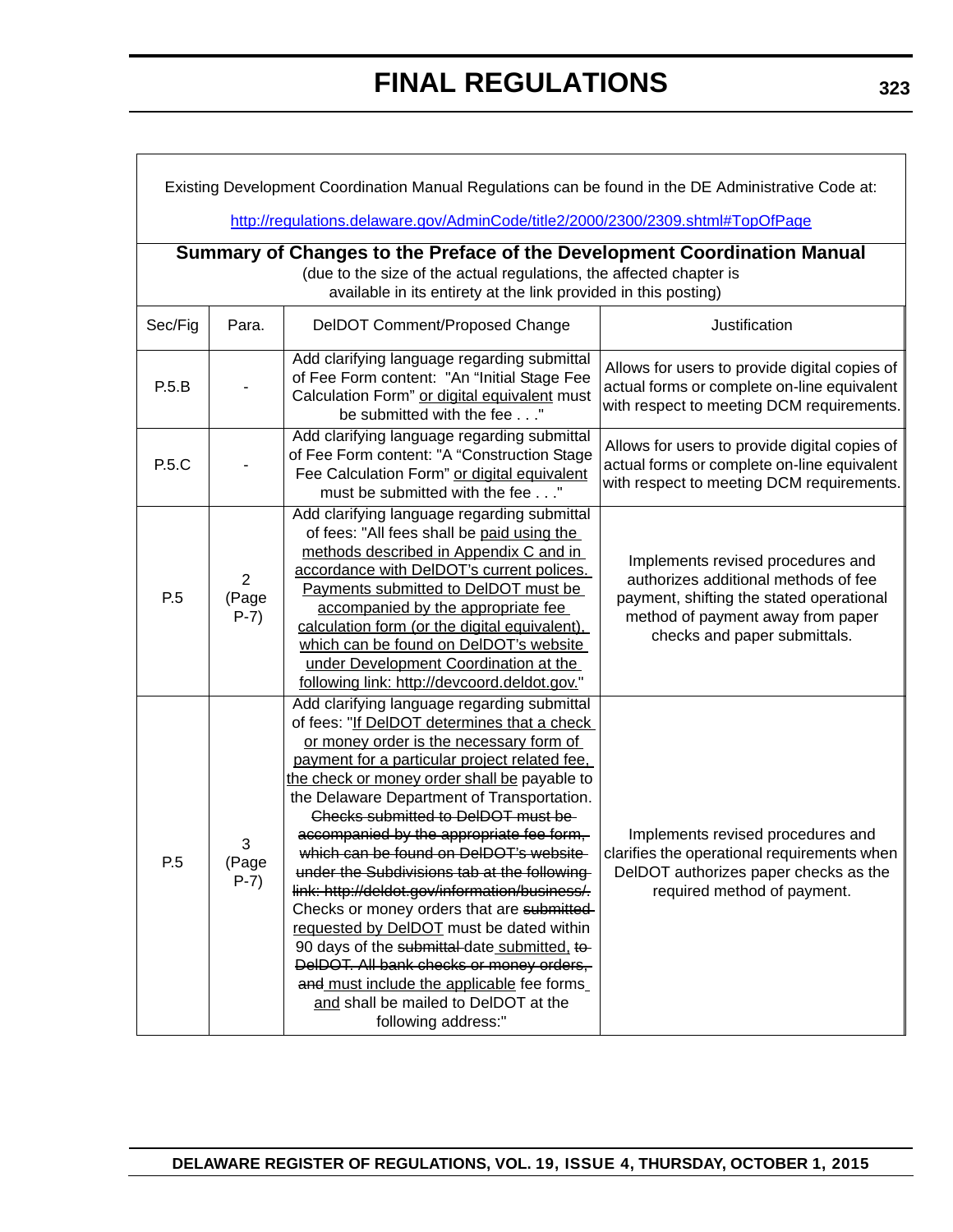| Summary of Changes to the Preface of the Development Coordination Manual<br>(Continued) |                                   |                                                                                                                                                                                                                                                                                                                                             |                                                                                                                                                     |  |
|-----------------------------------------------------------------------------------------|-----------------------------------|---------------------------------------------------------------------------------------------------------------------------------------------------------------------------------------------------------------------------------------------------------------------------------------------------------------------------------------------|-----------------------------------------------------------------------------------------------------------------------------------------------------|--|
| Sec/Fig                                                                                 | Para.                             | DelDOT Comment/Proposed Change                                                                                                                                                                                                                                                                                                              | Justification                                                                                                                                       |  |
| P.5                                                                                     | 4<br>(Page<br>$P-7)$              | Add clarifying language regarding submittal<br>of fees: "A copy of the check-payment and<br>appropriate fee form or digital equivalent<br>shall be mailed-uploaded to DelDOT's<br>Subdivision Section along with the submittal<br>package using the methods described in<br>Appendix C and in accordance with<br>DelDOT's current polices." | Implements revised procedures and<br>clarifies the operational requirements when<br>Fee payments and Submittals are made to<br>DelDOT.              |  |
| P.5.1.A                                                                                 |                                   | Add clarifying language regarding DelDOT<br>Policies: "Funds will be accepted and<br>deposited in accordance with DelDOT's-<br><b>Cash Receipts Policy current policies."</b>                                                                                                                                                               | Implements revised procedures, shifting the<br>stated operational method of payment away<br>from paper checks.                                      |  |
| P.5.1.B                                                                                 |                                   | Add clarifying language regarding DelDOT<br>Policies: "B. All documents subject to review<br>by the Subdivision Engineer will be returned<br>to the applicant or processed as a declined<br>submission."                                                                                                                                    | Implements revised procedures, to allow<br>shifting the operational method toward<br>paperless submittals and reviews.                              |  |
| P.5.1                                                                                   | $\overline{2}$<br>(Page<br>$P-7)$ | Remove residual language regarding<br>previous DeIDOT Policies: Only checks or<br>money orders will be accepted and shall be<br>made payable to the Delaware Department<br>of Transportation.                                                                                                                                               | Removes this residual language which has<br>been superseded via the revised content in<br>Section P.5 Paragraphs 2&3 (as included in<br>this table) |  |
| P.5.1                                                                                   | 3<br>(Page<br>$P-8$               | Add clarifying language regarding DelDOT<br>Policies: "The date that payments<br>applications/fees are received in the<br>Division's financial management unit in<br>DelDOT's administration building in Dover<br>will be used and recorded for this purpose."                                                                              | Implements revised procedures, to allow<br>shifting the operational method toward<br>paperless submittals and reviews.                              |  |

**Please Note: Due to the size of the final regulation, it is not being published here. The following link to the revised part of the final regulation is provided below:**

Preface (**<http://regulations.delaware.gov/register/october2015/final/Preface.pdf>**)

# **DIVISION [OF TRANSPORTATION SOLUTIONS](http://www.deldot.gov/home/divisions/)** Statutory Authority: 21 Delaware Code, Section 4504 (21 **Del.C.** §4504) 2 **DE Admin. Code** 2405

# **ORDER**

# **[2405 Oversize/Overweight Hauling Permit Policy and Procedures Manual](#page-4-0)**

Proposed Administrative Code 2405 allows the Division of Transportation Solutions to implement updated

# **DELAWARE REGISTER OF REGULATIONS, VOL. 19, ISSUE 4, THURSDAY, OCTOBER 1, 2015**

Г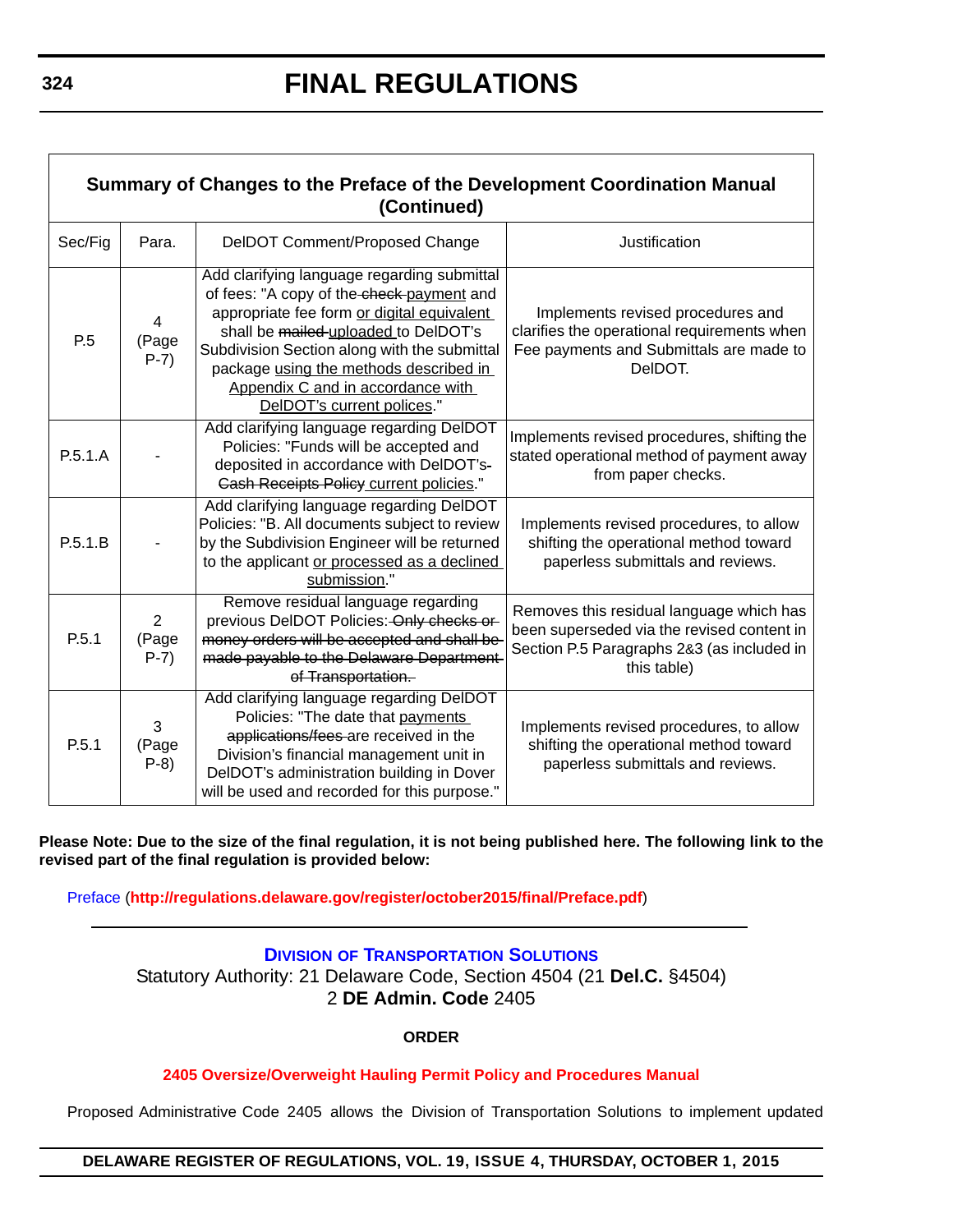hauling and permit fees for oversize/overweight commercial vehicles. These fees are increasing in conjunction with House Bill 140 of the 148th General Assembly, which increased specific Division of Motor Vehicles fees related to driving authority and vehicle registrations. The Division of Transportation Solutions has not raised these fees since 1983.

The proposed regulation was published in the Delaware *Register of Regulations* on August 1, 2015. The comment period remained open until September 1, 2015. There was no public hearing on proposed Regulation 2405.

### **Summary of the Evidence and Information Submitted**

The Department received no public comments on the proposed regulation.

### **Findings of Fact**

Based on Delaware law and the record in this docket, I make the following findings of fact:

1. The proposed regulation is not in conflict with Delaware law.

2. The proposed regulation is an appropriate exercise of the Department's responsibilities and authority.

### **Decision and Effective Date**

Based on the provisions of 21 **Del.C.** §§302 & 4504, and the record in this docket, I hereby adopt Administrative Code 2405 and as may more fully and at large appear in the version attached hereto to be effective on October 1, 2015.

### **Text and Citation**

**IT IS SO ORDERED THIS** 16<sup>th</sup> day of September, 2015 Jennifer Cohan, Secretary of Transportation

**\*Please note that no changes were made to the regulation as originally proposed and published in the August 2015 issue of the** *Register* **at page 134 (19 DE Reg. 134). Therefore, the final regulation is not being republished. A copy of the final regulation is available at:**

**[2405 Oversize/Overweight Hauling Permit Policy and Procedures Manual](http://regulations.delaware.gov/register/october2015/final/19 DE Reg 324 10-01-15.htm)**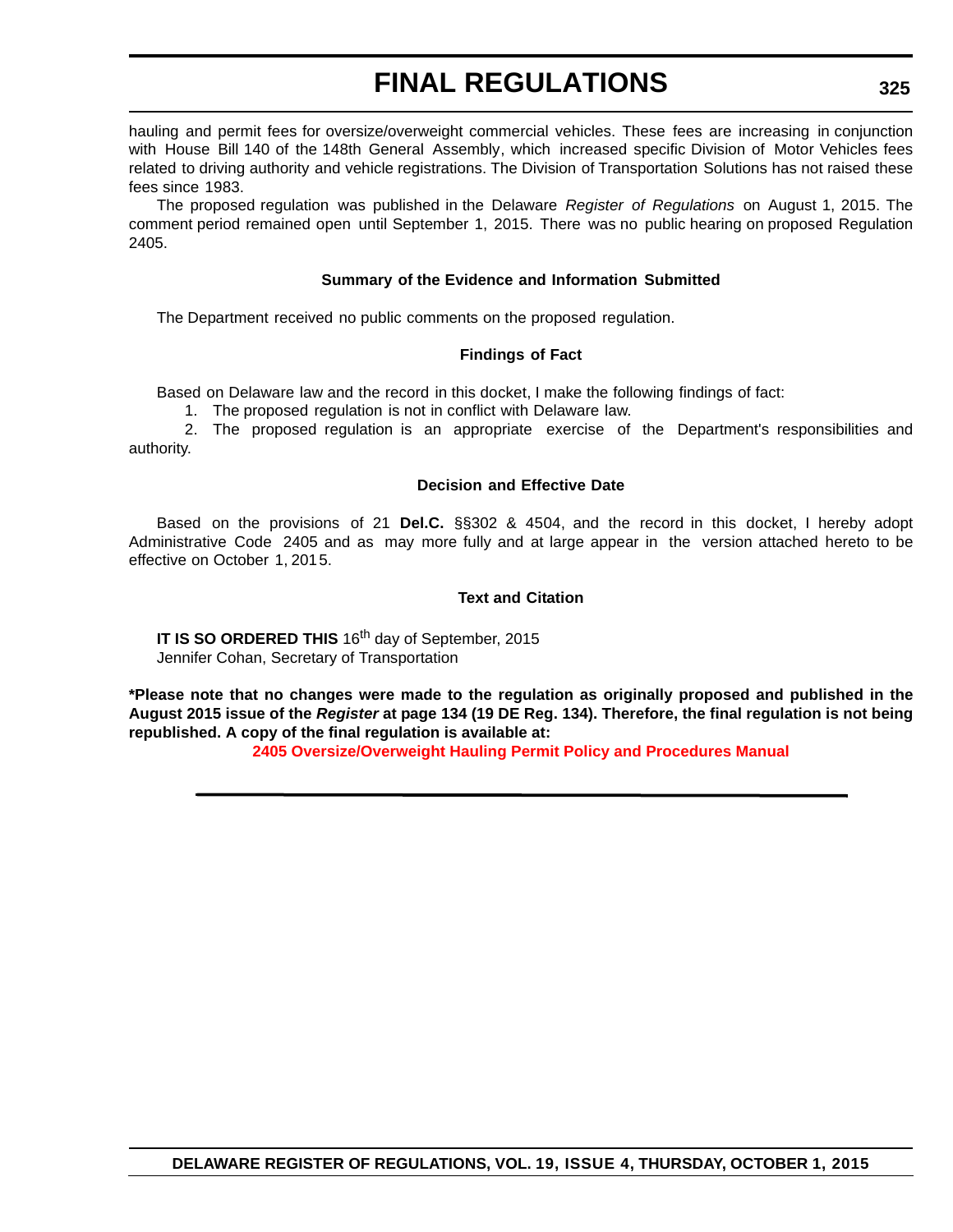# **[DEPARTMENT OF NATURAL RESOURCES AND ENVIRONMENTAL](http://www.dnrec.delaware.gov/Air/Pages/Air-Quality.aspx)  CONTROL**

### **DIVISION OF AIR QUALITY**

Statutory Authority: 7 Delaware Code, Chapter 60 (7 **Del.C.** Ch. 60)

### **[REGISTER NOTICE](#page-4-0)**

### **1. TITLE OF STATE IMPLEMENTATION PLAN REVISION:**

State Implementation Plan Revision to Address the Clean Air Act Section 110 Infrastructure Elements for the 2012 Fine Particulate Matter NAAQS

### **2. BRIEF SYNOPSIS OF THE SUBJECT, SUBSTANCE AND ISSUES:**

On December 14, 2012, the United States Environmental Protection Agency (EPA) strengthened the National Ambient Air Quality Standards (NAAQS) for the pollutant fine particulate matter (PM<sub>2.5</sub>), by adding a new standard of 12 micrograms per cubic meter. Section 110(a)(1) of the CAA requires States to submit to the EPA a State Implementation Plan (SIP) that provides for implementation, maintenance, and enforcement of a newly promulgated or revised NAAQS. Section 110(a)(2) lists the elements that are to comprise the implementation plan, which include basic program elements such as enforceable emission limitations and control measures, air quality monitoring and modeling, a permitting program, adequate funding and personnel, authority under state law to carry out the plan, emissions reporting, emergency powers, public participation, and fee collection. Because there have been NAAQS in existence since 1997 that cover the pollutant  $PM<sub>2.5</sub>$ , the CAA 110 requirements are already substantially addressed in Delaware's SIP. The SIP document being developed under this action discusses how Delaware's SIP meets each requirement of Section  $110(a)(2)(A)$ -(M) of the CAA for the 2012 PM<sub>2.5</sub> NAAQS.

**3. POSSIBLE TERMS OF THE AGENCY ACTION:**

None

### **4. STATUTORY BASIS OR LEGAL AUTHORITY TO ACT:**

7 Delaware Code, Chapter 60, Environmental Control

## **5. OTHER REGULATIONS THAT MAY BE AFFECTED BY THE PROPOSAL:** None

### **6. NOTICE OF PUBLIC COMMENT:**

Interested parties may submit comments or questions in writing to Jack Sipple, Division of Air Quality, Blue Hen Corporate Center, 655 S. Bay Road, Suite 5N, Dover, DE 19901, and/or statements and testimony may be presented either orally or in writing at the public hearing to be held on Wednesday, October 28, 2015, beginning at 6:00 p.m. in the auditorium of the Delaware Department of Natural Resources and Environmental Control, 89 Kings Highway, Dover, Delaware.

### **7. PREPARED BY:**

Jack Sipple (302) 739-9402 September 10, 2015 [john.sipple@state.de.us](mailto:john.sipple@state.de.us)

**Implementation, Maintenance, And Enforcement of National Ambient Air Quality Standards (NAAQS) State Implementation Plan Revision to address the Clean Air Act Section 110 Infrastructure Elements For the 2012 Fine Particulate Matter NAAQS**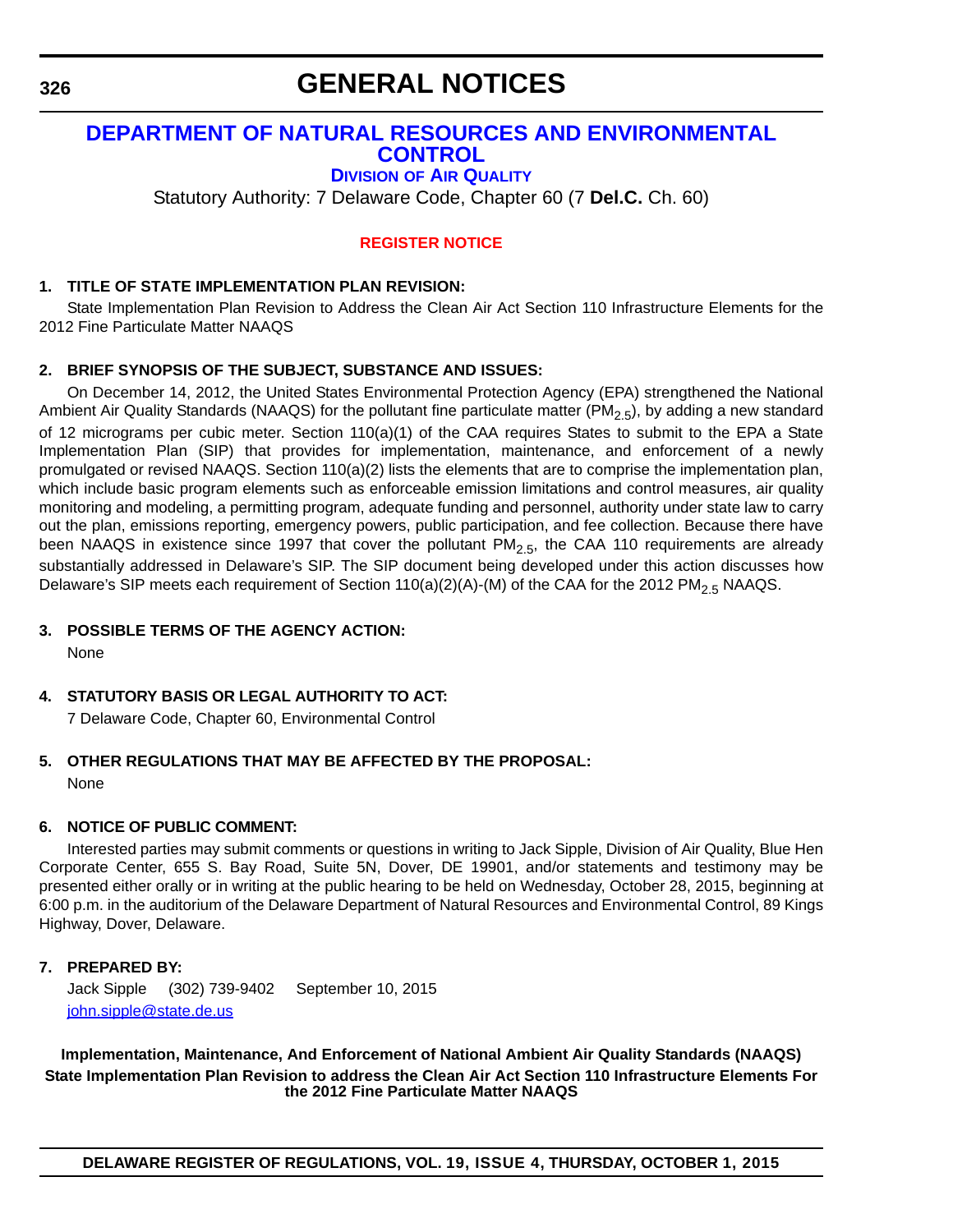#### **September 12, 2015**

#### **Proposed**

#### **1.0 Background**

fulfills this requirement relative to the 2012  $PM<sub>2.5</sub> NAAGS$ .

On December 14, 2012, the Environmental Protection Agency (EPA) promulgated a new National Ambient Air Quality Standard (NAAQS) for fine particulate matter (PM<sub>2.5</sub>) at a level of 12.0 micrograms per cubic meter (mg/ m3) annual arithmetic mean concentration.<sup>4</sup> Pursuant to sections  $110(a)(1)$  and  $110(a)(2)$  of the Clean Air Act (CAA), each state is required to submit to the EPA a State Implementation Plan (SIP) to provide for the implementation, maintenance, and enforcement of a newly promulgated or revised NAAQS.<sup>5</sup> This SIP revision

A SIP is a state plan that identifies how that state will attain and maintain air quality that conforms to each primary and secondary NAAQS. The SIP is a complex, fluid document containing regulations, source-specific requirements, and non-regulatory items such as plans and emission inventories.

Delaware's initial SIP was approved by the EPA on May 31, 1972. Since this initial approval, the Delaware SIP has been revised numerous times to address air quality non-attainment and maintenance issues. This was done by updating plans and inventories, and adding new and revised regulatory control requirements. Delaware's SIP is compiled in the Code of Federal Regulations at 40 C.F.R. Part 52 Subpart I.

Section 2.0 of this document is a revision to Delaware's SIP. The purpose of this SIP revision is to detail how Delaware meets all of the necessary implementation, maintenance, and enforcement measures required by the CAA, specifically, CAA §110(a)(2), relative to the 2012 PM<sub>2.5</sub> NAAQS. Under the heading "Delaware's Plan" in Section 2.0 of this document Delaware provides a revision to its SIP to address those requirements of Section 110(a)(2)(A)-(M) of the CAA which have not been addressed in other SIP revisions. It is a compilation of certain elements that describe how the 2012 PM<sub>2.5</sub> NAAQS is being implemented, maintained and enforced. In Appendix A of this document Delaware provides a technical demonstration of how it meets CAA § 110(a)(2)(D)(i)(I) requirements. The elements of this SIP revision, once approved by EPA, will provide a federally enforceable written confirmation that Delaware will continue to comply with the Section 110(a)(1) and (2) requirements of the CAA.

Legislative authority for the Delaware air quality program relating to the responsibilities in the CAA is codified in Title 7 "Conservation" of the Delaware Code, Chapter 60 - Delaware's comprehensive water and air resources conservation law<sup>6</sup>, which gives the Delaware Department of Natural Resources and Environmental Control (DNREC) the power and duty to implement the provisions of the CAA in the State of Delaware.

Many of the miscellaneous requirements of Section 110(a)(2)(A)-(M) of the CAA relevant to the 2012 PM<sub>2.5</sub> NAAQS are already contained in Delaware's SIP. The following Table identifies those SIP provisions. The following Table also identifies those infrastructure requirements which are not applicable to Delaware.

### **Table 1-1 110(a)(2)(A)-(M) Requirements in the Current State of Delaware SIP**

| Section 110(a)<br>element | <b>Summary of element</b>                                                                                                                                                     | <b>Provisions in the Current</b><br>Delaware SIP or recent SIP<br>revisions Submittals                                      | <b>Where Codified</b><br>or approved by<br><b>EPA</b> |
|---------------------------|-------------------------------------------------------------------------------------------------------------------------------------------------------------------------------|-----------------------------------------------------------------------------------------------------------------------------|-------------------------------------------------------|
| \$110(a)(2)(A)            | Include enforceable emission<br>limitations and other control<br>measures, means, or<br>techniques (including economic<br>incentives such as fees,<br>marketable permits, and | For the 2012 $PM2.5$ NAAQS, the<br>following emission limitations and<br>schedules contained in Delaware's<br>approved SIP. | 40 CFR 52.420(c)                                      |

<sup>4. 78</sup> FR 3086

<sup>5.</sup> SIPs meeting CAA §110(a)(1) and (2) are also known as "infrastructure" SIPs.

<sup>6.</sup> Referred to in this document as "7 Del. C." followed by the specific section citation (e.g., §6005).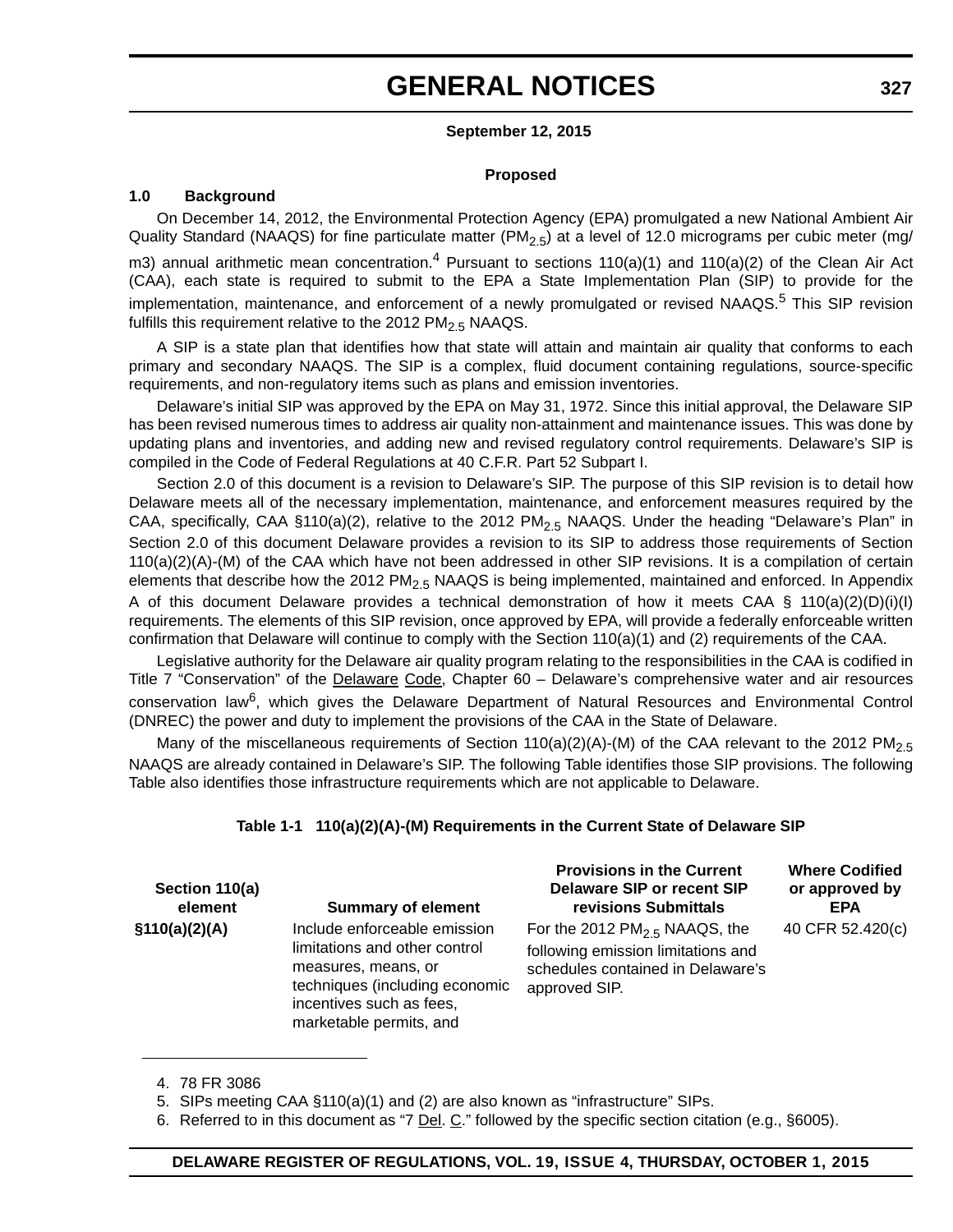**§110(a)(2)(A)** Include enforceable emission limitations and other control measures, means, or techniques (including economic incentives such as fees, marketable permits, and auctions of emissions rights), as well as schedules and timetables for compliance as may be necessary or appropriate to meet the applicable requirements of this Act.

- 7 DE Admin. Code 1101<sup>a</sup>, Definitions And Administrative Principles
- 7 DE Admin. Code 1108, Sulfur Dioxide Emissions From Fuel Burning Equipment
- 7 DE Admin. Code 1110, Control of Sulfur Dioxide Emissions Kent And Sussex **Counties**
- 7 DE Admin. Code 1113, Open Burning Regulation
- 7 DE Admin. Code 1124, Control of Volatile Organic Compound Emissions
- DE Admin. Code 1126, Motor Vehicle Emissions Inspection Program
- 7 DE Admin. Code 1131, Low Enhanced Inspection And Maintenance Program
- 7 DE Admin Code 1140, National Low Emission Vehicle Program
- 7 DE Admin Code 1141, Limiting Emissions Of Volatile Organic Compounds From Consumer And Commercial **Products**
- DE Admin Code 1142, Specific Emission Control
- 7 DE Admin. Code 1145, Excessive Idling Of Heavy Duty Vehicles,
- 7 DE Admin. Code 1146 Electric Generating Unit (EGU) Multi-Pollutant Regulation
- 7 DE Admin. Code 1148, Combustion Turbine Generator Emissions
- 7 DE Admin. Code 1144, Stationary Generator Emissions

7 DE Admin. Code 1117 Source Monitoring, Record Keeping And Reporting and 7 DE Admin. Code 1103, Ambient Air Quality Standards, provides for the establishment and operation of procedures necessary to monitor, compile and analyze data related to ambient air quality.

40 CFR 52.420(c)

**§110(a)(2)(B)** Provide for establishment and operation of appropriate devices, methods, systems, and procedures necessary to - (i) monitor, compile, and analyze data on ambient air quality, and (ii) upon request, make such data available to the Administrator.

### 40 CFR 52.420(c)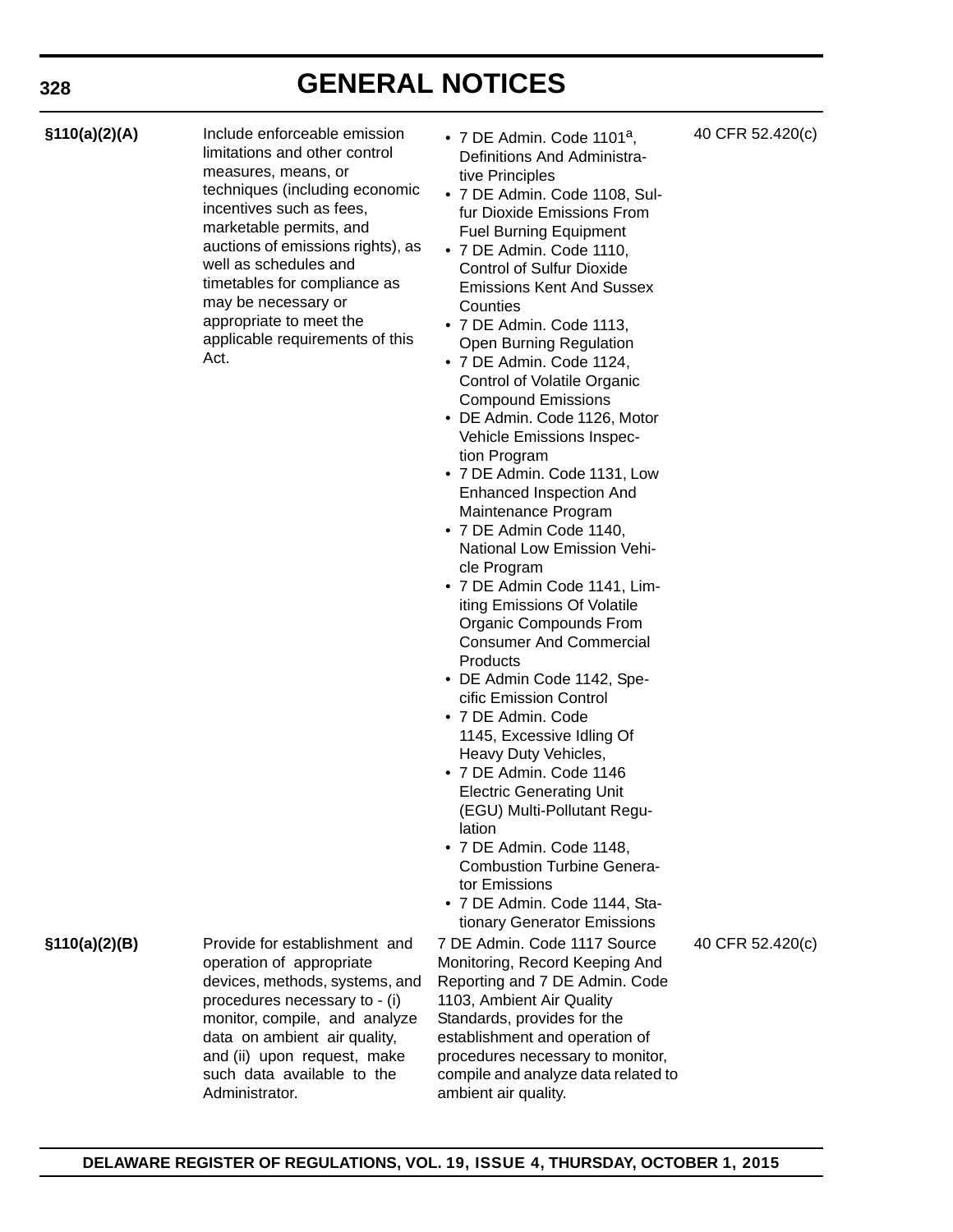**§110(a)(2)(C)** Include a program to provide for the enforcement of the measures described in subparagraph (A) and regulation of the modification and construction of any stationary source within the areas covered by the plan as necessary to assure that national ambient air quality standards are achieved, including a permit program as required in parts C and D;

Delaware implements its Construction and Operation Permit Program requirements under 7 DE Admin. Code 1102 and 1125. These existing permitting programs ensure that the construction and modification of both major and minor stationary sources do not cause or contribute to a violation of the  $PM<sub>2.5</sub>$  NAAQS.

7 DE Admin Code 1125 fulfills parts C and D of Title I of the CAA; governing preconstruction review and permitting of any new or modified major stationary sources of air pollutants. 1125 is approved in the Delaware SIP. Under 1125 any major source or modification that results in a net significant increase of direct  $PM<sub>2.5</sub>$  (10 TPY or greater) must apply Best Available Control Technology (BACT) to reduce  $PM<sub>2.5</sub>$  emissions.

7 DE Admin. Code 1102 provides for the evaluation and necessary regulation of any stationary source that emits equal to or greater than 0.2 lb of any air contaminate, including  $PM<sub>2.5</sub>$ , in any one day.

In addition, the measures described in CAA 110(a)(2)(A) are enforced, in part, through permits issued pursuant to DE Admin. Codes 1102 and 1125. The requirements of §110(a)(2)(E)(iii) are not applicable to Delaware because it does not rely on localities for specific SIP implementation.

|               | adequate implementation of<br>such plan provision;     |
|---------------|--------------------------------------------------------|
| §110(a)(2)(F) | Require, as may be prescribed<br>by the Administrator- |
|               | (i) the installation,                                  |
|               | maintenance, and replacement                           |
|               | of equipment, and the                                  |
|               | implementation of other                                |

**§110(a)(2)(E)(iii)** (iii) necessary assurances that,

where the state has relied on a local or regional government, agency, or instrumentality for the implementation of any plan

provision, the state has responsibility for ensuring

> §110(a)(2)(F)(i): Specific monitoring 40 CFR 52.420(c)requirements are found throughout the State of Delaware Regulations Governing the Control of Air Pollution, to include to DE Admin. Codes 1117 and 1103. These

### **329**

40 CFR 52.420(c)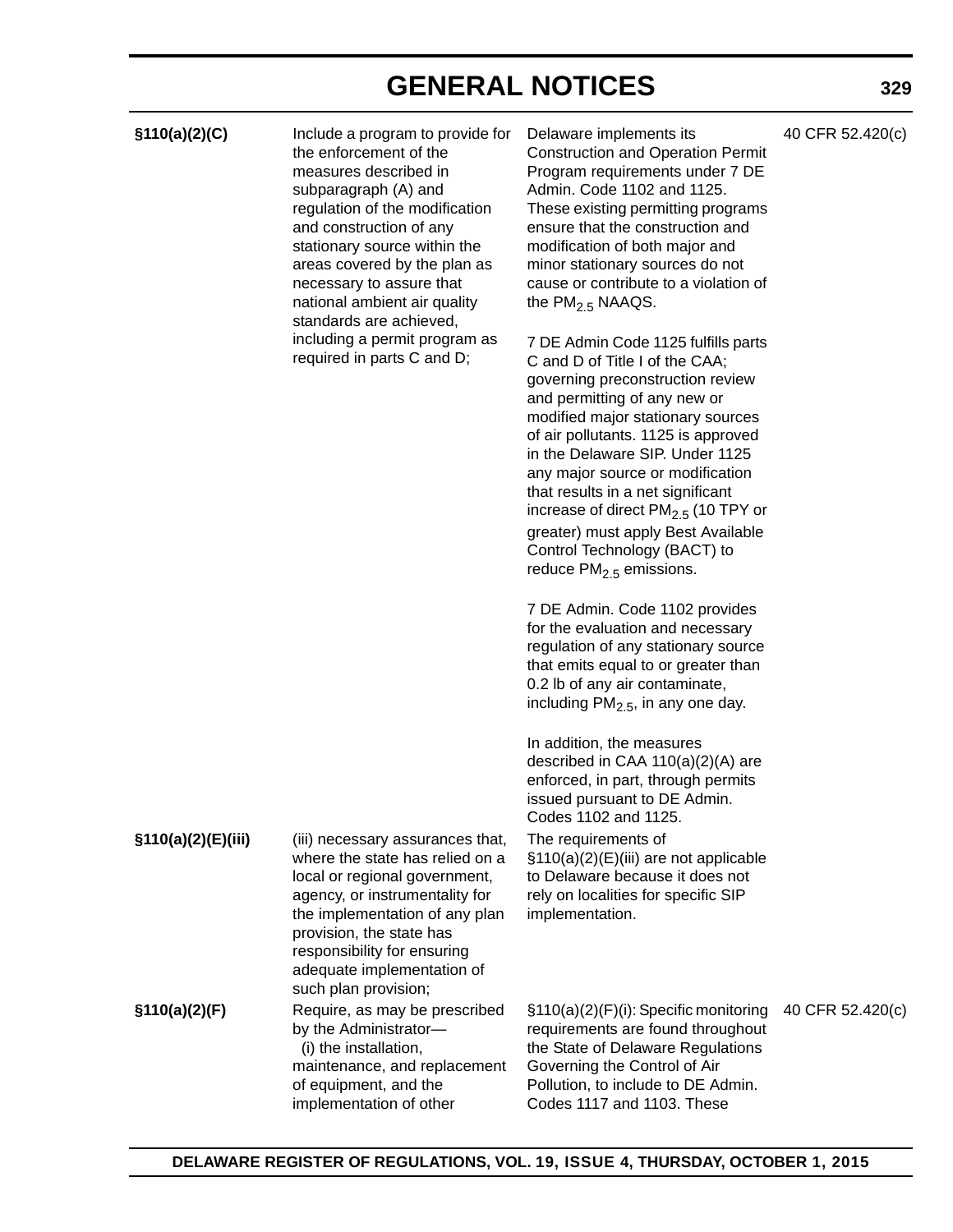| \$110(a)(2)(F)          | necessary steps by owners or<br>operators of stationary sources<br>to monitor emissions from such<br>sources,<br>(ii) periodic reports on the<br>nature and amounts of<br>emissions and emissions- | These requirements are included in 40 CFR 52.420(c)<br>Delaware's SIP, as necessary.<br>§110(a)(2)(F)(ii): Specific emission<br>reporting requirements are found<br>throughout the State of Delaware<br><b>Regulations Governing the Control</b>                |  |
|-------------------------|----------------------------------------------------------------------------------------------------------------------------------------------------------------------------------------------------|-----------------------------------------------------------------------------------------------------------------------------------------------------------------------------------------------------------------------------------------------------------------|--|
|                         | related data from such sources,<br>and<br>(iii) correlation of such reports<br>by the state agency with any                                                                                        | of Air Pollution, to include DE<br>Admin. Code 1117. These<br>requirements are included in<br>Delaware's SIP.                                                                                                                                                   |  |
|                         | emission limitations or<br>standards established pursuant<br>to this Act, which reports shall<br>be available at reasonable times<br>for public inspection;                                        | These regulations in Delaware's<br>approved SIP that are listed in 40<br>CFR 52.420(c) also apply to the<br>2012 PM <sub>2.5</sub> NAAQS.                                                                                                                       |  |
| \$110(a)(2)(G)          | Provide<br>for<br>implement<br>plans<br>to<br>authority;                                                                                                                                           | authority 7 DE Admin. Code 1115, Air 40 CFR 52.420(c)<br>comparable to that in section Pollution Alert and Emergency<br>303 and adequate contingency Plan, contains emergency episode<br>such plan provisions that are currently<br>approved in Delaware's SIP. |  |
| \$110(a)(2)(1)          | In the case of a plan or plan<br>revision for an area designated<br>as a nonattainment area, meet<br>the applicable requirements of<br>part D (relating to nonattainment<br>areas);                | Part D pertains to general<br>requirements for nonattainment<br>areas. This does not apply because<br>no part of Delaware is designated<br>nonattainment for the 2012 PM <sub>2.5</sub><br>NAAQS.                                                               |  |
| \$110(a)(2)(J)<br>(PSD) | Meet the applicable<br>requirements of part C (relating<br>to prevention of significant<br>deterioration of air<br>quality and visibility protection);                                             | Delaware's PSD requirements are<br>promulgated in 7 DE Admin. Code<br>1125, Preconstruction Review.                                                                                                                                                             |  |

a. Delaware's air quality regulations are codified in Delaware's administrative code, - Title 7 Natural Resources and Environmental Control, 1100 Air Quality Management Section. Citations are expressed in this document as "7 DE Admin. Code" followed by the specific subpart of 1100. All portions of the DE Admin. Code referred to in this document are already included in Delaware's SIP.

### **2.0 SIP Revision**

This SIP revision addresses those requirements of Section 110(a)(2)(A)-(M) of the Clean Air Act (CAA) which have not been addressed in other SIP revisions for the 2012  $PM_{2.5}$  NAAQS. Each of the requirements of §110(a)(2) of the CAA (Subparagraphs A–M) is presented below, along with a discussion of Delaware's plan revision to meet the requirement.

**(A) §110(a)(2)(A) Requirement:** Include enforceable emission limitations and other control measures, means, or techniques (including economic incentives such as fees, marketable permits, and auctions of emissions rights), as well as schedules and timetables for compliance, as may be necessary or appropriate to meet the applicable requirements of this Act.

**Delaware's Plan:** Delaware has established laws and regulations that include enforceable emissions limitations and other control measures, means or techniques, as well as schedules and timetables for compliance to meet the applicable requirements of the CAA, to include the requirements associated with the 2012 PM<sub>2.5</sub> NAAQS. See Table 1-1 under section 110(a)(2)(A). On June 12, 2015 (80 FR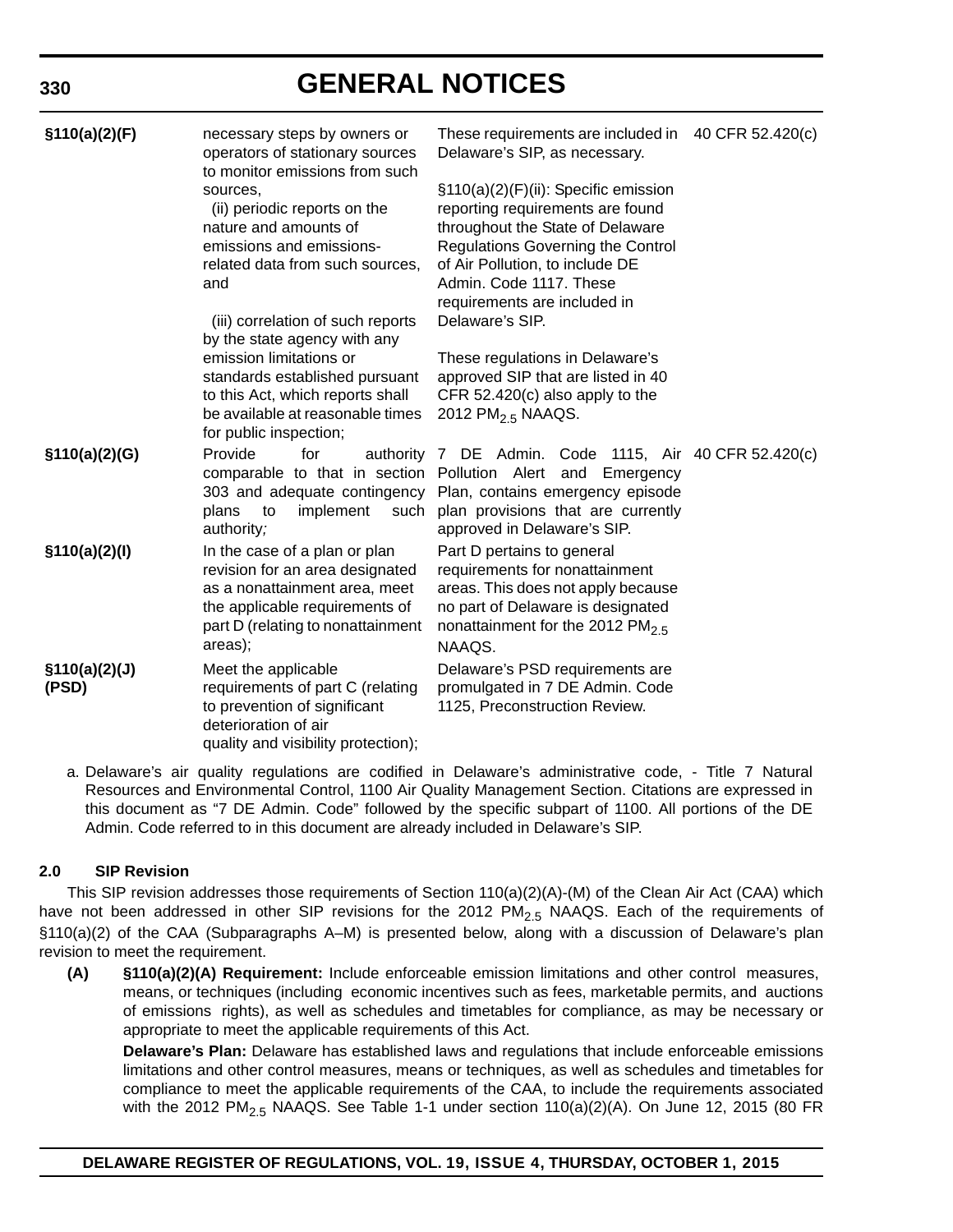33840), EPA finalized a SIP Call which identifies several provisions from many states which EPA asserts are substantially inadequate for CAA sections 302 and 110 purposes. Some provisions are inadequate for inappropriate emission exemptions, some for affirmative defenses, and some for director discretion. One of the state SIPs which contains these identified provisions is Delaware. Some of the provisions identified by Delaware for CAA section 110(a)(2)(A) for this SIP for 2012 PM<sub>2.5</sub> NAAQS are included in the SIP Call. Delaware intends to respond to the SIP Call within the timeframe provided by EPA and the CAA. However, Delaware does not believe its response to the SIP Call for the identified provisions affects Delaware's conclusion that its SIP contains enforceable emission limitations and other control measures as are necessary and appropriate to meet applicable requirements of the CAA. Delaware's current status of the 2012  $PM<sub>2.5</sub>$  and 1997/2006  $PM<sub>2.5</sub>$  NAAQS are attainment. Delaware's response to the SIP Call will be done in such a way to ensure Delaware continues to have sufficient provisions for CAA section 110 including enforceable measures to ensure the SIP meets requirements in the CAA. Delaware may make changes to its laws and regulations that it believes in its discretion are appropriate, while continuing to fulfill this obligation.

At present, Delaware's statutory authority is set out in Title 7 "Conservation" of the Delaware Code, Chapter 60 – Delaware's comprehensive water and air resources conservation law. Legislative authority giving the Secretary of the Delaware Department of Natural Resources and Environmental Control the authority to promulgate Regulations is codified at 7 Del. C., Chapter 60. This authority is applicable to the 2012 PM<sub>2.5</sub> NAAQS.

**(B) §110(a)(2)(B) Requirement:** Provide for establishment and operation of appropriate devices, methods, systems, and procedures necessary to (i) monitor, compile, and analyze data on ambient air quality, and (ii) upon request, make such data available to the Administrator. **Delaware's Plan:** Delaware has established and currently operates appropriate devices, methods,

systems and procedures necessary to monitor, compile and analyze data on ambient air quality, and upon request, makes such data available to the Administrator. Delaware will continue to operate devices, methods, systems and procedures and may make changes that it believes in its discretion are appropriate, while continuing to fulfill this obligation. At present, Delaware does this as follows for the 2012 PM<sub>2.5</sub> NAAQS:

- Delaware maintains and operates a multi-station network of ambient monitors throughout the State to measure ambient air quality levels within Delaware for comparison to each NAAQS as required by 40 CFR Part 58. Delaware currently measures and reports  $PM<sub>2.5</sub>$  concentrations from our monitoring sites located in Wilmington near MLK Boulevard, Newark, Delaware City, Bellefonte, Summit Bridge, Dover, Felton and Seaford
- All data is measured using U.S. EPA approved methods as either Reference or Equivalent monitors; all monitors are subjected to the quality assurance requirements of 40 CFR Part 58; Appendix A; and all samplers are located at sites that have met the minimum siting requirements of Part 58, Appendix E. The data is submitted to the EPA's Air Quality System (AQS) system, in a timely manner in accordance to the scheduled prescribed by the U.S. EPA in 40 CFR Part 58.
- In order to keep EPA informed of changes to the sampling network Delaware provides EPA Region III with prior notification of any planned changes to the network. As needed, details of these changes and anticipated approvals of the changes are communicated to EPA. On an annual basis, Delaware sends EPA a monitoring network plan as required by 40 CFR Part 58 Section 10: Annual monitoring network plan and periodic network assessment. This plan contains all required information including site and monitor description, analysis methods, operating schedule, monitoring objectives and scale of representativeness, as well as information on any planned changes. Delaware submits data to the AQS system, in a timely manner, pursuant to the schedule prescribed by the EPA in 40 CFR Part 58.
- Delaware has and will continue to submit data to EPA's Air Quality System ("AQS") in a timely manner in accordance to the scheduled prescribed by the U.S. EPA in 40 CFR Part 58.
- **(C) §110(a)(2)(C) Requirement:** Include a program to provide for the enforcement of the measures described in subparagraph (A), and regulation of the modification and construction of any stationary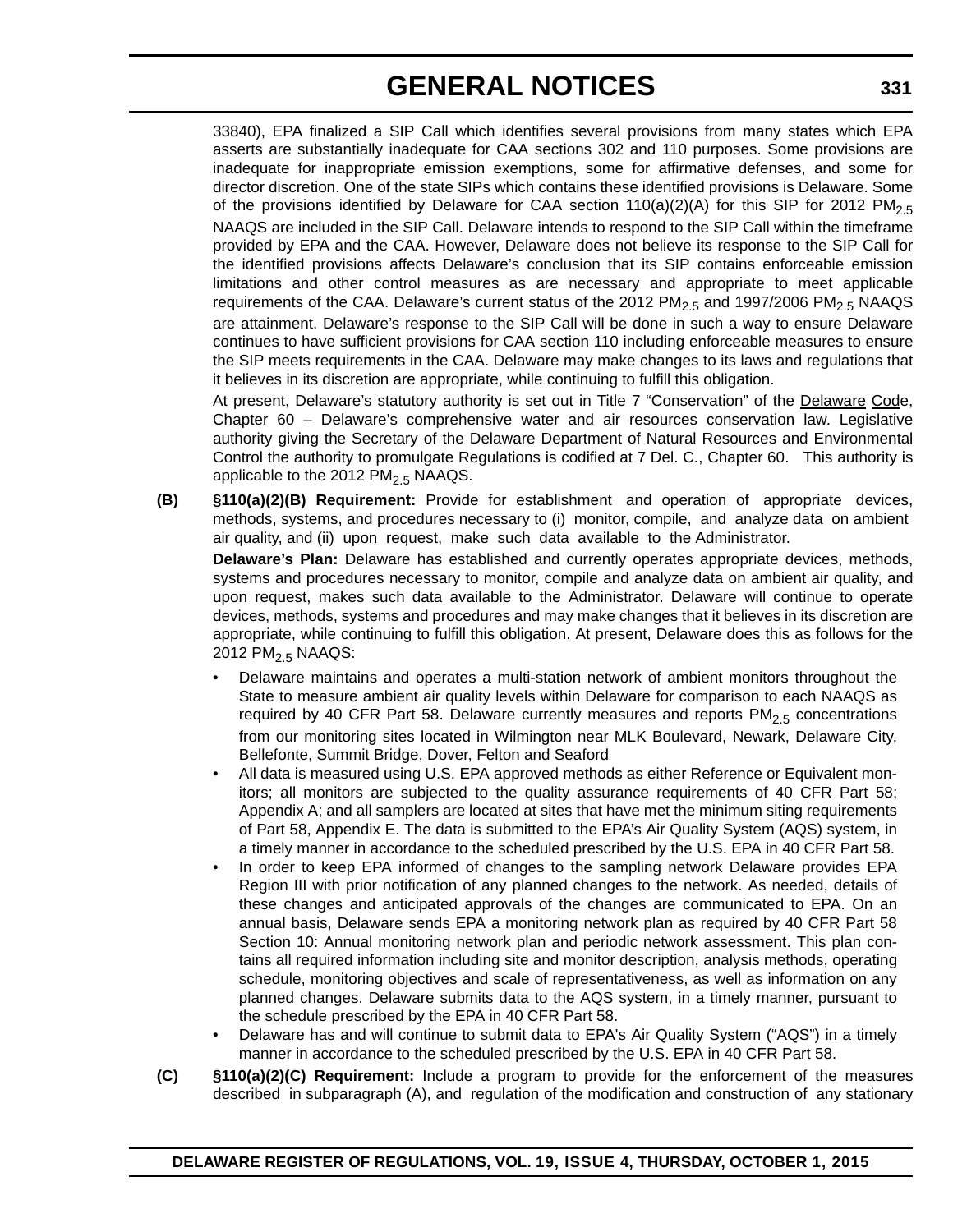source within the areas covered by the plan as necessary to assure that national ambient air quality standards are achieved, including a permit program as required in parts C and D.

**Delaware's Plan:** Delaware has established and currently operates a program to provide for the enforcement of the enforceable emission limitations and other control measures, means, or techniques, as well as schedules and timetables for compliance, as may be necessary or appropriate to meet the applicable requirements of the CAA and to regulate the modification and construction of any stationary source within areas covered by its SIP as necessary to assure the NAAQS are achieved, including permit programs required in parts C and D. At present, Delaware, through its Division of Air Quality, exercises its programmatic authority to utilize the enforcement powers set out in 7 Del.C. §6005 entitled "Enforcement; civil and administrative penalties; expenses"; 7 Del.C. §6013 entitled "Criminal penalties"; and 7 Del.C. §6018 entitled "Cease and desist order." Delaware will continue to operate this program and may makes changes that it believes in its discretion are appropriate, while continuing to fulfill this obligation.

**(D) §110(a)(2)(D) Requirement:** Contain adequate provisions – (i) prohibiting, consistent with the provisions of this title, any source or other type of emissions activity within the State from emitting any air pollutant in amounts which will - (I) contribute significantly to non-attainment in, or interfere with maintenance by, any other State with respect to any such national primary or secondary ambient air quality standard, or (II) interfere with measures required to be included in the applicable implementation plan for any other State under part C to prevent significant deterioration of air quality or to protect visibility, (ii) insuring compliance with the applicable requirements of sections 126  $<sup>7</sup>$  and</sup> 115<sup>8</sup> (relating to interstate and international pollution abatement).

**Delaware's Plan:** Delaware's SIP presently contains adequate provisions prohibiting sources from emitting air pollutants in amounts which will contribute significantly to non-attainment or interfere with maintenance with any NAAQS, to include the 2012  $PM<sub>2.5</sub>$  NAAQS, and to prevent interference with measures related to preventing significant deterioration of air quality or which have to date proved adequate to protect visibility and to address interstate and international pollutant abatement; however, Delaware may make changes that it believes in its discretion are appropriate, while continuing to fulfill this obligation. At present, Delaware's legal authority is contained in the following:

- Delaware Code Title 7, Chapter 60 § 6010(c). Rules and regulations; plans. The Secretary may formulate, amend, adopt and implement, after public hearing, a statewide air resources management plan to achieve the purpose of this chapter and comply with applicable federal laws and regulations. Since 110(a)(2)(D) is in the CAA, and thus a law, Delaware has the legal authority to regulate
- 7. §126(a) Each plan shall (1) require each major proposed new or modified source (A) subject to Part C or (D) which may significantly contribute to pollution in excess of the NAAQS in any AQCR outside the State in which such source intends to locate or modify, to provide written notice to all nearby States the pollution levels of which may be affected by such source 60 days prior to the date on which commencement of construction is to be permitted by the State, and (2) identify all major existing stationary sources which may have the impact described in (1) with respect to new or modified sources and provide notice to all nearby States of the identity of such sources. (b) Any State may petition EPA for a finding that any major source or group of stationary sources emits or would emit any pollutant in violation of the prohibition of §110(a)(2)(D)(ii) or this section. (c) Notwithstanding any permit which may have been granted by the State, it shall be a violation of this section and the plan - (1) for any major proposed new or modified source with respect to which a finding has been made under subsection (b) to be constructed or to operate in violation of this section and the prohibition of  $\S110(a)(2)(D)(ii)$  or this section, or (2) for any major existing source to operate more than 3 months after such finding has been made. EPA may permit the continued operation of a source beyond the expiration of the 3-month period if the source complies with the emission limitations and compliance schedules as may be provided by EPA to bring about compliance with the requirements of §110(a)(2)(D)(ii). Nothing shall be construed to preclude any such source from being eligible for an enforcement order under §113(d) after the expiration of such period during which EPA has permitted continuous operation.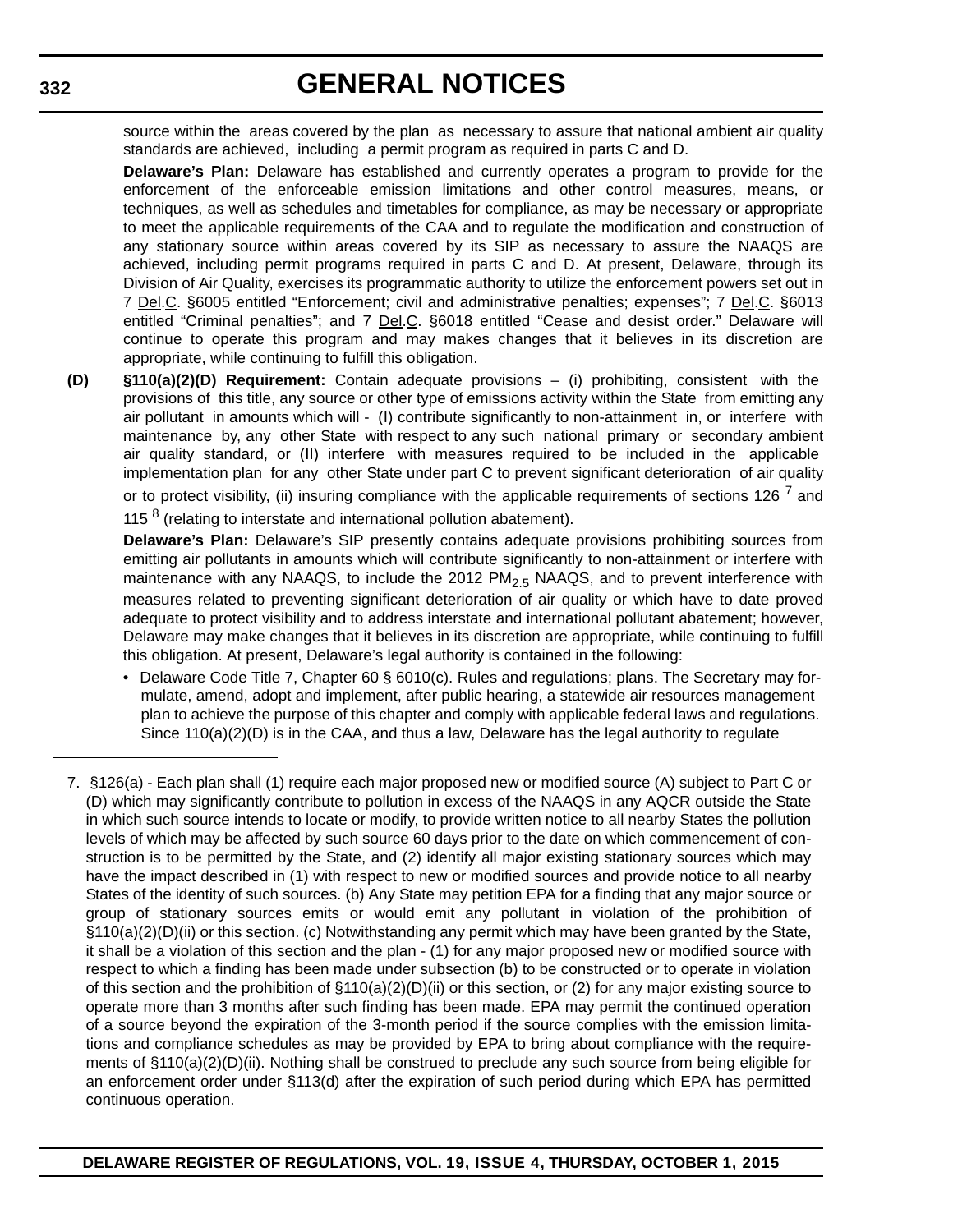sources of interstate transport to areas in nonattainment, or in those areas maintaining the NAAQS, if they were previously nonattainment.

• 110(a)(2)(D)(i)(I): In December, 2013 Delaware recommended to the USEPA that all of Delaware be designated attainment for  $PM<sub>2.5</sub>$  based on Delaware's ambient monitoring network and

the evaluation of impacts on neighboring states.<sup>9</sup> Delaware and the surrounding states of Maryland and New Jersey do not have any  $PM<sub>2.5</sub>$  nonattainment areas. Pennsylvania has determined that nonattainment for  $PM<sub>2.5</sub>$  in nearby Delaware County is caused by local, not regional, sources.<sup>10</sup> In August, 2014 Delaware received EPA's response letter which said that Delaware's air quality data "do not indicate any violation of the 2012 annual  $PM<sub>2.5</sub> NAAGS$  in Delaware or contribution to any nearby area." Accordingly, EPA designated the entire State of Delaware as "unclassifiable/attainment" on January 15, 2015 (80 FR 2206). This reaffirms EPA's conclusion that Delaware does not contribute to downwind areas. See Appendix A, "Demonstration of Adequate Provisions in SIP (CAA § 110(a)(2)(D)(i)(I))"

- 110(a)(2)(D)(i)(II): The requirements of CAA 110(a)(2)(D)(i)(II) are met by new major sources and major modifications in Delaware being subject to the PSD requirements which are contained in Section 3.0 of 7 DE Admin Code 1125, Preconstruction Review. All major stationary sources are subject to Prevention of Significant Deterioration (PSD) permitting programs under the PSD of 7 DE Admin. Code 1125, Preconstruction Review. The requirements of 1125 ensure no new or modified  $PM<sub>2.5</sub>$  emitting source will cause or contribute to non-attainment in any area.
- The visibility prong of  $\S110(a)(2)(D)(i)(II)$  has been met through two approved regional haze SIPs. Delaware's initial regional haze SIP was approved on July 19, 2011 (76 FR 42557). Delaware's "5-Year Progress" regional haze SIP was approved on May 5, 2014 (79 FR 25506).
- 110(a)(2)(D)(ii): Nothing in Delaware's statutory or regulatory authority prohibits or otherwise interferes with Delaware's ability to exercise sections 126 and 115 of the CAA.
- **(E) §110(a)(2)(E) Requirement:** Provide (i) necessary assurances that the state (or, except where the Administrator deems inappropriate, the general purpose local government or governments, or a regional agency designated by the state or general purpose local governments for such purpose) will have adequate personnel, funding, and authority under state (and, as appropriate, local) law to carry out such implementation plan (and is not prohibited by any provision of federal or state law from carrying out such implementation plan or portion thereof), (ii) requirements that the State comply with
- 8. §115(a) Whenever EPA, upon receipt of reports, surveys or studies from any duly constituted international agency has reason to believe that any pollutants emitted in the US cause or contribute to pollution which may reasonably be anticipated to endanger public health or welfare in a foreign country or whenever the Secretary of State requests it to do so, EPA shall give formal notification to the Governor of the State in which such emissions originate. (b) The EPA notice shall be deemed to be a finding under §110(a)(2)(H)(ii) which requires a plan revision with respect to so much of the applicable plan as is inadequate to prevent or eliminate the endangerment. Any foreign country so affected by such emission of pollutants shall be invited to appear at any public hearing associated with any revision of the appropriate portion of the applicable plan. (c) This section shall apply only to a foreign country which EPA determines has given the US the same rights with respect to the prevention or control of air pollution occurring in that country. (d) Recommendations issued following any abatement conference conducted prior to CAA 1977 shall remain in effect with respect to any pollutant for which no NAAQS has been established under § 109 unless EPA, after consultation with all agencies, which were party to the conference, rescinds any such recommendation.
- 9. All air quality monitors in the State of Delaware are recording ambient  $PM<sub>2.5</sub>$  air quality data which are substantially below the annual NAAQS (i.e., 2012-2014 data show the highest 3-year design value (DV) is 9.8 ug/m<sup>3</sup> in New Castle county, while Kent and Sussex counties' DVs are both below 8.5 ug/m<sup>3</sup>).
- 10. Commonwealth of Pennsylvania, Final Designation Recommendations for the 2012 PM<sub>2.5</sub> Standard, available at [http://www.dep.state.pa.us/dep/deputate/airwaste/aq/attain/pm25des/Final\\_Designa](http://www.dep.state.pa.us/dep/deputate/airwaste/aq/attain/pm25des/Final_Designation_Recommendations.pdf)[tion\\_Recommendations.pdf](http://www.dep.state.pa.us/dep/deputate/airwaste/aq/attain/pm25des/Final_Designation_Recommendations.pdf)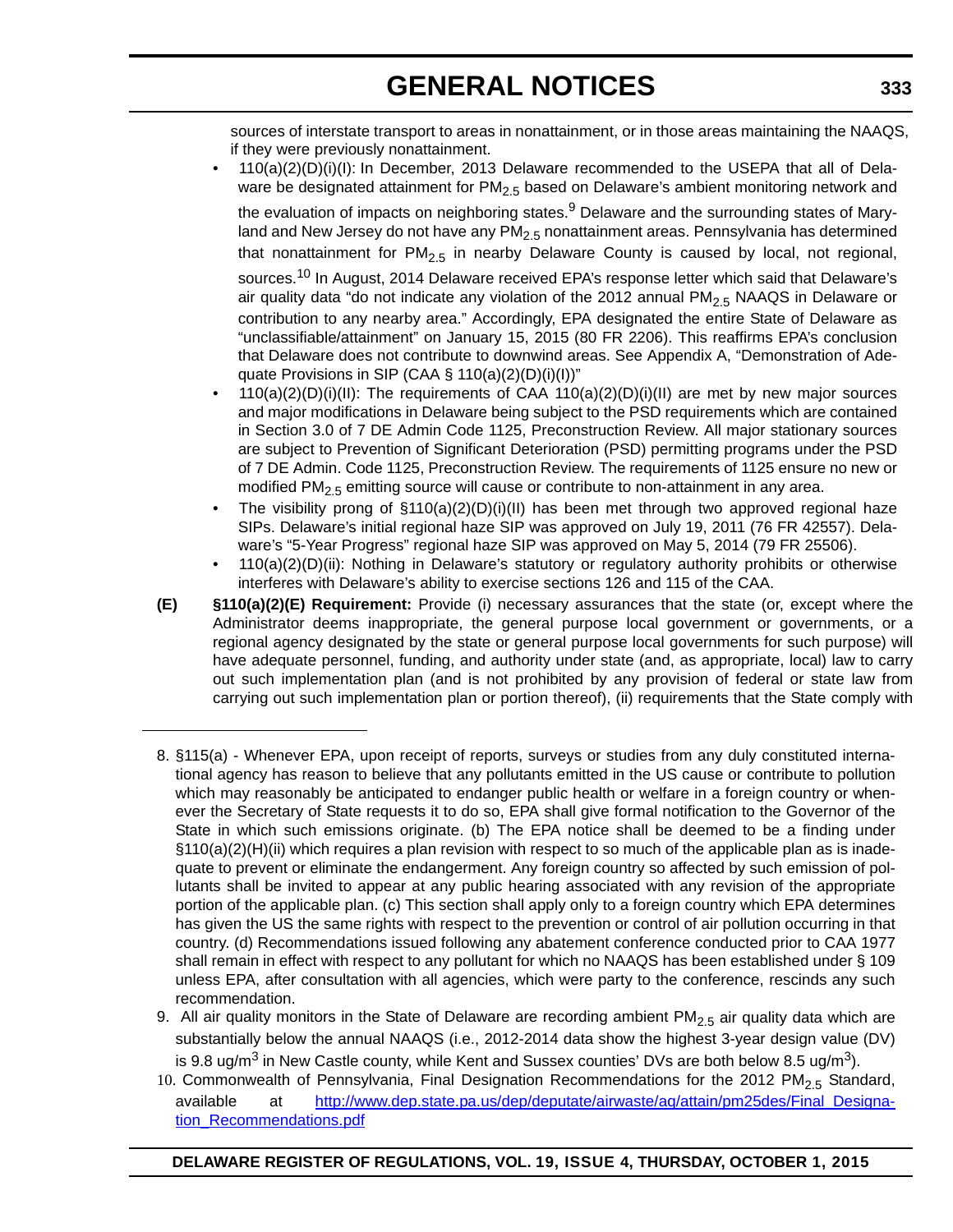the requirements respecting State boards under section  $128$ ,<sup>11</sup> and (iii) necessary assurances that, where the state has relied on a local or regional government, agency, or instrumentality for the implementation of any plan provision, the state has responsibility for ensuring adequate implementation of such plan provision.

The elements of  $\S 110(a)(2)(E)$  (iii) are not applicable to Delaware as discussed in Section 1.0 of this document.

**Delaware's Plan:** For §110(a)(2)(E)(i), Delaware has adequate authority under state law pursuant to 7 Del.C. Chapter 60 to carry out its SIP obligations with respect to the 2012 PM<sub>2.5</sub> NAAQS. DNREC does not believe that there is any prohibition in any federal or state law that would prevent it from carrying out its SIP or any portion thereof. Further, DNREC assures EPA that it has, through the State of Delaware General Fund and through the Title V fee program, and will continue to have, funding to carry out its SIP obligations. Further, DNREC believes its funding sources are sufficient to provide adequate personnel for those purposes; however, Delaware may makes changes that it believes in its discretion are appropriate, while continuing to fulfill this obligation.

At present Delaware fulfills this obligation by virtue of having adequate personnel and funding through the CAA §105 grant process (federal grant funds), the State of Delaware general fund (state tax revenues), and appropriated special funds collected by the State of Delaware from application fees, permit fees, renewal fees, and civil or administrative penalties or fines under 7 Del. C. Chapter 60. The Division of Air Quality is responsible for developing, implementing, and enforcing the SIP. Delaware does not anticipate the need for additional resources beyond those to be appropriated in the above manner to carry out its SIP requirements.

For § 110(a)(2)(E)(ii), Delaware finalized a SIP document that satisfies CAA §110(a)(2)(E)(ii) and § 128 by including in the SIP applicable requirements of 29 Del.C., Ch. 58, "Laws Regulating the Conduct of Officers and Employees of the State." This final document was submitted to the EPA as a SIP revision on January 11, 2013 and was approved and published in the Federal Register on April 17, 2013 (78 FR 22785).

**(F) §110(a)(2)(F) Requirement:** Require, as may be prescribed by the Administrator - (i) the installation, maintenance, and replacement of equipment, and the implementation of other necessary steps, by owners or operators of stationary sources to monitor emissions from such sources, (ii) periodic reports on the nature and amounts of emissions and emissions-related data from such sources, and (iii) correlation of such reports by the State agency with any emission limitations or standards established pursuant to this Act, which reports shall be available at reasonable times for public inspection.

**Delaware's Plan:** Delaware requires that owners or operators of stationary sources monitor and submit periodic reports on the nature and amounts of  $PM<sub>2.5</sub>$  emissions and emissions related-data from the sources. This may include the installation, maintenance and replacement of equipment, where appropriate. This information submitted to DNREC is available to the public at reasonable times for public inspection pursuant to Delaware law. Delaware will continue to require reporting of emissions but may makes changes that it believes in its discretion are appropriate, while continuing to fulfill this obligation.

Except as specifically exempted by the Delaware Freedom of Information Act, 29 Del.C. Chapter 100, Delaware makes all records, reports or information obtained by the Department or referred to at public hearings available to the public pursuant to the provisions of the Delaware Freedom of Information Act, 29 Del. C. Chapter 100.

#### **DELAWARE REGISTER OF REGULATIONS, VOL. 19, ISSUE 4, THURSDAY, OCTOBER 1, 2015**

<sup>11.</sup>§128 (a) each plan shall contain requirements that - (1) any board or body which approves permits or enforcement orders shall have at least a majority of members who represent the public interest and do not derive any significant portion of their income from persons subject to permits or enforcement orders, and (2) any potential conflicts of interest by members of such board or body or the head of an executive agency with similar powers be disclosed. A State may adopt any requirements respecting conflicts of interest for such boards or bodies or heads of executive agencies, or any other entities which are more stringent than the requirements of (1) and (2).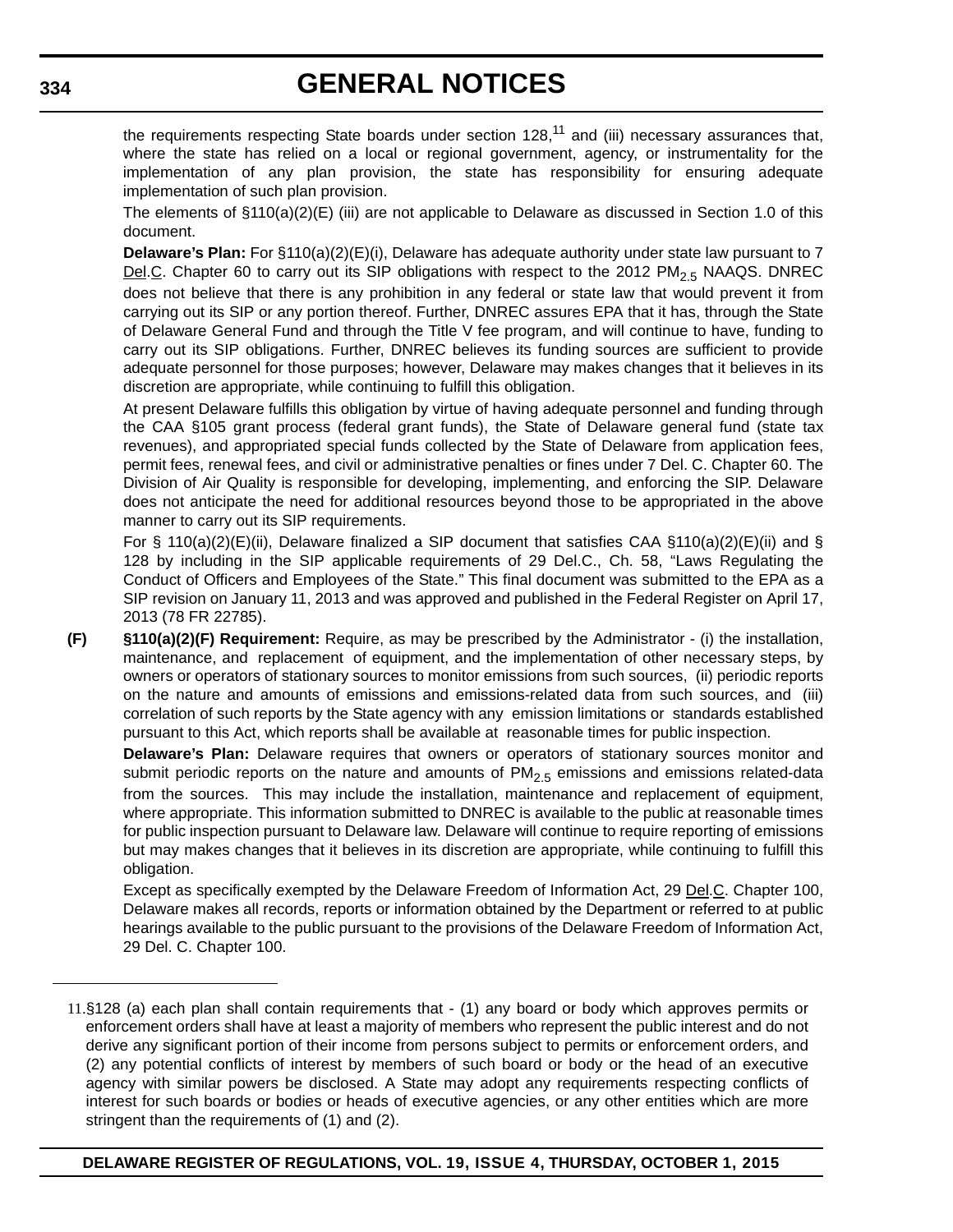**(G) §110(a)(2)(G) Requirement:** Provide for authority comparable to that in section 303 and adequate contingency plans to implement such authority; <sup>12</sup>

**Delaware's Plan:** Delaware has authority comparable to that in section 303 and adequate contingency plans to implement such authority but may makes changes that it believes in its discretion are appropriate, while continuing to fulfill this obligation.

7 Del.C. §6003(a)(1) requires a permit from the Secretary prior to discharging any air contaminant. 7 Del.C. §6002(2) defines air contaminant essentially as any substance other than uncombined water. 7 Del.C. §6005 allows the Secretary to seek a preliminary or permanent injunction or temporary restraining order for any discharge of an air contaminant without a permit, and issue cease and desist orders for violations (7 Del.C. §6018). Thus, it necessarily follows that any discharge of an air contaminant, including  $PM_{2.5}$ , that would cause imminent & substantial endangerment to the health, safety and welfare of the people of the State of Delaware or the environment would constitute a sufficient basis for the Secretary to seek an injunction or temporary restraining order to halt the violation.

**(H) §110(a)(2)(H) Requirement:** Provide for revision of such plan - (i) from time to time as may be necessary to take account of revisions of such national primary or secondary ambient air quality standard or the availability of improved or more expeditious methods of attaining such standard, and (ii) except as provided in paragraph (3)(C), whenever the Administrator finds on the basis of information available to the Administrator that the plan is substantially inadequate to attain the national ambient air quality standard which it implements or to otherwise comply with any additional requirements established under this Act.

**Delaware's Plan:** Delaware will review and revise its SIP from time to time as may be necessary to take account of revisions of such primary or secondary NAAQS or the availability of improved or more expeditious methods of attaining such standard and whenever the Administrator finds on the basis of information available to the Administrator that the plan is substantially inadequate to attain the NAAQS which it implements or to otherwise comply with any additional requirements established under the CAA.

- **(I) §110(a)(2)(I) Requirement:** In the case of a plan or plan revision for an area designated as a non-attainment area, meet the applicable requirements of part D (relating to non-attainment areas). **Delaware's Plan:** This does not apply because no part of Delaware is designated nonattainment for the 2012  $PM<sub>2.5</sub>$  NAAQS.
- **(J) §110(a)(2)(J) Requirement:** Meet the applicable requirements of section 121 (relating to consultation), section 127 (relating to public notification), and part C (relating to prevention of significant deterioration of air quality and visibility protection).<sup>13</sup>

**DELAWARE REGISTER OF REGULATIONS, VOL. 19, ISSUE 4, THURSDAY, OCTOBER 1, 2015**

<sup>12.</sup> Sec. 303- Notwithstanding any other provisions of this Act, the Administrator upon receipt of evidence that a pollution source or combination of sources (including moving sources) is presenting an imminent and substantial endangerment to public health or welfare, or the environment, may bring suit on behalf of the United States in the appropriate United States District court to immediately restrain any person causing or contributing to the alleged pollution to stop the emission of air pollutants causing or contributing to such pollution or to take such other action as may be necessary. If it is not practicable to assure prompt protection of public health or welfare or the environment by commencement of such a civil action, the Administrator may issue such orders as may be necessary to protect public health or welfare or the environment. Prior to taking any action under this section, the Administrator shall consult with appropriate State and local authorities and attempt to confirm the accuracy of the information on which the action proposed to be taken is based. Any order issued by the Administrator under this section shall be effective upon issuance and shall remain in effect for a period of not more than 60 days, unless the Administrator brings an action pursuant to the first sentence of this section before the expiration of that period. Whenever the Administrator brings such an action within the 60-day period, such order shall remain in effect for an additional 14 days or for such longer period as may be authorized by the court in which such action is brought.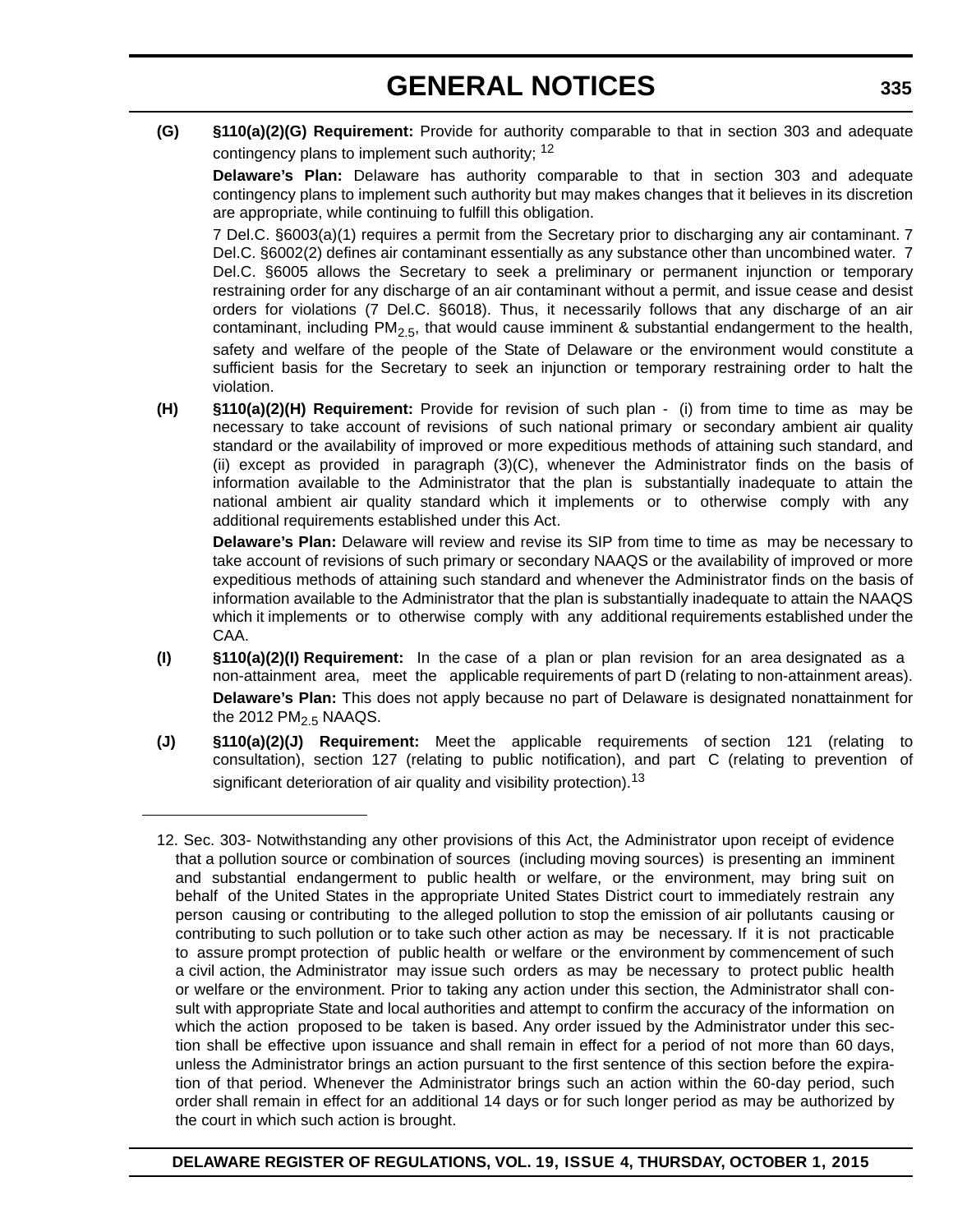**Delaware's Plan:** Delaware will meet the applicable requirements of section 121 (relating to consultation), section 127 (relating to public notification), and part C (relating to prevention of significant deterioration of air quality and visibility protection); but may makes changes that it believes in its discretion are appropriate, while continuing to fulfill this obligation. At present, Delaware does so utilizing the following:

7 DE Admin. Code 1132, Transportation Conformity, provides a legal platform for the various consultation procedures that have been developed between DNREC, DELDOT, and the Metropolitan Planning Organizations (MPOs). The MPOs provide a forum for consultation with local governments. Delaware's MPOs are: WILMAPCO, Kent County MPO, and the Salisbury-Wicomico MPO. Regional planning organizations provide the forum for inter-state consultations. Additionally, consultations with Federal Land Managers are on-going in accordance with EPA Rules. All SIP revisions and new/ amended regulations undergo public notice and hearing, pursuant to  $7 \text{ Del.C.}$  Chapters 29 and 60, which include publication in the newspapers and in the Delaware Register, and which have allowed for comment by the both the public and local political subdivisions. Delaware believes the public notice and hearing processes also fulfills the section 121 consultation process. The submitted attainment plans and regulations in the approved Delaware SIP specify the organizations responsible for implementing and enforcing the plans.

DNREC makes real-time and historical air quality information available on its Web site.

PSD requirements necessary to implement the 2012  $PM_{2.5}$  NAAQS are SIP approved and implemented through the requirements of 7 DE Admin. Code 1125, Preconstruction Review.

With regard to visibility protection, there are no new applicable visibility protection obligations under section 110(a)(2)(J) as a result of the 2012 PM<sub>2.5</sub> NAAQS. Delaware is complying with, and will continue to comply with the visibility protection and regional haze program requirements under Part C of the CAA. EPA approved the regional haze SIP on July 19, 2011 (76 FR 42557). EPA also approved the "5-Year Progress" regional haze SIP on May 5, 2014 (79 FR 25506).

**(K) §110(a)(2)(K) Requirement:** Provide for - (i) the performance of such air quality modeling as the Administrator may prescribe for the purpose of predicting the effect on ambient air quality of any emissions of any air pollutant for which the Administrator has established a national ambient air quality standard, and (ii) the submission, upon request, of data related to such air quality modeling to the Administrator.

**Delaware's Plan:** Delaware has the authority and capability to conduct air quality modeling in order to assess the effect on ambient air quality of relevant pollutant emissions, and will continue to perform modeling as necessary, but may make changes that it believes in its discretion are appropriate, while continuing to fulfill this obligation. Delaware will continue to submit to the EPA the Air Quality modeling

<sup>13. §121. -</sup> In carrying out requirements for plans to contain - (1) any transportation controls, air quality maintenance plan requirements or preconstruction review of direct sources of pollution, or (2) any measure referred to - (A) in part D), or (B) in part C, and in carrying out the requirements of §113(d), the State shall provide a satisfactory process of consultation with general purpose local governments, designated organizations of elected officials of local governments and any FLM having authority over Federal land to which the State plan applies. Such process shall be in accordance with regulations promulgated by EPA. Only a general purpose unit of local government, regional agency, or council of governments adversely affected by action of EPA approving any portion of a plan may petition for judicial review.

<sup>§127. (</sup>a) - Each plan shall contain measures to regularly notify the public of when any NAAQS is exceeded or was exceeded during the preceding year, to advise the public of health hazards associated with such pollution, and to enhance awareness of measures which can be taken to prevent the standards from being exceeded and ways in which the public can participate in regulatory and other efforts to improve air quality.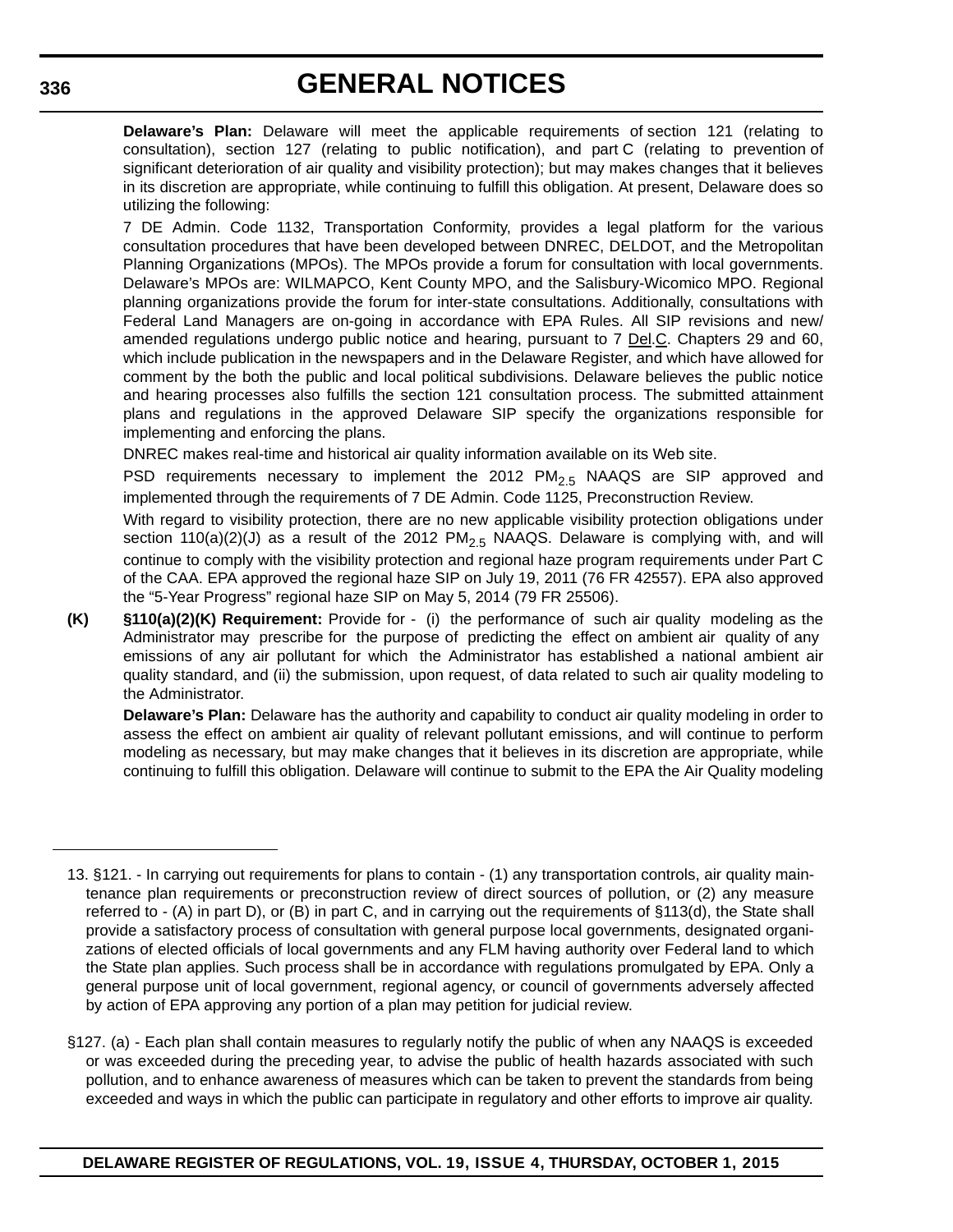data as part of Delaware's relevant SIP submissions, permit actions,<sup>14</sup> and through federal grant commitments or in other ways that EPA may request.

**(L) §110(a)(2)(L) Requirement:** Require the owner or operator of each major stationary source to pay to the permitting authority, as a condition of any permit required under this Act, a fee sufficient to cover - (i) the reasonable costs of reviewing and acting upon any application for such a permit, and (ii) if the owner or operator receives a permit for such source, the reasonable costs of implementing and enforcing the terms and conditions of any such permit (not including any court costs or other costs associated with any enforcement action), until such fee requirement is superseded with respect to such sources by the Administrator's approval of a fee program under Title V.

**Delaware's Plan:** In a manner consistent with Delaware law, Delaware will continue to require the owner or operator of each major stationary source to pay to the permitting authority, as a condition of any permit required under this Act, a fee sufficient to cover (i) the reasonable costs of reviewing and acting upon any application for such a permit, and (ii) if the owner or operator receives a permit for such source, the reasonable costs of implementing and enforcing the terms and conditions of any such permit (not including any court costs or other costs associated with any enforcement action), until such fee requirement is superseded with respect to such sources by the Administrator's approval of a fee program under title V pursuant to Delaware law. Delaware currently fulfills this under the enabling authority of 7 Del.C. §§6095 to 6099 and fee legislation that currently is renewed every three years. Delaware has a fully approved Title V operating permits program. See paragraphs (b) and (c) under "*Delaware"* in Appendix A to 40 CFR Part 70—Approval Status of State and Local Operating Permits Programs. Delaware may make changes that it believes in its discretion are appropriate, while continuing to fulfill this obligation.

**(M) §110(a)(2)(M) Requirement:** Provide for consultation and participation by local political subdivisions affected by the plan.

**Delaware's Plan:** Delaware will continue to provide for consultation and participation by local political subdivisions affected by the SIP pursuant to the public notice laws found in 7 Del.C. §§6006 and 6010 and 29 Del.C. Chapters 10003, 10004 and 10115, as applicable. Furthermore, all SIP revisions undergo public notice and hearing which have allowed for comment by the public which includes local political subdivisions. The public notice and hearing processes fulfill the requirements for consultation with local political subdivisions affected by the SIP.

### **3.0 Conclusion**

Based on the information provided, Delaware fully complies with the requirements of §110(a)(2)(A) through  $$110(a)(2)(M)$  for the 2012 PM<sub>2.5</sub> NAAQS.

<sup>14.</sup> Permit modeling requirements are specified in Section 3.0 of DE Admin Code 1125, Requirements for Preconstruction Review, as approved by EPA on October 2, 2012 (77 FR 60053).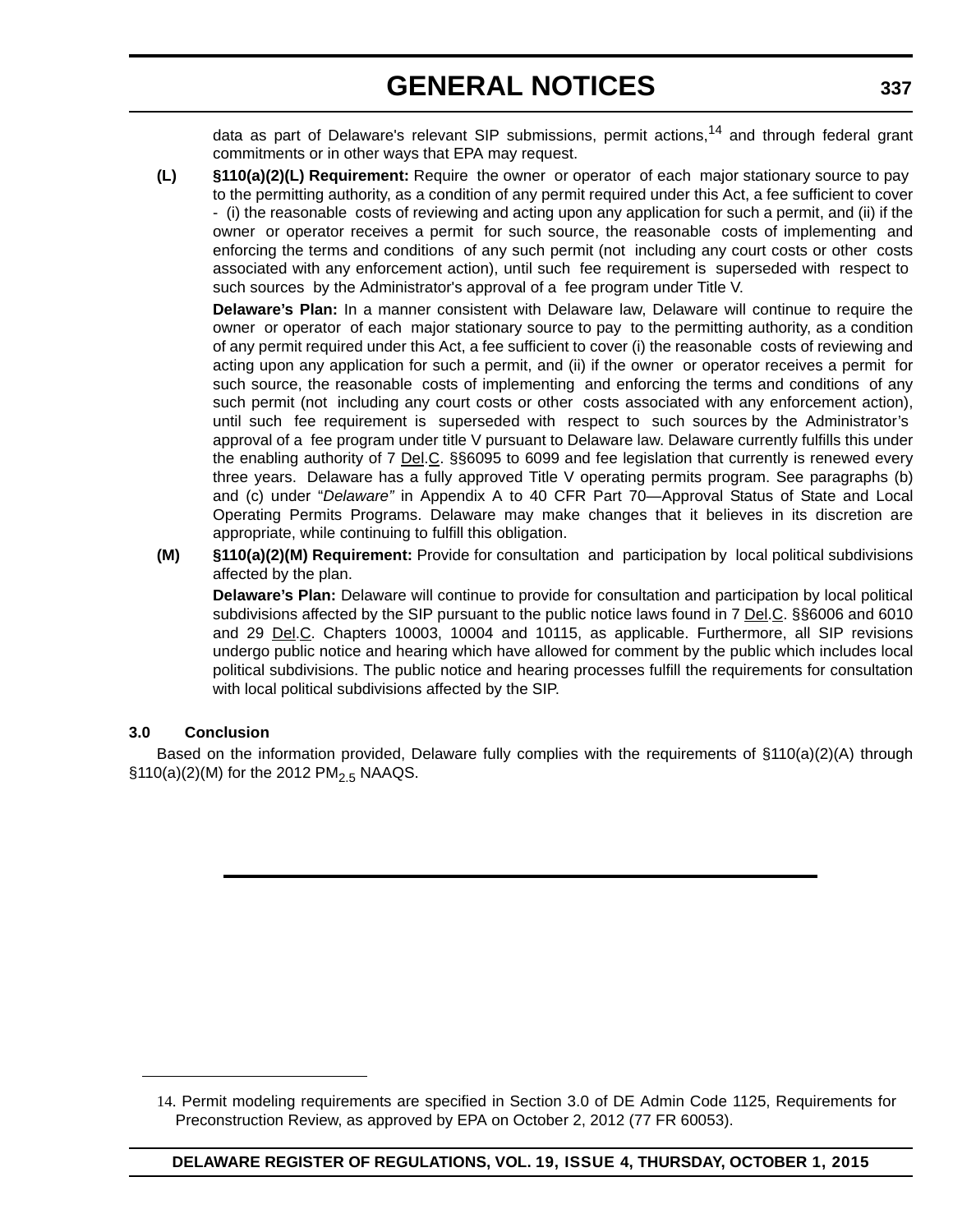# **[DELAWARE SOLID WASTE AUTHORITY](http://dswa.com/)**

**[PUBLIC NOTICE](#page-4-0)**

#### **501 Regulations of the Delaware Solid Waste Authority**

Pursuant to 7 **Delaware Code**, Sections 6403, 6404, 6406 and other pertinent provisions of 7 **Delaware Code**, Chapter 64; the Delaware Solid Waste Authority ("DSWA") is proposing amendments to the Regulations of the Delaware Solid Waste Authority (the "Regulations") to modify the Regulations last amended effective September 10, 2013.

**Notice of Hearing:** A public hearing will be held immediately following the hearing scheduled at 3:00 p.m. November 2, 2015, addressing contemporaneous amendments to the Statewide Solid Waste Management Plan, in the Corporate Training Center, Room 400A, Delaware Technical and Community College Terry Campus, 100 Campus Drive, Dover, DE 19904. The hearing is to provide an opportunity for public comment on the proposed amendments.

**Written Comments:** The DSWA will receive written comments, suggestions briefs or other written material until the close of business, November 17, 2015. Written comments, suggestions, compilations of data or other written material shall be submitted to Michael D. Parkowski, Chief of Business Services and Government Relations, Delaware Solid Waste Authority, 1128 South Bradford Street, Dover, Delaware 19904. Anyone wishing to obtain a copy of the proposed amendments may obtain a copy from the Delaware Solid Waste Authority, 1128 South Bradford Street, Dover, Delaware 19904, (302) 739-5361.

# **[DELAWARE SOLID WASTE AUTHORITY](http://dswa.com/) [PUBLIC NOTICE](#page-4-0)**

**502 Statewide Solid Waste Management Plan**

Pursuant to 7 **Delaware Code**, Sections 6403, 6404, 6406 and other pertinent provisions of 7 **Delaware Code**, Chapter 64; the Delaware Solid Waste Authority ("DSWA") is proposing amendments to the Statewide Solid Waste Management Plan (the "Plan") to modify the Plan adopted effective May 10, 2010 and amended effective on May 10, 2013.

**Notice of Hearing:** A public hearing will be held on November 2, 2015 at 3:00 p.m. in the Corporate Training Center, Room 400A, Delaware Technical and Community College Terry Campus, 100 Campus Drive, Dover, DE 19904. The hearing is to provide an opportunity for public comment on the proposed amendments.

**Written Comments:** The DSWA will receive written comments, suggestions briefs or other written material until the close of business, November 17, 2015. Written comments, suggestions, compilations of data or other written material shall be submitted to Michael D. Parkowski, Chief of Business Services and Government Relations, Delaware Solid Waste Authority, 1128 South Bradford Street, Dover, Delaware 19904. Anyone wishing to obtain a copy of the proposed amendments may obtain a copy from the Delaware Solid Waste Authority, 1128 South Bradford Street, Dover, Delaware 19904, (302) 739-5361.

# **[DEPARTMENT OF EDUCATION](http://www.doe.k12.de.us/site/default.aspx?PageID=1) [PUBLIC NOTICE](#page-4-0)**

The State Board of Education will hold its monthly meeting on Thursday, October 15, 2015 at 1:00 p.m. in the Townsend Building, Dover, Delaware.

### **[DEPARTMENT OF HEALTH AND SOCIAL SERVICES](http://www.dhss.delaware.gov/dhss/dmma/) DIVISION OF MEDICAID AND MEDICAL ASSISTANCE [PUBLIC NOTICE](#page-4-0) Private Duty Nursing Services**

In compliance with the State's Administrative Procedures Act (APA - Title 29, Chapter 101 of the Delaware

### **DELAWARE REGISTER OF REGULATIONS, VOL. 19, ISSUE 4, THURSDAY, OCTOBER 1, 2015**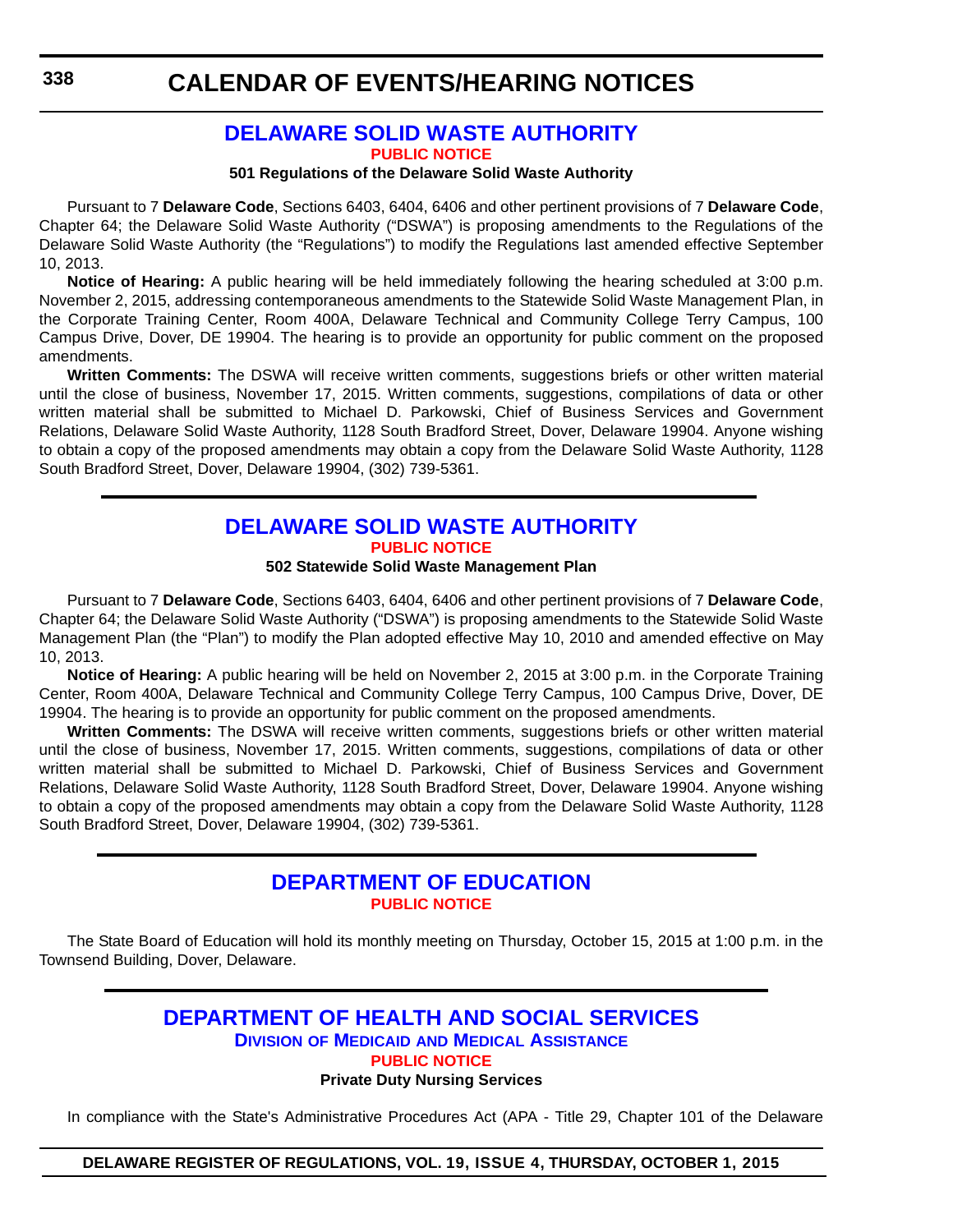Code), 42 CFR §447.205, and under the authority of Title 31 of the Delaware Code, Chapter 5, Section 512, Delaware Health and Social Services (DHSS) / Division of Medicaid and Medical Assistance proposed to amend the amend the Title XIX Medicaid State Plan and the Delaware Medical Assistance Program Provider Specific Policy Manual to revise and clarify Private Duty Nursing (PDN) services, specifically, *service requirements, coverage criteria, provider qualifications, service limitations and reimbursement methodology*.

Any person who wishes to make written suggestions, compilations of data, testimony, briefs or other written materials concerning the proposed new regulations must submit same to Sharon L. Summers, Planning, Policy and Quality Unit, Division of Medicaid and Medical Assistance, 1901 North DuPont Highway, P.O. Box 906, New Castle, Delaware 19720-0906 or by fax to 302-255-4425 by October 30, 2015. Please identify in the subject line: *Private Duty Nursing Services*.

The action concerning the determination of whether to adopt the proposed regulation will be based upon the results of Department and Division staff analysis and the consideration of the comments and written materials filed by other interested persons.

### **DIVISION OF MEDICAID [AND MEDICAL ASSISTANCE](http://www.dhss.delaware.gov/dhss/dmma/) [PUBLIC NOTICE](#page-4-0)**

#### **Reimbursement Methodology for Home Health Services**

In compliance with the State's Administrative Procedures Act (APA - Title 29, Chapter 101 of the Delaware Code), 42 CFR §447.205, and under the authority of Title 31 of the Delaware Code, Chapter 5, Section 512, Delaware Health and Social Services (DHSS) / Division of Medicaid and Medical Assistance (DMMA) is proposing to amend the Delaware Title XIX Medicaid State Plan regarding Home Health services, specifically, *to update the methods and standards governing reimbursement methodology language for home health services*.

Any person who wishes to make written suggestions, compilations of data, testimony, briefs or other written materials concerning the proposed new regulations must submit same to Sharon L. Summers, Planning, Policy and Quality Unit, Division of Medicaid and Medical Assistance, 1901 North DuPont Highway, P.O. Box 906, New Castle, Delaware 19720-0906 or by fax to 302-255-4425 by October 30, 2015. Please identify in the subject line: Reimbursement Methodology for Home Health Services.

The action concerning the determination of whether to adopt the proposed regulation will be based upon the results of Department and Division staff analysis and the consideration of the comments and written materials filed by other interested persons.

# **DIVISION OF MEDICAID [AND MEDICAL ASSISTANCE](http://www.dhss.delaware.gov/dhss/dmma/) [PUBLIC NOTICE](#page-4-0)**

#### **Reimbursement Methodology for State Plan Personal Care Services**

In compliance with the State's Administrative Procedures Act (APA - Title 29, Chapter 101 of the Delaware Code), 42 CFR §447.205, and under the authority of Title 31 of the Delaware Code, Chapter 5, Section 512, Delaware Health and Social Services (DHSS) / Division of Medicaid and Medical Assistance (DMMA) is proposing to amend the Delaware Title XIX Medicaid State Plan regarding State Plan Personal Care Services, specifically, regarding State Plan Personal Care Services (PCS), specifically, *to remove personal care as a service option from the Medicaid State Plan as coverage of PCS will be provided under the Home Health Services benefit*.

Any person who wishes to make written suggestions, compilations of data, testimony, briefs or other written materials concerning the proposed new regulations must submit same to Sharon L. Summers, Planning, Policy and Quality Unit, Division of Medicaid and Medical Assistance, 1901 North DuPont Highway, P.O. Box 906, New Castle, Delaware 19720-0906 or by fax to 302-255-4425 by October 30, 2015. Please identify in the subject line: Sunset State Plan Personal Care Services.

The action concerning the determination of whether to adopt the proposed regulation will be based upon the results of Department and Division staff analysis and the consideration of the comments and written materials filed by other interested persons.

**DELAWARE REGISTER OF REGULATIONS, VOL. 19, ISSUE 4, THURSDAY, OCTOBER 1, 2015**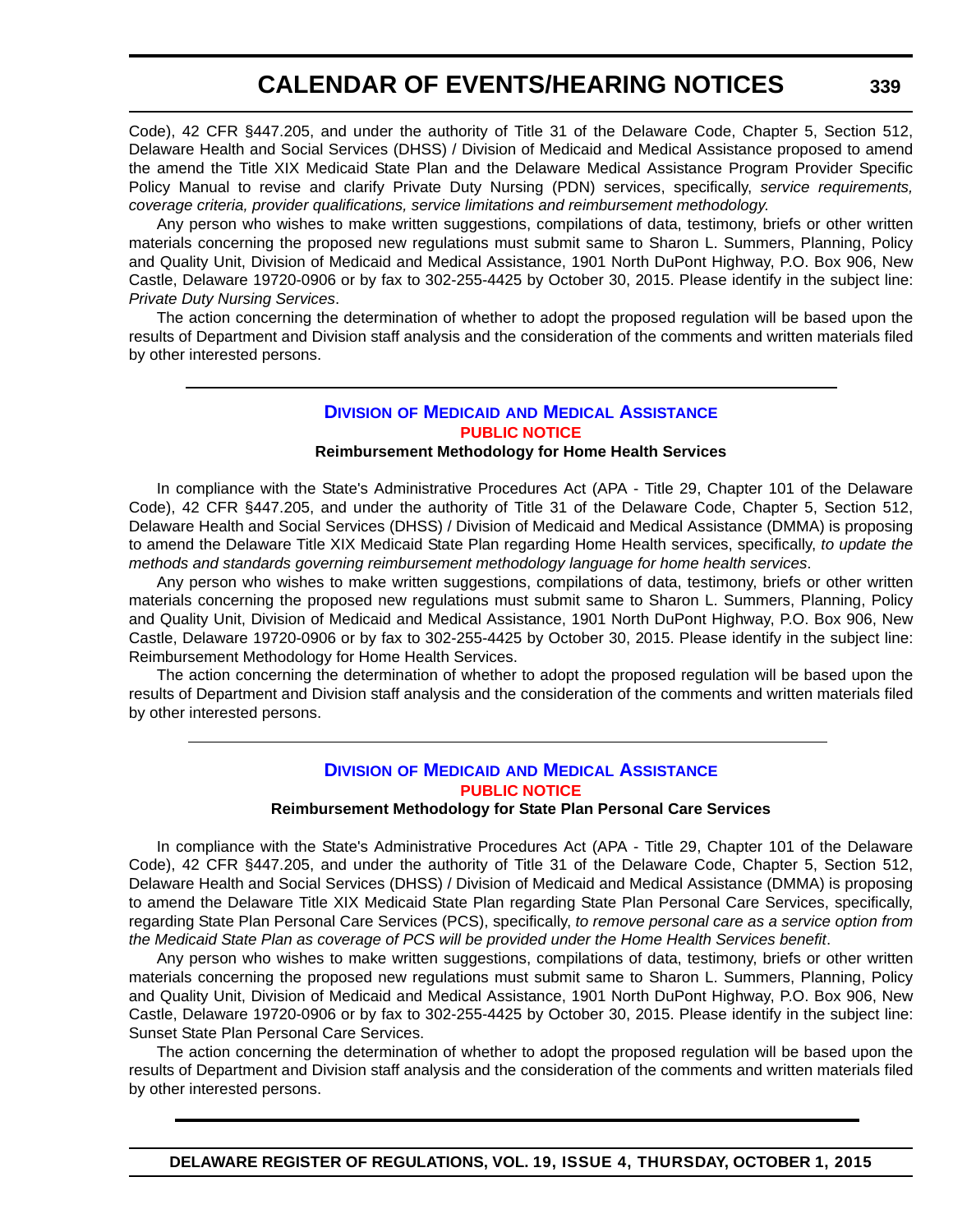# **[DEPARTMENT OF INSURANCE](http://www.delawareinsurance.gov/) OFFICE OF THE COMMISSIONER [PUBLIC NOTICE](#page-4-0)**

#### **504 Continuing Education for Insurance Agents, Brokers, Surplus Lines Brokers and Consultants**

INSURANCE COMMISSIONER KAREN WELDIN STEWART hereby gives notice of proposed amended Department of Insurance Regulation 504 relating to Continuing Education for Insurance Agents, Brokers, Surplus Lines Brokers and Consultants. The docket number for this proposed AMENDED regulation is 2929-2015.

The proposed amended regulation makes changes to the requirements for continuing education courses related to flood insurance and for individuals who have been continuously licensed for twenty-five years. The Delaware Code authority for the change is 18 **Del.C.** §§311 and 1718, and 29 **Del.C.** Ch. 101.

The Department of Insurance does not plan to hold a public hearing on the proposed amended regulation. The proposed amended regulation appears below and can also be viewed at the Delaware Insurance Commissioner's website at:

w[ww.delawareinsurance.gov/departments/documents/ProposedRegs/ProposedRegs.shtml](http://www.delawareinsurance.gov/departments/documents/ProposedRegs/ProposedRegs.shtml)

Any person can file written comments, suggestions, briefs, and compilations of data or other materials concerning the proposed amendment. Any written submission in response to this notice and relevant to the proposed regulation must be received by the Department of Insurance no later than 4:30 p.m. EST, Friday, October 30, 2015. Any such requests should be directed to:

Regulatory Specialist Rhonda West Delaware Department of Insurance 841 Silver Lake Boulevard Dover, DE 19904 Phone: (302) 674-7379 Fax: (302) 739-5566 Email: [rhonda.west@state.de.us](mailto:rhonda.west@state.de.us)

## **OFFICE OF [THE COMMISSIONER](http://www.delawareinsurance.gov/) [PUBLIC NOTICE](#page-4-0)**

#### **1208 New Annuity Mortality Table for Use in Determining Reserve Liabilities for Annuities**

INSURANCE COMMISSIONER KAREN WELDIN STEWART hereby gives notice of proposed amended Department of Insurance Regulation 1208 relating to New Annuity Mortality Table for Use in Determining Reserve Liabilities for Annuities. The docket number for this proposed AMENDED regulation is 2930-2015.

The proposed amended regulation changes the current valuation standards for individual annuity or pure endowment contracts by adopting the 2012 Individual Annuity Reserve Table (2012 IAR Table) to be used for the minimum reserve valuation for individual annuity or pure endowment contracts issued on or after January 1, 2015. These proposed amendments are consistent with the National Association of Insurance Commissioner's current Model regulation 821, which was amended in 2012. The Delaware Code authority for the change is 18 **Del.C.** §311, and 29 **Del.C.** Ch. 101.

The Department of Insurance does not plan to hold a public hearing on the proposed amended regulation. The proposed amended regulation appears below and can also be viewed at the Delaware Insurance Commissioner's website at:

[www.delawareinsurance.gov/departments/documents/ProposedRegs/ProposedRegs.shtml](http://www.delawareinsurance.gov/departments/documents/ProposedRegs/ProposedRegs.shtml)

Any person can file written comments, suggestions, briefs, and compilations of data or other materials concerning the proposed amendment. Any written submission in response to this notice and relevant to the proposed regulation must be received by the Department of Insurance no later than 4:30 p.m. EST, Friday, October 30, 2015. Any such requests should be directed to:

**DELAWARE REGISTER OF REGULATIONS, VOL. 19, ISSUE 4, THURSDAY, OCTOBER 1, 2015**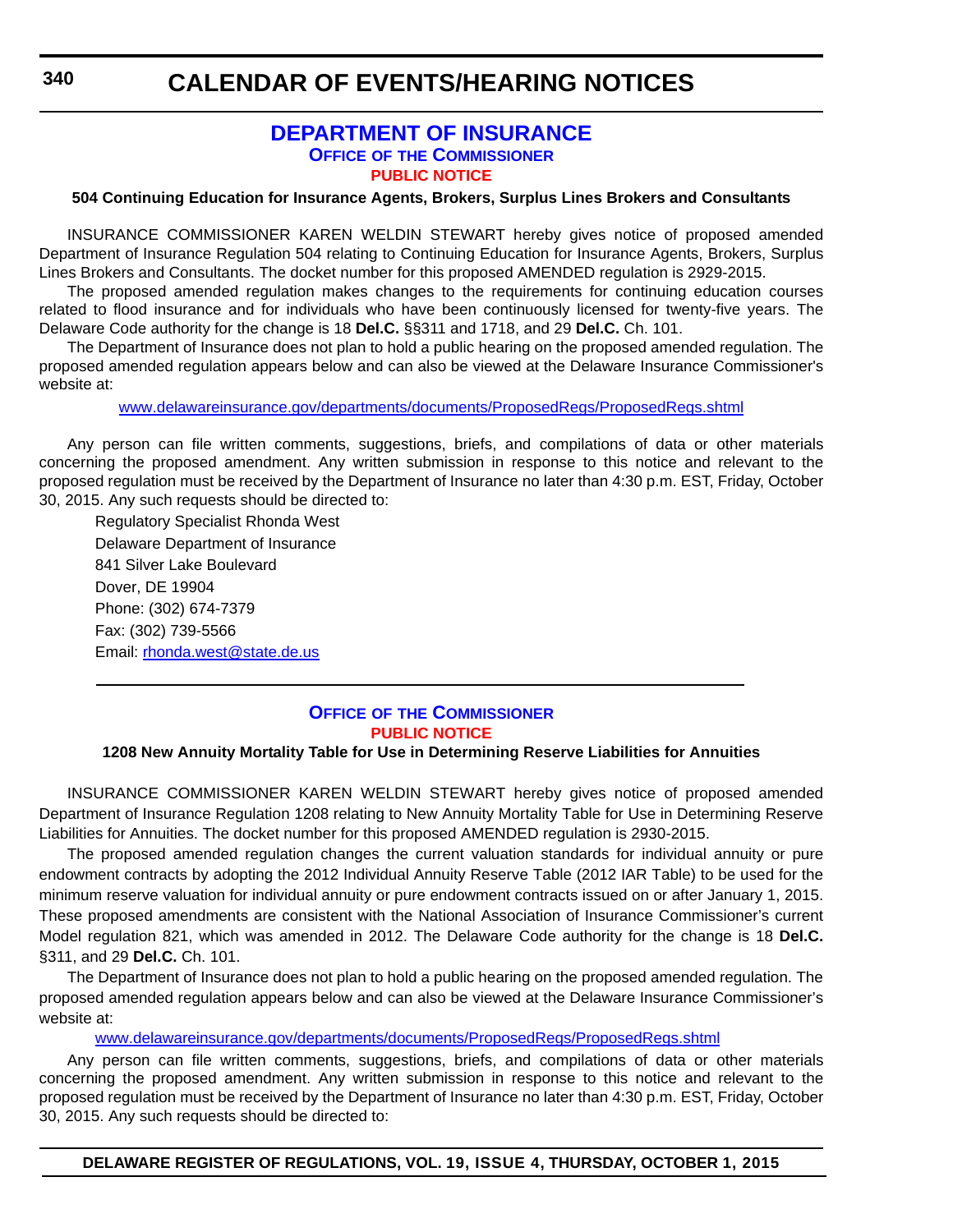Regulatory Specialist Rhonda West Delaware Department of Insurance 841 Silver Lake Boulevard Dover, DE 19904 Phone: (302) 674-7379 Fax: (302) 739-5566 Email[: rhonda.west@state.de.us](mailto:rhonda.west@state.de.us)

# **[DEPARTMENT OF NATURAL RESOURCES AND ENVIRONMENTAL](http://www.dnrec.delaware.gov/energy/Pages/portal.aspx)  CONTROL**

# **DIVISION OF ENERGY AND CLIMATE**

### **[PUBLIC NOTICE](#page-4-0)**

#### **102 Implementation of Renewable Energy Portfolio Standards Cost Cap Provisions**

The purpose of this action is to propose rules to govern how the Director of the Division of Energy & Climate (Director) and the Division of Energy & Climate (Division) administer their obligations under 26 **Del.C.** §354(i) & (j). The statute directs when and whether the Director may institute a freeze on the implementation of Delaware's Renewable Energy Portfolio Standards as provided for in 26 **Del.C.** §354(a).

Start Action Notice 2012-03 initiating this rule making process was issued April 16, 2012.

The hearing record on 102 Implementation of Renewable Energy Portfolio Standards Cost Cap Provisions (Proposed Rules to Implement 26 **Del.C.** §354(i) & (j)) will open October 1, 2015 and will close November 18, 2015 at 4:30 PM.

Individuals may submit written comments regarding the proposed changes via e-mail to Lisa.Vest@state.de.us or via the USPS to Lisa Vest, Hearing Officer, DNREC, 89 Kings Highway, Dover, DE 19901 (302) 739-9042. A public hearing on the proposed amendment will be held on November 3, 2015 beginning at 6:00 p.m. in the DNREC Auditorium, 89 Kings Highway, Dover, DE 19901.

# **DIVISION [OF WATERSHED STEWARDSHIP](http://www.dnrec.delaware.gov/swc/Pages/portal.aspx) SHORELINE AND WATERWAY MANAGEMENT SECTION [PUBLIC NOTICE](#page-4-0)**

#### **5102 Regulation Governing Beach Protection and the Use of Beaches**

The purpose of revising the regulation is to incorporate legislative changes to the Beach Preservation Act (Del. Code Title 7, Chapter 68), to incorporate Division policies and construction standards that will result in less damages to structures and protections of the dune and beach resource. The revisions will also harmonize various provisions of the regulations.

The hearing record on the proposed changes to 7 **DE Admin. Code** 5102 Regulations Governing Beach Protection and the Use of Beaches will be open October 1, 2015. Individuals may submit written comments regarding the proposed changes via e-mail to Lisa.Vest@state.de.us or via the USPS to Lisa Vest, Hearing Officer, DNREC, 89 Kings Highway, Dover, DE 19901 (302) 739-9042. A public hearing on the proposed amendment will be held on November 7, 2015 beginning at 10:00 AM at the Lewes Fire Department, Station 2, 32198 Janice Road, Lewes, DE 19958. Please note that all comment submitted to the Department in this matter should be limited to the scope of this proposed regulatory promulgation, to wit: *only regarding the proposed amendments to the aforementioned regulations found at 7 DE Admin. Code 5102.*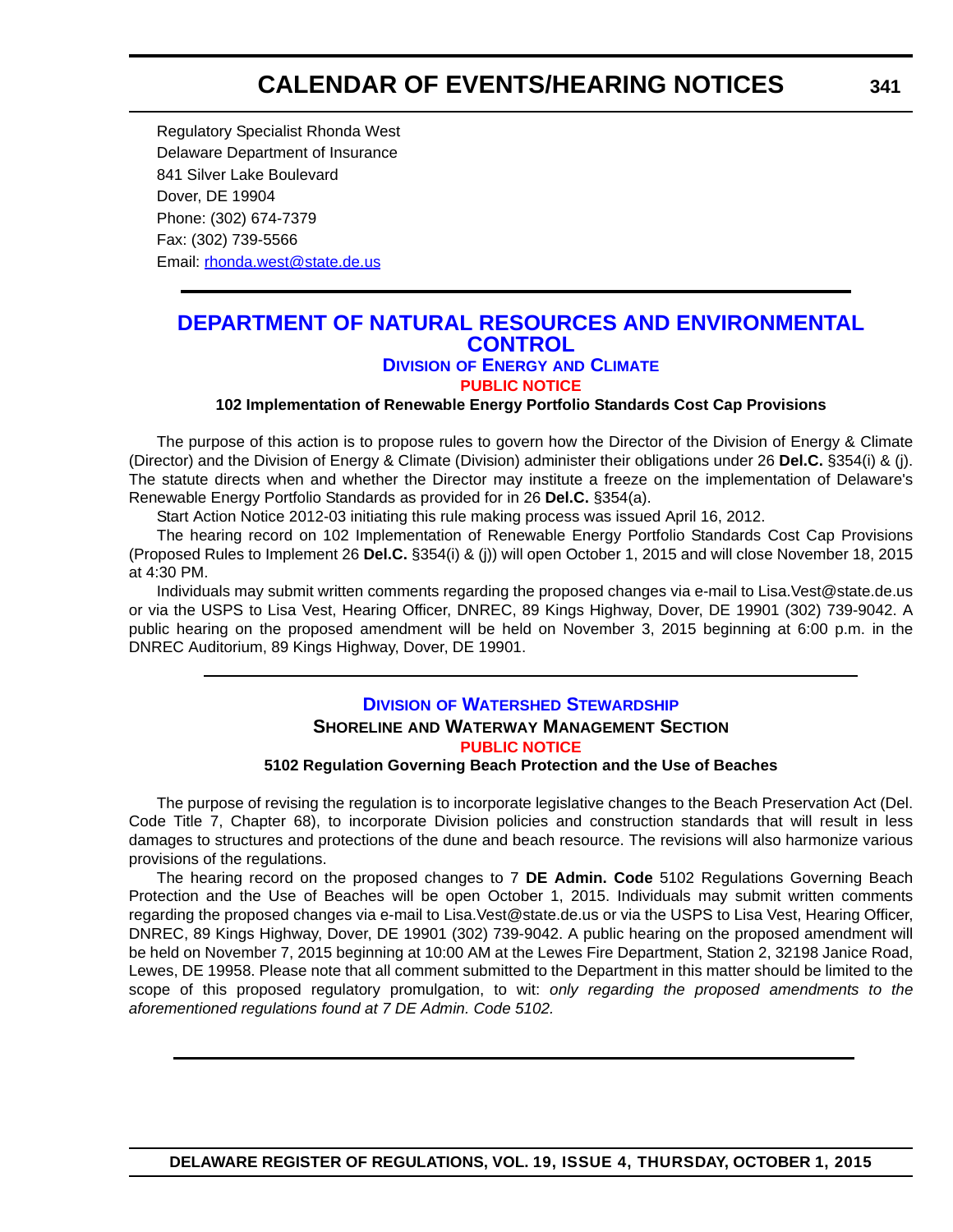# **[DEPARTMENT OF STATE](http://dpr.delaware.gov/) DIVISION OF PROFESSIONAL REGULATION 300 BOARD OF ARCHITECTS [PUBLIC NOTICE](#page-4-0)**

The Delaware Board of Architects, pursuant to 24 **Del.C.** §306(a)(1), proposes to revise regulations 6.2.1 and 6.2.1.1. The proposed change seeks to allow licensees to carry over up to four continuing education credits every calendar year.

The Board will hold a public hearing on the proposed regulation change on November 4, 2015 at 1:30 p.m., Second Floor Conference Room B, Cannon Building, 861 Silver Lake Blvd., Dover, DE 19904. Written comments should be sent to Flora Peer, Administrative Specialist of the Delaware Board of Architects, Cannon Building, 861 Silver Lake Blvd., Dover, DE 19904. Written comments will be accepted until November 19, 2015 pursuant to 29 **Del.C.** §10118(a).

A hearing for the proposed regulation change was originally scheduled to take place on September 2, 2015 in Conference Room B of the Cannon Building; however, due to a technical error as to notice of the hearing, it was canceled. As such, the proposed regulation is being republished without change in order to change the hearing date to November 4, 2015 as set forth above.

### **DIVISION [OF PROFESSIONAL REGULATION](http://dpr.delaware.gov/) 2000 BOARD OF OCCUPATIONAL THERAPY PRACTICE [PUBLIC NOTICE](#page-4-0)**

Pursuant to 24 **Del.C.** §2006(a)(1), the Delaware Board of Occupational Therapy Practice has proposed revisions to its rules and regulations. The rules pertaining to renewal of an expired license are amended and a regulation addressing telehealth is added.

A public hearing will be held on November 4, 2015 at 4:30 p.m. in the second floor conference room A of the Cannon Building, 861 Silver Lake Boulevard, Dover, Delaware, where members of the public can offer comments on the amendments to the rules and regulations. Anyone wishing to receive a copy of the proposed rules and regulations may obtain a copy from the Delaware Board of Occupational Therapy Practice, 861 Silver Lake Boulevard, Dover, Delaware 19904. Persons wishing to submit written comments may forward these to the Board at the above address in accordance with 29 **Del.C.** §10118(a).

### **DIVISION [OF PROFESSIONAL REGULATION](http://dpr.delaware.gov/) 2500 BOARD OF PHARMACY [PUBLIC NOTICE](#page-4-0)**

Pursuant to 24 **Del.C.** §2506(a)(1), the Delaware Board of Pharmacy has proposed revisions to its rules and regulations.

A public hearing was held on August 19, 2015 at 9:30 a.m. to address proposed revisions concerning the subject of pharmaceutical compounding. Regulation 5.1.7 was amended to provide that compounded products may *not* be sold to a practitioner for use in his or her office to administer to patients. Regulation 10.0 was re-written to establish comprehensive requirements for non-sterile and sterile compounding consistent with USP Chapters 795 and 797.

In accordance with 29 **Del.C.** §10118(a), the final date to receive written comments was September 3, 2015. Extensive written comment was submitted. The Board deliberated on all of the comments at its meeting on September 16, 2015. While the Board voted to accept Regulation 10.0 as proposed, the Board decided to make substantive revisions to Regulation 5.1.7.1. The proposed substantive revisions amend Regulation 5.1.7.1 to state that non-patient specific compounded products may not be sold to a practitioner for office use unless covered under federal authority. The signed Final Order with respect to Regulation 10.0 will be submitted for publication in the *Register of Regulations* on November 1, 2015, after the Board members have affixed their signatures.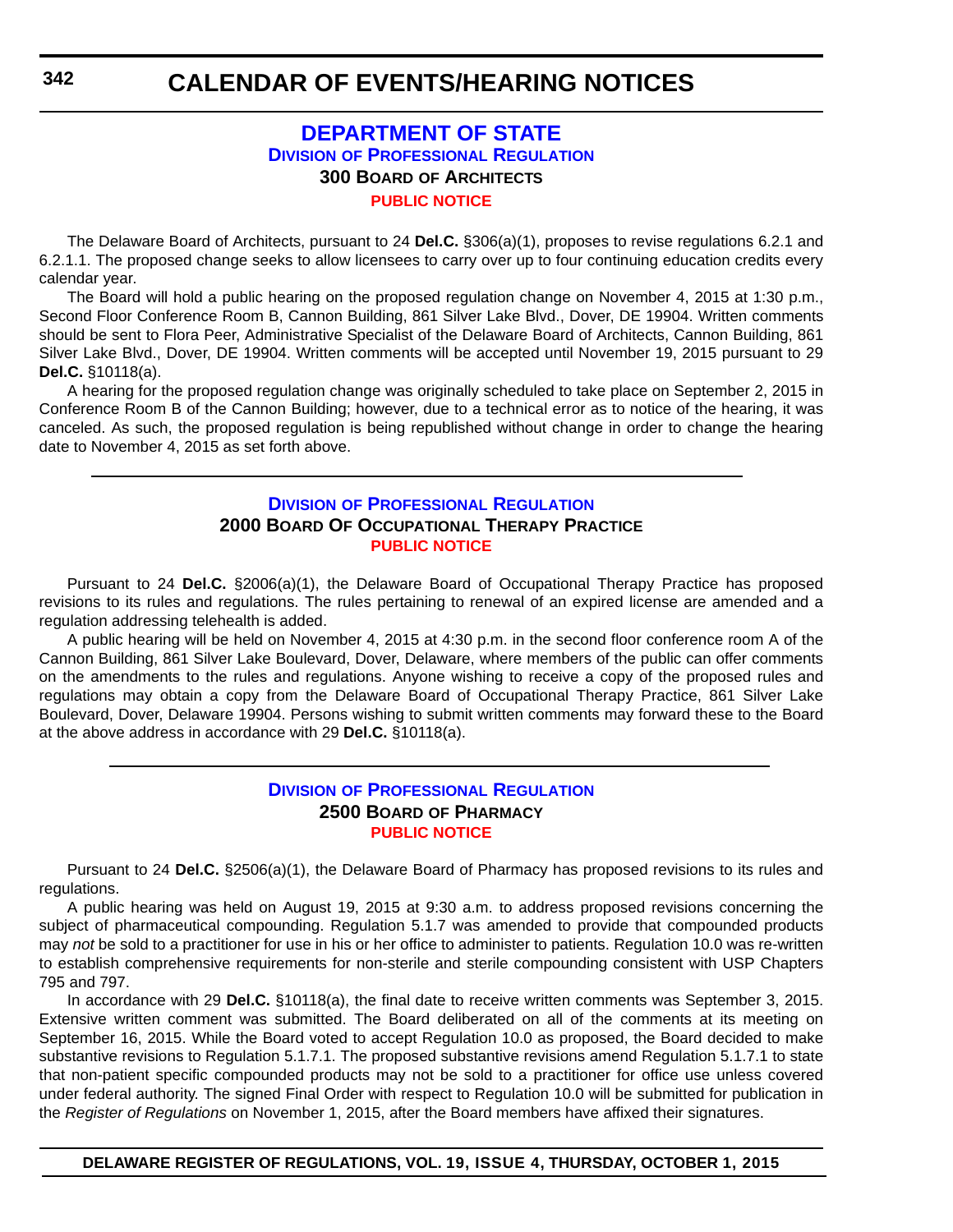A public hearing will be held on October 21, 2015 at 9:30 a.m. in the second floor conference room A of the Cannon Building, 861 Silver Lake Boulevard, Dover, Delaware, where members of the public can offer comments on the amendments to the rules and regulations. Anyone wishing to receive a copy of the proposed rules and regulations may obtain a copy from the Delaware Board of Pharmacy, 861 Silver Lake Boulevard, Dover, Delaware 19904. Persons wishing to submit written comments may forward these to the Board liaison, Christine Mast, at the above address.

In accordance with 29 **Del.C.** §10118(a), the final date to receive written comments will be November 5, 2015 which is 15 days following the public hearing. The Board will deliberate on all of the public comment at its next regularly scheduled meeting, at which time it will determine whether to adopt the rules and regulations as proposed or make additional changes due to the public comment.

#### **DIVISION [OF PROFESSIONAL REGULATION](http://dpr.delaware.gov/)**

### **3000 BOARD OF PROFESSIONAL COUNSELORS OF MENTAL HEALTH AND CHEMICAL DEPENDENCY PROFESSIONALS [PUBLIC NOTICE](#page-4-0)**

The Delaware Board of Mental Health and Chemical Dependency Professionals, pursuant to 24 **Del.C.** §3006(a)(1), proposes to revise its regulations. The proposed amendments to the regulations seek to clarify and provide more detailed information regarding the credentials and experience required of supervisors of LACMHs and LPCMH candidates.

The Board will hold a public hearing on the proposed rule change on October 28, 2015 at 12:00 p.m., in the Second Floor Conference Room A, Cannon Building, 861 Silver Lake Blvd., Dover, DE 19904. Written comments should be sent to Jessica Williams, Administrator of the Delaware Board of Mental Health and Chemical Dependency Professionals, Cannon Building, 861 Silver Lake Blvd, Dover, DE 19904. Written comments will be accepted until November 12, 2015.

### **DIVISION [OF PROFESSIONAL REGULATION](http://dpr.delaware.gov/) 3700 BOARD OF SPEECH/LANGUAGE PATHOLOGISTS, AUDIOLOGISTS AND HEARING AID DISPENSERS [PUBLIC NOTICE](#page-4-0)**

Pursuant to 24 **Del.C.** §3706(a)(1), the Board of Speech/Language Pathologists, Audiologists and Hearing Aid Dispensers ("Board") has proposed revisions to its rules and regulations.

A public hearing will be held on November 17, 2015 at 2:00 p.m. in the second floor conference room B of the Cannon Building, 861 Silver Lake Boulevard, Dover, Delaware, where members of the public can offer comments. Anyone wishing to receive a copy of the proposed rules and regulations may obtain a copy from the Board of Speech/Language Pathologists, Audiologists and Hearing Aid Dispensers, 861 Silver Lake Boulevard, Dover, Delaware 19904. Persons wishing to submit written comments may forward these to the Board at the above address.

The Board's proposed amendments strike the current Rule 9.2.1.4, which addresses practice by telecommunications, and add a new Rule 10.0, pertaining to telepractice. The new Rule 10.0 sets forth standards and requirements in order to allow licensees to engage in telepractice while protecting the public.

In accordance with 29 **Del.C.** § 10118(a), the final date to receive written comments will be December 2, 2015, which is 15 days following the public hearing. The Board will deliberate on all of the public comment at its next regularly scheduled meeting, at which time it will determine whether to adopt the rules and regulations as proposed or make additional changes due to the public comment.